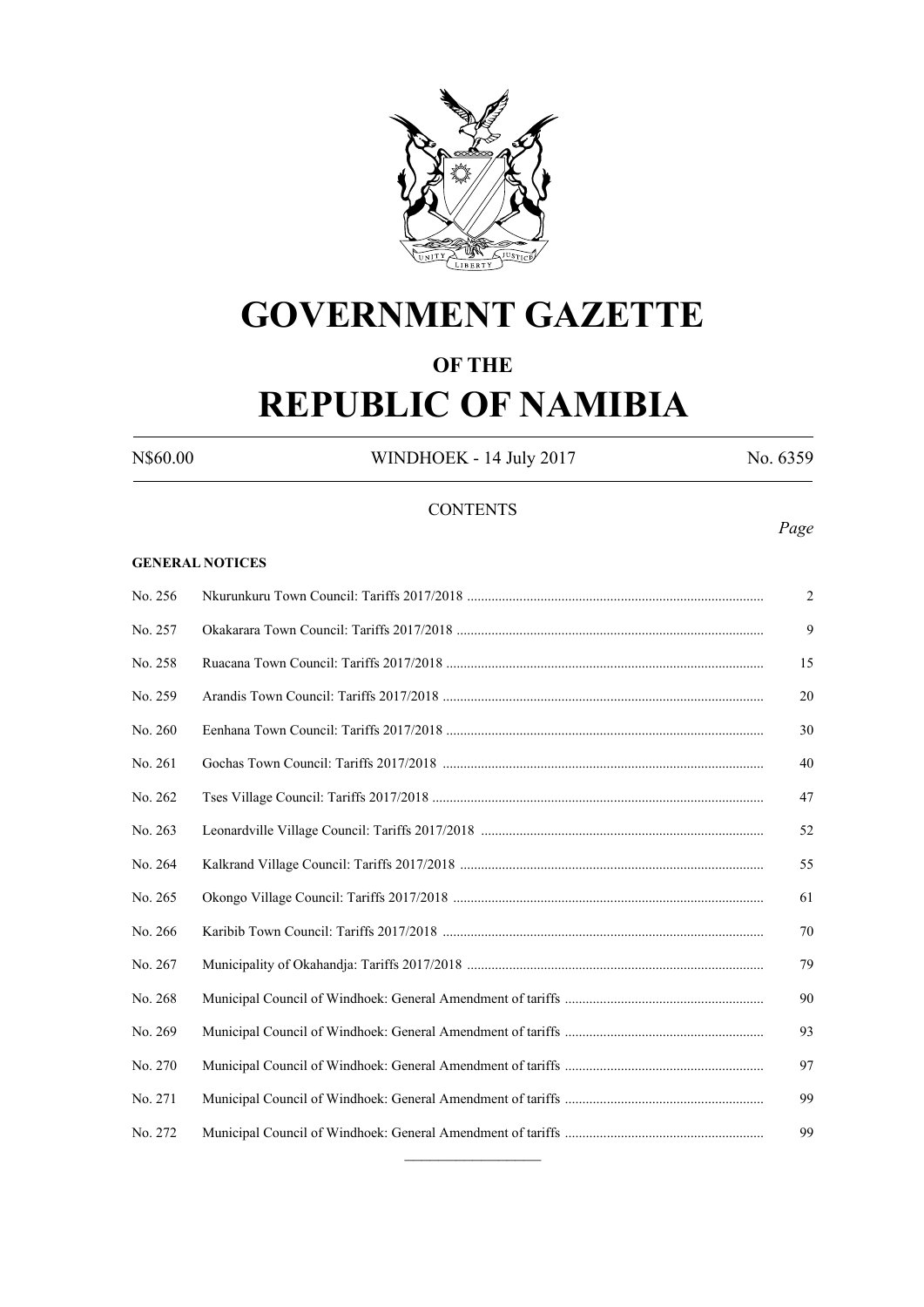## **General Notices**

## **NKURENKURU TOWN COUNCIL**

No. 256 2017

#### TARIFFS 2017/2018

The Nkurenkuru Town Council has under sections 30(1)(u) and 73(1) of the Local Authorities Act, 1992 (Act No. 23 of 1992) as amended, amend the charges, fees and other moneys payable in respect of services rendered by the council as set out in the Schedule, with effect from 1 July 2017.

#### **SCHEDULE**

| <b>Tariff Description</b>                                                                     | <b>Approved Tariff</b><br>2016/2017(N\$) | <b>Increase</b><br>in $%$ | <b>Proposed Tariff</b><br>2017/2018(N\$) |
|-----------------------------------------------------------------------------------------------|------------------------------------------|---------------------------|------------------------------------------|
| <b>A. WATER</b>                                                                               |                                          |                           |                                          |
| <b>Water Availability (Basic) Charges</b>                                                     |                                          |                           |                                          |
| Pensioner / old age                                                                           | N\$12.00                                 | 191.66%                   | N\$35.00                                 |
| <b>Shack Dwellers Federation Consumers</b>                                                    | N\$12.00                                 | 191.66%                   | N\$35.00                                 |
| <b>Build Together Beneficiaries Consumers</b>                                                 | N\$17.50                                 | 100%                      | N\$35.00                                 |
| Other Residential consumers per month                                                         | N\$23.00                                 | 52.17%                    | N\$35.00                                 |
| Business consumers per month                                                                  | N\$78.00                                 | 2.56%                     | N\$80.00                                 |
| Non Profit making organization                                                                | N\$78.00                                 | 2.56%                     | N\$80.00                                 |
| Consumer deposit Residential                                                                  | N\$330.00                                | $0\%$                     | N\$330.00                                |
| <b>Consumer deposit Business</b>                                                              | N\$660.00                                | $0\%$                     | N\$660.00                                |
| <b>Private Boreholes</b>                                                                      | $\overline{\phantom{0}}$                 | $\overline{\phantom{a}}$  | N\$700.00                                |
| Own water supply                                                                              |                                          |                           | N\$500.00                                |
| <b>UNIT CHARGES</b>                                                                           |                                          |                           |                                          |
| Pensioner / old age                                                                           | N\$10.00                                 | 20%                       | N\$12.00                                 |
| <b>Shack Dwellers Federation Consumers</b>                                                    | N\$10.00                                 | 30%                       | N\$13.00                                 |
| <b>Build Together Beneficiaries Consumers</b>                                                 | N\$10.50                                 | 25%                       | N\$13.00                                 |
| Other Residential (Per cubic meter)                                                           | N\$11.00                                 | 27.27%                    | N\$14.00                                 |
| Business, Government and Others (Per cubic meter)                                             | N\$14.00                                 | 21.43%                    | N\$17.00                                 |
| <b>SERVICE FEES</b>                                                                           |                                          |                           |                                          |
| All Connection fees (20mm)                                                                    | N\$600.00                                | 100%                      | N\$1200,00                               |
| All Connection fees (50mm)                                                                    | N\$2625.00                               | 174.286%                  | N\$7200.00                               |
| Disconnection/Re-connection fees Residential                                                  | N\$250.00                                | 0%                        | N\$250.00                                |
| Disconnection/Re-connection fees Business, Govern-<br>ment and others                         | N\$500.00                                | $0\%$                     | N\$500.00                                |
| Re-connection fees On/Off (on request) [ Pensioners,<br>Shack Dwellers and BTP beneficiaries] | N\$50.00                                 | $0\%$                     | N\$50.00                                 |
| Re-connection fees On/Off (on request)                                                        | N\$100.00                                | $0\%$                     | N\$100.00                                |
| Late Payment                                                                                  | 1.67%                                    | 0%                        | 1.67%                                    |
| <b>Illegal Connection fees</b>                                                                |                                          |                           |                                          |
| (i) First offence                                                                             | $N$2000.00 +$<br>Consumption             | $0\%$                     | $N$2000.00 +$<br>Consumption             |
| (ii) Second offence                                                                           | Legal Action                             | $0\%$                     | Legal Action                             |
| Call out fees (Repair of water reticulation payable if<br>the fault is on the customer side)  | $Cost + 15\%$                            | $0\%$                     | $Cost + 15\%$                            |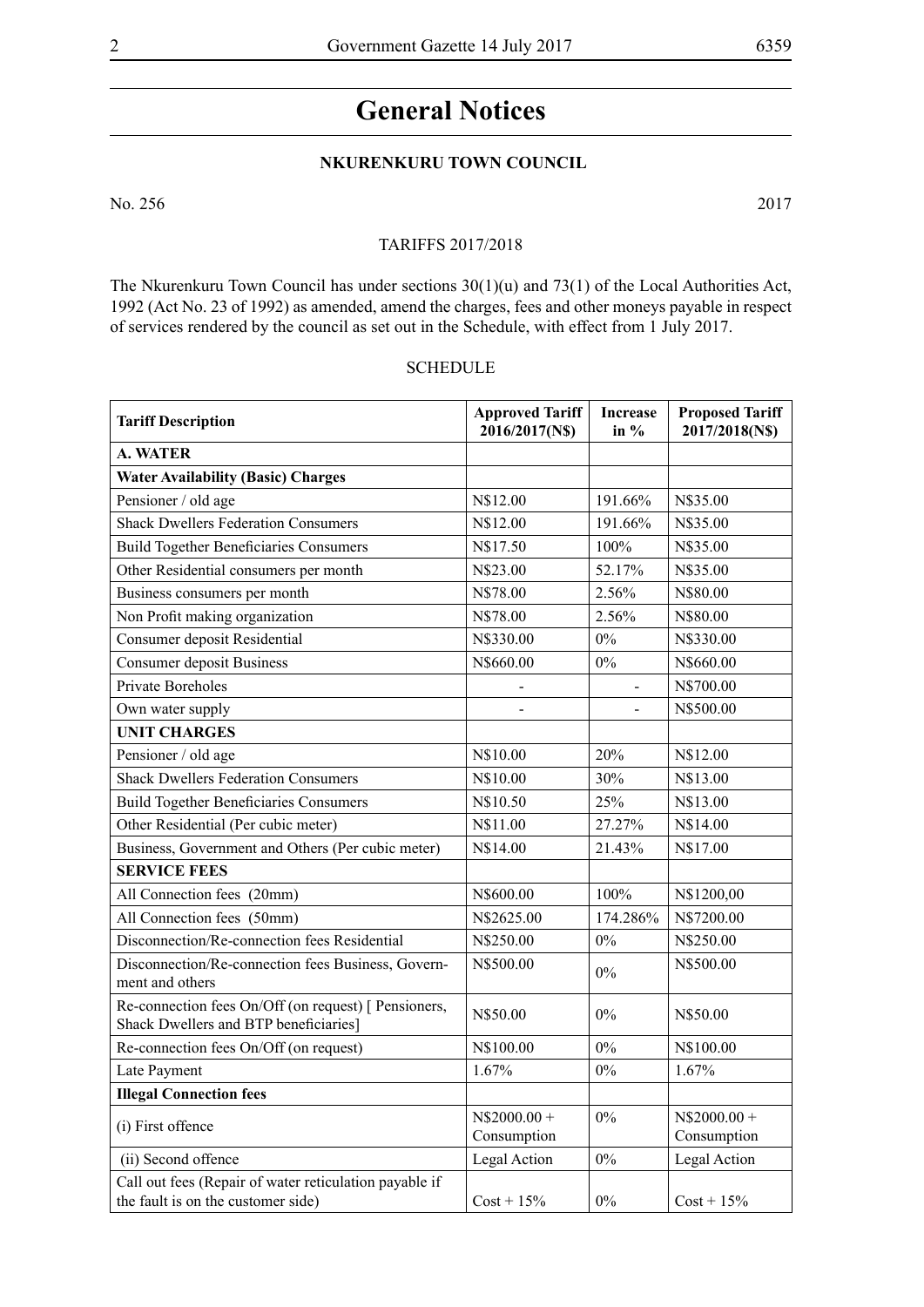| <b>B. SEWERAGE</b>                                                                                                                            |                                              |          |                                              |
|-----------------------------------------------------------------------------------------------------------------------------------------------|----------------------------------------------|----------|----------------------------------------------|
| <b>Availability (Basic) Charge</b>                                                                                                            |                                              |          |                                              |
| Residential                                                                                                                                   | N\$28.50                                     | $0\%$    | N\$28.50                                     |
| Business, Government and Others                                                                                                               | N\$61.50                                     | 62.6%    | N\$100.00                                    |
| <b>SEWER PER TOILET</b>                                                                                                                       |                                              |          |                                              |
| Residential                                                                                                                                   | N\$17.50                                     | $0\%$    | N\$17.50                                     |
| Business, Government and Others                                                                                                               | N\$31.00                                     | 29.032%  | N\$40.00                                     |
| <b>SEWER SERVICE FEES</b>                                                                                                                     |                                              |          |                                              |
| <b>CONNECTION FEES</b>                                                                                                                        |                                              |          |                                              |
| Private discharge of waste water to Municipal oxida-<br>tion ponds (per load/trip)                                                            | N\$33.00                                     | 0%       | N\$33.00                                     |
| Residential                                                                                                                                   | N\$350.00                                    | 42.86%   | N\$500.00                                    |
| Business, Government and Others                                                                                                               | N\$400.00                                    | 50%      | N\$600.00                                    |
| Business, Government and Others                                                                                                               | N\$400.00                                    | 50%      | N\$600.00                                    |
| <b>Illegal Connection fees</b><br>(I) First offence<br>(ii) Second offence                                                                    | $N$2000.00 +$<br>Consumption<br>Legal Action | $0\%$    | $N$2000.00 +$<br>Consumption<br>Legal Action |
| Call out fees (Repair of sewage pipes reticulation<br>payable if the fault is on the customer side) optional,<br>owner may contract outsiders | $Cost + 15\%$                                | 0%       | $Cost + 15\%$                                |
| <b>Illegal Connection fees</b><br>(I) First offence                                                                                           | $N$2000.00 +$<br>Consumption                 | 0%       | $N$2000.00 +$<br>Consumption                 |
| (ii) Second offence                                                                                                                           | Legal Action                                 |          | Legal Action                                 |
| Call out fees (Repair of sewage pipes reticulation<br>payable if the fault is on the customer side) optional,<br>owner may contract outsiders | $Cost + 15\%$                                | $0\%$    | $Cost + 15\%$                                |
| $C_{\bullet}$<br><b>REFUSE REMOVALS SERVICES</b>                                                                                              | (Per month)                                  |          | (Per month)                                  |
| Residential                                                                                                                                   | N\$40.00                                     | 12.5%    | N\$45.00                                     |
| Hair dress                                                                                                                                    | N\$40.00                                     | 12.5%    | N\$45.00                                     |
| Shebeen, Bar & Restaurant                                                                                                                     | N\$300.00                                    | 33.33%   | N\$400.00                                    |
| Medium supermarket                                                                                                                            | N\$400.00                                    | 12.5%    | N\$450.00                                    |
| Schools                                                                                                                                       | N\$107.25                                    | 86.48%   | N\$200.00                                    |
| Chain Shops                                                                                                                                   | N\$400.00                                    | 225%     | N\$900.00                                    |
| State Hospital                                                                                                                                | N\$750.00                                    | 100%     | N\$1500.00                                   |
| Hospital                                                                                                                                      | N\$330.00                                    | 36.363%  | N\$450.00                                    |
| Pharmacies, Doctors consulting and other small offices                                                                                        |                                              |          | N\$150.00                                    |
| Police                                                                                                                                        | N\$200.00                                    | 100%     | N\$400.00                                    |
| Parastatals                                                                                                                                   | N\$165.00                                    | 142.424% | N\$400.00                                    |
| Garden refuse                                                                                                                                 | N\$60.00                                     | 66.7%    | N\$100.00                                    |
| Church                                                                                                                                        | N\$35.75                                     | 0.7%     | N\$36.00                                     |
| Light Industrial                                                                                                                              | N\$200.00                                    | $0\%$    | N\$200.00                                    |
| Building rubbers (construction material)<br>Cutting of trees (per tree)                                                                       | N\$400.00 per<br>load                        | $0\%$    | N\$400.00 per<br>load                        |
| Guest house and Lodges                                                                                                                        | N\$200.00                                    | 100%     | N\$400.00                                    |
| Government institutions                                                                                                                       | N\$200.00                                    | 100%     | N\$400.00                                    |
| Car Wash                                                                                                                                      | N\$120.00                                    | 25%      | N\$150.00                                    |
| Kiosk                                                                                                                                         | N\$130.00                                    | $0\%$    | N\$130.00                                    |
| Lodges special arrangement                                                                                                                    |                                              |          | N\$3600.00                                   |
| Refuse Bin (replacement cost)                                                                                                                 | $Cost + 15\%$                                | $0\%$    | $Cost + 15\%$                                |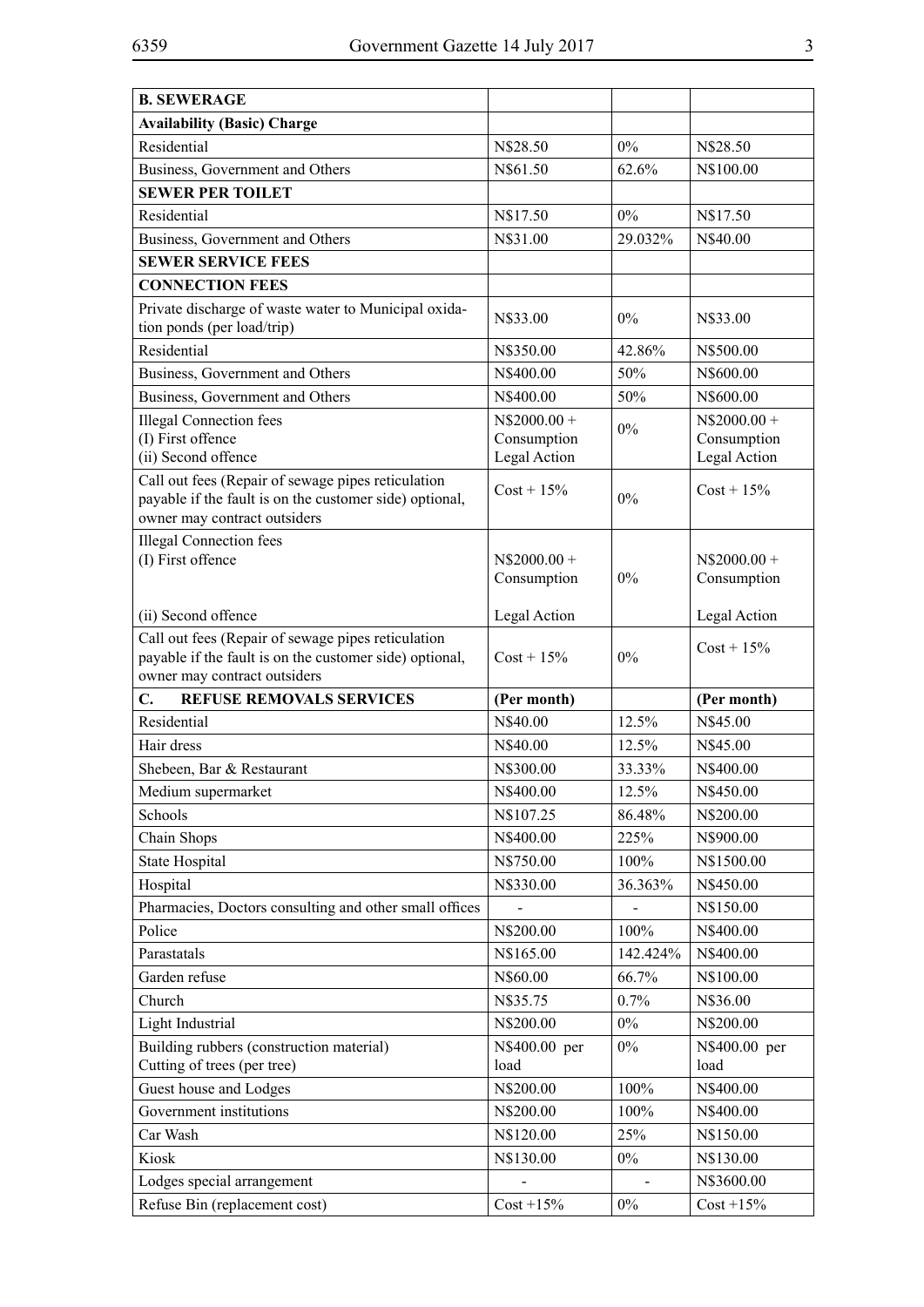| Illegal Burning of refuse                                              | N\$2 000.00     | $0\%$   | N\$2 000.00     |
|------------------------------------------------------------------------|-----------------|---------|-----------------|
| Illegal refuse dumping & misuse of refuse drums                        |                 |         |                 |
| fees                                                                   |                 |         |                 |
| (i) First offence                                                      | N\$200.00       | $0\%$   | N\$2000.00      |
| (ii) Second offence                                                    | N\$00.0         | $0\%$   | N\$2000.00      |
| (iii) Third offence                                                    | Legal Action    | $0\%$   | $2000 + Legal$  |
|                                                                        |                 |         | Action          |
| <b>STREET VENDORS</b>                                                  |                 |         |                 |
| Street Vendors(Annual fee)                                             |                 | $0\%$   | N\$ 360.00      |
| Occasional                                                             | N\$ 10.00 p/day | 100%    | N\$ 20.00 p/day |
| Merchandise (promotion sale shop/ furniture)                           | N\$150.00       | $0\%$   | N\$150.00       |
| PROPERTY MANAGEMENT SELLING OF ERVEN (PLOTS) PER M <sup>2</sup><br>D.  |                 |         |                 |
| Residential prime area (high income)                                   | N\$ 50.00       | $0\%$   | N\$ 50.00       |
| Business prime area (high income)                                      | N\$ 60.00       | $0\%$   | N\$ 60.00       |
| Residential                                                            | N\$ 25.00       | $0\%$   | N\$ 25.00       |
| Genera 1 Residential                                                   | N\$45.50        | $0\%$   | N\$45.50        |
| Genera l Residential prima area                                        | N\$60.00        | $0\%$   | N\$60.00        |
| <b>Business</b>                                                        | N\$45.50        | $0\%$   | N\$45.50        |
| Residential for [ Pensioners, Shack Dwellers and BTP<br>beneficiaries] | N\$ 15.00       | $0\%$   | N\$ 15.00       |
| Light industrial                                                       | N\$47.00        | $0\%$   | N\$47.00        |
| Industrial                                                             | N\$ 50.00       | $0\%$   | N\$ 50.00       |
| Occupational rent                                                      | N\$ 20.00       | $0\%$   | N\$ 20.00       |
| Sales of Erven to Low Income (Residential)                             | N\$10.00        | $0\%$   | N\$10.00        |
| Sales of Erven to Low Income (Institutional)                           | N\$30.00        | $0\%$   | N\$30.00        |
| Business to Low Income                                                 | N\$45.50        | $0\%$   | N\$45.50        |
| General Residential to Low Income                                      | N\$45.50        | $0\%$   | N\$45.50        |
| APPROVAL OF BUILDING PLANS AND INSPECTIONS (per floor area)            |                 |         |                 |
| <b>Residential</b>                                                     |                 |         |                 |
| $30 \text{ m}^2$ and less                                              | N\$ 230.00      | 117.39% | N\$ 500.00      |
| $31 \text{ m}^2 - 70 \text{ m}^2$                                      | N\$ 345.00      | 74%     | N\$ 600.00      |
| $71m^2 - 120m^2$                                                       | N\$460.00       | 74%     | N\$ 800.00      |
| 121 m <sup>2</sup> -400 m <sup>2</sup>                                 | N\$ 575.00      | 108.7%  | N\$ 1200.00     |
| 401 m <sup>2</sup> - 600 m <sup>2</sup>                                | N\$ 1380.00     | 8.7%    | N\$ 1500.00     |
| Above 601 m <sup>2</sup>                                               | N\$ 2875.00     | 21.74%  | N\$ 3500.00     |
| <b>Business and others</b>                                             |                 |         |                 |
| $30 \text{ m}^2$ and less                                              | N\$575.00       | 39.13%  | N\$800.00       |
| $31 \text{ m}^2 - 70 \text{ m}^2$                                      | N\$690.00       | 74%     | N\$1200.00      |
| $71 \text{ m}^2 - 120 \text{ m}^2$                                     | N\$ 805.00      | 173.3%  | N\$ 2200.00     |
| 121 m <sup>2</sup> -400 m <sup>2</sup>                                 | N\$ 1500.00     | 100%    | N\$ 3000.00     |
| 401 m <sup>2</sup> - 800 m <sup>2</sup>                                | N\$ 5 750.00    | 39.13%  | N\$ 8000.00     |
| 801 m <sup>2</sup> and 1200 m <sup>2</sup>                             | N\$ 10 150.00   | 106.9%  | N\$ 21000.00    |
| $1201 \text{ m}^2$ and above                                           | N\$ 15 225.00   | 97.044% | N\$ 30000.00    |
| <b>Developers</b>                                                      |                 |         |                 |
| $30 \text{ m}^2$ and less                                              | N\$805.00       | 49.07%  | N\$1200.00      |
| $31 \text{ m}^2 - 70 \text{ m}^2$                                      | N\$1035.00      | 54.6%   | N\$1600.00      |
| $71 \text{ m}^2 - 120 \text{ m}^2$                                     | N\$ 1725.00     | 50.725% | N\$ 2600.00     |
| 121 m <sup>2</sup> -400 m <sup>2</sup>                                 | N\$ 1955.00     | 79.03%  | N\$ 3500.00     |
| 401 m <sup>2</sup> - 800 m <sup>2</sup>                                | N\$ 8625.00     | 4.35%   | N\$ 9000.00     |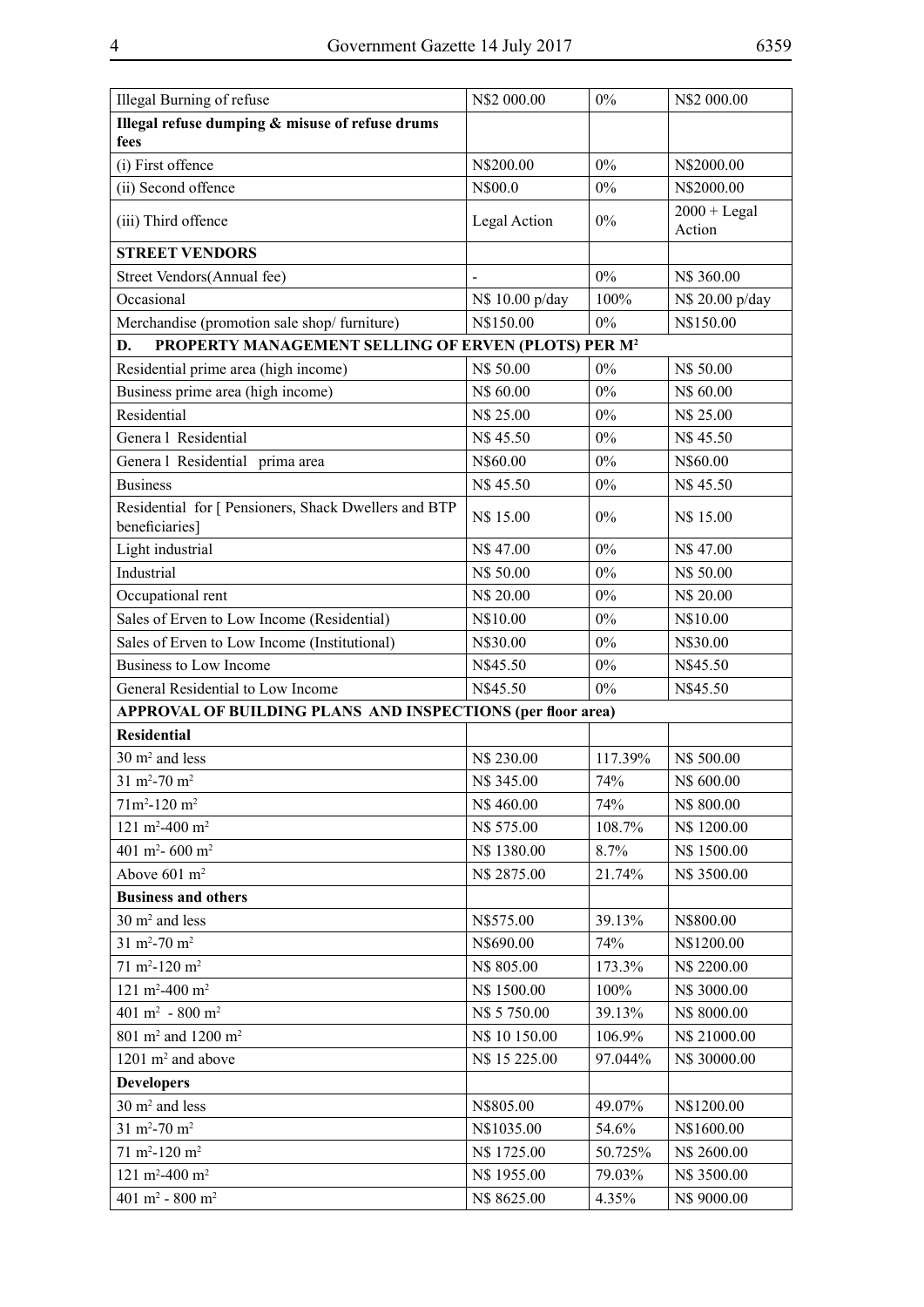| 801 m <sup>2</sup> and 1200 m <sup>2</sup>                                                                             | N\$ 17 250.00                                                                    | 44.93%         | N\$ 25000.00                                                                      |
|------------------------------------------------------------------------------------------------------------------------|----------------------------------------------------------------------------------|----------------|-----------------------------------------------------------------------------------|
| $1201 \text{ m}^2$ and above                                                                                           | N\$ 23 000.00                                                                    | 39.13%         | N\$ 32000.00                                                                      |
| <b>Boundary wall plan</b>                                                                                              |                                                                                  | $0\%$          |                                                                                   |
| Boundary wall line on the ground per square meter                                                                      |                                                                                  |                |                                                                                   |
| (residential)                                                                                                          | N\$ 12.50 per m <sup>2</sup>                                                     | 20%            | N\$ 15.00 per m <sup>2</sup>                                                      |
| Boundary wall line on the ground per square meter<br>(business & others)                                               | N\$ 25.00 per m <sup>2</sup>                                                     | 20%            | N\$ 30.00 per m <sup>2</sup>                                                      |
| Illegal construction (Construction without approved<br>building plan)                                                  | N\$2000.00                                                                       | $0\%$          | N\$2000.00                                                                        |
| <b>Amendments to approved Building Plans</b>                                                                           |                                                                                  |                |                                                                                   |
| Residential                                                                                                            | N\$ 500.00                                                                       | 30%            | N\$ 650.00                                                                        |
| Business and others                                                                                                    | N\$ 1 500.00                                                                     | 100%           | N\$ 3000.00                                                                       |
| Developers                                                                                                             | N\$ 2 500.00                                                                     | 40%            | N\$ 3500.00                                                                       |
| <b>BOUNDARY BEACON (PEGS) SEARCH (RELOCATION)</b>                                                                      |                                                                                  |                |                                                                                   |
| Residential (per erf)                                                                                                  | N\$ 200.00                                                                       | 25%            | N\$ 250.00                                                                        |
| Business and others (per erf)                                                                                          | N\$ 350.00                                                                       | 14.29%         | N\$400.00                                                                         |
| Developers (per erf)                                                                                                   | N\$400.00                                                                        | 12.5%          | N\$450.00                                                                         |
| RESUBMISSION OF BUILDING PLANS AFTER THE EXPIRY OF THE APPROVED BUILDING                                               |                                                                                  |                |                                                                                   |
| <b>PLAN (RENEWAL)</b>                                                                                                  |                                                                                  |                |                                                                                   |
| Residential                                                                                                            | N\$ 200.00                                                                       | 25%            | N\$ 250.00                                                                        |
| Business and others                                                                                                    | N\$400.00                                                                        | 12.5%          | N\$450.00                                                                         |
| Developers                                                                                                             | N\$ 600.00                                                                       | 8.333%         | N\$ 650.00                                                                        |
| Boundary wall per plan (Wall plan resubmission)                                                                        | N\$200.00                                                                        | 25%            | N\$250.00                                                                         |
| Illegal construction (Construction without approved<br>Building plan)                                                  | N\$2000.00                                                                       | $0\%$          | N\$2000.00                                                                        |
| <b>CONSTRUCTION OF TEMPORARY STRUCTURES IN FORMAL AREAS</b>                                                            |                                                                                  |                |                                                                                   |
| Temporary structures for material storage (6 months)                                                                   |                                                                                  |                |                                                                                   |
| p/m                                                                                                                    |                                                                                  |                | N\$300.00                                                                         |
|                                                                                                                        |                                                                                  |                |                                                                                   |
| Temporary structures for Residential (6 months)p/m                                                                     | $\sim$                                                                           | $\overline{a}$ | N\$600.00                                                                         |
| Temporary structures for Business (6 months) p/m                                                                       |                                                                                  |                | N\$1500.00                                                                        |
| Additional fee after 6 Months p/m                                                                                      |                                                                                  |                | Above fee x 2                                                                     |
| SAND, LOAM, CLAY, STONES, GRAVEL SOIL COLLECTION FOR CONSTRUCTION PUR-<br><b>POSE</b>                                  |                                                                                  |                |                                                                                   |
| Own transport (per cm <sup>3</sup> )                                                                                   | N\$ 80.00                                                                        | 25%            | N\$100.00                                                                         |
| <b>Tractor</b> load per trip (locally) $3 \text{ m}^3$                                                                 | N\$ 320.00                                                                       | 25%            | N\$400.00                                                                         |
| <b>Tractor</b> per trip (Rent) special occasions locally                                                               | N\$ 160.00                                                                       | 25%            | N\$ 200.00                                                                        |
| Tipper Truck $(6 \text{ m}^3)$                                                                                         | N\$500.00                                                                        | 50%            | N\$750.00                                                                         |
| Others Tipper Truck $(6 \text{ m}^3)$ [ outside Town boundary<br>delivery an additional N\$14.00 per Km] only 5km al-  | N\$600.00                                                                        | 25%            | N\$750.00                                                                         |
| lowed outside the town.                                                                                                |                                                                                  |                |                                                                                   |
| Tipper truck per trip (Rent) locally<br>Quantum (Toyota) rental + driver $S&T$ as per approved<br>Local Authority rate | N\$300.00<br>$N$8.00$ per $Km +$<br>additional 50km<br>$per day + driver$<br>S&T | 300%<br>$0\%$  | N\$1200.00<br>$N$8.00$ per $Km +$<br>additional 50km<br>$per day + driver$<br>S&T |
| Illegal utilizations of Council natural resources<br>(sand, stones, gravel & other resources)                          | N\$2000.00                                                                       | $0\%$          | N\$2000.00                                                                        |
| <b>RENTING EXCAVATOR / LOADER</b>                                                                                      |                                                                                  |                |                                                                                   |
| Rent per hour (not for loading Municipal supplies)                                                                     | N\$400.00 p/h                                                                    | 25%            | N\$ 500.00 p/h                                                                    |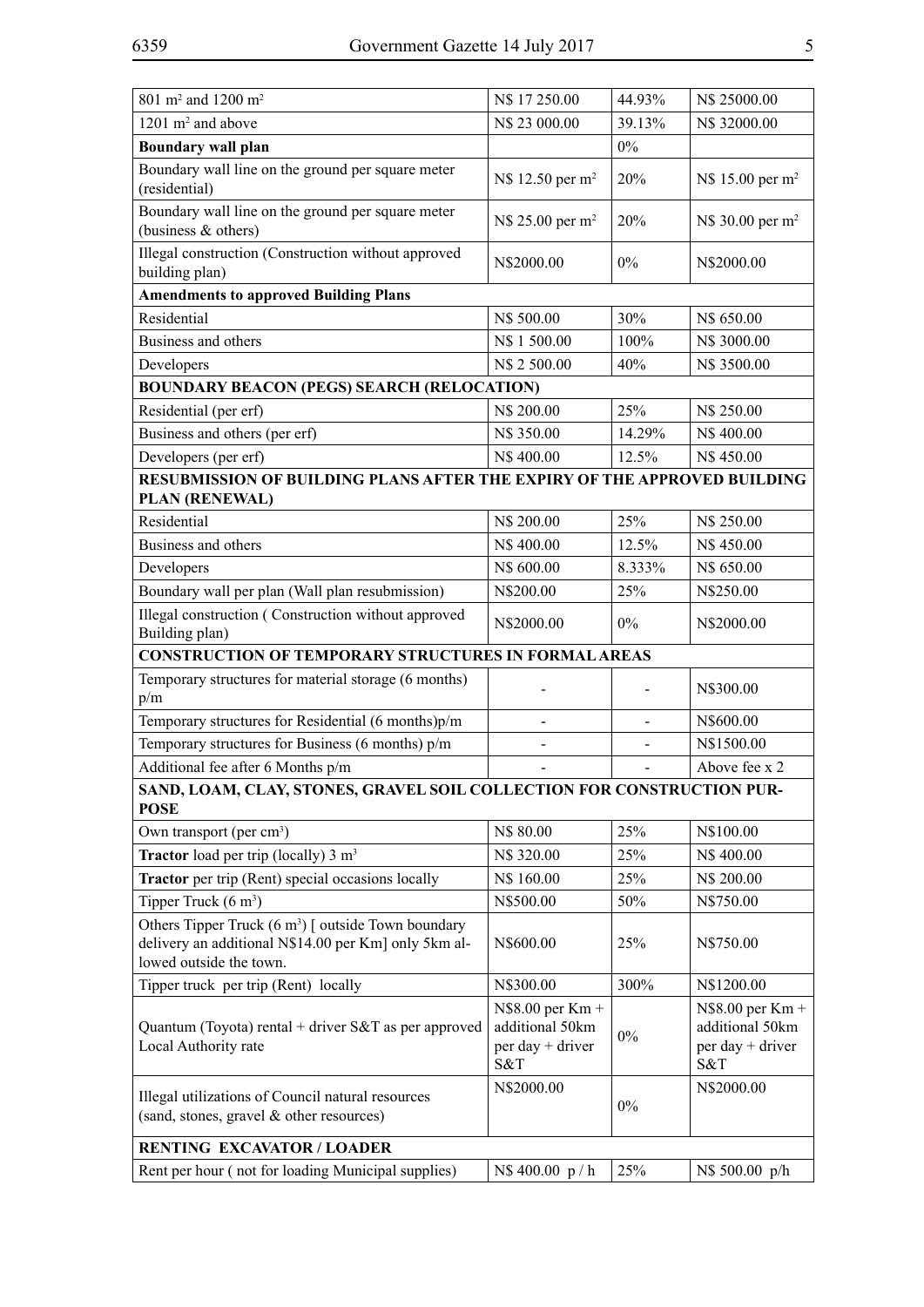| $0\%$<br>A <sub>4</sub><br>N\$ 10.00<br>N\$ 10.00<br>A3<br>N\$ 15.00<br>$0\%$<br>N\$ 15.00<br>Small A1<br>N\$ 25.00<br>$0\%$<br>N\$ 25.00<br>$0\%$<br>N\$ 30.00<br>N\$ 30.00<br>Large A0<br>MAPS ON DEMAND COPIES (SURVEY RECORDS, GENERAL PLAN, DIAGRAMS, MUNICI-<br>PAL SERVICES LAYOUTS, etc)<br>N\$ 10.00<br>$0\%$<br>N\$ 10.00<br>A4<br>A <sub>3</sub><br>$0\%$<br>N\$ 20.00<br>N\$ 20.00<br>Small A1<br>$0\%$<br>N\$ 30.00<br>N\$ 30.00<br>$0\%$<br>Large A0<br>N\$40.00<br>N\$40.00<br><b>ADMINISTRATION COST</b><br>Administration cost for property sale<br>N\$600.00<br>100 %<br>N\$1200.00<br><b>POUND FEES (DETENTION FEES)</b><br>Е.<br>N\$10.50<br>$0\%$<br>N\$10.50<br>Cattle (per day per animal)<br>Horses and Donkeys (per day per animal)<br>N\$12.00<br>$0\%$<br>N\$12.00<br>Sheep (per day per animal)<br>$0\%$<br>N\$5.00<br>N\$5.00<br>Goats (per day per animal)<br>$0\%$<br>N\$6.00<br>N\$6.00<br>Pigs (per day per animal)<br>$0\%$<br>N\$11.00<br>N\$11.00<br><b>GRAZING FEES</b><br>F.<br>N\$4.50<br>$0\%$<br>N\$4.50<br>Cattle (per day per animal)<br>Horses and Donkeys (per day per animal)<br>$0\%$<br>N\$6.00<br>N\$6.00<br>Sheep (per day per animal)<br>$0\%$<br>N\$2.00<br>N\$2.00<br>Goats (per day per animal)<br>$0\%$<br>N\$2.00<br>N\$2.00<br>Pigs (per day per animal)<br>$0\%$<br>N\$2.00<br>N\$2.00<br>N\$20.00 after two<br>N\$20.00 after two<br>days N\$25.00 for<br>days N\$25.00 for<br>Special arrangement per day for each animal (maxi-<br>additional<br>$0\%$<br>additional<br>each<br>each<br>mum two days)<br>day<br>day<br>maximum<br>maximum<br>five days.<br>five days.<br>G.<br>REGISTRATION OF BUSINESS, FITNESS CERTIFICATE AND INSPECTION FEES<br>Traditional Cuca Shops [Traditional Beer]<br>N\$60.00<br>$0\%$<br>N\$60.00<br>Mixture of Traditional Cuca Shops with other modern<br>$0\%$<br>N\$100.00<br>N\$100.00<br>products<br>Corporate Business (Transnational/Multinational com-<br>N\$1500.00<br>N\$1500.00<br>panies e.g Pep stores, Banks, styles etc.)<br>Medium Business (SMEs) (Five years and older)<br>(include all the bars) (Proof of Business registration<br>$0\%$<br>N\$1000.00<br>N\$1000.00<br>should be attached)<br>Small Business (SMEs) (below five years) Proof of<br>N\$600.00<br>$0\%$<br>N\$600.00<br>registration should be attached)<br>Hawkers<br>N\$100.00<br>260 %<br>N\$360.00<br>Kiosk<br>N\$110.00<br>81.82%<br>N\$200.00<br>N\$60.00<br>$0\%$<br>N\$60.00<br>Peddlers (street vendors)<br>Bar<br>N\$400.00<br>N\$1000.00<br>150%<br>PHOTO COPIES<br>Н.<br>A4<br>$0\%$<br>N\$1.00 per page<br>N\$1.00 per page<br>A <sub>3</sub><br>N\$2.00 per page<br>$0\%$<br>N\$2.00 per page<br>N\$10.00 per page<br>$0\%$<br>N\$10.00 per page<br>Fax (in Namibia)<br>Fax (outside Namibia)<br>N\$20.00 per page<br>$0\%$<br>N\$20.00 per page | <b>BUILDING PLAN COPIES</b> |  |  |  |
|----------------------------------------------------------------------------------------------------------------------------------------------------------------------------------------------------------------------------------------------------------------------------------------------------------------------------------------------------------------------------------------------------------------------------------------------------------------------------------------------------------------------------------------------------------------------------------------------------------------------------------------------------------------------------------------------------------------------------------------------------------------------------------------------------------------------------------------------------------------------------------------------------------------------------------------------------------------------------------------------------------------------------------------------------------------------------------------------------------------------------------------------------------------------------------------------------------------------------------------------------------------------------------------------------------------------------------------------------------------------------------------------------------------------------------------------------------------------------------------------------------------------------------------------------------------------------------------------------------------------------------------------------------------------------------------------------------------------------------------------------------------------------------------------------------------------------------------------------------------------------------------------------------------------------------------------------------------------------------------------------------------------------------------------------------------------------------------------------------------------------------------------------------------------------------------------------------------------------------------------------------------------------------------------------------------------------------------------------------------------------------------------------------------------------------------------------------------------------------------------------------------------------------------------------------------------------------------------------------------------------------------------------------------------------------------------------------------------------------------------------------------------------------------------------------------------------------------------|-----------------------------|--|--|--|
|                                                                                                                                                                                                                                                                                                                                                                                                                                                                                                                                                                                                                                                                                                                                                                                                                                                                                                                                                                                                                                                                                                                                                                                                                                                                                                                                                                                                                                                                                                                                                                                                                                                                                                                                                                                                                                                                                                                                                                                                                                                                                                                                                                                                                                                                                                                                                                                                                                                                                                                                                                                                                                                                                                                                                                                                                                              |                             |  |  |  |
|                                                                                                                                                                                                                                                                                                                                                                                                                                                                                                                                                                                                                                                                                                                                                                                                                                                                                                                                                                                                                                                                                                                                                                                                                                                                                                                                                                                                                                                                                                                                                                                                                                                                                                                                                                                                                                                                                                                                                                                                                                                                                                                                                                                                                                                                                                                                                                                                                                                                                                                                                                                                                                                                                                                                                                                                                                              |                             |  |  |  |
|                                                                                                                                                                                                                                                                                                                                                                                                                                                                                                                                                                                                                                                                                                                                                                                                                                                                                                                                                                                                                                                                                                                                                                                                                                                                                                                                                                                                                                                                                                                                                                                                                                                                                                                                                                                                                                                                                                                                                                                                                                                                                                                                                                                                                                                                                                                                                                                                                                                                                                                                                                                                                                                                                                                                                                                                                                              |                             |  |  |  |
|                                                                                                                                                                                                                                                                                                                                                                                                                                                                                                                                                                                                                                                                                                                                                                                                                                                                                                                                                                                                                                                                                                                                                                                                                                                                                                                                                                                                                                                                                                                                                                                                                                                                                                                                                                                                                                                                                                                                                                                                                                                                                                                                                                                                                                                                                                                                                                                                                                                                                                                                                                                                                                                                                                                                                                                                                                              |                             |  |  |  |
|                                                                                                                                                                                                                                                                                                                                                                                                                                                                                                                                                                                                                                                                                                                                                                                                                                                                                                                                                                                                                                                                                                                                                                                                                                                                                                                                                                                                                                                                                                                                                                                                                                                                                                                                                                                                                                                                                                                                                                                                                                                                                                                                                                                                                                                                                                                                                                                                                                                                                                                                                                                                                                                                                                                                                                                                                                              |                             |  |  |  |
|                                                                                                                                                                                                                                                                                                                                                                                                                                                                                                                                                                                                                                                                                                                                                                                                                                                                                                                                                                                                                                                                                                                                                                                                                                                                                                                                                                                                                                                                                                                                                                                                                                                                                                                                                                                                                                                                                                                                                                                                                                                                                                                                                                                                                                                                                                                                                                                                                                                                                                                                                                                                                                                                                                                                                                                                                                              |                             |  |  |  |
|                                                                                                                                                                                                                                                                                                                                                                                                                                                                                                                                                                                                                                                                                                                                                                                                                                                                                                                                                                                                                                                                                                                                                                                                                                                                                                                                                                                                                                                                                                                                                                                                                                                                                                                                                                                                                                                                                                                                                                                                                                                                                                                                                                                                                                                                                                                                                                                                                                                                                                                                                                                                                                                                                                                                                                                                                                              |                             |  |  |  |
|                                                                                                                                                                                                                                                                                                                                                                                                                                                                                                                                                                                                                                                                                                                                                                                                                                                                                                                                                                                                                                                                                                                                                                                                                                                                                                                                                                                                                                                                                                                                                                                                                                                                                                                                                                                                                                                                                                                                                                                                                                                                                                                                                                                                                                                                                                                                                                                                                                                                                                                                                                                                                                                                                                                                                                                                                                              |                             |  |  |  |
|                                                                                                                                                                                                                                                                                                                                                                                                                                                                                                                                                                                                                                                                                                                                                                                                                                                                                                                                                                                                                                                                                                                                                                                                                                                                                                                                                                                                                                                                                                                                                                                                                                                                                                                                                                                                                                                                                                                                                                                                                                                                                                                                                                                                                                                                                                                                                                                                                                                                                                                                                                                                                                                                                                                                                                                                                                              |                             |  |  |  |
|                                                                                                                                                                                                                                                                                                                                                                                                                                                                                                                                                                                                                                                                                                                                                                                                                                                                                                                                                                                                                                                                                                                                                                                                                                                                                                                                                                                                                                                                                                                                                                                                                                                                                                                                                                                                                                                                                                                                                                                                                                                                                                                                                                                                                                                                                                                                                                                                                                                                                                                                                                                                                                                                                                                                                                                                                                              |                             |  |  |  |
|                                                                                                                                                                                                                                                                                                                                                                                                                                                                                                                                                                                                                                                                                                                                                                                                                                                                                                                                                                                                                                                                                                                                                                                                                                                                                                                                                                                                                                                                                                                                                                                                                                                                                                                                                                                                                                                                                                                                                                                                                                                                                                                                                                                                                                                                                                                                                                                                                                                                                                                                                                                                                                                                                                                                                                                                                                              |                             |  |  |  |
|                                                                                                                                                                                                                                                                                                                                                                                                                                                                                                                                                                                                                                                                                                                                                                                                                                                                                                                                                                                                                                                                                                                                                                                                                                                                                                                                                                                                                                                                                                                                                                                                                                                                                                                                                                                                                                                                                                                                                                                                                                                                                                                                                                                                                                                                                                                                                                                                                                                                                                                                                                                                                                                                                                                                                                                                                                              |                             |  |  |  |
|                                                                                                                                                                                                                                                                                                                                                                                                                                                                                                                                                                                                                                                                                                                                                                                                                                                                                                                                                                                                                                                                                                                                                                                                                                                                                                                                                                                                                                                                                                                                                                                                                                                                                                                                                                                                                                                                                                                                                                                                                                                                                                                                                                                                                                                                                                                                                                                                                                                                                                                                                                                                                                                                                                                                                                                                                                              |                             |  |  |  |
|                                                                                                                                                                                                                                                                                                                                                                                                                                                                                                                                                                                                                                                                                                                                                                                                                                                                                                                                                                                                                                                                                                                                                                                                                                                                                                                                                                                                                                                                                                                                                                                                                                                                                                                                                                                                                                                                                                                                                                                                                                                                                                                                                                                                                                                                                                                                                                                                                                                                                                                                                                                                                                                                                                                                                                                                                                              |                             |  |  |  |
|                                                                                                                                                                                                                                                                                                                                                                                                                                                                                                                                                                                                                                                                                                                                                                                                                                                                                                                                                                                                                                                                                                                                                                                                                                                                                                                                                                                                                                                                                                                                                                                                                                                                                                                                                                                                                                                                                                                                                                                                                                                                                                                                                                                                                                                                                                                                                                                                                                                                                                                                                                                                                                                                                                                                                                                                                                              |                             |  |  |  |
|                                                                                                                                                                                                                                                                                                                                                                                                                                                                                                                                                                                                                                                                                                                                                                                                                                                                                                                                                                                                                                                                                                                                                                                                                                                                                                                                                                                                                                                                                                                                                                                                                                                                                                                                                                                                                                                                                                                                                                                                                                                                                                                                                                                                                                                                                                                                                                                                                                                                                                                                                                                                                                                                                                                                                                                                                                              |                             |  |  |  |
|                                                                                                                                                                                                                                                                                                                                                                                                                                                                                                                                                                                                                                                                                                                                                                                                                                                                                                                                                                                                                                                                                                                                                                                                                                                                                                                                                                                                                                                                                                                                                                                                                                                                                                                                                                                                                                                                                                                                                                                                                                                                                                                                                                                                                                                                                                                                                                                                                                                                                                                                                                                                                                                                                                                                                                                                                                              |                             |  |  |  |
|                                                                                                                                                                                                                                                                                                                                                                                                                                                                                                                                                                                                                                                                                                                                                                                                                                                                                                                                                                                                                                                                                                                                                                                                                                                                                                                                                                                                                                                                                                                                                                                                                                                                                                                                                                                                                                                                                                                                                                                                                                                                                                                                                                                                                                                                                                                                                                                                                                                                                                                                                                                                                                                                                                                                                                                                                                              |                             |  |  |  |
|                                                                                                                                                                                                                                                                                                                                                                                                                                                                                                                                                                                                                                                                                                                                                                                                                                                                                                                                                                                                                                                                                                                                                                                                                                                                                                                                                                                                                                                                                                                                                                                                                                                                                                                                                                                                                                                                                                                                                                                                                                                                                                                                                                                                                                                                                                                                                                                                                                                                                                                                                                                                                                                                                                                                                                                                                                              |                             |  |  |  |
|                                                                                                                                                                                                                                                                                                                                                                                                                                                                                                                                                                                                                                                                                                                                                                                                                                                                                                                                                                                                                                                                                                                                                                                                                                                                                                                                                                                                                                                                                                                                                                                                                                                                                                                                                                                                                                                                                                                                                                                                                                                                                                                                                                                                                                                                                                                                                                                                                                                                                                                                                                                                                                                                                                                                                                                                                                              |                             |  |  |  |
|                                                                                                                                                                                                                                                                                                                                                                                                                                                                                                                                                                                                                                                                                                                                                                                                                                                                                                                                                                                                                                                                                                                                                                                                                                                                                                                                                                                                                                                                                                                                                                                                                                                                                                                                                                                                                                                                                                                                                                                                                                                                                                                                                                                                                                                                                                                                                                                                                                                                                                                                                                                                                                                                                                                                                                                                                                              |                             |  |  |  |
|                                                                                                                                                                                                                                                                                                                                                                                                                                                                                                                                                                                                                                                                                                                                                                                                                                                                                                                                                                                                                                                                                                                                                                                                                                                                                                                                                                                                                                                                                                                                                                                                                                                                                                                                                                                                                                                                                                                                                                                                                                                                                                                                                                                                                                                                                                                                                                                                                                                                                                                                                                                                                                                                                                                                                                                                                                              |                             |  |  |  |
|                                                                                                                                                                                                                                                                                                                                                                                                                                                                                                                                                                                                                                                                                                                                                                                                                                                                                                                                                                                                                                                                                                                                                                                                                                                                                                                                                                                                                                                                                                                                                                                                                                                                                                                                                                                                                                                                                                                                                                                                                                                                                                                                                                                                                                                                                                                                                                                                                                                                                                                                                                                                                                                                                                                                                                                                                                              |                             |  |  |  |
|                                                                                                                                                                                                                                                                                                                                                                                                                                                                                                                                                                                                                                                                                                                                                                                                                                                                                                                                                                                                                                                                                                                                                                                                                                                                                                                                                                                                                                                                                                                                                                                                                                                                                                                                                                                                                                                                                                                                                                                                                                                                                                                                                                                                                                                                                                                                                                                                                                                                                                                                                                                                                                                                                                                                                                                                                                              |                             |  |  |  |
|                                                                                                                                                                                                                                                                                                                                                                                                                                                                                                                                                                                                                                                                                                                                                                                                                                                                                                                                                                                                                                                                                                                                                                                                                                                                                                                                                                                                                                                                                                                                                                                                                                                                                                                                                                                                                                                                                                                                                                                                                                                                                                                                                                                                                                                                                                                                                                                                                                                                                                                                                                                                                                                                                                                                                                                                                                              |                             |  |  |  |
|                                                                                                                                                                                                                                                                                                                                                                                                                                                                                                                                                                                                                                                                                                                                                                                                                                                                                                                                                                                                                                                                                                                                                                                                                                                                                                                                                                                                                                                                                                                                                                                                                                                                                                                                                                                                                                                                                                                                                                                                                                                                                                                                                                                                                                                                                                                                                                                                                                                                                                                                                                                                                                                                                                                                                                                                                                              |                             |  |  |  |
|                                                                                                                                                                                                                                                                                                                                                                                                                                                                                                                                                                                                                                                                                                                                                                                                                                                                                                                                                                                                                                                                                                                                                                                                                                                                                                                                                                                                                                                                                                                                                                                                                                                                                                                                                                                                                                                                                                                                                                                                                                                                                                                                                                                                                                                                                                                                                                                                                                                                                                                                                                                                                                                                                                                                                                                                                                              |                             |  |  |  |
|                                                                                                                                                                                                                                                                                                                                                                                                                                                                                                                                                                                                                                                                                                                                                                                                                                                                                                                                                                                                                                                                                                                                                                                                                                                                                                                                                                                                                                                                                                                                                                                                                                                                                                                                                                                                                                                                                                                                                                                                                                                                                                                                                                                                                                                                                                                                                                                                                                                                                                                                                                                                                                                                                                                                                                                                                                              |                             |  |  |  |
|                                                                                                                                                                                                                                                                                                                                                                                                                                                                                                                                                                                                                                                                                                                                                                                                                                                                                                                                                                                                                                                                                                                                                                                                                                                                                                                                                                                                                                                                                                                                                                                                                                                                                                                                                                                                                                                                                                                                                                                                                                                                                                                                                                                                                                                                                                                                                                                                                                                                                                                                                                                                                                                                                                                                                                                                                                              |                             |  |  |  |
|                                                                                                                                                                                                                                                                                                                                                                                                                                                                                                                                                                                                                                                                                                                                                                                                                                                                                                                                                                                                                                                                                                                                                                                                                                                                                                                                                                                                                                                                                                                                                                                                                                                                                                                                                                                                                                                                                                                                                                                                                                                                                                                                                                                                                                                                                                                                                                                                                                                                                                                                                                                                                                                                                                                                                                                                                                              |                             |  |  |  |
|                                                                                                                                                                                                                                                                                                                                                                                                                                                                                                                                                                                                                                                                                                                                                                                                                                                                                                                                                                                                                                                                                                                                                                                                                                                                                                                                                                                                                                                                                                                                                                                                                                                                                                                                                                                                                                                                                                                                                                                                                                                                                                                                                                                                                                                                                                                                                                                                                                                                                                                                                                                                                                                                                                                                                                                                                                              |                             |  |  |  |
|                                                                                                                                                                                                                                                                                                                                                                                                                                                                                                                                                                                                                                                                                                                                                                                                                                                                                                                                                                                                                                                                                                                                                                                                                                                                                                                                                                                                                                                                                                                                                                                                                                                                                                                                                                                                                                                                                                                                                                                                                                                                                                                                                                                                                                                                                                                                                                                                                                                                                                                                                                                                                                                                                                                                                                                                                                              |                             |  |  |  |
|                                                                                                                                                                                                                                                                                                                                                                                                                                                                                                                                                                                                                                                                                                                                                                                                                                                                                                                                                                                                                                                                                                                                                                                                                                                                                                                                                                                                                                                                                                                                                                                                                                                                                                                                                                                                                                                                                                                                                                                                                                                                                                                                                                                                                                                                                                                                                                                                                                                                                                                                                                                                                                                                                                                                                                                                                                              |                             |  |  |  |
|                                                                                                                                                                                                                                                                                                                                                                                                                                                                                                                                                                                                                                                                                                                                                                                                                                                                                                                                                                                                                                                                                                                                                                                                                                                                                                                                                                                                                                                                                                                                                                                                                                                                                                                                                                                                                                                                                                                                                                                                                                                                                                                                                                                                                                                                                                                                                                                                                                                                                                                                                                                                                                                                                                                                                                                                                                              |                             |  |  |  |
|                                                                                                                                                                                                                                                                                                                                                                                                                                                                                                                                                                                                                                                                                                                                                                                                                                                                                                                                                                                                                                                                                                                                                                                                                                                                                                                                                                                                                                                                                                                                                                                                                                                                                                                                                                                                                                                                                                                                                                                                                                                                                                                                                                                                                                                                                                                                                                                                                                                                                                                                                                                                                                                                                                                                                                                                                                              |                             |  |  |  |
|                                                                                                                                                                                                                                                                                                                                                                                                                                                                                                                                                                                                                                                                                                                                                                                                                                                                                                                                                                                                                                                                                                                                                                                                                                                                                                                                                                                                                                                                                                                                                                                                                                                                                                                                                                                                                                                                                                                                                                                                                                                                                                                                                                                                                                                                                                                                                                                                                                                                                                                                                                                                                                                                                                                                                                                                                                              |                             |  |  |  |
|                                                                                                                                                                                                                                                                                                                                                                                                                                                                                                                                                                                                                                                                                                                                                                                                                                                                                                                                                                                                                                                                                                                                                                                                                                                                                                                                                                                                                                                                                                                                                                                                                                                                                                                                                                                                                                                                                                                                                                                                                                                                                                                                                                                                                                                                                                                                                                                                                                                                                                                                                                                                                                                                                                                                                                                                                                              |                             |  |  |  |
|                                                                                                                                                                                                                                                                                                                                                                                                                                                                                                                                                                                                                                                                                                                                                                                                                                                                                                                                                                                                                                                                                                                                                                                                                                                                                                                                                                                                                                                                                                                                                                                                                                                                                                                                                                                                                                                                                                                                                                                                                                                                                                                                                                                                                                                                                                                                                                                                                                                                                                                                                                                                                                                                                                                                                                                                                                              |                             |  |  |  |
|                                                                                                                                                                                                                                                                                                                                                                                                                                                                                                                                                                                                                                                                                                                                                                                                                                                                                                                                                                                                                                                                                                                                                                                                                                                                                                                                                                                                                                                                                                                                                                                                                                                                                                                                                                                                                                                                                                                                                                                                                                                                                                                                                                                                                                                                                                                                                                                                                                                                                                                                                                                                                                                                                                                                                                                                                                              |                             |  |  |  |
|                                                                                                                                                                                                                                                                                                                                                                                                                                                                                                                                                                                                                                                                                                                                                                                                                                                                                                                                                                                                                                                                                                                                                                                                                                                                                                                                                                                                                                                                                                                                                                                                                                                                                                                                                                                                                                                                                                                                                                                                                                                                                                                                                                                                                                                                                                                                                                                                                                                                                                                                                                                                                                                                                                                                                                                                                                              |                             |  |  |  |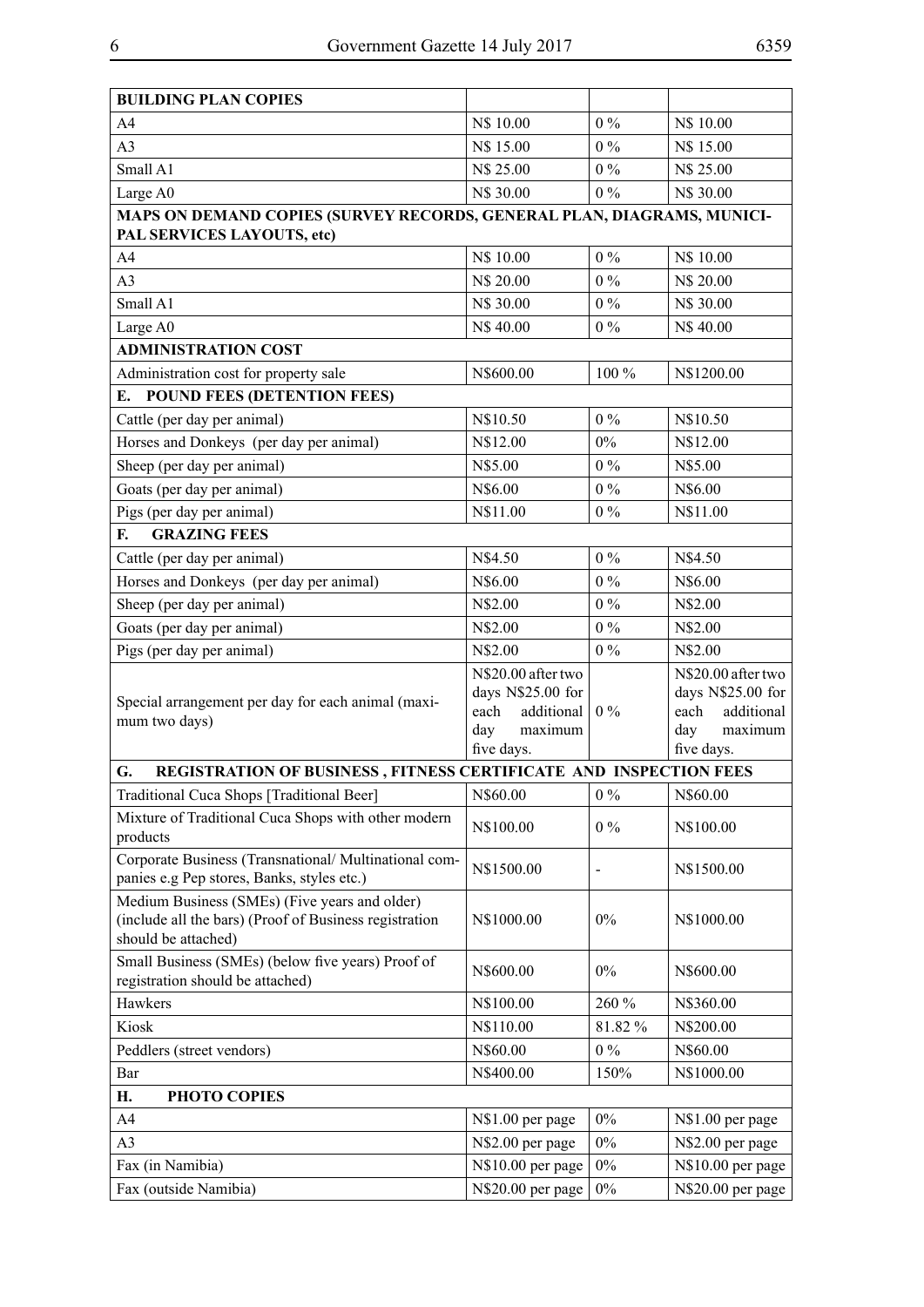| I.<br>ADVERTISEMENT BILL BOARD FEES (PER MONTH)                                                                        |                                          |        |                                          |
|------------------------------------------------------------------------------------------------------------------------|------------------------------------------|--------|------------------------------------------|
| $0-1$ m <sup>2</sup>                                                                                                   | N\$50.00 (N\$600<br>Annually)            | 16.67% | N\$ 700.00 An-<br>nually                 |
| Between 2-3 m <sup>2</sup>                                                                                             | N\$100.00 (N\$<br>1200 Annually)         | 25%    | N\$ 1500.00 An-<br>nually                |
| Between $3 - 4$ m <sup>2</sup> and above                                                                               | N\$170.00 (N\$<br>2040 Annually)         | 22.55% | N\$ 2500.00 An-<br>nually                |
| $4 m2$ and above                                                                                                       | N\$ 5000 .00 an-<br>nually               | 20%    | N\$ 6000.00 an-<br>nually                |
| Illegal advertisement penalty                                                                                          | N\$ 2 000.00                             | $0\%$  | N\$ 2 000.00                             |
| J. LEASE HOLD / RENTALS                                                                                                |                                          |        |                                          |
| <b>RESIDENTIAL SITES</b>                                                                                               |                                          |        |                                          |
| (a) Up to $1000m^2$                                                                                                    | N\$39.00 (month)                         | $0\%$  | N\$39.00 (month)                         |
| (b) Above $1000m^2 - 2000m^2$                                                                                          | N\$52.00 (month)                         | $0\%$  | N\$52.00 (month)                         |
| (c) Above $2000m^2 - 3000m^2$                                                                                          | N\$69.00 (month)                         | $0\%$  | N\$69.00 (month)                         |
| (d) Above 3 000 $m2$ for every 1000 $m2$ or part thereof<br>above 3000m <sup>2</sup> an additional rental of N\$ 64.00 | N\$64.00 (month)                         | $0\%$  | N\$64.00 (month)                         |
| Rental un-surveyed homestead areas                                                                                     |                                          |        |                                          |
| (a) Up to $1000m^2$                                                                                                    | N\$10.00 (month)                         | $0\%$  | N\$10.00 (month)                         |
| (b) Above $1000m^2 - 2000m^2$                                                                                          | N\$20.00 (month)                         | $0\%$  | N\$20.00 (month)                         |
| (c) Above $2000m^2 - 3000m^2$                                                                                          | N\$30.00 (month)                         | $0\%$  | N\$30.00 (month)                         |
| (d) Above $3000m^2$ for every $1000m^2$ or part thereof<br>above 3000m <sup>2</sup> an additional rental of N\$10.00   | N\$10.00 (month)                         | $0\%$  | N\$10.00 (month)                         |
| Old edge/ Pensioners/ San,/ Disabled person                                                                            | N\$5.00 (month)                          | $0\%$  | N\$5.00 (month)                          |
| <b>BUSINESS SITES</b>                                                                                                  |                                          |        |                                          |
| (a) Up to $1000m^2$                                                                                                    | N\$ 113.30<br>(month)                    | $0\%$  | N\$ 113.30<br>(month)                    |
| (b) Above $1000m^2 - 2000m^2$                                                                                          | N\$ 156.20<br>(month)                    | $0\%$  | N\$ 156.20<br>(month)                    |
| (b) Above $2000m^2 - 3000m^2$                                                                                          | N\$ 190.00<br>(month)                    | $0\%$  | N\$ 190.00<br>(month)                    |
| (d) Above 3 000 $m2$ for every 1000 $m2$ or part thereof<br>above 3000m <sup>2</sup> an additional rental of           | N\$<br>117.00(month)                     | $0\%$  | N\$<br>117.00(month)                     |
| <b>Rental un-surveyed Business Sites/Areas</b>                                                                         |                                          |        |                                          |
| (a) Up to $1000m^2$                                                                                                    | N\$ 70.00<br>(month)                     | $0\%$  | N\$70.00<br>(month)                      |
| (b) Above $1000m^2 - 2000m^2$                                                                                          | N\$ 90.00<br>(month)                     | $0\%$  | N\$ 90.00<br>(month)                     |
| (b) Above $2000m^2 - 3000m^2$                                                                                          | N\$ 110.00<br>(month)                    | $0\%$  | N\$ 110.00<br>(month)                    |
| (d) Above 3 000 $m2$ for every 1000 $m2$ or part thereof<br>above 3000m <sup>2</sup> an additional rental of N\$ 90.00 | N\$ 90.00(month)                         | $0\%$  | N\$ 90.00(month)                         |
| PARASTATALS (LEASE / RENT/ OCUPATION)                                                                                  |                                          |        |                                          |
| Namwater, Nampower, Nampost, Nored, Banks and<br>others                                                                | $N$1.50$ per m <sup>2</sup><br>(Monthly) | $0\%$  | $N$1.50$ per m <sup>2</sup><br>(Monthly) |
| NON GOVERNMENTAL ORGANISATION AND SPORT CLUBS                                                                          |                                          |        |                                          |
| <b>RESIDENTIAL SITE</b>                                                                                                |                                          |        |                                          |
| (a) Up to $1000m^2$                                                                                                    | N\$39.00 (month)                         | $0\%$  | N\$39.00 (month)                         |
| (b) Above $1000m^2 - 2000m^2$                                                                                          | N\$52.00 (month)                         | $0\%$  | N\$52.00 (month)                         |
| (c) Above $2000m^2 - 3000m^2$                                                                                          | N\$69.00 (month)                         | $0\%$  | N\$69.00 (month)                         |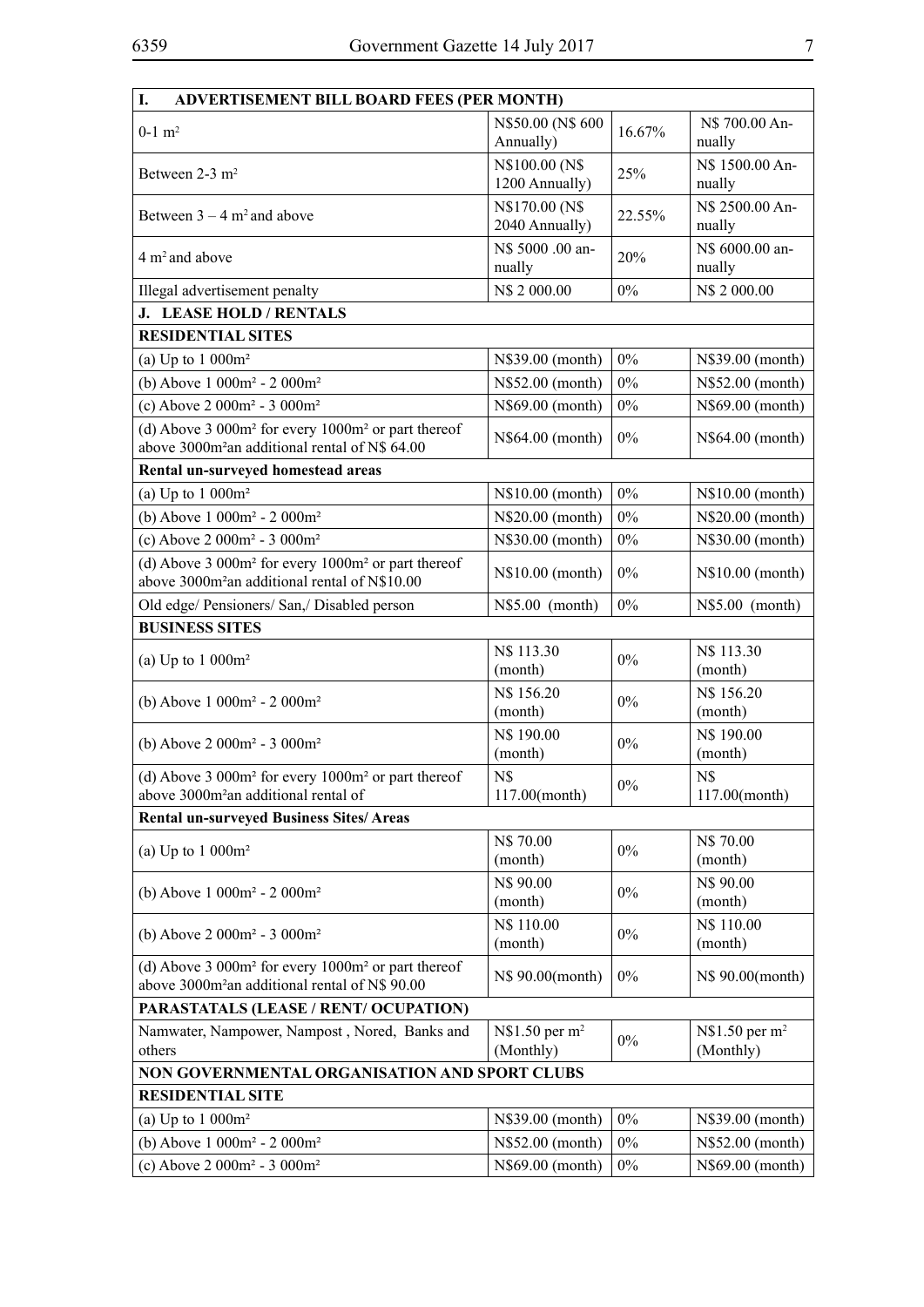| i | × |  |
|---|---|--|
|   |   |  |

| (d) Above $3000m^2$ for every $1000m^2$ or part thereof<br>above 3000m <sup>2</sup> an additional rental of                    | N\$64.00 (month)                            | $0\%$   | N\$64.00 (month)                  |
|--------------------------------------------------------------------------------------------------------------------------------|---------------------------------------------|---------|-----------------------------------|
| <b>BUSINESS AND OTHER GOVERNMENT INSTITUTIONS</b>                                                                              |                                             |         |                                   |
| (a) Up to $1000m^2$                                                                                                            | N\$42.00 (month)                            | $0\%$   | N\$42.00 (month)                  |
| (b) Above $1000m^2 - 2000m^2$                                                                                                  | N\$62.50 (month)                            | $0\%$   | N\$62.50 (month)                  |
| (c) Above $2000m^2 - 3000m^2$                                                                                                  | N\$80.00 (month)                            | $0\%$   | N\$80.00 (month)                  |
| (d) Above 3 000m <sup>2</sup> for every 1000m <sup>2</sup> or part thereof<br>above 3000m <sup>2</sup> an additional rental of | N\$100.00<br>(month)                        | $0\%$   | N\$100.00<br>(month)              |
| (e) Church Sites and other Institutional uses (per year<br>irrespective of $m2$ )                                              | N\$30.00 (yearly)                           | $0\%$   | N\$30.00 (yearly)                 |
| <b>Church Sites and other Institutional uses</b>                                                                               |                                             |         |                                   |
| Church Sites and other Institutional uses (per year ir-<br>respective of m <sup>2</sup> ).                                     | N\$30.00 (Yearly)                           | 0%      | N\$30.00 (Yearly)                 |
| K. CEMETRY FEES,                                                                                                               |                                             |         |                                   |
| Per grave                                                                                                                      | N\$0.00                                     | 0%      | N\$0.00                           |
| <b>L. OTHER FEES AND CHARGES</b>                                                                                               |                                             |         |                                   |
| Pegeon box                                                                                                                     | N\$5.00 (month-<br>$\mathbf{I}(\mathbf{y})$ | $0\%$   | N\$5.00 (month-<br>$\mathbf{y})$  |
| Concrete mixer usage (exclude petrol)                                                                                          | N\$250.00 (daily)                           | $0\%$   | N\$250.00 (daily)                 |
| Generator (exclude petrol)                                                                                                     | N\$250.00 (daily)                           |         | N\$250.00 (daily)                 |
| Grass cutting machine (exclude petrol)                                                                                         | N\$250.00 (daily)                           |         | N\$250.00 (daily)                 |
|                                                                                                                                | $7,5%$ of land                              |         | 7,5% of land                      |
| <b>Endowment</b> fees                                                                                                          | value                                       | $0\%$   | value                             |
| <b>Betterment</b> fees                                                                                                         | 30% of increase<br>in value                 | $0\%$   | 30% of increase<br>in value       |
| Leasehold fee for business purpose (rent not occupa-<br>tion fee) monthly                                                      | $N$0.15 p/m^2$                              | $0\%$   | N\$0.15 $p/m^2$                   |
| Slaughter pole fees (per small stock units)                                                                                    | N\$30.00                                    | $0\%$   | N\$30.00                          |
| Slaughter pole fees (per large stock units)                                                                                    | N\$70.00                                    | $0\%$   | N\$70.00                          |
| Boardroom rental (per day)                                                                                                     | N\$250.00                                   | $0\%$   | N\$250.00                         |
| Nkurenkuru Beach facilities rental (per day) special<br>event (occasion)                                                       | N\$150.00                                   | 0%      | N\$150.00                         |
| Nkurenkuru Beach rental [over weekend<br>(Friday-Sunday) ]                                                                     | N\$300.00                                   | $0\%$   | N\$300.00                         |
| Community hall rental (wedding)                                                                                                | N\$ 800.00 (Per<br>day)                     | 87.5%   | N\$ 1500.00 (Per<br>day)          |
| Community hall rental (meeting, training, workshop)                                                                            | N\$ 600.00 (Per<br>day)                     | 66.7%   | N\$ 1000.00 (Per<br>day)          |
| Community hall rental music event and Beauty pag-<br>eant                                                                      | N\$ 1500.00 (Per<br>day)                    | 33.333% | N\$ 2000.00 (Per<br>day)          |
| Community hall rental (other events)                                                                                           | N\$ 400.00 (Per<br>day)                     | 25%     | N\$ 500.00 (Per<br>day)           |
| Community hall rental (Church Service)                                                                                         | $\qquad \qquad \blacksquare$                |         | N\$700.00 (Per<br>day)            |
|                                                                                                                                | N\$ 250.00 (maxi-                           |         | N\$ 250.00 (maxi-                 |
| Public Open Space usage (events)                                                                                               | mum $3$ days) +<br>N\$50.00 daily           | $0\%$   | mum $3$ days) +<br>N\$50.00 daily |
|                                                                                                                                | after three days                            |         | after three days                  |
| Photos taking at office site (Garden)                                                                                          |                                             |         |                                   |
| Wedding and events                                                                                                             | N\$ 150.00                                  | $0\%$   | N\$ 150.00                        |
| Groups                                                                                                                         | N\$ 70.00                                   | $0\%$   | N\$70.00                          |
| Town Lands usage (events)                                                                                                      | N\$ 35.00 (per<br>day)                      |         | N\$ 35.00 (per<br>day)            |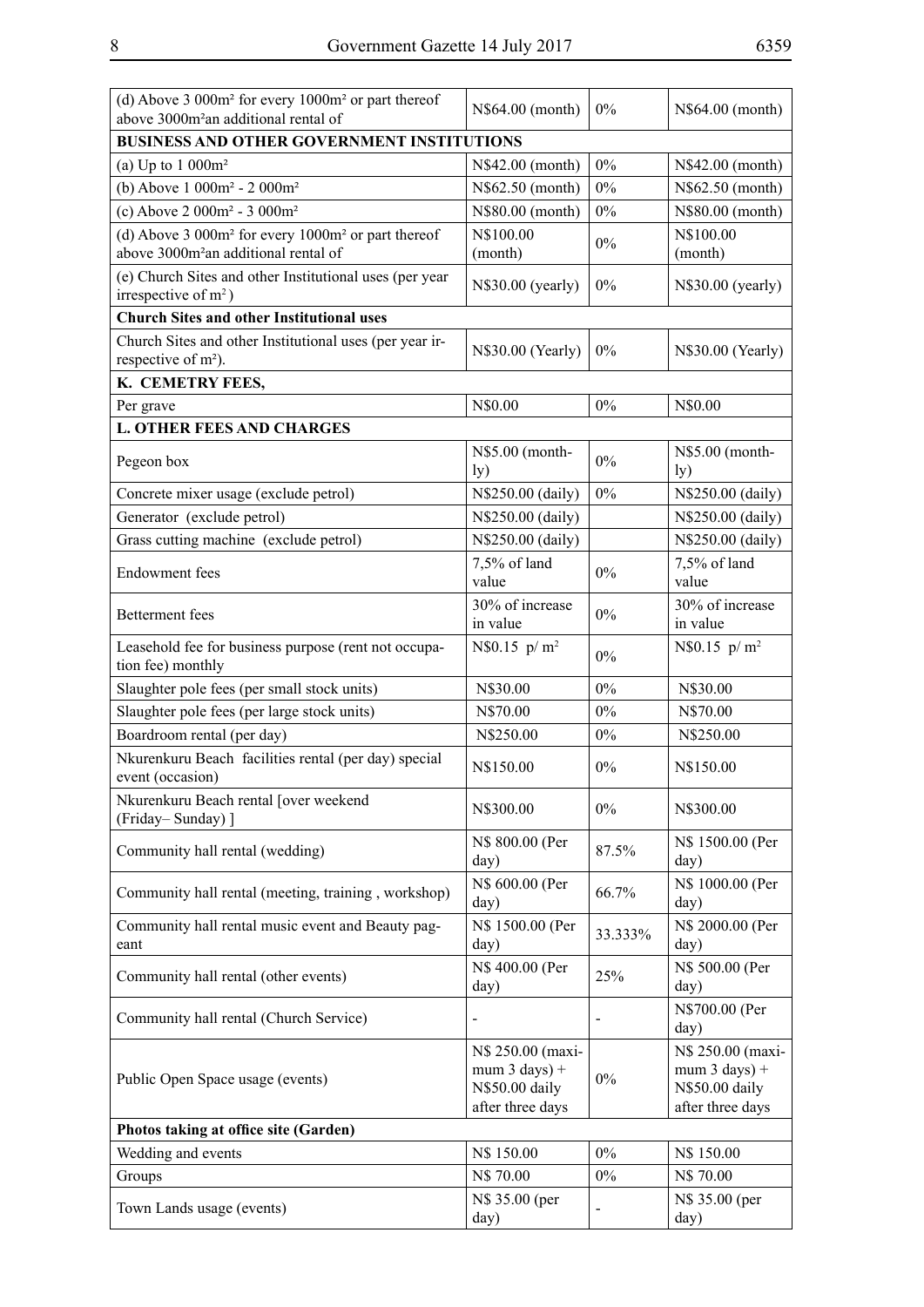| <b>M. RATES &amp; TAXES</b>                                                |                                                                |       |                                                                |
|----------------------------------------------------------------------------|----------------------------------------------------------------|-------|----------------------------------------------------------------|
| (a) Business                                                               |                                                                |       |                                                                |
| Land value (per year)                                                      | 0,0150                                                         | $0\%$ | 0,0150                                                         |
| Improvement value (per year)                                               | 0.0075                                                         | $0\%$ | 0.0075                                                         |
| (b) Residential                                                            |                                                                |       |                                                                |
| Land value                                                                 | 0,0120                                                         | $0\%$ | 0,0120                                                         |
| Improvement value                                                          | 0,0050                                                         | 0%    | 0,0050                                                         |
| Penalty fee business, residential $\&$ others (for not<br>developing land) | To be charged as<br>per fully devel-<br>oped property<br>value | 0%    | To be charged as<br>per fully devel-<br>oped property<br>value |
| (c) Fire Brigade Levy per month                                            |                                                                |       |                                                                |
| Residential                                                                |                                                                |       | N\$10.00                                                       |
| General Residential and Business                                           | $\overline{a}$                                                 |       | N\$20.00                                                       |
| Government and others                                                      |                                                                |       | N\$15.00                                                       |
| N. DAMAGE TO COUNCIL PROPERTIES                                            | Replacement cost<br>$+20%$                                     | $0\%$ | Replacement cost<br>$+20%$                                     |
| <b>O. VALUATION CERTIFICATE REQUEST</b>                                    | N\$ 50.00                                                      | $0\%$ | N\$ 50.00                                                      |
| P. ZONING CERTIFICATE                                                      | N\$30.00                                                       | $0\%$ | N\$30.00                                                       |
| Q. CONSENT PERMIT                                                          | N\$250.00                                                      | $0\%$ | N\$250.00                                                      |
| R. Change of Ownership of land                                             |                                                                |       | N\$500.00                                                      |
| <b>S. Rezoning Applications</b>                                            |                                                                |       | N\$500.00                                                      |

#### **BY ORDER OF THE COUNCIL**

**K. E. SITENTU CHAIRPERSON OF THE COUNCIL NKURENKURU TOWN COUNCIL**

#### **OKAKARARA TOWN COUNCIL**

 $\frac{1}{2}$ 

No. 257 2017

## TARIFFS 2017/2018

|                                                 | 2015/2016 | <b>Increase</b> | 2016/201 | <b>Increase</b> | 2017/2018 | <b>Increase</b> |
|-------------------------------------------------|-----------|-----------------|----------|-----------------|-----------|-----------------|
| <b>Rates and Taxes</b>                          |           |                 |          |                 |           |                 |
| <b>SITE VALUE RESIDENTIAL</b>                   |           |                 |          |                 |           |                 |
| N\$per annum                                    | 0.008268  | $-199%$         | 0.01975  |                 | 0.020738  | $5\%$           |
| <b>IMPROVEMENTS VALUE</b><br><b>RESIDENTIAL</b> |           |                 |          |                 |           |                 |
| N\$ per annum                                   | 0.016540  | 48%             | 0.01988  |                 | 0.020874  | $5\%$           |
| <b>SITE VALUE: BUSINESS</b>                     |           |                 |          |                 |           |                 |
| N\$ per annum                                   | 0.009500  | $-289%$         | 0.02155  |                 | 0.022628  | $5\%$           |
| <b>IMPROVEMENTS VALUE</b><br><b>BUSINESS</b>    |           |                 |          |                 |           |                 |
| N\$ per annum                                   | 0.018750  | $-48%$          | 0.02455  |                 | 0.025778  | $5\%$           |
| <b>CEMETERY</b>                                 |           |                 |          |                 |           |                 |
| Grave fees                                      |           |                 |          |                 |           |                 |
| Children under sixteen years                    | 115.50    | 5%              | 121.275  | 5%              | 127.35    | $5\%$           |
| Adults                                          | 231.00    | $5\%$           | 242.55   | $5\%$           | 254.70    | 5%              |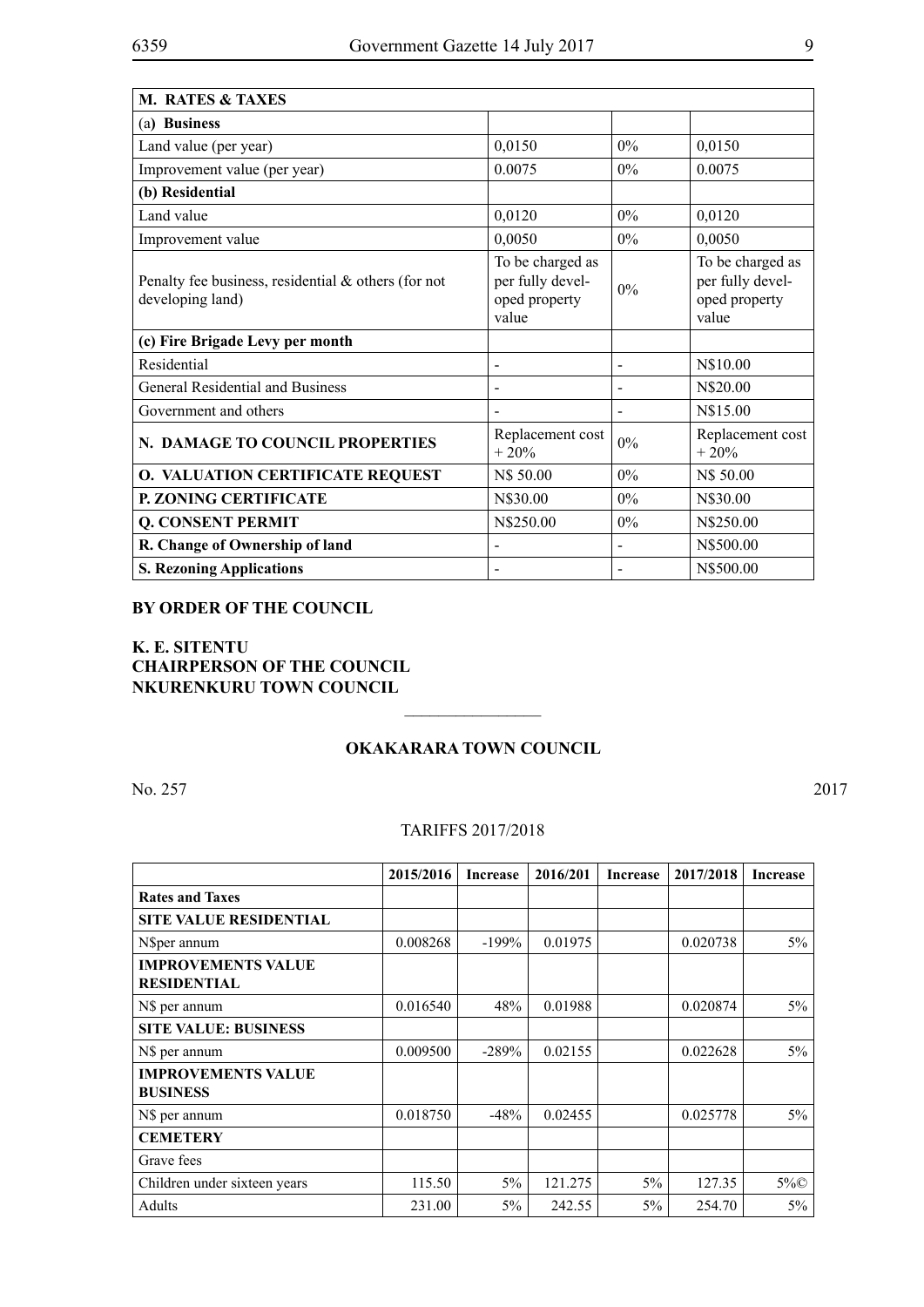| NB: digging & Closing excluded                                                      |          |             |         |                    |         |                    |
|-------------------------------------------------------------------------------------|----------|-------------|---------|--------------------|---------|--------------------|
| <b>ANIMAL POUNDING FEES</b>                                                         |          |             |         |                    |         |                    |
| <b>ALLOWANCE PAYABLE</b>                                                            |          |             |         |                    |         |                    |
| <b>GRAZING FEES (per day)</b>                                                       |          |             |         |                    |         |                    |
| Large Livestock per animal                                                          | 9.08     | 5%          | 9.53663 | $5\%$              | 10.00   | 5%                 |
| Small Livestock per animal                                                          | 7.35     |             | 7.7175  | $5\%$              | 8.10    | 5%                 |
| <b>DETENTION FEES (per day)</b>                                                     |          |             |         |                    |         |                    |
| Large Livestock per animal                                                          | 8.40     | 5%          | 8.82    | 5%                 | 9.26    | 5%                 |
| Small Livestock per animal                                                          | 3.15     | 5%          | 3.3075  | 5%                 | 3.47    | $5\%$              |
| <b>FEEDING FEES (per day)</b>                                                       |          |             |         |                    |         |                    |
| Large Livestock per animal                                                          | 3.15     | 5%          | 3.3075  | $5\%$              | 3.47    | 5%                 |
| Small Livestock per animal                                                          | 3.68     | 5%          | 3.85875 | 5%                 | 4.05    | 5%                 |
| <b>WATERING FEES (per day)</b>                                                      |          |             |         |                    |         |                    |
| Large Livestock per animal                                                          | 8.40     | 5%          | 8.82    | $5\%$              | 9.26    | 5%                 |
| Small Livestock per animal                                                          | 5.25     | 5%          | 5.5125  | 5%                 | 5.79    | 5%                 |
| <b>DAMAGE ASSESSMENT FEES</b>                                                       |          |             |         |                    |         |                    |
| Damage caused by animals assessment                                                 |          | Actual cost |         | <b>Actual Cost</b> |         | <b>Actual Cost</b> |
| fee                                                                                 |          |             |         |                    |         |                    |
| <b>PUBLIC HEALTH</b>                                                                |          |             |         |                    |         |                    |
| <b>BUILDING PLAN</b>                                                                |          |             |         |                    |         |                    |
| (i) Domestic (Residential) Basic charges                                            | 57.75    | $5\%$       | 60.6375 | 5%                 | 63.67   | 5%                 |
| <b>1.1 RESIDENTIAL</b>                                                              |          |             |         |                    |         |                    |
| (a) Building not exceeding 10m <sup>2</sup>                                         | 78.75    | $5\%$       | 82.6875 | 5%                 | 86.82   | $5\%$              |
| (b) Building exceeding 10m <sup>2</sup> but not<br>exceeding 40 m <sup>2</sup>      | 257.25   | $5\%$       | 270.113 | $5\%$              | 283.62  | $5\%$              |
| (c) Building exceeding 40m <sup>2</sup> but not<br>exceeding 60m <sup>2</sup>       | 367.50   | $5\%$       | 385.875 | 5%                 | 405.17  | 5%                 |
| (d) Building exceeding 60m <sup>2</sup> but not<br>exceeding 90 m <sup>2</sup>      | 430.50   | 5%          | 452.025 | 5%                 | 474.63  | 5%                 |
| (e) Building exceeding 90m <sup>2</sup> but not<br>exceedung 120m <sup>2</sup>      | 519.75   | 5%          | 545.738 | 5%                 | 573.02  | 5%                 |
| $(0$ Building exceeding $120m^2$ but<br>notexceeding 160m <sup>2</sup>              | 598.50   | $5\%$       | 628.425 | 5%                 | 659.85  | $5\%$              |
| (g) Building exceeding $160m^2$ but not<br>exceeding 200m <sup>2</sup>              | 687.75   | 5%          | 722.138 | 5%                 | 758.24  | 5%                 |
| (h) Building exceeding 200m <sup>2</sup> but not<br>exceeding 250m <sup>2</sup>     | 771.75   | 5%          | 810.338 | 5%                 | 850.85  | 5%                 |
| Building exceeding 250m <sup>2</sup> but not<br>(i)<br>exceeding 500m <sup>2</sup>  | 850.50   | 5%          | 893.025 | 5%                 | 937.68  | 5%                 |
| Building exceeding 500m <sup>2</sup> but not<br>(i)<br>exceeding 2000m <sup>2</sup> | 3 417.75 | 5%          | 3588.64 | 5%                 | 3768.07 | 5%                 |
| (1) Building exceeding $2000m^2$                                                    | 6 835.50 | $5\%$       | 7177.28 | 5%                 | 7536.14 | 5%                 |
| Approval storeys above 1st storey                                                   |          |             |         |                    |         |                    |
| Boundary wall                                                                       | 378.00   | 5%          | 396.9   | 5%                 | 416.75  | 5%                 |
| Re-Approval of expired building plan<br>after 12 months from date                   |          |             |         |                    | 100.00  |                    |
| <b>1.2 BUSINESS AND OTHERS</b>                                                      | 136.50   | 5%          | 143.325 | 5%                 | 150.49  | 5%                 |
| (BASIC CHARGE)                                                                      |          |             |         |                    |         |                    |
| (a) Building not exceeding 10m <sup>2</sup>                                         | 89.25    | 5%          | 93.7125 | 5%                 | 98.40   | 5%                 |
| (b) Building exceeding 10m <sup>2</sup> but not<br>exceeding $40 \text{ m}^2$       | 740.25   | 5%          | 777.263 | 5%                 | 816.13  | 5%                 |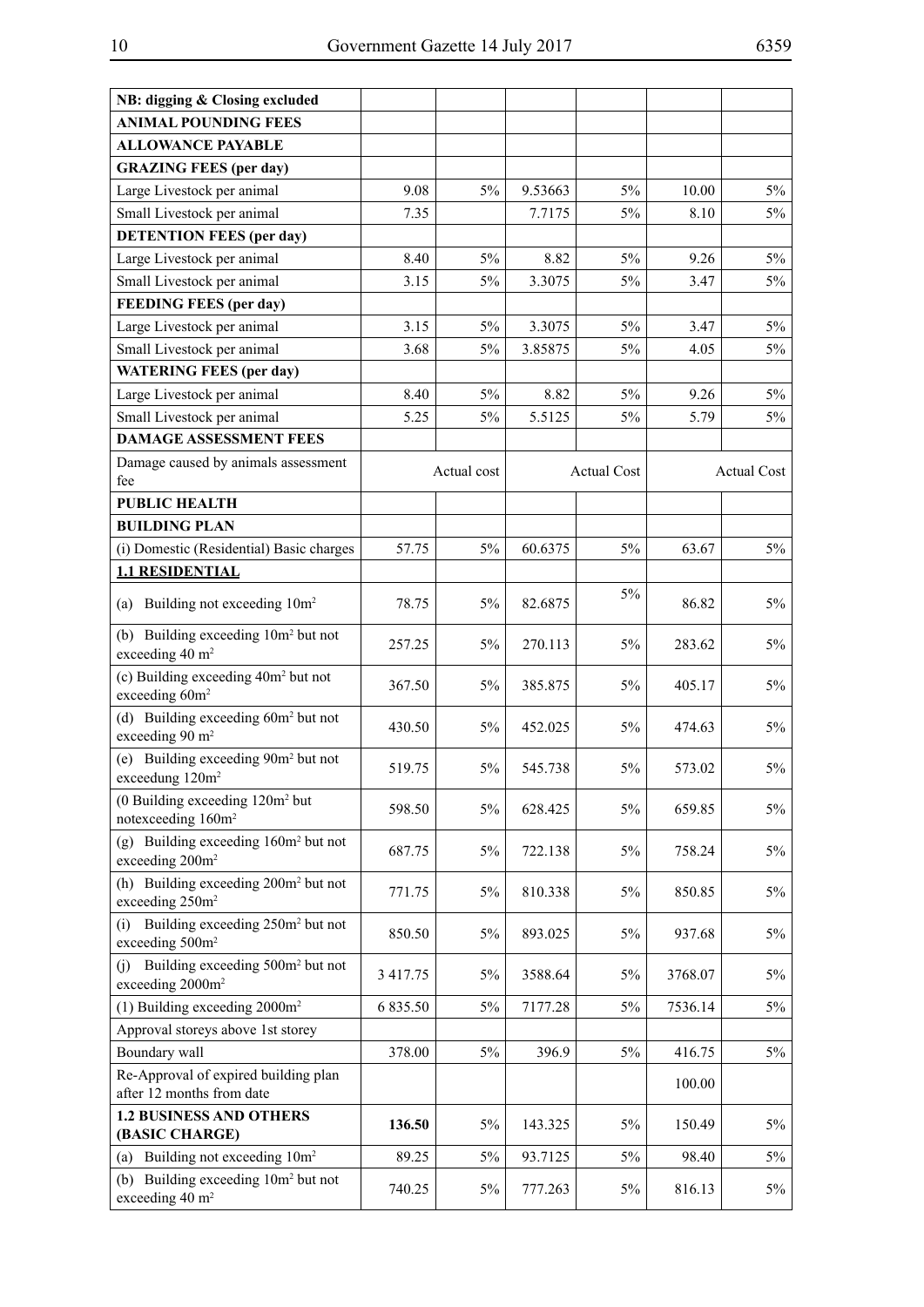| (c) Building exceeding 40m <sup>2</sup> but not<br>exceeding 60m <sup>2</sup>   | 892.50        | 5%          | 937.125 | 5%           | 983.98       | $5\%$ |  |  |
|---------------------------------------------------------------------------------|---------------|-------------|---------|--------------|--------------|-------|--|--|
| (d) Building exceeding $60m^2$ but not<br>exceeding 90 m <sup>2</sup>           | 1 0 34.25     | 5%          | 1085.96 | 5%           | 1140.26      | $5\%$ |  |  |
| (e) Building exceeding 90m <sup>2</sup> but not<br>exceedung 120m <sup>2</sup>  | 1 212.75      | 5%          | 1273.39 | 5%           | 1337.06      | 5%    |  |  |
| (f) Building exceeding 120m <sup>2</sup> but<br>notexceeding 160m <sup>2</sup>  | 1 3 3 8 . 7 5 | 5%          | 1405.69 | 5%           | 1475.97      | $5\%$ |  |  |
| $(g)$ Building exceeding $160m2$ but not<br>exceeding 200m <sup>2</sup>         | 1480.50       | 5%          | 1554.53 | 5%           | 1632.25      | 5%    |  |  |
| (h) Building exceeding 200m <sup>2</sup> but not<br>exceeding 250m <sup>2</sup> | 1 774.50      | 5%          | 1863.23 | 5%           | 1956.39      | $5\%$ |  |  |
| $(i)$ Building exceeding $250m2$ but not<br>exceeding 500m <sup>2</sup>         | 2 094.75      | 5%          | 2199.49 | 5%           | 2309.46      | $5\%$ |  |  |
| $(i)$ Building exceeding $500m2$ but not<br>exceeding 2000m <sup>2</sup>        | 6 636.00      | 5%          | 6967.8  | 5%           | 7316.19      | 5%    |  |  |
| $(1)$ Building exceeding 2000m <sup>2</sup>                                     | 14 773.50     | 5%          | 15512.2 | 5%           | 16287.78     | 5%    |  |  |
| Approval storeys above 1st storey                                               |               |             |         |              |              |       |  |  |
| Boundary wall                                                                   | 375.90        | 5%          | 394.695 | 5%           | 450.00       | 5%    |  |  |
| Re-Approval of expired building plan after 12<br>months from date               |               |             |         |              | 150.00       |       |  |  |
| 1.3 DEVELOPMENT AND SELF HELP SCHEME (APPROVAL AND INSPECTIONS)                 |               |             |         |              |              |       |  |  |
| (a) Development Scheme not exceeding<br>50 m2                                   | 330.75        | 5%          | 347.288 | 5%           | 364.65       | 5%    |  |  |
| (b) Development Scheme exceeding<br>50m2 but not exceeding                      | 383.25        | 5%          | 402.413 | 5%           | 422.53       | 5%    |  |  |
| © Self help Scheme not exceeding<br>40m2                                        | 168.00        | 5%          | 176.4   | 5%           | 185.22       | $5\%$ |  |  |
| (d) Self Help Scheme exceeding 40m2<br>but not exceeding 60m2                   | 189.00        | 5%          | 198.45  | 5%           | 208.37       | 5%    |  |  |
| 1.4 SECOND INSPECTION CALLED FOR SAME TIME AND FAILURE TO CALL INSPECTOR        |               |             |         |              |              |       |  |  |
| (a)Second inspection for same<br>residential, coommercial                       | 47.25         | $5\%$       | 49.6125 | 5%           | 52.09        | $5\%$ |  |  |
| (b) Failure to call inspection residential,<br>commercial                       | 220.50        | 5%          | 231.525 | 5%           | 243.10       | $5\%$ |  |  |
| <b>Offences and Penalty for non-</b>                                            |               |             |         |              |              |       |  |  |
| compliance                                                                      |               |             |         |              |              |       |  |  |
| First offence<br>Seconf offence                                                 | 1 050.00      | $5\%$<br>5% | 1102.5  | 5%           | 1157.63      | $5\%$ |  |  |
| Third offence                                                                   | 2 100.00      |             | 2000    |              | 2000.00      | $0\%$ |  |  |
| <b>Illegal Excavation of Sand within the</b>                                    | Legal Action  |             |         |              |              |       |  |  |
| <b>Town Land</b>                                                                |               |             |         |              |              |       |  |  |
| First offence                                                                   | 1 050.00      | 5%          | 1102.5  | 5%           | 1157.63      | $5\%$ |  |  |
| Second offence                                                                  | 2 100.00      | $5\%$       | 2000    |              | 2000.00      | $0\%$ |  |  |
| Third offence                                                                   | Legal Action  |             |         | Legal Action | Legal Action |       |  |  |
| <b>Identification of Beacons</b>                                                |               |             |         |              |              |       |  |  |
| per Beacon                                                                      |               |             |         |              |              |       |  |  |
| *First                                                                          | 57.75         | 5%          | 60.6375 | 5%           | 63.67        | $5\%$ |  |  |
| *Second                                                                         | 78.75         | $5\%$       | 82.6875 | 5%           | 86.82        | 5%    |  |  |
| <b>ADMINISTRATION COSTS</b>                                                     |               |             |         |              |              |       |  |  |
| Advertising costs for sale of properties                                        | 330.75        | 5%          | 347.288 | 5%           | 364.65       | $5\%$ |  |  |
| <b>Illegal Construction - without Council</b><br>approval                       | 2 100.00      | 5%          | 2000    |              | 2000.00      |       |  |  |
|                                                                                 |               |             |         |              |              |       |  |  |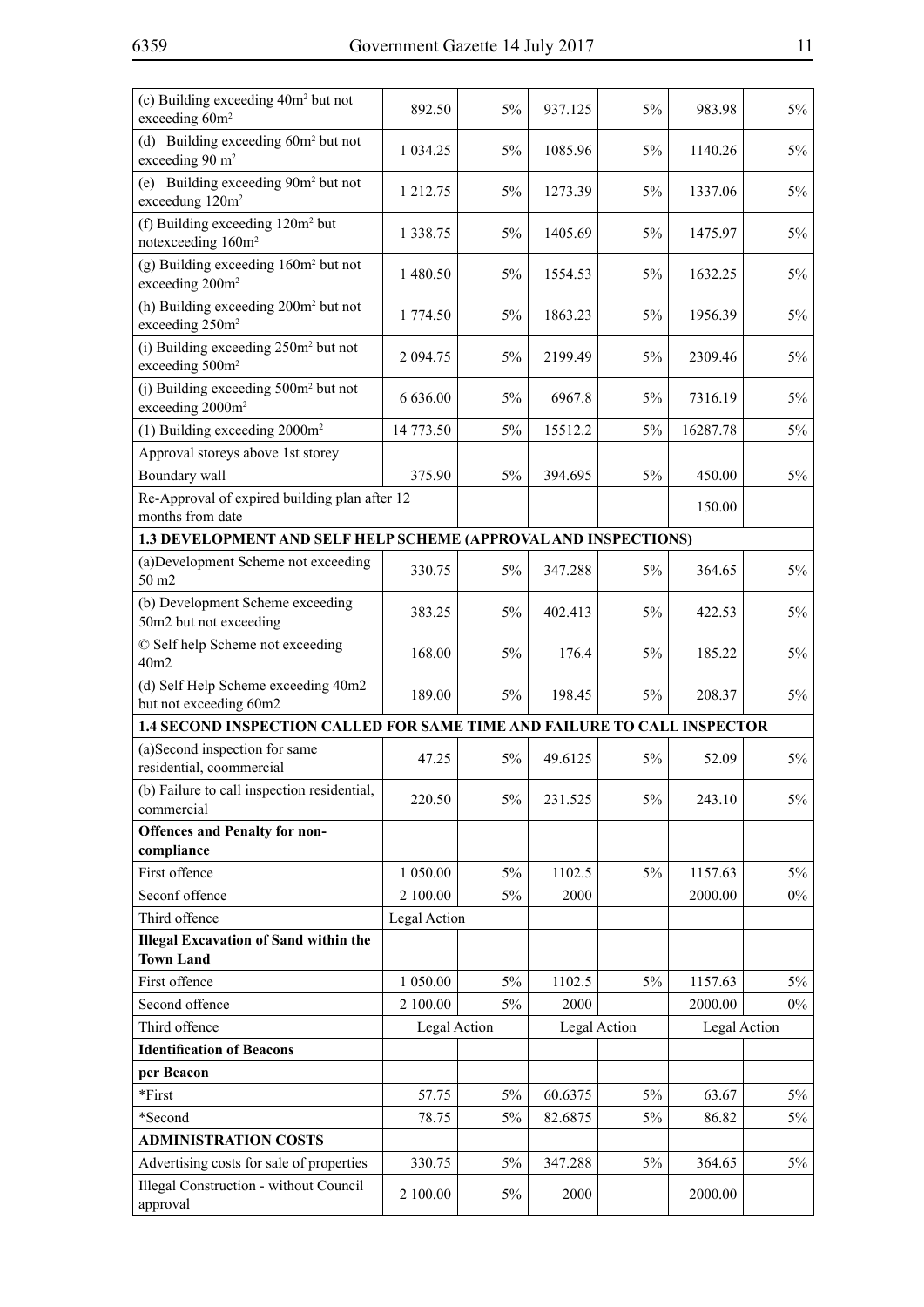| <b>FITNESS CERTIFICATE</b>                         |        |       |         |       |        |          |
|----------------------------------------------------|--------|-------|---------|-------|--------|----------|
| Hawkers                                            | 78.75  | 5%    | 82.6875 | $5\%$ | 86.85  | 5%       |
| <b>Street Vendors</b>                              | 126.00 | 5%    | 132.3   | $5\%$ | 138.95 | $5\%$    |
| <b>Informal Business</b>                           | 288.75 | 5%    | 303.188 | 5%    | 318.35 | 5%       |
| Formal Business                                    | 330.75 | 5%    | 347.288 | $5\%$ | 364.65 | $5\%$    |
| Late Application Fees per month                    | 10%    |       | 10%     |       | 10%    |          |
| <b>BUSINESS REGISTRATION</b><br><b>CERTIFICATE</b> |        |       |         |       |        |          |
| <b>Business Informal</b>                           | 215.25 | $5\%$ | 226.013 | 5%    | 237.35 | $5\%$    |
| <b>Business Formal</b>                             | 294.00 | 5%    | 308.7   | 5%    | 325.00 | $5\%$    |
| Late Application Fees per month                    | 10%    |       | 10%     |       | 10%    |          |
| Clearance Certificate/Valuation                    |        |       |         |       |        |          |
| Certificate                                        | 173.25 | 5%    | 181.913 | 5%    | 191.00 | 5%       |
| Inspection                                         | 141.75 | 5%    | 148.838 | $5\%$ | 156.30 | 5%       |
| Mileage (p/km)                                     | 15.75  | 5%    | 16.5375 | $5\%$ | 17.40  | $5\%$    |
| <b>TOWN PLANNING</b>                               |        |       |         |       |        |          |
| <b>ADMINSTRATION CHARGES</b><br>(COST)             |        |       |         |       |        |          |
| Adverts - In Town Boundary                         | 551.25 | 5%    | 578.813 | 5%    | 607.75 | 5%       |
| 50-100cm                                           |        |       |         |       |        |          |
| 101cm-200cm                                        |        |       |         |       |        |          |
| <b>TOWN MAP</b>                                    |        |       |         |       |        |          |
| Large                                              | 73.50  | 5%    | 77.175  | 5%    | 81.03  | $5\%$    |
| Small                                              | 36.75  | 5%    | 38.5875 | $5\%$ | 40.52  | $5\%$    |
| Photocopy                                          | 5.25   | 5%    | 5.5125  | $5\%$ | 5.79   | $5\%$    |
| Fax - National per paper                           | 5.25   | 5%    | 5.5125  | $5\%$ | 5.79   | 5%       |
| Fax - International per paper                      | 6.30   | 5%    | 6.615   | $5\%$ | 6.95   | 5%       |
| Receiving Fax - local per page                     | 5.25   | 5%    | 5.5125  | $5\%$ | 5.79   | $5\%$    |
| Receiving Fax - national per page                  | 5.25   | 5%    | 5.5125  | $5\%$ | 5.79   | $5\%$    |
| Receiving Fax - international                      | 5.25   | 5%    | 5.5125  | $5\%$ | 5.79   | $5\%$    |
| <b>RENT MUNICIPAL FACILITIES</b>                   |        |       |         |       |        |          |
| <b>Deposit Sport Facility</b>                      | 210.00 | $5\%$ | 220.5   | $5\%$ | 231.53 | $5\%$    |
| Rental Sport facilities per day                    | 262.50 | 5%    | 275.625 | $5\%$ | 289.41 | $5\%$    |
| <b>COMMUNITY HALL</b>                              |        |       |         |       |        |          |
| Deposit                                            | 210.00 | 5%    | 220.5   | 5%    | 231.53 | 5%       |
| Non-Profit Activities                              | 367.50 | 5%    | 385.875 | 5%    | 405.17 | $5\%$    |
| <b>Profit Activities</b>                           | 577.50 | 5%    | 606.375 | 5%    | 636.69 | $5\%$    |
| Plastic Chairs /per chair                          | 3.68   | $5\%$ | 3.85875 | $5\%$ | 4.05   | $5\%$    |
| Arm Chair /per Chair                               |        |       |         |       | 10.00  | $100\%$  |
| Table                                              |        |       |         |       | 20.00  | $100\%$  |
| Special Mobile Office per day                      | 105.00 | 5%    | 110.25  | 5%    | 115.76 | 5%       |
| <b>RENTAL OF PROPERTIES</b>                        |        |       |         |       |        |          |
| SME Stall - Group A                                | 262.50 | 5%    | 275.625 | 5%    | 289.41 | $5\%$    |
| SME Stall - Group B                                | 420.00 | $5\%$ | 441     | 5%    | 463.05 | 5%       |
| SME Stall - Group C                                | 472.50 | $5\%$ | 496.125 | 5%    | 520.93 | $5\%$    |
| Open Market Stall                                  | 231.00 | 5%    | 242.55  | 5%    | 254.68 | 5%       |
| Council Chamber (or any part)                      | 241.50 | 5%    | 253.575 | $5\%$ | 266.25 | $5\%$    |
| House Rent 2 bedroom outside toilet                | 183.75 | $5\%$ | 192.938 | 5%    | 202.58 | $5\%$ /a |
| House Rent 3 bedroom inside toilet                 | 367.50 | 5%    | 385.875 | 5%    | 405.17 | $5\%$    |
| House Rent 2 bedroom inside toilet                 | 262.50 | 5%    | 275.625 | 5%    | 289.41 | $5\%$    |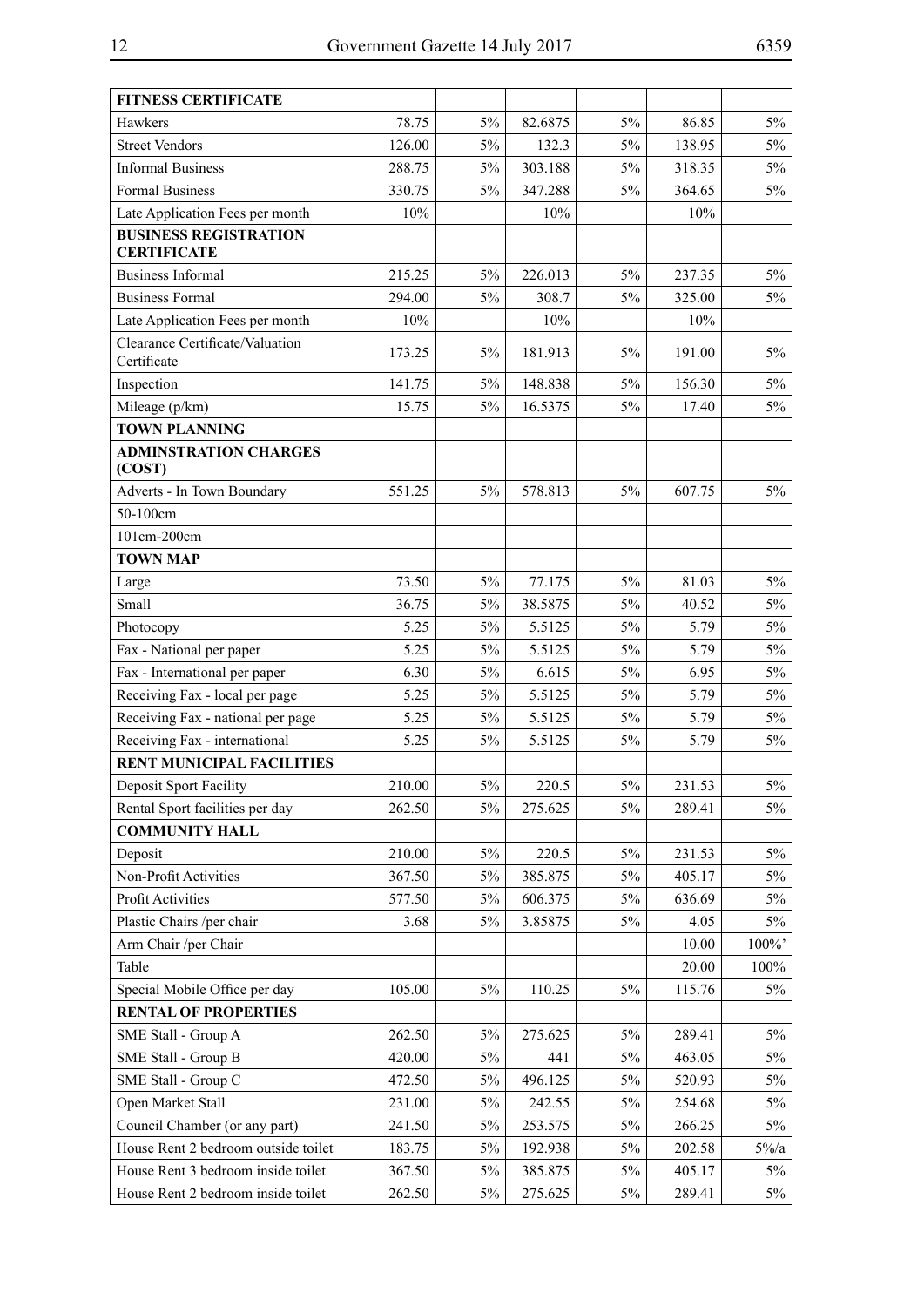| House Rent 1 bedroom outside toilet<br>(younger)       | 105.00                   | 5%    | 110.25  | 5%    | 115.76  | $5\%$   |
|--------------------------------------------------------|--------------------------|-------|---------|-------|---------|---------|
| House Rent 1 bedroom outside toilet<br>(Elder)         | 52.50                    | 5%    | 55.125  | 5%    | 57.88   | 5%      |
| <b>ADDITIONAL RATES</b>                                |                          |       |         |       |         |         |
| Occupational Rent-All Others                           | /m2                      |       |         |       | 45.00   | $100\%$ |
| <b>Land Lease Residential</b>                          | /m2                      |       |         |       | 0.35    | 100%    |
| Land Lease All Others                                  |                          |       |         |       | 0.45    | 100%    |
| <b>SEWERAGE</b>                                        |                          |       |         |       |         |         |
| <b>COST FOR ADDITIONAL DUST</b><br><b>BIN</b>          |                          |       |         |       |         |         |
| <b>Business</b>                                        | 47.25                    | 5%    | 49.6125 | $5\%$ | 52.09   | $5\%$   |
| Non-Profit Making Organization                         | 26.25                    | 5%    | 27.5625 | 5%    | 28.94   | $5\%$   |
| <b>BASIC CHARGES</b>                                   |                          |       |         |       |         |         |
| Residential                                            | 47.25                    | 5%    | 49.6125 | 5%    | 52.09   | 5%      |
| <b>Business</b>                                        | 84.00                    | 5%    | 88.2    | 5%    | 92.61   | $5\%$   |
| Non-Profit Making Organization                         | 31.50                    | 5%    | 33.075  | 5%    | 34.73   | 5%      |
| <b>GENERAL SERVICES</b>                                | $\blacksquare$           |       |         |       |         |         |
| Connection of New Services -<br>Residential            | 682.50                   | 5%    | 716.625 | 5%    | 752.46  | 5%      |
| Connection of New Services - Business                  | 1 197.00                 | 5%    | 1256.85 | 5%    | 1319.69 | $5\%$   |
| Call out fees (only on customer side)                  | 94.50                    | 5%    | 99.225  | 5%    | 104.19  | $5\%$   |
| Cost per Load                                          | 315.00                   | 5%    | 330.75  | 5%    | 347.29  | $5\%$   |
| Cost per KM                                            | 15.75                    | 5%    | 16.5375 | 5%    | 17.36   | $5\%$   |
| Sewerage Line Blockage - Normal<br>Hours               | 173.25                   | 5%    | 181.913 | 5%    | 191.01  | 5%      |
| Sewerage Line Blockage - After Hours                   | 315.00                   | 5%    | 330.75  | 5%    | 347.29  | 5%      |
| <b>RENTAL EQUIPMENT</b>                                | $\overline{\phantom{a}}$ |       |         |       |         |         |
| Hydroblast sewer                                       | 472.50                   | 5%    | 496.125 | 5%    | 520.93  | $5\%$   |
| Front - End Loader per hour                            | 472.50                   | 5%    | 496.125 | 5%    | 520.93  | $5\%$   |
| Tipper Truck per hour                                  | 472.50                   | $5\%$ | 496.125 | $5\%$ | 520.93  | $5\%$   |
| Sewerage Tanker per hour                               | 472.50                   | $5\%$ | 496.125 | 5%    | 520.93  | $5\%$   |
| Bulldozer                                              | 472.50                   | $5\%$ | 496.125 | $5\%$ | 520.93  | $5\%$   |
| Fire Fighting Machine(call outside<br>town boundaries) | 472.50                   | 5%    | 496.125 | 5%    | 520.93  | $5\%$   |
| All Machine per KM                                     | 15.75                    | $5\%$ | 16.5375 | 5%    | 17.36   | $5\%$   |
| Generator                                              |                          |       |         |       | 250.00  | 100%    |
| High Mask Lamp /day                                    |                          |       |         |       | 200.00  | 100%    |
| <b>SANITATION</b>                                      |                          |       |         |       |         |         |
| <b>COST FOR ADDITIONAL</b><br>1.<br><b>DUST BIN</b>    |                          |       |         |       |         |         |
| <b>Business</b>                                        | 31.50                    | $5\%$ | 33.075  | 5%    | 34.73   | $5\%$   |
| 2.<br><b>BASIC CHARGES</b>                             |                          |       |         |       |         |         |
| Residential                                            | 63.00                    | 5%    | 66.15   | 5%    | 69.46   | $5\%$   |
| Business and other refuse removal                      | 78.75                    | 5%    | 82.6875 | 5%    | 86.82   | 5%      |
| Dumping Site per load                                  | 52.50                    | 5%    | 55.125  | $5\%$ | 57.88   | 5%      |
| <b>OTHER SERVICES</b>                                  |                          |       |         |       |         |         |
| Sand per Load                                          | 472.50                   | 5%    | 496.125 | 5%    | 520.93  | $5\%$   |
| Removal of Building Rubbles per load                   | 194.25                   | 5%    | 203.963 | 5%    | 214.16  | $5\%$   |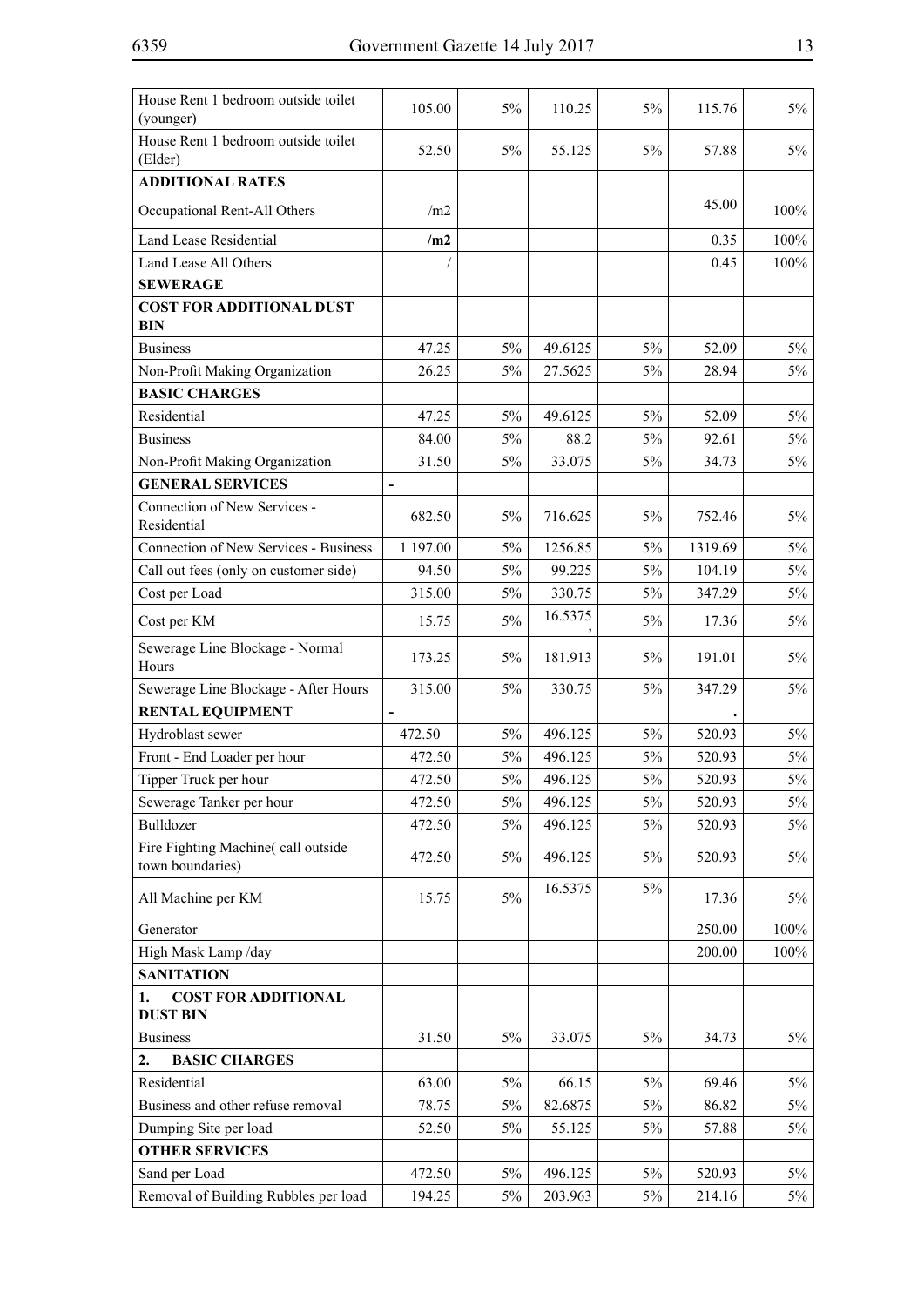| <b>Illegal Dumping</b>                                          | 351.75              | 5%      | 369.338 | 5%      | 387.80                                              | 5%      |
|-----------------------------------------------------------------|---------------------|---------|---------|---------|-----------------------------------------------------|---------|
|                                                                 |                     |         |         |         |                                                     |         |
| <b>WATER TARRIFS</b>                                            |                     |         |         |         |                                                     |         |
| <b>BASIC CHARGES</b>                                            |                     |         |         |         |                                                     |         |
| Residential                                                     | 63.95               | $5\%$   | 67.1423 | $5\%$   | 70.50                                               | 5%      |
| <b>Informal Business</b>                                        | 104.74              | 5%      | 109.974 | $5\%$   | 115.47                                              | $5\%$   |
| Formal Business                                                 | 347.29              | $5\%$   | 364.652 | $5\%$   | 382.88                                              | 5%      |
| Other Government Institution                                    | #REF!               | $5\%$   | #REF!   | 5%      | #REF!                                               | $5\%$   |
| Non - Profit Organization                                       | 99.23               | $5\%$   | 104.186 | $5\%$   | 109.40                                              | $5\%$   |
| Water Tags when Lost                                            |                     |         |         |         | 200.00                                              | 100%    |
| Water Tags(new)                                                 |                     |         |         |         | 160.00                                              | $100\%$ |
| Prepaid Water Devise when lost or out<br>of order               |                     |         |         |         | 150.00                                              | 100%    |
| Water Metre Damage                                              |                     |         |         |         | Total Cost of the replacement of metre by the owner |         |
| <b>UNIT CHARGES</b>                                             |                     |         |         |         |                                                     |         |
| Residential                                                     | 14.33               | 5%      | 15.0491 | $5\%$   | 15.05                                               | 5%      |
| <b>Informal Business</b>                                        | 15.44               | $5\%$   | 16.2068 | $5\%$   | 16.21                                               | $5\%$   |
| Formal Business                                                 | 18.74               | $5\%$   | 19.6796 | 5%      | 19.68                                               | 5%      |
| Other Government Institution                                    | 17.64               | $5\%$   | 18.522  | $5\%$   | 18.52                                               | $5\%$   |
| Non - Profit Organization                                       | 14.33               | 5%      | 15.0491 | $5\%$   | 15.05                                               | 5%      |
| <b>DEPOSIT</b>                                                  |                     |         |         |         |                                                     |         |
| Residential                                                     | 551.25              | $5\%$   | 578.813 | $5\%$   | 607.75                                              | $5\%$   |
| <b>Business</b>                                                 | 1827.00             | 5%      | 1918.35 | 5%      | 2014.27                                             | 5%      |
| <b>OTHER CHARGES</b>                                            |                     |         |         |         |                                                     |         |
| Interest on outstanding debtors account                         | 0.02                | 5%      | 0.02205 | 5%      | 0.02                                                | 5%      |
| balance                                                         |                     |         |         |         |                                                     |         |
| Disconnection/Reconnection                                      | 178.50              | $5\%$   | 187.425 | 5%      | 196.80                                              | 5%      |
| Connection of New Service -<br>Residential                      | 598.50              | 5%      | 628.425 | 5%      | 659.85                                              | $5\%$   |
| Connection of New Service - Business                            | 719.25              | $5\%$   | 755.213 | 5%      | 792.97                                              | 5%      |
| Call out fees (only on customers)                               | 183.75              | 5%      | 192.938 | 5%      | 202.58                                              | 5%      |
| Penalty - Illegal Water Connection                              | 2 100.00            | $5\%$   | 2000    | $5\%$   | 2100.00                                             | $5\%$   |
| Meter Testing                                                   | 57.75               | $5\%$   | 60.6375 | 5%      | 63.67                                               | $5\%$   |
| Fire fighting fees / per month                                  |                     |         |         |         |                                                     |         |
| Residential per house/houses                                    | 5.25                | $5\%$   | 5.55    | 5%      | 5.83                                                | 5%      |
| Business per outlet                                             | 7.88                | 5%      | 7.95    | 5%      | 8.35                                                | 5%      |
| <b>Loading zone</b>                                             |                     |         |         |         |                                                     |         |
| per load                                                        | 210.00              | 5%      | 220     | 5%      | 235.00                                              | 5%      |
| <b>Occupational Rent</b>                                        |                     |         |         |         |                                                     |         |
| i) Unregisterd area                                             |                     |         |         |         |                                                     |         |
| <b>Occupational Rent-Residential/</b>                           | $/M^2$              |         |         |         | 25.00                                               | 100%    |
| Cuca shops<br>a)                                                | 25.00               | new     | 26.25   | $5\%$   | 27.56                                               | 5%      |
| Small business<br>b)                                            | 75.00               | new     | 78.75   | 5%      | 82.69                                               | 5%      |
| Medium business<br>c)                                           | 175.00              | new     | 183.75  | $5\%$   | 192.94                                              | 5%      |
| Large Business<br>d)                                            | 300.00              | new     | 315     | 5%      | 330.75                                              | 5%      |
| Complex<br>e)                                                   | charged as<br>below | Charged | Charged | Charged | Charged                                             | Charged |
| On site Value per N\$1.00 per year<br>$\overline{1}$            | 0.015               | new     | 0.016   | 5%      | 0.02                                                | 5%      |
| On Improvement Value per N\$1.00<br>$\overline{11}$<br>per year | 0.0095              | new     | 0.01    | 5%      | 0.01                                                | 5%      |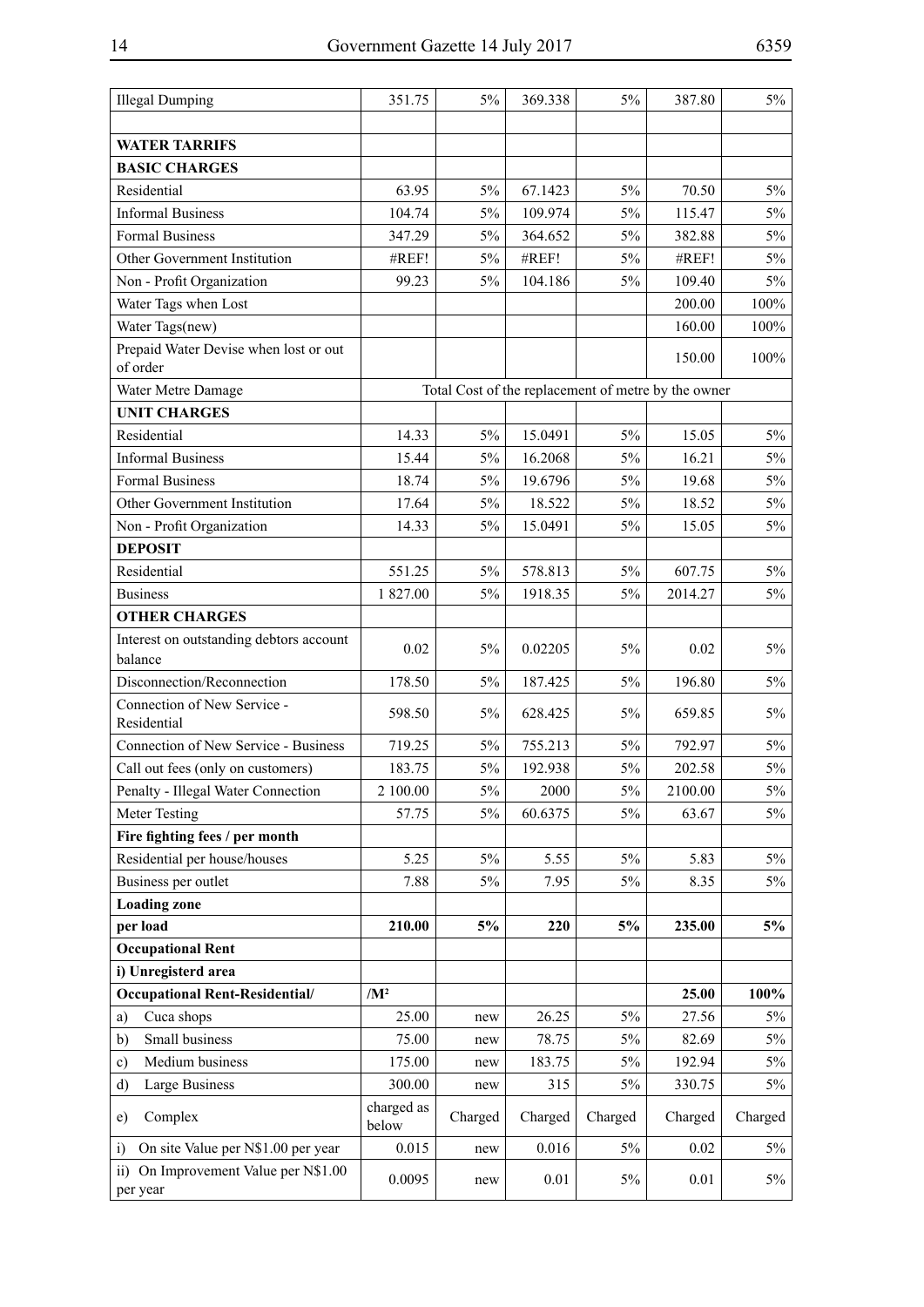| f) Chain per unit                                    | charged as below |     | Charged as Below |       |         |         |
|------------------------------------------------------|------------------|-----|------------------|-------|---------|---------|
| On site Value per N\$1.00 per year<br>$\overline{1}$ | 0.015            | new | 0.016            | $5\%$ | 0.02    | $5\%$   |
| On Improvement Value per N\$1.00<br>11)<br>per year  | 0.0095           | new | 0.01             | $5\%$ | 0.01    | $5\%$   |
| <b>OTHER TARRIFS</b>                                 |                  |     |                  |       |         |         |
| <b>Bid Documents</b>                                 |                  |     |                  |       |         |         |
| <b>Bid Range</b><br>$(N$50,000.00 - N$300,000.00)$   |                  |     |                  |       | 500.00  | 100%    |
| <b>Bid Range</b><br>$(N$301,000.00-N$1000,000.00)$   |                  |     |                  |       | 1000.00 | 100%    |
| Bid Range (N\$1000,001.00 and more)                  |                  |     |                  |       | 2000.00 | $100\%$ |
| Taxi                                                 |                  |     |                  |       |         |         |
| New Registration / per year                          |                  |     |                  |       | 75.00   | $100\%$ |
| Operating Licence per year                           |                  |     |                  |       | 425.00  | $100\%$ |
|                                                      |                  |     |                  |       |         |         |

## **RUACANA TOWN COUNCIL**

No. 258 2017

## TARIFFS FOR 2017/2018

| <b>Tariff Description</b>                                                     | <b>Note</b> | <b>Existing</b><br><b>Tariff</b><br>N\$ | Proposed<br><b>Tariff</b><br>N\$ | <b>Increase</b><br>$\frac{0}{0}$ |
|-------------------------------------------------------------------------------|-------------|-----------------------------------------|----------------------------------|----------------------------------|
| <b>A. WATER</b>                                                               |             |                                         |                                  |                                  |
| per cubic meter                                                               |             | 17.65                                   | 19.95                            | 12%                              |
| Bulk water per cubic                                                          |             | 19.25                                   | 25.00                            | 23%                              |
| <b>Basic charges per month</b>                                                |             |                                         |                                  |                                  |
| Residential - Ext 1 and rest                                                  |             | 47.50                                   | 50.00                            | $5\%$                            |
| Residential - Ext 2 & 3                                                       |             | 50.50                                   | 53.00                            | 5%                               |
| Informal business and small business                                          |             | 95.00                                   | 100.00                           | 5%                               |
| Business/Institution                                                          |             | 232.50                                  | 300.00                           | 23%                              |
| <b>Connection fees</b>                                                        |             |                                         |                                  |                                  |
| Business/Institution < 50mm                                                   |             | 500.00                                  | 750.00                           | 33%                              |
| Informal business and small business                                          |             | 350.00                                  | 375.00                           | $7\%$                            |
| Residential <50 mm                                                            |             | 300.00                                  | 350.00                           | 14%                              |
| Reconnection fees                                                             |             | 250.00                                  | 275.00                           | 9%                               |
| Reconnection fees - on request                                                |             | 100.00                                  | 110.00                           | 9%                               |
| New connection $>$ 50mm                                                       |             | 5,500.00                                | 5,800.00                         | $5\%$                            |
| <b>Consumer deposits</b>                                                      |             |                                         |                                  |                                  |
| Business/Institution or 10% of average consump-<br>tion, whichever is greater |             | 500.00                                  | 1,200.00                         | 58%                              |
| Residential or 10% of average consumption,<br>whichever is greater            |             | 250.00                                  | 300.00                           | 17%                              |
| Temporary connection                                                          |             | 3,000.00                                | 3,000.00                         | $0\%$                            |
| Callout fees (fault on customer's side)                                       |             | 100.00                                  | 150.00                           | 33%                              |
| <b>B. SEWERAGE</b>                                                            |             |                                         |                                  |                                  |
| <b>Basic charges per month</b>                                                |             |                                         |                                  |                                  |
| Business/Institution                                                          |             | 95.00                                   | 150.00                           | 37%                              |
| Residential Ext.1 and rest                                                    |             | 47.50                                   | 51.50                            | 8%                               |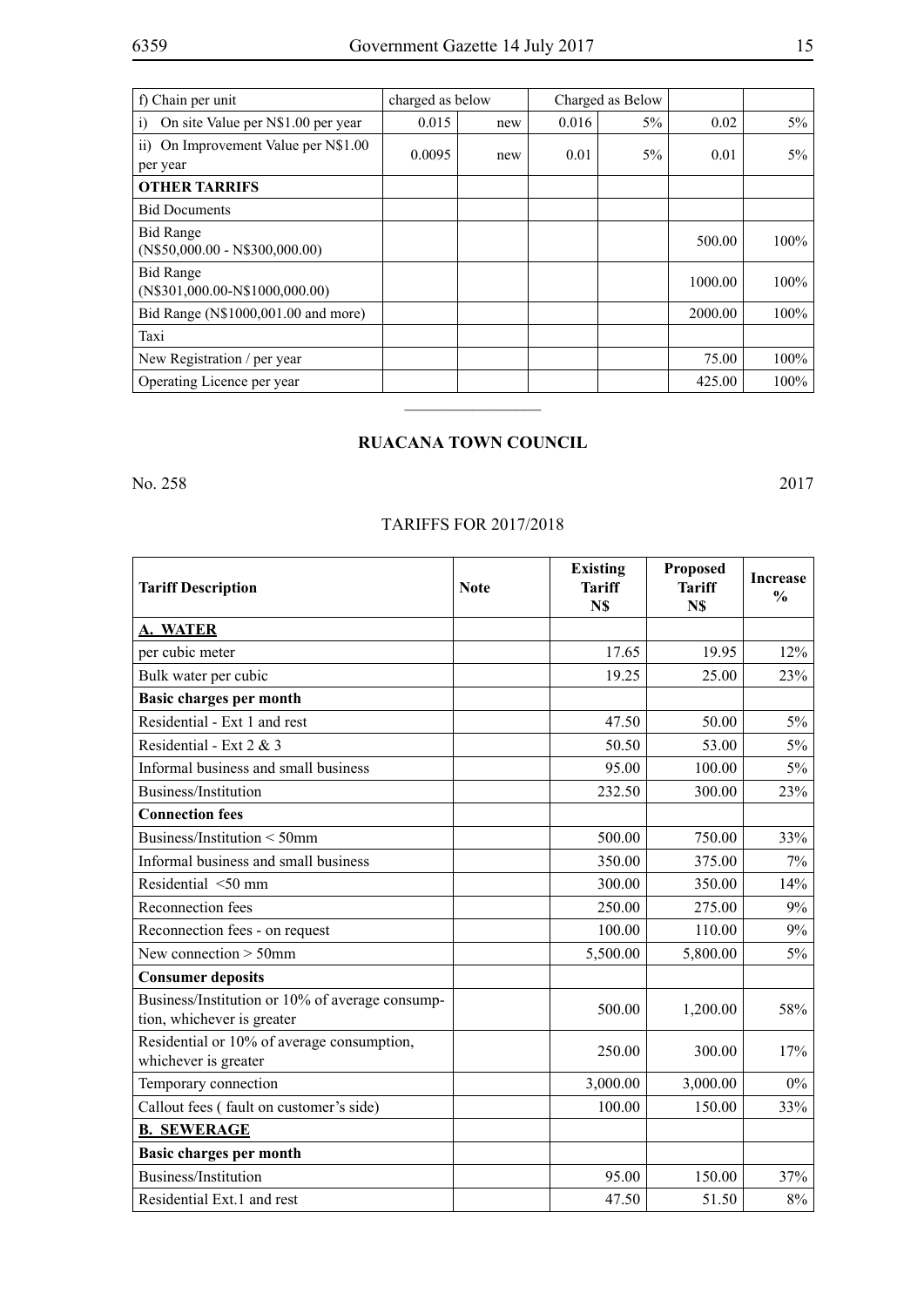| Residential Ext.2 & 3                                                       |         | 55.00               | 60.00               | $8\%$    |
|-----------------------------------------------------------------------------|---------|---------------------|---------------------|----------|
| Callout fees (fault on customer's side) material<br>and labour not included |         | 150.00              | 160.00              | 6%       |
| waste water discharge                                                       |         |                     | 350.00              | 100%     |
| <b>Connection fees</b>                                                      |         |                     |                     |          |
| Business/Institution                                                        |         | 1,500.00            | 1,700.00            | 12%      |
| Residential and informal business                                           |         | 350.00              | 380.00              | 8%       |
| Per additional toilet per month                                             |         |                     |                     |          |
| Business/Institution                                                        |         | 37.00               | 40.00               | 8%       |
| Residential                                                                 |         | 26.25               | 28.50               | 8%       |
| informal sanitation programme                                               |         | 21.15               | 23.00               | 8%       |
| <b>C. SANITATION</b>                                                        |         |                     |                     |          |
| Basic charges per month                                                     |         |                     |                     |          |
| Residential Ext.1 and rest                                                  |         | 37.00               | 42.00               | 12%      |
| Residential Ext.2 & 3                                                       |         | 42.25               | 48.00               | 12%      |
| Business/Institution per bin                                                |         | 63.00               | 150.00              | 58%      |
| Refuse Skip and removal                                                     |         | 395.00              | 500.00              | 21%      |
| Garden refuse per month                                                     |         |                     |                     |          |
| Residential                                                                 |         | 28.50               | 30.00               | $5\%$    |
| Business/Institution                                                        |         | 185.00              | 195.00              | $5\%$    |
| Building rubbles (per load)                                                 |         | 395.00              | 415.00              | $5\%$    |
| Illegal refuse dumping                                                      |         | 250.00              | 250.00              | $0\%$    |
| Fine for lost bin                                                           |         | 200.00              | 250.00              | 20%      |
| Disposal of waste (dumping site) per load                                   |         |                     | 180.00              | 100%     |
| <b>D. PROPERTY MANAGEMENT</b>                                               |         |                     |                     |          |
| Houses Rental (voetstoot)                                                   |         | 800.00              | 900.00              | $11\%$   |
| Houses Rental (Renovated) as per agreement                                  | minimum |                     |                     | $0\%$    |
| <b>Community hall</b>                                                       |         |                     |                     |          |
| Weddings                                                                    | p/day   | 850.00              | 895.00              | $5\%$    |
| Social events                                                               | p/day   | 350.00              | 370.00              | $5\%$    |
| Meetings and conferences                                                    | p/day   | 850.00              | 850.00              | $0\%$    |
| Commercial events                                                           | p/day   | 850.00              | 895.00              | $5\%$    |
| Table rental                                                                | each    |                     |                     | $\theta$ |
| Chair rental                                                                | each    | 3.50                | 4.00                | 13%      |
| Chair Cloths                                                                | each    | 10.00               | 10.00               | $0\%$    |
| Table Cloths                                                                | each    | 20.00               | 20.00               | $0\%$    |
| Security Deposit (refundable)                                               |         | 250.00              | 250.00              | $0\%$    |
| <b>Renting of recreational facilities</b>                                   |         |                     |                     |          |
| Bungalow                                                                    | p/month | As per<br>agreement | As per<br>agreement | $0\%$    |
| Swimming pool (per adult)                                                   | p/p     | $\boldsymbol{0}$    | 20                  | 100%     |
| Swimming pool (per child)                                                   | p/p     | $\overline{0}$      | 10                  | 100%     |
| Netball, Volley & Tennis court                                              | p/day   | 150.00              | 175.00              | 14%      |
| Charitable gatherings                                                       | p/day   | 150.00              | 175.00              | 14%      |
| Displaying of good/items                                                    | p/day   | 150.00              | 170.00              | 12%      |
| <b>Site rental - Business sites</b>                                         |         |                     |                     |          |
| Up to $100 \text{ m}^2$                                                     | p/month | 250.00              | 300.00              | 17%      |
| From 101 Up to 300 $m2$                                                     | p/month | 300.00              | 360.00              | 17%      |
| From $301 - 500$ m <sup>2</sup>                                             | p/month | 500.00              | 600.00              | 17%      |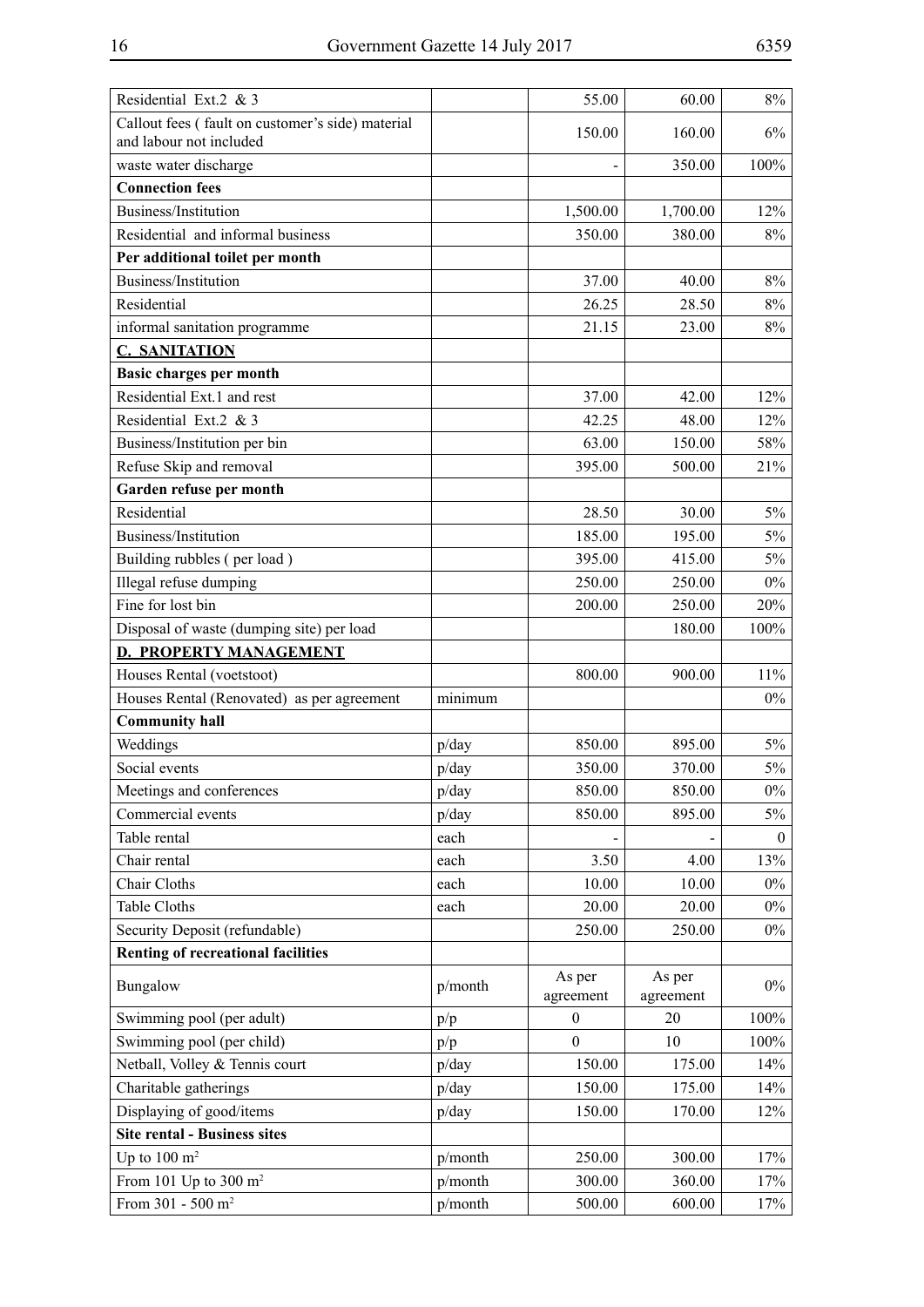| From 501 - 1000 m <sup>2</sup>            | p/month | 750.00     | 900.00   | 17%        |
|-------------------------------------------|---------|------------|----------|------------|
| From 1001 - 2500 m <sup>2</sup>           | p/month | 1,000.00   | 1,200.00 | 17%        |
| From 2501 - 5000 m <sup>2</sup>           | p/month | 1,500.00   | 1,800.00 | 17%        |
| From 5001 - 10000 m <sup>2</sup>          | p/month | 2,000.00   | 2,400.00 | 17%        |
| <b>Site rental - Business sites</b>       |         |            |          |            |
| Informal areas - residential              | p/month | 40.00      | 50.00    | 20%        |
| Informal areas - Micro Business           | p/month | 50.00      | 60.00    | 17%        |
| Open market (informal)                    | p/month | 15.00      | 20.00    | 25%        |
| Open market - Formal                      | p/month | <b>TBD</b> |          | <b>TBD</b> |
| Church site                               | p.a     | 50.00      | 60.00    | 17%        |
| Assessment rate per annum                 |         |            |          |            |
| Business/Institution/Residential          |         |            |          |            |
| on site value                             |         | 0.0420     | 0.0420   | $0\%$      |
| on improvement value                      |         | 0.0173     | 0.0173   | $0\%$      |
| <b>Approval of building plans</b>         |         |            |          |            |
| Submission                                |         | 60.00      | 60.00    | $0\%$      |
| Re-approval of biulding Plan              |         |            | 150.00   | 100%       |
| Copy of Biuling Plan                      |         |            | 30.00    | 100%       |
| Completion certificate                    |         |            | 50.00    | 100%       |
| Amendements of Plan                       |         |            | 180.00   | 100%       |
| Residential per m <sup>2</sup>            |         |            |          |            |
| Business/Institution - per m <sup>2</sup> |         |            |          |            |
| Residential per m2                        |         |            |          |            |
| $0 - 40$ m <sup>2</sup><br>From           |         |            | 240.00   | 100%       |
| From<br>$41 - 80$ m <sup>2</sup>          |         |            | 420.00   | 100%       |
| From $81 - 120$ m <sup>2</sup>            |         |            | 600.00   | 100%       |
| From 121 - 160 m <sup>2</sup>             |         |            | 780.00   | 100%       |
| From 161 - 200 m <sup>2</sup>             |         |            | 960.00   | 100%       |
| From 201 - 240 $m^2$                      |         |            | 1,140.00 | 100%       |
| From 241 - 280 m <sup>2</sup>             |         |            | 1,320.00 | 100%       |
| From 281 - 320 m <sup>2</sup>             |         |            | 1,500.00 | 100%       |
| From 321 - 360 m <sup>2</sup>             |         |            | 1,680.00 | 100%       |
| From 361 - 400 m <sup>2</sup>             |         |            | 1,860.00 | 100%       |
| From $401 - 440$ m <sup>2</sup>           |         |            | 2,040.00 | 100%       |
| From $441 - 480$ m <sup>2</sup>           |         |            | 2,220.00 | 100%       |
| From $481 - 520$ m <sup>2</sup>           |         |            | 2,400.00 | 100%       |
| Business per m <sup>2</sup>               |         |            |          |            |
| $0 - 40$ m <sup>2</sup><br>From           |         |            | 330.00   | 100%       |
| $41 - 80$ m <sup>2</sup><br>From          |         |            | 600.00   | 100%       |
| From $81 - 120$ m <sup>2</sup>            |         |            | 870.00   | 100%       |
| From 121 - 160 m <sup>2</sup>             |         |            | 1,410.00 | 100%       |
| From $161 - 200$ m <sup>2</sup>           |         |            | 1,410.00 | 100%       |
| From 201 - 240 m <sup>2</sup>             |         |            | 1,680.00 | 100%       |
| From $241 - 280$ m <sup>2</sup>           |         |            | 1,950.00 | 100%       |
| From 281 - 320 m <sup>2</sup>             |         |            | 2,220.00 | 100%       |
| From 321 - 360 m <sup>2</sup>             |         |            | 2,490.00 | 100%       |
| From $361 - 400$ m <sup>2</sup>           |         |            | 2,760.00 | 100%       |
| From 401 - 440 m <sup>2</sup>             |         |            | 3,030.00 | 100%       |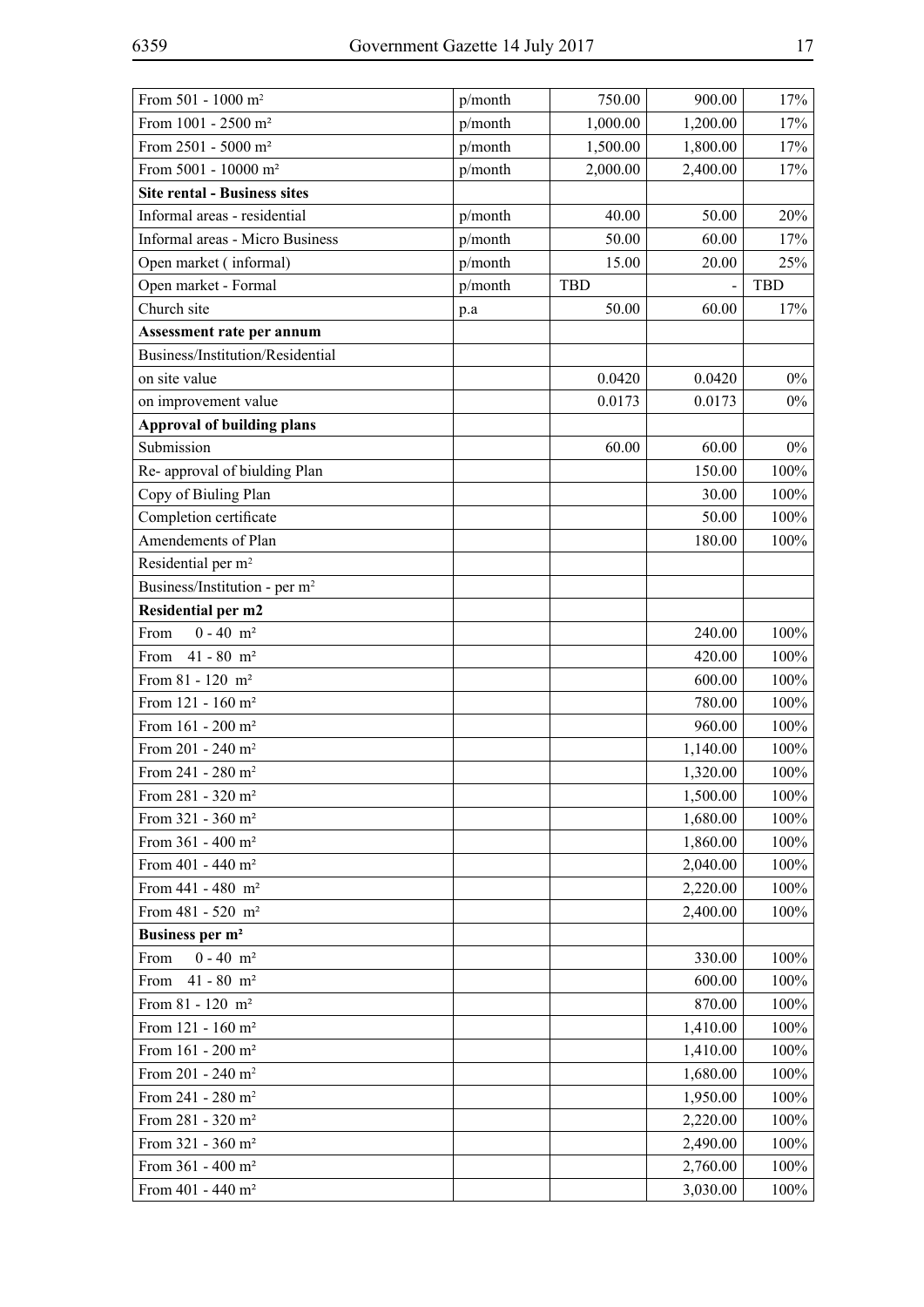| 100%<br>From $481 - 520$ m <sup>2</sup><br>3,570.00<br>Sales of properties (private transaction)<br>Residential<br>20%<br>per m <sup>2</sup><br>40.00<br>50.00<br>60.00<br>75.00<br>20%<br>Business/Institution<br>per m <sup>2</sup><br>9%<br>Administration costs<br>250.00<br>275.00<br>350.00<br>350.00<br>$0\%$<br>Advertising costs<br>Clearance certificate<br>75.00<br>7%<br>70.00<br><b>E. PLANT HIRE</b><br>Sewer Cleaner - Hydro blast<br>12%<br>$P/$ hour<br>375.00<br>425.00<br>Tractor<br>$p/$ load<br>250.00<br>325.00<br>23%<br>Welding plant<br>$P/$ hour<br>75.00<br>$0\%$<br>75.00<br>Water pump machine<br>$P/$ hour<br>25.00<br>25.00<br>$0\%$<br>Water Tank<br>150.00<br>$0\%$<br>$p/$ load<br>150.00 |
|-----------------------------------------------------------------------------------------------------------------------------------------------------------------------------------------------------------------------------------------------------------------------------------------------------------------------------------------------------------------------------------------------------------------------------------------------------------------------------------------------------------------------------------------------------------------------------------------------------------------------------------------------------------------------------------------------------------------------------|
|                                                                                                                                                                                                                                                                                                                                                                                                                                                                                                                                                                                                                                                                                                                             |
|                                                                                                                                                                                                                                                                                                                                                                                                                                                                                                                                                                                                                                                                                                                             |
|                                                                                                                                                                                                                                                                                                                                                                                                                                                                                                                                                                                                                                                                                                                             |
|                                                                                                                                                                                                                                                                                                                                                                                                                                                                                                                                                                                                                                                                                                                             |
|                                                                                                                                                                                                                                                                                                                                                                                                                                                                                                                                                                                                                                                                                                                             |
|                                                                                                                                                                                                                                                                                                                                                                                                                                                                                                                                                                                                                                                                                                                             |
|                                                                                                                                                                                                                                                                                                                                                                                                                                                                                                                                                                                                                                                                                                                             |
|                                                                                                                                                                                                                                                                                                                                                                                                                                                                                                                                                                                                                                                                                                                             |
|                                                                                                                                                                                                                                                                                                                                                                                                                                                                                                                                                                                                                                                                                                                             |
|                                                                                                                                                                                                                                                                                                                                                                                                                                                                                                                                                                                                                                                                                                                             |
|                                                                                                                                                                                                                                                                                                                                                                                                                                                                                                                                                                                                                                                                                                                             |
|                                                                                                                                                                                                                                                                                                                                                                                                                                                                                                                                                                                                                                                                                                                             |
|                                                                                                                                                                                                                                                                                                                                                                                                                                                                                                                                                                                                                                                                                                                             |
| Backhoe loader<br>p/hour<br>395.00<br>425.00<br>7%                                                                                                                                                                                                                                                                                                                                                                                                                                                                                                                                                                                                                                                                          |
| Tipper truck hire (10 cubic) truck only<br>per/load<br>395.00<br>7%<br>425.00                                                                                                                                                                                                                                                                                                                                                                                                                                                                                                                                                                                                                                               |
| Tipper truck hire (10 cubic)sand<br>per/load<br>$1\%$<br>790.00<br>800.00                                                                                                                                                                                                                                                                                                                                                                                                                                                                                                                                                                                                                                                   |
| Tipper truck hire (10 cubic) Outside town ad-                                                                                                                                                                                                                                                                                                                                                                                                                                                                                                                                                                                                                                                                               |
| $6\%$<br>per km<br>24.00<br>25.50<br>ditional                                                                                                                                                                                                                                                                                                                                                                                                                                                                                                                                                                                                                                                                               |
| Tipper truck hire (24 cubic) truck only<br>1,700.00<br>p/load<br>1,580.00<br>7%                                                                                                                                                                                                                                                                                                                                                                                                                                                                                                                                                                                                                                             |
| Tipper truck hire (24 cubic) sand under 10 km<br>7%<br>$p/$ load<br>1,975.00<br>2,113.25<br>radius                                                                                                                                                                                                                                                                                                                                                                                                                                                                                                                                                                                                                          |
| Tipper truck hire (24 cubic) between 11-25 km<br>6%<br>3.05<br>3.25<br>per km <sup>3</sup><br>radius                                                                                                                                                                                                                                                                                                                                                                                                                                                                                                                                                                                                                        |
| Tipper truck hire (24 cubic) outside 25km radius<br>per km <sup>3</sup><br>2.85<br>2.65<br>7%                                                                                                                                                                                                                                                                                                                                                                                                                                                                                                                                                                                                                               |
| <b>VIP</b> Toilet<br>200.00<br>100%<br>per day                                                                                                                                                                                                                                                                                                                                                                                                                                                                                                                                                                                                                                                                              |
| 150.00<br>$0\%$<br>Concrete mixer<br>per day<br>150.00                                                                                                                                                                                                                                                                                                                                                                                                                                                                                                                                                                                                                                                                      |
| 10%<br>Fixed fire brigade fee per property (residential)<br>per month<br>4.50<br>5.00                                                                                                                                                                                                                                                                                                                                                                                                                                                                                                                                                                                                                                       |
| Fixed fire brigade fee per property (SMME)<br>20.00<br>25.00<br>20%<br>per month                                                                                                                                                                                                                                                                                                                                                                                                                                                                                                                                                                                                                                            |
| Fixed fire brigade fee per property (Big $\&$<br>40%<br>150.00<br>250.00<br>per month<br>Institutions)                                                                                                                                                                                                                                                                                                                                                                                                                                                                                                                                                                                                                      |
| <b>Collection of sand - own transport</b>                                                                                                                                                                                                                                                                                                                                                                                                                                                                                                                                                                                                                                                                                   |
| Gravel material<br>per cubic<br>39.00<br>10%<br>35.00                                                                                                                                                                                                                                                                                                                                                                                                                                                                                                                                                                                                                                                                       |
| 5 -10 cubic<br>$p/$ load<br>55.00<br>60.00<br>$8\%$                                                                                                                                                                                                                                                                                                                                                                                                                                                                                                                                                                                                                                                                         |
| $1 - 5$ cubic<br>p/load<br>25.00<br>27.00<br>$7\%$                                                                                                                                                                                                                                                                                                                                                                                                                                                                                                                                                                                                                                                                          |
| Illegal excavation of sand within Town lands<br>5,000.00<br>$p/$ load<br>5,000.00<br>$0\%$                                                                                                                                                                                                                                                                                                                                                                                                                                                                                                                                                                                                                                  |
| <b>F. ENVIRONMENTAL HEALTH</b>                                                                                                                                                                                                                                                                                                                                                                                                                                                                                                                                                                                                                                                                                              |
| <b>BUSINESS REGISTRATION</b>                                                                                                                                                                                                                                                                                                                                                                                                                                                                                                                                                                                                                                                                                                |
| Business registration certificate<br>70.00<br>75.00<br>$7\%$                                                                                                                                                                                                                                                                                                                                                                                                                                                                                                                                                                                                                                                                |
| <b>FITNESS CERTIFICATE</b>                                                                                                                                                                                                                                                                                                                                                                                                                                                                                                                                                                                                                                                                                                  |
| Butchery<br>350.00<br>400.00<br>13%<br>per annum                                                                                                                                                                                                                                                                                                                                                                                                                                                                                                                                                                                                                                                                            |
| Car wash<br>200.00<br>150.00<br>25%<br>per annum                                                                                                                                                                                                                                                                                                                                                                                                                                                                                                                                                                                                                                                                            |
| Chain stores food premises<br>750.00<br>1,000.00<br>25%<br>per annum                                                                                                                                                                                                                                                                                                                                                                                                                                                                                                                                                                                                                                                        |
| Chain stores non food premises<br>750.00<br>800.00<br>$6\%$<br>per annum                                                                                                                                                                                                                                                                                                                                                                                                                                                                                                                                                                                                                                                    |
| General dealer<br>450.00<br>550.00<br>18%<br>per annum                                                                                                                                                                                                                                                                                                                                                                                                                                                                                                                                                                                                                                                                      |
| <b>Construction Company</b><br>500.00<br>800.00<br>38%<br>per annum                                                                                                                                                                                                                                                                                                                                                                                                                                                                                                                                                                                                                                                         |
| Cuca shops and home shops<br>200.00<br>200.00<br>$0\%$<br>per annum                                                                                                                                                                                                                                                                                                                                                                                                                                                                                                                                                                                                                                                         |
| <b>Filling Station</b><br>550.00<br>900.00<br>39%<br>per annum                                                                                                                                                                                                                                                                                                                                                                                                                                                                                                                                                                                                                                                              |
| Formal non-food premises<br>300.00<br>450.00<br>33%<br>per annum                                                                                                                                                                                                                                                                                                                                                                                                                                                                                                                                                                                                                                                            |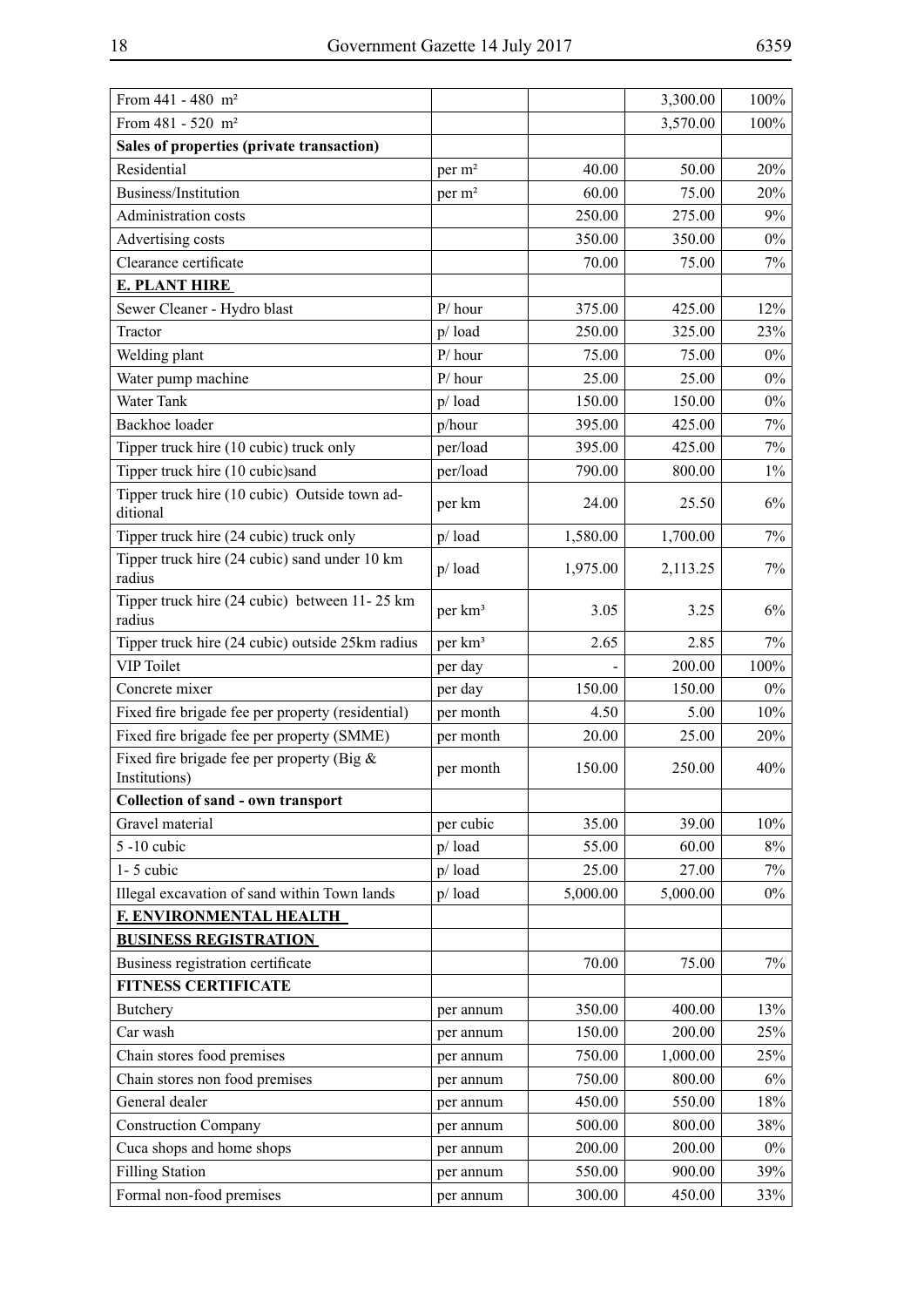| Garage and spare parts                   | per annum | 350.00 | 350.00 | $0\%$  |
|------------------------------------------|-----------|--------|--------|--------|
| Guest house, B&B and Camping Sites       | per annum | 450.00 | 550.00 | 18%    |
| Hawkers                                  | per annum | 70.00  | 74.00  | $5\%$  |
| Lodge                                    | per annum | 550.00 | 900.00 | 39%    |
| Market and mini-markets                  | per annum | 350.00 | 400.00 | 13%    |
| Medical Centre                           | per annum | 550.00 | 700.00 | 21%    |
| Restaurants                              | per annum | 250.00 | 300.00 | 17%    |
| Salon and hair product                   | per annum | 250.00 | 265.00 | 6%     |
| Shebeens                                 | per annum | 300.00 | 315.00 | 5%     |
| Brick making - micro                     | per annum | 300.00 | 350.00 | 14%    |
| Brick making - macro                     | per annum | 550.00 | 550.00 | $0\%$  |
| <b>Bank</b>                              | per annum | 500.00 | 800.00 | 38%    |
| Pharmacy                                 | per annum | 500.00 | 500.00 | $0\%$  |
| <b>Bakery</b>                            | per annum | 300.00 | 350.00 | 14%    |
| Poultry                                  | per annum | 300.00 | 300.00 | $0\%$  |
| Church and non charitables organisations | per annum | 100.00 | 100.00 | $0\%$  |
| Temporary certificate of fitness         | per day   | 50.00  | 40.00  | $-25%$ |
| Penalties on late payment                | per month | 50.00  | 100.00 | 50%    |
| Duplicate/Name change                    | per month | 50.00  | 50.00  | $0\%$  |
| <b>Abattoir Inspection fees</b>          |           |        |        |        |
| Cattle                                   | per head  | 50.00  | 58.50  | 15%    |
| small stock                              | per head  | 20.00  | 25.00  | 20%    |
| <b>G. MISCELLANEOUS</b>                  |           |        |        |        |
| <b>Copies</b>                            |           |        |        |        |
| A4 Ordinary paper                        | per page  | 1.15   | 1.25   | 8%     |
| A3 Ordinary paper                        | per page  | 2.30   | 2.50   | 8%     |
| A4 Map                                   | per page  | 5.00   | 5.25   | 5%     |
| A <sub>3</sub>                           | per page  | 10.00  | 11.00  | 9%     |
| Fax - national                           | per page  | 3.50   | 4.00   | 13%    |
| Fax - International                      | per page  | 7.00   | 9.00   | 22%    |
| Fax receiving                            | per page  | 3.50   | 4.00   | 13%    |
| Lamination                               |           |        |        |        |
| ID size                                  |           | 3.50   | 3.50   | $0\%$  |
| A <sub>5</sub>                           |           | 6.50   | 6.50   | $0\%$  |
| A4                                       |           | 8.50   | 8.50   | $0\%$  |
| A3                                       |           | 15.00  | 15.00  | $0\%$  |
| <b>Business Advertisement Levy</b>       |           |        |        |        |
| On council notice board                  | per week  | 25.00  | 25.00  | $0\%$  |
| Small board - per board                  | p/month   | 150.00 | 150.00 | $0\%$  |
| Medium board - per board                 | p/month   | 350.00 | 350.00 | $0\%$  |
| Big Board - per board                    | p/month   | 750.00 | 750.00 | $0\%$  |
| Interest on outstanding accounts         | p/month   | 0.95   | 0.95   | $0\%$  |

 $\frac{1}{2}$ 

### **Notes:**

Tariffs do not include VAT

## **L. SHIKALE BY CHAIRPERSON OF COUNCIL**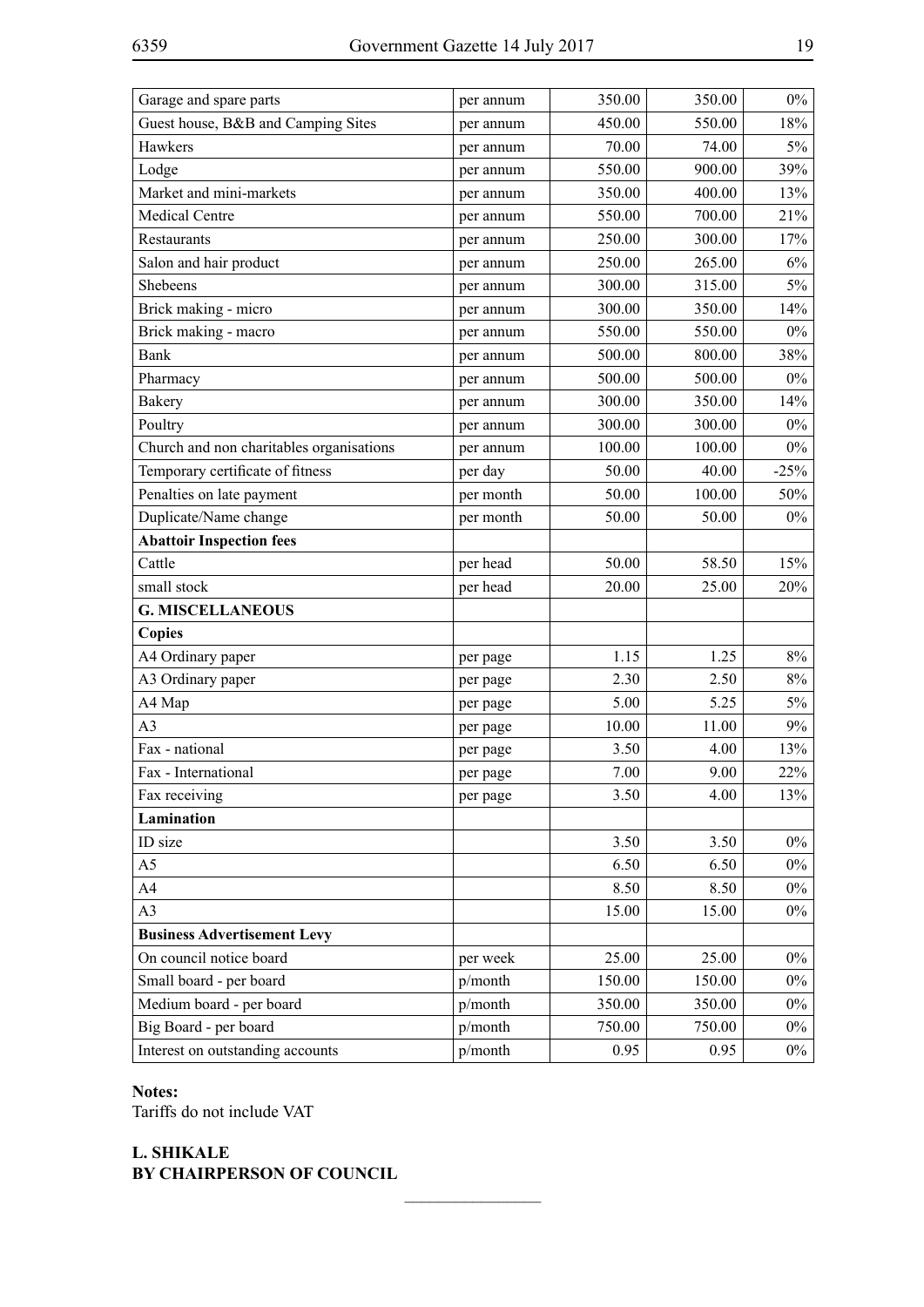## **Arandis Town Council**

No. 259 2017

#### Tariffs for 2016 / 2017

The Arandis Town Council has under sections 30(1)(u) and 73(1) of the Local Authorities Act, 1992 (Act No. 23 of 1992) as amended, amend the charges, fees and other moneys payable in respect of services rendered by the council as set out in the Schedule, with effect from 1 July 2017.

| <b>Tariff Description</b>                                                                 | 2014/15<br><b>Tariff</b><br>N\$ | 2015/16<br><b>Tariff</b><br>N\$ | <b>Increase</b><br>$\frac{0}{0}$<br>2015 16 | <b>Proposed</b><br><b>Tariff</b><br>2016 17<br>N\$ | <b>Increase</b><br>$\frac{0}{0}$ | Proposed<br><b>Tariff</b><br>2017/18<br>N\$ |
|-------------------------------------------------------------------------------------------|---------------------------------|---------------------------------|---------------------------------------------|----------------------------------------------------|----------------------------------|---------------------------------------------|
| 1. WATER                                                                                  |                                 |                                 |                                             |                                                    |                                  |                                             |
| <b>Basic Charges-All consumers</b>                                                        |                                 |                                 |                                             |                                                    |                                  |                                             |
| Pensioners $> 60$ years old                                                               | ٠                               | -                               | $\boldsymbol{0}$                            | 0.00                                               | $\theta$                         | $\boldsymbol{0}$                            |
| <b>Residential Consumers per</b><br>month                                                 | 158.16                          | 101.22                          | $-36$                                       | 109.32                                             | 8                                |                                             |
| <b>Single Residentials</b>                                                                |                                 |                                 |                                             |                                                    | <b>NEW</b>                       | 114.786                                     |
| General Residentials /Single<br>Quarters                                                  |                                 |                                 |                                             |                                                    | <b>NEW</b>                       | 137.74                                      |
| Sectional Titles / flats                                                                  |                                 |                                 |                                             |                                                    | <b>NEW</b>                       | 115.88                                      |
| Guest houses/ $B + B$                                                                     |                                 |                                 |                                             |                                                    | <b>NEW</b>                       | 132.00                                      |
| Open Market Stall                                                                         |                                 |                                 |                                             |                                                    | <b>NEW</b>                       | 100.00                                      |
| <b>Trade Centres</b>                                                                      |                                 |                                 |                                             |                                                    | <b>NEW</b>                       | 115.00                                      |
| Vocational /Tertiary Instituations/<br>Church/NGO                                         |                                 |                                 |                                             |                                                    | <b>NEW</b>                       | 344.03                                      |
| Government Clinic /Hospital                                                               |                                 |                                 |                                             |                                                    | <b>NEW</b>                       | 200.00                                      |
| Private Clinic /Hospital                                                                  |                                 |                                 |                                             |                                                    | <b>NEW</b>                       | 210.00                                      |
| Government Schools/private<br>schools/Government Institutions/<br>Parastatals             |                                 |                                 |                                             |                                                    | NEW                              | 361.23                                      |
| Bussinesses/ GRN/Institutions                                                             | 390.94                          | 312.75                          | $-20$                                       | 344.03                                             |                                  | $10$ Replaced                               |
| Industrial per month                                                                      |                                 | 350.00                          | New                                         | 399.00                                             | 14                               | Replaced                                    |
| <b>Single Business Units/Bars</b>                                                         |                                 |                                 |                                             |                                                    | <b>NEW</b>                       | 361.23                                      |
| Multiple Units Business/Complex                                                           |                                 |                                 |                                             |                                                    | <b>NEW</b>                       | 450.00                                      |
| Light industries                                                                          |                                 |                                 |                                             |                                                    | <b>NEW</b>                       | 399.00                                      |
| Heavy Industries                                                                          |                                 |                                 |                                             |                                                    | <b>NEW</b>                       | 438.90                                      |
| Car wash                                                                                  |                                 |                                 |                                             |                                                    | <b>NEW</b>                       | 110.00                                      |
| Logistic Park                                                                             |                                 |                                 |                                             |                                                    | <b>NEW</b>                       | 405.00                                      |
| Agriculture                                                                               |                                 |                                 |                                             |                                                    | <b>NEW</b>                       | 400.00                                      |
| <b>Unit Charges</b>                                                                       |                                 |                                 |                                             |                                                    |                                  |                                             |
| Pensioners - per M <sup>3</sup>                                                           |                                 |                                 |                                             |                                                    |                                  |                                             |
| $00 - 15$                                                                                 | 10.27                           | 11.50                           | 12                                          | 13.23                                              | 15                               | 15.21                                       |
| $16 - 30$                                                                                 | 12.86                           | 14.40                           | 12                                          | 16.56                                              | 15                               | 19.05                                       |
| $31 - 85$                                                                                 | 14.40                           | 16.13                           | 12                                          | 18.55                                              | 15                               | 21.33                                       |
| $85 +$                                                                                    | 15.43                           | 17.28                           | 12                                          | 19.87                                              | 15                               | 22.85                                       |
| <b>Single Residentials/Trade</b><br><b>Centres/Open Market/Sectional</b><br><b>Titles</b> |                                 |                                 |                                             |                                                    |                                  |                                             |
| $00 - 15$                                                                                 | 13.98                           | 15.66                           | 12                                          | 18.01                                              | 15                               | 20.71                                       |
| $16 - 30$                                                                                 | 18.37                           | 20.57                           | 12                                          | 23.66                                              | 15                               | 27.21                                       |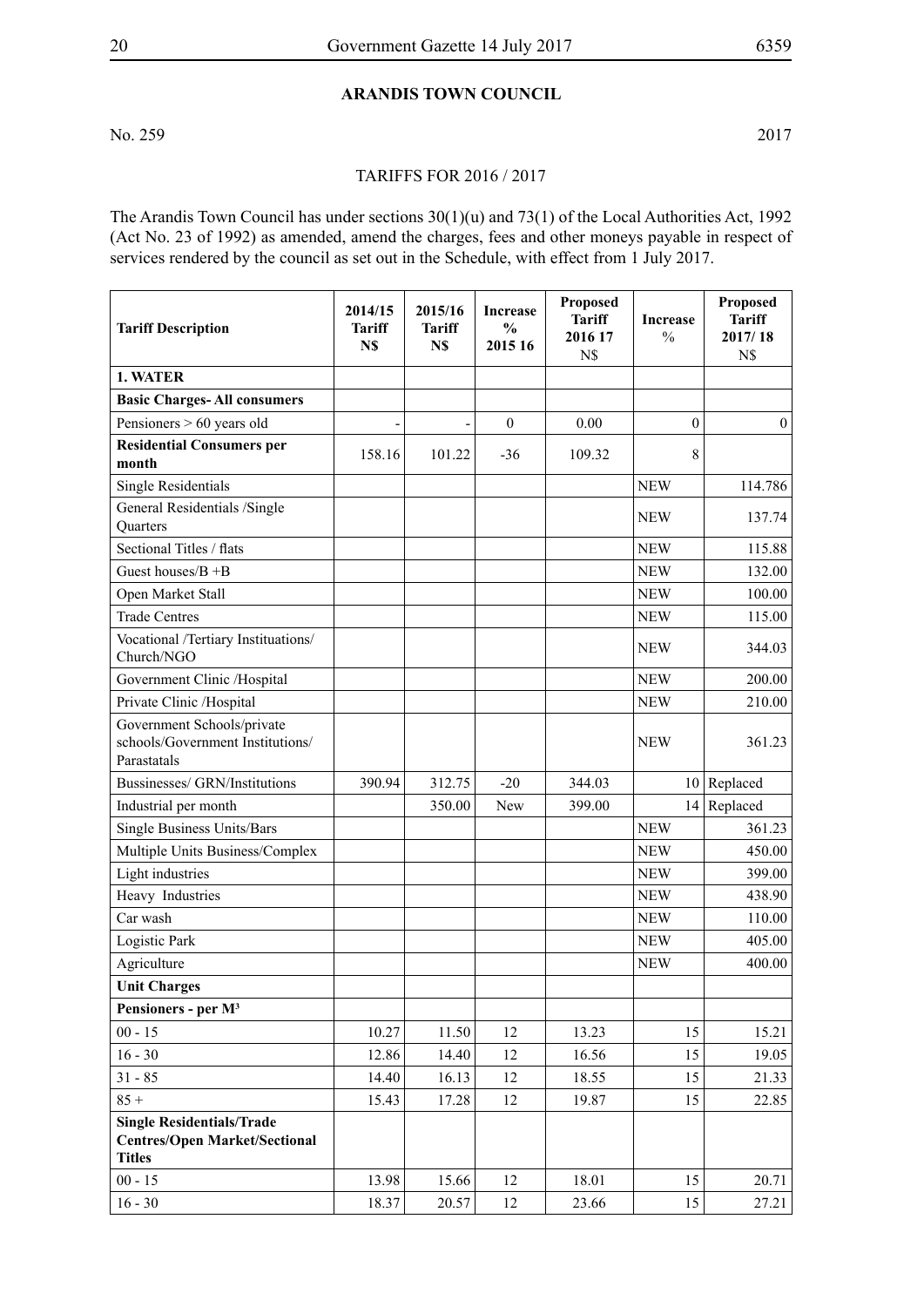| $31 - 85$                                                                                                                                   | 22.09  | 24.74    | 15         | 28.45    | 15              | 32.72         |
|---------------------------------------------------------------------------------------------------------------------------------------------|--------|----------|------------|----------|-----------------|---------------|
| $85 +$                                                                                                                                      | 25.21  | 28.24    | 15         | 32.47    | 15              | 37.34         |
| <b>General Residentials /Single</b><br><b>Quarters /B+B/Guest House/</b><br>Car Wash/Single Business/NGO/<br><b>Churches</b>                |        |          |            |          |                 |               |
| $00 - 15$                                                                                                                                   |        |          |            |          | New             | 22.78         |
| $16 - 30$                                                                                                                                   |        |          |            |          | New             | 29.93         |
| $31 - 85$                                                                                                                                   |        |          |            |          | New             | 35.99         |
| $85 +$                                                                                                                                      |        |          |            |          |                 | 41.08         |
| <b>Vocational /Tertiary Instituations</b><br>/ Clinic/Hospital / School/<br><b>Multiple Business Units /</b><br><b>Complex /Parastatals</b> |        |          |            |          |                 |               |
| $00 - 15$                                                                                                                                   |        |          |            |          | <b>NEW</b>      | 25.06         |
| $16 - 30$                                                                                                                                   |        |          |            |          | <b>NEW</b>      | 32.92         |
| $31 - 85$                                                                                                                                   |        |          |            |          | <b>NEW</b>      | 39.59         |
| $85 +$                                                                                                                                      |        |          |            |          | <b>NEW</b>      | 45.18         |
| Bussinesses/ GRN/Institutions                                                                                                               |        |          |            |          |                 | Replaced      |
| Industrial per month                                                                                                                        |        |          |            |          |                 | Replaced      |
| Light industries /Logistic Park/<br><b>Agriculture</b>                                                                                      |        |          |            |          |                 |               |
| $00 - 15$                                                                                                                                   |        |          |            |          | <b>NEW</b>      | 27.56         |
| $16 - 30$                                                                                                                                   |        |          |            |          | <b>NEW</b>      | 36.22         |
| $31 - 85$                                                                                                                                   |        |          |            |          | <b>NEW</b>      | 43.55         |
| $85 +$                                                                                                                                      |        |          |            |          | <b>NEW</b>      | 49.70         |
| <b>Heavy Industries</b>                                                                                                                     |        |          |            |          |                 |               |
| $00 - 15$                                                                                                                                   |        |          |            |          | <b>NEW</b>      | 31.70         |
| $16 - 30$                                                                                                                                   |        |          |            |          | <b>NEW</b>      | 41.65         |
| $31 - 85$                                                                                                                                   |        |          |            |          | <b>NEW</b>      | 50.08         |
| $85 +$                                                                                                                                      |        |          |            |          | <b>NEW</b>      | 57.16         |
| <b>NGO/Churches</b>                                                                                                                         |        |          |            |          |                 |               |
| $00 - 15$                                                                                                                                   |        |          |            | 18.94    |                 | Consolidated  |
| $16 - 30$                                                                                                                                   |        |          |            | 24.20    |                 | Consolidated  |
| $31 - 85$                                                                                                                                   |        |          |            | 29.22    |                 | Consolidated  |
| $85 +$                                                                                                                                      |        |          |            | 35.49    |                 | Consolidated  |
| All Other - per $M^3$                                                                                                                       |        |          |            |          |                 |               |
| $00 - 15$                                                                                                                                   | 15.02  | 17.27    | 15         | 19.86    |                 | 15 Removed    |
| $16 - 30$                                                                                                                                   | 18.70  | 21.51    | 15         | 24.73    | 15 <sup>1</sup> | Removed       |
| $31 - 85$                                                                                                                                   | 22.67  | 26.07    | 15         | 29.98    | 15 <sup>1</sup> | Removed       |
| $85 +$                                                                                                                                      | 29.11  | 33.48    | 15         | 38.50    | 15              | Removed       |
| <b>Water Service Fees</b>                                                                                                                   |        |          |            |          |                 |               |
| <b>New Connection Potable Water</b>                                                                                                         | 595.84 | 685.22   | 15.0       | 1,233.39 | 80              |               |
| water meter $\leq$ 25mm                                                                                                                     |        |          |            |          | <b>NEW</b>      |               |
| water meter $>$ 25mm                                                                                                                        |        |          |            | 1,555.14 | <b>NEW</b>      |               |
| Connection - Other Consumers -<br>new                                                                                                       | 802.09 | 962.51   | 20.0       | 1,876.89 |                 | 95 Replaced   |
| Connection - Industrial                                                                                                                     |        | 1,500.00 | <b>NEW</b> | 2,925.00 | 95              | Replaced      |
| Connection - Residential - Grey<br>Water                                                                                                    | 460.42 | 529.48   | 15.0       | 582.43   |                 | $10$ Replaced |
| Connection - Other - Grey Water                                                                                                             | 619.79 | 712.76   | 15.0       | 784.03   |                 | $10$ Replaced |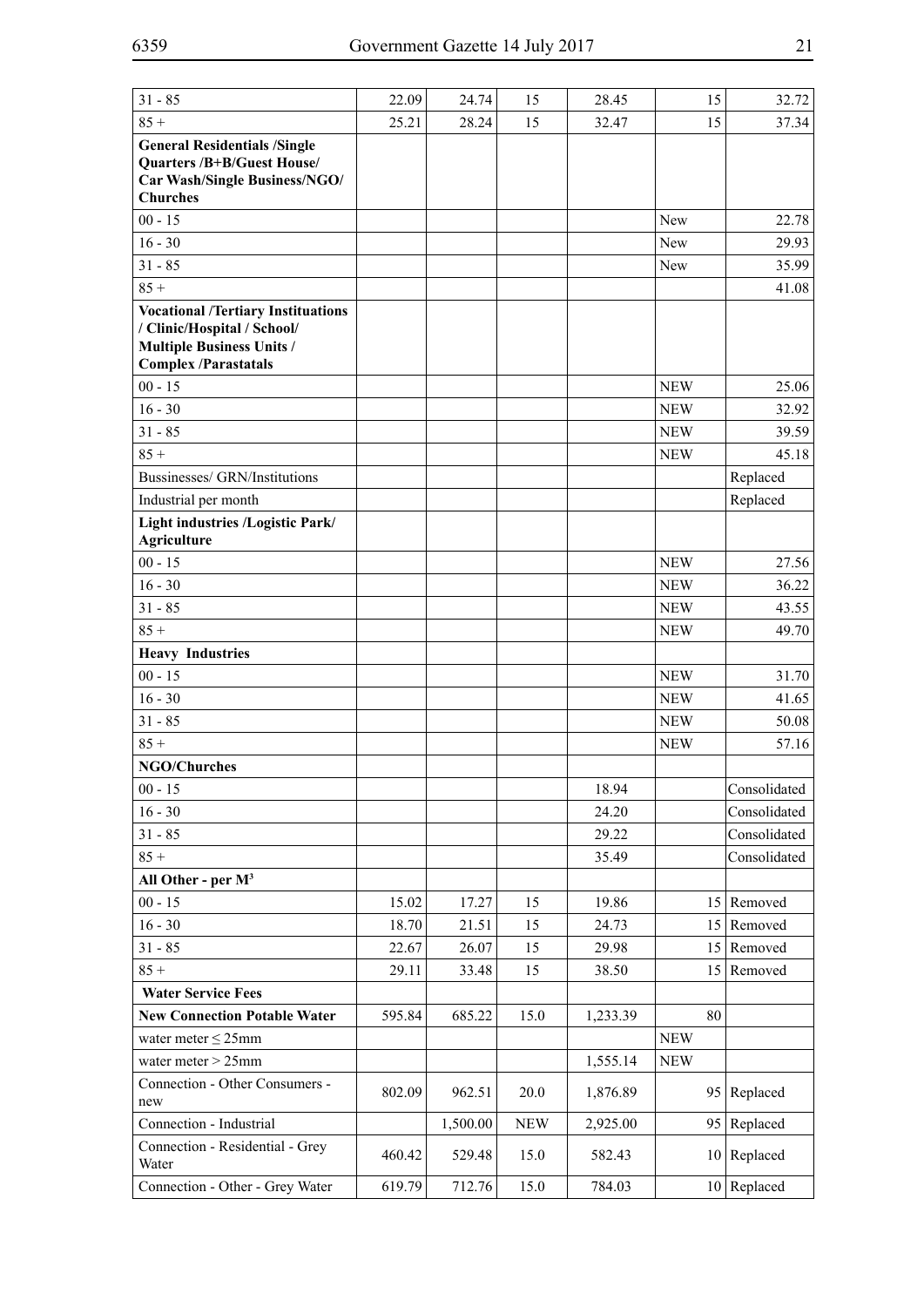| <b>New Connection-Semi Purified</b><br>Water                                                                          |           |           |                  |              |              |                |
|-----------------------------------------------------------------------------------------------------------------------|-----------|-----------|------------------|--------------|--------------|----------------|
| Disconnection charges                                                                                                 | 160.41    | 184.47    | 15.0             | 120.00       |              | $-35$ Replaced |
| Reconnection charges - Default                                                                                        | 160.41    | 184.47    | 15.0             | 120.00       | $-35$        | Replaced       |
| Late payment on outstanding bal-<br>ance                                                                              | $20\%$ pa | $20\%$ pa | $\mathbf{0}$     | $20\%$ pa    |              | $0 20\%$ pa    |
| <b>New Connections: Deposits</b>                                                                                      |           |           |                  |              |              |                |
| Pensioners                                                                                                            |           |           |                  |              | <b>NEW</b>   | 650.00         |
| Single Residentials/Trade Centres/<br>Open Market/Sectional Titles                                                    |           |           |                  |              | <b>NEW</b>   | 850.00         |
| General Residentials /Single<br>Quarters /B+B/Guest House/<br>Car Wash/Single Business/NGO/<br>Churches               |           |           |                  |              | <b>NEW</b>   | 1,500.00       |
| Vocational /Tertiary Instituations /<br>Clinic/Hospital / School/Multiple<br>Business Units /Complex /<br>Parastatals |           |           |                  |              | NEW          | 2,500.00       |
| Bussinesses/ GRN/Institutions                                                                                         |           |           |                  |              |              | Replaced       |
| Industrial per month                                                                                                  |           |           |                  |              |              | Replaced       |
| Light industries /Logistic Park/<br>Agriculture                                                                       |           |           |                  |              |              | 5,000.00       |
| Heavy Industries                                                                                                      |           |           |                  |              |              | 6,000.00       |
| NGO/Churches                                                                                                          |           |           |                  |              |              |                |
| All Other - per $M^3$                                                                                                 |           |           |                  |              |              |                |
| Residential                                                                                                           |           |           |                  | 650.00 NEW   |              | Replaced       |
| SME/NGO/Churches                                                                                                      |           |           |                  | 850.00 NEW   |              | Replaced       |
| <b>Businesses</b>                                                                                                     |           |           |                  | 1,500.00     | <b>NEW</b>   | Replaced       |
| <b>Temporary Consumers</b><br>Construction                                                                            |           |           |                  | 3,000.00 NEW |              | Replaced       |
| Large General Residential Hotel,<br>Hostels, Body Corporate                                                           |           |           |                  | 3,500.00 NEW |              | Replaced       |
| Industrial                                                                                                            |           |           |                  | 4,500.00     | <b>NEW</b>   | Replaced       |
| <b>Call Out Fees</b>                                                                                                  |           |           |                  |              |              |                |
| Water meter/pipe damage -<br>Consumer side                                                                            | 247.67    | 247.67    | $\mathbf{0}$     | 252.62       | 2            | 252.62         |
| Testing of water meter                                                                                                |           |           |                  |              | <b>NEW</b>   | 20.00          |
| Relocation of water meter on cus-<br>tomer request                                                                    |           |           |                  |              | <b>NEW</b>   | 350.00         |
| <b>Other Charges</b>                                                                                                  |           |           |                  |              |              |                |
| <b>Semi-Purified Water</b>                                                                                            |           |           |                  |              |              |                |
| Bulk Supply - Semi purified water<br>$/M^3$                                                                           | 7.08      | 7.79      | 10.0             | 8.59         | 10           | 9.45           |
| Semi purified water per Household<br>per month                                                                        |           | 100.00    |                  | 100.00       | $0\%$        | 105.00         |
| Vandalism                                                                                                             | 2,000.00  | 2,000.00  | 0.0              | 2,000.00     | $\bf{0}$     | Phased out     |
| Illegal connection                                                                                                    | 2,000.00  | 2,000.00  | 0.0              | 2,000.00     | $\mathbf{0}$ | 2,000.00       |
| 3. Refuse Removal                                                                                                     |           |           |                  |              |              |                |
| Pensioners $> 60$ years old                                                                                           |           |           | $\boldsymbol{0}$ | 0.00         | $\mathbf{0}$ | 168.98         |
| <b>Residential Consumers per</b><br>month                                                                             | 158.16    | 101.22    | $-36$            | 109.32       | 8            |                |
| <b>Single Residentials</b>                                                                                            |           |           |                  |              | <b>NEW</b>   | 177.43         |
| General Residentials /Single<br>Quarters                                                                              |           |           |                  |              | <b>NEW</b>   | 354.85         |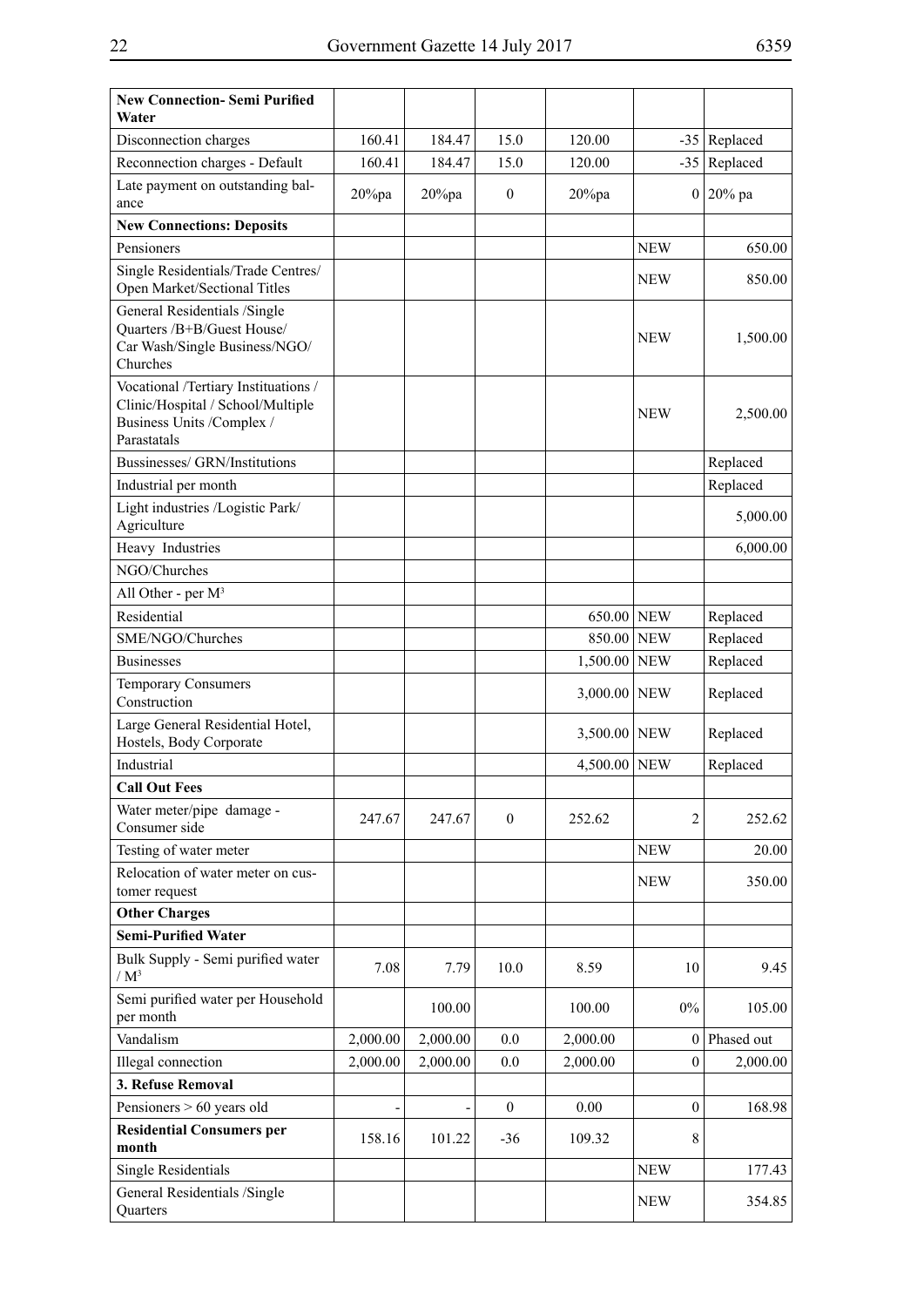| Sectional Titles / flats                                                                                           |          |                   |            |                   | <b>NEW</b>   | 177.43        |
|--------------------------------------------------------------------------------------------------------------------|----------|-------------------|------------|-------------------|--------------|---------------|
| Guest houses/ $B + B$                                                                                              |          |                   |            |                   | <b>NEW</b>   | 354.85        |
| Open Market Stall                                                                                                  |          |                   |            |                   | <b>NEW</b>   | 186.30        |
| <b>Trade Centres</b>                                                                                               |          |                   |            |                   | <b>NEW</b>   | 186.30        |
| Church/NGO                                                                                                         |          |                   |            |                   | <b>NEW</b>   | 195.17        |
| Government Clinic /Hospital                                                                                        |          |                   |            |                   | <b>NEW</b>   | 1,800.00      |
| Private Clinic /Hospital                                                                                           |          |                   |            |                   | <b>NEW</b>   | 1,419.40      |
| Government Schools/private<br>schools/Government Institutions/<br>Parastatals/Tertiary Institutions/<br>Vocational |          |                   |            |                   | <b>NEW</b>   | 2,000.00      |
| Bussinesses/ GRN/Institutions                                                                                      | 390.94   | 312.75            | $-20$      | 344.03            |              | $10$ Replaced |
| Industrial per month                                                                                               |          | 350.00            | New        | 399.00            | 14           | Replaced      |
| Home based Business                                                                                                |          |                   |            |                   | <b>NEW</b>   | 204.04        |
| Single Business Units/Bars                                                                                         |          |                   |            |                   | <b>NEW</b>   | 532.28        |
| Multiple Units Business/Complex                                                                                    |          |                   |            |                   | <b>NEW</b>   | 2,129.10      |
| Light industries                                                                                                   |          |                   |            |                   | <b>NEW</b>   | 1,064.55      |
| Heavy Industries                                                                                                   |          |                   |            |                   | <b>NEW</b>   | 1,064.55      |
| Car wash                                                                                                           |          |                   |            |                   | <b>NEW</b>   | 177.43        |
| Logistic Park                                                                                                      |          |                   |            |                   | <b>NEW</b>   | 354.85        |
| Agriculture                                                                                                        |          |                   |            |                   | <b>NEW</b>   | 354.85        |
| Domestic refuse per month                                                                                          | 176.27   | 146.30            | $-17.0$    | 160.93            |              | $10$ Repleed  |
| SME per month                                                                                                      |          | 190.00            | <b>NEW</b> | 199,50            |              | $5$ Replaced  |
| Govt Institutions/NGO's/Churches/<br><b>Businesses</b>                                                             | 226.60   | 301.38            | 33.0       | 331.52            |              | $10$ Replaced |
| Other refuse - Other consumers per<br>load                                                                         | 512.19   | 271.89            | $-46.9$    | 299.08            |              | $10$ Replaced |
| Removal of Building Rubble                                                                                         |          | 300.00            |            | 330.00            | 10           | 1,500.00      |
| External Users of the Dump site<br>(Mines )/ Contractors per month                                                 |          |                   |            |                   | <b>NEW</b>   | 3,500.00      |
| <b>Refuse Bags</b>                                                                                                 | 2.28     | 2.28              | 0.0        | 2.51              | 10           | $\mathbf{0}$  |
| Replacement of Refuse Bins/Sales<br>of Refuse Bins                                                                 | 144.00   | Actual<br>cost/12 | <b>NEW</b> | Actual<br>cost/12 | $\mathbf{0}$ | 500.00        |
| <b>Illegal Dumping</b>                                                                                             | 2,000.00 | 2,000.00          | 0.0        | 2,000.00          | $\mathbf{0}$ | 2,000.00      |
| <b>Garden Services</b>                                                                                             |          |                   |            |                   |              |               |
| Garden Refuse Removal                                                                                              |          |                   |            |                   | <b>NEW</b>   | 5.00          |
| Removal of trees or bushes Actual<br>$cost + 15%$                                                                  | 90.05    | 94.55             | 5.0        | 108.74            | 15           | $\mathbf{0}$  |
| <b>Big Trees</b>                                                                                                   | 152.08   | 159.68            | 5.0        | 183.64            |              | 15 Phased out |
| Illegal dumping to the dumping<br>site                                                                             |          |                   |            |                   |              | 10,000.00     |
| <b>Sewerage Services</b>                                                                                           |          |                   |            |                   |              |               |
| <b>Basics</b>                                                                                                      |          |                   |            |                   |              |               |
| Pensioners $> 60$ years old                                                                                        |          |                   |            |                   |              | 173.00        |
| Single Residentials/Sectional Titles<br>/ Fats                                                                     |          |                   |            |                   | <b>NEW</b>   | 181.65        |
| General Residentials /Single<br>Quarters /Guest House /B +B                                                        |          |                   |            |                   | NEW          | 190.73        |
| Open Market Stall per stall                                                                                        |          |                   |            |                   | <b>NEW</b>   | 10.81         |
| Trade Centres Per unit                                                                                             |          |                   |            |                   | <b>NEW</b>   | 15.73         |
| Vocational /Tertiary Instituations                                                                                 |          |                   |            |                   | <b>NEW</b>   | 209.80        |
| Church/NGO                                                                                                         |          |                   |            |                   | <b>NEW</b>   | 181.65        |

÷.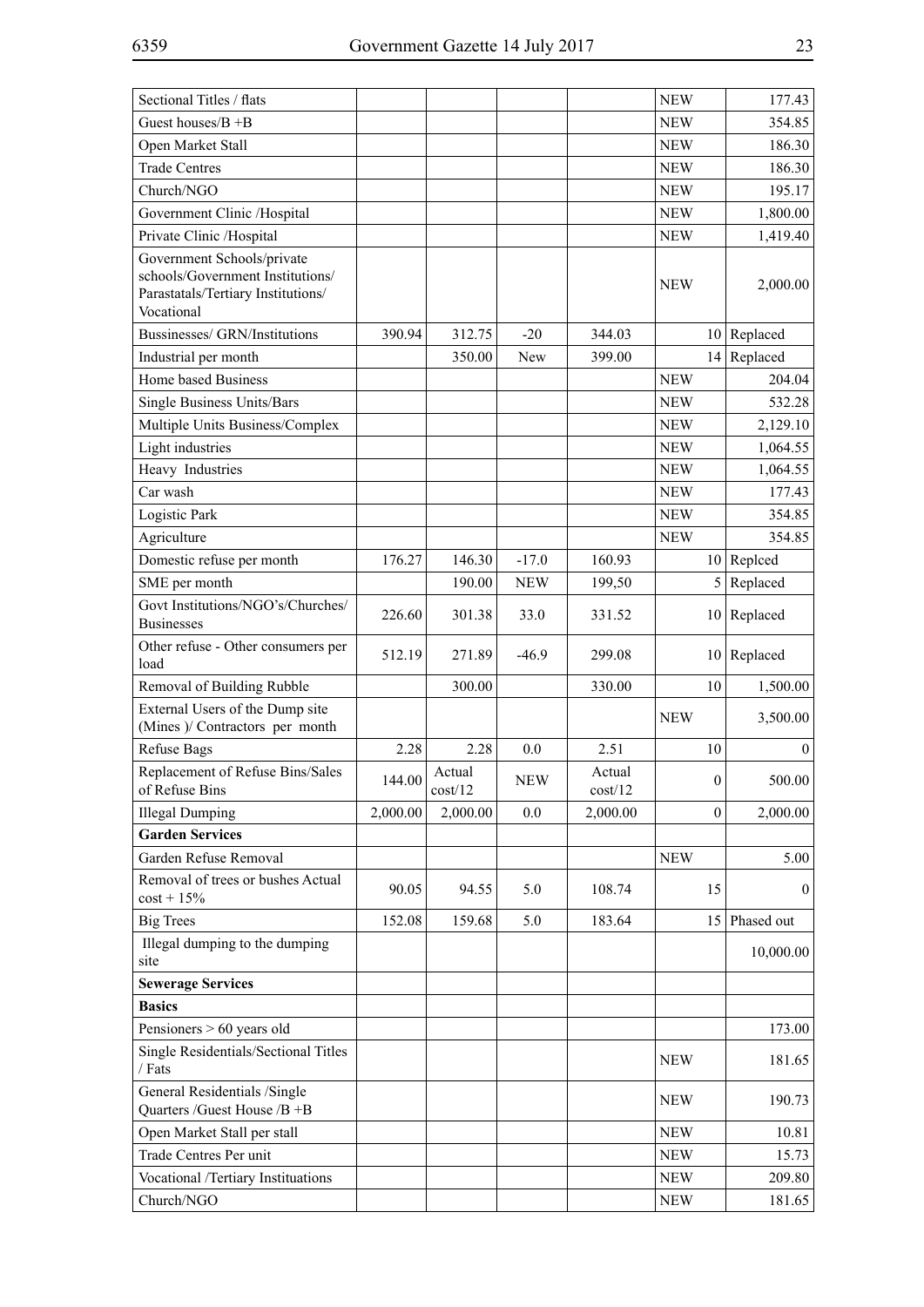| Government Clinic /Hospital                                                   |        |        |            |        | <b>NEW</b> | 230.78          |
|-------------------------------------------------------------------------------|--------|--------|------------|--------|------------|-----------------|
| Private Clinic /Hospital                                                      |        |        |            |        | <b>NEW</b> | 230.78          |
| Government Schools/private<br>schools/Government Institutions/<br>Parastatals |        |        |            |        | <b>NEW</b> | 253.86          |
| Bussinesses/ GRN/Institutions                                                 | 390.94 | 312.75 | $-20$      | 344.03 |            | $10$ Replaced   |
| Industrial per month                                                          |        | 350.00 | New        | 399.00 |            | $14$ Replaced   |
| <b>Single Business Units</b>                                                  |        |        |            |        | <b>NEW</b> | 190.73          |
| Bars/Sheeben/Lounges                                                          |        |        |            |        | <b>NEW</b> | 209.81          |
| <b>Home Based Business</b>                                                    |        |        |            |        |            | 190.73          |
| Multiple Units Business/Complex                                               |        |        |            |        | <b>NEW</b> | 242.32          |
| Light industries                                                              |        |        |            |        | <b>NEW</b> | 209.80          |
| Heavy Industries                                                              |        |        |            |        | <b>NEW</b> | 220.29          |
| Car wash                                                                      |        |        |            |        | <b>NEW</b> | 181.65          |
| Logistic Park                                                                 |        |        |            |        | <b>NEW</b> | 209.80          |
| Agriculture                                                                   |        |        |            |        | <b>NEW</b> | 181.65          |
| Exertenal Users (Oxidation ponds/                                             |        |        |            |        | NEW        | 330.44          |
| <b>Treatment Plant)</b>                                                       |        |        |            |        |            |                 |
| Call Out Fees- Sewerage services                                              |        |        |            |        | <b>NEW</b> | 1,615.27        |
| <b>Sewer charge &gt;1 Toilets</b>                                             |        |        |            |        | <b>NEW</b> | 38.64           |
| Residential per month                                                         | 164.76 | 164.76 | 0.0        | 173.00 | 5          |                 |
| Residential (Developer) per month<br>unimproved                               |        | 82.38  | <b>NEW</b> | 164.76 | 100        |                 |
| Residential per month unimproved                                              |        | 82.38  | <b>NEW</b> | 123.57 | 50         |                 |
| All other Consumers per month                                                 | 353.47 | 300.45 | $-15.0$    | 315.47 | 5          |                 |
| All other Consumers per month<br>unimproved                                   |        | 150.25 | <b>NEW</b> | 225.36 | 50         |                 |
| Industrial                                                                    |        | 320.00 | <b>NEW</b> | 480.00 | 50         |                 |
| <b>Additional Charges (Sewerage)</b>                                          |        |        |            |        |            |                 |
| Outbuilding (per toilet) per month                                            | 31.94  | 31.94  | 0.0        | 35.13  | 10         |                 |
| Churches - for each toilet per<br>month                                       | 31.94  | 31.94  | 0.0        | 35.13  | 10         |                 |
| Offices, Businesses, Hotels - for<br>every toilet                             | 41.95  | 41.95  | 0.0        | 45.31  | 8          |                 |
| Hospitals - for every toilet                                                  | 21.95  | 21.95  | 0.0        | 26.34  | 20         |                 |
| Schools, Colleges, Hostels: for ev-<br>ery toilet                             | 31.94  | 31.94  | 0.0        | 35.13  | 10         |                 |
| <b>Services</b>                                                               |        |        |            |        |            |                 |
| De-blocking of drains                                                         | 293.09 | 322.40 | 10.0       | 350.13 | 8.6        | 350.13          |
| <b>Fitness Certificate</b>                                                    |        |        |            |        |            |                 |
| SME Fitness Certificate per year                                              |        | 250.00 | <b>NEW</b> | 250.00 |            | $0$ Falling off |
| <b>Business Fitness Certificate new</b><br>registration                       | 390.13 | 390.13 | 0.0        | 390.13 | 10         | 390.13          |
| Industrial Fitness Certificate per<br>year                                    |        | 585.20 | <b>NEW</b> | 643.71 | 10         |                 |
| <b>Business Registration</b>                                                  |        |        |            |        |            |                 |
| Hawkers per day                                                               | 9.99   | 14.99  | 50.0       | 20.08  | 5          | 21.083895       |
| Hawkers per year                                                              | 96.04  | 153.66 | 60.0       | 200.53 | 5          | 210.558096      |
| <b>SME</b>                                                                    |        | 200.00 | <b>NEW</b> | 268.00 | 5          | 281.4           |
| <b>Business</b>                                                               | 414.15 | 414.15 | $0.0\,$    | 540.47 | 5          | 567.489038      |
| Industrial                                                                    |        | 500.00 | <b>NEW</b> | 670.00 | 5          | 703.5           |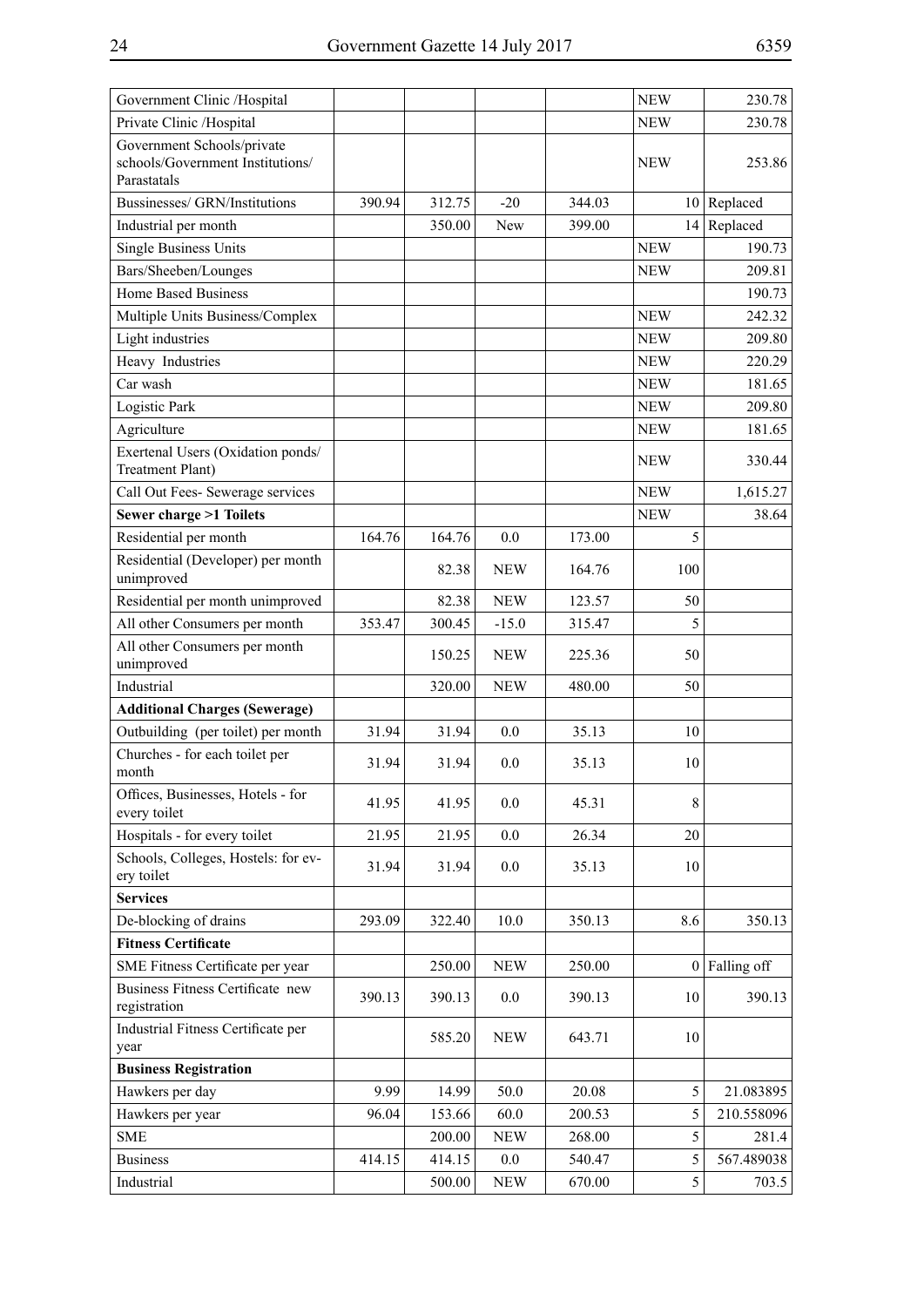| Late payment penalties $(a)$ 10% per<br>month after due date            |          | 10%per<br>month    | <b>NEW</b> | 0.00     | 5                | $\overline{0}$ |
|-------------------------------------------------------------------------|----------|--------------------|------------|----------|------------------|----------------|
| Re-inspection                                                           |          | 100.00             | <b>NEW</b> | 134.00   | 5                | 140.7          |
| Unregistered Business                                                   |          | 1,000.00           | <b>NEW</b> | 1,305.00 | 5                | 1370.25        |
| 4. POUND                                                                |          |                    |            |          |                  |                |
| Dog License                                                             |          |                    |            |          |                  |                |
| Registration - female dogs<br>(un-spayed)                               | 69.04    | 69.04              | 0.0        | 69.04    | 0.0              | 69.04          |
| Registration - female dogs(spayed)                                      | 41.40    | 41.40              | 0.0        | 41.40    | 0.0              | 41.40          |
| Registration of male dogs                                               | 41.40    | 41.40              | 0.0        | 41.40    | 0.0              | 41.40          |
| Impound release                                                         | 56.38    |                    | 0.0        |          | 0.0              |                |
| Grazing fee per head per day                                            |          |                    |            |          |                  | 3.00           |
| 5. PROPERTY MANAGEMENT                                                  |          |                    |            |          |                  |                |
| Levies on all erven (Town)                                              |          |                    |            |          |                  |                |
| On site Valuation                                                       | 0.15003  | 0.15003            | 0.0        | 0.15003  | 0.0              |                |
| On improvement value                                                    | 0.01500  | 0.01500            | 0.0        | 0.01500  | 0.0              |                |
| <b>Residential Properties</b>                                           |          |                    |            |          |                  |                |
| Land                                                                    | 0.020133 | 0.020133           | 0.0        | 0.020133 | 0.021            |                |
| Improvement                                                             | 0.011410 | 0.011410           | 0.0        | 0.011410 | 0.01             |                |
| <b>Business Properties</b>                                              |          |                    |            |          |                  |                |
| Land                                                                    | 0.02856  | 0.02856            | 0.0        | 0.02856  | 0.02114          |                |
| Improvement                                                             | 0.011460 | 0.011460           | 0.0        | 0.011460 | 0.01             |                |
| <b>Industrial Extension 1 and Light</b><br><b>Industrial Properties</b> |          |                    |            |          | $\theta$         |                |
| Land                                                                    | 0.035700 | 0.035700           | 0.0        | 0.035700 | 0.04             |                |
| Improvement                                                             | 0.002569 | 0.002569           | 0.0        | 0.002569 | 0.00             |                |
| <b>Extension 2, 3, 4, 5</b>                                             |          |                    |            |          |                  |                |
| <b>Residential Properties</b>                                           |          |                    |            |          |                  |                |
| Land                                                                    | 0.05712  | 0.057120           | 0.0        | 0.057120 | $\mathbf{0}$     |                |
| Improvement                                                             | 0.011416 | 0.011416           | 0.0        | 0.011416 | $\overline{0}$   |                |
| <b>Business Properties</b>                                              |          |                    |            |          |                  |                |
| Land                                                                    |          | $0.06426$ 0.064260 | 0.0        | 0.064260 | $\boldsymbol{0}$ |                |
| Improvement                                                             | 0.01170  | 0.01170            | 0.0        | 0.01170  | $\boldsymbol{0}$ |                |
| <b>Industrial Properties</b>                                            |          |                    |            |          |                  |                |
| Land                                                                    | 0.07140  | 0.071400           | 0.0        | 0.071400 | $\mathbf{0}$     |                |
| Improvement                                                             | 0.01213  | 0.012130           | 0.0        | 0.012130 | $\mathbf{0}$     |                |
| iii) Extension 7 - Low-Income<br><b>Residential Properties</b>          |          |                    |            |          |                  |                |
| Land                                                                    | 0.020133 | 0.020133           | 0.0        | 0.020133 | 0                |                |
| Improvement                                                             | 0.011416 | 0.011416           | 0.0        | 0.011416 | $\overline{0}$   |                |
| <b>Extension 6 - Agricultural</b><br><b>Properties</b>                  |          |                    |            |          |                  |                |
| Land                                                                    | 0.020133 | 0.020133           | 0.0        | 0.020133 | $\mathbf{0}$     |                |
| Improvement                                                             | 0.011410 | 0.011410           | 0.0        | 0.011410 | $\overline{0}$   |                |
| <b>Building Plans</b>                                                   |          |                    |            |          |                  |                |
| Basic Charges: Application/<br>Submission fees                          |          |                    |            |          |                  |                |
| Single Residential                                                      | 331.30   | 200.00             | $-39.6$    | 220.00   | 10               | 240.90         |
| Built Together/ Shack Dwellers                                          | 165.66   | 150.00             | $-1.0$     | 150.00   | $\theta$         | 165.00         |
| <b>Business</b>                                                         | 496.98   | 250.00             | $-49.7$    | 300.00   | 20               | 345.00         |
| Industrials                                                             |          |                    |            |          | <b>NEW</b>       | 500.00         |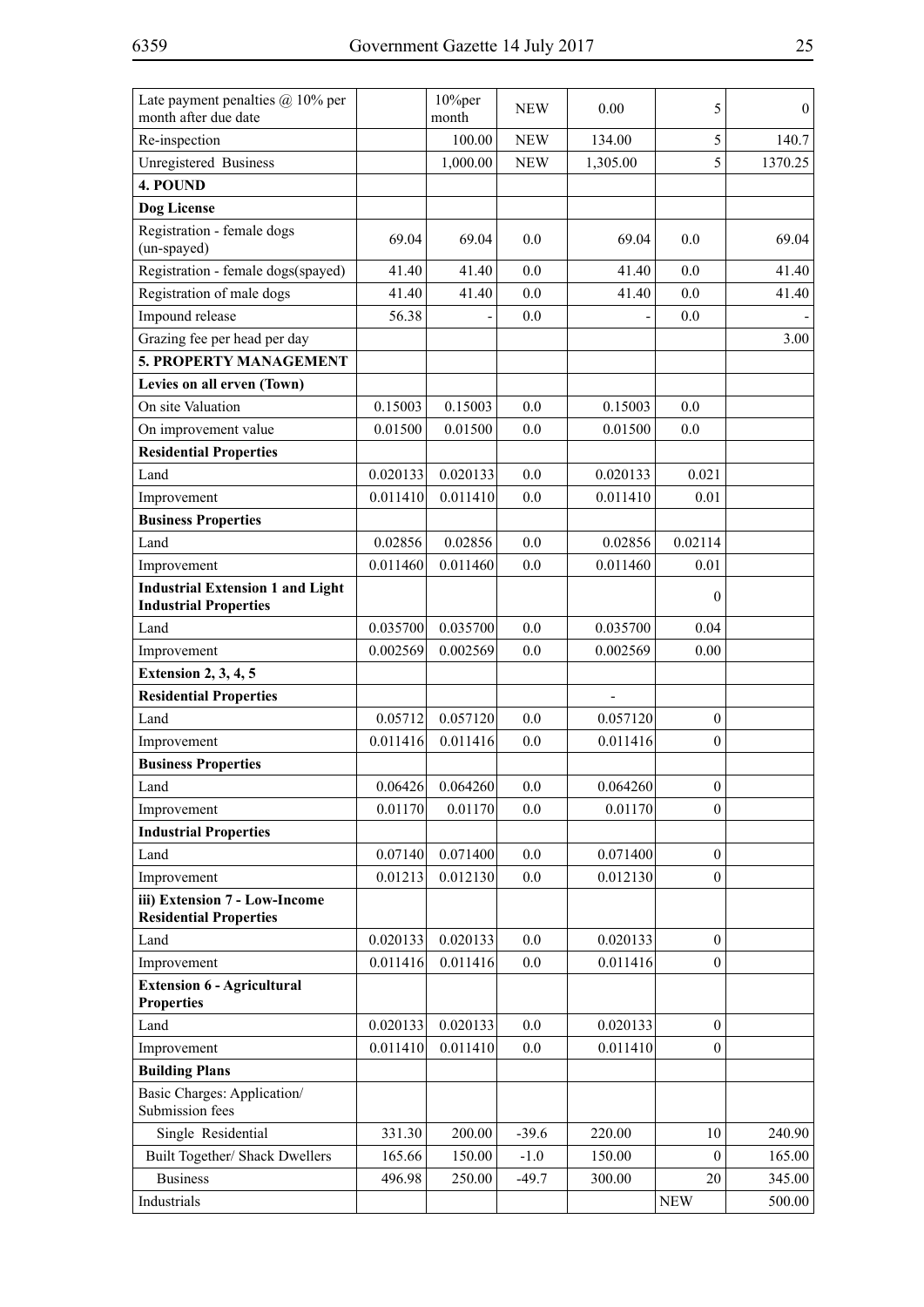| Institutions                                                                 |        |        |            |                              | <b>NEW</b>       | 300.00                            |
|------------------------------------------------------------------------------|--------|--------|------------|------------------------------|------------------|-----------------------------------|
| Approval of Building Plans per m <sup>2</sup>                                |        |        |            |                              |                  |                                   |
| Single Residential                                                           |        |        |            |                              |                  | 6.39                              |
| <b>Build Together /Shack Dwellers</b>                                        |        |        |            |                              |                  | 5.00                              |
| <b>Business</b>                                                              |        |        |            |                              |                  | 9.58                              |
| Industrials                                                                  |        |        |            |                              | <b>NEW</b>       | 10.54                             |
| Institutions                                                                 |        |        |            |                              | <b>NEW</b>       | 10.06                             |
| Normal Residential                                                           | 5.03   | 5.53   | 10.0       | 5.81                         | 5                |                                   |
| Residential Built Together                                                   | 3.76   | 4.14   | 10.0       | 4.34                         | 5                |                                   |
| <b>Business</b>                                                              | 7.54   | 8.29   | 10.0       | 8.71                         | 5                |                                   |
| <b>Alteration/Additional (Boundary</b><br>Wall etc.) per m <sup>2</sup>      |        |        |            |                              |                  |                                   |
| Single Residential                                                           |        |        |            | 5.00                         |                  | 5.75                              |
| <b>Build Together /Shack Dwellers</b>                                        |        |        |            | 3.34                         |                  | 3.84                              |
| <b>Business</b>                                                              |        |        |            | 6.68                         |                  | 8.35                              |
| Industrials                                                                  |        |        |            |                              | <b>NEW</b>       | 10.00                             |
| Institutions                                                                 |        |        |            |                              | <b>NEW</b>       | 9.00                              |
| Building inspection fees                                                     |        |        |            | 50.00                        |                  | 57.50                             |
| <b>Illegal Construction</b>                                                  |        |        |            | 2,000.00                     |                  | 3,500.00                          |
| Illegal excavation on municipal<br>land without permission                   |        |        |            |                              | <b>NEW</b>       | 1,000.00                          |
| Illegal occupation /without com-<br>pletion certificate                      |        |        |            |                              | <b>NEW</b>       | 1,000.00                          |
| Issuing of Completion Certificates                                           |        |        |            |                              | <b>NEW</b>       | 150.00                            |
| <b>Sand Mining</b>                                                           |        |        |            |                              |                  |                                   |
| Licence Fees                                                                 |        |        |            |                              | new              | 14000.00<br>per annum             |
| Normal Residential                                                           | 5.03   | 5.53   | 10.0       | 5.81                         | 5                |                                   |
| Residential Built Together                                                   | 3.76   | 4.14   | 10.0       | 4.34                         | 5                |                                   |
| <b>Business</b>                                                              | 7.54   | 8.29   | 10.0       | 8.71                         | 5                |                                   |
| Issuing of Clearance Certificate                                             | 70.00  | 175.00 | 150.0      | 192.50                       | 10               | 231.00                            |
| Issuing of valuation certificates                                            | 414.15 | 178.08 | $-57.0$    | 195.89                       | 10               | 254.10                            |
| Verification of Pegs of vacant/<br>unimproved property on request<br>per peg |        | 350.00 | <b>NEW</b> | Actual<br>Surveyor's<br>cost | Cost<br>Recovery | Actual sur-<br>veyor's $+$<br>10% |
| Endowment fees:                                                              |        |        | <b>NEW</b> |                              | $\theta$         |                                   |

1. Endowment of 7.5% of the land value (market value as determined by the Municipal Valuer) of the first 10 erven and 1% of the value of additional erven created by the subdivision (but excluding the remainder) shall be payable.

2. Subdivision in an existing township no rezoning when it involves creation of streets or public places and shall be transferred free of compensation, sub divisional costs and transfer fees to the Municipality and an endowment as provided for in 1.above shall be payable in respect of the balance of newly created erven.

| Betterment fee: |  |
|-----------------|--|
|                 |  |

| <b>Zoning</b>         |                        | <b>Maximum</b><br><b>Betterment Fees</b>                                           | <b>Zoning</b>         |                        | <b>Maximum</b><br><b>Betterment Fees</b>                                           |
|-----------------------|------------------------|------------------------------------------------------------------------------------|-----------------------|------------------------|------------------------------------------------------------------------------------|
| <b>Previous</b>       | <b>New</b>             | $\frac{6}{6}$ of the<br>amount of the in-<br> crease in value of <br>the property) | <b>Previous</b>       | <b>New</b>             | $\frac{6}{6}$ of the<br>amount of the in-<br> crease in value of <br>the property) |
| Institutional         | Residential            | 30%                                                                                | Institutional         | Residential            | 30%                                                                                |
| Private Open<br>Space | General<br>Residential |                                                                                    | Private Open<br>Space | General<br>Residential |                                                                                    |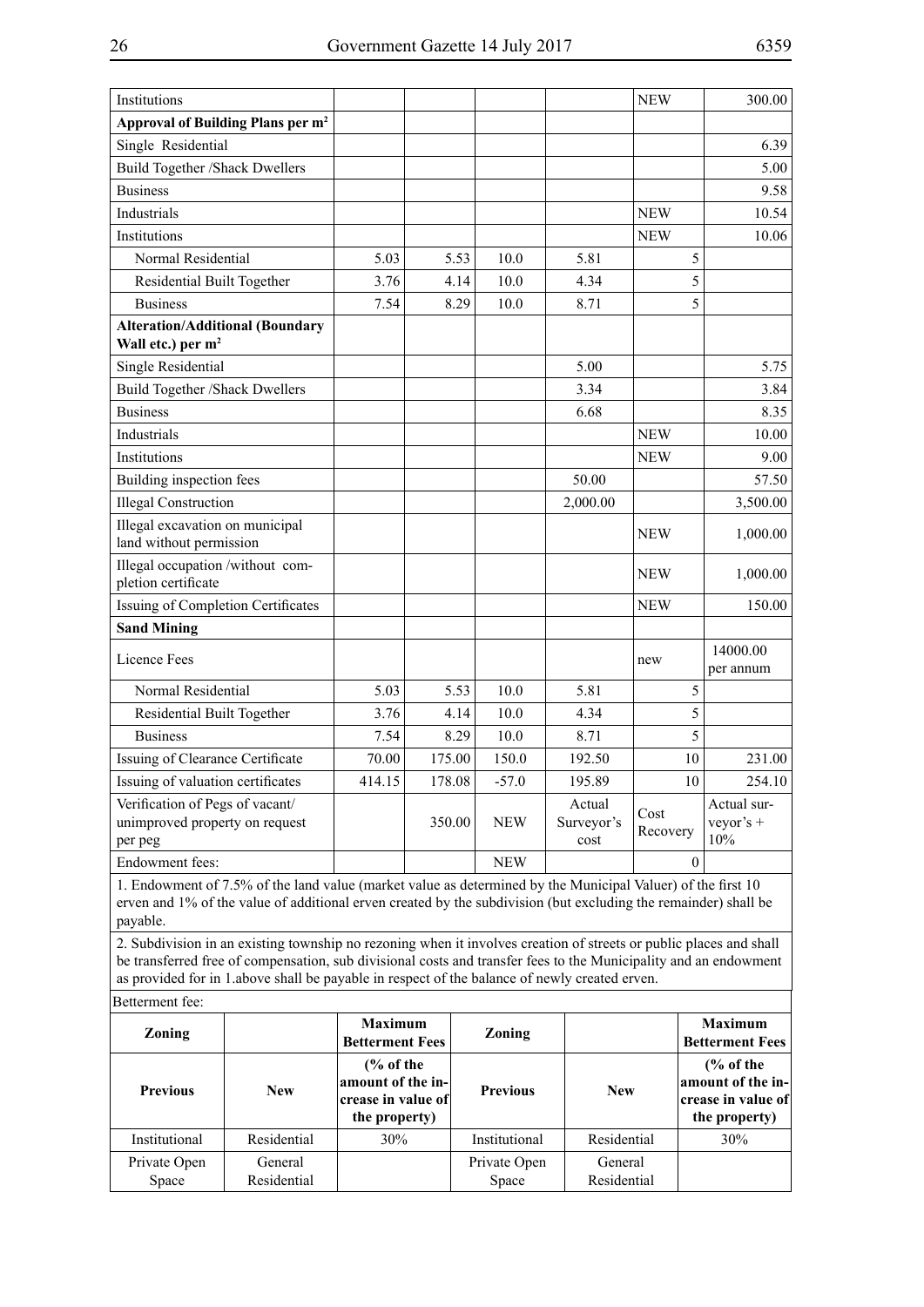| Residential                                                                                                | Residential            | No betterment fee<br>- stays residential<br>use                                              | Residential                                                                                              | Residential            | No betterment fee<br>- stays residential<br>use                                              |
|------------------------------------------------------------------------------------------------------------|------------------------|----------------------------------------------------------------------------------------------|----------------------------------------------------------------------------------------------------------|------------------------|----------------------------------------------------------------------------------------------|
|                                                                                                            | (higher densities)     |                                                                                              |                                                                                                          | (higher densities)     |                                                                                              |
| Residential                                                                                                | General<br>Residential | 20%                                                                                          | Residential                                                                                              | General<br>Residential | 20%                                                                                          |
| Residential                                                                                                | Office                 | 30%                                                                                          | Residential                                                                                              | Office                 | 30%                                                                                          |
| General<br>Residential                                                                                     | <b>Business</b>        |                                                                                              | General<br>Residential                                                                                   | <b>Business</b>        |                                                                                              |
| Residential                                                                                                | Industrial             | 20%                                                                                          | Residential                                                                                              | Industrial             | 20%                                                                                          |
| General<br>Residential                                                                                     |                        |                                                                                              | General<br>Residential                                                                                   |                        |                                                                                              |
| <b>Business</b>                                                                                            |                        |                                                                                              | <b>Business</b>                                                                                          |                        |                                                                                              |
| Office                                                                                                     | <b>Business</b>        | 30%                                                                                          | Office                                                                                                   | <b>Business</b>        | 30%                                                                                          |
| Office or<br><b>Business</b>                                                                               | Increase in Bulk       | 30%                                                                                          | Office or<br><b>Business</b>                                                                             | Increase in Bulk       | 30%                                                                                          |
| Any zone                                                                                                   | Institutional          | No betterment<br>fee                                                                         | Any zone                                                                                                 | Institutional          | No betterment<br>fee                                                                         |
| Institutional                                                                                              | Office                 | 30%                                                                                          | Institutional                                                                                            | Office                 | 30%                                                                                          |
| Private Open<br>Space                                                                                      | <b>Business</b>        |                                                                                              | Private Open<br>Space                                                                                    | <b>Business</b>        |                                                                                              |
| Any zone $-$<br>where an unau-<br>thorised activity<br>or illegal build-<br>ing work is being<br>legalised | Any zone               | 75%                                                                                          | Any zone -<br>where an unau-<br>thorised activity<br>or illegal build-<br>ing work is being<br>legalised | Any zone               | 75%                                                                                          |
|                                                                                                            |                        | Only when legal-<br>ized use is autho-<br>rized in terms of<br>the scheme.                   |                                                                                                          |                        | Only when legal-<br>ized use is autho-<br>rized in terms of<br>the scheme.                   |
|                                                                                                            |                        | (Un-authorized<br>uses to be ter-<br>minated if not<br>approved through<br>rezoning process) |                                                                                                          |                        | (Un-authorized<br>uses to be ter-<br>minated if not<br>approved through<br>rezoning process) |
| Any zone                                                                                                   | Special                | On own merit up<br>to 30%                                                                    | Any zone                                                                                                 | Special                | On own merit up<br>to $30\%$                                                                 |
| <b>State</b>                                                                                               | Any zone               | No betterment<br>fee payable pro-<br>vided land is and<br>remains in state<br>ownership.     | State                                                                                                    | Any zone               | No betterment<br>fee payable pro-<br>vided land is and<br>remains in state<br>ownership.     |
| Owned by<br>Government                                                                                     |                        |                                                                                              | Owned by<br>Government                                                                                   |                        |                                                                                              |
| State                                                                                                      | Any zone               | Betterment fee to<br>b based on exist-<br>ing legal usage<br>before rezoning                 | State                                                                                                    | Any zone               | Betterment fee to<br>b based on exist-<br>ing legal usage<br>before rezoning                 |
| Owned by enter-<br>prises                                                                                  |                        |                                                                                              | Owned by enter-<br>prises                                                                                |                        |                                                                                              |
| Municipal                                                                                                  | Any zone               | No betterment<br>fee.                                                                        | Municipal                                                                                                | Any zone               | No betterment<br>fee.                                                                        |
| Township de-<br>velopment on<br>private land                                                               | Any zone               | No betterment<br>fee where full<br>municipal servic-<br>es are provided<br>by the developer  | Township de-<br>velopment on<br>private land                                                             | Any zone               | No betterment<br>fee where full<br>municipal servic-<br>es are provided<br>by the developer  |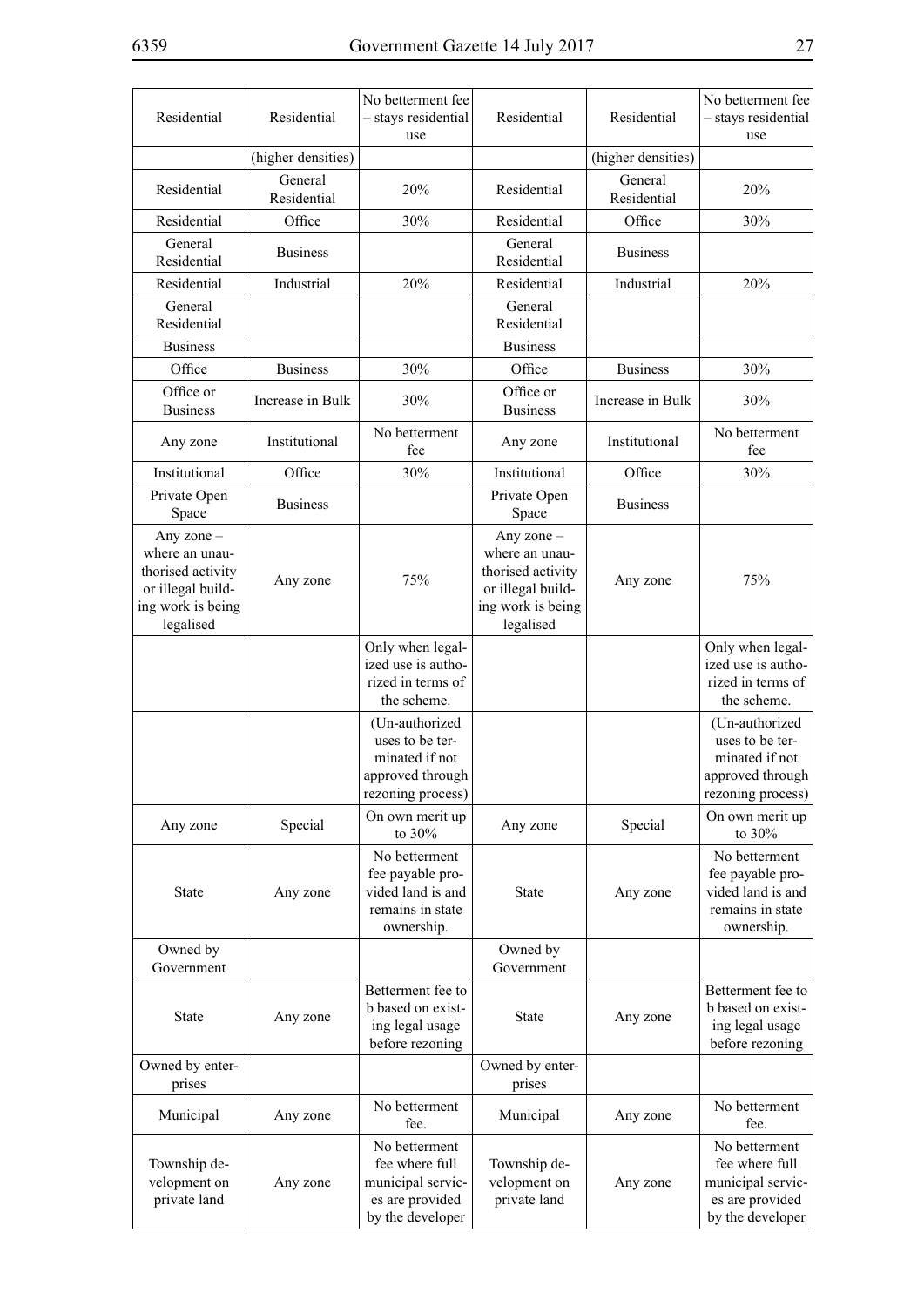| <b>Graves Space</b>                                                                          |        |        |          |          |                  |         |
|----------------------------------------------------------------------------------------------|--------|--------|----------|----------|------------------|---------|
| Per Child Grave                                                                              | 104.78 | 209.56 | 100.0    | 209.56   | $\theta$         | 209.56  |
| Per Adult Grave                                                                              | 174.64 | 436.60 | 150.0    | 436.60   | $\mathbf{0}$     | 436.60  |
| Digging of grave is on purchasers<br>account                                                 |        |        |          |          |                  |         |
| <b>Renting of Town Hall</b>                                                                  |        |        |          |          |                  |         |
| Wedding Receptions and Parties                                                               |        |        |          |          |                  |         |
| 11h00 to 24h00                                                                               | 668.15 | 734.97 | 10.0     | 797.44   | 8.5              | 800.00  |
| Every hour after 24h00                                                                       | 100.21 | 110.23 | 10.0     | 121.25   | 10               | 121.25  |
| Deposit which is refundable within<br>a week if not claimed deposit is<br>forfitted          | 805.26 | 805.26 | 0.0      | 805.26   | $\mathbf{0}$     | 805.26  |
| Music Shows /Dances                                                                          |        |        |          |          |                  |         |
| 11h00 to 24h00                                                                               | 835.19 | 918.71 | 10.0     | 918.71   | $\mathbf{0}$     | 918.71  |
| Every hour after 24h00                                                                       | 167.05 | 183.76 | 10.0     | 183.76   | $\boldsymbol{0}$ | 183.76  |
| Deposit which is refundable within<br>a week if not claimed deposit is<br>forfitted          | 805.26 | 805.26 | 0.0      | 805.26   | $\mathbf{0}$     | 805.26  |
| Dramatic Performance/ Concerts                                                               |        |        |          |          |                  |         |
| Professional                                                                                 | 334.07 | 367.48 | 10.0     | 367.48   | 0.0              | 367.48  |
| Amateur                                                                                      | 200.45 | 220.50 | 10.0     | 220.50   | 0.0              | 220.50  |
| <b>Educational Institutions</b>                                                              | 133.63 | 146.99 | 10.0     | 146.99   | 0.0              | 146.99  |
| Use of Stage for Rehearsal per hour                                                          | 50.12  | 55.13  | 10.0     | 55.13    | 0.0              | 55.13   |
| Deposit which is refundable within<br>a week if not claimed deposit is<br>forfitted          | 151.86 | 205.01 | 35.0     | 205.01   | 0.0              | 205.01  |
| Public Meetings, Conferences,<br>Lectures                                                    |        |        |          |          |                  |         |
| By Day                                                                                       | 167.08 | 200.50 | 10.0     | 200.50   | 0.0              | 200.50  |
| By Night                                                                                     | 267.27 | 320.72 | 10.0     | 320.72   | 0.0              | 320.72  |
| Deposit which is refundable within<br>a week if not claimed deposit is<br>forfitted          | 151.86 | 205.01 | 35.0     | 205.01   | 0.0              | 205.01  |
| Religious Gatherings                                                                         |        |        |          |          |                  |         |
| By Day                                                                                       | 133.63 | 150.07 | 12.3     | 165.07   | 10.0             | 181.577 |
| By Night                                                                                     | 200.45 | 225.11 | 12.3     | 270.13   | 20.0             | 297.143 |
| Religious Gatherings/Non-CCN<br>Affilliated                                                  |        |        |          | 600.00   | <b>NEW</b>       |         |
| Deposit which is refundable/CCN<br>Affilliated                                               | 151.86 | 205.01 | 35.0     | 205.01   | 0.0              |         |
| Deposit which is refundable which<br>is refundable within a week if not<br>claimed forfitted | 151.86 | 205.01 | 35.0     | 1,000.00 | <b>NEW</b>       |         |
| Cinematographical Shows                                                                      |        |        |          |          |                  |         |
| By Day                                                                                       | 267.27 | 294.00 | 10.0     | 323.40   | 10.0             | 323.40  |
| By Night                                                                                     | 334.07 | 367.48 | 10.0     | 404.23   | 10.0             | 404.23  |
| Deposit which is refundable                                                                  | 402.63 | 442.89 | 10.0     | 442.89   | 0.0              | 442.89  |
| Amphitheatre                                                                                 |        |        |          |          |                  |         |
| By Day                                                                                       | 111.12 | 122.23 | 10.0     | 134.45   | 10.0             | 134.45  |
| By Night                                                                                     | 148.17 | 162.99 | 10.0     | 179.29   | 10.0             | 179.29  |
| <b>Sporting Events</b>                                                                       |        |        |          |          |                  |         |
| Professional                                                                                 | 334.07 | 367.48 | 10.0     | 367.48   | $\boldsymbol{0}$ | 367.48  |
| Amateur                                                                                      | 250.57 | 275.63 | $10.0\,$ | 275.63   | $\boldsymbol{0}$ | 275.63  |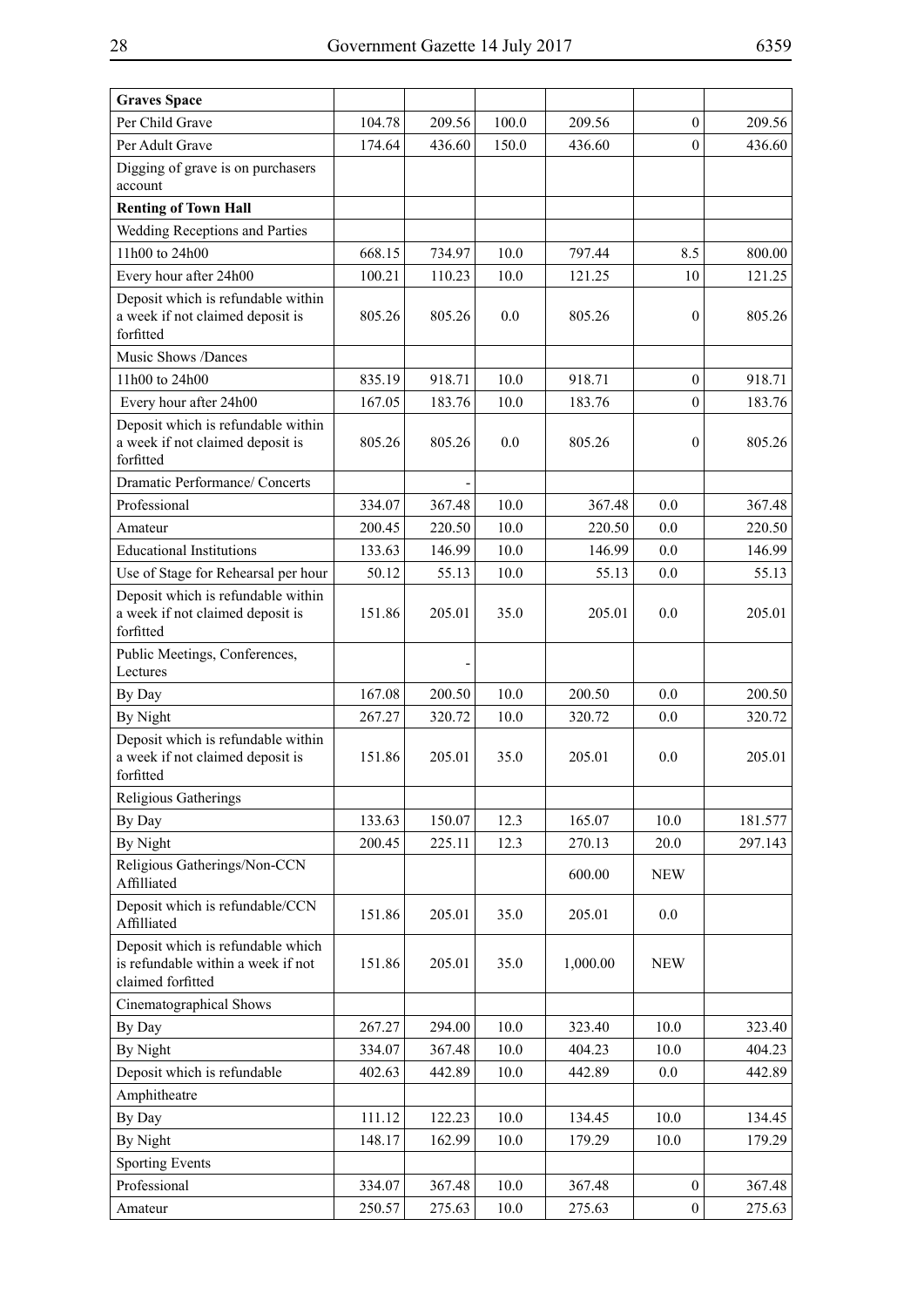| Deposit which is refundable which<br>is claimable within in a week if not<br>claimed deposit will be forfitted | 151.86   | 205.01   | 35.0       | 205.01   | $\boldsymbol{0}$ | 205.01         |
|----------------------------------------------------------------------------------------------------------------|----------|----------|------------|----------|------------------|----------------|
| Renting of Boxing Ring (per event)                                                                             |          |          |            | 1,000.00 | <b>NEW</b>       | 1,000.00       |
| Deposit (Boxing Ring)                                                                                          |          |          |            | 500.00   | <b>NEW</b>       | 500.00         |
| Exhibitions                                                                                                    |          |          |            |          |                  |                |
| By Day                                                                                                         | 267.27   | 293.99   | 10.0       | 352.79   | 20               | 423.35         |
| By Night                                                                                                       | 334.07   | 367.48   | 10.0       | 440.97   | 20               | 529.17         |
| Deposit which is refundable which                                                                              |          |          |            |          |                  |                |
| is claimable within in a week if not<br>claimed deposit will be forfitted                                      | 402.63   | 442.89   | 10.0       | 442.89   | $\mathbf{0}$     | 531.468        |
| <b>Rentals Houses</b>                                                                                          |          |          |            |          |                  |                |
| Type 1                                                                                                         | 598.89   | 673.75   | 12.5       | 707.44   | 5                | 778.18         |
| Type 2                                                                                                         | 698.24   | 785.52   | 12.5       | 824.80   | $\mathfrak s$    | 907.28         |
| Type 3                                                                                                         | 797.90   | 897.64   | 12.5       | 942.52   | 5                | 1,036.77       |
| Type 4                                                                                                         | 1,156.96 | 1,301.58 | 12.5       | 1,366.66 | 5                | 1,503.32       |
| <b>Guest House</b>                                                                                             |          |          |            |          |                  |                |
| Single room per night                                                                                          | 210.00   | 220.50   | 5.0        | 220.50   |                  | $0$ phased out |
| Double room per night                                                                                          | 380.00   | 380.00   | 0.0        | 380.00   |                  | $0$ phased out |
| Single Bungalow                                                                                                |          |          |            | 300.00   | <b>NEW</b>       | 300.00         |
| Double Bungalow                                                                                                |          |          |            | 450.00   | <b>NEW</b>       | 450.00         |
| Swimming pool rental                                                                                           |          |          |            | 500.00   | <b>NEW</b>       | 500.00         |
| <b>Rentals Other Buildings</b>                                                                                 |          |          |            |          |                  |                |
| <b>Trade Centre</b>                                                                                            |          |          |            |          |                  |                |
| Unit 1                                                                                                         |          | 1,200.00 |            | 1,200.00 | $\boldsymbol{0}$ | 1,200.00       |
| Unit 2                                                                                                         |          | 446.00   |            | 446.00   | $\mathbf{0}$     | 446.00         |
| Unit 3                                                                                                         |          | 840.00   |            | 840.00   | $\boldsymbol{0}$ | 840.00         |
| Unit 4                                                                                                         |          | 900.00   |            | 900.00   | $\boldsymbol{0}$ | 900.00         |
| Unit 5                                                                                                         |          | 444.60   |            | 444.60   | $\boldsymbol{0}$ | 444.60         |
| Unit 6                                                                                                         |          | 1,560.00 |            | 1,560.00 | $\mathbf{0}$     | 1,560.00       |
| Unit 7                                                                                                         |          | 1,020.00 |            | 1,020.00 | $\boldsymbol{0}$ | 1,020.00       |
| Unit 8                                                                                                         |          | 930.00   |            | 930.00   | $\boldsymbol{0}$ | 930.00         |
| Unit 9                                                                                                         |          | 990.00   |            | 990.00   | $\mathbf{0}$     | 990.00         |
| Unit 10                                                                                                        |          | 870.00   |            | 870.00   | $\overline{0}$   | 870.00         |
| Unit 11                                                                                                        |          | 1,770.00 |            | 1,770.00 | $\boldsymbol{0}$ | 1,770.00       |
| Open market                                                                                                    |          |          |            |          |                  |                |
| $A1 - A6$                                                                                                      |          | 150.00   |            | 150.00   | $\mathbf{0}$     | 225.00         |
| $B1 - B5$                                                                                                      |          | 100.00   |            | 100.00   | $\mathbf{0}$     | 150.00         |
| $C1 - C5$                                                                                                      |          | 50.00    |            | 50.00    | $\mathbf{0}$     | 75.00          |
| Renting of Open space                                                                                          |          | 500.00   | <b>NEW</b> | 500.00   | $\mathbf{0}$     | 250.00         |
| Maintananceworkshop Rental per                                                                                 |          |          |            |          |                  |                |
| sqaure meter per month @N\$                                                                                    |          |          |            |          | <b>NEW</b>       |                |
| <b>6. FIRE BRIGADE</b>                                                                                         |          |          |            |          |                  |                |
| Monthly Levy per household                                                                                     | 1.85     | 2.01     | 8.4        | 2.01     | $\boldsymbol{0}$ | 3.02           |
| 7. ADVERTISEMENT LEVY                                                                                          |          |          |            |          |                  |                |
| Bill Board less than 3m X 3m per<br>month                                                                      | 100.00   | 150.00   | 50.0       | 187.50   | 25               | 206.25         |
| Bill Board more than 3m X 3m <<br>5mX 5 m per month                                                            | 400.00   | 440.00   | 10.0       | 484.00   | 10               | 532.4          |
| Bill Board more than 5m X 5m per<br>month                                                                      |          |          |            |          |                  | 798.6          |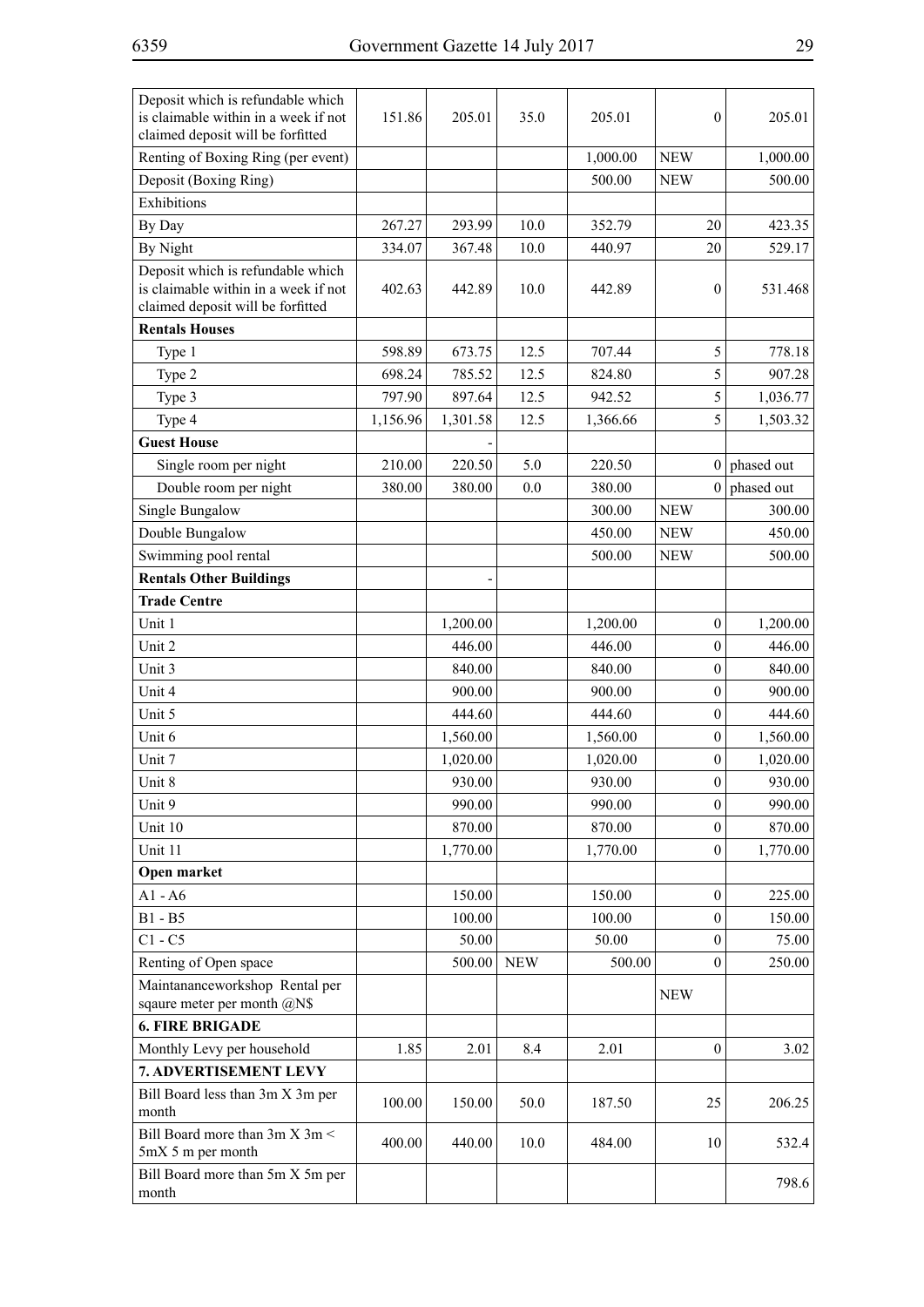| 8. OTHERS                      |        |        |       |        |    |      |
|--------------------------------|--------|--------|-------|--------|----|------|
| Grader/FEL/JCB (per hour)      | 475.00 | 522.50 | 10.0  | 522.50 | 10 |      |
| Compactor (per hour)           | 55.00  | 55.00  | 0.0   | 55.00  | O  |      |
| Concrete Mixer (per day)       | 105.00 | 350.70 | 234.0 | 350.70 |    |      |
| 9. Photo copies / Fax / Emails |        |        |       |        |    |      |
| A <sup>4</sup>                 |        |        |       |        |    | 3.00 |
| A <sub>3</sub>                 |        |        |       |        |    | 5.00 |

**By order of the Council**

**R. Kapendah Chairperson Arandis Town Council**

#### **Eenhana Town Council**

 $\frac{1}{2}$ 

No. 260 2017

#### tariffs 2017/2018

Eenhana Town Council has under Sections 30(1) and 73(1)(u) of the Local Authorities Act, 1992, (Act No. 23 of 1992), as amended, amended the charges, fees, rates, and other moneys payables in respect of services Council will render during the 2017/2018 Fiscal Year. The Charges are set out in the schedule below, and are to be implemented with effect from 1 July 2017 to 30 June 2018.

#### **SCHEDULE**

| <b>CODE: 041 WATER</b><br><b>SUPPLY</b>                          | 2016/<br>2017                 | Percent | $\bf Cash$<br>value | 2017/<br>2018 | VAT %   | <b>VAT</b> | <b>Total</b><br>VAT incl. |  |  |
|------------------------------------------------------------------|-------------------------------|---------|---------------------|---------------|---------|------------|---------------------------|--|--|
|                                                                  | <b>1. Water Basic Charges</b> |         |                     |               |         |            |                           |  |  |
| a) Residential Consum-<br>ers per Month                          | 52.50                         | 14.3%   | 7.50                | 60.00         | $0.0\%$ | 0.00       | 60.00                     |  |  |
| b) All other consumers<br>per month                              | 211.60                        | 18.1%   | 38.38               | 249.98        | 15%     | 37.50      | 287.50                    |  |  |
| c) Social Institutions,<br>e.g. Churches, Youth<br>Hostels, etc. | 103.80                        | 15.6%   | 16.19               | 119.99        | 15.0%   | 18.00      | 138.00                    |  |  |
| 2. Unit Charges                                                  |                               |         |                     |               |         |            |                           |  |  |
| a) Residential - Per<br>Cubic Meter (m                           | 14.55                         | 5.0%    | 0.73                | 15.25         | $0.0\%$ | 0.00       | 15.25                     |  |  |
| b) Non - Domestic - per<br>Cubic Meter $(m^3)$                   | 18.88                         | 5.0%    | 0.94                | 19.82         | 15.0%   | 2.97       | 22.80                     |  |  |
| 3. Service Fees                                                  |                               |         |                     |               |         |            |                           |  |  |
| a) Deposit-Residential                                           | 400.00                        | $0.0\%$ | 0.00                | 400.00        | $0.0\%$ | 0.00       | 400.00                    |  |  |
| b) Deposit- all other<br>Consumers                               | 1,030.00                      | $0.0\%$ | 0.00                | 1,030.00      | $0.0\%$ | 0.00       | 1,030.00                  |  |  |
| c) Deposit-All Tempo-<br>rary consumers                          | 5,000.00                      | $0.0\%$ | 0.00                | 5,000.00      | $0.0\%$ | 0.00       | 5,000.00                  |  |  |
| d) Connection Fee-<br>water pipe of 15mm<br>$-25$ mm             | 500.00                        | $0.0\%$ | 0.00                | 500.00        | 15.0%   | 75.00      | 575.00                    |  |  |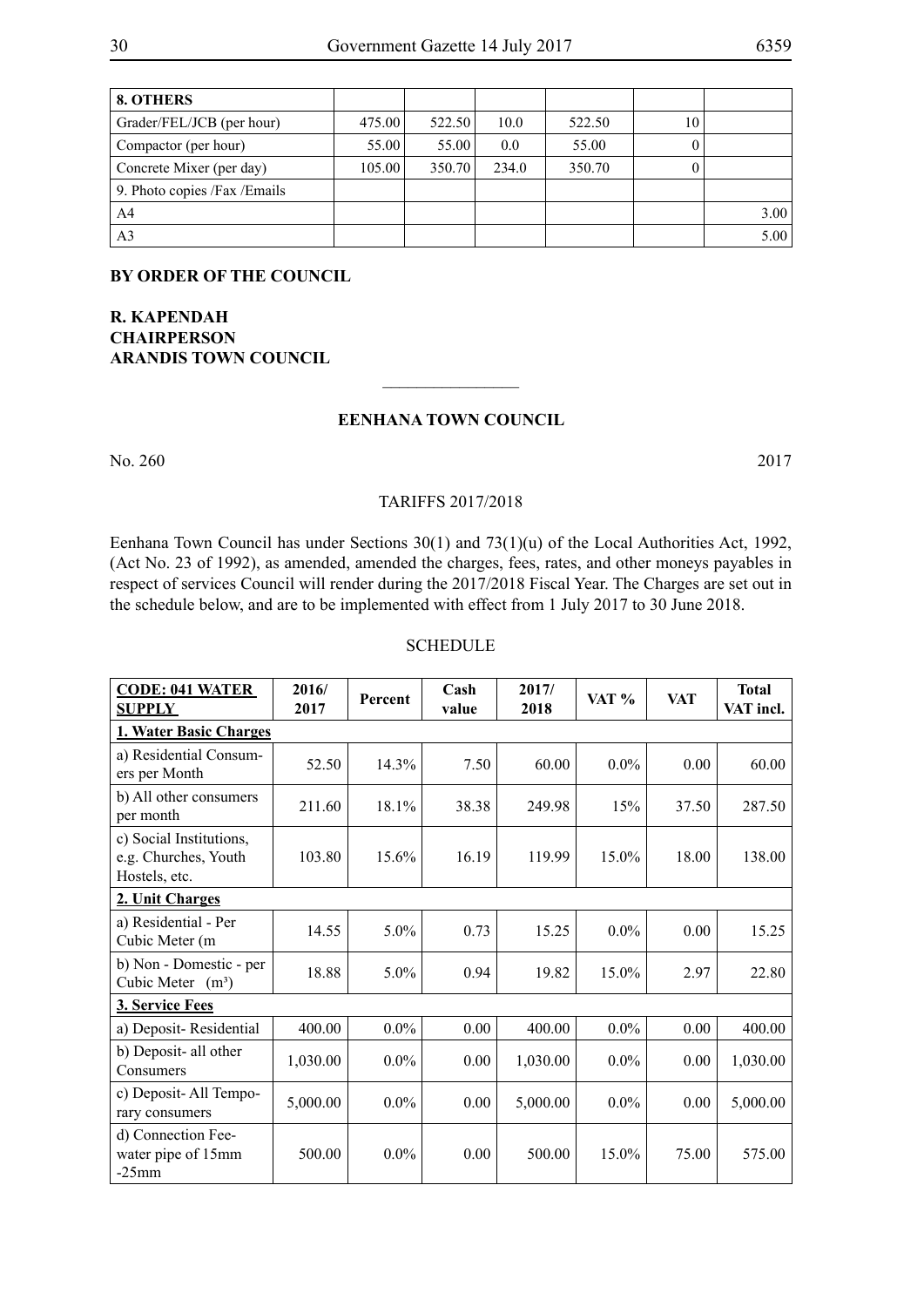| e) Connection Fees-<br>water pipe of 32mm<br>$-40$ mm                     | 800.00   | $0.0\%$   | 0.00      | 800.00   | 15.0%   | 120.00 | 920.00   |  |
|---------------------------------------------------------------------------|----------|-----------|-----------|----------|---------|--------|----------|--|
| f) Connection Fees -<br>water pipe of more than<br>40 to 100mm            | 0.00     | 100.0%    | 0.00      | 2,500.00 | 15.0%   | 375.00 | 2,875.00 |  |
| g) Connection Fees -<br>water pipe of more than<br>100mm & above          | 3,000.00 | $0.0\%$   | 0.00      | 3,000.00 | 15.0%   | 450.00 | 3,450.00 |  |
| h) Reconnection Fees -                                                    | 336.40   | $0.0\%$   | 0.00      | 336.40   | 15.0%   | 50.45  | 386.85   |  |
| I) Reconnection within<br>7 working days                                  | 100.00   | $0.0\%$   | 0.00      | 100.00   | 15.0%   | 15.00  | 115.00   |  |
| J) Re/Disconnection on<br>request                                         | 200.00   | $0.0\%$   | 0.00      | 200.00   | 15.0%   | 30.00  | 230.00   |  |
| (NB: Late payments will attract a 1.25% interest rate pm)                 |          |           |           |          |         |        |          |  |
| 4. Illegal Connections through bypass, sabotage, or Tampering with meter: |          |           |           |          |         |        |          |  |
| a) First Offence (Plus<br>consumption)                                    | 2,000.00 | $0.0\%$   | 0.00      | 2,000.00 | $0.0\%$ | 0.00   | 2,000.00 |  |
| b) Second Offence<br>(Plus Legal Action,<br>Costs and Consump-<br>tion)   | 2,000.00 | $0.0\%$   |           | 2,000.00 | $0.0\%$ | 0.00   | 2,000.00 |  |
| <b>5. Call Out Fees</b> Customer requests                                 |          |           |           |          |         |        |          |  |
| a) Repairing reticula-<br>tion p/h (plus materials<br>cost)               | 240.00   | $0.0\%$   | 0.00      | 240.00   | 15.0%   | 36.00  | 276.00   |  |
| b) Relocation of Water<br>Meter on customer's<br>request                  | 304.40   | $0.0\%$   | 0.00      | 304.40   | 15.0%   | 45.60  | 350.00   |  |
| c) Building Rubles per<br>load                                            | 600.00   | $0.0\%$   | 0.00      | 600.00   | 15.0%   | 90.00  | 690.00   |  |
| d)Relocation of water<br>point - client request                           | 100.00   | 5.0%      | 5.00      | 105.00   | 15.0%   | 15.75  | 120.75   |  |
| e) Relocation of water<br>point - Council initiated                       | 250.00   | $-58.0\%$ | $-145.00$ | 105.00   | 15.0%   | 15.75  | 120.75   |  |
| <b>CODE: 016 EMERGENCY MANAGEMENT SERVICES</b>                            |          |           |           |          |         |        |          |  |
| 1. Contribution to Emergency Fund                                         |          |           |           |          |         |        |          |  |
| a) Residential                                                            | 3.00     | 33.3%     | 1.00      | 4.00     | $0.0\%$ | 0.00   | 4.00     |  |
| b) Business                                                               | 5.00     | 40.0%     | 2.00      | 7.00     | 15.0%   | 1.05   | 8.05     |  |
| c) Government and<br>parastatals                                          | 7.00     | 40.0%     | 2.80      | 9.80     | 15.0%   | 1.45   | 11.25    |  |
| d) Call out outside town<br>(N\$ 35.00 per KM)                            | 350.00   | 14.3%     | 50.00     | 400.00   | 15.0%   | 60.00  | 460.00   |  |
| <b>CODE 031: CLEANSING SERVICES</b>                                       |          |           |           |          |         |        |          |  |
| <b>1. Sanitation Services</b>                                             |          |           |           |          |         |        |          |  |
| a) Domestic Refuse Per<br>Bin per Month                                   | 33.60    | 1.2%      | 0.40      | 34.00    | $0.0\%$ | 0.00   | 34.00    |  |
| b) All other consumers<br>per Bin per Month                               | 110.00   | 4.5%      | 5.00      | 115.00   | 15.0%   | 17.25  | 132.25   |  |
| c) Heavy construction<br>materials per load                               | 297.00   | 1.0%      | 3.00      | 300.00   | 15.0%   | 45.00  | 345.00   |  |
| d) Renting Refuse Skip<br>Cont. and Removal                               | 700.00   | 7.1%      | 50.00     | 750.00   | 15.0%   | 112.50 | 862.50   |  |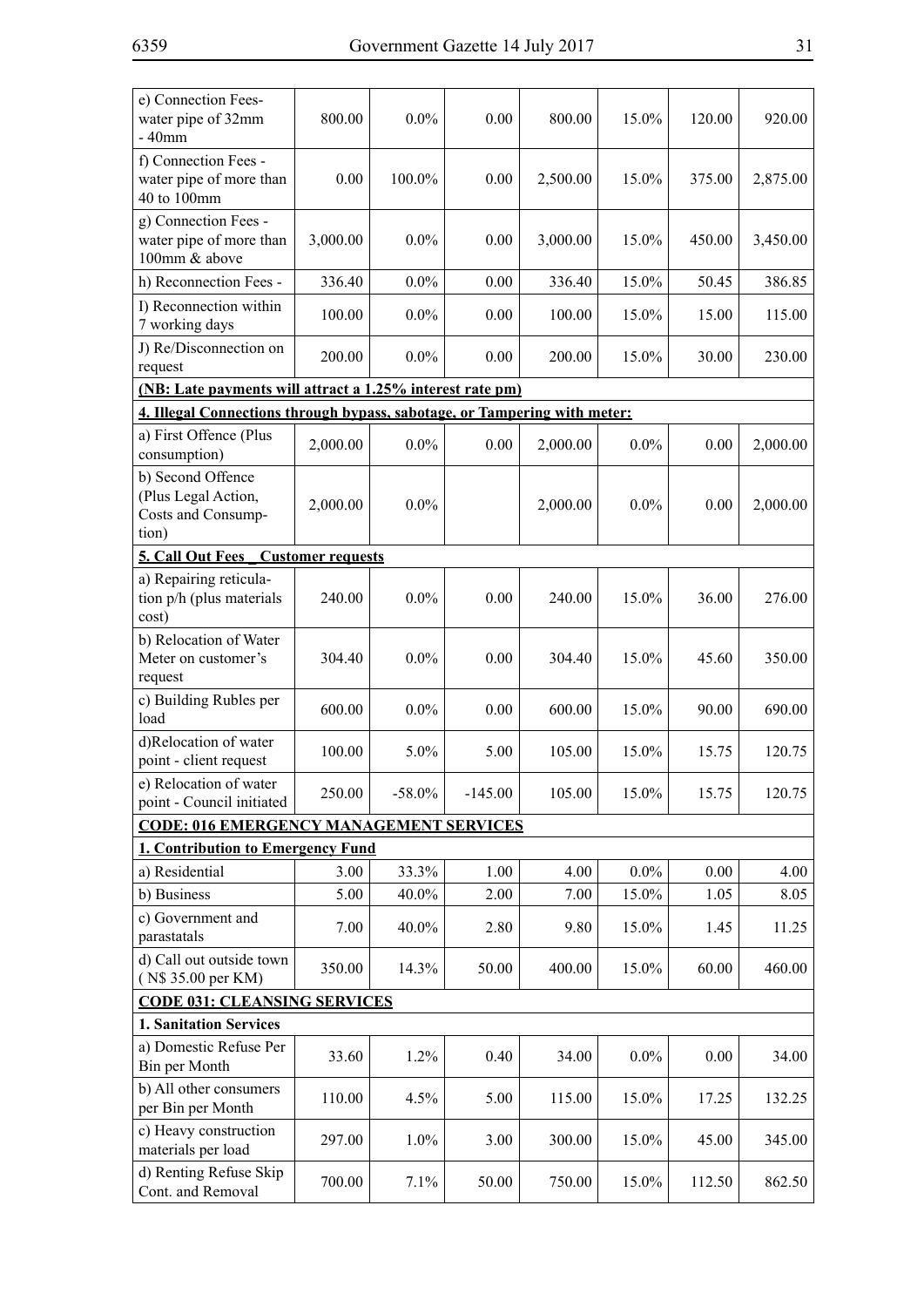| e) Extra container to be<br>invoiced at                                  | 350.00   | 1.4%    | 4.95   | 354.95   | 15.0%   | 53.25  | 408.20   |
|--------------------------------------------------------------------------|----------|---------|--------|----------|---------|--------|----------|
| f) Illegal dumping of<br>Refuse                                          | 300.00   | 16.7%   | 50.00  | 350.00   | 15.0%   | 52.50  | 402.50   |
| g) Extra collection per<br>refuse bin                                    | 8.40     | 7.1%    | 0.60   | 9.00     | $0.0\%$ | 0.00   | 9.00     |
| h) Extra collection per<br>skip container                                | 175.00   | 2.9%    | 5.00   | 180.00   | 15.0%   | 27.00  | 207.00   |
| I) Purchasing of Refuse<br>Bin (actual cost plus<br>2% admin. charges)   | 0.00     | $0.0\%$ | 0.00   | 0.00     | 15.0%   | 0.00   | 0.00     |
| j) Garden refuse per<br>month: Residential                               | 20.00    | 25.0%   | 5.00   | 25.00    | $0.0\%$ | 0.00   | 25.00    |
| k) Garden Refuse:<br><b>Business</b>                                     | 35.00    | 14.3%   | 5.00   | 40.00    | 15.0%   | 6.00   | 46.00    |
| m) Spot fine on health<br>Hazarder -<br>after 2<br>warnings              | 300.00   | 16.7%   | 50.00  | 350.00   | 15.0%   | 52.50  | 402.50   |
| 2. Cutting and Removing of Trees:                                        |          |         |        |          |         |        |          |
| a) Small or Bushes                                                       | 200.00   | $0.0\%$ | 0.00   | 200.00   | 15.0%   | 30.00  | 230.00   |
| b) Big Trees                                                             | 250.00   | $0.0\%$ | 0.00   | 250.00   | 15.0%   | 37.50  | 287.50   |
| c) Illegal Cutting of<br>Trees (Penalty)                                 | 200.00   | 150.0%  | 300.00 | 500.00   | 15.0%   | 75.00  | 575.00   |
| <b>3. Sewerage Services</b>                                              |          |         |        |          |         |        |          |
| a) Sewerage - Residen-<br>tial Basic Charges per<br>Month                | 39.37    | 1.6%    | 0.63   | 40.00    | $0.0\%$ | 0.00   | 40.00    |
| b) Sewerage - All<br>other Consumers basic<br>charge                     | 93.45    | 1.7%    | 1.54   | 95.00    | 15.0%   | 14.25  | 109.25   |
| c) Sewerage - Bakeries,<br>Butcheries, & Restau-<br>rants, Basic charges | 381.15   | 2.3%    | 8.84   | 390.00   | 15.0%   | 58.50  | 448.50   |
| d) Sewerage - Resi-<br>dential per Toilet per<br>Month                   | 20.95    | 5.0%    | 1.05   | 22.00    | $0.0\%$ | 0.00   | 22.00    |
| e) Sewerage - All other<br>Consumers per Toilet<br>per Month             | 42.20    | 6.6%    | 2.80   | 45.00    | 15.0%   | 6.77   | 51.77    |
| f) Sewerage Connection<br>- Residential                                  | 467.46   | 0.5%    | 2.52   | 469.98   | 15.0%   | 70.52  | 540.50   |
| g) Sewerage Connec-<br>tion - All other consum-<br>ers                   | 577.08   | 0.1%    | 0.46   | 577.54   | 15.0%   | 86.63  | 664.20   |
| h) Fine for illegal con-<br>nection                                      | 2,000.00 | $0.0\%$ | 0.00   | 2,000.00 | 15.0%   | 300.00 | 2,300.00 |
| <b>4. Removal of Sewerage Water:</b>                                     |          |         |        |          |         |        |          |
| a) Eenhana Town and<br>Town Lands per load                               | 286.85   | 1.1%    | 3.13   | 289.98   | 15.0%   | 43.50  | 333.50   |
| b) Out of Town (plus<br>N\$48.00 per Km)                                 | 385.00   | 3.9%    | 15.00  | 400.00   | 15.0%   | 60.00  | 460.00   |
| c) Sewer -Line Block-<br>age (plus N\$35.00 per<br>Km)                   | 385.00   | 3.9%    | 15.00  | 400.00   | 15.0%   | 60.00  | 460.00   |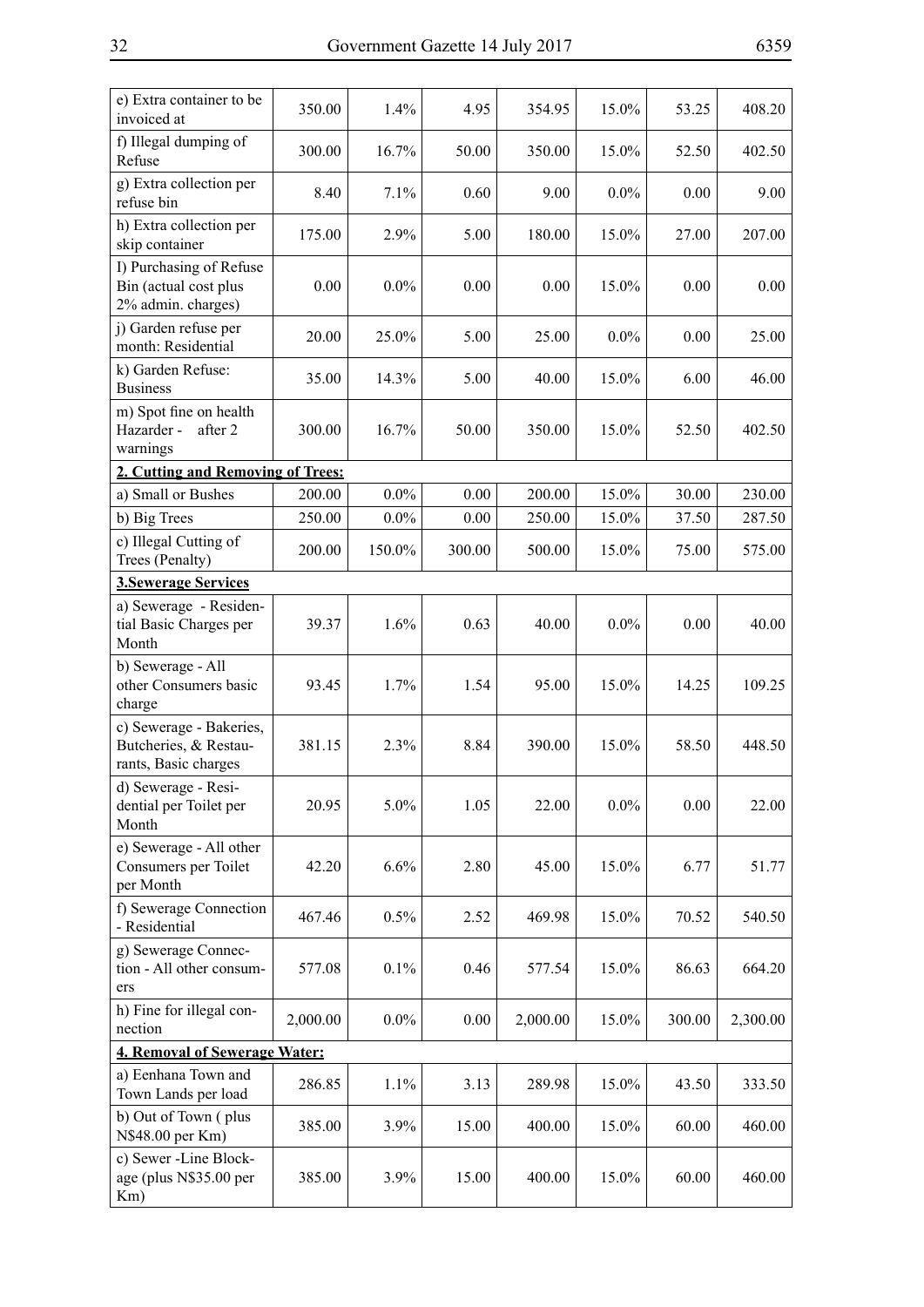| d) Hiring of Portable                                                   | 265.00   | 3.8%      | 10.00    | 275.00   | 15.0% | 41.25  | 316.25   |
|-------------------------------------------------------------------------|----------|-----------|----------|----------|-------|--------|----------|
| Toilets per day                                                         |          |           |          |          |       |        |          |
| <b>CODE 006: ENVIRONMENTAL &amp; PUBLIC HEALTH</b>                      |          |           |          |          |       |        |          |
| 1. Abattoir Inspection Fees:                                            |          |           |          |          |       |        |          |
| a) Cattle, Horses, Don-<br>keys or Mules per head                       | 15.75    | $0.0\%$   | 0.00     | 15.75    | 15.0% | 2.36   | 18.10    |
| b) Per Calf                                                             | 8.40     | $0.0\%$   | 0.00     | 8.40     | 15.0% | 1.26   | 9.65     |
| c) Per Sheep                                                            | 5.78     | $0.0\%$   | 0.00     | 5.78     | 15.0% | 0.87   | 6.65     |
| d) Per Goat                                                             | 5.78     | $0.0\%$   | 0.00     | 5.78     | 15.0% | 0.87   | 6.65     |
| e) Per Pig                                                              | 3.15     | $0.0\%$   | 0.00     | 3.15     | 15.0% | 0.45   | 3.60     |
| f) Slaughtering on un-<br>designated Areas - 1st<br>Offence             | 315.00   | $0.0\%$   | 0.00     | 315.00   | 15.0% | 47.25  | 362.25   |
| g) On 2nd Offence:<br>Legal Action, Plus costs<br>& prosecution         | 2,000.00 | $0.0\%$   | 2000.00  | 2,000.00 | 15.0% | 300.00 | 2,300.00 |
| 2. Fitness Certificate:                                                 |          |           |          |          |       |        |          |
| a) Inspection Fees                                                      | 60.00    | 16.7%     | 10.00    | 70.00    | 15.0% | 10.50  | 80.50    |
| b) Driving Schools                                                      | 330.00   | 6.1%      | 20.00    | 350.00   | 15.0% | 52.50  | 402.50   |
| c) Salons, Tailoring,<br>Boutiques, and barber-<br>shop                 | 330.00   | 6.1%      | 20.00    | 350.00   | 15.0% | 52.50  | 402.50   |
| d) Hawkers per year                                                     | 92.15    | 8.6%      | 7.85     | 100.00   | 15.0% | 15.00  | 115.00   |
| e) General Dealer W/<br>salver                                          | 693.00   | 3.9%      | 27.00    | 720.00   | 15.0% | 108.00 | 828.00   |
| f) General Dealer<br>Retailer                                           | 487.03   | 2.7%      | 12.95    | 500.00   | 15.0% | 75.00  | 575.00   |
| g) Hotel/Lodge                                                          | 577.50   | 21.2%     | 122.49   | 700.00   | 15.0% | 105.00 | 805.00   |
| h) Restaurants, Baker-<br>ies, Cafes                                    | 484.95   | 3.1%      | 15.08    | 500.03   | 15.0% | 75.00  | 575.00   |
| I) Shebeens                                                             | 508.20   | 2.7%      | 13.52    | 521.73   | 15.0% | 78.26  | 600.00   |
| j) Private Hospital/s                                                   | 1,100.00 | 81.8%     | 900.00   | 2,000.00 | 15.0% | 300.00 | 2,300.00 |
| k) Consulting rooms/<br>Clinics                                         | 693.00   | 73.2%     | 507.00   | 1,200.00 | 15.0% | 180.00 | 1,380.00 |
| l) Pharmacies/medicine<br>dispensers                                    | 693.00   | 73.2%     | 507.00   | 1,200.00 | 15.0% | 180.00 | 1,380.00 |
| m) Bed & Breakfast<br>establishments                                    | 484.09   | 23.9%     | 115.89   | 600.00   | 15.0% | 90.00  | 690.00   |
| n) Car washers                                                          | 442.75   | 12.9%     | 57.29    | 500.04   | 15.0% | 75.01  | 575.05   |
| o)Garages                                                               | 770.00   | 16.9%     | 130.00   | 900.00   | 15.0% | 135.00 | 1,035.00 |
| p)Grocery shops                                                         | 726.00   | 22.6%     | 163.95   | 889.95   | 15.0% | 133.50 | 1,023.45 |
| q) Hardware/s                                                           | 1,210.00 | 65.3%     | 789.89   | 2,000.00 | 15.0% | 300.00 | 2,300.00 |
| r) Construction com-<br>panies                                          | 700.00   | 100.0%    | 700.00   | 1,400.00 | 15.0% | 210.00 | 1,610.00 |
| s) Penalty: Op-<br>eration without fitness<br>certificate(plus current) | 660.00   | $0.0\%$   | 0.00     | 660.00   | 15.0% | 99.00  | 759.00   |
| t) Late registration fees<br>$-$ N\$10.00 p/m from<br>the month of due  | 10.00    | 10.0%     | 1.00     | 10.00    | 15.0% | 1.50   | 11.50    |
| <b>Financial Institutions:</b>                                          |          |           |          |          |       |        |          |
| <b>Banks</b>                                                            | 0.00     | 100.0%    | 1,000.00 | 1,000.00 | 15.0% | 150.00 | 1,150.00 |
| <b>Insurance Companies</b>                                              | 0.00     | $100.0\%$ | 1,000.00 | 1,000.00 | 15.0% | 150.00 | 1,150.00 |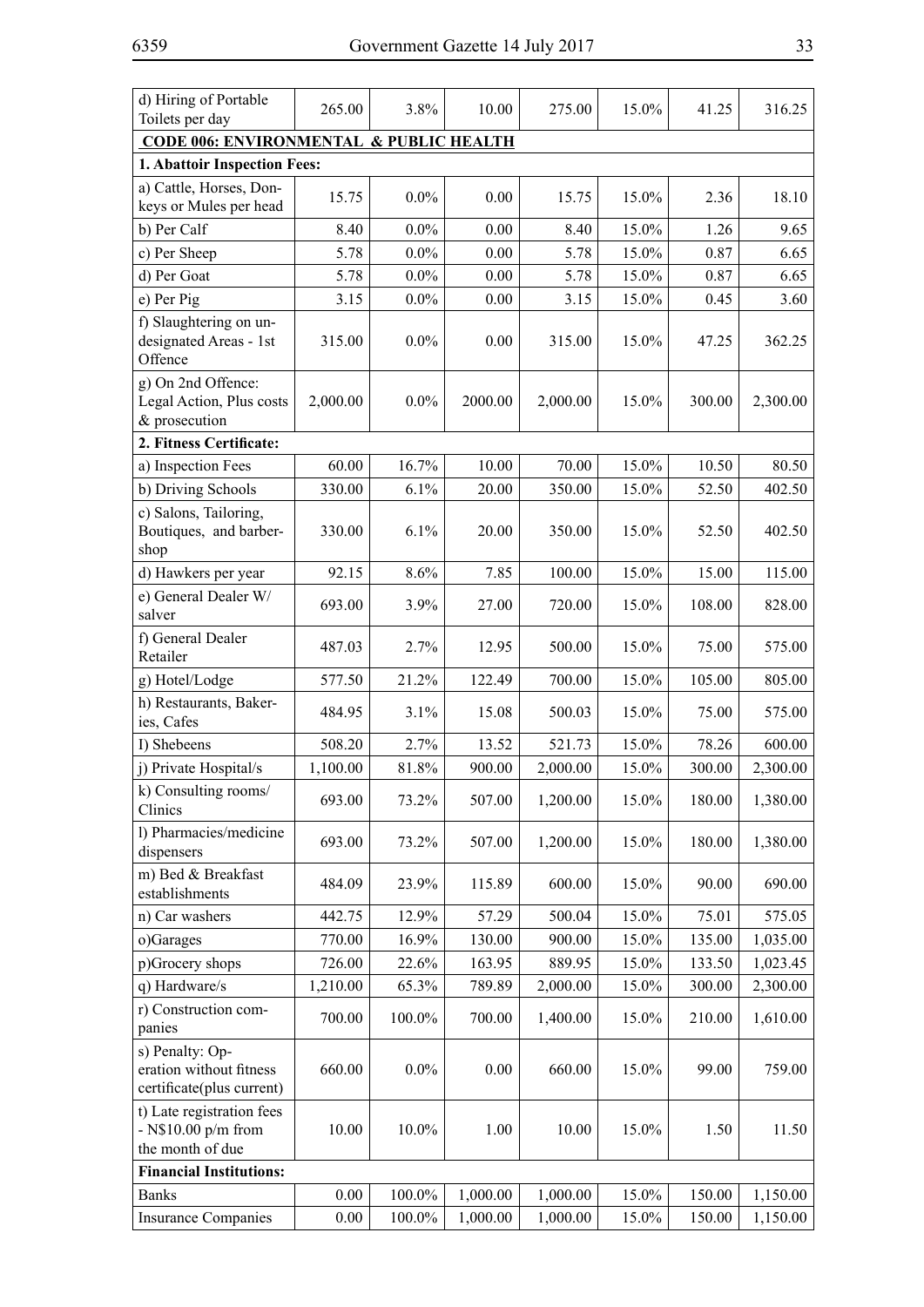| Money Lenders/Cash<br><b>Loan Entities</b>                             | 0.00      | 100.0%    | 1,000.00 | 1,000.00  | 15.0%   | 150.00 | 1,150.00  |
|------------------------------------------------------------------------|-----------|-----------|----------|-----------|---------|--------|-----------|
| <b>Public &amp; Private Educational Institutions</b>                   |           |           |          |           |         |        |           |
| Kinder Gardens                                                         | 0.00      | $100.0\%$ | 650.00   | 650.00    | 15.0%   | 97.50  | 747.50    |
| Schools                                                                | 0.00      | 100.0%    | 650.00   | 650.00    | 15.0%   | 97.50  | 747.50    |
| Churches                                                               | 0.00      | 100.0%    | 650.00   | 650.00    | 15.0%   | 97.50  | 747.50    |
| 3. INSPECTION                                                          |           |           |          |           |         |        |           |
| Condemnation fee                                                       | 544.50    | 19.4%     | 105.50   | 650.00    | 15.0%   | 97.50  | 747.50    |
| 4. Malaria Control (Pest Control Services):                            |           |           |          |           |         |        |           |
| For every 20 square meter airspace or part thereof                     |           |           |          |           |         |        |           |
| a) Domestic                                                            | 26.22     | 3.0%      | 0.78     | 27.00     | $0.0\%$ | 0.00   | 27.00     |
| b) Business and other<br>Institutions                                  | 36.25     | 2.1%      | 0.75     | 37.00     | 15.0%   | 5.57   | 42.57     |
| C) Surcharge towards<br>Malaria Control                                | 1.00      | 100.0%    | 1.00     | 2.00      | 15.0%   | 0.30   | 2.30      |
| <b>5. Detention Fees</b>                                               |           |           |          |           |         |        |           |
| a) per cattle, Donkey,<br>Mule, camel per day                          | 6.00      | 8.3%      | 0.50     | 6.50      | 15.0%   | 0.97   | 7.47      |
| b) Per Sheep/ Goat,<br>Chicken per day                                 | 3.00      | 16.7%     | 0.50     | 3.50      | 15.0%   | 0.52   | 4.02      |
| c) Dogs                                                                | 43.47     | 0.1%      | 0.03     | 43.50     | 15.0%   | 6.50   | 50.00     |
| 6. Grazing Fees:                                                       |           |           |          |           |         |        |           |
| a) Per cattle, Donkey,<br>Mule, camel per day                          | 30.00     | $0.0\%$   | 0.00     | 30.00     | 15.0%   | 4.50   | 34.50     |
| b) Per Sheep or Goat<br>per day or part thereof                        | 2.00      | $0.0\%$   | 0.00     | 2.00      | 15.0%   | 0.30   | 2.30      |
| 7. Feeding Fees:                                                       |           |           |          |           |         |        |           |
| a) Per cattle, donkey,<br>Mule, or Camel per day                       | 3.55      | 1.4%      | 0.05     | 3.60      | 15.0%   | 0.55   | 4.15      |
| b) Per sheep/ Goat and/<br>or Chicken per day                          | 3.45      | 1.4%      | 0.05     | 3.50      | 15.0%   | 0.50   | 4.00      |
| 8. Driving Fees:                                                       |           |           |          |           |         |        |           |
| a)Delivering of animal<br>to the Pound per animal<br>(Ir.of distance)  | 2.60      | 15.4%     | 0.40     | 3.00      | 15.0%   | 0.45   | 3.45      |
| <b>CODE 010: PROPERTIES ASSESSMENT:</b>                                |           |           |          |           |         |        |           |
| 1. Rates and Taxes on residential properties                           |           |           |          |           |         |        |           |
| a) Site Value: Residen-<br>tial per N\$1.00 per year                   | 0.0300000 | $0.0\%$   | 0.000000 | 0.0300000 | $0.0\%$ | 0.00   | 0.0300000 |
| b) Improvement Value:<br>Residential per N\$1.00<br>per year           | 0.002600  | $0.0\%$   | 0.000000 | 0.002600  | $0.0\%$ | 0.00   | 0.002600  |
| c) General Residential                                                 |           |           |          |           |         |        |           |
| 2 Rates & Taxes on business properties:                                |           |           |          |           |         |        |           |
| a) Site Value: Business<br>per N\$ per year                            | 0.030000  | $0.0\%$   | 0.00000  | 0.030000  | $0.0\%$ | 0.00   | 0.030000  |
| b) Improvement value:<br>Business per N\$ per<br>year                  | 0.020000  | $0.0\%$   | 0.00000  | 0.020000  | $0.0\%$ | 0.00   | 0.020000  |
| 3. Penalty Rates (Sec. 76A $(1)$ $(a)$ and $(b)$                       |           |           |          |           |         |        |           |
| a) Unimproved Value:<br>Residential / N\$ pa for<br>more than two yrs. | 0.048009  | $0.0\%$   | 0.000000 | 0.048009  | $0.0\%$ | 0.00   | 0.048009  |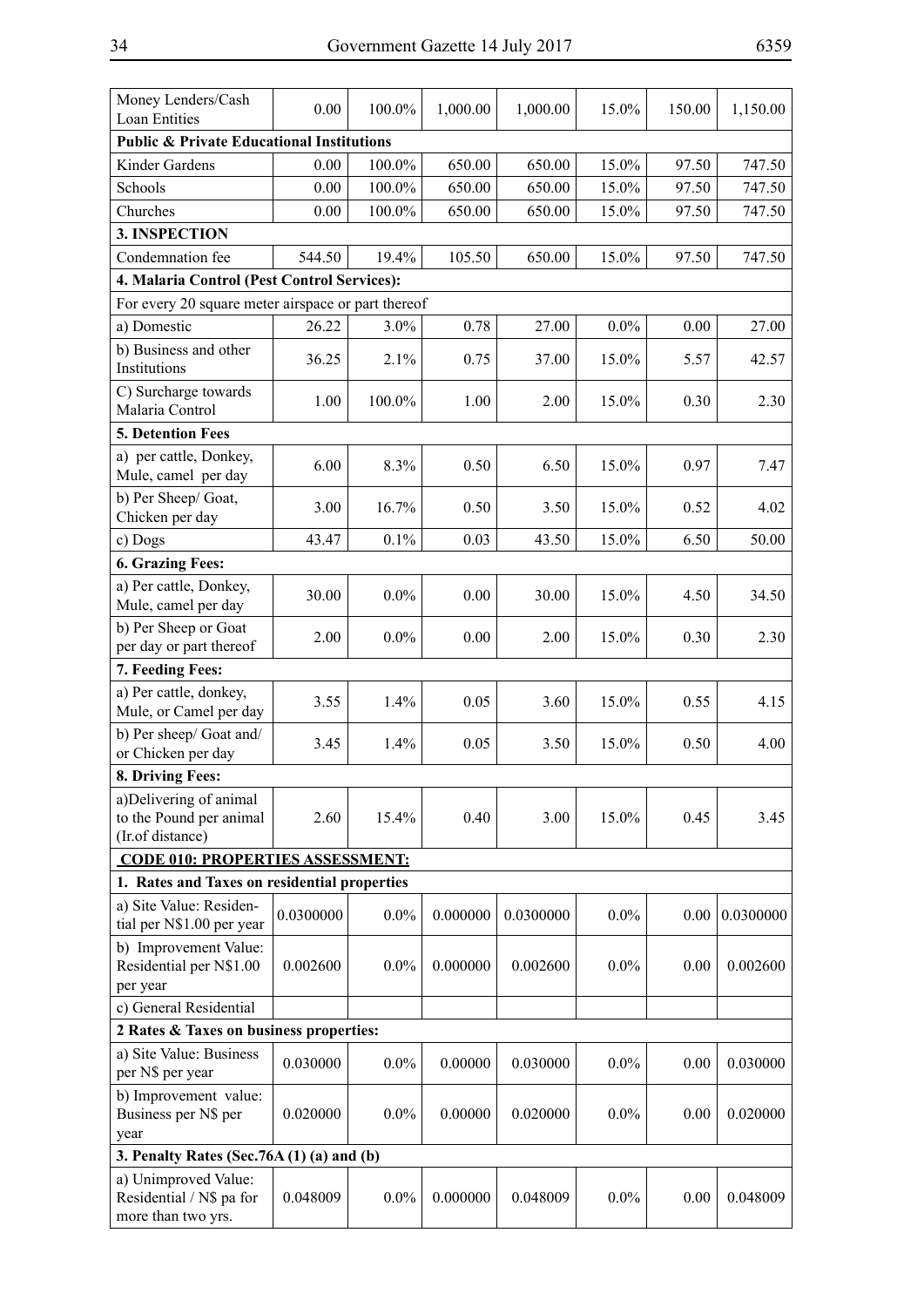| b) Unimproved value:<br>Res./N\$ /pa for more<br>than five yrs.          | 0.048009 | 0.0%    | 0.000000 | 0.048009 | $0.0\%$ | 0.00   | 0.048009 |  |  |  |
|--------------------------------------------------------------------------|----------|---------|----------|----------|---------|--------|----------|--|--|--|
| c) Unimproved Value:<br>Business /N\$/pa for<br>more than two yrs.       | 0.048009 | 0.0%    | 0.000000 | 0.048009 | $0.0\%$ | 0.00   | 0.048009 |  |  |  |
| d) Unimproved Value:<br>Business /N\$/pa for<br>more than five yrs.      | 0.048009 | 0.0%    | 0.000000 | 0.048009 | 0.0%    | 0.00   | 0.048009 |  |  |  |
| 4. Rates & Taxes on government properties:                               |          |         |          |          |         |        |          |  |  |  |
| a) Site Value                                                            | 0.048000 | $0.0\%$ | 0.00     | 0.048000 | $0.0\%$ | 0.00   | 0.048000 |  |  |  |
| b) Improvement Value                                                     | 0.030000 | $0.0\%$ | 0.00     | 0.030000 | $0.0\%$ | 0.00   | 0.030000 |  |  |  |
| (E.g. Site value x rate (tariff)/ by 12 months equal to monthly payment) |          |         |          |          |         |        |          |  |  |  |
| <b>CODE: 007 TOWN PLANNING &amp; DEV. CONTROL</b>                        |          |         |          |          |         |        |          |  |  |  |
| 1. Building Plans approval Fees:                                         |          |         |          |          |         |        |          |  |  |  |
| a) Submission of Build-<br>ing Plan: basic charge<br>- Domestic          | 69.57    | 0.6%    | 0.43     | 70.00    | 15.0%   | 10.50  | 80.50    |  |  |  |
| b) Approval of Building<br>Plan per m                                    | 3.00     | 16.7%   | 0.50     | 3.50     | 15.0%   | 0.50   | 4.00     |  |  |  |
| c) Submission of Build-<br>ing Plan: Basic charge<br>Non domestic        | 81.70    | 10.2%   | 8.30     | 90.00    | 15.0%   | 13.50  | 103.50   |  |  |  |
| d) Approval Build-<br>ing plan per m <sup>2</sup> - Non<br>domestic      | 3.00     | 16.7%   | 0.50     | 3.50     | 15.0%   | 0.50   | 4.00     |  |  |  |
| e) Boundary wall per m                                                   | 2.60     | 5.8%    | 0.15     | 2.75     | 15.0%   | 0.40   | 3.15     |  |  |  |
| f) Boundary wall per m                                                   | 2.00     | 25.0%   | 0.50     | 2.50     | 15.0%   | 0.35   | 2.85     |  |  |  |
| g) Search for plot<br>boundary pegs, p/peg p/<br>plot-Domestic           | 50.00    | 1.0%    | 0.50     | 50.50    | 15.0%   | 7.59   | 58.10    |  |  |  |
| h) Search for plot<br>boundary pegs, p/peg p/<br>plot-non domestic       | 80.00    | 0.6%    | 0.50     | 80.50    | 15.0%   | 12.05  | 92.55    |  |  |  |
| I) Construction without<br>an approved Building<br>Plan                  | 2,000.00 | 50.0%   | 1000.00  | 3,000.00 | 15.0%   | 450.00 | 3,450.00 |  |  |  |
| j) Excavation on Land<br>without permission                              | 2,000.00 | 50.0%   | 1000.00  | 3,000.00 | 15.0%   | 450.00 | 3,450.00 |  |  |  |
| 2. Sales of Immovable and Other Properties:                              |          |         |          |          |         |        |          |  |  |  |
| a) Administration &<br>Advertisement cost                                | 902.00   | 10.9%   | 98.00    | 1,000.00 | 15.0%   | 150.00 | 1,150.00 |  |  |  |
| b) Clearance Certifi-<br>cate - On non-Domestic<br>plots                 | 110.00   | 9.1%    | 10.00    | 120.00   | 15.0%   | 18.00  | 138.00   |  |  |  |
| c) Clearance Certificate<br>- on domestic plots                          | 71.28    | 12.2%   | 8.72     | 80.00    | 15.0%   | 12.00  | 92.00    |  |  |  |
| d) Municipal Certificate<br>of completion                                | 143.50   | 4.5%    | 6.50     | 150.00   | 15.0%   | 22.50  | 172.50   |  |  |  |
| e) Municipal Certificate<br>of Valuation                                 | 55.00    | 9.1%    | 5.00     | 60.00    | 15.0%   | 9.00   | 69.00    |  |  |  |
| f) Interest on plots Hire<br>purchase (PRIME Rate<br>plus $1\%$ p/a)     | 0.00     | $0.0\%$ | 0.00     | 0.00     | 15.0%   | 0.00   | 0.00     |  |  |  |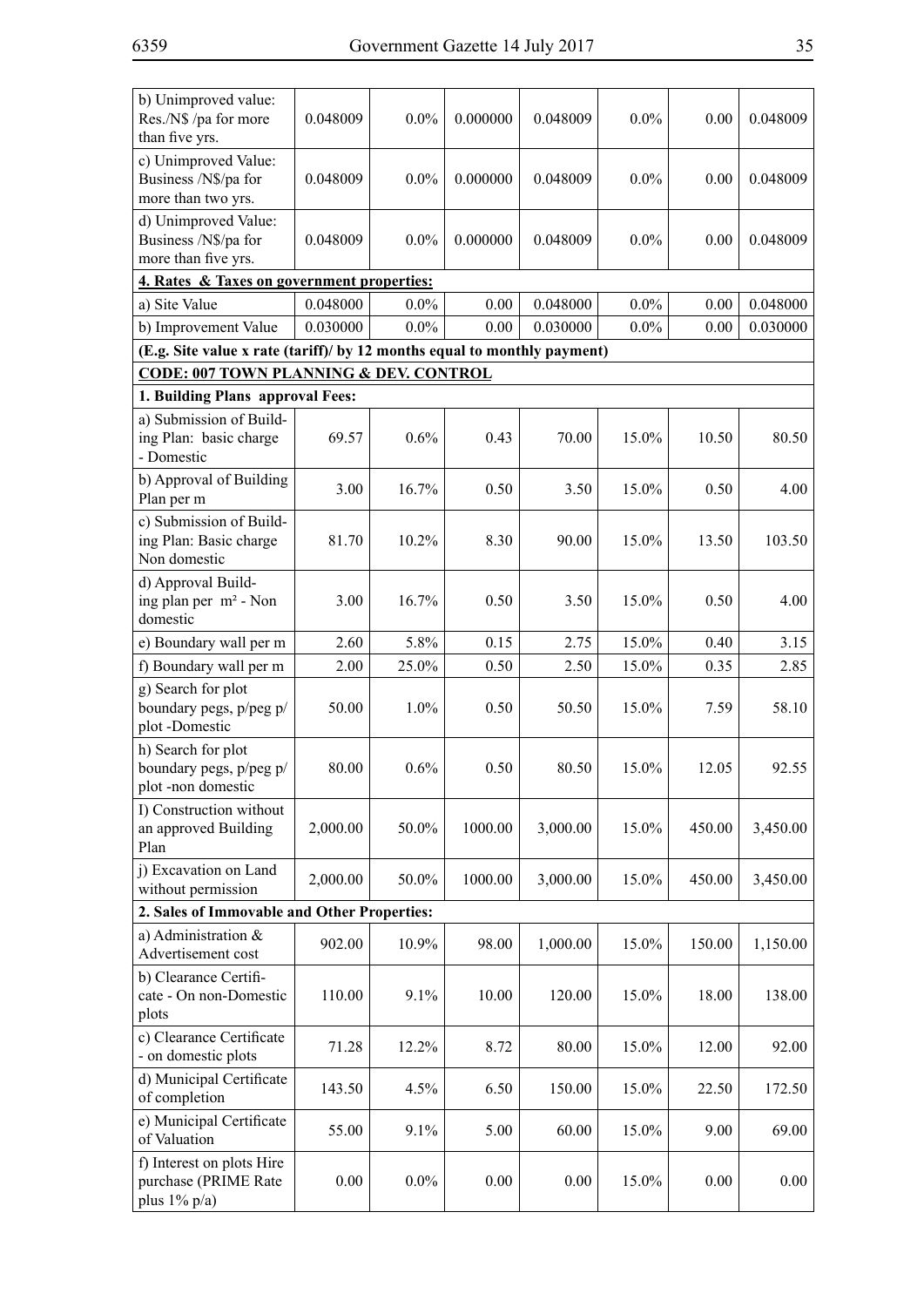| g) Endowment fees $(a)$<br>7% of the New created              | 0.00     | $0.0\%$    | 0.00     | 0.00   | 15.0% | 0.00     | 0.00   |
|---------------------------------------------------------------|----------|------------|----------|--------|-------|----------|--------|
| erven<br>h) Betterment fees                                   | $0.00\,$ | $0.0\%$    | $0.00\,$ | 0.00   | 15.0% | $0.00\,$ | 0.00   |
| 3. Other Administrative costs                                 |          |            |          |        |       |          |        |
| a) Copies: A4                                                 | 2.60     | 15.4%      | 0.40     | 3.00   | 15.0% | 0.45     | 3.45   |
| b) Copies: A3                                                 | 5.65     | 6.2%       | 0.35     | 6.00   | 15.0% | 0.90     | 6.90   |
| c) Dishonored cheques(                                        |          |            |          |        |       |          |        |
| RD) (Plus actual bank<br>charges)                             | 27.50    | 1.8%       | 0.50     | 28.00  | 15.0% | 4.20     | 32.20  |
| e) Duplicate: Tax<br>invoices                                 | 5.50     | 9.1%       | 0.50     | 6.00   | 15.0% | 0.90     | 6.90   |
| f) Rental of boardroom<br>per day                             | 33.39    | 2.4%       | 0.81     | 34.20  | 15.0% | 5.13     | 39.33  |
| g) Labour per hour                                            | 200.00   | 25.0%      | 50.00    | 250.00 | 15.0% | 37.50    | 287.50 |
| h) Electricity form ap-<br>proval and inspection              | 15.00    | 33.3%      | 5.00     | 20.00  | 15.0% | 3.00     | 23.00  |
| I) Extracts of Council's<br>Minutes per page                  | 4.50     | 11.1%      | 0.50     | 5.00   | 15.0% | 0.75     | 5.75   |
| 4. Town Maps                                                  |          |            |          |        |       |          |        |
| a) Per large map A3<br>downward                               | 66.00    | $0.0\%$    | 0.00     | 66.00  | 15.0% | 9.90     | 75.90  |
| b) Per small map A4<br>upward                                 | 33.00    | $0.0\%$    | 0.00     | 33.00  | 15.0% | 4.95     | 37.95  |
| c) Building Plans cop-<br>ies per Big one                     | 30.80    | $0.0\%$    | 0.00     | 30.80  | 15.0% | 4.62     | 35.42  |
| d) Building Plans cop-<br>ies per small one                   | 23.10    | $0.0\%$    | 0.00     | 23.10  | 15.0% | 3.47     | 26.57  |
| <b>CODE: 011 CEMETRIES:</b>                                   |          |            |          |        |       |          |        |
| 1. Eenhana Resident:                                          |          |            |          |        |       |          |        |
| a) Grave Space                                                | 150.00   | 33.3%      | 50.00    | 200.00 | 15.0% | 30.00    | 230.00 |
| d) Grave site reserva-<br>tion fee per m                      | 250.00   | 20.0%      | 50.00    | 300.00 | 15.0% | 45.00    | 345.00 |
| c) Still Born                                                 | 100.00   | 20.0%      | 20.00    | 120.00 | 15.0% | 18.00    | 138.00 |
| 2. Non-residents of Eenhana                                   |          |            |          |        |       |          |        |
| a) Grave Space                                                | 150.00   | 66.7%      | 100.00   | 250.00 | 15.0% | 37.50    | 287.50 |
| b) Grave site reserva-<br>tion fee per m <sup>2</sup> p/annum | 50.00    | $1100.0\%$ | 550.00   | 600.00 | 15.0% | 90.00    | 690.00 |
| <b>CODE: 020 LOCAL ECONOMIC DEV. &amp; TOURISM</b>            |          |            |          |        |       |          |        |
| 1. Business Registra-<br>tion                                 | 250.00   | 20.0%      | 50.00    | 300.00 | 15.0% | 45.00    | 345.00 |
| 2. Open Market& Trading Sites:                                |          |            |          |        |       |          |        |
| a) Stall per month:                                           |          |            |          |        |       |          |        |
| > Meat                                                        | 231.00   | $0.0\%$    | 0.00     | 231.00 | 15.0% | 34.65    | 265.65 |
| > Kapana & Oshikundu                                          | 52.50    | $0.0\%$    | 0.00     | 52.50  | 15.0% | 7.85     | 60.35  |
| > Fruit & Vegetables                                          | 52.50    | $0.0\%$    | 0.00     | 52.50  | 15.0% | 7.85     | 60.35  |
| $>$ Tailoring                                                 | 52.50    | $0.0\%$    | 0.00     | 52.50  | 15.0% | 7.85     | 60.35  |
| > Second Hand Cloth-<br>ing                                   | 100.00   | $0.0\%$    | 0.00     | 100.00 | 15.0% | 15.00    | 115.00 |
| > Others home brews                                           | 130.44   | $0.0\%$    | 0.00     | 130.44 | 15.0% | 19.57    | 150.00 |
| b) Monthly Market<br>Space per day.                           | 50.00    | $0.0\%$    | 0.00     | 50.00  | 15.0% | 7.50     | 57.50  |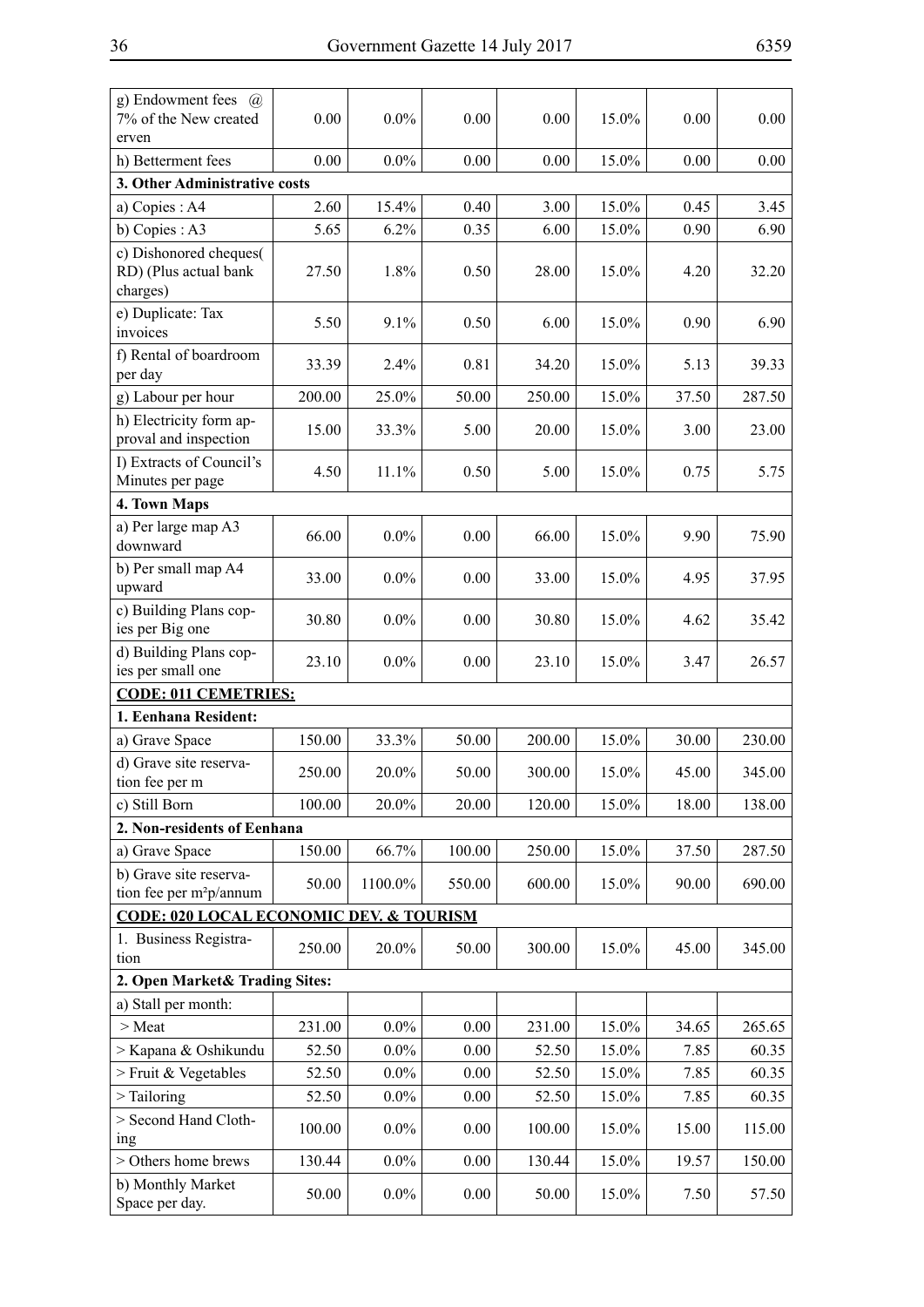| c) Peddlers sale fee per<br>day                                                  | 58.80    | $0.0\%$   | 0.00      | 58.80    | 15.0% | 8.80     | 67.60     |
|----------------------------------------------------------------------------------|----------|-----------|-----------|----------|-------|----------|-----------|
| 3. Special Trading space monthly                                                 |          |           |           |          |       |          |           |
| > In front of shops/<br>Packs                                                    | 315.00   | $0.0\%$   | 0.00      | 315.00   | 15.0% | 47.25    | 362.25    |
| > Schools                                                                        | 105.00   | 0.0%      | 0.00      | 105.00   | 15.0% | 15.75    | 120.75    |
| > Offices                                                                        | 105.00   | $0.0\%$   | 0.00      | 105.00   | 15.0% | 15.75    | 120.75    |
| e) Seasonal Brews - per<br>day                                                   | 13.04    | 0.0%      | 0.00      | 13.04    | 15.0% | 1.96     | 15.00     |
| 4. Illegal Street Trading: spot fine daily                                       |          |           |           |          |       |          |           |
| $>$ Any body dealing in<br>Food Stuffs                                           | 525.00   | $0.0\%$   | 0.00      | 525.00   | 15.0% | 78.75    | 603.75    |
| $>$ Any body dealing<br>in other commodities<br>other than Food Stuffs           | 472.50   | $0.0\%$   | 0.00      | 472.50   | 15.0% | 70.88    | 543.35    |
| 5. Business Advertisement Levies:                                                |          |           |           |          |       |          |           |
| a) Big Bill Board per<br>year of (3x3m and<br>more)                              | 4,400.00 | 0.0%      | 0.00      | 4,400.00 | 15.0% | 660.00   | 5,060.00  |
| b) Small Board per<br>annum                                                      | 2,860.00 | 0.0%      | 0.00      | 2,860.00 | 15.0% | 429.00   | 3,289.00  |
| c) Lamp pole advertise-<br>ment p/m                                              | 300.00   | 0.0%      | 0.00      | 300.00   | 15.0% | 45.00    | 345.00    |
| d) Illegal advertisement<br>regardless of size of the<br>bill boards             | 550.00   | 0.0%      | 0.00      | 550.00   | 15.0% | 82.50    | 632.50    |
| e) Admin to seizing and<br>confiscation of signs                                 | 150.00   | 0.0%      | 0.00      | 150.00   | 15.0% | 22.50    | 172.50    |
| f) Construction bill<br>board per month                                          | 366.30   | $0.0\%$   | 0.00      | 366.30   | 15.0% | 54.95    | 421.25    |
| <b>CODE: 013 CIVIC BUILDINGS &amp; HOUSING</b>                                   |          |           |           |          |       |          |           |
| Renting of Council's immovable & movable Properties                              |          |           |           |          |       |          |           |
| a) Council houses per<br>month                                                   | 3,043.48 | $0.0\%$   | 0.00      | 3,043.48 | 15.0% | 456.52   | 3,500.00  |
| b) Public Toilets per<br>month                                                   | 449.65   | $0.0\%$   | 0.00      | 449.65   | 15.0% | 67.45    | 517.10    |
| c) Marquee Tent per<br>day (Incl. labour &<br>Transport) Up to a Max<br>of 100Km | 8,400.00 | 7.1%      | 599.75    | 8,999.75 | 15.0% | 1,349.95 | 10,349.70 |
| d) Carpets: Each, per<br>day                                                     | 500.00   | $-70.0\%$ | $-350.00$ | 150.00   | 15.0% | 22.50    | 172.50    |
| e) Hiring on Pagoda<br>(incl labour & Trans-<br>port): Up to max. of<br>100Km    | 1,650.00 | 3.0%      | 50.00     | 1,700.00 | 15.0% | 255.00   | 1,955.00  |
| f) Buses & taxi Termi-<br>nal p/month                                            | 1,750.00 | $0.0\%$   | 0.00      | 1,750.00 | 15.0% | 262.50   | 2,012.50  |
| g) Car Wash per month                                                            | 300.00   | $0.0\%$   | 0.00      | 300.00   | 15.0% | 45.00    | 345.00    |
| h) Rent of open space<br>per month: Driving<br>schools                           | 456.50   | 9.5%      | 43.50     | 500.00   | 15.0% | 75.00    | 575.00    |
|                                                                                  |          |           |           |          |       |          |           |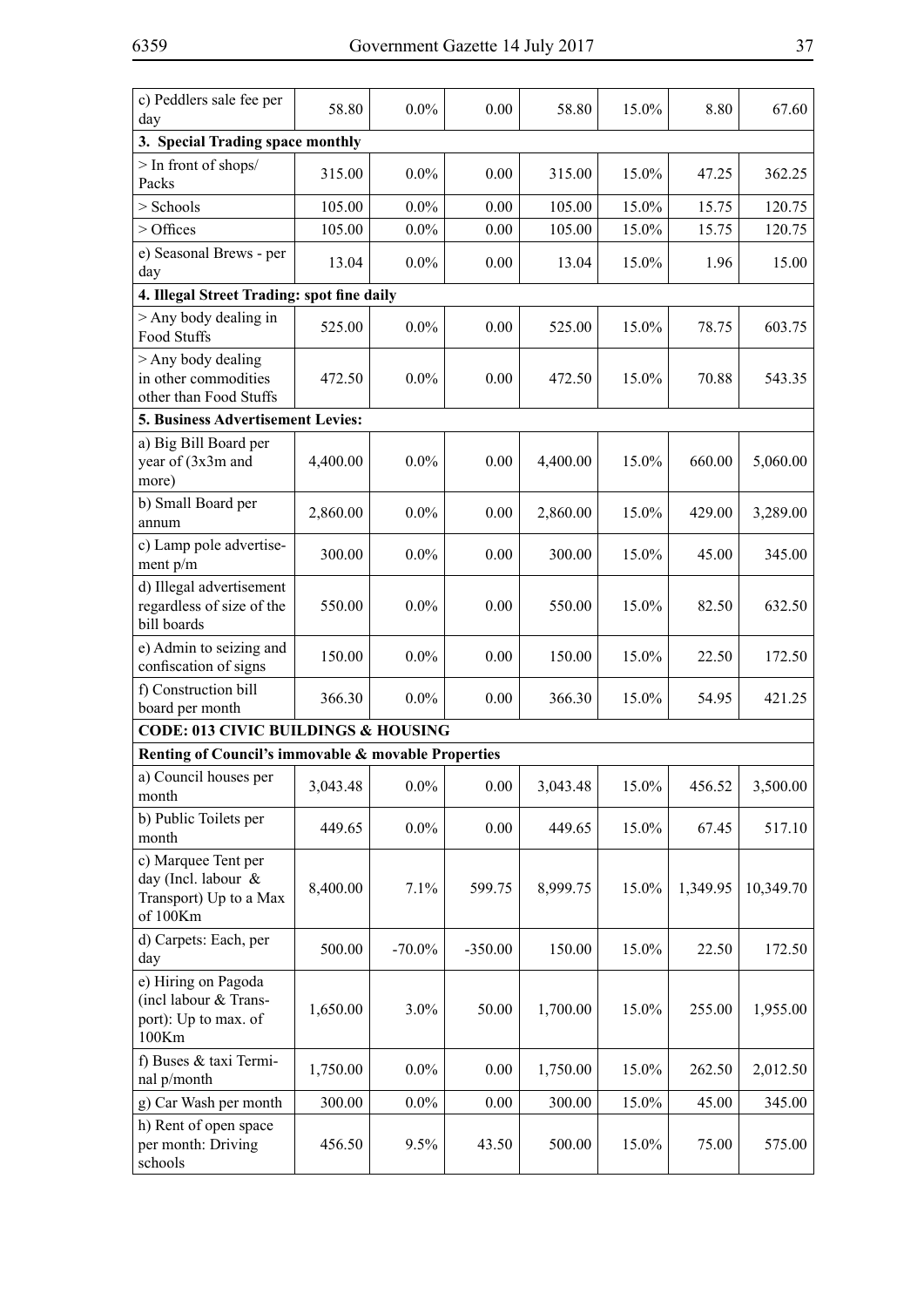|--|

| 31. Urban Agricultural Land                           |        |         |        |        |         |        |        |
|-------------------------------------------------------|--------|---------|--------|--------|---------|--------|--------|
| a) Household up to<br>100m                            | 50.00  | $0.0\%$ | 0.00   | 50.00  | 15.0%   | 7.50   | 57.50  |
| b) Commercial:<br>10,000m                             | 0.02   | 650.0%  | 0.13   | 0.15   | 15.0%   | 0.02   | 0.17   |
| 32. Renting at Informal Settlement                    |        |         |        |        |         |        |        |
| a) Residential Consum-<br>ers per plot per month      | 85.00  | $0.0\%$ | 0.00   | 85.00  | $0.0\%$ | 0.00   | 85.00  |
| b) All other Consumers<br>basic charge per Month      | 500.00 | $0.0\%$ | 0.00   | 500.00 | 15.0%   | 75.00  | 575.00 |
| c) Institutions                                       | 200.00 | 25.0%   | 50.00  | 250.00 | 15.0%   | 37.50  | 287.50 |
| d) Registration fee (a<br>once off pmnt)              | 150.00 | 33.3%   | 50.00  | 200.00 | 15.0%   | 30.00  | 230.00 |
| e) Housing Self Help<br>Projects                      | 43.48  | $0.0\%$ | 0.00   | 43.48  | 15.0%   | 6.52   | 50.00  |
| <b>33. RENTAL OF RECREATIONAL FACILITIES</b>          |        |         |        |        |         |        |        |
| a) Central park per day                               | 150.00 | $0.0\%$ | 0.00   | 150.00 | 15.0%   | 22.50  | 172.50 |
| b) Mobile Toilets per<br>day                          | 250.00 | $0.0\%$ | 0.00   | 250.00 | 15.0%   | 37.50  | 287.50 |
| c) Sport Field (League)<br>per day                    | 150.00 | $0.0\%$ | 0.00   | 150.00 | 15.0%   | 22.50  | 172.50 |
| d) Sport Field (Schools)<br>per day                   | 150.00 | $0.0\%$ | 0.00   | 150.00 | 15.0%   | 22.50  | 172.50 |
| e) Sport Field (Social<br>Events) per day             | 200.00 | $0.0\%$ | 0.00   | 200.00 | 15.0%   | 30.00  | 230.00 |
| f) Commercial events                                  | 500.00 | $0.0\%$ | 0.00   | 500.00 | 15.0%   | 75.00  | 575.00 |
| 34. Plant Hire                                        |        |         |        |        |         |        |        |
| a) Hydro Blast per<br>Hour                            | 378.00 | 5.8%    | 22.00  | 400.00 | 15.0%   | 60.00  | 460.00 |
| b) Septic Tank per Load                               | 378.00 | 5.8%    | 22.00  | 400.00 | 15.0%   | 60.00  | 460.00 |
| c) Excavator Pock Lain<br>per Hour                    | 600.00 | $0.0\%$ | 0.00   | 600.00 | 15.0%   | 89.97  | 689.97 |
| d) Tractor, Trailer per<br>Trip                       | 200.00 | 25.0%   | 50.00  | 250.00 | 15.0%   | 37.50  | 287.50 |
| e) Welding Plant per<br>Hour                          | 100.00 | 50.0%   | 50.00  | 150.00 | 15.0%   | 22.50  | 172.50 |
| f) Water Pump per Hour                                | 132.00 | 6.1%    | 8.00   | 140.00 | 15.0%   | 21.00  | 161.00 |
| g) Manhole Mold p/unit<br>p/day                       | 65.00  | 7.7%    | 5.00   | 70.00  | 15.0%   | 10.50  | 80.50  |
| h) Skip - container<br>Trailer & Tractor per<br>month | 600.00 | 16.7%   | 100.00 | 700.00 | 15.0%   | 105.00 | 805.00 |
| I) Tipper Truck per load                              | 275.00 | 9.1%    | 25.00  | 300.00 | 15.0%   | 45.00  | 345.00 |
| j) Paving Mold p/unit p/<br>day up to a week          | 30.00  | 16.7%   | 5.00   | 35.00  | 15.0%   | 5.25   | 40.25  |
| k) Paving Mold p/unit<br>p/day up to a month          | 15.00  | 33.3%   | 5.00   | 20.00  | 15.0%   | 3.00   | 23.00  |
| l) Paving Mold p/unit p/<br>day up to than a month    | 7.00   | 14.3%   | 1.00   | 8.00   | 15.0%   | 1.20   | 9.20   |
| m) Empty Water tank<br>per day                        | 265.00 | 13.2%   | 35.10  | 300.10 | 15.0%   | 45.01  | 345.10 |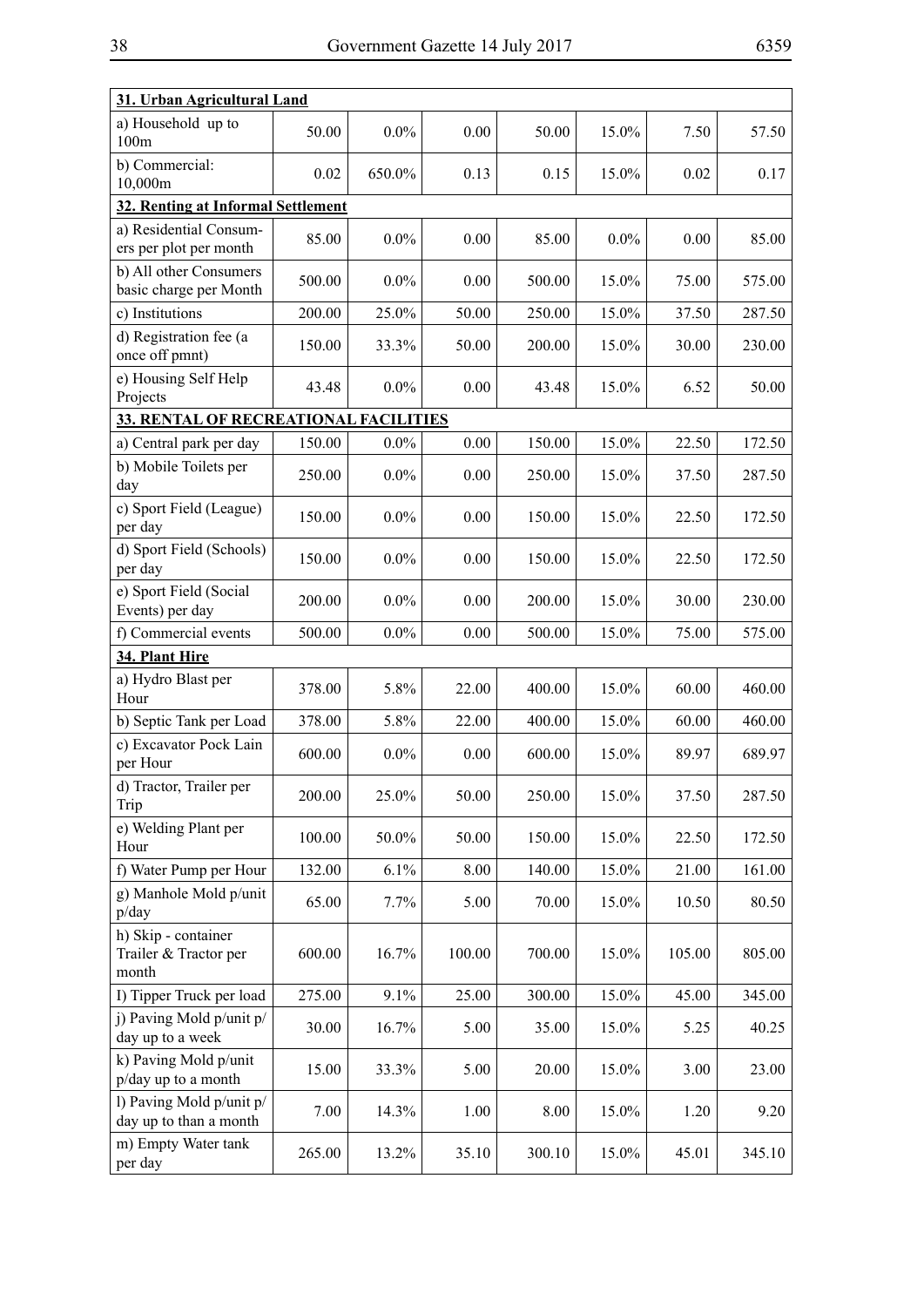| 35. Building Sand                                       |                         |         |        |          |         |        |          |
|---------------------------------------------------------|-------------------------|---------|--------|----------|---------|--------|----------|
| a) Manufacturers per<br>Cubic (Bricks makers)           | 44.00                   | 13.6%   | 6.00   | 50.00    | 15.0%   | 7.50   | 57.50    |
| b) Building Sand to<br>Contractor/Builders<br>per Cubic | 71.50                   | 11.9%   | 8.50   | 80.00    | 15.0%   | 12.00  | 92.00    |
| c) Gravel Sand m                                        | 44.00                   | 13.6%   | 6.00   | 50.00    | 15.0%   | 7.50   | 57.50    |
| d) Gravel to Suppliers                                  | 33.00                   | 21.2%   | 7.00   | 40.00    | 15.0%   | 6.00   | 46.00    |
| e) Project Contractors<br>per Ten m                     | 33.00                   | 21.2%   | 7.00   | 40.00    | 15.0%   | 6.00   | 46.00    |
|                                                         | 36. Lease and Servitude |         |        |          |         |        |          |
| a) From 0m                                              | 11.00                   | 2.3%    | 0.25   | 11.25    | 15.0%   | 1.69   | 12.94    |
| $b)$ From $301m$                                        | 7.70                    | 3.3%    | 0.25   | 7.95     | 15.0%   | 1.19   | 9.14     |
| c) From $401m$                                          | 4.40                    | 5.7%    | 0.25   | 4.65     | 15.0%   | 0.70   | 5.35     |
| d) From 501m                                            | 3.30                    | 7.7%    | 0.25   | 3.55     | 15.0%   | 0.53   | 4.09     |
| e) From 1,001m                                          | 2.20                    | 11.5%   | 0.25   | 2.45     | 15.0%   | 0.37   | 2.82     |
| f) From $2,001m$                                        | 0.99                    | 25.7%   | 0.25   | 1.24     | 15.0%   | 0.19   | 1.43     |
| g) From 3,001m                                          | 0.85                    | 28.9%   | 0.25   | 1.10     | 15.0%   | 0.16   | 1.26     |
| h) From 10,001 and<br>above                             | 0.72                    | 35.0%   | 0.25   | 0.97     | 15.0%   | 0.15   | 1.12     |
| <b>CODE: 006 PUBLIC HEALTH &amp; COMMUNITY SERVICES</b> |                         |         |        |          |         |        |          |
| 1. Dog Tax/ Pets Tax                                    |                         |         |        |          |         |        |          |
| a) Female per year                                      | 100.00                  | $0.0\%$ | 0.00   | 100.00   | 15.0%   | 15.00  | 115.00   |
| b) Male Dog per year                                    | 100.00                  | $0.0\%$ | 0.00   | 100.00   | 15.0%   | 15.00  | 115.00   |
| c) Cats                                                 | 50.00                   | $0.0\%$ | 0.00   | 50.00    | 15.0%   | 7.50   | 57.50    |
| d) Permits to Keep<br>Animal                            | 120.00                  | $0.0\%$ | 0.00   | 120.00   | $0.0\%$ | 0.00   | 120.00   |
| e) Penalty fee                                          | 250.00                  | $0.0\%$ | 0.00   | 250.00   | 15.0%   | 37.50  | 287.50   |
| 2. Community Centre & Expectant Mother Facility         |                         |         |        |          |         |        |          |
| a) Hall rental:                                         |                         |         |        |          |         |        |          |
| > General Meetings p/<br>day                            | 319.57                  | $0.0\%$ | 0.00   | 319.57   | 15.0%   | 47.94  | 367.51   |
| > Wedding Ceremonies<br>p/day                           | 684.76                  | $0.0\%$ | 0.00   | 684.76   | 15.0%   | 102.74 | 787.50   |
| > Church Services p/day                                 | 682.50                  | 46.5%   | 317.50 | 1,000.00 | $0.0\%$ | 0.00   | 1,000.00 |
| > Fund Raising events<br>p/day                          | 684.75                  | $0.0\%$ | 0.00   | 684.75   | 15.0%   | 102.74 | 787.49   |
| $>$ Social gathering $p/day$                            | 787.50                  | $0.0\%$ | 0.00   | 787.50   | 15.0%   | 118.10 | 905.60   |
| b) Hiring of chairs p/<br>unit p/day                    | 3.68                    | $0.0\%$ | 0.00   | 3.68     | 15.0%   | 0.52   | 4.20     |
| c) Accommodation p/<br>night                            | 220.00                  | $0.0\%$ | 0.00   | 220.00   | 15.0%   | 33.00  | 253.00   |
| d) Maternity Home (per<br>head/per semester))           | 3.00                    | 5.0%    | 0.15   | 3.15     | $0.0\%$ | 0.00   | 3.15     |

 $\frac{1}{2}$ 

# **BY ORDER OF THE COUNCIL**

# **A. NANGOLO CHAIRPERSON OF THE COUNCIL** Eenhana, 2 May 2017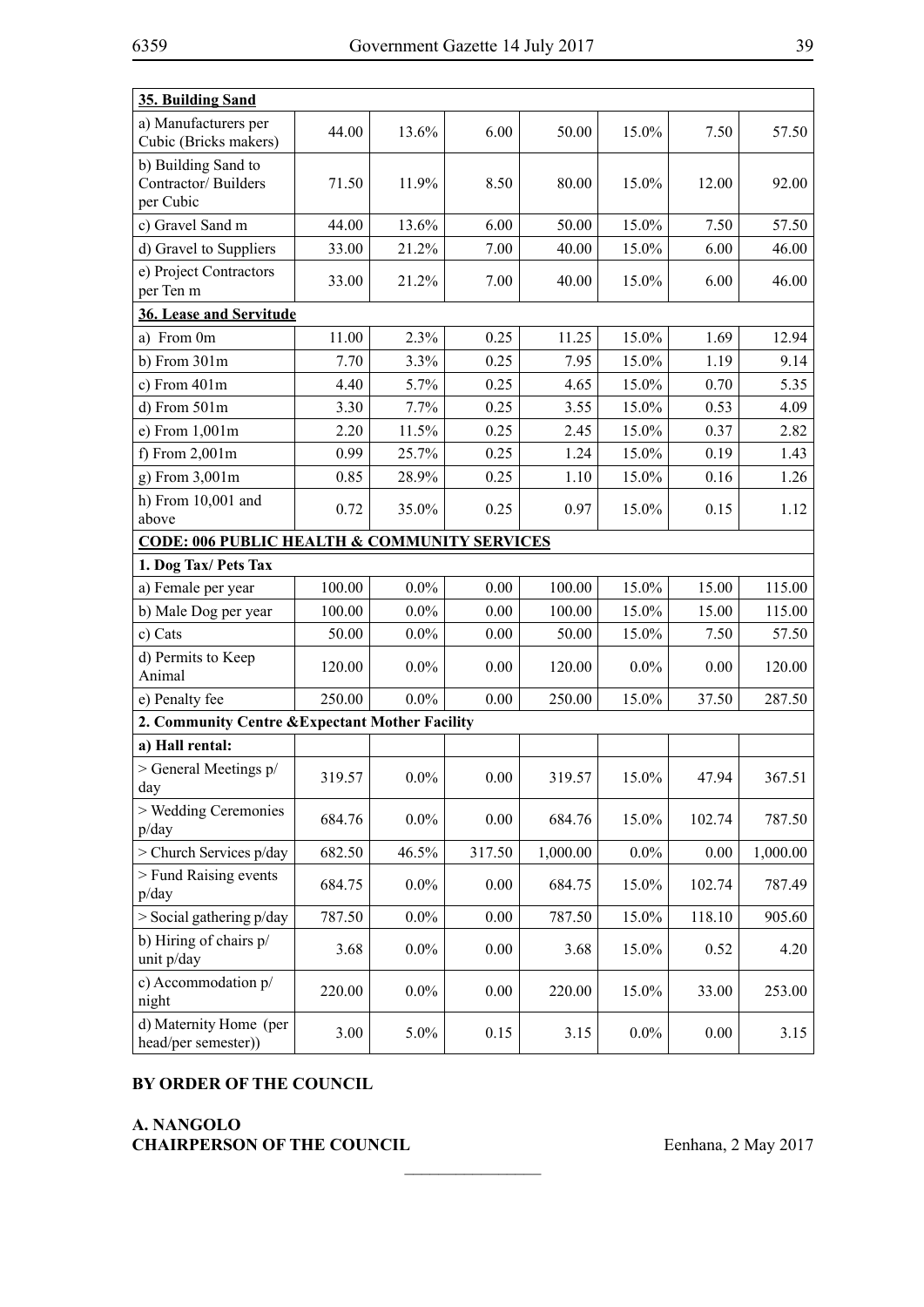# **Gochas Village Council**

No. 261 2017

#### Tariffs for 2017/18

### WATER SUPPLY TARIFFS AND CHARGES

The Gochas Village Council has under section 30(1)(u) of the Local Authorities Act, 1992 (Act No. 23 of 1992) determined the tarffs and charges for the supply of electricity as set out in the Schedule, with effect from 1 July 2017.

| <b>Tariff Description</b>                                 | <b>Existing</b><br><b>Tariff</b><br>N\$ | <b>Proposed</b><br><b>Tariff</b><br>N\$ | <b>Increase</b><br>$\frac{0}{0}$ |
|-----------------------------------------------------------|-----------------------------------------|-----------------------------------------|----------------------------------|
| Water                                                     |                                         |                                         |                                  |
| <b>Deposit Fees</b>                                       |                                         |                                         |                                  |
| Deposits Residential                                      | 164.69                                  | 172.95                                  | $5.0\%$                          |
| <b>Deposits Business</b>                                  | 439.63                                  | 461.65                                  | $5.0\%$                          |
| <b>Connection Fees</b>                                    |                                         |                                         |                                  |
| Connection fees prepaid residential                       | 628.21                                  | 659.65                                  | $5.0\%$                          |
| Connections fees prepaid Business                         | 1,823.26                                | 1,914.45                                | $5.0\%$                          |
| Residential Prepaid Connection                            | 1,215.51                                | 1,276.28                                | $5.0\%$                          |
| <b>Basic Charges</b>                                      |                                         |                                         |                                  |
| Basic Charges Conventional residential                    | 39.69                                   | 41.70                                   | 5.1%                             |
| <b>Business Prepaid Connection</b>                        | 2,894.00                                | 3,038.70                                | $5.0\%$                          |
| <b>Basic Charges Conventional Business</b>                | 121.06                                  | 127.15                                  | $5.0\%$                          |
| Basic Charges Pensioners (No Basic Charge for Pensioners) |                                         |                                         |                                  |
| <b>Water Consumption Fees</b>                             |                                         |                                         |                                  |
| Consumption cost - Conventional per 1000 liter            | 15.47                                   | 16.70                                   | $8.0\%$                          |
| Pre paid Meter Tokens                                     | 429.52                                  | 463.90                                  | $8.0\%$                          |
| Standpipe                                                 | 20.29                                   | 21.95                                   | 8.2%                             |
| Residential Unit price per Kiloliter - 5000 Kiloliter     | 15.47                                   | 16.70                                   | $8.0\%$                          |
| 5501-6000 liter - Businesses                              | 16.09                                   | 17.40                                   | 8.1%                             |
| 6001- Businesses                                          | 16.59                                   | 17.95                                   | 8.2%                             |
| Residential (Pensioners) unit per kiloliter               | 10.76                                   | 11.65                                   | 8.3%                             |
| 5501 - 6000 (Pensioners) unit per kiloliter               | 13.50                                   | 14.60                                   | 8.1%                             |
| 6001 (Pensioners) unit per kiloliter                      | 13.85                                   | 15.00                                   | 8.3%                             |
| <b>Reconnection fees</b>                                  |                                         |                                         |                                  |
| Reconnection fees                                         | 251.37                                  | 263.95                                  | $5.0\%$                          |
| Reconnection fees on request                              | 65.78                                   | 69.10                                   | $5.0\%$                          |
| <b>Disconnection Fees</b>                                 |                                         |                                         |                                  |
| Disconnection fees                                        | 251.37                                  | 263.95                                  | $5.0\%$                          |
| Disconnection fees on request                             | 65.78                                   | 69.10                                   | $5.0\%$                          |
| <b>Maintenance Fees</b>                                   |                                         |                                         |                                  |
| Maintenance charges residential (existing customers)      | 11.92                                   | 12.55                                   | 5.3%                             |
| Maintenance charges residential(new connections)          | 43.78                                   | 46.00                                   | 5.1%                             |
| Maintenance charges business (existing customers)         | 75.02                                   | 78.80                                   | $5.0\%$                          |
| Maintenace charges business (new customers)               | 125.00                                  | 131.25                                  | $5.0\%$                          |
| Borehole Basic residential                                | 239.69                                  | 239.69                                  | $0.0\%$                          |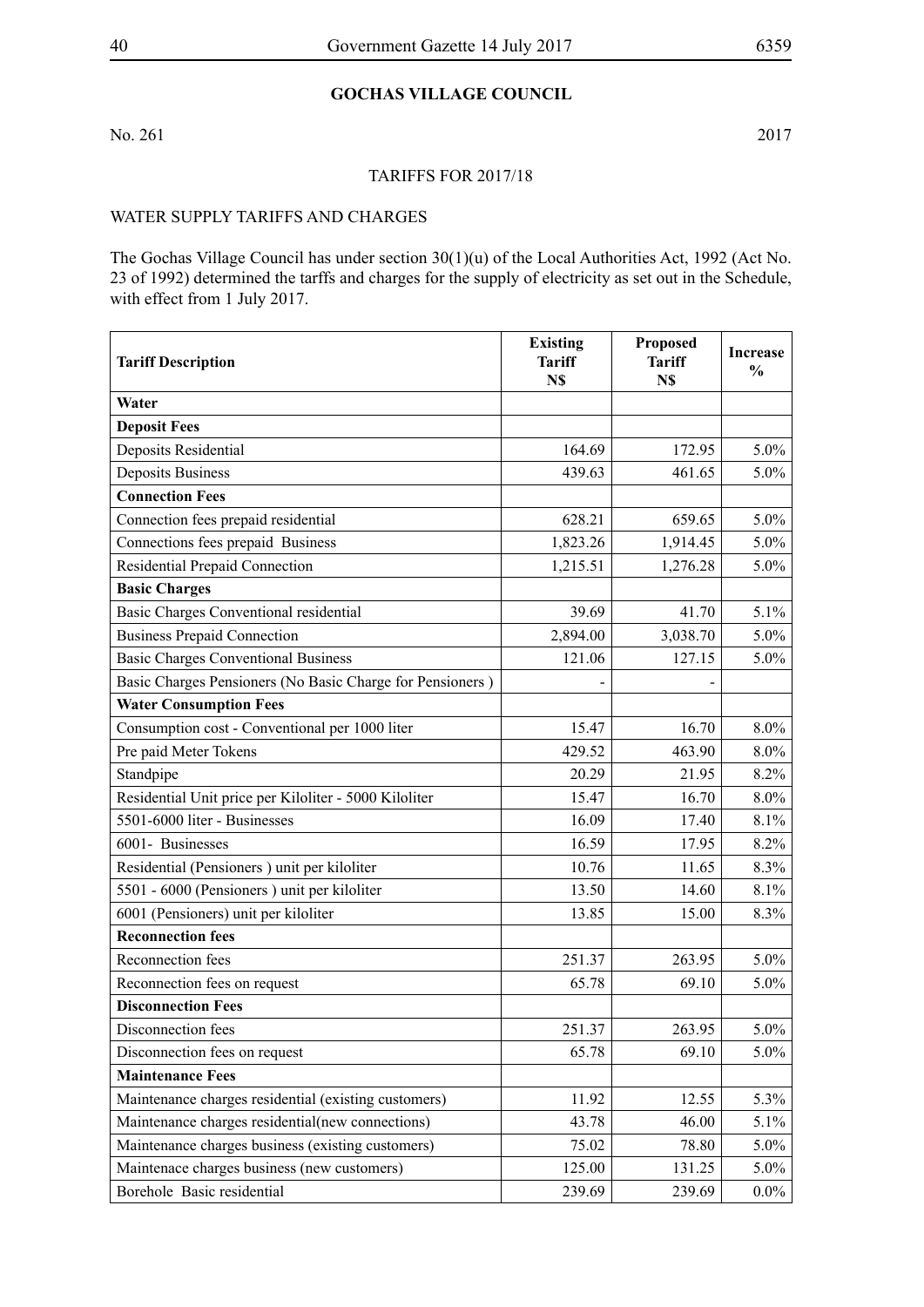| Borehole basic business                                              | 740.00        | 740.00         | $0.0\%$    |
|----------------------------------------------------------------------|---------------|----------------|------------|
| Borehole levy                                                        | 239.69        | 360.00         | 50.0%      |
| <b>Illegal Water Connections: Bypass, sabotage or tempering</b>      |               |                |            |
| <b>First Offence</b>                                                 | $1134 + Cons$ | $1190 + Cons$  |            |
| Second Offence                                                       | Legal Action  | Legal Action   |            |
| Low battery $+ E41$ charges                                          | 12.50         | 13.15          | 5.2%       |
| <b>Electricity supply tariffs and charges</b>                        |               |                |            |
| Conventional                                                         |               |                |            |
| A. Deposits                                                          |               |                |            |
| (a) Single phase                                                     | 471.71        | 495.30         | $5.0\%$    |
| (b) Commercial Single phase                                          | 673.73        | 707.45         | $5.0\%$    |
| Commercial Three phase                                               | 1,459.50      | 1,532.50       | $5.0\%$    |
| <b>B. Connection fees</b>                                            |               |                |            |
| (a) (i) Small customer (up to 60 Amp)                                | 1,823.32      | 1,914.50       | $5.0\%$    |
| To cover costs of material, transport and labour                     |               |                |            |
| (ii) Three phase (cable size up to 16mm2)                            |               |                |            |
| To cover costs of material, transport and labour                     | 3,038.70      | 3,190.65       | $5.0\%$    |
| (b) All other customers (more than 60 amp, three phase)              | 3,038.70      | 3,190.65       | $5.0\%$    |
| (c) change from conventional to prepaid                              | 924.00        | 970.20         | 5.0%       |
| New connection Business actual plus 15%                              |               |                |            |
| New connection residential actual plus 15%                           |               |                |            |
| C. Monthly Basic charges (PENDING ECB AND                            |               |                |            |
| <b>NAMPOWER INCREMENTS)</b>                                          |               |                |            |
| <b>Domestic</b>                                                      |               |                |            |
| Energy Charge N\$/kWh                                                | 1.55          |                | $-100.0\%$ |
| Capacity Charge N\$/kWh                                              | 7.00          |                | $-100.0\%$ |
| <b>ECB</b> levy                                                      | 0.01          |                | $-100.0\%$ |
| NEF levy                                                             | 0.01          |                | $-100.0\%$ |
| <b>Prepaid customers</b>                                             |               |                |            |
| Energy charges N\$/kWh                                               | 1.76          | $\blacksquare$ | $-100.0\%$ |
| (c) Customer above 60 Amp                                            |               |                |            |
| ECB levy                                                             |               |                |            |
| N\$ per month for every kVa according to Maximum                     |               |                |            |
| demand meter.                                                        |               |                |            |
| If a meter register less than 40kVa in a given month, the            |               |                |            |
| customer shall be assessed as if a demand of 40kVa was<br>delivered. |               |                |            |
| N\$  per kVa plus units used according to the three                  |               |                |            |
| to the three phase meters plus basic monthly charges                 |               |                |            |
| (d) Domestic Three Phase                                             |               |                |            |
| Energy charge                                                        | 1.55          |                |            |
| Capacity Charge                                                      | 21.00         |                |            |
| <b>ECB</b> levy                                                      | 0.01          |                |            |
| NEF levy                                                             | 0.01          |                |            |
| Commercial - Single phase                                            |               |                |            |
| Energy charge                                                        | 1.47          |                |            |
| Capacity Charge                                                      | 7.40          |                |            |
| ECB levy                                                             | 0.01          |                |            |
| NEF levy                                                             | 0.01          |                |            |
| <b>Commercial Three Phase</b>                                        |               |                |            |
|                                                                      |               |                |            |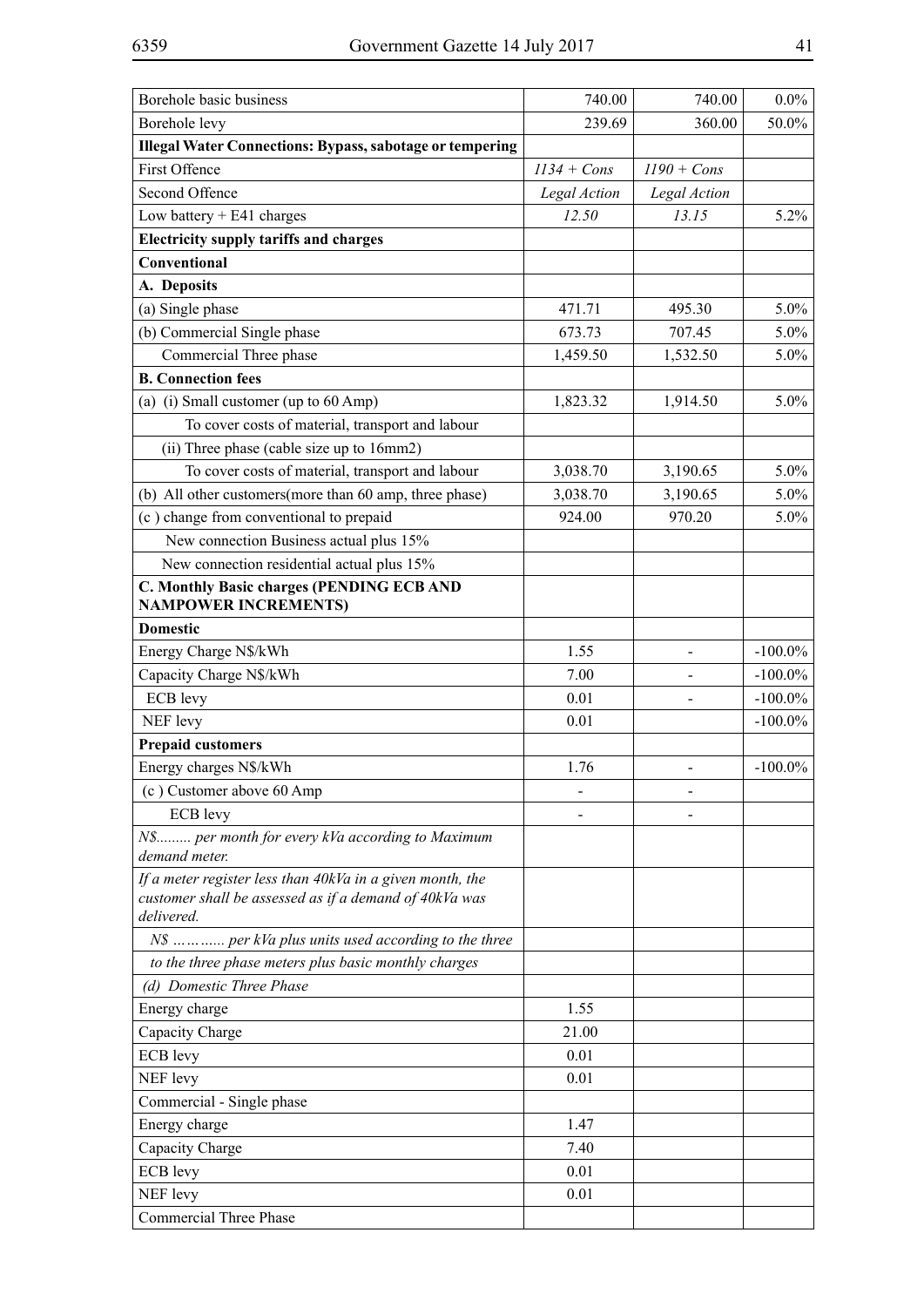| Energy charge                                                                      | 1.47           |                |         |
|------------------------------------------------------------------------------------|----------------|----------------|---------|
| Capacity Charge                                                                    | 22.20          |                |         |
| ECB levy                                                                           | 0.01           |                |         |
| NEF levy                                                                           | 0.01           |                |         |
| <b>Commercial Large Power Users</b>                                                |                |                |         |
| Energy charge                                                                      | 1.31           |                |         |
| Fixed per Month N\$                                                                | 456.00         |                |         |
| Maximum Demand Charge N\$/kVA/month                                                | 148.20         |                |         |
| ECB levy                                                                           | 0.01           |                |         |
| NEF levy                                                                           | 0.01           |                |         |
| Department - Single Phase                                                          |                |                |         |
| Energy charge N\$/kWh                                                              | 1.29           |                |         |
| Capacity charge N\$/Amp/Month                                                      | 6.40           |                |         |
| <b>ECB</b> levy                                                                    | 0.01           |                |         |
| NEF levy                                                                           | 0.01           |                |         |
| Departmental - Three Phase                                                         |                |                |         |
| Energy charge N\$/kWh                                                              | 1.29           |                |         |
| Capacity charge N\$/Amp/Month                                                      | 19.20          |                |         |
| ECB levy                                                                           | 0.01           |                |         |
| NEF levy                                                                           | 0.01           |                |         |
|                                                                                    |                |                |         |
| D. Energy charges (tariffs per kwh unity) Subject to<br><b>ECB</b> tariff approval |                |                |         |
| (a) Small customer                                                                 |                |                |         |
| (b) Large customers (customers with maximum Demand<br>meter instalations only      |                |                |         |
| E. Extra Costs (All customer)                                                      |                |                |         |
| Disconnection fees                                                                 | 251.37         | 263.95         | 5.0%    |
| Disconnection fees on request                                                      | 63.95          | 67.15          | $5.0\%$ |
| 2. Pre-payment metering                                                            |                |                |         |
| A. Connections                                                                     |                |                |         |
| (a) Single Phase                                                                   | Actual + $15%$ | Actual + $15%$ |         |
| (b) Three phase connection                                                         | Actual + $15%$ | Actual + $15%$ |         |
| B. Extra cost (all pre-paid meter customer)                                        |                |                |         |
| Reconnection                                                                       | 239.40         | 251.40         | $5.0\%$ |
| Reconnection on request                                                            | 60.90          | 63.95          | $5.0\%$ |
| Disconnection                                                                      | 239.40         | 251.40         | $5.0\%$ |
| Disconnection on request                                                           | 60.90          | 63.95          | 5.0%    |
| C. Energy charges (tariffs per kwh unit)                                           |                |                |         |
| Residential pre-paid meter customers<br>(i)                                        |                |                |         |
| Business pre-paid customers - unit price plus 15%<br>(ii)                          |                |                |         |
| D. Readi Board Installations                                                       |                |                |         |
|                                                                                    |                |                |         |
| Ready Board Installations (without the meter)                                      |                |                |         |
| Whereby no house reticulation is involved, will be                                 | 1,035.40       | 1,087.20       | 5.0%    |
| subjected to extra costs of:                                                       |                |                |         |
| E. Basic Charges on Prepaid meters                                                 |                |                |         |
| (i) Maintenance charges residential (existing)                                     | 12.12          | 12.75          | 5.2%    |
| Maintenance charges (new connections)                                              | 42.52          | 44.65          | 5.0%    |
| (ii) Maintenance charges Business (existing)                                       | 72.97          | 76.65          | $5.0\%$ |
| Maintenance charges business (new connections)                                     | 121.80         | 127.90         | $5.0\%$ |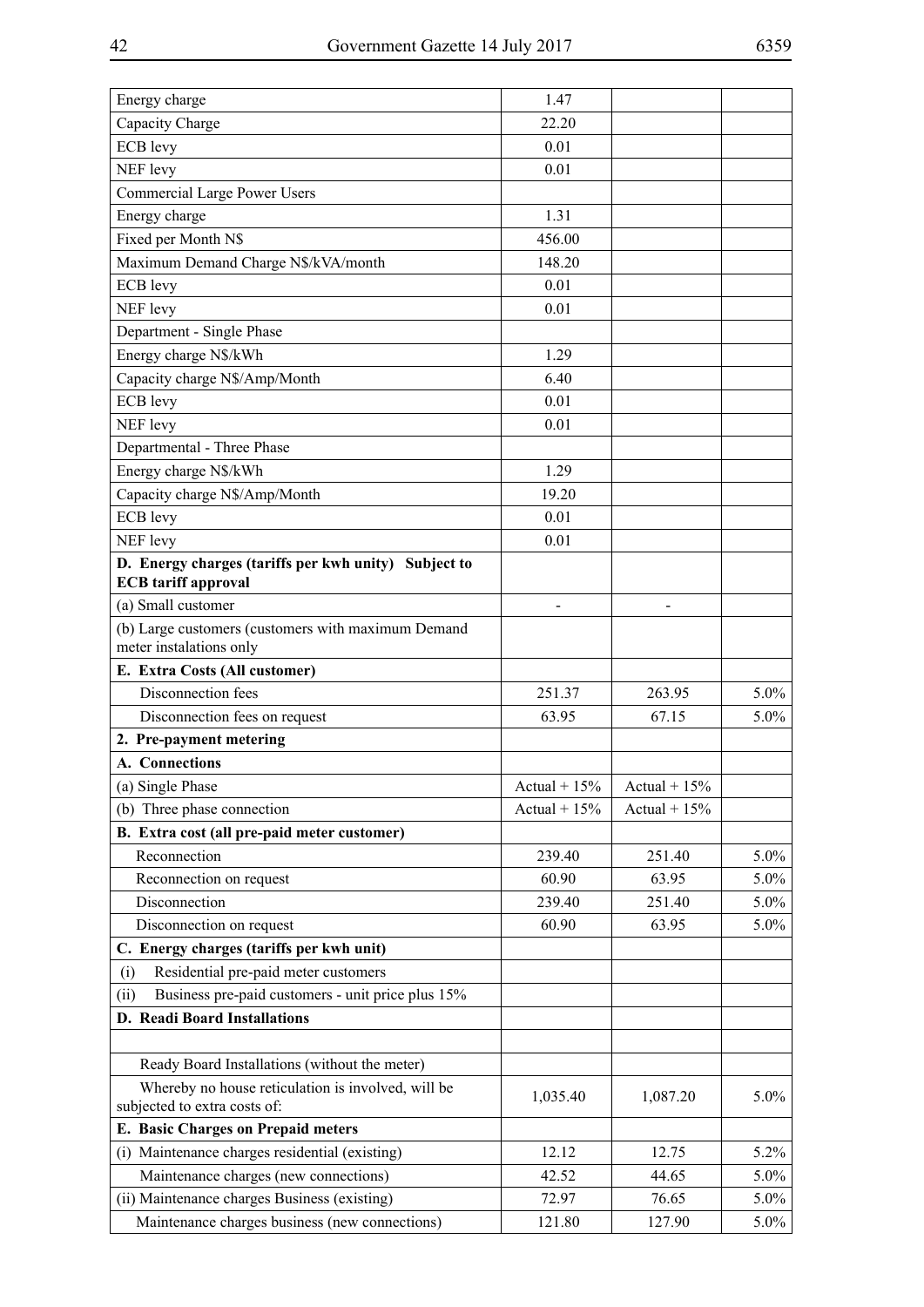| F. Basic Charges on Empty Stands                                                                                     |                     |                     |         |
|----------------------------------------------------------------------------------------------------------------------|---------------------|---------------------|---------|
| Fixed per month                                                                                                      | 64.05               | 67.25               | 5.0%    |
| <b>Illegal Electricity Connections: Bypass, sabotage of</b><br>tempering                                             |                     |                     |         |
| with the meter                                                                                                       |                     |                     |         |
| First Offence                                                                                                        | $2315.25 +$<br>Cons | $2431.05 +$<br>Cons |         |
| Second Offence                                                                                                       | Legal Action        | Legal Action        |         |
| <b>Electricity: Testing of defect electricity meters:</b>                                                            |                     |                     |         |
| Consumers must pay - deposit for testing meter N\$ 157.50                                                            |                     |                     |         |
| Testing of defective meters is free of charge where it is<br>found that the meter has a defect. The deposito will be |                     |                     |         |
| refunded. If it is found that the meter is registered correctly,                                                     |                     |                     |         |
| the consumer must bear the actual cost of the test.                                                                  |                     |                     |         |
| Sewerage and refuse removal tariffs and charges                                                                      |                     |                     |         |
| Sewerage:                                                                                                            |                     |                     |         |
| A. Sewerage basic charges (water borne Sewerage)                                                                     |                     |                     |         |
| (i) Sewerage basic charges residential                                                                               | 27.56               | 28.95               | $5.0\%$ |
| (ii) Sewerage basic charges business                                                                                 | 52.08               | 54.70               | 5.0%    |
| <b>B. Sewerage Discharges per month (water borne)</b>                                                                |                     |                     |         |
| (i) Sewerage discharge p/m(waterborne) residential for each<br>toilet                                                | 28.93               | 30.40               | 5.1%    |
| (ii) Sewerage discharge per month (waterborne) business                                                              | 52.08               | 54.70               | 5.0%    |
| C. Monthly Basic charges - convention                                                                                |                     |                     |         |
| (a) New Sewerage Connections residential                                                                             | 520.27              | 546.30              | 5.0%    |
| (b) New Sewerage Connections Business - Actual plus 15%                                                              |                     |                     |         |
| (c) Sewerage pump out of boundaries $4.00 \text{ p/km} + 15\%$<br>Vat + $15%$ admin fees                             | 47.46               | 49.85               | 5.0%    |
| (d) Use of rods for sewerage blockage per day                                                                        | 12.81               | 13.45               | 5.0%    |
| D. Sewerage Sumps                                                                                                    |                     |                     |         |
| Sewerage Pumps removal of 8000 litres or part thereof                                                                | 126.78              | 133.15              | 5.0%    |
| <b>HEALTH REGULATIONS</b>                                                                                            |                     |                     |         |
| E. Refuse removal                                                                                                    |                     |                     |         |
| Refuse removal per standard receptacle per bin per month                                                             | 30.10               | 31.60               | $5.0\%$ |
| Garden refuse per load                                                                                               | 86.41               | 90.75               | $5.0\%$ |
| Building rubble                                                                                                      | 86.41               | 90.75               | $5.0\%$ |
| For removal on request of Industrial refuse                                                                          |                     |                     |         |
| One removal per week                                                                                                 | 86.41               | 90.75               | $5.0\%$ |
| Two removals per week                                                                                                | 102.42              | 107.55              | $5.0\%$ |
| F. Illegal Dumping of refuse                                                                                         | 115.76              | 121.55              | $5.0\%$ |
| First Offence                                                                                                        | 1,157.62            | 1,215.50            | 5.0%    |
| Second Offence                                                                                                       | 1,736.43            | 1,823.25            | $5.0\%$ |
| Third Offence                                                                                                        | Legal Action        | Legal Action        |         |
| <b>Illegal Wood making in Townlands (except prosopis</b><br>trees)                                                   |                     |                     |         |
| First Offence                                                                                                        | 616.35              | 647.20              | $5.0\%$ |
| Second Offence                                                                                                       | 1,078.87            | 1,132.81            | $5.0\%$ |
| Third Offence                                                                                                        | Legal Action        | Legal Action        |         |
| <b>Burial Fees</b>                                                                                                   |                     |                     |         |
| Burial fees /Gomxab                                                                                                  | 105.00              | 110.25              | $5.0\%$ |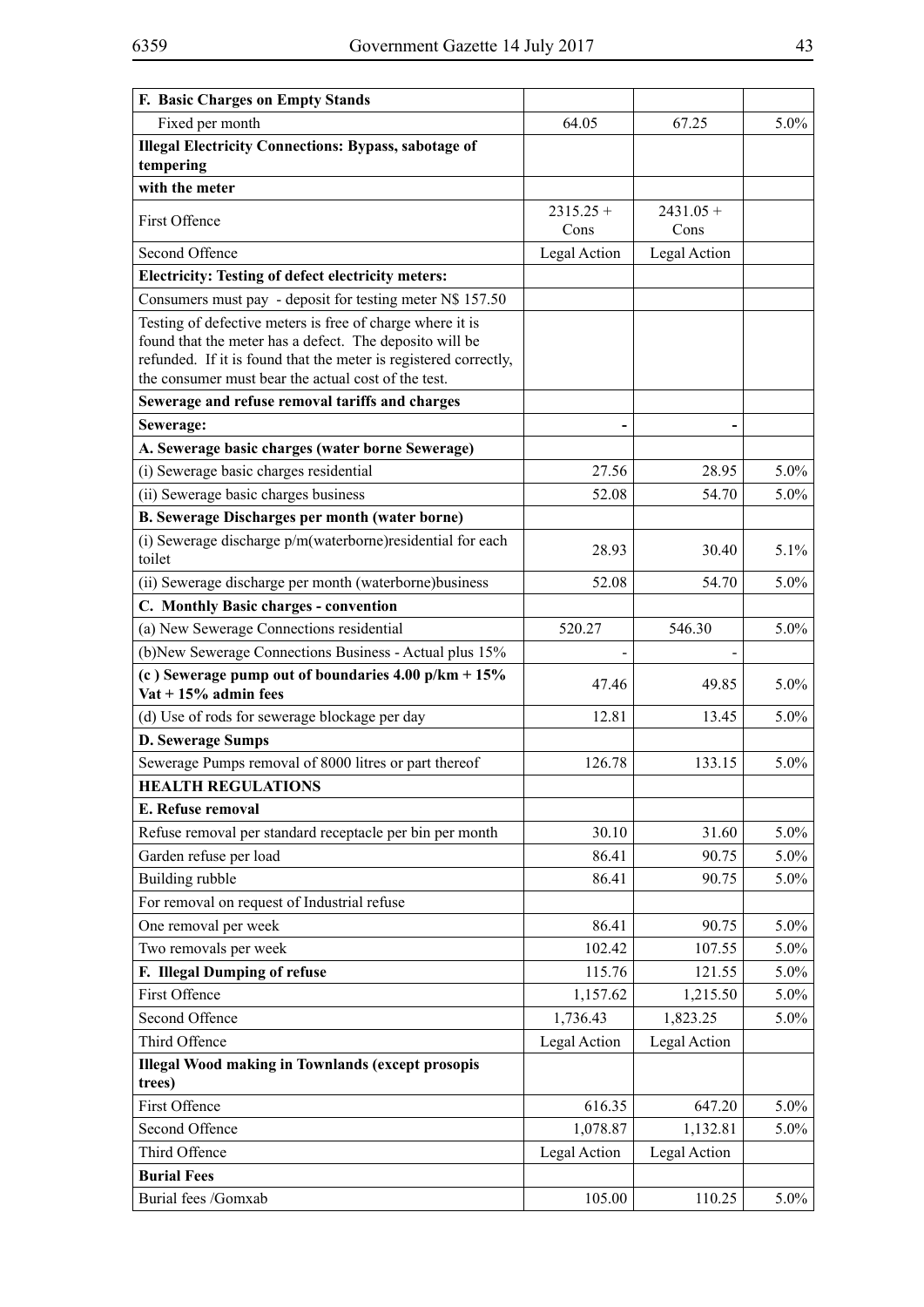| Auobplaat                                            | 105.00           | 110.25       | 5.0%    |
|------------------------------------------------------|------------------|--------------|---------|
| Town                                                 | 502.95           | 528.10       | 5.0%    |
| Build out - Actual plus 15%                          |                  |              |         |
| <b>Ratable Immovable Properties:</b>                 |                  |              |         |
| <b>BUSINESS</b>                                      |                  |              | $0.0\%$ |
| Land                                                 | 0.066            | 0.069        |         |
| Improvement                                          | 0.022            | 0.022        |         |
| <b>RESIDENTIAL</b>                                   |                  |              |         |
| Land (site value rate)                               | 0.026            | 0.028        |         |
| Improvement rate                                     | 0.022            | 0.022        |         |
| <b>Building Clause</b>                               |                  | 0.035        |         |
| <b>GOVERNMENT 80%</b>                                |                  |              |         |
| Land (site value rate)                               |                  | 0.055        |         |
| Improvement rate                                     |                  | 0.035        |         |
| <b>AGRICULTURE 25%</b>                               |                  |              |         |
| Land (site value rate)                               |                  | 0.035        |         |
| Improvements rate                                    |                  | 0.024        |         |
| Undeveloped ervens for more than $two(2)$ years on   | Improvements     |              |         |
| assesment rates                                      | - 3 x land value |              |         |
| <b>Rent Townlands</b>                                |                  |              |         |
| <b>Rental of townlands</b>                           |                  |              |         |
| Per small stock                                      | 9.87             | 14.80        | 49.9%   |
| Per large stock                                      | 34.65            | 52.00        | 50.1%   |
| <b>Grazing fees</b>                                  |                  |              |         |
| Cattle                                               | 21.71            | 22.80        | 5.0%    |
| Donkeys                                              | 21.71            | 22.80        | $5.0\%$ |
| Sheep and goat                                       | 4.41             | 4.65         | 5.4%    |
| <b>Illegal occupation of Townlands/ Trespassing</b>  |                  |              |         |
| <b>First Offence</b>                                 | 1,340.16         | 1,407.20     | 5.0%    |
| Second Offence                                       | 2,680.17         | 2,814.17     | 5.0%    |
| Third offence                                        | Legal action     | Legal action |         |
| <b>Rental of Council Hall</b>                        |                  |              |         |
| Rental of Council hall per day or part thereof       |                  |              |         |
| Refundable Deposito                                  | 255.15           | 267.90       | $5.0\%$ |
| Local artist, activities with profit (dances, shows) | 347.28           | 364.65       | $5.0\%$ |
| Political meetings and braais                        | 173.67           | 182.35       | $5.0\%$ |
| Artist from elsewhere                                | 577.50           | 606.40       | $5.0\%$ |
| Wedding receptions                                   | 288.75           | 303.20       | $5.0\%$ |
| Chairs each                                          | 1.60             | 1.70         | 6.2%    |
| Workshop                                             | 420.00           | 420.00       | $0.0\%$ |
| Choir practise                                       | 35.00            | 35.00        | $0.0\%$ |
| <b>Rental of sports ground</b>                       |                  |              |         |
| One day                                              | 134.40           | 141.15       | $5.0\%$ |
| Weekend                                              | 402.15           | 422.25       | $5.0\%$ |
| Training per month                                   | 346.50           | 363.85       | $5.0\%$ |
| <b>Rental of Campsite</b>                            |                  |              |         |
| Entrance fee per person                              | 12.18            | 12.80        | 5.1%    |
| Entrance fee per car                                 | 12.18            | 12.80        | 5.1%    |
| Entrance foreigners per person                       | 46.20            | 48.55        | 5.1%    |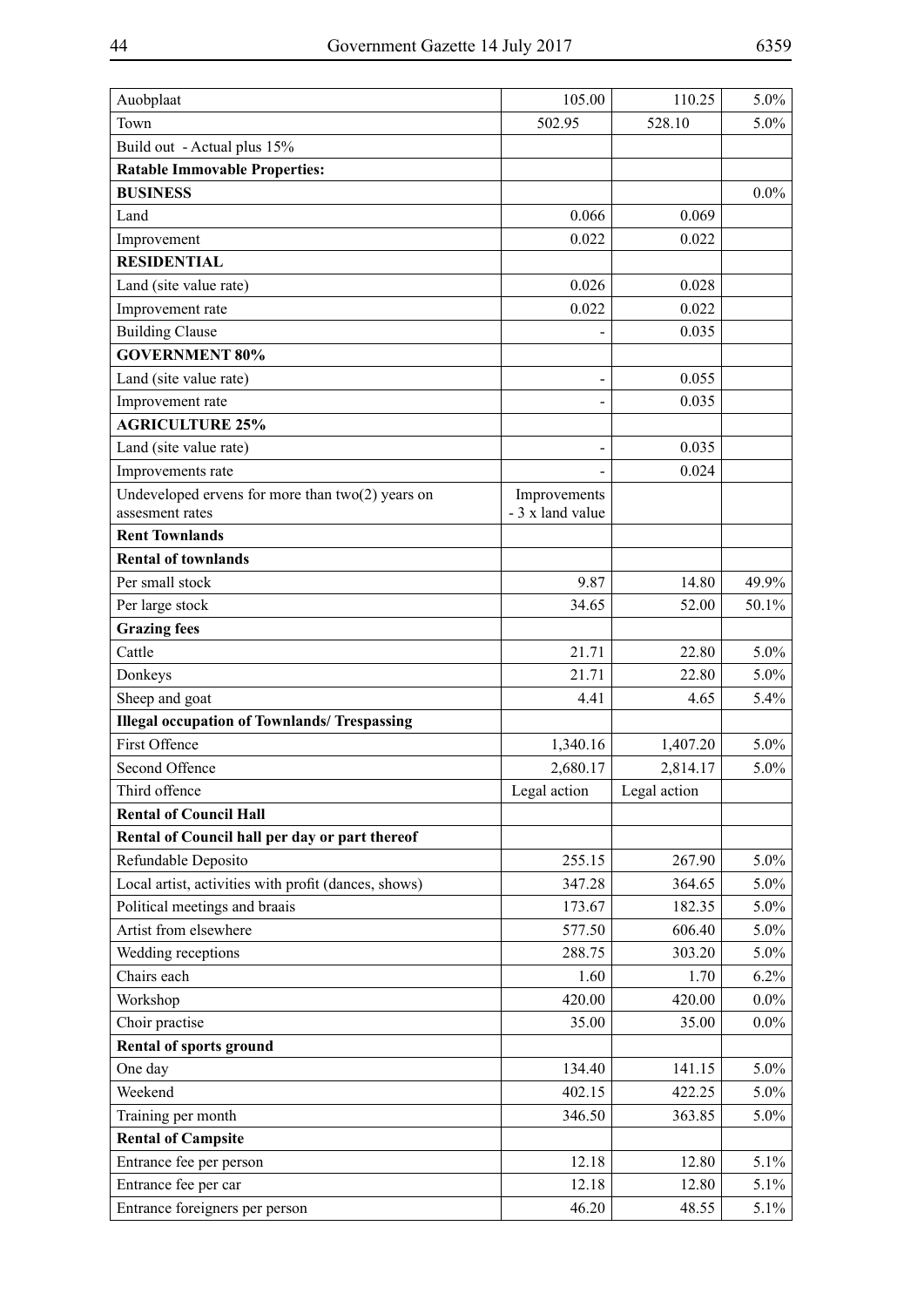| Tent site and braai area per site                                                                                                                                                         | 40.53        | 42.55        | 5.0%    |
|-------------------------------------------------------------------------------------------------------------------------------------------------------------------------------------------|--------------|--------------|---------|
| Braai area for day visitors                                                                                                                                                               | 40.53        | 42.55        | 5.0%    |
| Shower for day visitors per person                                                                                                                                                        | 11.55        | 12.15        | 5.2%    |
| Overnight at open area                                                                                                                                                                    | 173.25       | 181.95       | 5.0%    |
| 2-4 people per site                                                                                                                                                                       |              |              |         |
| One car / tent or caravan                                                                                                                                                                 |              |              |         |
| Overnight at Exclusive campsite per night                                                                                                                                                 | 404.25       | 424.50       | 5.0%    |
| NO MORE THAN: 2 Cars per site                                                                                                                                                             |              |              |         |
| 6 people per site                                                                                                                                                                         |              |              |         |
| 2 Tents per site                                                                                                                                                                          |              |              |         |
| <b>Weddings/parties</b>                                                                                                                                                                   | 866.25       | 909.60       | 5.0%    |
| <b>Building Sand fees:</b>                                                                                                                                                                |              |              |         |
| Building sand fees per m <sup>3</sup>                                                                                                                                                     | 57.75        | 60.65        | $5.0\%$ |
| Concrete per m <sup>3</sup>                                                                                                                                                               | 69.30        | 72.80        | 5.1%    |
| <b>Illegal Loading of Building Sand</b>                                                                                                                                                   |              |              |         |
| First offence                                                                                                                                                                             | 140.70       | 147.75       | $5.0\%$ |
| Second offence                                                                                                                                                                            | 280.35       | 294.40       | $5.0\%$ |
| Third offence                                                                                                                                                                             | Legal Action | Legal Action | $0.0\%$ |
| <b>Rental of Heavy Duty Machinery</b>                                                                                                                                                     |              |              |         |
| Rental of machines one hour or a part thereof excluding<br>diesel (dry rate)                                                                                                              | 385.35       | 404.65       | 5.0%    |
| Rental of machines one hour or a part thereof including<br>diesel (wet rate)                                                                                                              | 634.20       | 665.95       | 5.0%    |
| Out town boundaries +VAT & Admin fees 15%+N\$ 4                                                                                                                                           | 5.77         | 6.05         | 4.9%    |
| <b>Pound fees</b>                                                                                                                                                                         |              |              |         |
| Large stock per day per head                                                                                                                                                              | 30.92        | 32.46        | 5.0%    |
| Small stock per day per head                                                                                                                                                              | 7.88         | 8.30         | 5.3%    |
| Water at pounding fees small stock                                                                                                                                                        | 3.30         | 3.50         | 6.1%    |
| Water at pounding fees large stock                                                                                                                                                        | 7.77         | 8.15         | 4.9%    |
| Erven                                                                                                                                                                                     |              |              |         |
| Unservice Land/Erf Auobplaat /Gomxab nauss p/m <sup>2</sup>                                                                                                                               | 12.60        | 13.25        | 5.2%    |
| Service Land/Erf Auobplaat/Gomxab p/m <sup>2</sup>                                                                                                                                        | 15.00        | 15.75        | 5.0%    |
| Unservice Land/Erf town p/m <sup>2</sup>                                                                                                                                                  | 19.32        | 20.30        | 5.1%    |
| Service land/erf Town p/m <sup>2</sup>                                                                                                                                                    | 23.00        | 24.15        | 5.0%    |
| Business Erven unserviced p/m <sup>2</sup>                                                                                                                                                | 31.76        | 33.35        | 5.0%    |
| Business Erven serviced p/m <sup>2</sup>                                                                                                                                                  | 36.00        | 37.80        | 5.0%    |
| <b>Building plan fees</b>                                                                                                                                                                 |              |              |         |
| Decentralised Build Together p/m <sup>2</sup>                                                                                                                                             | 1.94         | 2.05         | 5.7%    |
| Residential p/m <sup>2</sup>                                                                                                                                                              | 4.46         | 4.70         | 5.4%    |
| Business p/m <sup>2</sup>                                                                                                                                                                 | 5.77         | 6.05         | 4.9%    |
| Upstairs Building p/m <sup>2</sup>                                                                                                                                                        | 7.56         | 7.95         | $5.2\%$ |
| <b>Fire Brigade:</b>                                                                                                                                                                      |              |              |         |
| Basic charges residential                                                                                                                                                                 | 3.85         | 4.05         | $5.2\%$ |
| <b>Basic charges Business</b>                                                                                                                                                             | 7.71         | 8.10         | 5.1%    |
| Out of boundaries N\$4.00 p/km + N\$50.00 p/h + 15% vat                                                                                                                                   |              |              |         |
| <b>Building Plans:</b>                                                                                                                                                                    |              |              |         |
| Building plans must be submitted to the Council before any<br>person intend to erect a new building or make alternation to<br>an excisting building within local area. No buildings shall |              |              |         |
| be constructed/altered unless with the approval of Council.                                                                                                                               |              |              |         |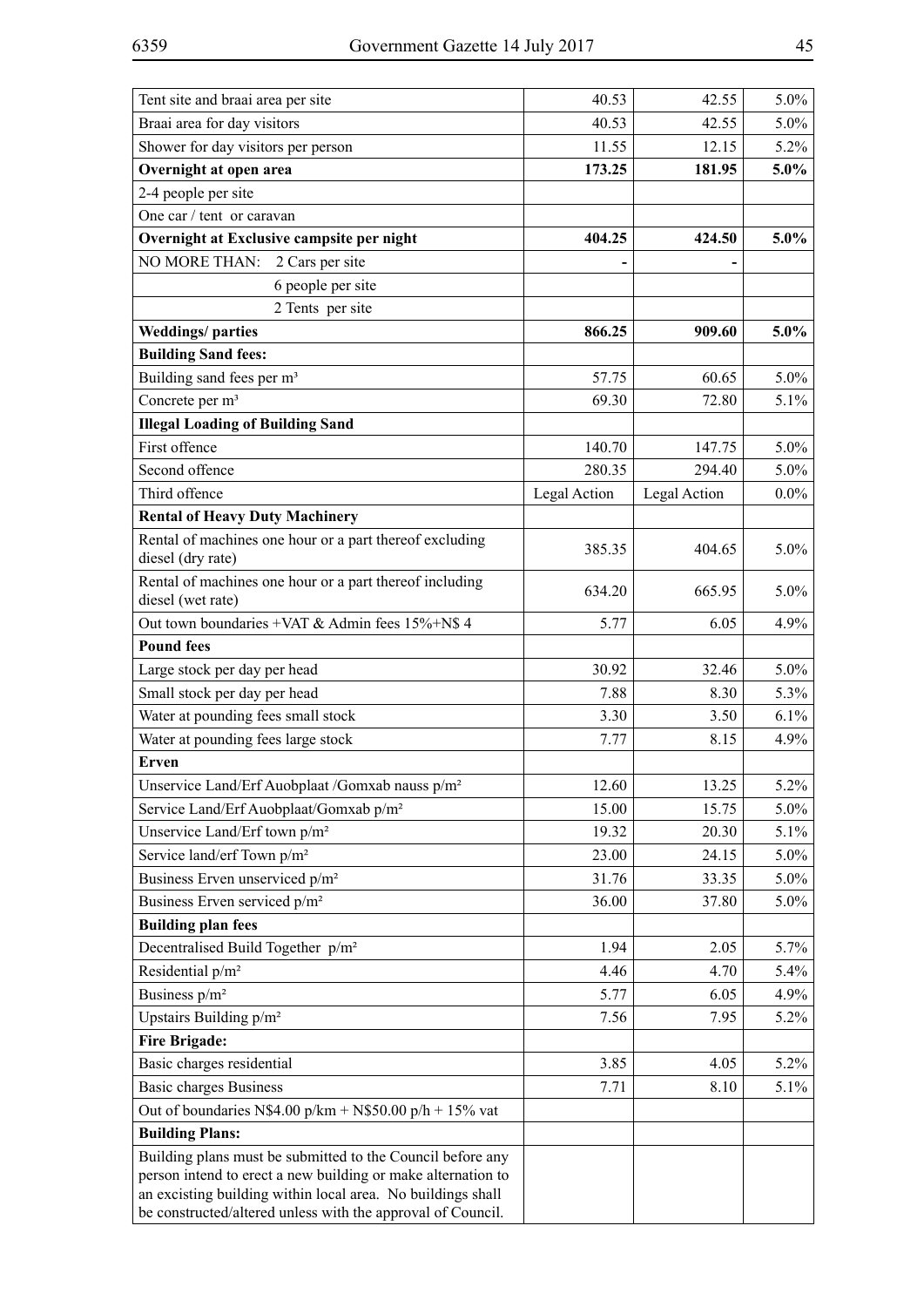| <b>Certificates:</b>                  |          |           |         |
|---------------------------------------|----------|-----------|---------|
| <b>Clearance Certificate</b>          | 176.75   | 186.00    | $5.2\%$ |
| Valuation Certificate                 | 176.75   | 186.00    | 5.2%    |
| <b>Registration of Business:</b>      |          |           |         |
| <b>First Registration</b>             | 440.47   | 462.50    | $5.0\%$ |
| Renewal                               | 294.00   | 308.70    | $5.0\%$ |
| Hawkers                               | 220.25   | 231.30    | $5.0\%$ |
| <b>Advertisement Board Signs</b>      |          |           |         |
| On Payment Per month                  | 440.47   | 462.50    | $5.0\%$ |
| <b>Big Business Per month</b>         | 293.47   | 308.15    | $5.0\%$ |
| Small Business Per month              | 293.47   | 308.15    | $5.0\%$ |
| Advertising of Properties Per month   | 440.47   | 462.50    | $5.0\%$ |
| <b>Duplicate Services &amp; Faxes</b> |          |           |         |
| A4 paper copy per page                | 3.05     | 3.20      | 4.9%    |
| Incoming fax per page                 | 5.25     | 5.55      | 5.7%    |
| Outgoing fax per page                 | 4.62     | 4.85      | $5.0\%$ |
| Outgoing fax to SA per page           | 7.35     | 7.75      | 5.4%    |
| Lamination A4                         | 9.39     | 9.85      | $5.0\%$ |
| Receive and print of email            | 3.67     | 3.85      | 4.9%    |
| <b>Site Rental</b>                    |          |           |         |
| Informal settlement                   | 34.65    | 38.15     | 10.1%   |
| <b>Tender Documents</b>               |          |           |         |
| Tender documents                      | 500.00   | 525.00    | $5.0\%$ |
| <b>Local Tenders</b>                  | 250.00   | 262.50    | $5.0\%$ |
| Public Transport                      |          |           |         |
| Trip to Mariental p/p                 | 75.00    | 85.00     | 13.3%   |
| Kilometre rate                        | 6.50p/km | 6.85 p/km | $0.0\%$ |
| Transport in Town (Small Tipper)      | 76.96    | 80.80     | $5.0\%$ |
| <b>House Rentals</b>                  |          |           |         |
| One bedroom houses                    | 333.90   | 350.60    | $5.0\%$ |
| Two bedroom houses                    | 468.30   | 491.75    | $5.0\%$ |
| Three bedroom houses                  | 601.65   | 631.75    | $5.0\%$ |
| Code 8                                | 117.60   | 123.50    | $5.0\%$ |
| Code 10                               | 218.40   | 229.35    | $5.0\%$ |
| Code 11                               | 144.90   | 152.15    | 5.0%    |
| Code 12                               | 144.90   | 152.15    | $5.0\%$ |
| Code 13                               | 206.85   | 217.20    | 5.0%    |
| Code 14                               | 206.85   | 217.20    | $5.0\%$ |
| Code 15                               | 219.45   | 230.45    | 5.0%    |
| Code 16                               | 219.45   | 230.45    | $5.0\%$ |
| Code 17                               | 194.25   | 203.95    | $5.0\%$ |
| Code 20                               | 308.70   | 324.15    | $5.0\%$ |
| Code 21                               | 232.47   | 244.05    | 5.0%    |
| Code 22                               | 257.25   | 270.15    | $5.0\%$ |
| Code 24                               | 264.40   | 277.65    | $5.0\%$ |
| Code 27 (Plot in Auobplaat)           | 1,102.50 | 1,157.65  | $5.0\%$ |
| Code 31                               | 218.40   | 229.35    | $5.0\%$ |
| Code 34                               | 134.40   | 141.15    | $5.0\%$ |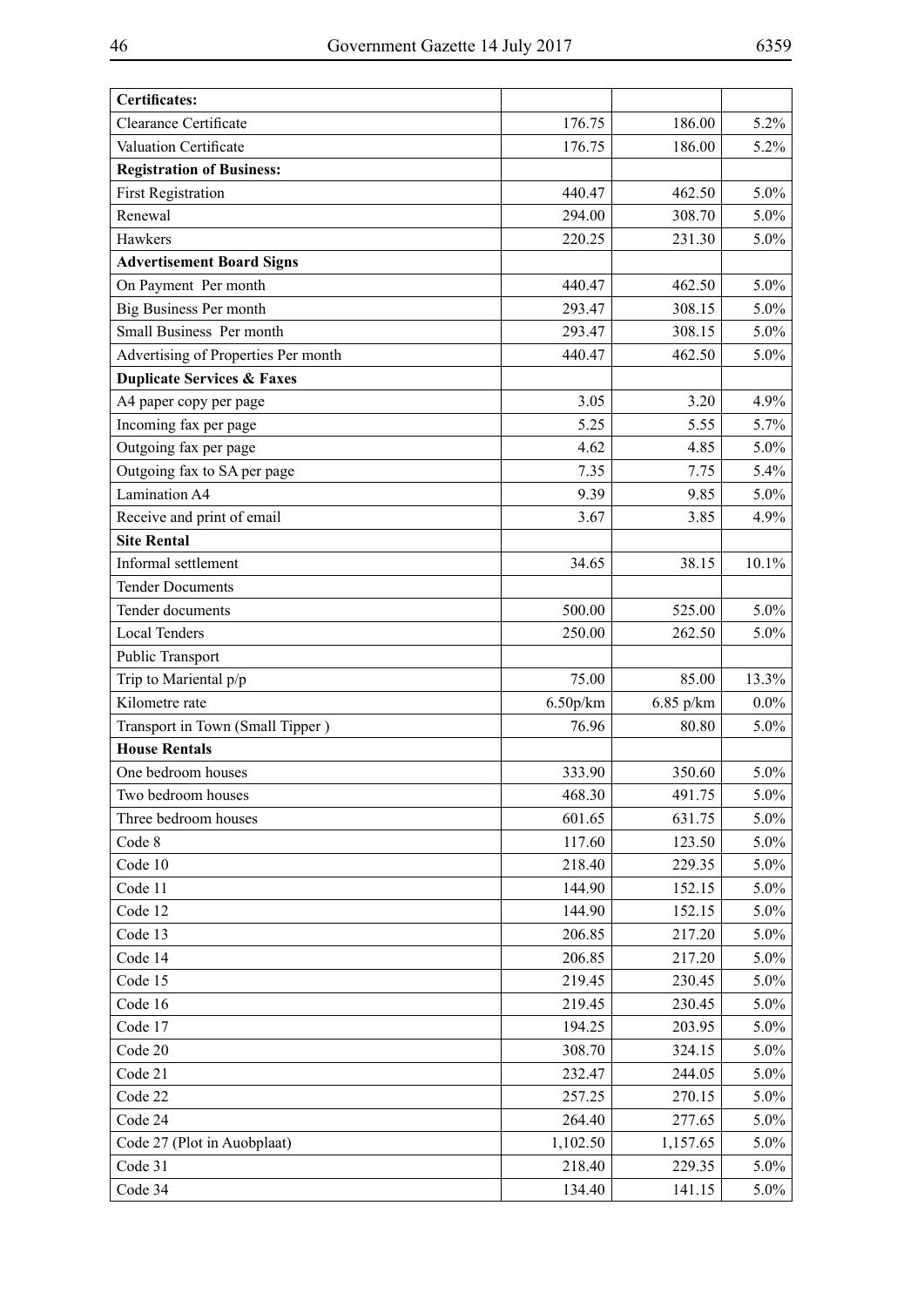| Deposit on house rent                                         |         |         |         |
|---------------------------------------------------------------|---------|---------|---------|
| One bedroom house                                             | 630.00  | 661.50  | $5.0\%$ |
| Two bedroom house                                             | 735.00  | 771.75  | $5.0\%$ |
| Three bedroom house                                           | 945.00  | 992.25  | $5.0\%$ |
| Code 8                                                        | 262.50  | 275.65  | 5.0%    |
| Code 10                                                       | 409.50  | 429.95  | 5.0%    |
| Code 11                                                       | 273.00  | 286.65  | 5.0%    |
| Code 12                                                       | 273.00  | 286.65  | 5.0%    |
| Code 13                                                       | 388.50  | 407.95  | 5.0%    |
| Code 14                                                       | 388.50  | 407.95  | 5.0%    |
| Code 15                                                       | 420.00  | 441.00  | 5.0%    |
| Code 16                                                       | 420.00  | 441.00  | 5.0%    |
| Code 17                                                       | 367.50  | 385.90  | 5.0%    |
| Code 20                                                       | 582.75  | 611.90  | 5.0%    |
| Code 21                                                       | 435.75  | 457.55  | 5.0%    |
| Code 22                                                       | 483.00  | 507.15  | 5.0%    |
| Code 24                                                       | 498.75  | 523.70  | 5.0%    |
| Code 27 (Plot Auobplaat)                                      | 1575.00 | 1653.75 | 5.0%    |
| Code 31                                                       | 420.00  | 441.00  | 5.0%    |
| Code 34                                                       | 420.00  | 441.00  | 5.0%    |
| Notes:                                                        |         |         |         |
| The proposed tariffs had been calculated as follows:<br>NB:   |         |         |         |
| Electricity tariffs will be available as soon as ECB approves |         |         |         |
| it.                                                           |         |         |         |
| The rest of the charges had been calculated at cost recovery. |         |         |         |
| There were increments proposed for the financial year         |         |         |         |
| 2017/18 at an average of 5% for most tariffs.                 |         |         |         |

# **BY ORDER OF THE GOCHAS VILLAGE COUNCIL**

# **L. SWARTZ**

## **TSES VILLAGE COUNCIL**

 $\frac{1}{2}$ 

No. 262 2017

### TARIFFS 2017/2018

The Tses Village Council has under section 30(1)(u) of the Local Authorities Act, 1992 (Act No. 23 of 1992) as amended, determined the tariffs and charges for the supply of tariffs for 2017/2018 financial year.

| <b>Tariffs Description</b>                           | <b>Existing</b><br><b>Tariffs</b><br>N\$ | <b>Proposed</b><br>2017/18<br>N\$ | Increase<br>$\frac{6}{9}$ |
|------------------------------------------------------|------------------------------------------|-----------------------------------|---------------------------|
| <b>ELECTRICITY SCHEDULE</b>                          |                                          |                                   |                           |
| <b>CONVENTIONAL METERING: DEPOSITS</b>               |                                          |                                   |                           |
| Residential<br>(a)                                   | 500.00                                   | 500.00                            |                           |
| <b>Business</b><br>(b)                               | 3000.00                                  | 3000.00                           |                           |
| Connection Fees: Residential: Actual Cost to Council | 1600.00                                  | 1600.00                           |                           |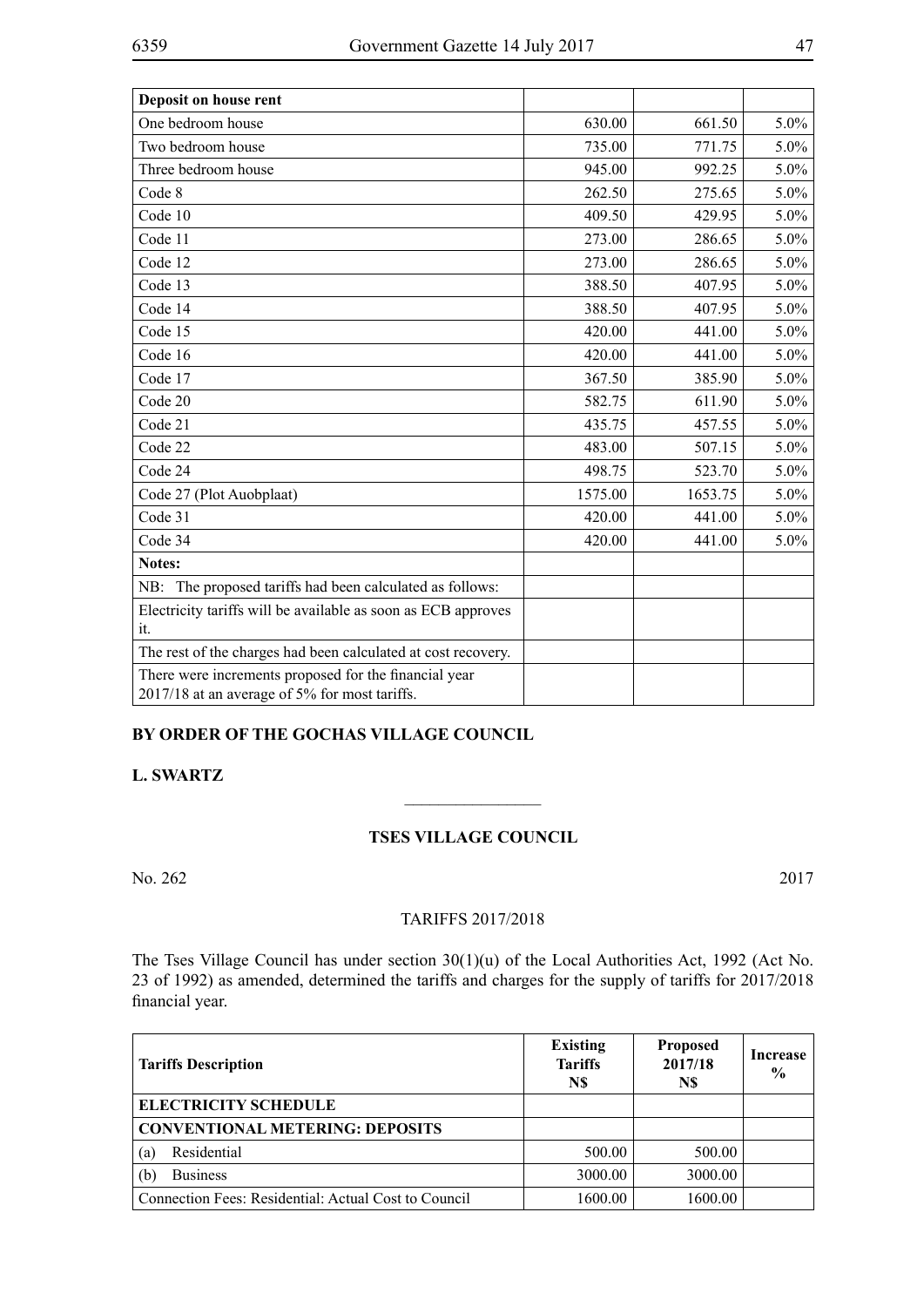| Connection Fees: Business: Actual Cost to Council +15%                      | 2000.00 | 4000.00                               | 50%    |
|-----------------------------------------------------------------------------|---------|---------------------------------------|--------|
| Reconnection Fees: Following nonpayment or breach of<br>contract (Business) | 200.00  | 600.00                                | 66.6%  |
| <b>Reconnection Business</b>                                                | 300.00  | 300.00                                |        |
| Disconnection Fees: Residential                                             | 100.00  | 100.00                                |        |
| Disconnection Fees: on Request                                              | 200.00  | 300.00                                | 33.3%  |
| Disconnection Fees: Business on Request                                     | 200.00  | 200.00                                |        |
| Tariffs: Residential KWH/unit Units to be sold from<br>N\$20.00             | 1.50    | 2.10                                  | 40%    |
| Tariffs: Business KWH/unit                                                  | 1.80    | 2.28                                  | 26.67% |
| <b>Basic Charges:</b>                                                       |         |                                       |        |
| (a) Residential per amp                                                     | 1.50    | 2.00                                  | 33.33% |
| (b) Business                                                                | 8.00    | 9.00                                  | 10%    |
| (c) Churches Non-Profit-Making Organizations                                | 4.00    | 4.00                                  |        |
| (d) ECB Levy                                                                | 0.46    | 0.46                                  |        |
| <b>WATER SCHEDULE</b>                                                       |         |                                       |        |
| Deposits: Residential                                                       | 500.00  | 500.00                                |        |
| : Business                                                                  | 500.00  | 1000                                  |        |
| Connection Fees: Residential (0 to 15m for 25mm)                            | 1000.00 | 1000.00                               |        |
| Connection Fees: Business (0 to 15m for 25mm)                               | 2000.00 | 2000.00                               |        |
| 15m and more                                                                |         | 25 p/m                                |        |
| Bigger than 25mm                                                            |         | Actual cost to<br>council plus<br>15% |        |
| Reconnection Fees: Residential                                              | 200.00  | 200.00                                |        |
| <b>Reconnection Fees: Business</b>                                          | 200.00  | 500.00                                | 60%    |
| Disconnection Fees: Residential on request                                  | 100.00  | 100.00                                |        |
| Disconnection Fees: Business on request                                     | 200.00  | 500.00                                | 60%    |
| Late payment fees (arrangement)                                             | 15.00   | 15.00                                 |        |
| Tariffs: Residential per cubic meter/ 1000 liters                           | 16.00   | 17.5                                  | 8.6%   |
| <b>Basic charges:</b>                                                       |         |                                       |        |
| (a) Residential                                                             | 40.00   | 40.00                                 |        |
| (b) Business                                                                | 200.00  | 250.00                                | 20%    |
| (c) Churches / Nonprofit making organization                                | 70.00   | 70.00                                 |        |
| <b>SEWERAGE SCHEDULE:</b>                                                   |         |                                       |        |
| (a) Residential                                                             | 30.00   | 30.00                                 |        |
| (b) Business                                                                | 40.00   | 40.00                                 |        |
| (c) Institution                                                             | 100.00  | 100.00                                |        |
| <b>Basic Charges:</b>                                                       |         |                                       |        |
| (a) Residential                                                             | 20.00   | 20.00                                 |        |
| (b) Business                                                                | 110.00  | 110.00                                |        |
| (c) Institution                                                             | 200.00  | 200.00                                |        |
| <b>Blockage</b>                                                             |         |                                       |        |
| (a) Residential p/h                                                         |         | 100.00                                | New    |
| (b) Business p/h                                                            |         | 600.00                                | New    |
| <b>NEW SEWERAGE CONNECTION</b>                                              |         |                                       |        |
| (a) Residential                                                             | 1500.00 | 1500.00                               |        |
| (b) Business                                                                |         | Actual cost<br>$+15%$                 |        |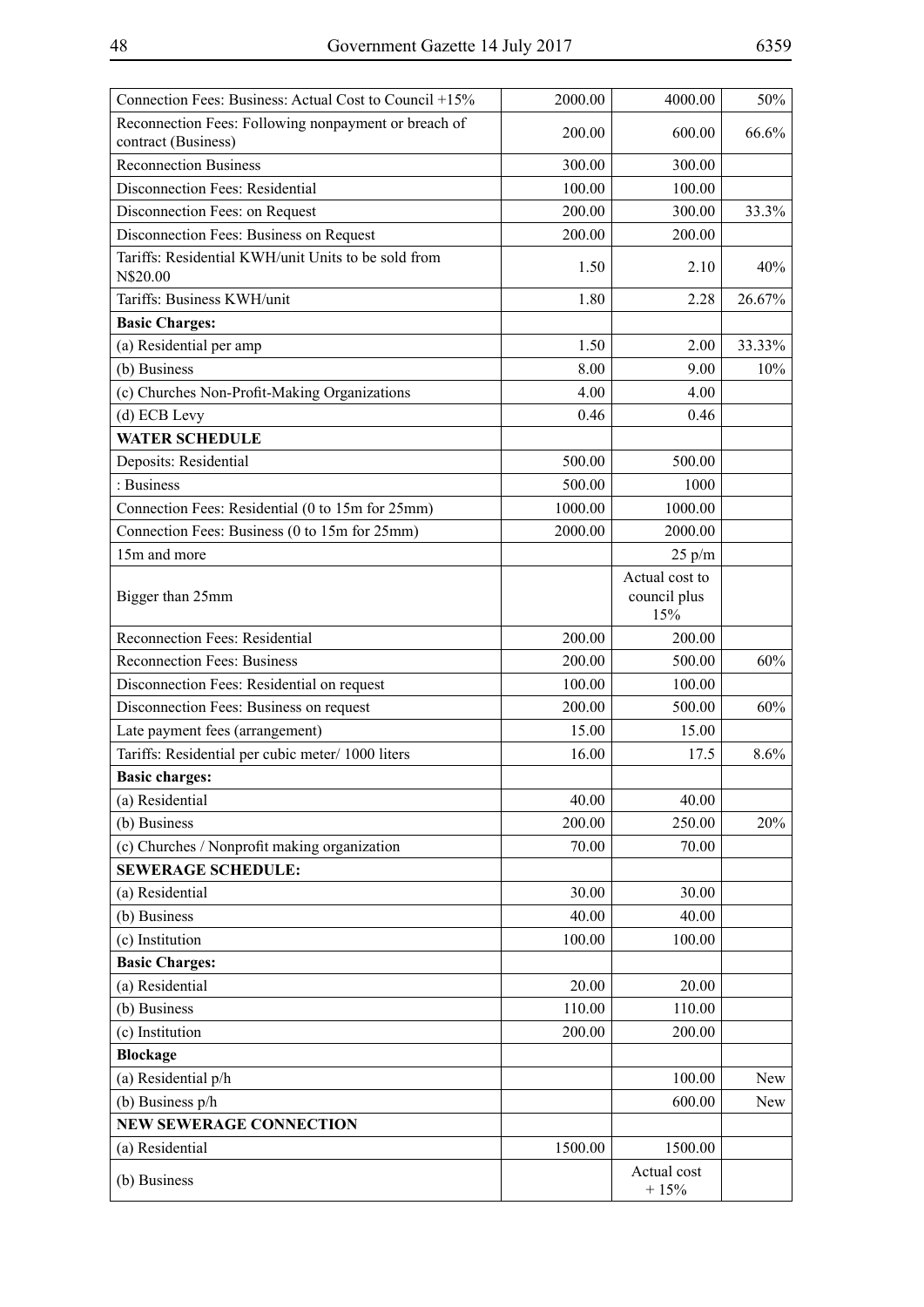| (c) Institution                                                      |         | Actual cost<br>$+15%$ |        |
|----------------------------------------------------------------------|---------|-----------------------|--------|
| <b>REMOVAL OF NIGHTSOIL:</b>                                         |         |                       |        |
| Per Bucket                                                           | 50.00   | 50.00                 |        |
| <b>REMOVAL OF REFUSE SCHEDULE:</b>                                   |         |                       |        |
| Residential bin<br>(a)                                               | 30.00   | 40.00                 | 25%    |
| Business/bin<br>(b)                                                  | 150.00  | 300.00                | 50%    |
| <b>BURIAL FEES/ GRAVES</b>                                           |         |                       |        |
| (a) An adult (middle age)                                            | 80.00   | 80.00                 |        |
| (b) A baby and an old age                                            | 50.00   | 50.00                 |        |
| (c) Reserve grave once of off pa rent (each)                         | 1000.00 | 1000.00               |        |
| <b>CENTRAL PARK:</b>                                                 |         |                       |        |
| Deposits: (a) Stalls                                                 | 200.00  | 200.00                |        |
| Rental<br>(b) Stalls Monthly                                         | 150.00  | 150.00                |        |
| (c) Braai area (fee per day)                                         | 50.00   | 50.00                 |        |
| (d) Site rental                                                      | 3000.00 | 3000.00               |        |
| <b>SAND SALES:</b>                                                   |         |                       |        |
| (a) Building purpose per cubic with own transport                    | 150.00  | 150.00                |        |
| (b) With Council's bakkie                                            |         | 300.00                | New    |
| Km rate to the site and back to delivery spot                        | 10.00   | 10.00                 |        |
| <b>TENDER DOCUMENTS:</b>                                             |         |                       |        |
| (a) None refundable fee per document N\$0-N\$100 000.00              | 100.00  | 250.00                | 60%    |
| (b) N\$100 000.00-500 000.00                                         | 300.00  | 350.00                | 14.30% |
| (c) N\$ 500 000.00 - and up                                          | 500.00  | 600.00                | 16.7%  |
| <b>USE OF OFFICE EQUIPMENT:</b>                                      |         |                       |        |
| (a) Photocopies                                                      | 4.00    | 4.00                  |        |
| (b) Fax (receiving)                                                  | 5.00    | 5.00                  |        |
| <b>APPROVAL OF BUILDING PLANS:</b>                                   |         |                       |        |
| (a) Residential                                                      |         | 250.00                | new    |
| (b) Business                                                         |         | 500.00                | New    |
| PROPERTY RATES AND TAXES                                             |         |                       |        |
| (a) Residential: site value $0.250$ percent of N\$                   | 0.60    | 0.60                  |        |
| Improvement value of ratable property 0.250 to 0.035 cent<br>per N\$ | 0.035   | 0.035                 |        |
| (b) Business: site value 0.250 percent of N\$                        | 0.55    | 0.55                  |        |
| Improvement value on ratable property 0.030 to 0.60 cent<br>per N\$  | 0.065   | 0.065                 |        |
| <b>SALE OF ERVEN:</b>                                                |         |                       |        |
| (a) Residential per sqm                                              | 15.00   | 15.00                 | $0\%$  |
| (b) Business per sqm                                                 | 25.00   | 25.00                 | $0\%$  |
| (c) Special tariff for Build Together Beneficiaries                  | 10.00   | 10.00                 | $0\%$  |
| <b>REMOVAL OF GARDEN REFUSE</b>                                      |         |                       |        |
| (a) Residential                                                      | 40.00   | 40.00                 | $0\%$  |
| (b) Business                                                         | 80.00   | 80.00                 | $0\%$  |
| <b>REMOVAL OF BUILDING RUBBLE:</b>                                   |         |                       |        |
| (a) Residential                                                      | 150.00  | 150                   | New    |
| (b) Business                                                         | 200.00  | 200.00                | New    |
| <b>SPORT GROUND / STADION:</b>                                       |         |                       |        |
| (a) Tournament: soccer, netball, ect (per day)                       | 375.00  | 700.00                | 46.43% |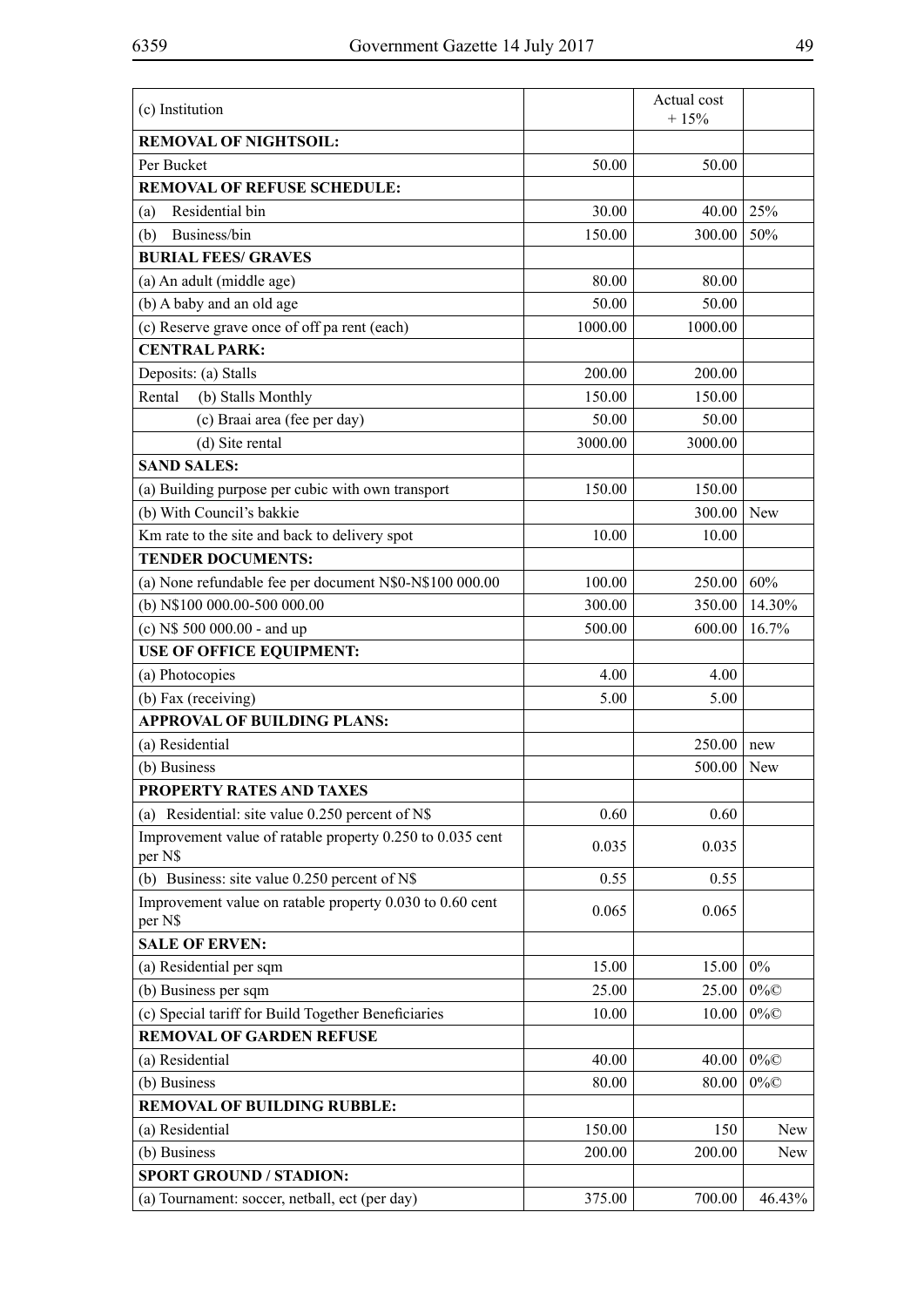| (b) Leagues, (per day)                                                                           | 200.00  | 200.00                    |            |
|--------------------------------------------------------------------------------------------------|---------|---------------------------|------------|
| (c) Normal friendly games, (per day)                                                             | 125.00  | 125.00                    |            |
| Deposit first has to be paid                                                                     |         |                           |            |
| Non refundable                                                                                   |         | 150.00                    | <b>NEW</b> |
| Damage caused by tenant                                                                          |         | Actual cost to<br>council |            |
| <b>HALL RENTAL:</b>                                                                              |         |                           |            |
| (a) Normal rate                                                                                  | 300.00  | 300.00                    |            |
| (b) None profit making organization churches, Gospel<br>Groups ect.                              | 200.00  | 200.00                    |            |
| (c) Rental of chairs/ per chair a day                                                            | 3.00    | 5.00                      | 40%        |
| Damage on chair                                                                                  |         | Actual<br>cost            |            |
| <b>DEPOSIT:</b>                                                                                  |         |                           |            |
| <b>Nonrefundable Deposit</b>                                                                     |         | 100.00                    | new        |
| Damages caused it's payable by tenant                                                            |         |                           |            |
| PERMISSION TO OCCUPY (P.T.O) RENTAL FEE                                                          |         |                           |            |
| <b>FOR RESIDENTIAL AND BUSINESS</b>                                                              |         |                           |            |
| (a) P.T.O. stand fees (informal land application form)                                           | 150.00  | 300.00                    | 50%        |
| (b) P.T.O. rental fee (informal land)                                                            | 40.00   | 60.00                     | 33.3%      |
| <b>FORMAL RESIDENTIAL:</b>                                                                       |         |                           |            |
| (a) Up to $1000 \text{ m}^2$                                                                     | 35.00   |                           |            |
| (b) Above $1000 \text{ m}^2$                                                                     | 50.00   |                           |            |
| (c) Above $2000 \text{ m}^2$                                                                     | 55.00   |                           |            |
| (d) Above 3000 m <sup>2</sup> $\&$ for every 1 000 m <sup>2</sup> additional rental<br>per month | 60.00   |                           |            |
| <b>BUSINESS:</b>                                                                                 |         |                           |            |
| (a) Up to $1000 \text{ m}^2$                                                                     | 110.00  |                           |            |
| (b) Above $1000 \text{ m}^2$                                                                     | 110.00  |                           |            |
| (0) For every $1000 \text{ m}^2$ or Part additional rental per month                             | 50.00   |                           |            |
| <b>CHRURCHES:</b>                                                                                |         |                           |            |
| (a) Per month irrespective of $m2$                                                               | 80.00   | 80.00                     |            |
| <b>HOUSE RENTAL:</b>                                                                             |         |                           |            |
| (a) Pensioners I old age                                                                         | 50.00   | 50.00                     |            |
| (b) None pensioners / old age                                                                    | 100.00  | 100.00                    |            |
| CEO's house<br>(c)                                                                               | 2500.00 | 600.00                    | $-76%$     |
| (d) Personnel Housing                                                                            | 800.00  | 300.00                    | $-62.5%$   |
| Advertisement board signs on Council land within the                                             | 1000.00 | 1000.00                   |            |
| Council boundaries                                                                               |         |                           |            |
| <b>LOCAL BUSINESS:</b>                                                                           |         |                           |            |
| Grader deposits                                                                                  |         | 500.00                    | new        |
| Grader p/h a) with diesel                                                                        | 1000.00 | 1000.00                   |            |
| b) without diesel                                                                                | 600.00  | 600.00                    |            |
| c) grading per blade per km                                                                      | 150.00  | 150.00                    |            |
| (d) Contractors per hour                                                                         |         | 1000.00                   | <b>NEW</b> |
| Hydroblast p/H                                                                                   | 800.00  | 800.00                    |            |
| <b>SPECIAL TARIFFS</b>                                                                           |         |                           |            |
| <b>WATER PER CUBIC METER/1000L</b>                                                               |         |                           |            |
| <b>TARIFFS:</b>                                                                                  |         |                           |            |
| (a) Institutions                                                                                 | 25.00   | 25.00                     |            |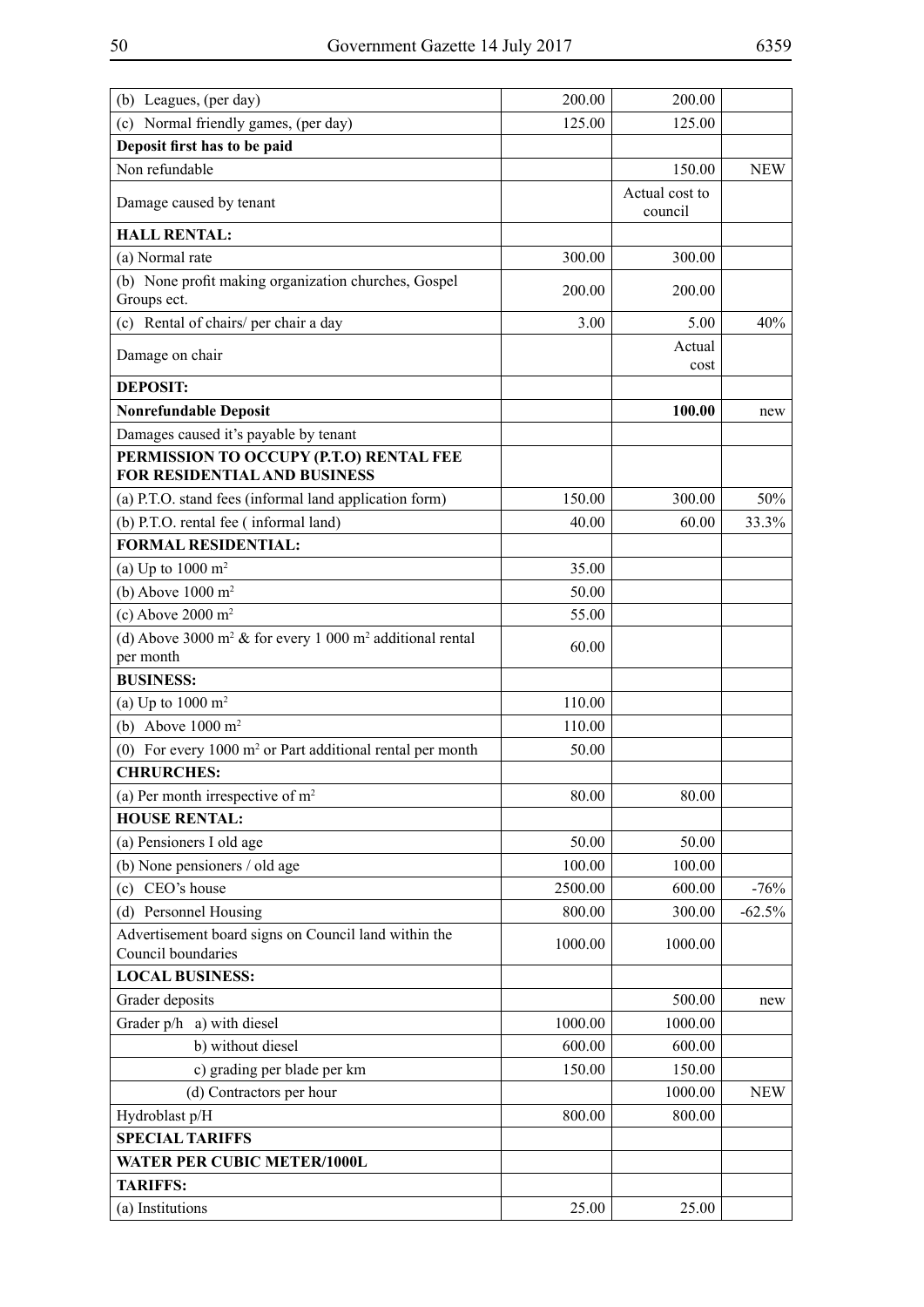| (b) Contractors              | 25.00   | 25.00   |  |
|------------------------------|---------|---------|--|
| Government Department<br>(c) | 25.00   | 25.00   |  |
| (d) Parastatals              | 25.00   | 25.00   |  |
| Industries, ect<br>(e)       | 25.00   | 25.00   |  |
| <b>Basic charges:</b>        |         |         |  |
| (a) Institutions             | 2000.00 | 2000.00 |  |
| (b) Contractors              | 2000.00 | 2000.00 |  |
| (c) Government Department    | 2000.00 | 2000.00 |  |
| (d) Parastatals              | 2000.00 | 2000.00 |  |
| (e) Industries, ect          | 2000.00 | 2000.00 |  |
| <b>Duplicate Accounts</b>    | 20      | 20.00   |  |

## **TAMPERING OR THEFT OR DAMAGING OF COUNCIL PROPERTY**

Customers, public or anyone, who found tampering, by passing, sabotage, damaging, of Council Property and illegal connection and reconnection of electricity and water will be punish as follow:

- (a) First offence N\$ 2 000.00
- (b) Second offence Legal action

If meters are out of order, the Council reserves the right to determine an average consumption based on the previous consumption.

Any damages to Council property the responsible party should pay the penalty and bear the actual cost. (NEW)

## **CONNECTION AND REPAIRING OF WATER PIPES & WATER METERS**

The Council is only responsible for the repairing and maintenance of water meters  $\&$  pipes, within 1 meter in the erf boundaries.

## **OFFICE EQUIPMENT I PROPERTY**

Note that no office equipment / property of Council will be borrowed to the public for private use whatsoever.

### **TERMINATION OF SERVICES**

The Council reserve right to terminate the supply of water  $\&$  electricity services due to none payment and/arrears.

 $\frac{1}{2}$ 

### **BY ORDER OF TSES VILLAGE COUNCIL**

**A. GOLIATH CHAIRPERSON OF TSES VILLAGE COUNCIL**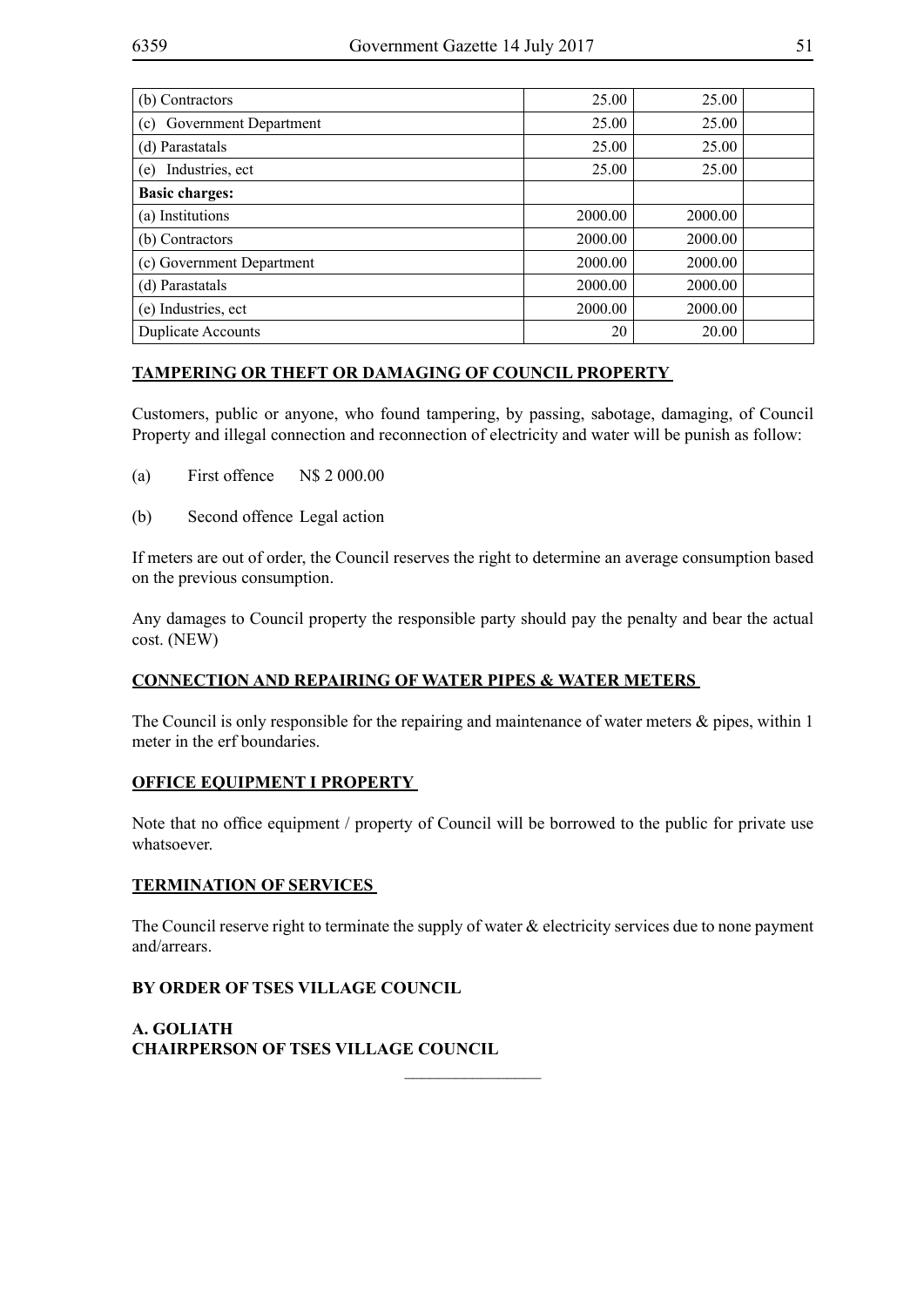# **Leonardville Village Council**

No. 263 2017

#### TARIFFS 2017/2018

The following tariffs being amended with effect from 1 July 2017, in accordance with the Local Authorities Act, 1992, (Act No. 23 of 1992), and as amended, section  $30(1)(u)$ .

| <b>Tariff Description</b>                       | <b>Existing</b><br><b>Tariff</b><br>2015/2016<br>N\$ | <b>Existing</b><br><b>Tariff</b><br>2016/2017<br>N\$ | <b>Increase</b><br>$\frac{0}{0}$ | <b>Proposed</b><br><b>Tariff</b><br>2017/2018<br>N\$ |
|-------------------------------------------------|------------------------------------------------------|------------------------------------------------------|----------------------------------|------------------------------------------------------|
| Water:                                          |                                                      |                                                      |                                  |                                                      |
| Residential - Unit price                        | 12.50                                                | 13.75                                                | 9.0%                             | 15.00                                                |
| - Basic charge up to 25 mm                      | 43.00                                                | 45.15                                                | 4.1%                             | 47.00                                                |
| - Basic charge 25 mm and bigger                 | 173.00                                               | 181.65                                               | 4.5%                             | 190.00                                               |
| - Deposit                                       | 93.00                                                | 97.65                                                | 3.0%                             | 100.00                                               |
| - Connection Fees                               | 330.00                                               | 346.50                                               | 1.0%                             | 350.00                                               |
| Special price - Pensioners, Disable & Destitute |                                                      |                                                      |                                  |                                                      |
| - Unit Price                                    | 8.25                                                 | 8.66                                                 | 4.0%                             | 9.00                                                 |
| - Basic charge up to 25 mm                      | 13.00                                                | 13.65                                                | 3.0%                             | 14.00                                                |
| Business - Unit price                           | 15.50                                                | 17.05                                                | 6.0%                             | 18.00                                                |
| - Basic charge up to 25 mm                      | 89.00                                                | 93.45                                                | 4.0%                             | 97.19                                                |
| - Basic charge 25 mm and bigger                 | 186.00                                               | 195.30                                               | 2.5%                             | 200.00                                               |
| - Deposit                                       | 360.00                                               | 378.00                                               | 1.0%                             | 380.00                                               |
| - Connection Fees                               | 495.00                                               | 519.75                                               | 0.1%                             | 520.00                                               |
| Incentive on Water for Investors:               |                                                      |                                                      |                                  |                                                      |
| - Unit Price                                    | 13.00                                                | 14.30                                                | 5.0%                             | 15.00                                                |
| - Basic charge up to 25 mm                      | 83.00                                                | 87.15                                                | 3.5%                             | 90.00                                                |
| - Basic charge 25 mm and bigger                 | 178.00                                               | 186.90                                               | 2.0%                             | 190.00                                               |
| - Deposit                                       | 345.00                                               | 362.25                                               | 5.0%                             | 380.00                                               |
| - Connection Fees                               | 520.00                                               | 546.00                                               | 1.0%                             | 550.00                                               |
| Pre-Paid Water (All Inclusive)                  |                                                      |                                                      |                                  |                                                      |
| Informal Settlement - Unit Price                | 18.45                                                | 19.37                                                | 9.0%                             | 21.00                                                |
| Sewerage:                                       |                                                      |                                                      |                                  |                                                      |
| Residential - Basic for waterborne              | 26.50                                                | 29.15                                                | 10.0%                            | 32.00                                                |
| - Discharge per month waterborne                | 24.50                                                | 26.95                                                | 12.0%                            | 30.00                                                |
| - Sewerage removals                             | 54.00                                                | 59.40                                                | 9.5%                             | 65.00                                                |
| - Sewerage basic                                | 52.00                                                | 57.20                                                | 5.0%                             | 60.00                                                |
| - Connection Fees                               | <b>Actual Cost</b><br>$Cost + 15\%$                  | <b>Actual Cost</b><br>$Cost + 15\%$                  |                                  | <b>Actual Cost</b><br>$Cost + 15\%$                  |
| Business - Basic for waterborne                 | 40.00                                                | 44.00                                                | $9.0\%$                          | 48.00                                                |
| - Discharge per month for waterborne            | 36.00                                                | 39.60                                                | 6.0%                             | 42.00                                                |
| - Sewerage removals                             | 50.00                                                | 55.00                                                | $9.0\%$                          | 60.00                                                |
| - Sewerage basic                                | 72.00                                                | 79.20                                                | 1.0%                             | 80.00                                                |
| - Connection Fees                               | <b>Actual Cost</b><br>$Cost + 15\%$                  | <b>Actual Cost</b><br>$Cost + 15\%$                  |                                  | <b>Actual Cost</b><br>$Cost + 15\%$                  |
| <b>Refuse:</b>                                  |                                                      |                                                      |                                  |                                                      |
| Residential - Basic charge                      | 57.00                                                | 62.70                                                | 3.5%                             | 65.00                                                |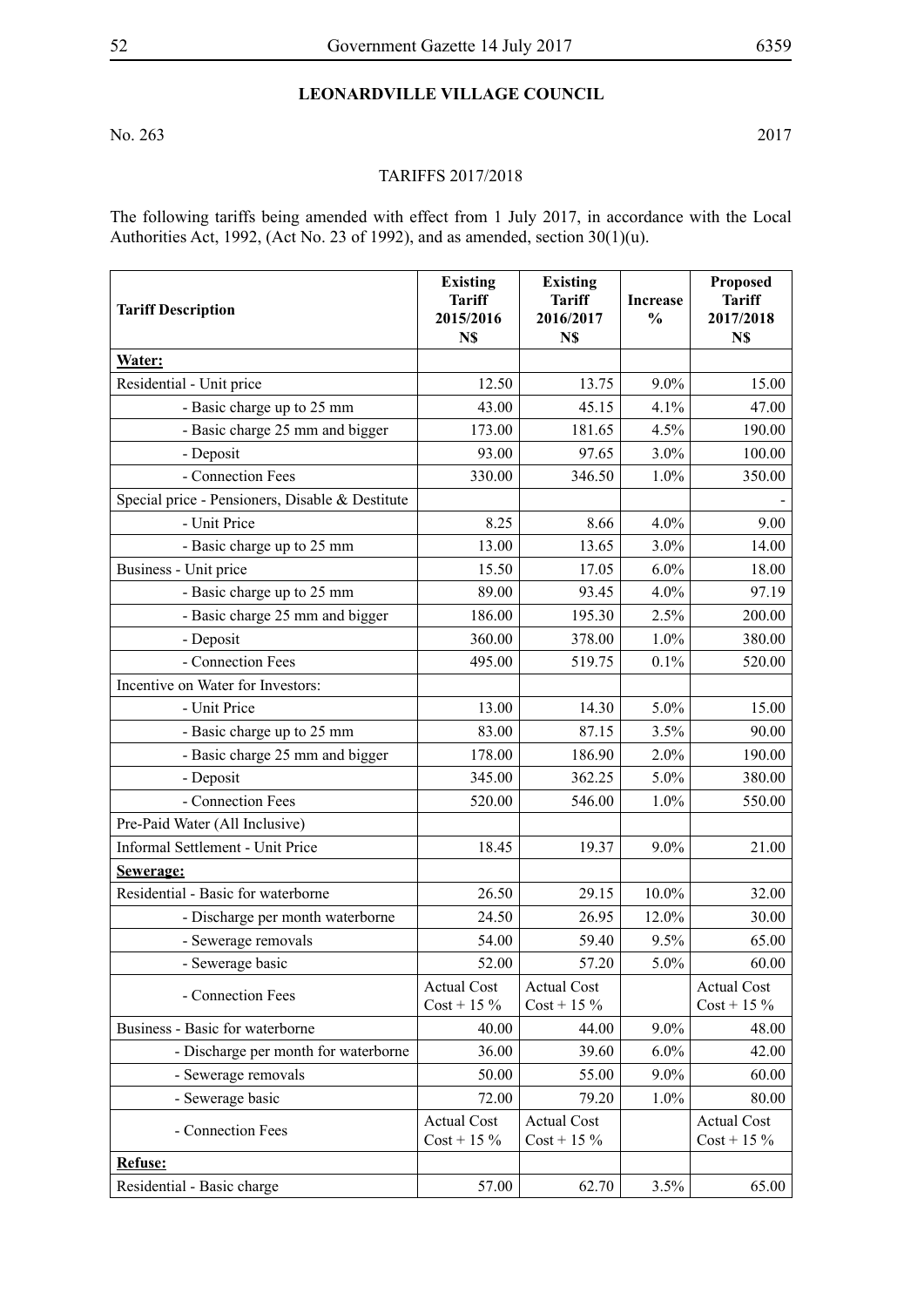| - Per standard receptacle                                                         | 50.00     | 55.00     | 9.0%    | 60.00               |
|-----------------------------------------------------------------------------------|-----------|-----------|---------|---------------------|
| - Garden refuse                                                                   | 36.00     | 39.60     | 6.0%    | 42.00               |
| - Bulding rumble                                                                  | 52.00     | 57.20     | 13.5%   | 65.00               |
| Refuse:                                                                           |           |           |         |                     |
| Business - Basic charge                                                           | 82.50     | 85.00     | 10.0%   | 85.00               |
| - Per standard receptacle                                                         | 77.00     | 80.00     | 10.0%   | 80.00               |
| - Garden refuse                                                                   | 40.00     | 41.00     | 10.0%   | 41.00               |
| - Bulding rumble                                                                  | 50.00     | 55.00     | 10.0%   | 60.00               |
| <b>Rates &amp; Taxes:</b>                                                         |           |           |         |                     |
| Residential - site value per annum of rateable                                    | 0.02575   | 0.02704   | 5.0%    | 0.02839             |
| property                                                                          |           |           |         |                     |
| - improvement value per annum of                                                  | 0.00936   | 0.00983   | 5.0%    | 0.01032             |
| rateable property                                                                 |           |           |         |                     |
| Business - site value per annum of rateable                                       | 0.02575   | 0.02704   | 5.0%    | 0.02839             |
| property                                                                          |           |           |         |                     |
| - improvement value per annum of                                                  | 0.01056   | 0.01109   | 5.0%    | 0.01164             |
| rateable property                                                                 |           |           |         |                     |
| <b>Erf prices per Square Meter:</b>                                               |           |           |         |                     |
| Residential - Leonardville                                                        | 6,750.00  | 6,750.00  |         | 5,45/m <sup>2</sup> |
| - Amraalsduin                                                                     | 2,360.00  | 2,360.00  |         | $5,20/m^2$          |
| Business - Leonardville                                                           | 16,900.00 | 16,900.00 |         | $12,00/m^2$         |
| - Amraalsduin                                                                     | 9,300.00  | 9,300.00  |         | $10,00/m^2$         |
| <b>Wood and Sand:</b>                                                             |           |           |         |                     |
| Ordinary Pickup (Bakkie)                                                          | 110.00    | 121.00    | 9%      | 130.00              |
| Gravel for building purposes (Truck)                                              | 110.00    | 121.00    | 9%      | 130.00              |
| <b>Community Hall: (Charges per day)</b>                                          |           |           |         |                     |
| <b>EVENT</b>                                                                      |           |           |         |                     |
| Marriages                                                                         | 545.00    | 572.00    | 5%      | 600.00              |
| Parties                                                                           | 340.00    | 357.00    | 5%      | 375.00              |
| Schools, Clinic and Youth Events                                                  | 70.00     | 74.00     | 5%      | 100.00              |
| Churches                                                                          | 130.00    | 137.00    | 5%      | 140.00              |
| <b>Cultural Groups</b>                                                            | 105.00    | 110.00    | 5%      | 115.00              |
| <b>Political Events</b>                                                           | 260.00    | 273.00    | 5%      | 285.00              |
| Life Band Dance                                                                   | 420.00    | 441.00    | $5\%$   | 460.00              |
| Social Events and Gala Dinners                                                    | 210.00    | 221.00    | 5%      | 230.00              |
| <b>Kitchen Facilities</b>                                                         | 575.00    | 604.00    | $5\%$   | 250.00              |
| Council and Information Meetings                                                  |           |           |         |                     |
| <b>Breakage fee is Equal to Total Replacement</b><br>Cost of an Item              |           |           |         |                     |
| <b>SME Building:</b>                                                              |           |           |         |                     |
| Business Stall Rent per Month                                                     | 160.00    | 160.00    | $0\%$   | 160.00              |
| Interest:                                                                         |           |           |         |                     |
| Percenntage of interest charge on an account<br>outstanding for more than 30 days | 15%       | 15%       | $0.0\%$ | 15%                 |
| <b>Grazing Charges:</b>                                                           |           |           |         |                     |
| <b>Community Camp</b>                                                             |           |           |         |                     |
| Small Lifestock unit per month                                                    | 3.60      | 3.78      | $5\%$   | 4.00                |
| Large Lifestock unit per month                                                    | 18.05     | 18.95     | 5%      | 20.00               |
|                                                                                   |           |           |         |                     |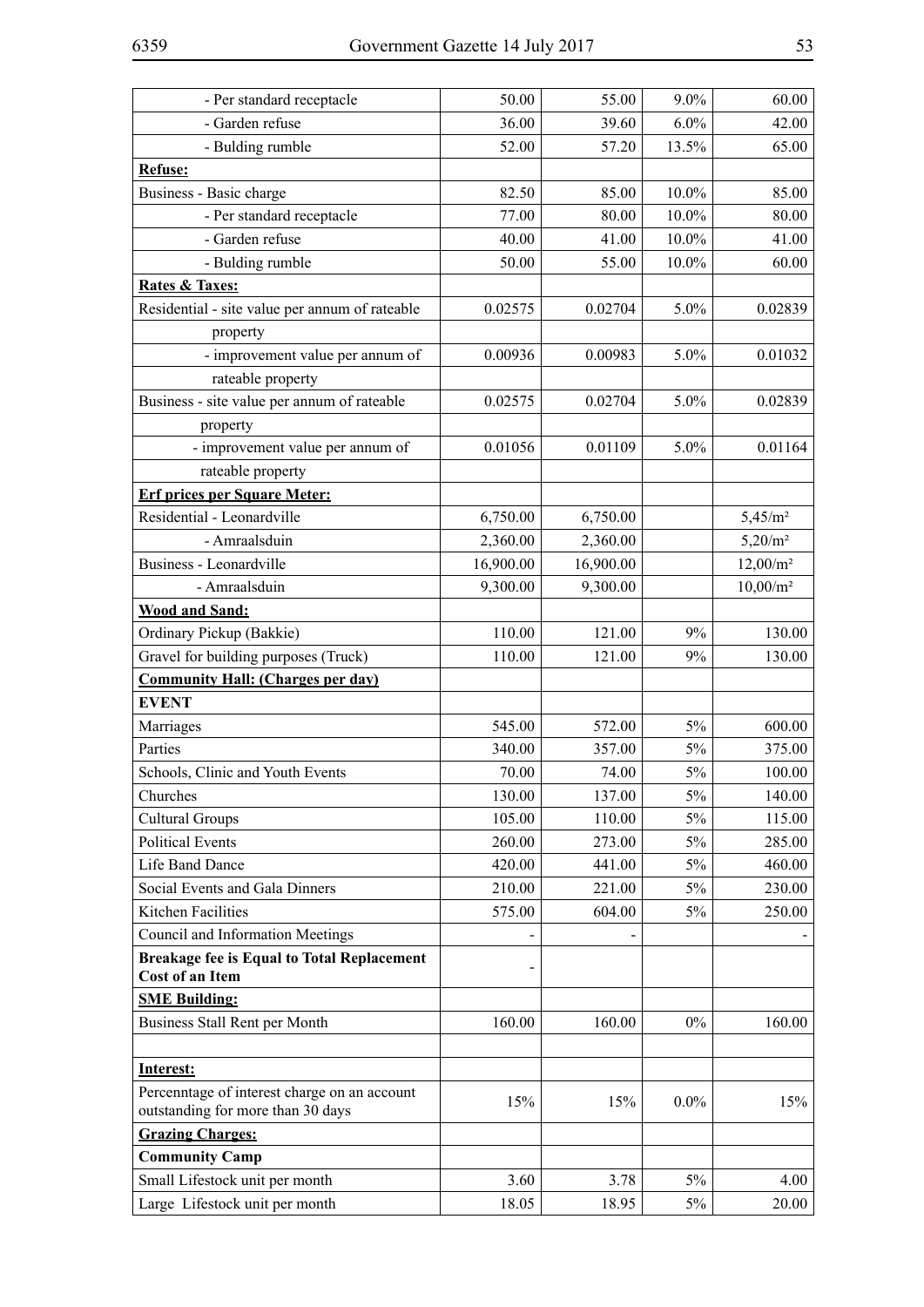| <b>Ou Dorp</b>                             |                    |                    |        |                    |
|--------------------------------------------|--------------------|--------------------|--------|--------------------|
| Small Lifestock unit per month             | 3.60               | 3.78               | 5%     | 4.00               |
| Large Lifestock unit per month             | 18.05              | 18.95              | 5%     | 20.00              |
| <b>NGSIP Beneficiaries</b>                 | 3.60               | 3.78               | 5%     | 4.00               |
| <b>Burial Fees:</b>                        |                    |                    |        |                    |
| Leonardville                               | 2,145.00           | 2,360.00           | 10%    | 2,360.00           |
| Amraalsduin                                | 30.00              | 33.00              | 10%    | 40.00              |
| <b>ADMINISTRATIVE RELATED SERVICES:</b>    |                    |                    |        |                    |
| <b>Photocopy:</b>                          |                    |                    |        |                    |
| Per page (black & white)                   | 1.50               | 1.55               | 3%     | 1.60               |
| Fax:                                       |                    |                    |        |                    |
| Per page: Local                            | 5.00               | 5.15               | 3%     | 5.30               |
| Per page: International                    | 10.00              | 10.30              | 3%     | 10.60              |
| Scan and E-mail                            | 10.00              | 10.30              | 3%     | 10.60              |
| Printing of a document:                    |                    |                    |        |                    |
| Per page                                   | 2.00               | 2.00               | 3%     | 2.00               |
| <b>Clearance Sertificate</b>               | 75.00              | 77.25              | 3%     | 80.00              |
| <b>Building Plans:</b>                     |                    |                    |        |                    |
| <b>Buildings basic</b>                     | 55.00              | 55.00              | $0\%$  | 55.00              |
| $0 - 100$ square meters                    | 110.00             | 110.00             | $0\%$  | 110.00             |
| 100 - 200 square meters                    | 150.00             | 150.00             | $0\%$  | 150.00             |
| $200 + square$ meters                      |                    |                    | $0\%$  | 250.00             |
| <b>Boundary Walls:</b>                     |                    |                    |        |                    |
| 0 - 100 square meters                      | 45.00              | 45.00              | $0\%$  | 45.00              |
| 100 - 200 square meters                    | 90.00              | 90.00              | 0%     | 90.00              |
| $200 + square$ meters                      | 100.00             | 100.00             | $0\%$  | 100.00             |
| <b>Impounding of Animals:</b>              |                    |                    |        |                    |
| Small Lifestock per unit per day           | 20.00              | 22.00              | 10%    | 25.00              |
| Large Lifestock per unit per day           | 45.00              | 47.00              | 10%    | 55.00              |
| <b>Fire Brigade Services:</b>              |                    |                    |        |                    |
| <b>Monthly compulsory levies</b>           |                    |                    |        |                    |
| Residential levy p/ month (compulsory)     | 10.00              | 11.00              | 10%    | 12.00              |
| Business levy p/ month (compulsory)        | 10.00              | 15.00              | 50%    | 20.00              |
| Businesses fuel carrying capacity p/ month | 10.00              | 20.00              | 100%   | 40.00              |
| (compulsory)<br>Bush fires per hour rate   |                    |                    |        |                    |
| Call out in Leonardville                   | 90.00              | 100.00             | 10.00% | 110.00             |
| Call out outside town boundary             | 350.00             | 385.00             | 10.00% | 425.00             |
| <b>Sport Stadium:</b>                      |                    |                    |        |                    |
| Soccer Tournament (per day)                | 330.00             | 363.00             | 10%    | 400.00             |
| Soccer Pool (per day)                      | 110.00             | 121.00             | 10%    | 130.00             |
| Schools (for fund raising)                 | 110.00             | 121.00             | $10\%$ | 130.00             |
|                                            | <b>Actual Cost</b> | <b>Actual Cost</b> |        | <b>Actual Cost</b> |
| Breakage fee                               | $Cost + 15\%$      | $Cost + 15\%$      |        | $Cost + 15\%$      |
| <b>Renting of Council Houses:</b>          |                    |                    |        |                    |
| Leonardville                               | 550.00             | 550.00             | 10%    | 600.00             |
| Amraalsduin                                | 250.00             | 287.50             | 5%     | 300.00             |
| Social Housing (2.5% of pension)           | 2.50%              | 2.5%               | $0\%$  | 2.5%               |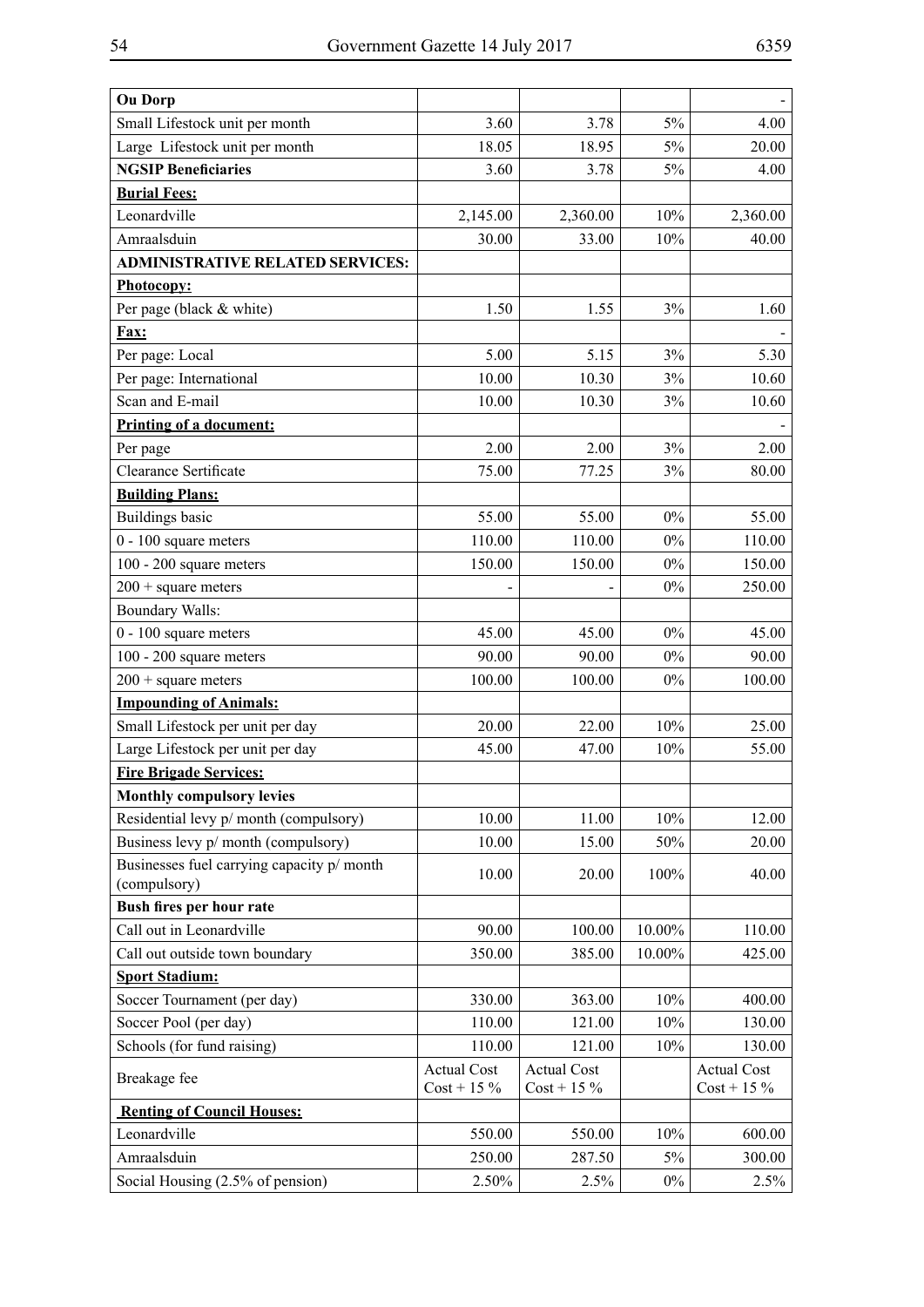## **R. SHOMONGULA CHAIRPERSON** LEONARDVILLE VILLAGE COUNCIL Leonardville, 26 May 2017

#### **Kalkrand Village Council**

 $\frac{1}{2}$ 

No. 264 2017

#### TARIFFS 2017/2018

The Kalkrand Village Council has under section 30(t)(u) of the Local Authorities Act, 1992 (Act No. 23 of 1992) determined the tariffs and charges for the supply of services rendered by the council, as set out in the schedule. All cost exclude VAT.

| <b>WATER SERVICES</b>                                                                                                 | <b>Old Tariff</b><br>N\$ | <b>New Tariff</b><br>N\$ | Percentage<br>$\frac{0}{0}$ |
|-----------------------------------------------------------------------------------------------------------------------|--------------------------|--------------------------|-----------------------------|
| <b>BASIC CHARGES</b>                                                                                                  |                          |                          |                             |
| <b>Domestic</b>                                                                                                       | 33.08                    | 45.00                    | 35%                         |
| Business & GRN Institution                                                                                            | 121.28                   | 135.00                   | $5\%$                       |
| Industrial & Construction co                                                                                          | 121.28                   | 135.00                   | $5\%$                       |
| <b>CONSUMER DEPOSIT NEW</b>                                                                                           |                          |                          |                             |
| Domestic                                                                                                              |                          | 350.00                   | new                         |
| Business & GRN Institution                                                                                            |                          | 1,000.00                 | new                         |
| Industrial & Construction co                                                                                          |                          | 1,000.00                 | new                         |
| <b>CONNECTION FEES NEW</b>                                                                                            |                          |                          |                             |
| Domestic                                                                                                              |                          | 1,431.00                 | new                         |
| Business & GRN Institution                                                                                            |                          | 2,862.00                 | new                         |
| Industrial & Construction co                                                                                          |                          | 4,293.00                 | new                         |
| Meter replacement which was damaged                                                                                   |                          | 700.00                   | new                         |
| <b>NEW TIER SCALE</b>                                                                                                 |                          |                          | $\bf{0}$                    |
| Kilo Lite                                                                                                             | VAT Excluded             |                          |                             |
| Pensioners                                                                                                            | 10.00                    | 10.50                    | $0\%$                       |
| Domestic/Residentials per K/L                                                                                         |                          |                          |                             |
| $1 - 15$                                                                                                              | 14.57                    | 15.30                    | $5\%$                       |
| $16 - 30$                                                                                                             | 14.94                    | 15.69                    | $5\%$                       |
| $31 - 60$                                                                                                             | 15.20                    | 15.96                    | $5\%$                       |
| $61 - Upwards$                                                                                                        | 15.83                    | 16.62                    | $5\%$                       |
| <b>PREPAID WATER SALES</b>                                                                                            |                          |                          |                             |
| Per Cubic Litre                                                                                                       | 13.74                    | 14.43                    | $5\%$                       |
| Tag/Token                                                                                                             | 157.50                   | 165.38                   | $5\%$                       |
| <b>REPLACEMENT</b>                                                                                                    |                          | 195.50                   | new                         |
| <b>MISCELLANEOUS CHARGES</b>                                                                                          |                          |                          |                             |
| <b>FOR CONNECTION / DISCONNECTION OF</b><br><b>SUPPLY (VAT excluded)</b>                                              |                          |                          |                             |
| Disconnection and Reconnection on request                                                                             | 100.00                   | 120.00                   | $\overline{0}$              |
| Disconnection and reconnection due to none payment of<br>account or breach of contract                                | 200.00                   | 200.00                   | $\overline{0}$              |
| <b>SPECIAL READING OF METERS</b>                                                                                      |                          |                          |                             |
| A special reading taken at request of a consumer<br>questioning the the accuracy of a reading and is found<br>correct | 52.50                    | 55.13                    | 5%                          |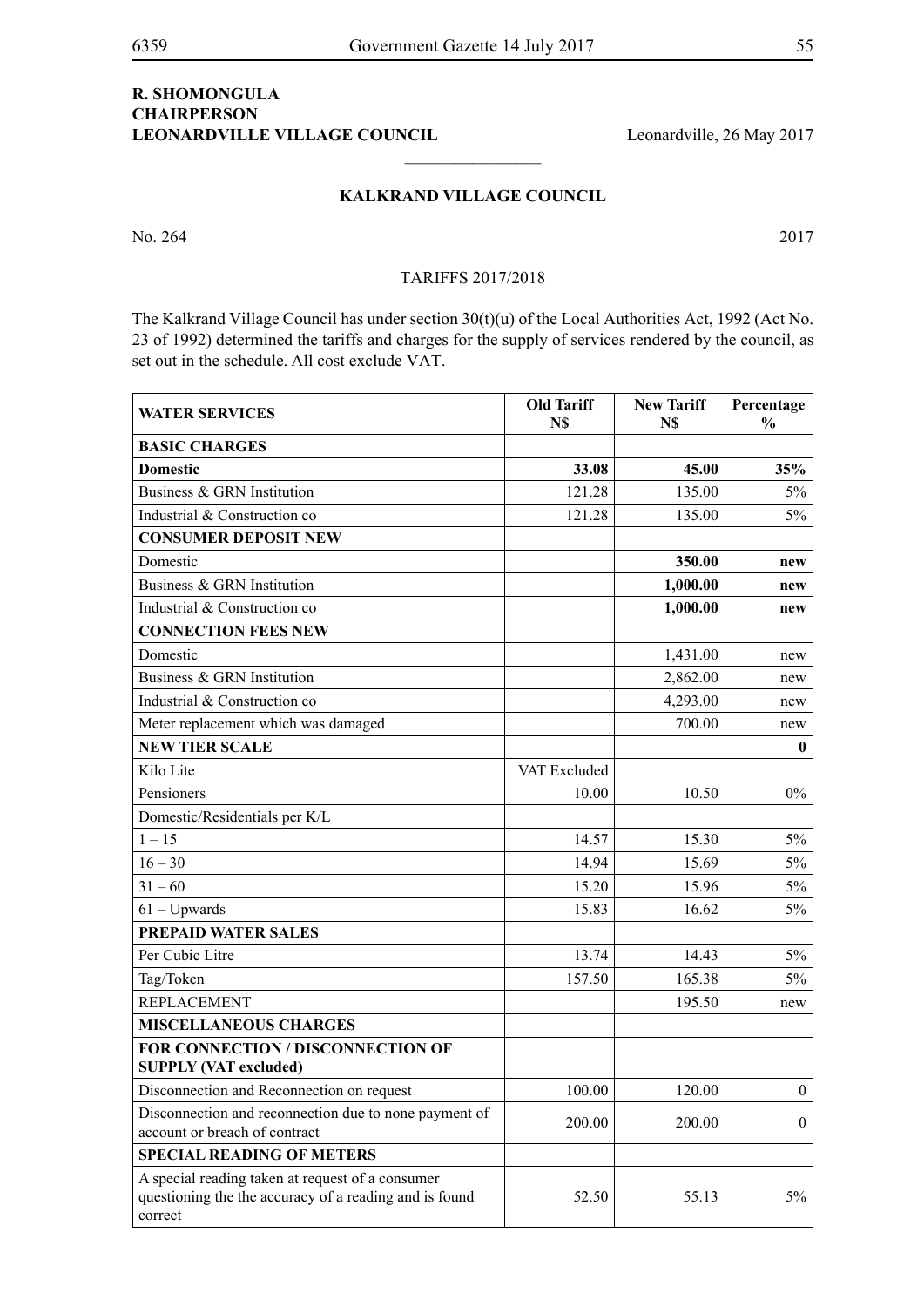|--|--|--|--|

| illegal connection and meter which is tampered with                                                                   |        | 2,000.00 | new   |
|-----------------------------------------------------------------------------------------------------------------------|--------|----------|-------|
| <b>ECELTRICITY SERVICES</b>                                                                                           |        |          |       |
| <b>BASIC CHARGES</b>                                                                                                  |        |          |       |
| Domestic (Single Phase)                                                                                               | 3.17   | 5.00     | 5%    |
| Business & GRN Institution (Single & Three phase)                                                                     | 275.31 | 850.00   | 5%    |
| Customer above three phase /above 60AM                                                                                | 115.50 | 1,099.00 | $5\%$ |
| <b>ECB</b> Levy                                                                                                       | 0.110  | 0.12     | 5%    |
| Reprinting of Electricity                                                                                             | 5.00   | new      |       |
| <b>ENERGY CHARGES</b>                                                                                                 |        |          |       |
| PREPAID ELECTRICITY SALES                                                                                             |        |          |       |
| Residential                                                                                                           | 1.7500 | 1.92     | 10%   |
| Business & GRN Institution                                                                                            | 2.0300 | 2.44     | 20%   |
| <b>CONVETIONAL METERS</b>                                                                                             |        |          |       |
| Residential                                                                                                           | 1.7600 | 1.94     | 10%   |
| Business & GRN Institution                                                                                            | 2.0300 | 2.44     | 20%   |
| Residential Prepaid                                                                                                   |        |          |       |
| New Connection                                                                                                        | 840.00 | 950.00   | $5\%$ |
| Plus Deposit                                                                                                          | 120.00 | 250.00   | 5%    |
| Ready Box, Base and Prepaid Box                                                                                       | 900.00 | 1,300.00 |       |
| Cable per meter beyond 6m from the connection pole                                                                    |        | 40.00    | new   |
| Installation plus labour                                                                                              |        | 1,200.00 | new   |
| <b>Business &amp; GRN Institution: Prepaid</b>                                                                        |        |          |       |
| <b>Business &amp; GRN Institution: Conventional</b>                                                                   |        |          |       |
| <b>New Connection</b>                                                                                                 |        |          |       |
| <b>Plus Deposit</b>                                                                                                   |        |          |       |
| <b>Electrical Unit: conventional</b>                                                                                  |        |          |       |
| Single                                                                                                                |        | 750.00   | new   |
| Three Phase                                                                                                           |        | 3,000.00 | new   |
| Customer a bove three phase/above 60Amp                                                                               |        | 5,500.00 | new   |
| Cable per meter beyond 6m from the connection pole                                                                    |        | 60.00    | new   |
| Installation plus labour                                                                                              |        | 5,000.00 | new   |
| <b>Industrial &amp; Construction co</b>                                                                               |        |          |       |
| New Connection                                                                                                        |        | 1,500.00 | new   |
| Plus Deposit                                                                                                          |        | 2,000.00 | new   |
| Ready Box, Base and Prepaid Box                                                                                       |        | 2,600.00 | new   |
| Installation plus labour                                                                                              |        | 2,400.00 | new   |
| Cable per meter from the connection pole                                                                              |        | 70.00    | new   |
| <b>MISCELLANEOUS CHARGES</b>                                                                                          |        |          |       |
| FOR CONNECTION / DISCONNECTION OF                                                                                     |        |          |       |
| <b>SUPPLY (VAT excluded)</b>                                                                                          |        |          |       |
| Disconnection and Reconnection on request                                                                             | 55.13  | 57.89    | $5\%$ |
| Disconnection and reconnection due to none payment of<br>account or breach of contract                                | 105.00 | 115.76   | $5\%$ |
| <b>SPECIAL READING OF METERS</b>                                                                                      |        |          |       |
| A special reading taken at request of a consumer<br>questioning the the accuracy of a reading and is found<br>correct | 31.50  | 33.80    |       |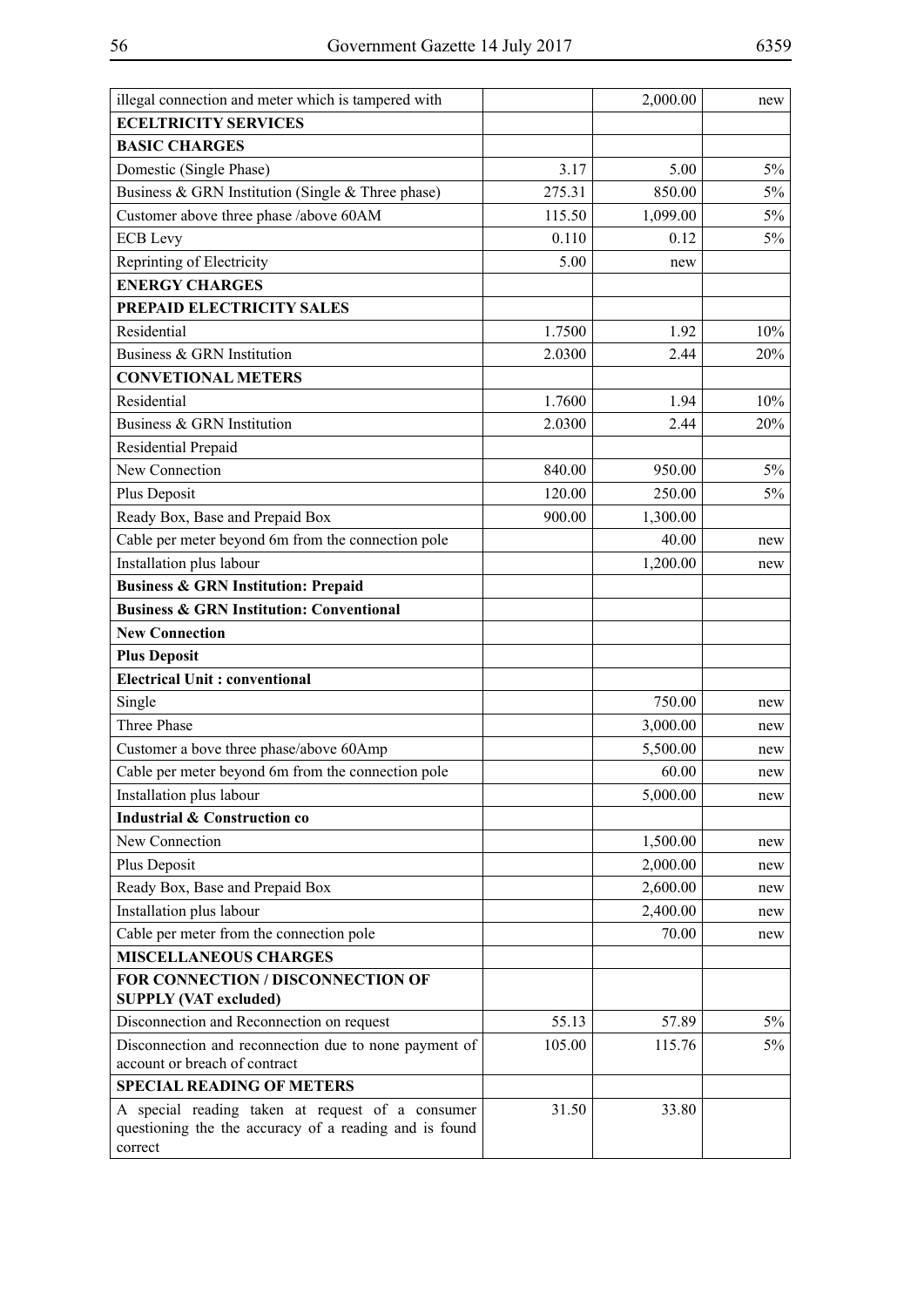| <b>PROPERTY MANGEMENT</b>                                                                                                                |          |          |       |
|------------------------------------------------------------------------------------------------------------------------------------------|----------|----------|-------|
| P.T.O. (Site Rental) tariffs (per month) Residential &<br><b>Churchessites:</b>                                                          |          |          |       |
| Up to $1000 \text{ m}^2$                                                                                                                 | 27.56    | 28.94    | $5\%$ |
| Above 1000 - 2000 m <sup>2</sup>                                                                                                         | 33.08    | 34.73    | 5%    |
| Above 2000 - 3000 m <sup>2</sup>                                                                                                         | 44.37    | 46.59    | 5%    |
| Above 3001-4000m <sup>2</sup>                                                                                                            | 59.54    | 62.52    | 5%    |
| an additional rental of N\$30.00 per every 1000m <sup>2</sup>                                                                            |          |          |       |
| <b>Business &amp; Industrial sites:</b>                                                                                                  |          |          |       |
| Up to $1000 \text{ m}^2$                                                                                                                 | 66.15    | 69.46    | $5\%$ |
| Above 1000 - 2000 m <sup>2</sup>                                                                                                         | 142.80   | 149.94   | $5\%$ |
| Above 2001-3000m <sup>2</sup>                                                                                                            | 192.94   | 202.59   | 5%    |
| For every 1000 m <sup>2</sup> or part thereof above 3000 m <sup>2</sup> an<br>additional rental of N\$41.00 per every 1000m <sup>2</sup> |          |          |       |
| Rental of plot for selling / Per occasion                                                                                                | 82.69    | 86.82    | $5\%$ |
| <b>ACCOMODATION</b>                                                                                                                      |          |          |       |
| Rent of Council Flats / Per Month (council staff)                                                                                        | 720      | 720.00   | $0\%$ |
| other ordinary people (single)                                                                                                           | $\theta$ | 800.00   | new   |
| family                                                                                                                                   | $\theta$ | 850.00   | new   |
| Council Accomodation                                                                                                                     |          |          |       |
| Single per night                                                                                                                         |          | 250.00   | new   |
| Double per night                                                                                                                         |          | 400.00   | new   |
| Renting per month (price per night x days)                                                                                               |          |          | new   |
| Deposit 50% refundable                                                                                                                   |          |          |       |
| <b>SELLING PRICES FOR IMMOVABLE PROPERTY</b>                                                                                             |          |          |       |
| <b>Town Land</b>                                                                                                                         |          |          |       |
| Residential m <sup>2</sup>                                                                                                               | 30       | 33.00    | 10%   |
| Business m <sup>2</sup>                                                                                                                  | 42       | 63.00    | 50%   |
| Institution $M^3$ (churches & Gov)                                                                                                       |          | 41.00    | new   |
| Papagaai                                                                                                                                 |          |          |       |
| Residential m <sup>2</sup>                                                                                                               | 8.4      | 8.82     | $8\%$ |
| Business M <sup>3</sup>                                                                                                                  | 30       | 42.00    | 40%   |
| Institution $M^3$ (churches & Gov)                                                                                                       |          | 41.00    | new   |
| <b>SITE RENTAL</b>                                                                                                                       |          |          |       |
| Donkerhoek                                                                                                                               |          |          |       |
| Residential                                                                                                                              | 7.88     | 8.27     | $5\%$ |
| Business& nstitutional                                                                                                                   | 30       | 45.00    | 50%   |
| (Site Rental) tariffs (per month)                                                                                                        |          |          |       |
| Nam power                                                                                                                                |          | 5000     | new   |
| <b>MTC</b>                                                                                                                               | 2,800.00 | 4,200.00 | 20%   |
| <b>REFUSE REMOVAL</b>                                                                                                                    |          |          |       |
| Removal of domestic refuse at residential & churches.                                                                                    |          |          |       |
| Per Month                                                                                                                                | 43.00    | 47.30    | 10%   |
| Garden Refuse / Disposal (Unified) per load                                                                                              | 145.53   | 160.08   | 10%   |
| Removal of refuse at Business per bin                                                                                                    |          |          |       |
| Per Month                                                                                                                                | 220.50   | 231.53   | 5%    |
| Removal of refuse at Institution per bin                                                                                                 |          |          |       |
| 4 x per month                                                                                                                            | 143.33   | 157.66   | 10%   |
| Additional Refuse removal per load                                                                                                       | 200.00   | $0\%$    |       |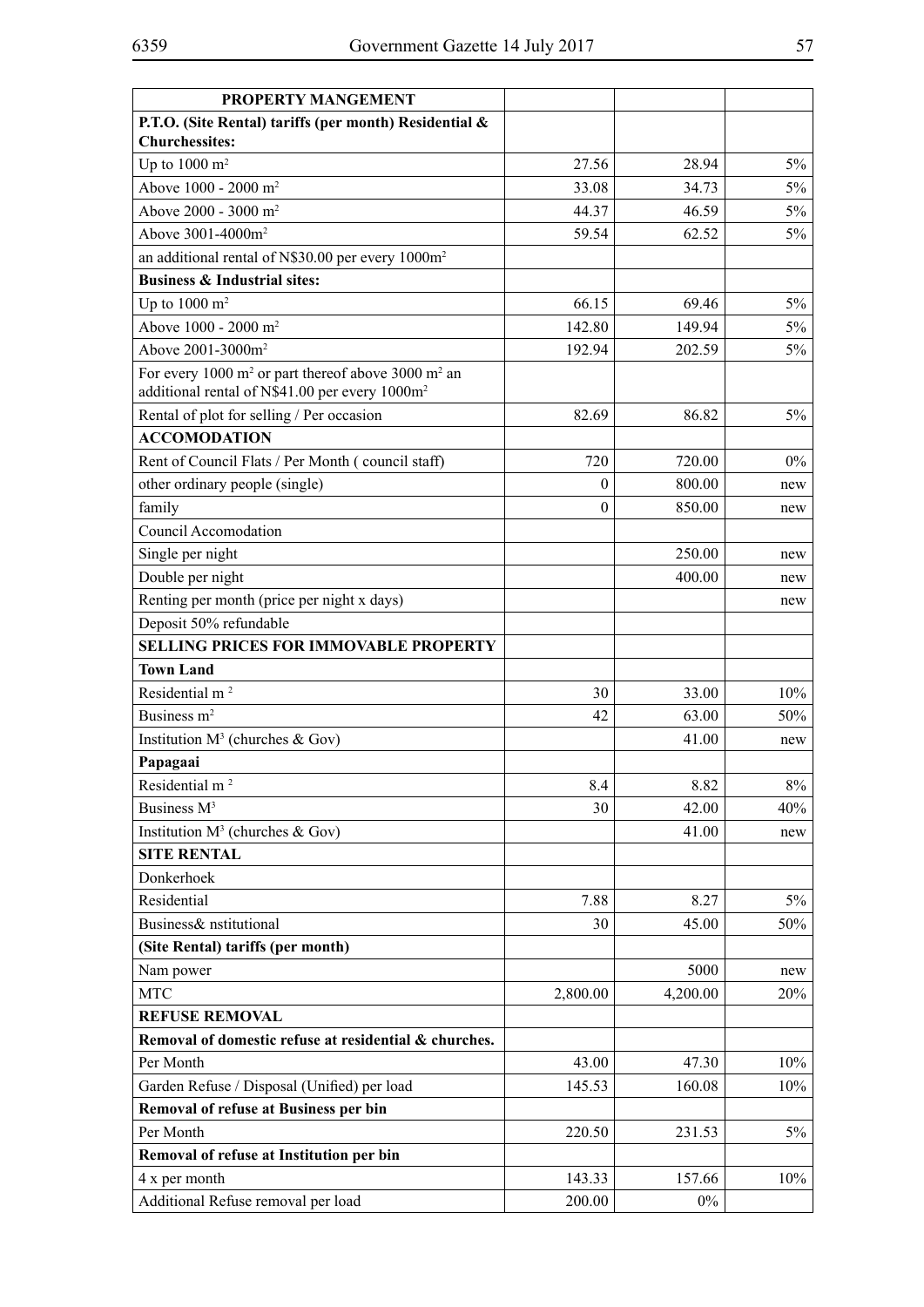| Removal of building rubble/per load                                                                                                                              | 385.88   | 405.17   | 55               |
|------------------------------------------------------------------------------------------------------------------------------------------------------------------|----------|----------|------------------|
| Illegal Dumping of Refuse as per Local Authorities Act<br>No. 23 of 1992                                                                                         | 2,100.00 | 2,205.00 | 5%               |
| <b>SEWERAGE CHARGES</b>                                                                                                                                          |          |          |                  |
| <b>Basic Charges</b>                                                                                                                                             |          |          |                  |
| Residential & Churches                                                                                                                                           | 41.35    | 45.49    | 10%              |
| Pensioners                                                                                                                                                       |          | 41.00    | new              |
| <b>Business</b>                                                                                                                                                  | 38.59    | 67.53    | 70%              |
| Institutional                                                                                                                                                    | 220.50   | 231.53   | 5%               |
| Thereafter per load                                                                                                                                              | 127.34   | 133.71   | $5\%$            |
| Business & Gov inst                                                                                                                                              | 150.00   | 225.00   | 150%             |
| sewerage load x km (out of town)                                                                                                                                 | 12.50    | 15.00    | 120%             |
| Denksrust per load                                                                                                                                               |          |          |                  |
| Residential & Churches                                                                                                                                           | 127.34   | 133.71   |                  |
| Pensioners                                                                                                                                                       |          | 65.00    | new              |
| <b>SEWERAGE USAGE</b>                                                                                                                                            |          |          |                  |
| Per Toilet                                                                                                                                                       |          |          |                  |
| Residential & Churches                                                                                                                                           |          | 35.00    | new              |
| Pensioners                                                                                                                                                       |          | 25.00    | new              |
| <b>Business</b>                                                                                                                                                  |          | 90.00    | new              |
| shebeen                                                                                                                                                          |          | 65.00    | new              |
| Institutional                                                                                                                                                    |          | 80.00    | new              |
| Sewerage Connection Residential & Churches                                                                                                                       | 242.55   | 254.68   | 5%               |
| <b>Business</b>                                                                                                                                                  | 727.65   | 764.03   | $5\%$            |
| Institutional                                                                                                                                                    | 848.93   | 891.38   | 5%               |
| <b>SUNDRY CHARGES</b>                                                                                                                                            |          |          |                  |
| Dpening and Cleaning of Sewerage Blockages                                                                                                                       |          |          |                  |
| Weekdays                                                                                                                                                         | 181.91   | 191.01   | $5\%$            |
| After Hours/Weekends/Public Holidays:                                                                                                                            | 220.50   | 231.53   | 5%               |
| Repair on sewerage system(private property)                                                                                                                      |          |          |                  |
| Repaire on sewerage system(on private) if any material<br>is need to repaire the problem, the cost is calculated on a<br>basis of actual costs plus 15% charges. | 210.00   | 220.50   | $5\%$            |
| Penality for dumping flamable contents in the sewerage.                                                                                                          | 2,000.00 | 2,000.00 | $\mathbf{0}$     |
| <b>ASSESSMENT RATES</b>                                                                                                                                          |          |          |                  |
| <b>Residential &amp; Church Properties:</b>                                                                                                                      |          |          |                  |
| Land                                                                                                                                                             | 0.09     | 0.100    | $\boldsymbol{0}$ |
| Improvement                                                                                                                                                      | 0.0035   | 0.0350   | $\boldsymbol{0}$ |
| <b>GRN</b> / Institutional Properties                                                                                                                            |          |          |                  |
| Land                                                                                                                                                             | 0.0945   | 0.1350   | 50%              |
| Improvement                                                                                                                                                      | 0.0037   | 0.0053   | 50%              |
| <b>Commercial/Industrial/Business</b>                                                                                                                            |          |          |                  |
| Land                                                                                                                                                             | 0.0945   | 0.1420   | 50%              |
| Improvement                                                                                                                                                      | 0.0037   | 0.0044   | 120%             |
| <b>Land zoned for Agriculture</b>                                                                                                                                |          |          |                  |
| Land                                                                                                                                                             | 0.0182   | 0.01911  | $5\%$            |
| Improvement                                                                                                                                                      | 0.231    | 0.2426   | $5\%$            |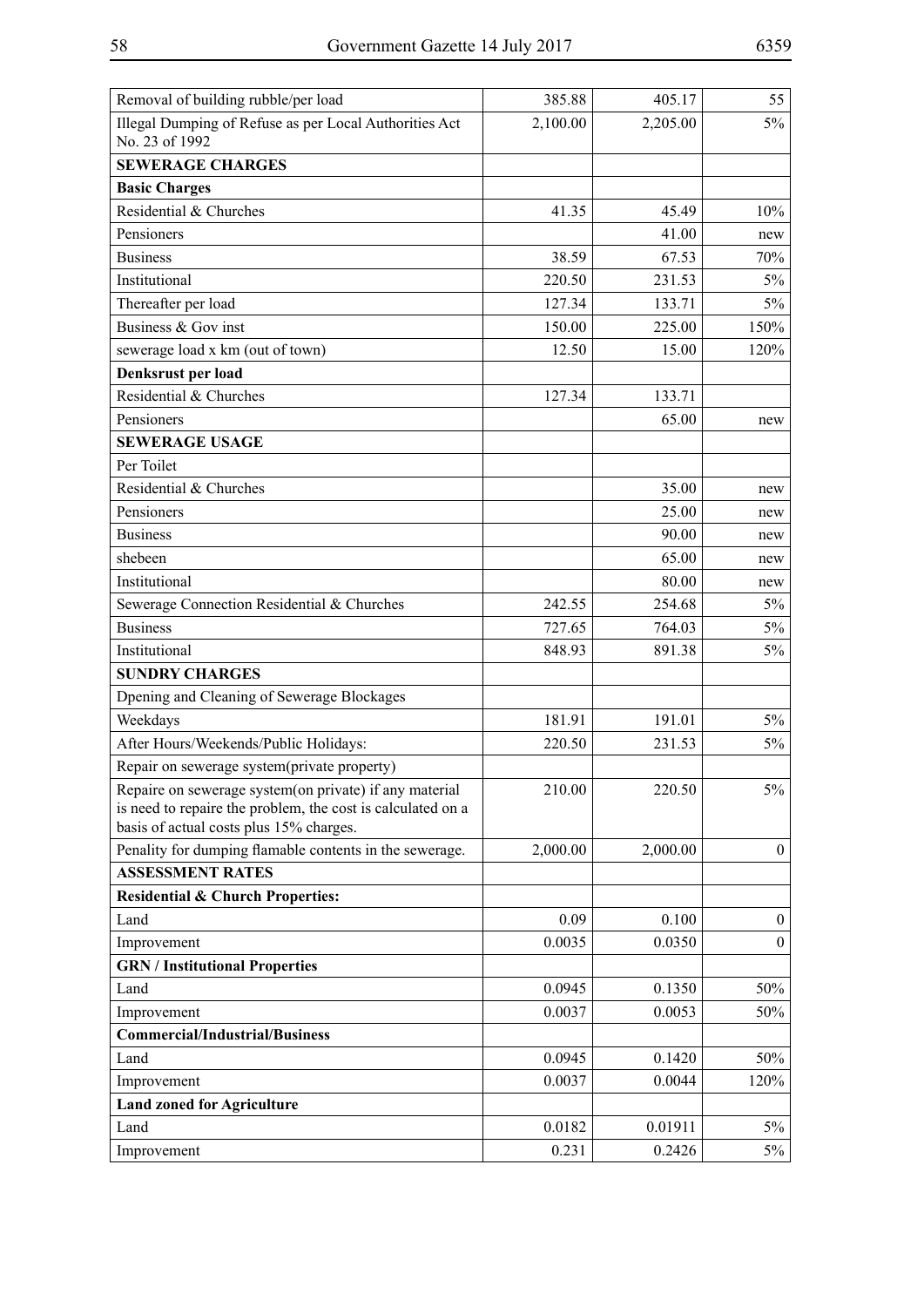| <b>TOWNLAND</b>                                                                                                      |                      |                   |                  |
|----------------------------------------------------------------------------------------------------------------------|----------------------|-------------------|------------------|
| Leasing                                                                                                              |                      |                   |                  |
| P/M Per large scale stock per month                                                                                  | 30.00                | 100.00            | 33%              |
| P/M Per small stock per month                                                                                        | 3.00                 | 100.00            | 16%              |
| <b>Grazing Fee</b>                                                                                                   |                      |                   |                  |
| P/M Per small scale stock local                                                                                      | 4.00                 | 4.00              | $0\%$            |
| P/M Per small scale stock Non Local                                                                                  |                      | 6.00              | new              |
| P/M Per large scale stock local                                                                                      |                      | 30.00             | 30.00            |
| P/M Per large scale stock non local                                                                                  |                      | 35.00             | new              |
| penalty will apply to local who will accomodate non local                                                            |                      | 1,500.00          | new              |
| people.                                                                                                              |                      |                   |                  |
| Pounding                                                                                                             |                      |                   |                  |
| P/H Per day Small stock                                                                                              |                      | 10.00             | $\boldsymbol{0}$ |
| P/H Per day Large stock                                                                                              |                      | 15.00             | $\boldsymbol{0}$ |
| <b>FIRE BRIGADE</b>                                                                                                  |                      |                   |                  |
| THE FOLLOWING FEES SHALL BE PAID TO THE                                                                              |                      |                   |                  |
| COUNCIL IN RESPECT OF THE FOLLOWING<br>SERVICES BY THE OWNER OR OCCUPIER OF THE                                      |                      |                   |                  |
| PREMISES ON WHI                                                                                                      |                      |                   |                  |
| <b>FIRE FIGHTING</b>                                                                                                 |                      |                   |                  |
| For each first 2 hours or portion thereof                                                                            | 75.00                | 112.50            | 50%              |
| For each subsequent hour or portion thereof                                                                          | 90.00                | 135.00            | 50%              |
| For the services of volunteered firemen or portion thereof                                                           | 30.00                | 30.00             | $0\%$            |
| in respect of each and every such fireman.                                                                           |                      |                   |                  |
| For water used per M3 plus such other expenses in regard<br>to the supply of water as may be incurred (bulk tariff). |                      |                   |                  |
| The value of any actual damage to the property of the<br>council                                                     |                      | plus $20%$        | plus $20%$       |
| Such other actual expenses as may be incurred by the<br>council.                                                     |                      |                   |                  |
| When Brigade is called out but renders no actual service                                                             |                      |                   |                  |
| For the fire engine                                                                                                  | 75.00                | 112.50            | 50%              |
| For each fireman, including the volunteer                                                                            | 75.00                | 112.50            | 50%              |
| THE USE OF FIRE FIGHTING EQUIPMENT:                                                                                  |                      |                   |                  |
| Fire extinguisher CO2                                                                                                | 180.00               | 180.00            | $0\%$            |
| Use of "Jaws of Life"                                                                                                | 84.00 per half       | 84.00 per half    | $0\%$            |
|                                                                                                                      | an hour<br>180.00    | an hour<br>216.00 | 20%              |
| Fire extinguisher - Dry Power<br><b>BASIC FIRE BRIGADE LEVY</b>                                                      |                      |                   |                  |
| Residentials                                                                                                         | 2.50 <sub>p</sub> /m | $2,62$ p/m        | 5%               |
| <b>Business and Institutions</b>                                                                                     | $5.00$ p/m           | 5.25 $p/m$        | 5%               |
| <b>ADVERTISEMENTS</b>                                                                                                |                      |                   |                  |
| Up to $3 \text{ M}^2$                                                                                                |                      |                   |                  |
| Before Construction Per M <sup>2</sup><br>1.                                                                         | 52.50                | 262.50            | 400%             |
| Monthly Licence Fee<br>2.                                                                                            | 52.50                | 57.75             | 10%              |
| 3. Annual Licence Fee                                                                                                | 630.00               | 945.00            | 50%              |
| From 3 M <sup>2</sup> Upwards                                                                                        |                      |                   |                  |
| 1. Before Construction Per M <sup>2</sup>                                                                            | 94.50                | 425.25            | 35%              |
| 2. Monthly Licence Fee                                                                                               | 63.00                | 94.50             | 50%              |
| 3. Annual Licence Fee                                                                                                | 756.00               | 1,134.00          | 50%              |
|                                                                                                                      |                      |                   |                  |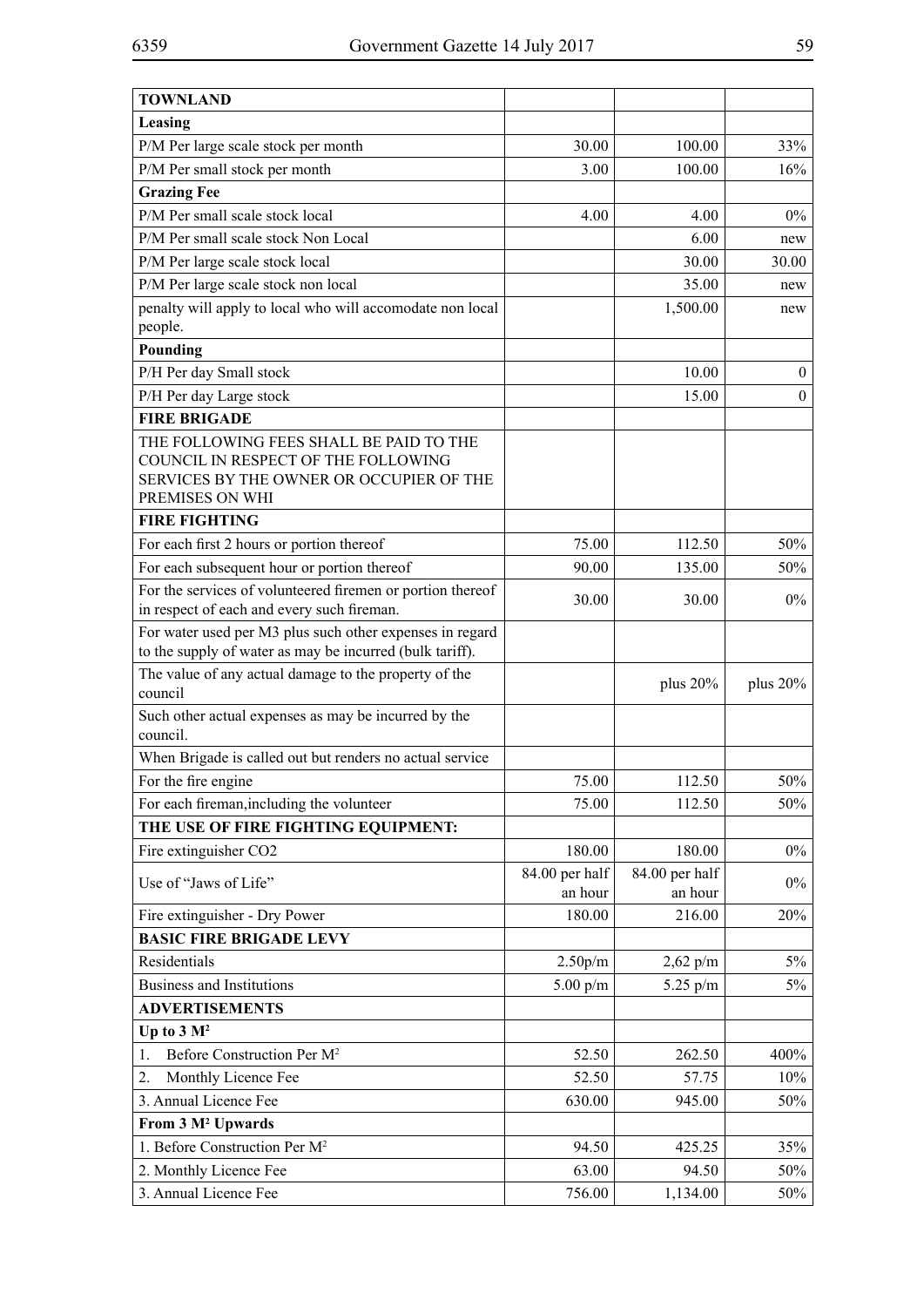| Rotating boards per month                                                        | 63.00    | 75.60     | 20%              |
|----------------------------------------------------------------------------------|----------|-----------|------------------|
| Temporary sign-per month or part thereof                                         | 55.13    | 57.89     | 5%               |
| Illegal adverts regardles of size                                                | 2000.00  | 2000.00   | $\mathbf{0}$     |
| Storage fees of illigal board advert / per day                                   | 52.50    | 55.13     | 5%               |
| <b>BUILDINGS PLAN FEES &amp; CEMETERY</b>                                        |          |           |                  |
| <b>BUILDING PLAN</b>                                                             |          |           |                  |
| Normal Residential                                                               | 55.00    | 82.50     | 50%              |
| Business & Institution                                                           | 110.00   | 1,210.00  | 50%              |
| <b>Approval of Building Plans</b>                                                |          |           |                  |
| a) Buildings not exceeding 40m <sup>2</sup>                                      |          | 250.00    | $0\%$            |
| b) Buildings exceeding 40m <sup>2</sup> but not exceeding 60m <sup>2</sup>       |          | 470.00    | $0\%$            |
| c) Buildings exceeding 60m <sup>2</sup> but not exceeding 90m <sup>2</sup>       |          | 640.00    | $0\%$            |
| d) Buildings exceeding 90m <sup>2</sup> but not exceeding 120m <sup>2</sup>      |          | 740.00    | $0\%$            |
| e) Buildings exceeding 120m <sup>2</sup> but not exceeding 160m <sup>2</sup>     |          | 880.00    | $0\%$            |
| f) Buildings exceeding 160m <sup>2</sup> but not exceeding 200m <sup>2</sup>     |          | 1,080.00  | $0\%$            |
| g) Buildings exceeding 200m <sup>2</sup> but not exceeding 250m <sup>2</sup>     |          | 1,410.00  | $0\%$            |
| h) Building exceeding 250m <sup>2</sup> but not exceeding 500m <sup>2</sup>      |          | 1,680.00  | $0\%$            |
| i) Building exceeding 500m <sup>2</sup> but not exceeding 2000m <sup>2</sup>     |          | 2,620.00  | $0\%$            |
| Building exceeding 2000m2 and comprising than three<br>storeys                   |          | 6,380.00  | $0\%$            |
| k) Building exceeding 2000m <sup>2</sup> and comprising three or<br>more storeys |          | 32,060.00 | $0\%$            |
| <b>Illegal Construction</b>                                                      | 2,000.00 | 2,000.00  | $\boldsymbol{0}$ |
| <b>CEMETERY</b>                                                                  |          |           |                  |
| <b>Reseved Grave per grave:</b>                                                  |          |           |                  |
| An Adult                                                                         | 100      | 150.00    | 50%              |
| A Child                                                                          | 100.00   | 110.00    | $-70%$           |
| Pensioners                                                                       |          | 100.00    | $\boldsymbol{0}$ |
| <b>Burial Fees</b>                                                               |          |           |                  |
| An Adult                                                                         | 180      | 180.00    | $0\%$            |
| A child - Normal Grave                                                           | 30       | 45.00     | 150%             |
| Pensioners                                                                       |          | 100       | new              |
| Grave digged by Council                                                          | 612.00   | 826.20    | 35%              |
| <b>MISCELLANEOS CHARGES</b>                                                      |          |           |                  |
| <b>Street Vendor (Temporary Per Day)</b>                                         |          |           |                  |
| Class: A Hawkers & Pedlars                                                       | 52.50    | 58.00     | 10%              |
| Class: B Cakes                                                                   | 5.25     | 5.50      | $5\%$            |
| Class:C Meat                                                                     | 21.00    | 22.00     | 5%               |
| Caravan and others (per month)                                                   |          | 300.00    | new              |
| <b>IMPLEMENT CHARGES:</b>                                                        |          |           |                  |
| Fax: Incoming per page                                                           | 2.00     | 3.00      | $\boldsymbol{0}$ |
| Outgoing per page                                                                | 2.00     | 3.00      | $\theta$         |
| International per page                                                           |          | 10.00     | new              |
| Photocopy                                                                        | 2.00     | 2.50      | $\theta$         |
| Copy in colour                                                                   |          | 6.00      | new              |
| Printing from Usb (per Page)                                                     |          | 3.50      | new              |
| From Email (per Page)                                                            |          | 3.00      | new              |
| Emailing per mail                                                                | 30.00    | 30.00     | $\boldsymbol{0}$ |
| Rental of Chair Deposit Refundable                                               | 10.00    | 50.00     | $\boldsymbol{0}$ |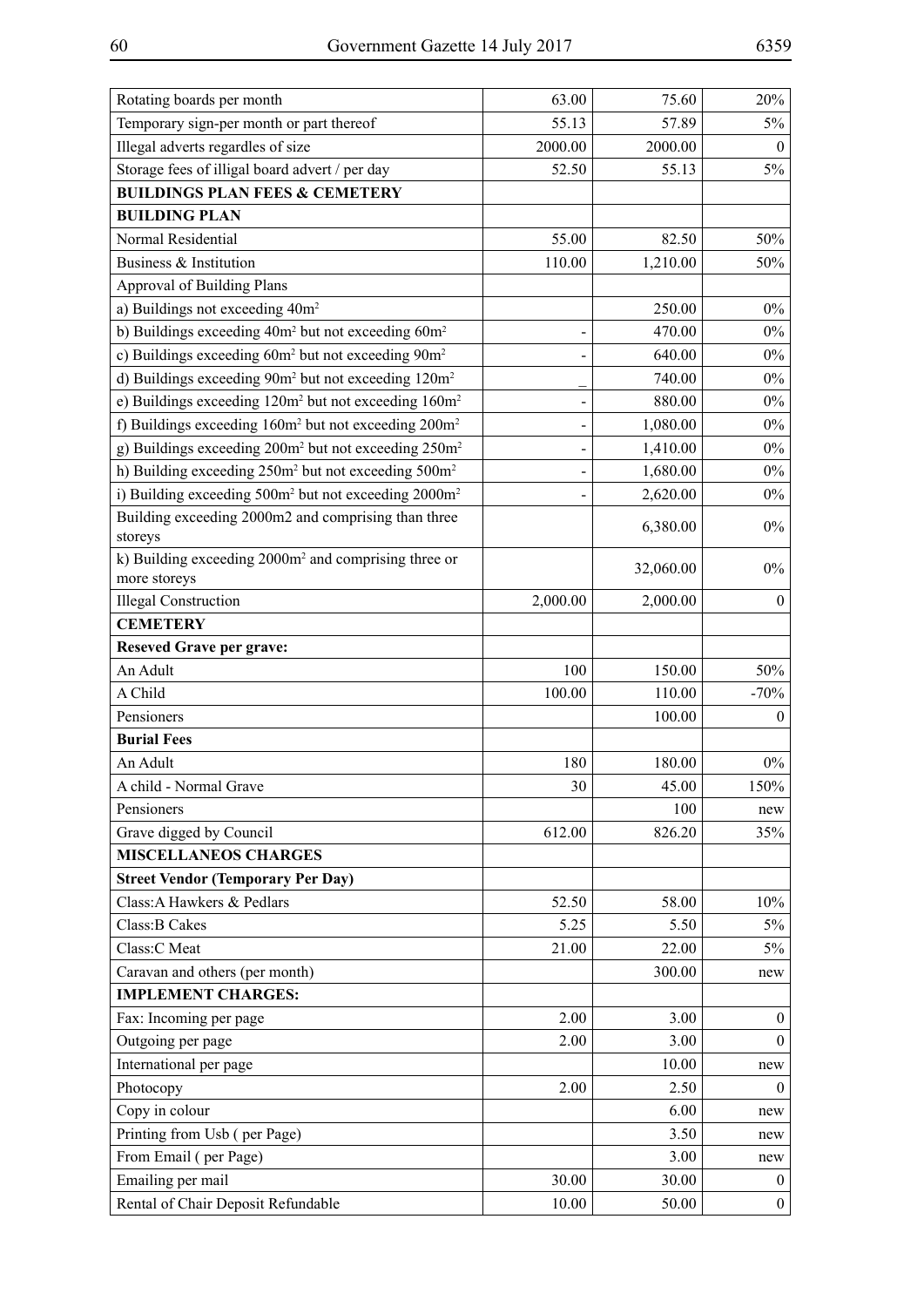| Per Chair per day                             | 3.00   | 4.00     | 15%      |
|-----------------------------------------------|--------|----------|----------|
| Pensioner                                     |        | 3.00     | new      |
| Table Deposit Refundable                      | 20.00  | 60.00    | $\theta$ |
| Per table per day                             | 25.00  | 30.00    | 5%       |
| Tent per day: Small                           | 180.00 | 216.00   | 20%      |
| <b>Big</b>                                    | 300.03 | 327.00   | 9%       |
| Transport                                     |        | 60.00    | new      |
| <b>Leasing of other Machinery</b>             |        |          |          |
| Concret Mixer Per day                         | 350    | 370      | 6%       |
| Generator Per hour (without petrol)           |        | 50       | new      |
| Jack Hammer per hour                          | 200    | 210.00   | 5%       |
| Sewerage Tanker per load                      | 165.00 | 173.25   | $5\%$    |
| Local JCB Per Hour with the operator          | 500.00 | 850.00   | 70%      |
| JCB Per Hour without Operator                 |        | 950.00   | new      |
| Outside JCB Per Hour with the operator        |        | 1,000.00 | New      |
| JCB Per Hour without Operator                 |        | 1,500.00 | new      |
| Tractor per hour                              | 63.00  | 75.60    | 5%       |
| Tractor per KM                                | 13.94  | 14.64    | $5\%$    |
| Supply of building materials within town land |        |          |          |
| If collected by Council:                      |        |          |          |
| Building Sand per Load                        | 216.00 | 260.00   | 20%      |
| Garden Soil per Load                          | 216.00 | 260.00   | 20%      |
| Supply of Gravel                              | 216.00 | 281.00   | 30%      |
| If collected by Private Customer              |        |          |          |
| Building Sand per Load                        | 69.00  | 83.00    | 20%      |
| Garden Soil per Load                          | 69.00  | 83.00    | 20%      |
| Supply of Gravel                              | 69.00  | 83.00    | 20%      |
| <b>Sales of Bricks / Blocks</b>               |        |          |          |
| (A) Super Bricks                              | 2.23   | 2.34     | $5\%$    |
| (B) Block Brick                               | 9.44   | 9.91     | $5\%$    |
| (C) Small Brick                               | 1.74   | 1.83     | $5\%$    |
| (D) Interlocks                                | 1.53   | 1.61     | $5\%$    |

# **J.H. NUGANAB CHAIRPERSON KALKRAND VILLAGE COUNCIL**

## **Okongo Village Council**

 $\frac{1}{2}$ 

No. 265 2017

### Tariffs 2017/2018

Okongo Village Council has under Sections 30(1) and 73(1)(u) of the Local Authorities Act, 1992, (Act No. 23 of 1992), as amended, amended the charges, fees, rates, and other moneys payables in respect of services Council will render during the 2017/2018 Fiscal Year. The Charges are set out in the schedule below, and are to be implemented with effect from 1 July 2017 to 30 June 2018.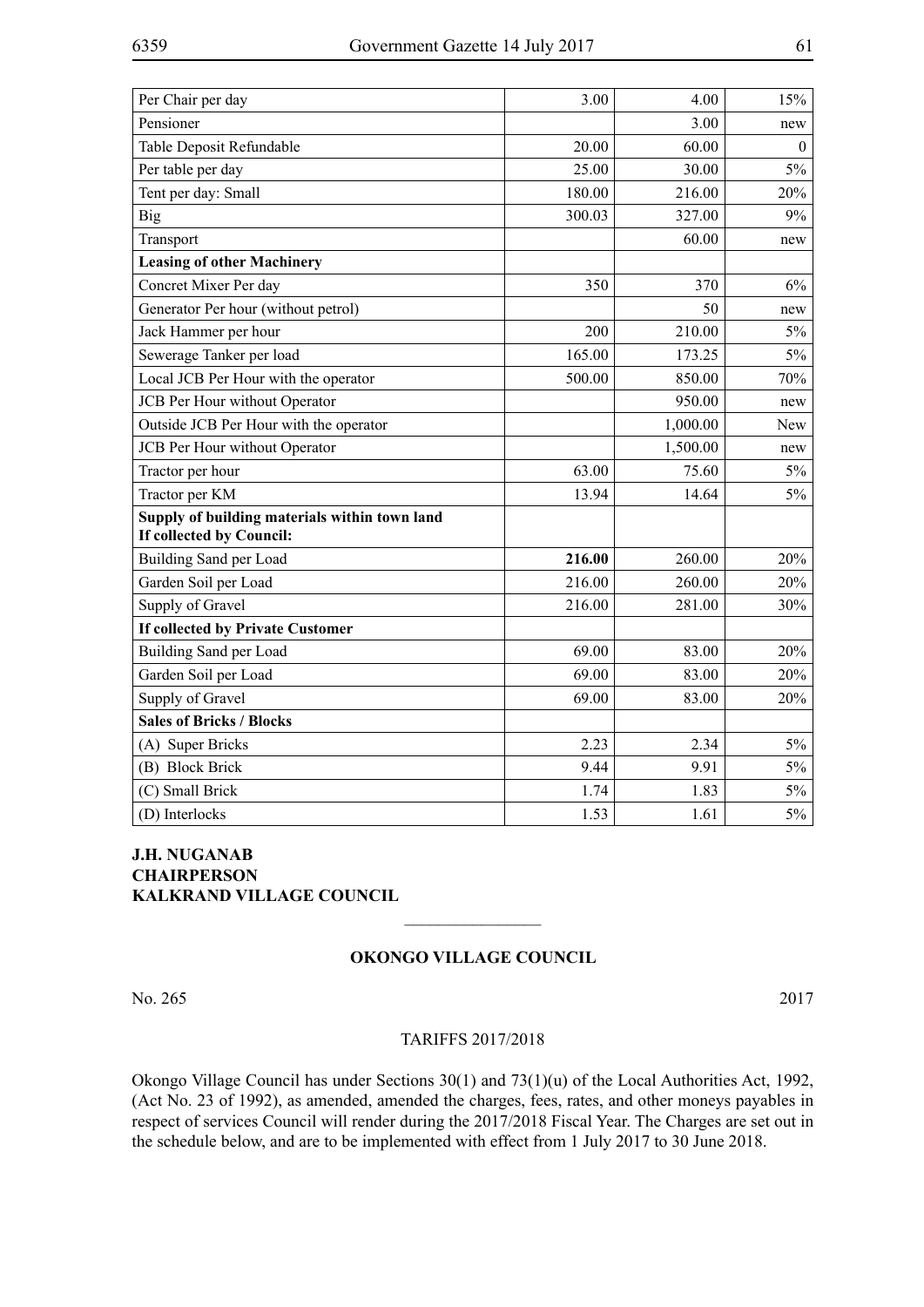| <b>Tariff Description</b>                                                           | <b>Existing</b><br><b>Tariff</b><br>N\$ | <b>Proposed</b><br><b>Tariff</b><br>N\$ | $\frac{0}{0}$ |
|-------------------------------------------------------------------------------------|-----------------------------------------|-----------------------------------------|---------------|
| 5% levy for the Regional Council included in the tariffs.                           |                                         |                                         |               |
| 1.1 Sundry Charges                                                                  |                                         |                                         |               |
| 1. Issuing of Valuation Certificate: General Public.                                |                                         | 117,00                                  | new           |
| 2. Issuing of Clearance Certificate: General Public.                                |                                         | 117,00                                  | new           |
| 3. Issuing of Valuation Certificate: Build Tongether and<br><b>Shack Dweelers.</b>  | 52,50                                   | 52,50                                   | new           |
| 4. Issuing of Clearance Certificate: Build Together and<br>Shack Dwelers.           |                                         | 52,50                                   | new           |
| 5. Copy extract of confirmed Council Minutes per<br>Document                        |                                         | 100,00                                  | new           |
| <b>Tender Documents</b>                                                             |                                         |                                         |               |
| N\$10 000.00 - N\$100 000.00                                                        | 100                                     | 250                                     | 150           |
| N\$100 001.00 - N\$500 000.00                                                       | 150                                     | 350                                     | 133           |
| N\$500 001.00 - N\$1 000 000.00                                                     | 200                                     | 450                                     | 125           |
| N\$1000 001.00 - N\$1 500 000.00                                                    | 220                                     | 500                                     | 127           |
| N\$1 500 001.00 - N\$5 000 000.00                                                   | 250                                     | 600                                     | 140           |
| N\$5 000 001.00 and more                                                            | 270                                     | 800                                     | 196           |
| <b>1.2 PRICE FOR SERVICED ERVENS</b>                                                |                                         |                                         |               |
| 1. Residential                                                                      |                                         |                                         |               |
| Okongo per Square Meter                                                             | 20                                      | 20                                      | $0\%$         |
| <b>Informal Residential</b>                                                         | 10                                      | 50/month                                | new           |
| 2. Business and Offices                                                             |                                         |                                         |               |
| Okongo per Square Meter                                                             | 25                                      | 25                                      | $0\%$         |
| Informal in Okongo: price per Square Meter                                          | 15                                      | 150/month                               | new           |
| 3. Institutional (Place of Instruction and Places of Public<br>Worship)             |                                         |                                         |               |
| Okongo per Square Meter                                                             | 18                                      | 18                                      | $0\%$         |
| Informal in Okongo: price per Square Meter                                          | 15                                      | 100/month                               | new           |
| <b>1.3 PRICE FOR UN-SERVICED ERVENS</b>                                             |                                         |                                         |               |
| Price for partially serviced agricultural plots in all locations<br>per hectare.    | 30                                      | 300                                     | 1000%         |
| Price for partially un-serviced agricultural plots in all<br>locations per hactare. | 26                                      | 26                                      | $0\%$         |
| Industrial                                                                          |                                         | 25c/m <sup>2</sup>                      | new           |
| <b>3. CEMETRY</b>                                                                   |                                         |                                         |               |
| Adult: Dug by Council                                                               | 60,50                                   | 70,50                                   | 16.50%        |
| Adult: Dug by Family                                                                | 50,50                                   | 60,50                                   | 20%           |
| Children: Dug by Council                                                            | 40                                      | 50,00                                   | 25%           |
| Children: Dug by Family                                                             | 25                                      | 35,00                                   | 40%           |
| 4. FIRE BRIGADE (VOTE 4)                                                            |                                         |                                         |               |
| Hiring of fire brigade vehicle for stand by services per hour.                      | 300                                     | $300 + 5,00/km$                         | <b>New</b>    |
| 5. POUNDING OF ANIMALS                                                              |                                         |                                         |               |
| Ponding fee                                                                         |                                         |                                         |               |
| Per animal per day                                                                  |                                         |                                         |               |
| Water and feeding per animal per day                                                |                                         |                                         |               |
| VAT included in the tariff                                                          |                                         |                                         |               |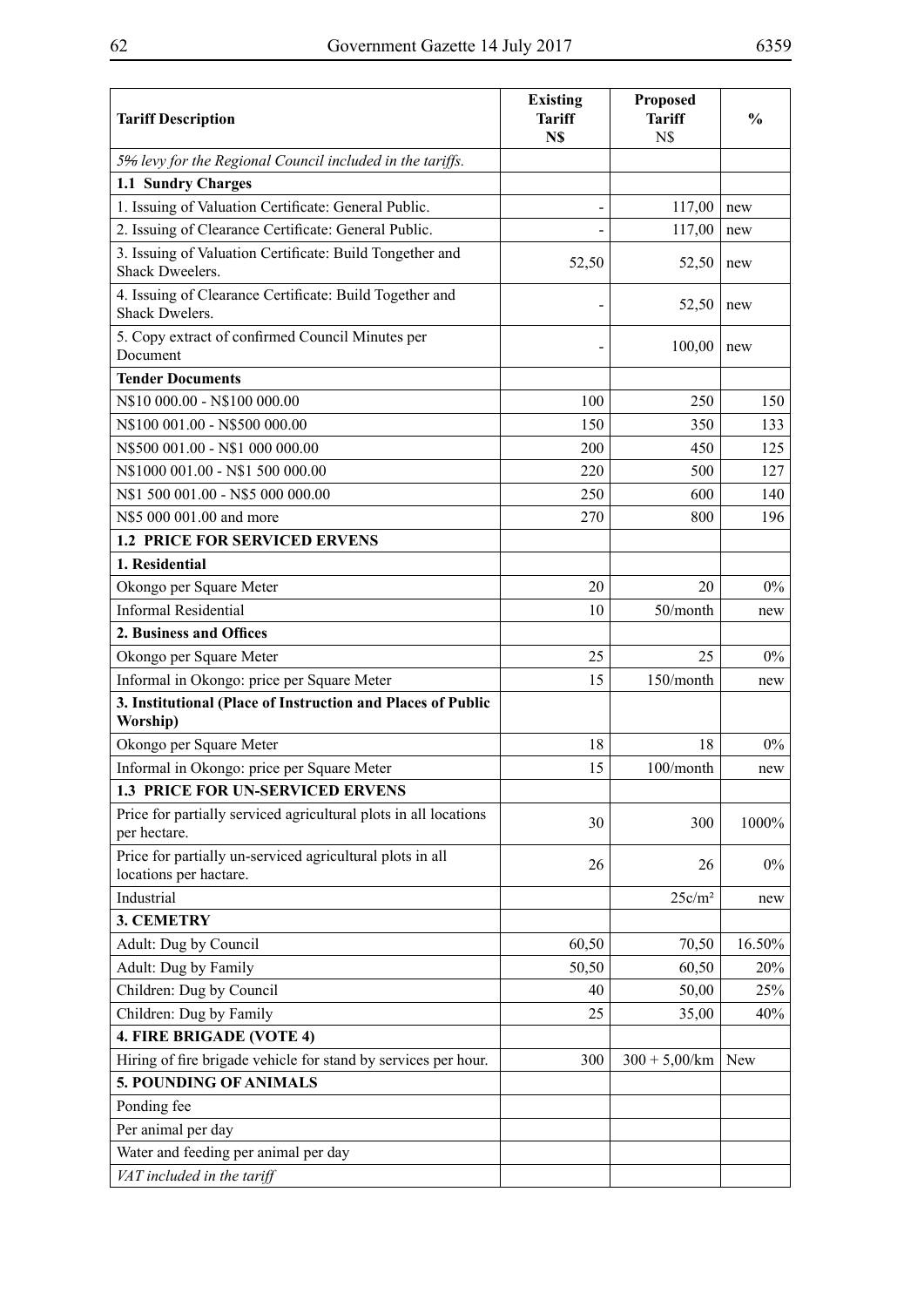| 6. HEALTH (VOTE 5)                                                                                                                                                         |                |              |                  |
|----------------------------------------------------------------------------------------------------------------------------------------------------------------------------|----------------|--------------|------------------|
| <b>6.1 Abattoir Inspection</b>                                                                                                                                             |                |              |                  |
| Inspection fee - Cattle per carcass                                                                                                                                        | 15             | 45           | 33.33%           |
| Inspection fee - Sheep and Goat per carcass                                                                                                                                | 7              | 7            | $\overline{0}$   |
| Inspection fee - Pig per carcass                                                                                                                                           | $\overline{7}$ | 7            | $\overline{0}$   |
| Distruction fee - Cattle per carcass                                                                                                                                       | 17             | 17           | $\boldsymbol{0}$ |
| Distruction fee - Sheep and Goat per carcass                                                                                                                               | 10             | 10           | $\mathbf{0}$     |
| Distruction fee - Pig per carcass                                                                                                                                          | 10             | 10           | $\boldsymbol{0}$ |
| <b>Transport only for outside CBD</b>                                                                                                                                      |                |              |                  |
| Transport / Travel per km                                                                                                                                                  | 35/km          |              |                  |
| 6.2 Business Registration/ Renewal/ Specilal Cosent,<br><b>Approval Fees and Fittness Fees</b>                                                                             |                |              |                  |
| 1. Business Registration and Fittness Certificate                                                                                                                          |                |              |                  |
| Category 1.                                                                                                                                                                |                |              |                  |
| Hawkers                                                                                                                                                                    | 55             | 100          | 1                |
| <b>Street Ventors</b>                                                                                                                                                      | 55             | 55           | $\overline{0}$   |
| Shebeens Registration                                                                                                                                                      | 65             | 400          | 515              |
| Home Based Businesses and Stalls                                                                                                                                           | 130            | 200          | 54               |
| Category 2.                                                                                                                                                                |                |              |                  |
| General agricultural dealers (such as Kaap Agri, Agra)                                                                                                                     |                |              |                  |
| grocery stores and building materials suppliers.                                                                                                                           | 300            | 1000         | 233              |
| Whole salers and Warehouses                                                                                                                                                | 600            | 1500         | 150              |
| Supermarket and furniture shops                                                                                                                                            | 700            | 1000         | 43               |
| Car and vehicle accessories dealers                                                                                                                                        | 800            | 800          | $\boldsymbol{0}$ |
| Stationary, clothing stores, insurance brokers and estate<br>agent                                                                                                         | 350            | 1000         | 185              |
| Hotel, lodges and other accommondation establishments                                                                                                                      | 650            | $\mathbf{0}$ | $\mathbf{0}$     |
| 1-5 rooms                                                                                                                                                                  |                | 800          | new              |
| 6-10 rooms                                                                                                                                                                 |                | 1000         | new              |
| $11-15$ rooms                                                                                                                                                              |                | 1500         | new              |
| 16-20 rooms                                                                                                                                                                |                | 2000         | new              |
| $20+$ rooms                                                                                                                                                                |                | 3000         | new              |
| Food outlets, bakeries, salons and pet shops                                                                                                                               | 500            | 200          | -60              |
| Electrical wiring contractors, plumbers, joineries and pipe<br>fitters                                                                                                     | 500            | 500          | $\overline{0}$   |
| Service, station, garages, other oil, gass and fuel depots                                                                                                                 | 600            | 600          | $\overline{0}$   |
| Abattoirs and bucheries                                                                                                                                                    | 700            | 700          | $\overline{0}$   |
| Funeral undertakers, optics, cash loans and security<br>companies                                                                                                          | 500            | 500          | $\overline{0}$   |
| Proffesionals: Medical Doctors and Practitioners, Legal<br>Practitioners, Notaries and Convedyance, Accountants,<br>Banks, Pharmasist and other proffedsionals not listed. | 1,600          | 1600         | $\overline{0}$   |
| Late registration                                                                                                                                                          |                |              |                  |
| 2. Taxi Fees                                                                                                                                                               |                |              |                  |
| All taxis operating within the Okongo Village area - per<br>taxi per year (including annual business registration fee for<br>numbering system etc.)                        |                |              |                  |
| Late registration - a fine of 10% of annual registration fee<br>will be charged per month or part there of f renewal is<br>overdue                                         |                |              |                  |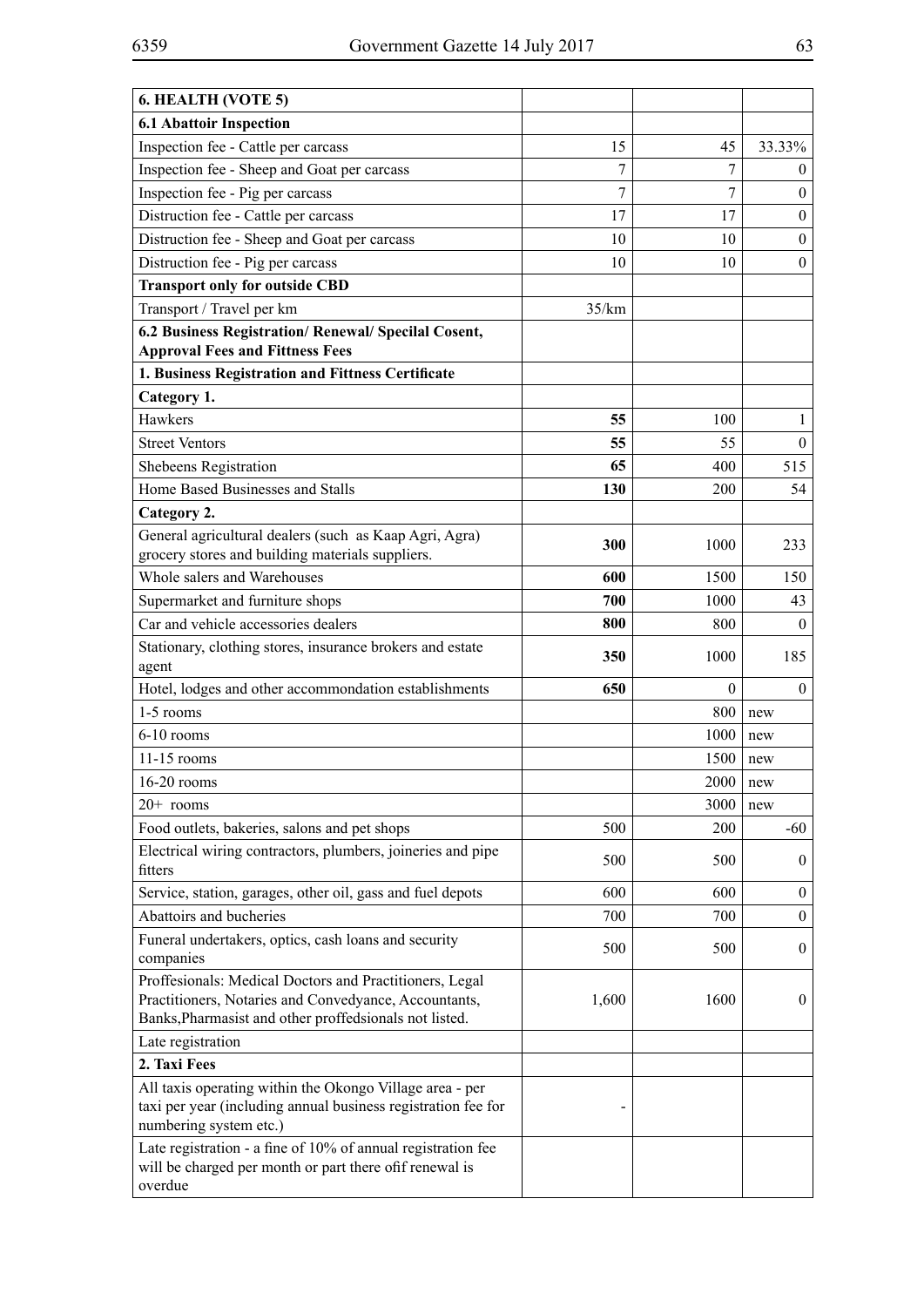| 3. Special Consent Non-Refundable Application Fee                                                                                                                                                                                                                                                      |       |      |                  |
|--------------------------------------------------------------------------------------------------------------------------------------------------------------------------------------------------------------------------------------------------------------------------------------------------------|-------|------|------------------|
| Shop, place of assembly, accommodation establishments,<br>additional dwelling unit, resident occupation, place of public<br>worship, block of flats day care centres, place of instruction,<br>institutional buildings, holiday accommodations, hotel,<br>drive-in cafes, town houses and duplex flats | 250   |      |                  |
| Kiosk, tourism, restaurant, camping site, services industry,<br>landerettes, dry cleaners and business buildings                                                                                                                                                                                       | 300   | 300  | $\boldsymbol{0}$ |
| Gambling house, shebeens, place of amusement, warehouse,<br>fuel service stations, public garage, bottle storer, funeral<br>parlours and panel beating, noxious industry and farm stalls                                                                                                               | 450   | 450  | $\boldsymbol{0}$ |
| <b>4. Contractor Licence Application Fees</b>                                                                                                                                                                                                                                                          |       |      |                  |
| Electrical wiring contractor's licence                                                                                                                                                                                                                                                                 | 160   | 85   | -49              |
| Plumbing and pipe fitting contractor's licence                                                                                                                                                                                                                                                         | 160   | 85   | -49              |
| VAT is included in the tariffs.                                                                                                                                                                                                                                                                        |       |      |                  |
| Illegal operation (Operating without permission and<br>business registration certificate):                                                                                                                                                                                                             | 1,200 | 2000 | $\mathbf{0}$     |
| Small Business, Hawkers, Street Vendors, Month and<br>Vendors and informal Braai, Kapanas - per offence =<br>N\$700.00                                                                                                                                                                                 | 700   | 700  | $\mathbf{0}$     |
| Medium Business - per offence $= N\$2000,00$                                                                                                                                                                                                                                                           | 2,000 | 2000 | $\boldsymbol{0}$ |
| Large Business - per offence $= N$2000,00$                                                                                                                                                                                                                                                             | 2,000 | 2000 | $\mathbf{0}$     |
| Illegal Shebeens in Okongo Formal Areas per offence<br>N\$2000,00                                                                                                                                                                                                                                      | 2,000 | 2000 | $\theta$         |
| 5.3 Pest Control                                                                                                                                                                                                                                                                                       |       |      |                  |
| Spray of pests - Residential / hour per applicant                                                                                                                                                                                                                                                      | 100   | 100  | $\boldsymbol{0}$ |
| Sppray of pests - Business / hour per applicant                                                                                                                                                                                                                                                        | 150   | 150  | $\mathbf{0}$     |
| 5.4 Dog Taxis / License                                                                                                                                                                                                                                                                                |       |      |                  |
| Male Dog per effect 1 July per annum                                                                                                                                                                                                                                                                   | 45    | 45   | $\boldsymbol{0}$ |
| Female dog (bitches) per sterlised dog - effect 1 July per<br>annum                                                                                                                                                                                                                                    | 55    | 55   | $\mathbf{0}$     |
| Sterilised female dog (bitches) per sterilisezed dog - effect<br>1 July per annum (proof of sterilisation must be provided)                                                                                                                                                                            | 60    | 60   | $\boldsymbol{0}$ |
| 6. PUBLIC BUILDINGS (Vote 6):                                                                                                                                                                                                                                                                          |       |      |                  |
| <b>6.1 Community Hall</b>                                                                                                                                                                                                                                                                              |       |      |                  |
| Tariff per day or part thereof:                                                                                                                                                                                                                                                                        |       |      |                  |
| a) Activities for profit motive in the private interest<br>(dance,show,business,etc.)                                                                                                                                                                                                                  | 1000  | 1000 | $\boldsymbol{0}$ |
| Refundable deposit                                                                                                                                                                                                                                                                                     | 500   | 500  |                  |
| b) Activities for profit motive for general public                                                                                                                                                                                                                                                     | 500   | 500  | $\boldsymbol{0}$ |
| Refundable deposit                                                                                                                                                                                                                                                                                     | 250   | 250  | $\theta$         |
| c) Non-profit activities by general public interest (meeting<br>by sport clubs, schools, political meetings)                                                                                                                                                                                           | 350   | 350  | $\boldsymbol{0}$ |
| Refundable deposit                                                                                                                                                                                                                                                                                     | 150   | 150  | $\boldsymbol{0}$ |
| d) Churches and charity organisations                                                                                                                                                                                                                                                                  | 400   | 400  | $\mathbf{0}$     |
| Refundable deposit                                                                                                                                                                                                                                                                                     | 200   | 200  | $\mathbf{0}$     |
| e) Wedding receptions                                                                                                                                                                                                                                                                                  | 2,000 | 2000 | $\mathbf{0}$     |
| Refundable deposit                                                                                                                                                                                                                                                                                     | 1,000 | 1000 | $\boldsymbol{0}$ |
| No refund if the hall is not cleaned until 10H00 the next day                                                                                                                                                                                                                                          |       |      |                  |
| <b>6.2 HIRE OF PORTABLE TOILETS</b>                                                                                                                                                                                                                                                                    |       |      |                  |
| Portable Toilet per day                                                                                                                                                                                                                                                                                | 145   | 145  | $\boldsymbol{0}$ |
| Refundable deposit                                                                                                                                                                                                                                                                                     | 145   | 145  | $\mathbf{0}$     |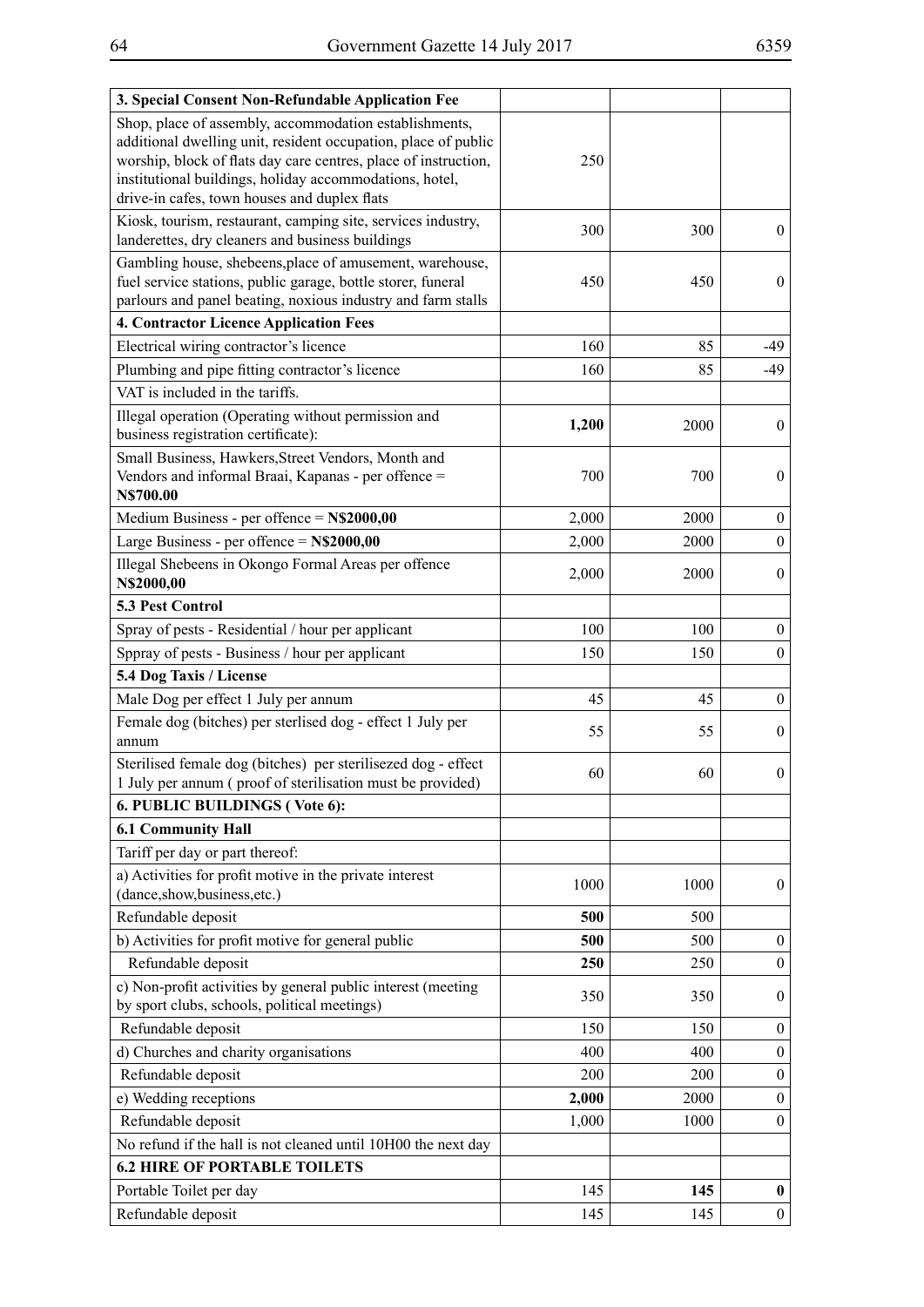| VAT is included in the tariff. For any loss or damage, the<br>replacement cost would be charged accordingly.                                                                                                                                                                                                                                                                                                                                                  |     |     |  |
|---------------------------------------------------------------------------------------------------------------------------------------------------------------------------------------------------------------------------------------------------------------------------------------------------------------------------------------------------------------------------------------------------------------------------------------------------------------|-----|-----|--|
| 7. Sewerage (Vote 10):                                                                                                                                                                                                                                                                                                                                                                                                                                        |     |     |  |
| <b>A. BASIC CHARGES</b>                                                                                                                                                                                                                                                                                                                                                                                                                                       |     |     |  |
| The owner of any erf, stand or lot with or without<br>improvements shall, where such erf, stand or lot or<br>agricultural land is connected with the Council's sewerage<br>system or in case where such supply is available but not<br>made use, pay to the Council monthly in advance, the<br>following charges in respect of each such erf, stand or lot or<br>agricutural land: provided that the charges thus determined<br>shall be the minimum charges. |     |     |  |
| For the first square meters land area or portion thereof.                                                                                                                                                                                                                                                                                                                                                                                                     | 30  | 30  |  |
| For every additional 1000 square meters portions thereof.                                                                                                                                                                                                                                                                                                                                                                                                     | 35  | 35  |  |
| Maximum charges                                                                                                                                                                                                                                                                                                                                                                                                                                               | 55  | 55  |  |
| <b>B. ADDITIONAL CHARGES</b>                                                                                                                                                                                                                                                                                                                                                                                                                                  |     |     |  |
| a) Private house-for each toilet                                                                                                                                                                                                                                                                                                                                                                                                                              | 47  | 47  |  |
| b) Flat used wholly for residential purposes: additional<br>chargeper flat, excluding the basement, garage, servants<br>quarters and outbuildings: provided that in case where<br>rooms are let soley for occupation without the provision of<br>meals every two rooms under the same roof will be taken as<br>one flat.                                                                                                                                      | 47  |     |  |
| c) Churches for each toilet                                                                                                                                                                                                                                                                                                                                                                                                                                   | 25  | 25  |  |
| d) Church Halls for each toilet                                                                                                                                                                                                                                                                                                                                                                                                                               | 25  | 25  |  |
| e) Colleges, Schools and Hostels                                                                                                                                                                                                                                                                                                                                                                                                                              | 30  | 30  |  |
| Additional charges for every 10 students or scholars or<br>portion of 10, based on the average daily. Total during the<br>preceding calendar year. (a certified return must be furnished<br>to the Council at the end of each year by the principal of the<br>College or School Concerned)                                                                                                                                                                    | 50  |     |  |
| f) Hostels- for every Bedroom                                                                                                                                                                                                                                                                                                                                                                                                                                 | 50  | 50  |  |
| g) Business permises- for the first 2000 square meters floor<br>space. For every additional 250 square meters of floor space<br>or portion thereof.                                                                                                                                                                                                                                                                                                           | 35  | 35  |  |
| h) Tank for every 150 square meter of floor space or part of<br>thereof                                                                                                                                                                                                                                                                                                                                                                                       | 65  | 65  |  |
| i) Hospitals and nursing homes- for every 150 square meters<br>floor space or part thereof.                                                                                                                                                                                                                                                                                                                                                                   | 35  | 35  |  |
| j) Abattoir                                                                                                                                                                                                                                                                                                                                                                                                                                                   | 17  | 17  |  |
| k) Recreation and show grounds                                                                                                                                                                                                                                                                                                                                                                                                                                | 500 | 500 |  |
| i) A for every water closet or basin                                                                                                                                                                                                                                                                                                                                                                                                                          | 47  | 47  |  |
| ii) For every urinal or basin                                                                                                                                                                                                                                                                                                                                                                                                                                 | 47  | 47  |  |
| l) All other premises                                                                                                                                                                                                                                                                                                                                                                                                                                         | 60  | 60  |  |
| m) Private work                                                                                                                                                                                                                                                                                                                                                                                                                                               | 50  | 50  |  |
| Actual hour tariff of workers worked +15% Admin                                                                                                                                                                                                                                                                                                                                                                                                               | 100 | 100 |  |
| n) Connections=new - Residential                                                                                                                                                                                                                                                                                                                                                                                                                              | 70  | 70  |  |
| New connections- Commercial, Industrial and Institutional                                                                                                                                                                                                                                                                                                                                                                                                     | 150 | 150 |  |
| NOTE: All charges are stated without VAT. VAT will be                                                                                                                                                                                                                                                                                                                                                                                                         |     |     |  |
| added for non residential consumers<br><b>8. SEWERAGE BLOCKAGE</b>                                                                                                                                                                                                                                                                                                                                                                                            |     |     |  |
| Unblock the sewer during working hours                                                                                                                                                                                                                                                                                                                                                                                                                        | 250 | 250 |  |
| Unblock the sewer after working hours                                                                                                                                                                                                                                                                                                                                                                                                                         | 460 | 460 |  |
|                                                                                                                                                                                                                                                                                                                                                                                                                                                               |     |     |  |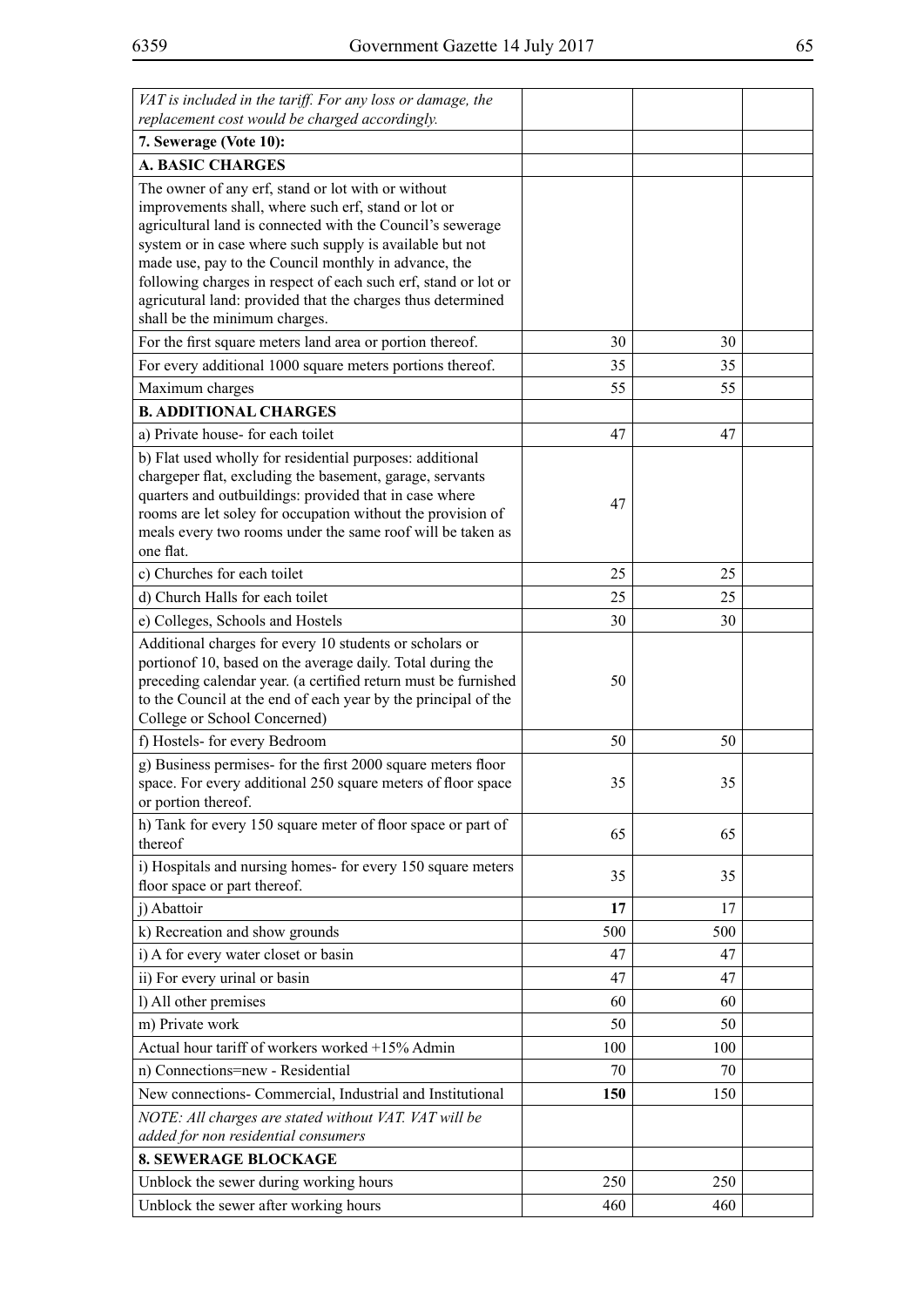| Penalty for illegal sewer connection, tempering and<br>sabotage per incident                     |       |       |     |     |
|--------------------------------------------------------------------------------------------------|-------|-------|-----|-----|
| 1.Residential- per offence or 6 month imprison-ment or both                                      | 2,000 | 2000  |     |     |
| 2. All type of business- per offence or 6 month                                                  | 2,000 | 2000  |     |     |
| imprisonment or both                                                                             |       |       |     |     |
| 9. SANITATION (Vote11)                                                                           |       |       |     |     |
| 1. Refuse Removal                                                                                |       |       |     |     |
| Removal of domestic refuse at Residential (4× per month)                                         | 56    | 130   |     |     |
| Removal of domestic refuse at small & medium Businesses,<br>$(4 \times per month)$               | 65    | 200   |     | 208 |
| Removal of domestic refuse at Large Businesses (4× per<br>month)                                 | 56    | 500   |     | 793 |
| Additional refuse removal per load                                                               |       | 200   | new |     |
| <b>Removal of refuse at institutions</b>                                                         |       |       |     |     |
| Schools $(4 \times per month)$                                                                   |       | 250   | new |     |
| Hostels $(4 \times per month)$                                                                   |       | 300   | new |     |
| Offices $(4 \times per month)$                                                                   |       | 250   | new |     |
| Clinics $(4 \times per month)$                                                                   |       | 400   | new |     |
| Churches $(4 \times per month)$                                                                  |       | 150   | new |     |
| Parastatals $(4 \times per month)$                                                               |       | 250   | new |     |
| 2. Cutting and removing of trees                                                                 |       |       |     |     |
| Small Trees or Bushes (Residential and Churches) per load<br>or part thereof                     |       | 200   | new |     |
| Small Trees or Bushes (Business and Industrial Arear) per<br>load or part thereof                |       | 200   | new |     |
| Garden Refuse Disposal per load or part thereof                                                  |       | 200   | new |     |
| 3. Removal of building materials/rubbles                                                         |       |       |     |     |
| Residential- per 5m <sup>3</sup> lorry load or part thereof                                      | 100   | 250   |     |     |
| Business- per 10m <sup>3</sup> lorry load or part thereof                                        | 150   | 400   |     |     |
| Illegal dumping-removal of waste                                                                 | 450   | 2000  |     |     |
| Reward for reporting confirmed illegal dumping per incident                                      | 250   |       |     |     |
| Refuse removal for informal settlements                                                          |       | 25,00 | new |     |
| Note: All charges are stated without VAT: VAT will be added<br>for non-residential consumers     |       |       |     |     |
| 10. FINANCE DEPARTMENT (Vote 12)                                                                 |       |       |     |     |
| a) INTEREST LEVIES ON THE OUTSTANDING<br><b>DEBTS</b>                                            |       |       |     |     |
| Charges of 20% calculated per annum on the outstanding<br>debts. Sundy income will be collected. |       |       |     |     |
| b) Statement of account                                                                          |       |       |     |     |
| To print statement of account (municipal bill) per page                                          |       |       |     |     |
| 11.STREET DEPARTMENT (Vote15)                                                                    |       |       |     |     |
| <b>Sundry income renting of Municipal Eguipment</b>                                              |       |       |     |     |
| <b>Saving group/Build Together/Social Group Exclude</b>                                          |       |       |     |     |
| <b>Contractors</b>                                                                               |       |       |     |     |
| <b>BUILDING SAND</b>                                                                             |       |       |     |     |
| 1m <sup>3</sup> truck plus sand- per load                                                        | 25    | 25    | new |     |
| <b>BUILDING STONES</b>                                                                           |       |       |     |     |
| 1m <sup>3</sup> truck plus sand plus stones- per load                                            | 50    | 50    | new |     |
| <b>GENERAL PUBLIC</b>                                                                            |       |       |     |     |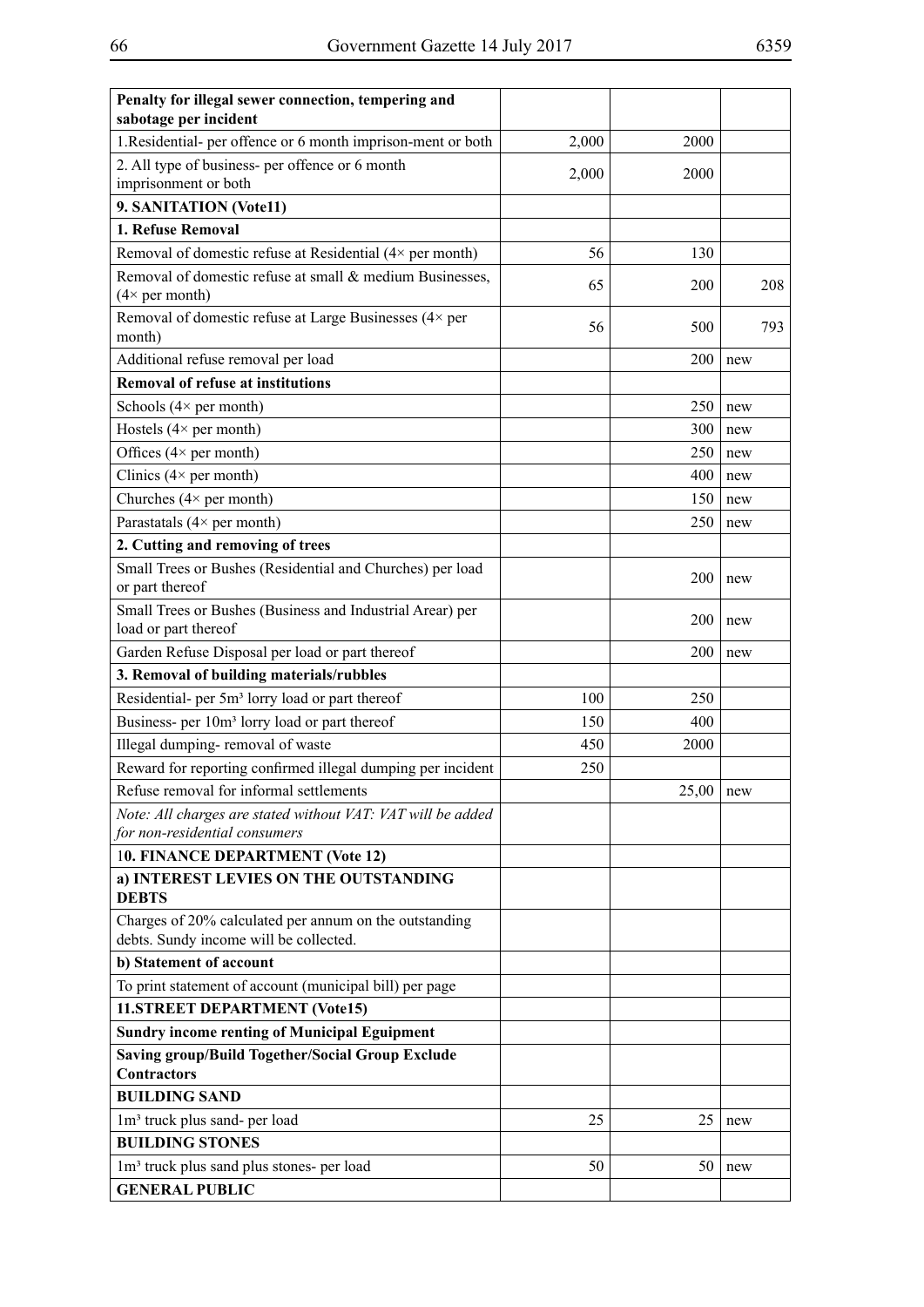| <b>BUILDING SAND</b>                                                                                         |                    |                     |                  |
|--------------------------------------------------------------------------------------------------------------|--------------------|---------------------|------------------|
| 1m <sup>3</sup> truck plus sand- per load (Brickmakers)                                                      | 40                 | 40                  | new              |
| 1m <sup>3</sup> truck plus sand- per load (Contractors)                                                      | 60                 | 60                  | new              |
| <b>BUILDING STONES</b>                                                                                       |                    |                     | new              |
| 1m <sup>3</sup> truck plus stones- per load                                                                  | 450                | 833                 | new              |
| <b>Contractors</b>                                                                                           |                    |                     |                  |
| <b>BUILDING SAND AND STONES</b>                                                                              |                    |                     |                  |
| 1m <sup>3</sup> truck plus sand plus stones- per load                                                        |                    | 433                 | new              |
| Note: VAT is included in the tariffs and delivery within<br>Okongo                                           |                    |                     |                  |
| <b>12. VILLAGE ENGINEER'S (TECHNICAL</b><br><b>SERVICES) DEPARTMENT (Vote16)</b>                             |                    |                     |                  |
| Penalty for building without and approved building plan:                                                     |                    |                     |                  |
| Residential                                                                                                  | 1,100              | 1,100               |                  |
| General Residential                                                                                          | 1,200              | 1,200               |                  |
| <b>Business</b>                                                                                              | 1,600              | 1,600               |                  |
| Industrial                                                                                                   | 1,600              | 1,600               |                  |
| Agricultural                                                                                                 | 1,600              | 1,600               |                  |
| <b>Building plans: Inspection</b>                                                                            |                    |                     |                  |
| Size of the building plan:                                                                                   |                    |                     |                  |
| Submission plan (Residential)                                                                                |                    | 50                  | new              |
| Submission plan (Business)                                                                                   |                    | 70                  | new              |
| Search of plot boundary Pegs                                                                                 |                    | 40                  | new              |
| Search of plot boundary Business                                                                             |                    | 60                  | new              |
| Renewable of building plan (after expire) all size (per plan)                                                | 800                | 800                 | $\overline{0}$   |
| Scheme house (minimum of 110 incidental type houses)                                                         | 850                | 850                 | $\overline{0}$   |
| Penalties for illegal buildings (per building)                                                               | 2,000              | 2000                | $\boldsymbol{0}$ |
| Penalties for illegal structures, such as backyard shacks,<br>wooden shades and steel frames (per structure) | 1,800              | 1800                | $\mathbf{0}$     |
| <b>Business, Industrial and Agricuture</b>                                                                   |                    |                     |                  |
| 1. Cost per building floor area (per square meter)                                                           |                    |                     |                  |
| 2. Structural engineer certificate fee                                                                       | 1.50m <sup>2</sup> |                     |                  |
| 3. Inspection fee per visit by Council engineer (in the                                                      |                    |                     |                  |
| absence of structural engineer)                                                                              |                    |                     |                  |
| 4. Final inspection by Council                                                                               |                    |                     |                  |
| 5. Approved of boundary wall other than fence (cost per<br>square meter)                                     | 36                 |                     |                  |
| <b>Copies for Building plans</b>                                                                             |                    |                     |                  |
| Copy of erf diagram A4/A3 per copy                                                                           | 28                 | 10                  |                  |
| Building Plan copies A4/A3 per copy                                                                          | 28                 | 10                  |                  |
| Building plan A2/A0 per copy                                                                                 | 55                 | 30                  |                  |
| <b>Printing of Town Maps</b>                                                                                 |                    |                     |                  |
| Town Maps-A4/A3 per copy                                                                                     | 55                 | 55                  |                  |
| Town Maps-A2/A0 per copy                                                                                     | 120                | 120                 |                  |
| Note: VAT is included in the tariffs                                                                         |                    |                     |                  |
| <b>Boundry Walls</b>                                                                                         |                    |                     |                  |
| 1. Cost per wall area per sqare meter                                                                        | $1,70/m^2$         | 1,70/m <sup>2</sup> |                  |
| 2. Complete site inspection                                                                                  | 300                | $1.00/m^2$          | new              |
| Note: VAT is included in the tariffs                                                                         |                    |                     |                  |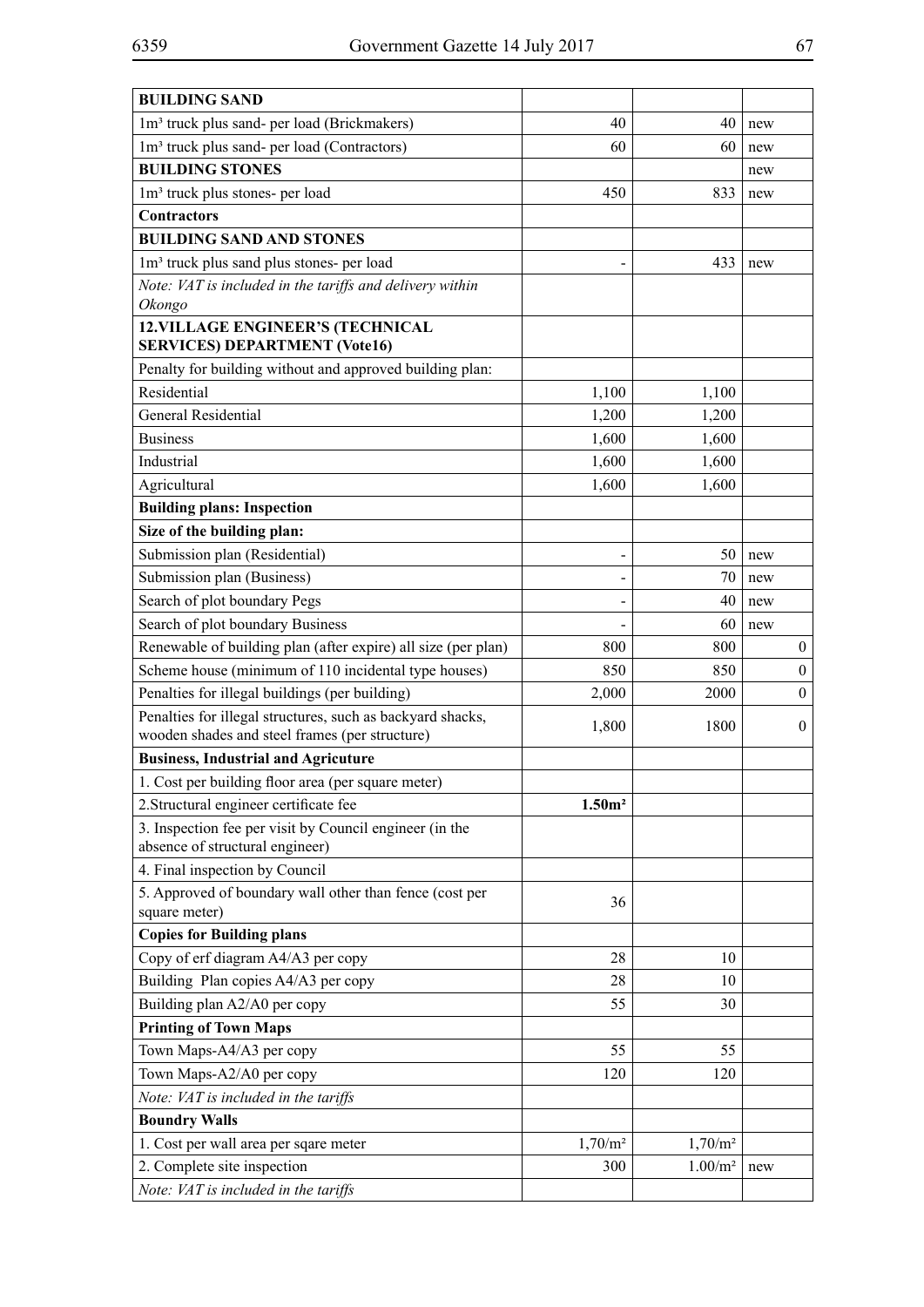| <b>13. WATER (Vote 20)</b>                                                                                                                                                   |       |      |                  |
|------------------------------------------------------------------------------------------------------------------------------------------------------------------------------|-------|------|------------------|
| <b>13.1 WATER TARRIFS</b>                                                                                                                                                    |       |      |                  |
| <b>1. WATER BASIC</b>                                                                                                                                                        |       |      |                  |
| 1.1 All Residential                                                                                                                                                          |       |      |                  |
| 20mm water pipe and below                                                                                                                                                    | 36    | 36   |                  |
| 15mm - 25mm water pipe for pensioners                                                                                                                                        | 36    | 36   |                  |
| 1.2 Business (Commercial, Industrial and Institutions)                                                                                                                       |       |      |                  |
| 25mm water pipe and up                                                                                                                                                       | 83    | 83   |                  |
| 75mm fire hydrates per fire hydrate                                                                                                                                          | 125   | 125  |                  |
| 2. WATER CONSUMPTION (UNITS)                                                                                                                                                 |       |      |                  |
| 2.1 Residential                                                                                                                                                              | 13    | 13   |                  |
| Pensioners - that never worked before                                                                                                                                        | 12    | 12   |                  |
| Community Tap (25 litres container)                                                                                                                                          | 13    | 13   |                  |
| 2.2 Business (Commercial Industrial and Institutions)                                                                                                                        |       |      |                  |
| Okongo Village Council                                                                                                                                                       | 13    | 13   |                  |
| 2.3 Other                                                                                                                                                                    |       |      |                  |
| 15mm new connection (per connection meter)                                                                                                                                   | 370   | 450  |                  |
| 13.2 Other Charges                                                                                                                                                           |       |      |                  |
| - Reconnection after the water disconnected due to none-                                                                                                                     |       |      |                  |
| payment of the bill                                                                                                                                                          |       |      |                  |
| Residential                                                                                                                                                                  |       | 450  | new              |
| <b>Business</b>                                                                                                                                                              |       | 500  | new              |
| Institutions/GRN                                                                                                                                                             |       | 1000 | new              |
| - Meter test on the request of the customer = $N$$ 1000,00<br>and refundable if the meter has been faulty.                                                                   |       |      |                  |
| 13.3 Water consumption deposits                                                                                                                                              |       |      |                  |
| Owner                                                                                                                                                                        |       |      |                  |
| Tenant                                                                                                                                                                       |       |      |                  |
| <b>Business</b>                                                                                                                                                              |       |      |                  |
| Penalty for illegal water connections, bypass, tempering                                                                                                                     |       |      |                  |
| and sabotage per incident.                                                                                                                                                   |       |      |                  |
| Residential - per offence or six months imprisonment or                                                                                                                      | 2,000 | 2000 | $\boldsymbol{0}$ |
| both                                                                                                                                                                         |       |      |                  |
| All types of business and Institutions - per offence or six<br>months imprisonment or both                                                                                   | 2,000 | 2000 | $\mathbf{0}$     |
| Other additional Proposed Fees for 2016/2017 Financial                                                                                                                       |       |      |                  |
| year                                                                                                                                                                         |       |      |                  |
| <b>14. TOWN PLANNING FEES</b>                                                                                                                                                |       |      |                  |
| Better fees in the case of rezoning of erven will be charged<br>in terms of section 34 of the Town planning Ordinance,<br>1954 (Ordinance 18 of 1954), as amended as follows | 210   |      |                  |
| - From institutional, private open space no subsidised price<br>to residential or general residential.                                                                       | 138   |      |                  |
| - From institutional, private open space no subsidised price<br>to offence or business                                                                                       | 160   |      |                  |
| - From institutional, private open space subsidised price                                                                                                                    | 25    |      |                  |
| applicable to any other zoning.                                                                                                                                              |       |      |                  |
| - Residential to higher densities residential.                                                                                                                               | 300   |      |                  |
| - Residential to general residential.                                                                                                                                        | 288   |      |                  |
| - Residential, general residential to office or business.                                                                                                                    | 400   |      |                  |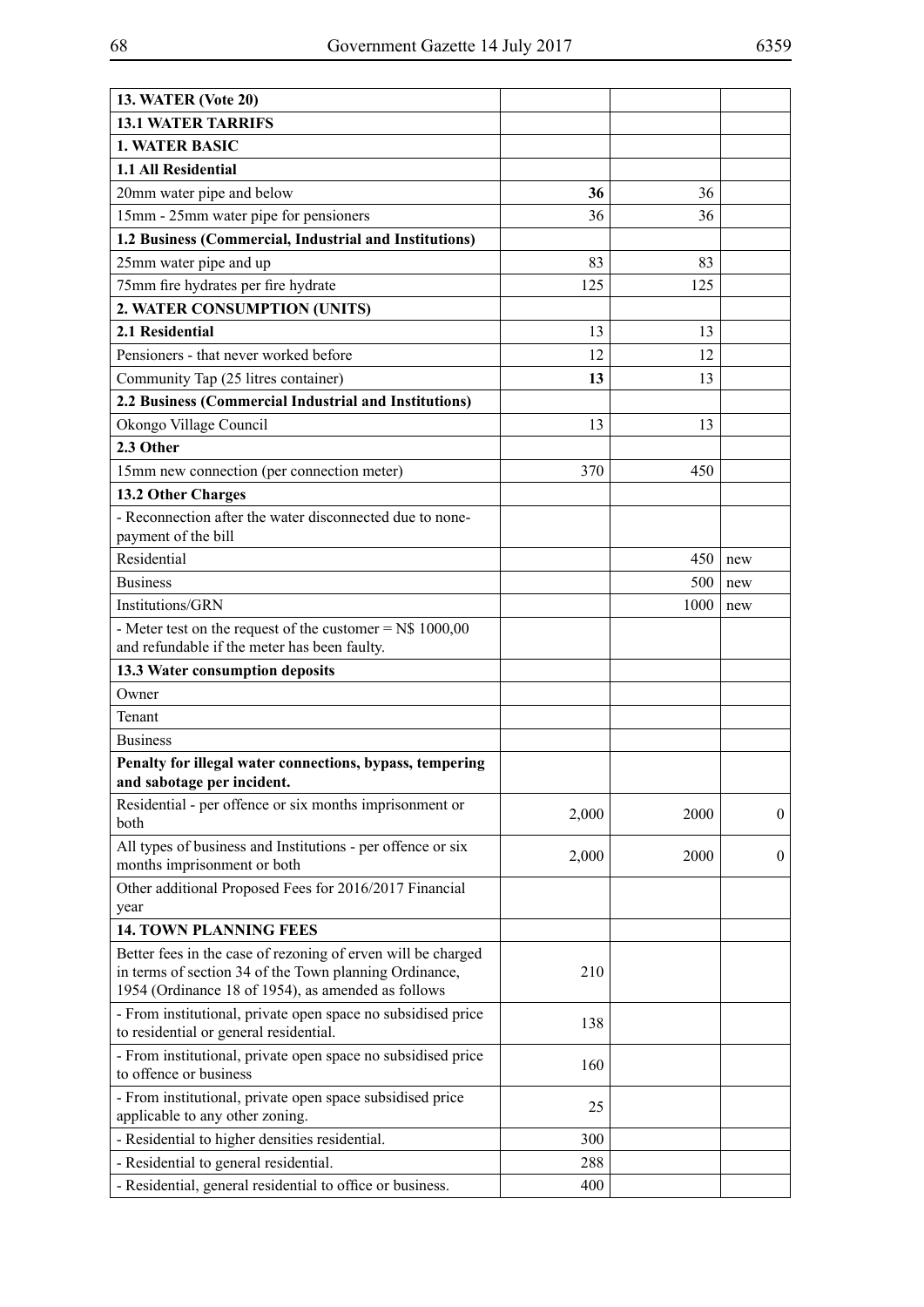| 500              |      |  |
|------------------|------|--|
|                  |      |  |
| 350              |      |  |
| 1300             |      |  |
| 1300             |      |  |
| 500              |      |  |
| 350              |      |  |
| 120              |      |  |
| 45               |      |  |
|                  |      |  |
|                  |      |  |
|                  |      |  |
| 500              |      |  |
|                  |      |  |
|                  |      |  |
| 280              | 1500 |  |
| 260              | 1200 |  |
| 230              | 1000 |  |
| 210              | 900  |  |
| 138              | 800  |  |
| 160              | 500  |  |
| 25               | 25   |  |
| 300              | 300  |  |
| 288              | 288  |  |
| 400              | 400  |  |
| 100              | 100  |  |
| $\boldsymbol{0}$ | 100  |  |
| $\theta$         | 1000 |  |
| 200              | 500  |  |
|                  | 250  |  |
|                  | 100  |  |
|                  | 50   |  |
|                  | 100  |  |
|                  |      |  |

 $\overline{\phantom{a}}$  , where  $\overline{\phantom{a}}$ 

## **BY ORDER OF THE COUNCIL**

**P. NWAHANYEKANGE CHAIRPERSON OF THE COUNCIL**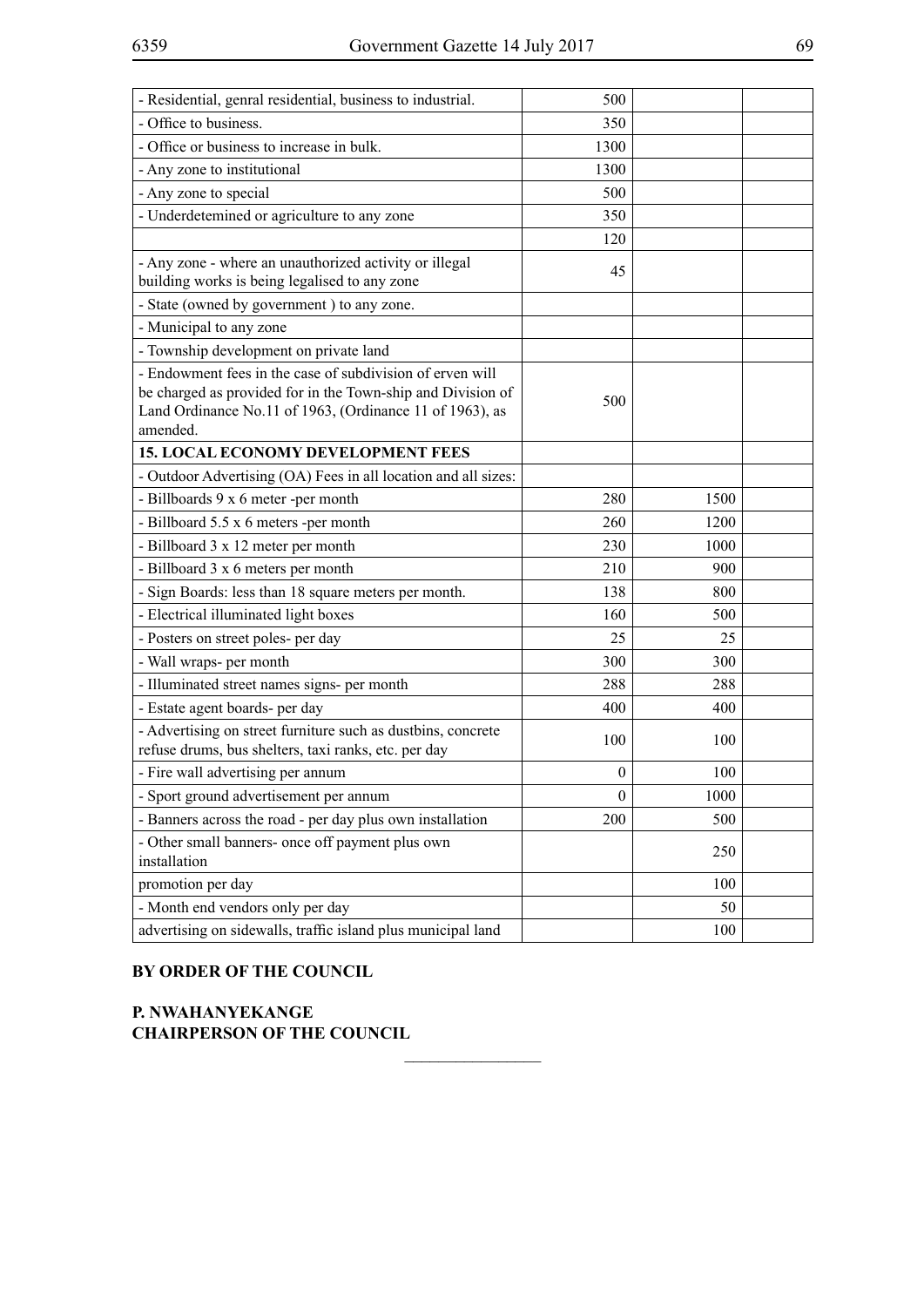# **KARIBIB TOWN COUNCIL**

No. 266 2017

### TARRIFFS 2017/2018

The Karibib Town Council has under sections 30(1)(u) and 73(1) of the Local Authorities Act, 1992 (Act No. 23 of 1992) amends the tariffs structure for the financial year ending 30 June 2016 as set out in the in the schedule, effective from 1 July 2017.

| <b>Tariff Description</b>                                                                                                                                              | <b>Existing</b><br><b>Tariff</b><br>2016/2017 | <b>PROPOSED</b><br><b>Tarriff</b><br>2017/2018 | <b>Increase</b><br>$\frac{0}{0}$ |
|------------------------------------------------------------------------------------------------------------------------------------------------------------------------|-----------------------------------------------|------------------------------------------------|----------------------------------|
| TECHNICAL DEPARTMENTAL                                                                                                                                                 |                                               |                                                |                                  |
| <b>1. SEWERAGE MONTHLY</b>                                                                                                                                             |                                               |                                                |                                  |
| Indigence/Subsidy policy for pensioner / register disable people only , property must register on their<br>names.                                                      |                                               |                                                |                                  |
| Emergency tarriffs are included in the tarriffs sewer tarriffs by N\$ 4.20 on residential and N\$ 46.04 on on<br>businesses. Therefore the % increase is more that 5 % |                                               |                                                |                                  |
| <b>Residential</b>                                                                                                                                                     |                                               |                                                |                                  |
| Senior Citizen Usab                                                                                                                                                    | 43.31                                         | 45.48                                          | $5\%$                            |
| <b>Residential Usab</b>                                                                                                                                                | 75.23                                         | 78.99                                          | $5\%$                            |
| Residential Town                                                                                                                                                       | 91.92                                         | 96.52                                          | $5\%$                            |
| Senior Citizen Town                                                                                                                                                    | 59.96                                         | 62.95                                          | $5\%$                            |
| Bus Fat produce - Small smq meter $\leq$ 20 sqm                                                                                                                        | 133.72                                        | 140.40                                         | $5\%$                            |
| Bus Fat Produe - Small 20 sqm - 50 sqm                                                                                                                                 | 315.16                                        | 330.92                                         | $5\%$                            |
| Bus Fat/ Restaurant/ Med < 51 sqm                                                                                                                                      | 630.32                                        | 661.83                                         | $5\%$                            |
| Hotel and Lodges (Fat Produce Incl)                                                                                                                                    | 1,838.48                                      | 1,930.40                                       | $5\%$                            |
| OK Grosaries Shop centre (Fat Produce)                                                                                                                                 | 2,928.98                                      | 3,368.33                                       | 15%                              |
| Business Premises-Small smq meter < 20 sqm                                                                                                                             | 133.72                                        | 140.40                                         | $5\%$                            |
| Business Premises- Small 20 sqm - 50 sqm                                                                                                                               | 315.16                                        | 330.92                                         | $5\%$                            |
| Business Premises Med > 51 sqm                                                                                                                                         | 630.32                                        | 661.83                                         | 5%                               |
| Bed & Break Fast services /room/flat                                                                                                                                   |                                               | 175.00                                         | new                              |
| Bed & Break Fast services /room/flat                                                                                                                                   | 1,155.60                                      | 175.00                                         | $-85%$                           |
| General Residential /Flat                                                                                                                                              | 630.32                                        | 175.00                                         | $-72%$                           |
| / Light Industrial/ Service Stations                                                                                                                                   | 1,838.48                                      | 1,930.40                                       |                                  |
| Public Services Offices-Small less from 0>50 sqm                                                                                                                       | 630.32                                        | 693.35                                         | 10%                              |
| Public Services Offices-Medium 50 sqm <                                                                                                                                | 1,750.93                                      | 1,750.00                                       | $-0\%$                           |
| School , Colleges and University / Training Inst                                                                                                                       | 2,928.82                                      | 3,075.26                                       | 5%                               |
| For the Police station and correctional                                                                                                                                | 2,928.82                                      | 3,075.26                                       | $5\%$                            |
| For the Namibian Defense force Milirary School Hotel                                                                                                                   | 2,928.82                                      | 3,075.26                                       | $5\%$                            |
| Airport would charged extra N\$5.50 per km                                                                                                                             | 3,503.90                                      | 3,679.09                                       | 5%                               |
| Office department unit Large or depot GRN-Large<br>offices, Medium-Large Industrial , Sport Field (QKR Gym<br>Centre)                                                  | 2,928.98                                      | 3,075.42                                       | 5%                               |
| Drain Rods per event on request                                                                                                                                        |                                               |                                                |                                  |
| For basic charges per load:                                                                                                                                            |                                               |                                                |                                  |
| a. Residential                                                                                                                                                         | 178.29                                        | 187.20                                         | $5\%$                            |
| b. Businesses Small to Medium only "B&B, Lodges                                                                                                                        | 560.28                                        | 588.29                                         | $5\%$                            |
| c. Industrial & Large Business and Ministries, Hotels and<br>Hostel                                                                                                    | 980.54                                        | 1,029.57                                       | 5%                               |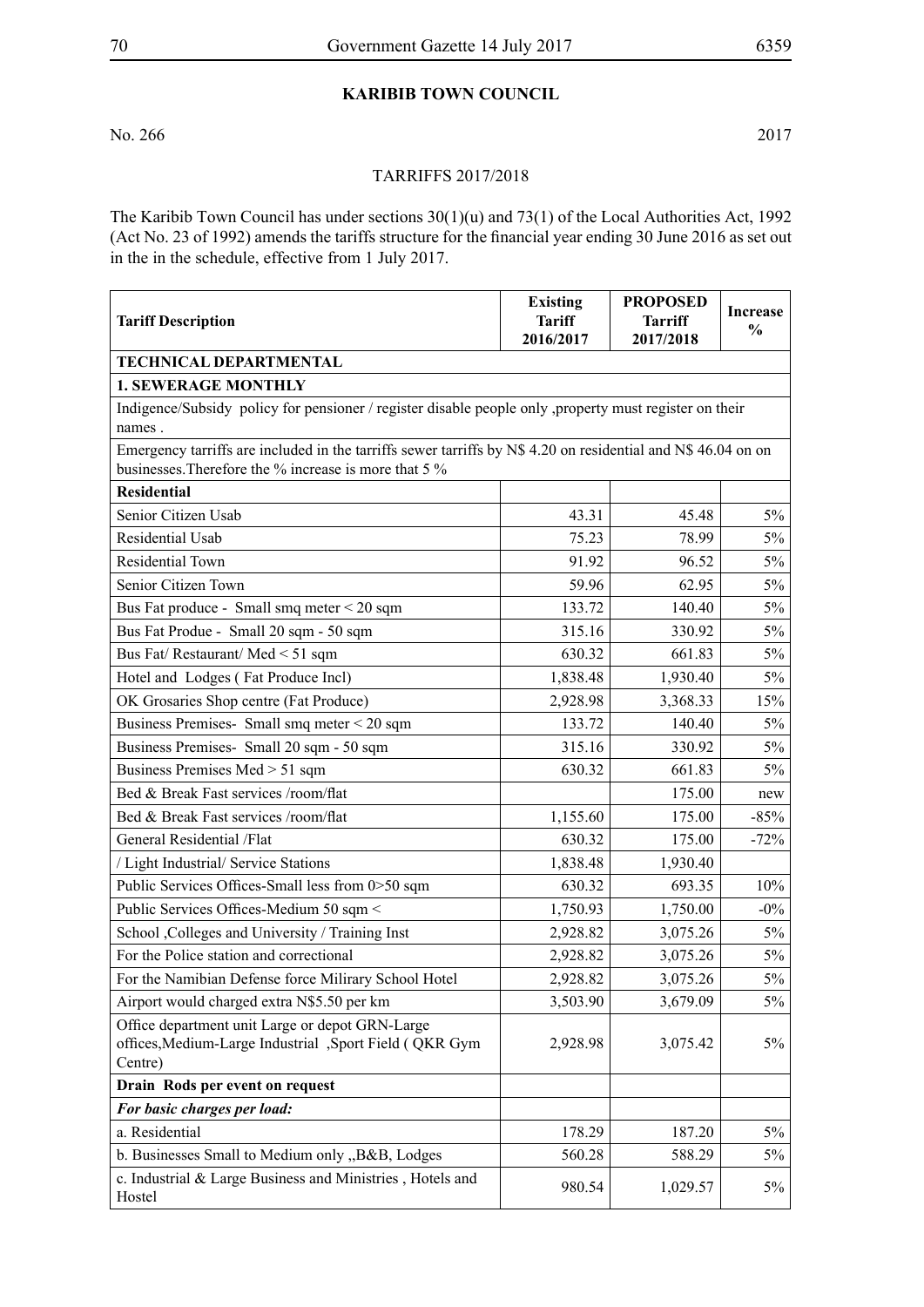| d.Kilometer charges per km                                                                                                                                                        |        | 7.88     | new   |
|-----------------------------------------------------------------------------------------------------------------------------------------------------------------------------------|--------|----------|-------|
| Plus Equipment prices to be added                                                                                                                                                 |        |          |       |
| <b>Sewer Basic Monthly for Un-improver Erven</b>                                                                                                                                  |        |          |       |
| a. Residential                                                                                                                                                                    | 75.23  | 82.76    | 10%   |
| b. Business                                                                                                                                                                       | 133.72 | 153.78   | 15%   |
| c. Industrial & Large Business and Ministries, Hotels and<br>Hostel                                                                                                               | 147.09 | 176.51   | 20%   |
| Basic Charge Additional (per toilet) if more than two<br>toilets                                                                                                                  |        |          |       |
| Residential-Town                                                                                                                                                                  | 15.50  | 16.28    | $5\%$ |
| Residential-Usab                                                                                                                                                                  | 13.85  | 14.54    | 5%    |
| Service Station/Apartment/B&B                                                                                                                                                     | 30.00  | 31.50    | 5%    |
| Large Business and Light Industrial                                                                                                                                               | 35.00  | 36.75    | 5%    |
| Shebeen                                                                                                                                                                           | 15.50  | 16.28    | 5%    |
| <b>Informal Settement Residential</b>                                                                                                                                             | 10.50  | 11.03    | 5%    |
| Heavy Industrial                                                                                                                                                                  | 40.00  | 42.00    | $5\%$ |
| Field Toilet Rental N\$ 500 advavce deposit plus /Toilet                                                                                                                          | 80.00  | 84.00    | $5\%$ |
| <b>Sewerage Connections</b>                                                                                                                                                       |        |          |       |
| Sewerage Connections-Residential                                                                                                                                                  |        | 168.18   |       |
| Sewerage Connections-Non-Residential                                                                                                                                              |        | 255.17   |       |
| Sewerage Connections-Fat Produce                                                                                                                                                  |        | 379.00   |       |
| Storage oxplosive materials per month                                                                                                                                             |        | 850.50   |       |
| Disposal of Sewer at Oxidation ponds                                                                                                                                              |        | 379.00   |       |
| <b>Sewerage Connections Illegal Connection</b>                                                                                                                                    |        |          |       |
| Sewerage Connections-Residential                                                                                                                                                  | 480.51 | 504.54   | 5%    |
| Sewerage Connections-Non-Residential                                                                                                                                              | 729.06 | 765.51   | 5%    |
| Sewerage Connections-Fat Produce                                                                                                                                                  | 947.50 | 1,137.00 | 20%   |
| Disposal of Sewer at Oxidation ponds                                                                                                                                              |        |          |       |
| (If any additional work is rendered to remove the cause of the bloakage, the costs is calculated on a<br>basis of actual costs plus 15% admin charges.(NOTE: VAT 15% is Excluded. |        |          |       |
| LED, WASTE MANAGEMENT AND CORPORATE AFFAIRS                                                                                                                                       |        |          |       |
| <b>ENVIRONMENTAL &amp; WASTE MANAGEMENT SECTION</b>                                                                                                                               |        |          |       |
| 2. REFUSE MONTHLY                                                                                                                                                                 |        |          |       |
| <b>Empty erven</b>                                                                                                                                                                |        |          |       |
| a) Residential-Town                                                                                                                                                               | 95.90  | 100.70   | 5%    |
| b) Businesses- Small Town/School/Institutions>40                                                                                                                                  | 184.45 | 193.67   | 5%    |
| c) Businesses- MediumTown/School/Institutions >41 -100                                                                                                                            | 226.15 | 237.46   | $5\%$ |
| d) Businesses-Medium Town/School/Institutions > 101-500                                                                                                                           | 327.05 | 343.40   | $5\%$ |
| e) Businesses- Large & Light Industrial Town                                                                                                                                      | 429.43 | 450.90   | 5%    |
| f) Businesses- Heavy Industrial /School/Institutions/Hotels/<br>Office Unit Large/Lodges/Hostels                                                                                  | 593.48 | 623.15   | 5%    |
| g) Churches                                                                                                                                                                       | 166.95 | 175.30   | 5%    |
| <b>Removal of refuse - Usab</b>                                                                                                                                                   |        |          |       |
| a) Residential-Usab                                                                                                                                                               | 81.95  | 86.05    | $5\%$ |
| b) Businesses- Small Usab                                                                                                                                                         | 305.18 | 320.44   | 5%    |
| c) Businesses-Medium Usab                                                                                                                                                         | 398.84 | 418.78   | $5\%$ |
| d) Businesses- Large Usab                                                                                                                                                         | 558.39 | 586.31   | $5\%$ |
| e) Businesses- Ligth Industrial Usab                                                                                                                                              | 654.10 | 901.79   | 38%   |
| f) Businesses-Heavy Industrial Usab                                                                                                                                               | 895.81 | 1,246.31 | 39%   |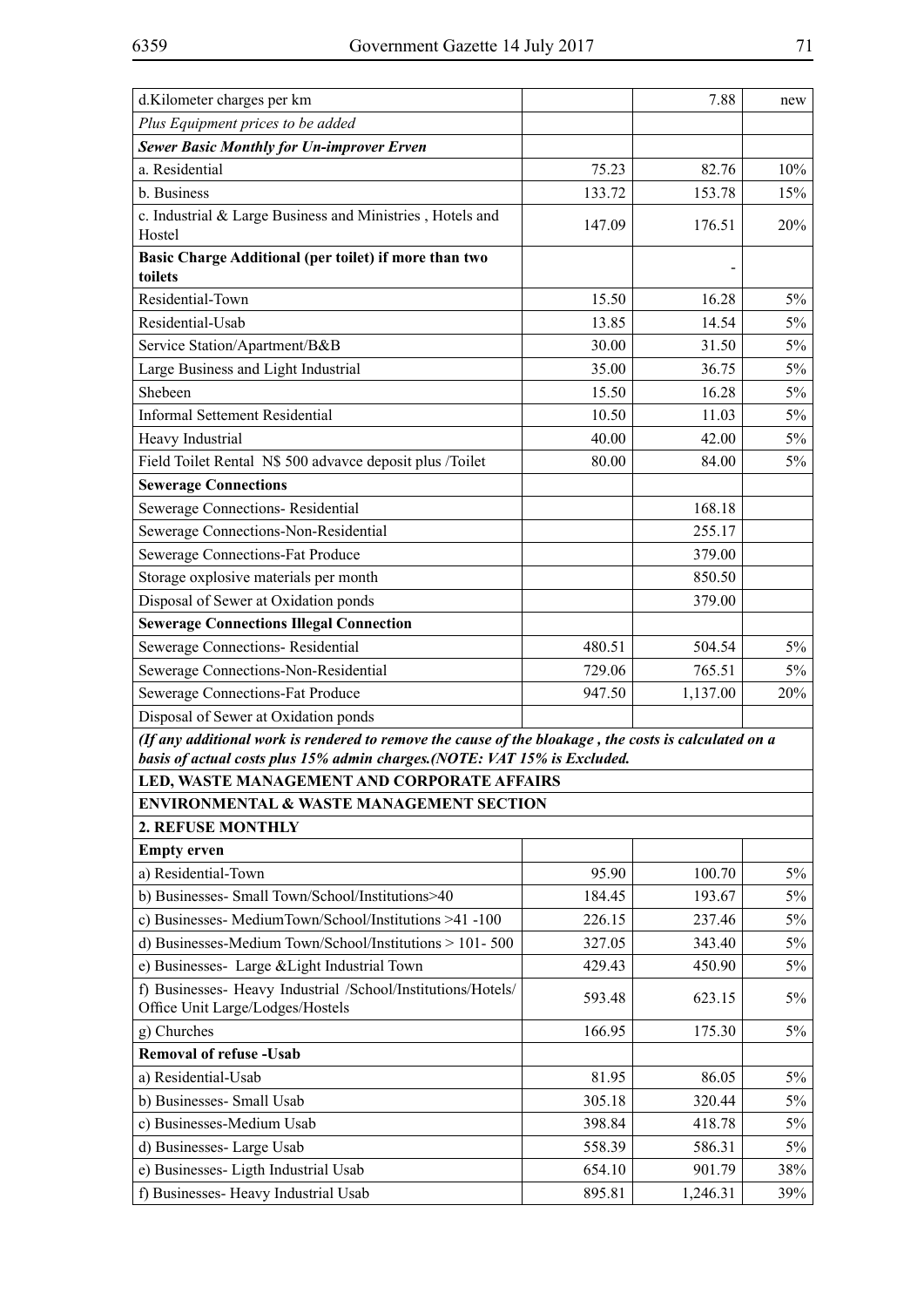| g) Churches                                                                                                                         | 165.12   | 175.30   | $6\%$  |  |
|-------------------------------------------------------------------------------------------------------------------------------------|----------|----------|--------|--|
| Removal of refuse -Town                                                                                                             |          |          |        |  |
| a) Residential-Town                                                                                                                 | 95.90    | 100.70   | $5\%$  |  |
| b) Businesses- Small Town                                                                                                           | 352.12   | 369.72   | $5\%$  |  |
| c) Businesses- MediumTown                                                                                                           | 430.76   | 452.30   | 5%     |  |
| d) Businesses-Large Town                                                                                                            | 654.10   | 686.80   | 5%     |  |
| e) Businesses- Light Industrial Town                                                                                                | 858.85   | 901.79   | 5%     |  |
| f) Businesses- Heavy Industrial                                                                                                     | 1,186.96 | 1,246.31 | 5%     |  |
| g) Churches                                                                                                                         | 166.95   | 175.30   | 5%     |  |
| h) Businesses- Large &Industrial Town/Schools & Hostel &<br>Hotels, Depot & Office Unit Large                                       | 858.85   | 901.79   | 5%     |  |
| i) Churches/Small businesse                                                                                                         | 166.95   | 175.30   | 5%     |  |
| Business & Fitness Certificate, according to the Health Regulation of 1969 and the Local Authorities<br>Act No. 23 of 1992 Annually |          |          |        |  |
| Industrial, Office department unit or depot GRN-Large<br>offices, Hotel and Hostel , Sport Field                                    | 2,039.70 | 2,141.69 | $5\%$  |  |
| <b>Business-Usab</b>                                                                                                                | 1,464.75 | 1,537.99 | $5\%$  |  |
| <b>Business-Town</b>                                                                                                                | 1,680.00 | 1,764.00 | 5%     |  |
| Industries                                                                                                                          | 2,039.70 | 2,141.69 | 5%     |  |
| Shebeens                                                                                                                            | 686.87   | 721.21   | 5%     |  |
| Kinder Garden-Usab                                                                                                                  | 627.60   | 658.98   | 5%     |  |
| Kinder Garden-Town                                                                                                                  | 805.42   | 845.69   | 5%     |  |
| <b>SME</b>                                                                                                                          | 627.60   | 658.98   | $5\%$  |  |
| Schools, Churches, NGO's and CBO's Small                                                                                            | 305.10   | 320.36   | $5\%$  |  |
| Schools, Churches, NGO's and CBO's Medium to Large                                                                                  | 697.33   | 732.20   | $5\%$  |  |
| Informal Settle subject to council approval                                                                                         | 686.87   | 721.21   | $5\%$  |  |
| Open Market-Hawkers                                                                                                                 | 110.50   | 116.03   | $5\%$  |  |
| Taxi's/ Public Transport                                                                                                            | 686.87   | 721.21   | $5\%$  |  |
| Monthly Permit- Small Business -Open market                                                                                         | 55.90    | 58.70    | $5\%$  |  |
| Road Bloackage with permission                                                                                                      |          | 175.00   | new    |  |
| <b>Per Event on Request</b>                                                                                                         |          |          |        |  |
| Braai/Kapana per day                                                                                                                | 25.00    | 26.25    | $5\%$  |  |
| Bazaar & Church's /others/day                                                                                                       | 209.20   | 219.66   | 5%     |  |
| <b>Penalties</b>                                                                                                                    |          |          |        |  |
| Illegal businesses- Small                                                                                                           | 1,000.00 | 1,050.00 | $5\%$  |  |
| illegal businesses- Medium-Large                                                                                                    | 2,000.00 | 2,100.00 | 5%     |  |
| Condemnation per event /inspection                                                                                                  | 454.80   | 477.54   | 5%     |  |
| Meat Inspection                                                                                                                     |          | 151.59   | new    |  |
| Animal slaughtering in Town-Small Stock                                                                                             | 306.85   | 322.19   | 5%     |  |
| animal slaughtering in Town-Big Stock                                                                                               |          |          |        |  |
| Abattoir Inspection Fees per inspection                                                                                             | 166.75   | 175.09   | $5\%$  |  |
| Inhuman behaviour                                                                                                                   | 100.00   | 105.00   | 5%     |  |
| Cattle per day in pounding                                                                                                          | 48.55    | 50.98    | 5%     |  |
| Small Stock per day in pounding                                                                                                     | 10.95    | 11.50    | 5%     |  |
| Pigs per day in pounding                                                                                                            | 19.40    | 20.37    | 5%     |  |
| PLANNING & TECHNICAL DEPARTMENT                                                                                                     |          |          |        |  |
| <b>ASSESSMENT RATES</b>                                                                                                             |          |          |        |  |
| The under mentioned rates shall be levied on All sites /erven property in township per annum                                        |          |          |        |  |
| On site value                                                                                                                       | 0.071    | 0.075    | $-0\%$ |  |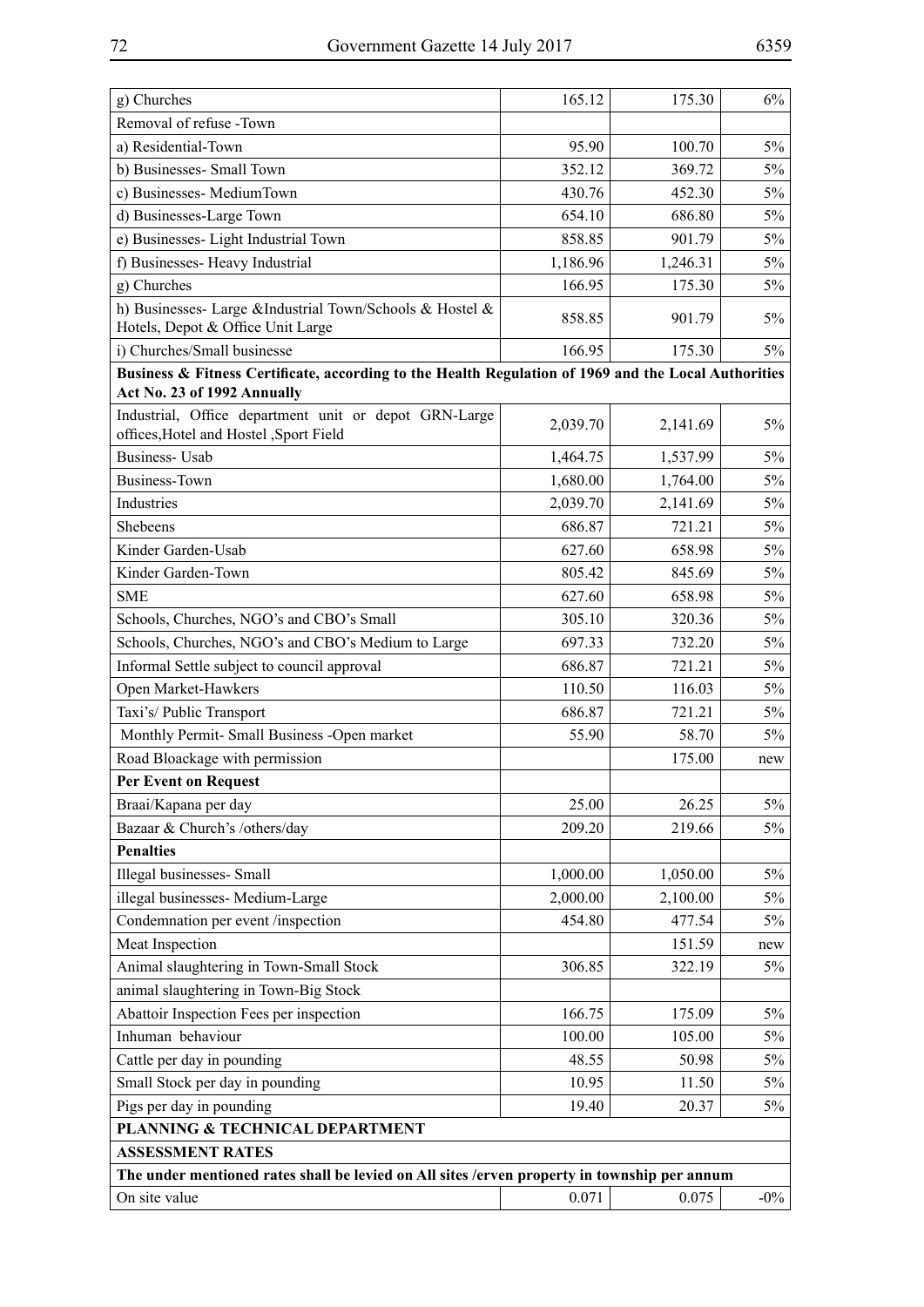| On Improvements                                                                              | 0.010     | 0.010     | $5\%$ |
|----------------------------------------------------------------------------------------------|-----------|-----------|-------|
| <b>Building Clause</b>                                                                       |           |           |       |
| Unimproved Land after 48 month                                                               | 0.099     | 0.104     | $5\%$ |
| <b>PTO/Lease</b>                                                                             |           |           |       |
| Site Rental - Normal Informal business                                                       | 105.53    | 110.80    | $5\%$ |
| Site Rental - Informal business                                                              | 231.53    | 243.11    | 5%    |
| <b>Site Rental-Contruction sites</b>                                                         |           |           |       |
| from 6000 $m^2$ up to 9000 $m^2$                                                             | 810.34    | 850.85    | $5\%$ |
| from 10001 m <sup>2</sup> up to 12000 m <sup>2</sup>                                         | 926.10    | 972.41    | $5\%$ |
| from 12000 m <sup>2</sup> to 15000 m <sup>2</sup>                                            | 1,515.00  | 1,590.75  | 5%    |
| from 15000 m <sup>2</sup> to 20000 m <sup>2</sup>                                            | 1,890.00  | 1,984.50  | $5\%$ |
| Site Rental - Informal Residential                                                           | 105.53    | 110.81    | $5\%$ |
| Site Rental - Open market- Small Business                                                    | 105.53    | 110.81    | $5\%$ |
| Site Rental - Open market - Hawkers                                                          | 48.80     | 51.24     | $5\%$ |
| <b>Building plan</b>                                                                         |           |           |       |
| Inspection fees per inspection                                                               | 275.47    | 289.24    | $5\%$ |
| Building plan per square meter                                                               | 6.55      | 6.87      | $5\%$ |
| Boundary wall per meter structure                                                            | 7.04      | 7.39      | $5\%$ |
| For illegal buildings/structure per month/square meter                                       | 2,100.00  | 2,205.00  | $5\%$ |
| Existing Building plan fee-copy                                                              | 41.48     | 43.55     | $5\%$ |
| Below tarriff's will charge as guided in Town Planning Amendment Act, 1993, No. 27 of 1993   |           |           |       |
| <b>Betterment Fees</b>                                                                       |           |           |       |
| <b>Endowment Fees</b>                                                                        |           |           |       |
|                                                                                              |           | 315.87    | $5\%$ |
| Encroachment fees                                                                            | 300.83    |           |       |
| TOWN LAND PRICES/HA ARE DETERMINE BY INFRASTRUTURE AND SIZE OF HA                            |           |           |       |
| <b>Town land rental</b>                                                                      |           |           |       |
| All fees shall be payable monthly/yearly subject to the contract-terms and conditions apply. |           |           |       |
| Eselskuppen Camp 1-Melanie Ndjago 308.50 HA                                                  | 1,773.88  | 1,862.57  | $5\%$ |
| Eselskuppen Camp 1- Cllr Gaeseb /Angela Shivangulula<br>308.50 HA                            | 1,773.88  | 1,862.57  | $5\%$ |
| Eselskuppen Camp 2-Robert Gaseb/Unomuinjo Tuahepa 603<br>HA                                  | 3,467.25  | 3,640.61  | $5\%$ |
| Eselskuppen Camp 3-Adam Muheua HA 638                                                        | 3,710.09  | 3,895.59  | 5%    |
| Springbok Camp 4-Mr Kaaronda 386 HA                                                          | 1,331.70  | 1,398.29  | 5%    |
| Springbok Camp 5-Mr Bonny 469 HA                                                             | 2,696.75  | 2,831.59  | 5%    |
| Springbok Camp 6-Mr Bonny 414 HA                                                             | 1,428.30  | 1,499.72  | $5\%$ |
| Okongava Camp 7-Karibib Farmers Association-496 HA                                           | 1,426.00  | 1,497.30  | 5%    |
| Okongava Camp 8-Tatius Goumub-645 HA                                                         | 3,708.75  | 3,894.19  | $5\%$ |
| Okongava Camp 9-Tatius Goamub-1109 HA                                                        | 3,491.00  | 3,665.55  | 5%    |
| Haelbichsbrunn Camp 10- Mr Z Maurihungirire-412HA                                            | 1,421.40  | 1,492.47  | 5%    |
| Haelbichsbrunn Camp 11-Mr Z Maurihungirire-753 HA                                            | 4,329.75  | 4,546.24  | $5\%$ |
| Haelbichsbrunn Camp 12- EngelBerg Immanuel 574 HA                                            | 3,300.50  | 3,465.53  | $5\%$ |
| Mr Thaniseb                                                                                  | 230.00    | 241.50    | 5%    |
| Ms Florida sublet Thaniseb                                                                   |           |           |       |
| Shooting Range /Ms.Rosaline Katjangua                                                        | 951.86    | 999.45    | 5%    |
| <b>Hardrock Drilling</b>                                                                     | 12,709.36 | 13,344.83 | $5\%$ |
| Old Dairy/Mr Foelsher                                                                        | 3,598.05  | 3,777.95  | 5%    |
| <b>Usakos Wollastine Mine</b>                                                                | 12,709.36 | 13,344.83 | 5%    |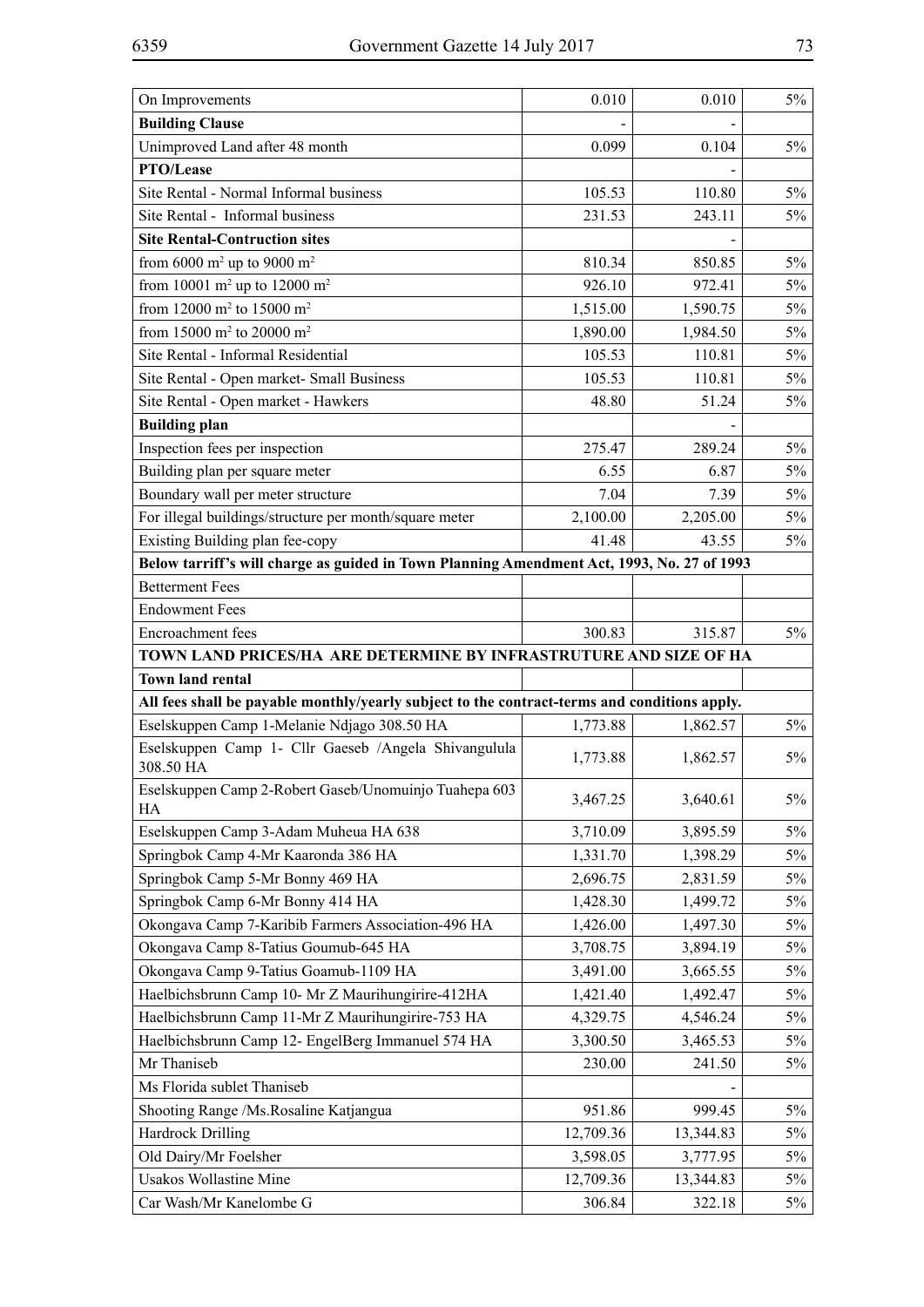| Ms. Bell Marietjie 575HA                                                                                                                                                         | 3,471.56  | 3,645.14  | 5%     |
|----------------------------------------------------------------------------------------------------------------------------------------------------------------------------------|-----------|-----------|--------|
| Green Grazing                                                                                                                                                                    | 3,700.00  | 3,885.00  | $5\%$  |
| <b>Back to Back</b>                                                                                                                                                              | 3,450.00  | 3,622.50  | 5%     |
| Rental -Office N\$ 80/per smq (Natis Karibib Office)                                                                                                                             | 7,878.52  | 8,272.45  | $5\%$  |
| VAT excluded                                                                                                                                                                     |           |           |        |
| PLANNING & TECHNICAL DEPARTMENT                                                                                                                                                  |           |           |        |
| <b>TECHNICAL SECTION</b>                                                                                                                                                         |           |           |        |
| <b>Machinery per hour</b>                                                                                                                                                        |           |           |        |
| Upon hiring of any equipment or machinery of the Municipality, an agreement form must be completed<br>at the Municipality offices and full responsibilty of damages is incurred. |           |           |        |
| Loader per hour                                                                                                                                                                  | 735.37    | 775.00    | 5%     |
| Refuse Truck per hour                                                                                                                                                            |           | 575.00    | new    |
| Compressor per hour                                                                                                                                                              | 101.92    | 108.00    | 6%     |
| Compactor per hour                                                                                                                                                               | 101.92    | 108.00    | 6%     |
| Hydro Blast inclusive the KMs per hour                                                                                                                                           |           | 980.54    | new    |
| Sewer Truck per hour                                                                                                                                                             |           | 980.54    | new    |
| Welding per hour                                                                                                                                                                 | 101.92    | 108.00    | 6%     |
| <b>Tipper Truck</b>                                                                                                                                                              | 1,050.00  | 1,102.50  | 5%     |
| <b>Sand Mining</b>                                                                                                                                                               |           |           |        |
| Sand /Load per cubic meter own transport on the site<br>-Residential                                                                                                             | 75.00     | 78.75     | $5\%$  |
| Sand /Load / 4 cubic meter Council transport at workshop-<br>Resid.                                                                                                              | 1,351.35  | 1,418.95  | $5\%$  |
| Illegal Mining of Sand: Penalty-Residential                                                                                                                                      | 5,250.00  | 5,512.50  | $5\%$  |
| Sand /Load per cubic meter own transport on the site<br>-Business                                                                                                                | 230.00    | 241.50    | $5\%$  |
| Sand /Load per cubic meter Council transport at workshop-<br>Bus.                                                                                                                | 2,143.13  | 2,250.30  | $5\%$  |
| Illegal Mining of Sand: Penalty-Industrial                                                                                                                                       | 10,500.00 | 11,025.00 | 5%     |
| <b>CEMETERY</b>                                                                                                                                                                  |           |           |        |
| Reservation of grave space per year                                                                                                                                              |           |           |        |
| Standard Section-Town -Adult                                                                                                                                                     | 969.15    | 1,017.61  | $5\%$  |
| Standard Section-Town- Child                                                                                                                                                     | 646.10    | 678.41    | 5%     |
| Reservation of grave space per year                                                                                                                                              |           |           |        |
| Standard Section-Usab-Adult                                                                                                                                                      | 969.15    | 1,017.61  | 5%     |
| Standard Section-Usab-Child                                                                                                                                                      | 646.10    | 678.41    | 5%     |
| <b>Burial Fees own Digging</b>                                                                                                                                                   |           |           |        |
| a) Usab -Adults                                                                                                                                                                  | 350.23    | 367.74    | $5\%$  |
| b) Usab - Senior Citizen/Indeg/Children                                                                                                                                          | 252.00    | 264.60    | $-24%$ |
| a) Town-Adults                                                                                                                                                                   | 490.30    | 514.81    | 5%     |
| b) Town-Chlidren & Senior Citizen /Indeg                                                                                                                                         | 350.23    | 367.74    | 5%     |
| Burial Fees plus digging on request by Council including Children/Indigence group/event                                                                                          |           |           |        |
| a) Usab                                                                                                                                                                          | 735.00    | 771.75    | 93%    |
| b) Town                                                                                                                                                                          | 735.00    | 771.75    | 93%    |
| Digging fees is based on the equipment to be used plus labor                                                                                                                     |           |           |        |
| <b>Emergency tarriff, per month</b>                                                                                                                                              |           |           |        |
| Residential                                                                                                                                                                      | 4.20      | 4.41      | $5\%$  |
| Non-Residential                                                                                                                                                                  | 46.04     | 48.34     | $5\%$  |
| Fire Brigade Vehicle Private 5 km outside town                                                                                                                                   | 771.75    | 810.34    | 5%     |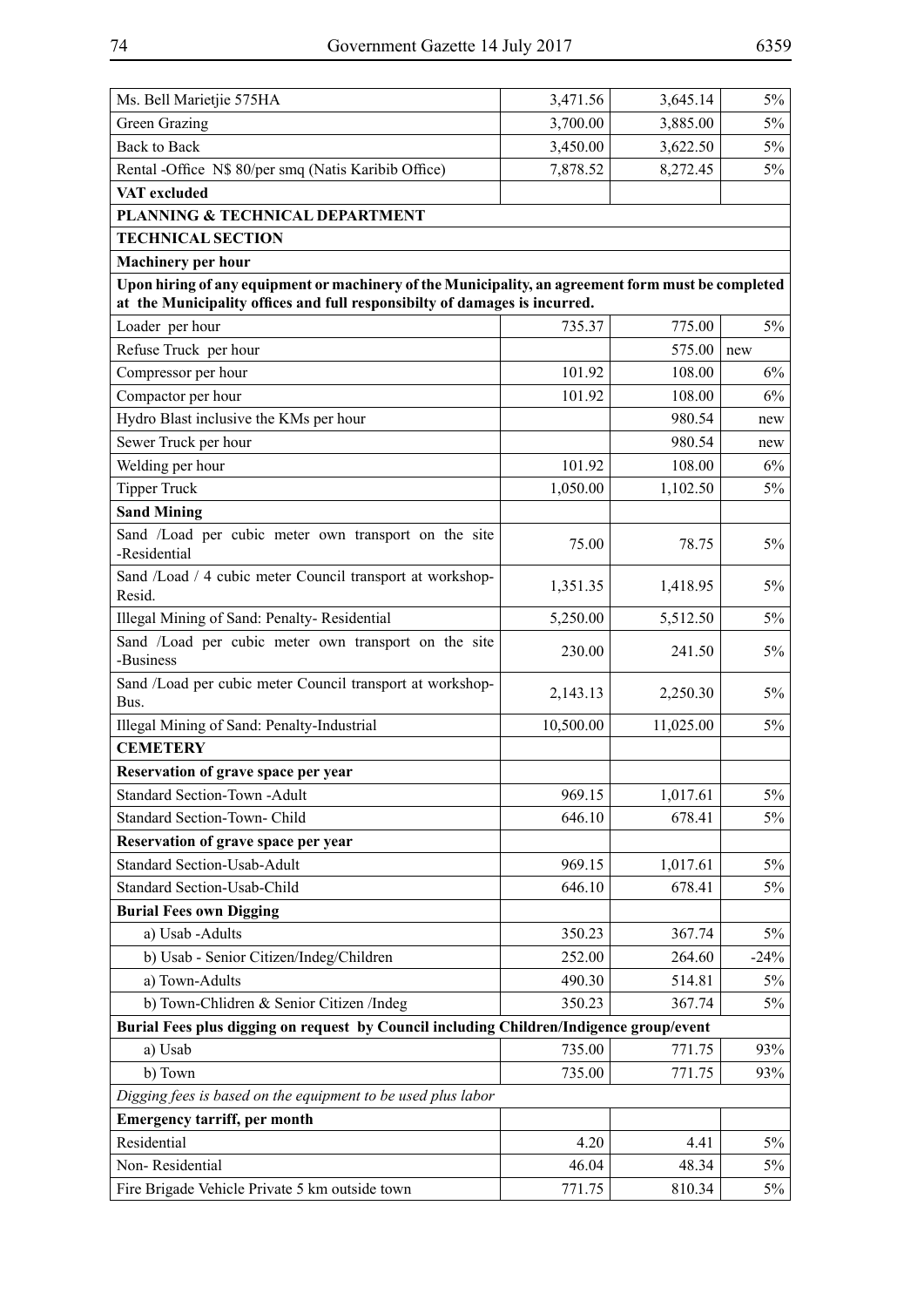| Kilometer charges per km<br>$5\%$<br>7.88<br>8.27<br>Water per cubic<br>25.36<br>26.63<br>$5\%$<br>Evaluation / Certification of fire extinguishers Inspection<br>100.28<br>105.29<br>$5\%$<br>85.58<br>Fire Investigation on special request<br>89.85<br>$5\%$<br>Note: Fire Inspection fees is to be charged when an independent request for a fire investigation is required<br>and does not form part of any other fire of any other fire services request.<br>TECHNICAL DEPARTMENTAL WATER SECTION<br>1. Where a consumer rents a property and where such consumer fails to pay any levy in accordance with<br>the respectives tarriff's, the Council shall have the right to recover the outstanding fees from the property.<br>2. Service fees are payable on or before the seventh (7th) of each month.<br><b>ILLEGAL CONNECTIONS:</b><br>Illegal Connection, bypass, sabotage or temper with meter<br>2,000.00<br>$0\%$<br>2,000.00<br>fixed<br><b>Basic Charges Monthly/ Meter:</b><br><b>Usab Residential</b><br>$5\%$<br>73.82<br>77.51<br>98.33<br>103.25<br>Residential Town<br>$5\%$<br>Raw Water Town Land<br>312.32<br>327.94<br>5%<br>$5\%$<br>Indegous policy for pensioner / Disable people (subsidy)<br>38.55<br>40.50<br>Un-Improved Erven/Property Residential<br>98.33<br>103.25<br>5%<br>Un-Improved Erven/Property -Business<br>156.19<br>164.00<br>$5\%$<br>Un-Improved Erven/Property - Light Industrial<br>312.32<br>327.94<br>$5\%$<br>Un-Improved Erven/Property -Heavy Industrial<br>342.15<br>359.26<br>$5\%$<br>Churches<br>123.01<br>129.16<br>$5\%$<br><b>Basic Charges Monthly:</b><br>Business Small < 20 SQM<br>123.01<br>129.16<br>$5\%$<br>Business Medium 20 SQM - 50 SQM<br>327.92<br>344.31<br>$5\%$<br>Bus and Restaurant / Lodges/ Med < 51-500 SQM<br>983.69<br>630.35<br>$-36\%$<br>Bus and Restaurant / Lodges/ Med < 501 SQM<br>983.69<br>1,032.87<br>$5\%$<br>General Residentail/ B&B/More than 3 flats < 51-500 SQM<br>630.35<br><b>NEW</b><br>General Residentail/ B&B/More than 3 flats < 501 SQM<br>983.69<br>1,032.87<br>$5\%$<br>Shopping Centre and large Industial , Service Station<br>983.69<br>1,450.00<br>47%<br><b>Public Institution Basic Charges Monthly:</b><br>Military School and Police Station<br>983.69<br>1,450.00<br>47%<br>Sport Fileld<br>983.69<br>$5\%$<br>1,032.87<br>Public Small $0 < 20$ SQM<br>123.01<br>129.16<br>$5\%$<br>Public Medium 20 SQM - 50 SQM<br>327.92<br>344.31<br>$5\%$<br>Public $< 51 - 500$ SQM<br>983.69<br>630.35<br>$-36%$<br>Public < 501< SQM<br>983.69<br>1,032.87<br>$5\%$<br>Public Large and Industrial<br>983.69<br>1,450.00<br>47%<br><b>WATER PRICES PER CUBIC METER:</b><br><b>RESIDENTAL</b><br>Raw water consumption<br>14.43<br>15%<br>16.60<br>Prepaid Water Supply incl Basic<br>20.90<br>22.90<br>10%<br>for water consumed 0-10 cubic<br>14.91<br>16.45<br>10%<br>For water consumed above 11-40<br>16.64<br>17.50<br>$5\%$<br>For water consumed above 41-80 cubic meter<br>18.53<br>19.46<br>$5\%$<br>For water consumed excess $81+$ cubic meter<br>20.90<br>$5\%$<br>21.94<br><b>BUSINESS:</b> | Bakkie private use 5 km outside town | 220.50 | 231.53 | $5\%$ |  |  |
|-------------------------------------------------------------------------------------------------------------------------------------------------------------------------------------------------------------------------------------------------------------------------------------------------------------------------------------------------------------------------------------------------------------------------------------------------------------------------------------------------------------------------------------------------------------------------------------------------------------------------------------------------------------------------------------------------------------------------------------------------------------------------------------------------------------------------------------------------------------------------------------------------------------------------------------------------------------------------------------------------------------------------------------------------------------------------------------------------------------------------------------------------------------------------------------------------------------------------------------------------------------------------------------------------------------------------------------------------------------------------------------------------------------------------------------------------------------------------------------------------------------------------------------------------------------------------------------------------------------------------------------------------------------------------------------------------------------------------------------------------------------------------------------------------------------------------------------------------------------------------------------------------------------------------------------------------------------------------------------------------------------------------------------------------------------------------------------------------------------------------------------------------------------------------------------------------------------------------------------------------------------------------------------------------------------------------------------------------------------------------------------------------------------------------------------------------------------------------------------------------------------------------------------------------------------------------------------------------------------------------------------------------------------------------------------------------------------------------------------------------------------------------------------------------------------------------------------------------------------------------------------------------------------------------------------------------------------------------------------------------------------------------------------------------------------------------------------------------------------------------------|--------------------------------------|--------|--------|-------|--|--|
|                                                                                                                                                                                                                                                                                                                                                                                                                                                                                                                                                                                                                                                                                                                                                                                                                                                                                                                                                                                                                                                                                                                                                                                                                                                                                                                                                                                                                                                                                                                                                                                                                                                                                                                                                                                                                                                                                                                                                                                                                                                                                                                                                                                                                                                                                                                                                                                                                                                                                                                                                                                                                                                                                                                                                                                                                                                                                                                                                                                                                                                                                                                               |                                      |        |        |       |  |  |
|                                                                                                                                                                                                                                                                                                                                                                                                                                                                                                                                                                                                                                                                                                                                                                                                                                                                                                                                                                                                                                                                                                                                                                                                                                                                                                                                                                                                                                                                                                                                                                                                                                                                                                                                                                                                                                                                                                                                                                                                                                                                                                                                                                                                                                                                                                                                                                                                                                                                                                                                                                                                                                                                                                                                                                                                                                                                                                                                                                                                                                                                                                                               |                                      |        |        |       |  |  |
|                                                                                                                                                                                                                                                                                                                                                                                                                                                                                                                                                                                                                                                                                                                                                                                                                                                                                                                                                                                                                                                                                                                                                                                                                                                                                                                                                                                                                                                                                                                                                                                                                                                                                                                                                                                                                                                                                                                                                                                                                                                                                                                                                                                                                                                                                                                                                                                                                                                                                                                                                                                                                                                                                                                                                                                                                                                                                                                                                                                                                                                                                                                               |                                      |        |        |       |  |  |
|                                                                                                                                                                                                                                                                                                                                                                                                                                                                                                                                                                                                                                                                                                                                                                                                                                                                                                                                                                                                                                                                                                                                                                                                                                                                                                                                                                                                                                                                                                                                                                                                                                                                                                                                                                                                                                                                                                                                                                                                                                                                                                                                                                                                                                                                                                                                                                                                                                                                                                                                                                                                                                                                                                                                                                                                                                                                                                                                                                                                                                                                                                                               |                                      |        |        |       |  |  |
|                                                                                                                                                                                                                                                                                                                                                                                                                                                                                                                                                                                                                                                                                                                                                                                                                                                                                                                                                                                                                                                                                                                                                                                                                                                                                                                                                                                                                                                                                                                                                                                                                                                                                                                                                                                                                                                                                                                                                                                                                                                                                                                                                                                                                                                                                                                                                                                                                                                                                                                                                                                                                                                                                                                                                                                                                                                                                                                                                                                                                                                                                                                               |                                      |        |        |       |  |  |
|                                                                                                                                                                                                                                                                                                                                                                                                                                                                                                                                                                                                                                                                                                                                                                                                                                                                                                                                                                                                                                                                                                                                                                                                                                                                                                                                                                                                                                                                                                                                                                                                                                                                                                                                                                                                                                                                                                                                                                                                                                                                                                                                                                                                                                                                                                                                                                                                                                                                                                                                                                                                                                                                                                                                                                                                                                                                                                                                                                                                                                                                                                                               |                                      |        |        |       |  |  |
|                                                                                                                                                                                                                                                                                                                                                                                                                                                                                                                                                                                                                                                                                                                                                                                                                                                                                                                                                                                                                                                                                                                                                                                                                                                                                                                                                                                                                                                                                                                                                                                                                                                                                                                                                                                                                                                                                                                                                                                                                                                                                                                                                                                                                                                                                                                                                                                                                                                                                                                                                                                                                                                                                                                                                                                                                                                                                                                                                                                                                                                                                                                               |                                      |        |        |       |  |  |
|                                                                                                                                                                                                                                                                                                                                                                                                                                                                                                                                                                                                                                                                                                                                                                                                                                                                                                                                                                                                                                                                                                                                                                                                                                                                                                                                                                                                                                                                                                                                                                                                                                                                                                                                                                                                                                                                                                                                                                                                                                                                                                                                                                                                                                                                                                                                                                                                                                                                                                                                                                                                                                                                                                                                                                                                                                                                                                                                                                                                                                                                                                                               |                                      |        |        |       |  |  |
|                                                                                                                                                                                                                                                                                                                                                                                                                                                                                                                                                                                                                                                                                                                                                                                                                                                                                                                                                                                                                                                                                                                                                                                                                                                                                                                                                                                                                                                                                                                                                                                                                                                                                                                                                                                                                                                                                                                                                                                                                                                                                                                                                                                                                                                                                                                                                                                                                                                                                                                                                                                                                                                                                                                                                                                                                                                                                                                                                                                                                                                                                                                               |                                      |        |        |       |  |  |
|                                                                                                                                                                                                                                                                                                                                                                                                                                                                                                                                                                                                                                                                                                                                                                                                                                                                                                                                                                                                                                                                                                                                                                                                                                                                                                                                                                                                                                                                                                                                                                                                                                                                                                                                                                                                                                                                                                                                                                                                                                                                                                                                                                                                                                                                                                                                                                                                                                                                                                                                                                                                                                                                                                                                                                                                                                                                                                                                                                                                                                                                                                                               |                                      |        |        |       |  |  |
|                                                                                                                                                                                                                                                                                                                                                                                                                                                                                                                                                                                                                                                                                                                                                                                                                                                                                                                                                                                                                                                                                                                                                                                                                                                                                                                                                                                                                                                                                                                                                                                                                                                                                                                                                                                                                                                                                                                                                                                                                                                                                                                                                                                                                                                                                                                                                                                                                                                                                                                                                                                                                                                                                                                                                                                                                                                                                                                                                                                                                                                                                                                               |                                      |        |        |       |  |  |
|                                                                                                                                                                                                                                                                                                                                                                                                                                                                                                                                                                                                                                                                                                                                                                                                                                                                                                                                                                                                                                                                                                                                                                                                                                                                                                                                                                                                                                                                                                                                                                                                                                                                                                                                                                                                                                                                                                                                                                                                                                                                                                                                                                                                                                                                                                                                                                                                                                                                                                                                                                                                                                                                                                                                                                                                                                                                                                                                                                                                                                                                                                                               |                                      |        |        |       |  |  |
|                                                                                                                                                                                                                                                                                                                                                                                                                                                                                                                                                                                                                                                                                                                                                                                                                                                                                                                                                                                                                                                                                                                                                                                                                                                                                                                                                                                                                                                                                                                                                                                                                                                                                                                                                                                                                                                                                                                                                                                                                                                                                                                                                                                                                                                                                                                                                                                                                                                                                                                                                                                                                                                                                                                                                                                                                                                                                                                                                                                                                                                                                                                               |                                      |        |        |       |  |  |
|                                                                                                                                                                                                                                                                                                                                                                                                                                                                                                                                                                                                                                                                                                                                                                                                                                                                                                                                                                                                                                                                                                                                                                                                                                                                                                                                                                                                                                                                                                                                                                                                                                                                                                                                                                                                                                                                                                                                                                                                                                                                                                                                                                                                                                                                                                                                                                                                                                                                                                                                                                                                                                                                                                                                                                                                                                                                                                                                                                                                                                                                                                                               |                                      |        |        |       |  |  |
|                                                                                                                                                                                                                                                                                                                                                                                                                                                                                                                                                                                                                                                                                                                                                                                                                                                                                                                                                                                                                                                                                                                                                                                                                                                                                                                                                                                                                                                                                                                                                                                                                                                                                                                                                                                                                                                                                                                                                                                                                                                                                                                                                                                                                                                                                                                                                                                                                                                                                                                                                                                                                                                                                                                                                                                                                                                                                                                                                                                                                                                                                                                               |                                      |        |        |       |  |  |
|                                                                                                                                                                                                                                                                                                                                                                                                                                                                                                                                                                                                                                                                                                                                                                                                                                                                                                                                                                                                                                                                                                                                                                                                                                                                                                                                                                                                                                                                                                                                                                                                                                                                                                                                                                                                                                                                                                                                                                                                                                                                                                                                                                                                                                                                                                                                                                                                                                                                                                                                                                                                                                                                                                                                                                                                                                                                                                                                                                                                                                                                                                                               |                                      |        |        |       |  |  |
|                                                                                                                                                                                                                                                                                                                                                                                                                                                                                                                                                                                                                                                                                                                                                                                                                                                                                                                                                                                                                                                                                                                                                                                                                                                                                                                                                                                                                                                                                                                                                                                                                                                                                                                                                                                                                                                                                                                                                                                                                                                                                                                                                                                                                                                                                                                                                                                                                                                                                                                                                                                                                                                                                                                                                                                                                                                                                                                                                                                                                                                                                                                               |                                      |        |        |       |  |  |
|                                                                                                                                                                                                                                                                                                                                                                                                                                                                                                                                                                                                                                                                                                                                                                                                                                                                                                                                                                                                                                                                                                                                                                                                                                                                                                                                                                                                                                                                                                                                                                                                                                                                                                                                                                                                                                                                                                                                                                                                                                                                                                                                                                                                                                                                                                                                                                                                                                                                                                                                                                                                                                                                                                                                                                                                                                                                                                                                                                                                                                                                                                                               |                                      |        |        |       |  |  |
|                                                                                                                                                                                                                                                                                                                                                                                                                                                                                                                                                                                                                                                                                                                                                                                                                                                                                                                                                                                                                                                                                                                                                                                                                                                                                                                                                                                                                                                                                                                                                                                                                                                                                                                                                                                                                                                                                                                                                                                                                                                                                                                                                                                                                                                                                                                                                                                                                                                                                                                                                                                                                                                                                                                                                                                                                                                                                                                                                                                                                                                                                                                               |                                      |        |        |       |  |  |
|                                                                                                                                                                                                                                                                                                                                                                                                                                                                                                                                                                                                                                                                                                                                                                                                                                                                                                                                                                                                                                                                                                                                                                                                                                                                                                                                                                                                                                                                                                                                                                                                                                                                                                                                                                                                                                                                                                                                                                                                                                                                                                                                                                                                                                                                                                                                                                                                                                                                                                                                                                                                                                                                                                                                                                                                                                                                                                                                                                                                                                                                                                                               |                                      |        |        |       |  |  |
|                                                                                                                                                                                                                                                                                                                                                                                                                                                                                                                                                                                                                                                                                                                                                                                                                                                                                                                                                                                                                                                                                                                                                                                                                                                                                                                                                                                                                                                                                                                                                                                                                                                                                                                                                                                                                                                                                                                                                                                                                                                                                                                                                                                                                                                                                                                                                                                                                                                                                                                                                                                                                                                                                                                                                                                                                                                                                                                                                                                                                                                                                                                               |                                      |        |        |       |  |  |
|                                                                                                                                                                                                                                                                                                                                                                                                                                                                                                                                                                                                                                                                                                                                                                                                                                                                                                                                                                                                                                                                                                                                                                                                                                                                                                                                                                                                                                                                                                                                                                                                                                                                                                                                                                                                                                                                                                                                                                                                                                                                                                                                                                                                                                                                                                                                                                                                                                                                                                                                                                                                                                                                                                                                                                                                                                                                                                                                                                                                                                                                                                                               |                                      |        |        |       |  |  |
|                                                                                                                                                                                                                                                                                                                                                                                                                                                                                                                                                                                                                                                                                                                                                                                                                                                                                                                                                                                                                                                                                                                                                                                                                                                                                                                                                                                                                                                                                                                                                                                                                                                                                                                                                                                                                                                                                                                                                                                                                                                                                                                                                                                                                                                                                                                                                                                                                                                                                                                                                                                                                                                                                                                                                                                                                                                                                                                                                                                                                                                                                                                               |                                      |        |        |       |  |  |
|                                                                                                                                                                                                                                                                                                                                                                                                                                                                                                                                                                                                                                                                                                                                                                                                                                                                                                                                                                                                                                                                                                                                                                                                                                                                                                                                                                                                                                                                                                                                                                                                                                                                                                                                                                                                                                                                                                                                                                                                                                                                                                                                                                                                                                                                                                                                                                                                                                                                                                                                                                                                                                                                                                                                                                                                                                                                                                                                                                                                                                                                                                                               |                                      |        |        |       |  |  |
|                                                                                                                                                                                                                                                                                                                                                                                                                                                                                                                                                                                                                                                                                                                                                                                                                                                                                                                                                                                                                                                                                                                                                                                                                                                                                                                                                                                                                                                                                                                                                                                                                                                                                                                                                                                                                                                                                                                                                                                                                                                                                                                                                                                                                                                                                                                                                                                                                                                                                                                                                                                                                                                                                                                                                                                                                                                                                                                                                                                                                                                                                                                               |                                      |        |        |       |  |  |
|                                                                                                                                                                                                                                                                                                                                                                                                                                                                                                                                                                                                                                                                                                                                                                                                                                                                                                                                                                                                                                                                                                                                                                                                                                                                                                                                                                                                                                                                                                                                                                                                                                                                                                                                                                                                                                                                                                                                                                                                                                                                                                                                                                                                                                                                                                                                                                                                                                                                                                                                                                                                                                                                                                                                                                                                                                                                                                                                                                                                                                                                                                                               |                                      |        |        |       |  |  |
|                                                                                                                                                                                                                                                                                                                                                                                                                                                                                                                                                                                                                                                                                                                                                                                                                                                                                                                                                                                                                                                                                                                                                                                                                                                                                                                                                                                                                                                                                                                                                                                                                                                                                                                                                                                                                                                                                                                                                                                                                                                                                                                                                                                                                                                                                                                                                                                                                                                                                                                                                                                                                                                                                                                                                                                                                                                                                                                                                                                                                                                                                                                               |                                      |        |        |       |  |  |
|                                                                                                                                                                                                                                                                                                                                                                                                                                                                                                                                                                                                                                                                                                                                                                                                                                                                                                                                                                                                                                                                                                                                                                                                                                                                                                                                                                                                                                                                                                                                                                                                                                                                                                                                                                                                                                                                                                                                                                                                                                                                                                                                                                                                                                                                                                                                                                                                                                                                                                                                                                                                                                                                                                                                                                                                                                                                                                                                                                                                                                                                                                                               |                                      |        |        |       |  |  |
|                                                                                                                                                                                                                                                                                                                                                                                                                                                                                                                                                                                                                                                                                                                                                                                                                                                                                                                                                                                                                                                                                                                                                                                                                                                                                                                                                                                                                                                                                                                                                                                                                                                                                                                                                                                                                                                                                                                                                                                                                                                                                                                                                                                                                                                                                                                                                                                                                                                                                                                                                                                                                                                                                                                                                                                                                                                                                                                                                                                                                                                                                                                               |                                      |        |        |       |  |  |
|                                                                                                                                                                                                                                                                                                                                                                                                                                                                                                                                                                                                                                                                                                                                                                                                                                                                                                                                                                                                                                                                                                                                                                                                                                                                                                                                                                                                                                                                                                                                                                                                                                                                                                                                                                                                                                                                                                                                                                                                                                                                                                                                                                                                                                                                                                                                                                                                                                                                                                                                                                                                                                                                                                                                                                                                                                                                                                                                                                                                                                                                                                                               |                                      |        |        |       |  |  |
|                                                                                                                                                                                                                                                                                                                                                                                                                                                                                                                                                                                                                                                                                                                                                                                                                                                                                                                                                                                                                                                                                                                                                                                                                                                                                                                                                                                                                                                                                                                                                                                                                                                                                                                                                                                                                                                                                                                                                                                                                                                                                                                                                                                                                                                                                                                                                                                                                                                                                                                                                                                                                                                                                                                                                                                                                                                                                                                                                                                                                                                                                                                               |                                      |        |        |       |  |  |
|                                                                                                                                                                                                                                                                                                                                                                                                                                                                                                                                                                                                                                                                                                                                                                                                                                                                                                                                                                                                                                                                                                                                                                                                                                                                                                                                                                                                                                                                                                                                                                                                                                                                                                                                                                                                                                                                                                                                                                                                                                                                                                                                                                                                                                                                                                                                                                                                                                                                                                                                                                                                                                                                                                                                                                                                                                                                                                                                                                                                                                                                                                                               |                                      |        |        |       |  |  |
|                                                                                                                                                                                                                                                                                                                                                                                                                                                                                                                                                                                                                                                                                                                                                                                                                                                                                                                                                                                                                                                                                                                                                                                                                                                                                                                                                                                                                                                                                                                                                                                                                                                                                                                                                                                                                                                                                                                                                                                                                                                                                                                                                                                                                                                                                                                                                                                                                                                                                                                                                                                                                                                                                                                                                                                                                                                                                                                                                                                                                                                                                                                               |                                      |        |        |       |  |  |
|                                                                                                                                                                                                                                                                                                                                                                                                                                                                                                                                                                                                                                                                                                                                                                                                                                                                                                                                                                                                                                                                                                                                                                                                                                                                                                                                                                                                                                                                                                                                                                                                                                                                                                                                                                                                                                                                                                                                                                                                                                                                                                                                                                                                                                                                                                                                                                                                                                                                                                                                                                                                                                                                                                                                                                                                                                                                                                                                                                                                                                                                                                                               |                                      |        |        |       |  |  |
|                                                                                                                                                                                                                                                                                                                                                                                                                                                                                                                                                                                                                                                                                                                                                                                                                                                                                                                                                                                                                                                                                                                                                                                                                                                                                                                                                                                                                                                                                                                                                                                                                                                                                                                                                                                                                                                                                                                                                                                                                                                                                                                                                                                                                                                                                                                                                                                                                                                                                                                                                                                                                                                                                                                                                                                                                                                                                                                                                                                                                                                                                                                               |                                      |        |        |       |  |  |
|                                                                                                                                                                                                                                                                                                                                                                                                                                                                                                                                                                                                                                                                                                                                                                                                                                                                                                                                                                                                                                                                                                                                                                                                                                                                                                                                                                                                                                                                                                                                                                                                                                                                                                                                                                                                                                                                                                                                                                                                                                                                                                                                                                                                                                                                                                                                                                                                                                                                                                                                                                                                                                                                                                                                                                                                                                                                                                                                                                                                                                                                                                                               |                                      |        |        |       |  |  |
|                                                                                                                                                                                                                                                                                                                                                                                                                                                                                                                                                                                                                                                                                                                                                                                                                                                                                                                                                                                                                                                                                                                                                                                                                                                                                                                                                                                                                                                                                                                                                                                                                                                                                                                                                                                                                                                                                                                                                                                                                                                                                                                                                                                                                                                                                                                                                                                                                                                                                                                                                                                                                                                                                                                                                                                                                                                                                                                                                                                                                                                                                                                               |                                      |        |        |       |  |  |
|                                                                                                                                                                                                                                                                                                                                                                                                                                                                                                                                                                                                                                                                                                                                                                                                                                                                                                                                                                                                                                                                                                                                                                                                                                                                                                                                                                                                                                                                                                                                                                                                                                                                                                                                                                                                                                                                                                                                                                                                                                                                                                                                                                                                                                                                                                                                                                                                                                                                                                                                                                                                                                                                                                                                                                                                                                                                                                                                                                                                                                                                                                                               |                                      |        |        |       |  |  |
|                                                                                                                                                                                                                                                                                                                                                                                                                                                                                                                                                                                                                                                                                                                                                                                                                                                                                                                                                                                                                                                                                                                                                                                                                                                                                                                                                                                                                                                                                                                                                                                                                                                                                                                                                                                                                                                                                                                                                                                                                                                                                                                                                                                                                                                                                                                                                                                                                                                                                                                                                                                                                                                                                                                                                                                                                                                                                                                                                                                                                                                                                                                               |                                      |        |        |       |  |  |
|                                                                                                                                                                                                                                                                                                                                                                                                                                                                                                                                                                                                                                                                                                                                                                                                                                                                                                                                                                                                                                                                                                                                                                                                                                                                                                                                                                                                                                                                                                                                                                                                                                                                                                                                                                                                                                                                                                                                                                                                                                                                                                                                                                                                                                                                                                                                                                                                                                                                                                                                                                                                                                                                                                                                                                                                                                                                                                                                                                                                                                                                                                                               |                                      |        |        |       |  |  |
|                                                                                                                                                                                                                                                                                                                                                                                                                                                                                                                                                                                                                                                                                                                                                                                                                                                                                                                                                                                                                                                                                                                                                                                                                                                                                                                                                                                                                                                                                                                                                                                                                                                                                                                                                                                                                                                                                                                                                                                                                                                                                                                                                                                                                                                                                                                                                                                                                                                                                                                                                                                                                                                                                                                                                                                                                                                                                                                                                                                                                                                                                                                               |                                      |        |        |       |  |  |
|                                                                                                                                                                                                                                                                                                                                                                                                                                                                                                                                                                                                                                                                                                                                                                                                                                                                                                                                                                                                                                                                                                                                                                                                                                                                                                                                                                                                                                                                                                                                                                                                                                                                                                                                                                                                                                                                                                                                                                                                                                                                                                                                                                                                                                                                                                                                                                                                                                                                                                                                                                                                                                                                                                                                                                                                                                                                                                                                                                                                                                                                                                                               |                                      |        |        |       |  |  |
|                                                                                                                                                                                                                                                                                                                                                                                                                                                                                                                                                                                                                                                                                                                                                                                                                                                                                                                                                                                                                                                                                                                                                                                                                                                                                                                                                                                                                                                                                                                                                                                                                                                                                                                                                                                                                                                                                                                                                                                                                                                                                                                                                                                                                                                                                                                                                                                                                                                                                                                                                                                                                                                                                                                                                                                                                                                                                                                                                                                                                                                                                                                               |                                      |        |        |       |  |  |
|                                                                                                                                                                                                                                                                                                                                                                                                                                                                                                                                                                                                                                                                                                                                                                                                                                                                                                                                                                                                                                                                                                                                                                                                                                                                                                                                                                                                                                                                                                                                                                                                                                                                                                                                                                                                                                                                                                                                                                                                                                                                                                                                                                                                                                                                                                                                                                                                                                                                                                                                                                                                                                                                                                                                                                                                                                                                                                                                                                                                                                                                                                                               |                                      |        |        |       |  |  |
|                                                                                                                                                                                                                                                                                                                                                                                                                                                                                                                                                                                                                                                                                                                                                                                                                                                                                                                                                                                                                                                                                                                                                                                                                                                                                                                                                                                                                                                                                                                                                                                                                                                                                                                                                                                                                                                                                                                                                                                                                                                                                                                                                                                                                                                                                                                                                                                                                                                                                                                                                                                                                                                                                                                                                                                                                                                                                                                                                                                                                                                                                                                               |                                      |        |        |       |  |  |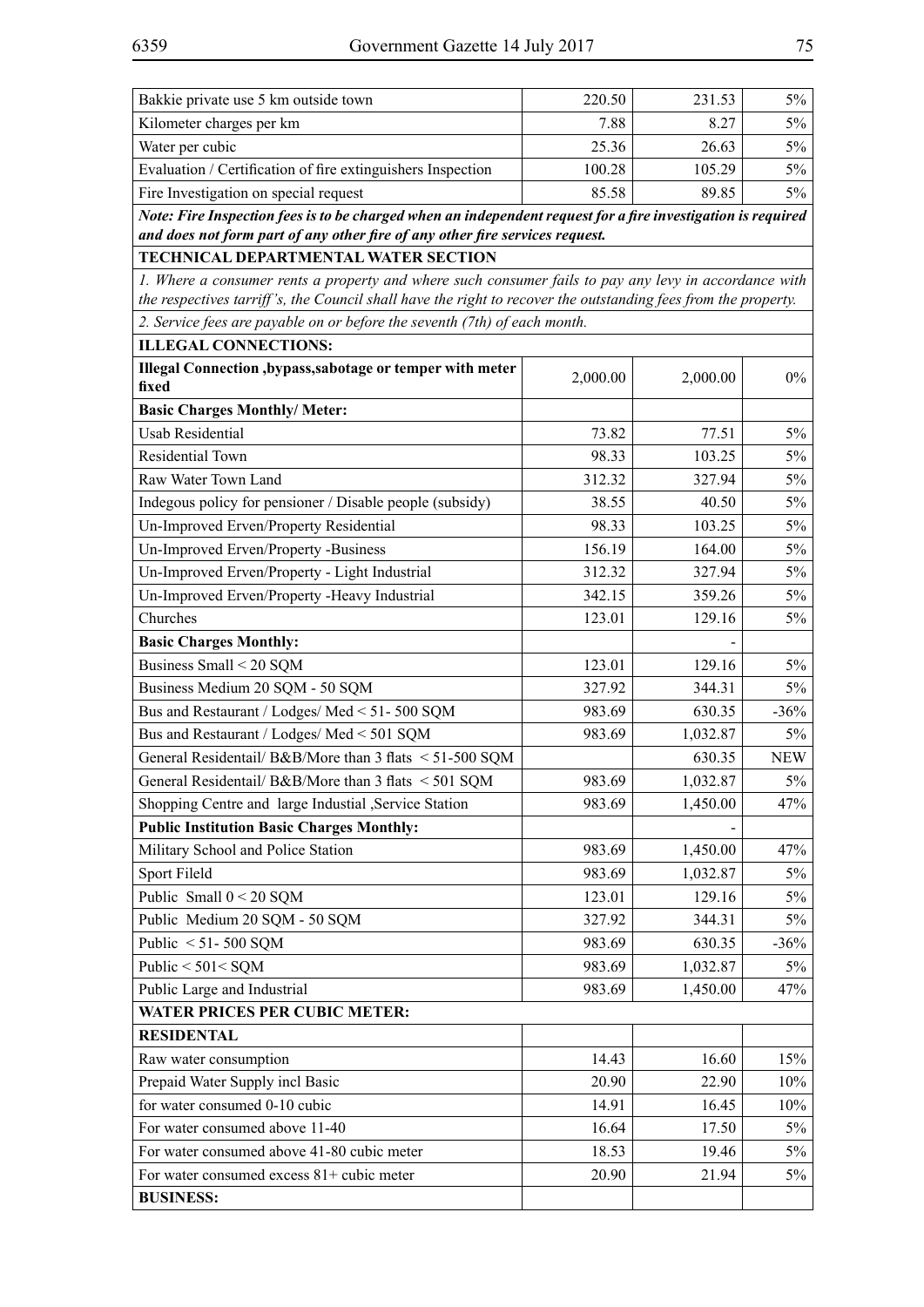| for water consumed 0-10 cubic                                    | 20.58    | 21.61    | $5\%$  |
|------------------------------------------------------------------|----------|----------|--------|
| For water consumed above 11-40                                   | 22.89    | 24.03    | $5\%$  |
| For water consumed above 41-80 cubic meter                       | 23.36    | 24.53    | $5\%$  |
| For water consumed excess 81+ cubic meter                        | 23.73    | 24.92    | 5%     |
| <b>INDUSTRIAL</b>                                                |          |          |        |
| for water consumed 0-10 cubic                                    | 22.88    | 24.03    | $5\%$  |
| For water consumed above 11-40                                   | 23.94    | 25.14    | $5\%$  |
| For water consumed above 41-80 cubic meter                       | 24.42    | 25.64    | $5\%$  |
| For water consumed excess 81+ cubic meter                        | 25.36    | 26.63    | $5\%$  |
| <b>WATER SUNDRY WATER FEES</b>                                   |          |          |        |
| Connection fees : Residential                                    | 2,140.49 | 2,247.52 | $5\%$  |
| Connection fees: Business                                        | 2,206.16 | 2,537.08 | 15%    |
| Connection fees Large Business & Industrial                      | 2,534.46 | 2,914.62 | 15%    |
| Bulk Water / cubic as per request                                | 64.85    | 68.09    | 5%     |
| Token / Card Cost Recovery                                       | 273.10   | 286.75   | 5%     |
| <b>DE-/RECONNECTION FEES</b>                                     |          |          |        |
| Residential including request                                    | 175.12   | 183.88   | $5\%$  |
| Business Including request                                       | 892.26   | 936.88   | $5\%$  |
| Late payments fee and                                            | 8.75     | 8.75     | $0\%$  |
| Interest on Overdue no interest (no indegous policy)             | 3.03     | 2.75     | $-9\%$ |
| Testing of meter                                                 | 185.22   | 195.05   | $5\%$  |
| <b>NEW CONNECTIONS: DEPOSITS</b>                                 |          |          |        |
| A deposit fee payable in advance for any new service connections |          |          |        |
| Residential                                                      | 764.72   | 802.95   | 5%     |
| Business Small 0 < 20 SQM                                        |          | 884.25   | new    |
| Business Medium 21 SQM - 50 SQM                                  |          | 955.85   | new    |
| Bus and Restaurant / Lodges/ Med SQM 51-500 SQM                  | 1,653.75 | 1,736.45 | $5\%$  |
| Bus and Restaurant / Lodges/ Med > 501 SQM                       | 3,578.23 | 3,758.19 | $5\%$  |
| General Residentail/ B&B/More than 3 flats 51-500 SQM            | 1,653.75 | 1,736.45 | $5\%$  |
| General Residentail/ B&B/More than 3 flats > 501 SQM             | 3,579.23 | 3,758.50 | $5\%$  |
| Shopping Centre and large Industial , Service Station            | 7,156.45 | 5,414.30 | $-24%$ |
| Military School and Police Station                               | 7,156.45 | 7,514.27 | 5%     |
| Public Small SQM <20 SQM                                         | 1,653.75 | 1,736.45 | 5%     |
| Public Medium 20 SQM - 50 SQM                                    | 3,578.23 | 3,758.20 | 5%     |
| Public SQM 51-500 SQM                                            | 3,578.23 | 3,758.20 | 5%     |
| Public $> 501$ SQM                                               | 3,578.23 | 3,758.20 | 5%     |
| Public Large and Industrial                                      | 1,736.44 | 1,823.26 | 5%     |
| Temporary consumers contruction                                  | 1,736.44 | 1,823.26 | 5%     |
| Large General Residential Hotel, Hostels, Body Corporates        | 5,414.27 | 5,684.99 | 5%     |
| <b>Large Business</b>                                            | 3,758.19 | 3,946.10 | 5%     |
| <b>Industrial</b>                                                | 7,156.45 | 7,514.27 | 5%     |
| Deposit Fees will be adjusted annually as per gazzetted tarriffs |          |          |        |
| LED, WASTE MANAGEMENT AND CORPORATE AFFAIRS                      |          |          |        |
| LED & COOPERATE SERVICES MONTHLY CHARGES OR RENTAL               |          |          |        |
| Application for Sign Board -per sqm                              | 47.25    | 49.61    | 5%     |
| Advertising signs / Billboards -per 3 sqm- per month             | 300.85   | 315.89   | 5%     |
| Advertising signs / Billboards -per 3 sqm- 6sqm per month        | 368.10   | 386.51   | $5\%$  |
| Advertising signs / Billboards -6sqm< per month                  | 457.35   | 480.22   | 5%     |
|                                                                  |          |          |        |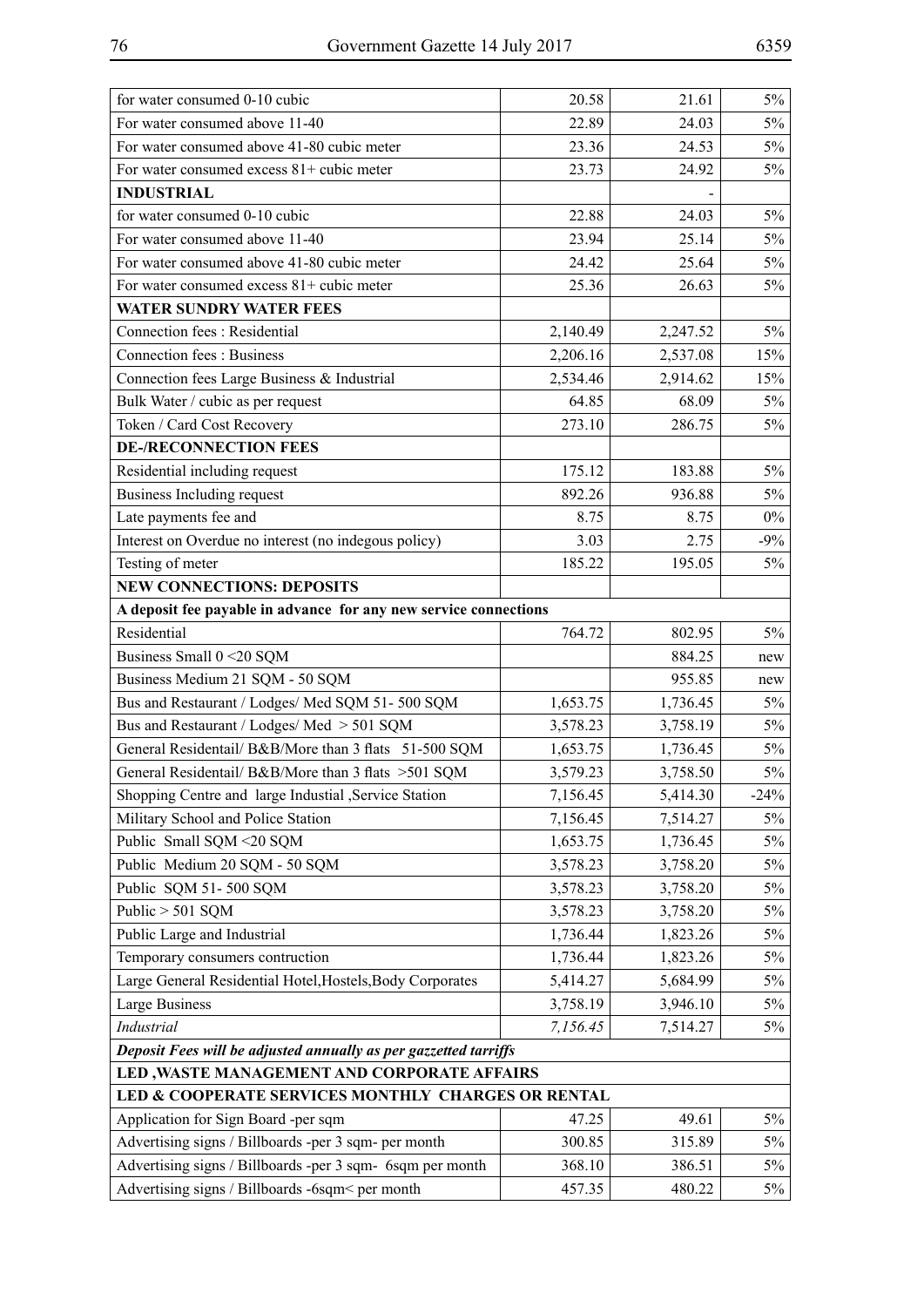| <b>Temporary sign</b>                                                                                                                                               |          |          |       |
|---------------------------------------------------------------------------------------------------------------------------------------------------------------------|----------|----------|-------|
| Advertising signs / Billboards -per 3 sqm- per month                                                                                                                | 110.85   | 116.39   | 5%    |
| Advertising signs / Billboards -per 3 sqm- 6sqm per month                                                                                                           | 152.95   | 160.60   | $5\%$ |
| Advertising signs / Billboards -6sqm< per month                                                                                                                     | 248.00   | 260.40   | $5\%$ |
| Flag of the council                                                                                                                                                 | 110.85   | 116.39   | 5%    |
| Photocopies- per copy                                                                                                                                               |          |          |       |
| A4 Copy                                                                                                                                                             | 0.50     | 0.55     | 10%   |
| A4 Copy Colour                                                                                                                                                      | 1.00     | 1.05     | 5%    |
| A3 Copy                                                                                                                                                             | 2.00     | 2.10     | $5\%$ |
| A3 Copy Colour                                                                                                                                                      | 4.00     | 4.20     | 5%    |
| Outgoing and incoming Fax/es                                                                                                                                        | 6.72     | 7.05     | 5%    |
| Clearance Certificate                                                                                                                                               | 57.95    | 60.85    | 5%    |
| Valuation Certificate                                                                                                                                               | 57.95    | 60.85    | $5\%$ |
| Dishonoured Cheques                                                                                                                                                 | 162.07   | 170.15   | 5%    |
| Podium per day                                                                                                                                                      | 162.05   | 170.15   | 5%    |
| Sound system per day                                                                                                                                                | 105.75   | 111.04   | $5\%$ |
| Overhead projector                                                                                                                                                  | 105.75   | 111.04   | $5\%$ |
| Rental per chair plastic                                                                                                                                            | 5.05     | 5.30     | $5\%$ |
| Rental per table                                                                                                                                                    | 16.75    | 17.58    | 5%    |
| <b>Tender Documents:</b>                                                                                                                                            |          |          |       |
| N\$ 10000-N\$ 100000                                                                                                                                                | 450.00   | 472.50   | 5%    |
| N\$ 100001-N\$ 500000                                                                                                                                               | 675.00   | 708.75   | $5\%$ |
| N\$ 500001-N\$ 1 000 000                                                                                                                                            | 825.00   | 866.25   | $5\%$ |
| N\$ 1 000 001-N\$ 1 500 000                                                                                                                                         | 975.00   | 1,023.75 | $5\%$ |
| N\$1 500 001-N\$1 000 000                                                                                                                                           | 1,200.00 | 1,260.00 | $5\%$ |
| N\$ 1 500 001-N\$ 5 000 000                                                                                                                                         | 1,500.00 | 1,575.00 | $5\%$ |
| N\$ N\$ 5 000 000 and more                                                                                                                                          | 2,000.00 | 2,100.00 | 5%    |
| <b>LED &amp; COOPERATE SERVICES</b>                                                                                                                                 |          |          |       |
| Municipal Houses Rent                                                                                                                                               |          |          |       |
| Rent per House Erf no. 138                                                                                                                                          | 1,528.07 | 1,604.47 | 5%    |
| Rent per House Erf no. 138 Flat                                                                                                                                     | 1,528.07 | 641.79   | new   |
| Rent per House Erf no. 19                                                                                                                                           | 1,273.39 | 1,337.06 | 5%    |
| Rent per House Erf no. 19                                                                                                                                           | 1,273.39 | 534.82   | new   |
| Rent per House Erf no. 350                                                                                                                                          | 1,018.71 | 1,069.65 | 5%    |
| Rent per House Erf No: 350 Flat                                                                                                                                     | 367.50   | 374.38   | 2%    |
| Rent per House Erf no. 282/ Usab                                                                                                                                    | 636.72   | 668.56   | 5%    |
| Karibib Ext 2- House Rental                                                                                                                                         | 3,105.00 | 3,415.50 | 10%   |
| Old Single Bungalows                                                                                                                                                | 104.21   | 109.42   | 5%    |
| Where a house is rented or occupied a agreement is entered between the Council and the tenant and                                                                   |          |          |       |
| increase can take place as may be discribed by the Council from time to time                                                                                        |          |          |       |
| <b>Rental of Hall</b>                                                                                                                                               |          |          |       |
| Equal N\$ deposit fee of rental services must be paid in advance after booking of Town Hall at the Council<br>Offices. Advance reservation must be paid in advance. |          |          |       |
| <b>Usab</b>                                                                                                                                                         |          |          |       |
| Rent for dances or wedding parties                                                                                                                                  | 835.70   | 877.48   | $5\%$ |
| Dramatic Performances/Concerts and similar functions                                                                                                                |          |          |       |
| cinemas                                                                                                                                                             |          |          |       |
| Professional                                                                                                                                                        | 835.70   | 877.49   | $5\%$ |
| Amateur                                                                                                                                                             | 53.50    | 56.17    | 5%    |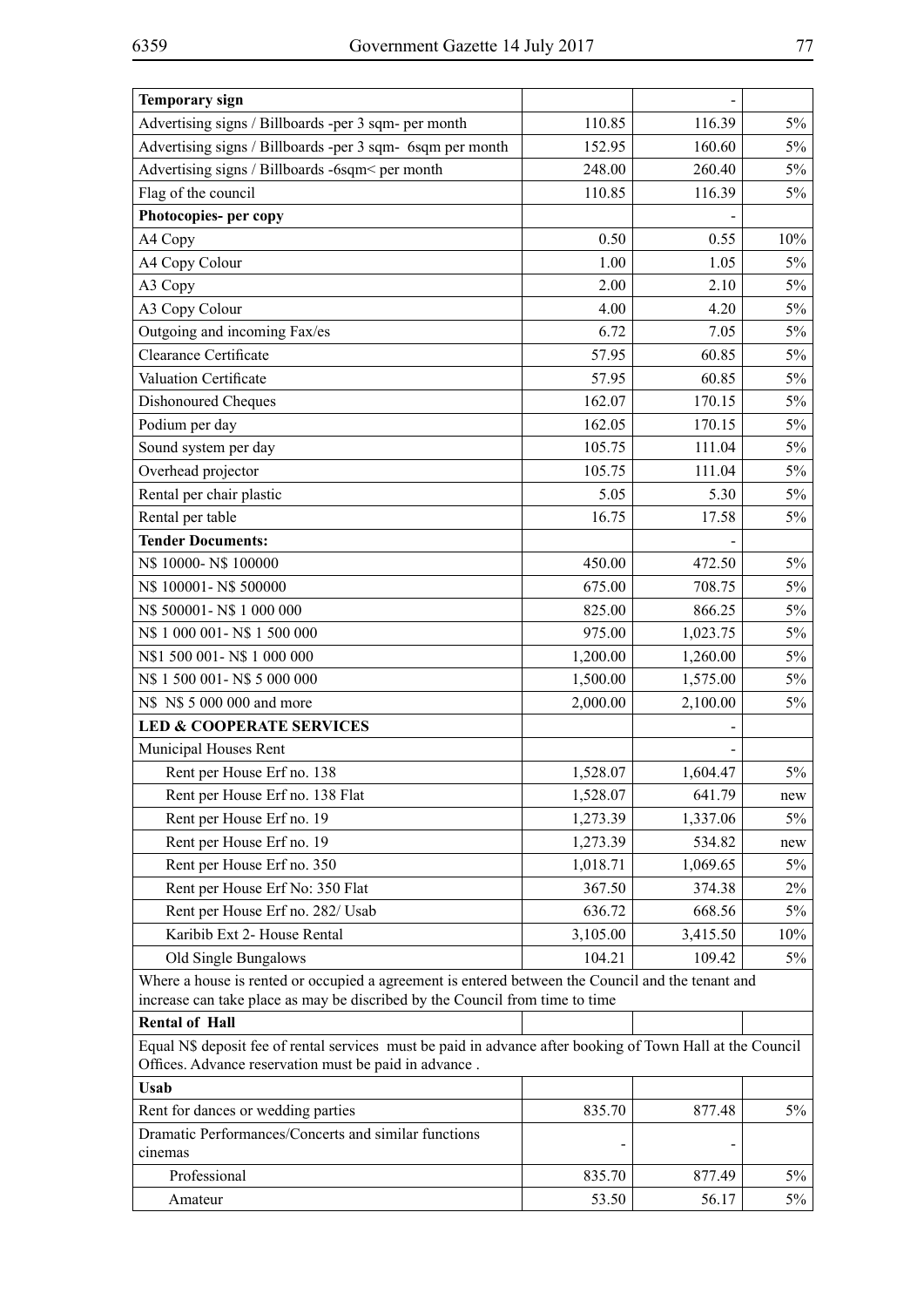| <b>Educational Institutions</b>                                                                                       | 250.05 | 262.55 | $5\%$ |
|-----------------------------------------------------------------------------------------------------------------------|--------|--------|-------|
| Lectures                                                                                                              | 250.05 | 262.55 | $5\%$ |
| Religious Meetings                                                                                                    | 250.05 | 262.55 | 5%    |
| Public Meetings and Conference                                                                                        | 250.05 | 262.55 | 5%    |
| <b>Town</b>                                                                                                           |        |        |       |
| Equal N\$ deposit fee of rental services must be paid in advance after booking of Town Hall at the Council<br>Offices |        |        |       |
| Rent for dances or wedding parties                                                                                    | 835.70 | 877.49 | $5\%$ |
| <b>Dramatic Performances/Concerts and similar functions</b>                                                           |        |        |       |
| cinemas                                                                                                               |        |        |       |
| Professional                                                                                                          | 835.70 | 877.49 | $5\%$ |
| Amateur                                                                                                               | 80.30  | 84.32  | 5%    |
| <b>Educational Institutions</b>                                                                                       | 160.50 | 168.53 | $5\%$ |
| Lectures                                                                                                              | 250.05 | 262.55 | $5\%$ |
| Religious Meetings                                                                                                    | 250.05 | 262.55 | 5%    |
| Public Meetings and Conference                                                                                        | 250.05 | 262.55 | 5%    |
| Hall use assistance by Council will be required to pay a refundabe deposit in advance.                                |        |        |       |
| Hall Rental Deposit will be forfeited after 10 workings days cancellations                                            |        |        |       |

### **GENERAL TARIFFS NOTES:**

- 1. Interest fees of 2.75% must be charged if account is not paid before or on the due date.
- 2. Our Residents must be familiar with the functions of the Council, therefore regular meeting will held with the community to inform and familiarize themselves with the nature and functions of the Karibib Town Council.
- 3. Residents must refrain from illegal refuse dumping on pavements, streets and public places as its causes serious health hazard .Residents are also encourage to clean in front of their own houses, erven or premises etc. Refuse must be put in black plastic bags for domestis refuses and garden refuse must be dumped at the skip containers but not in front of the erven/ properties.
- 4. Refuse bins is the Council property and Residents will be given without additional fees. Residents that do not have refuse bins must request at the Council front desk office and they must keep them safe. Stolen/damage bins will be re-issued at cost.
- 5. Service fees and charges must be paid strictly on a monthly basis on or before the 7th day of each month to avoid services disconnections.
- 6. Monthly invoice's serve as a notice to customers and The Council shall disconnected the services at any time after the due date/ 7th without discrimination.
- 7. Empty erven shall be paying basic charges, six months after finalisation of deed of sale on undeveloped erven or empty stands. Council will implement the Building clause on unemproved erven as from 1 July.
- 8. Indigence /Subsidy beneficiaries must be permanent disable people/ Senior Citizens and the property must be registered in their name legally. Deceased property will not benefit from subsidy unless the dependent are vulnerable as it will be determine by Council.Indigence / Subsidy beneficiary services will be disconnected on oustanding fees .
- 10. BTG erven can not be sold or transfer without a Council resolution. Is is illegal to sell an undevelop erf without Council resolution.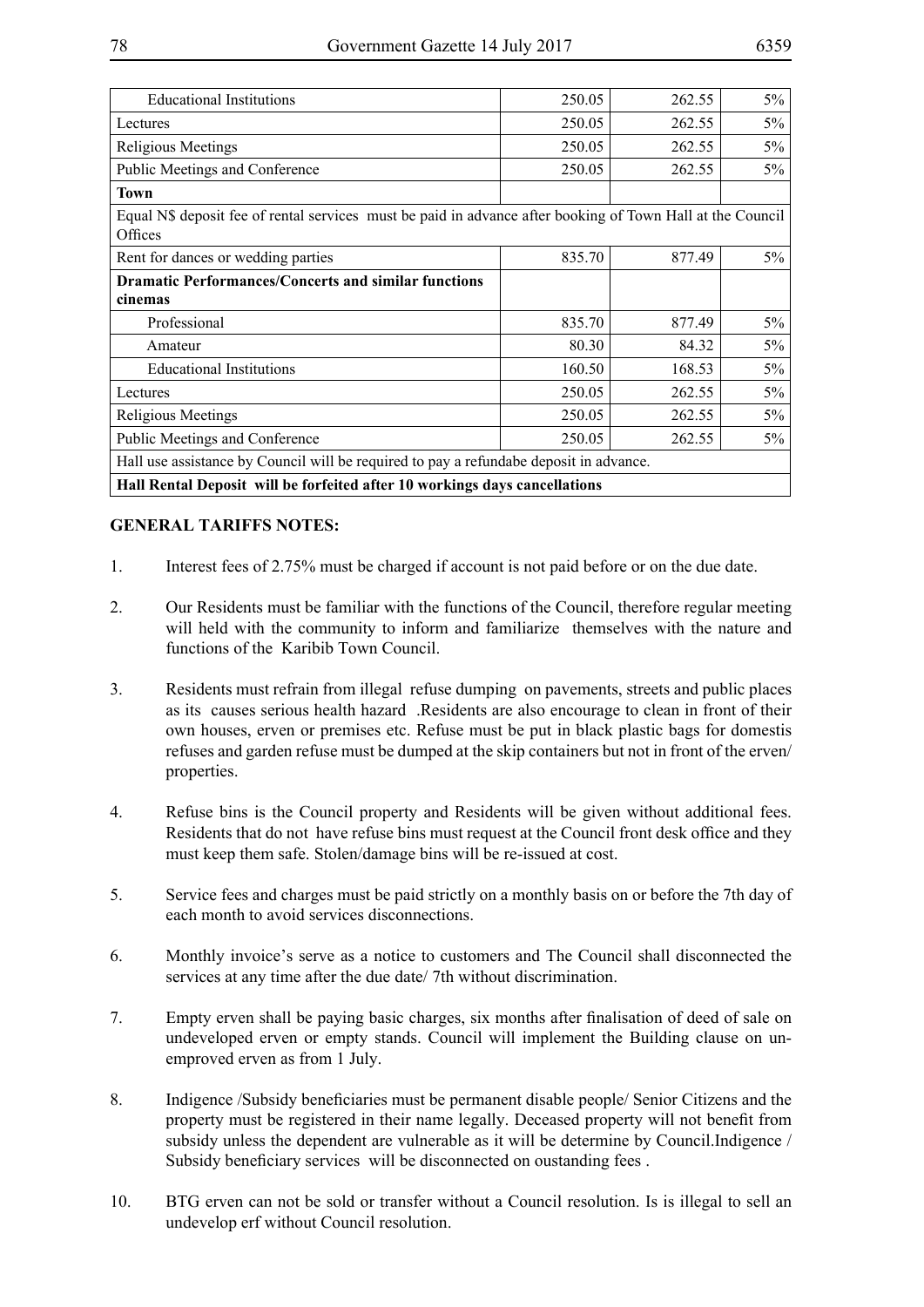13. Consumer Deposits shall be updated unnually as per Gazzetted tarriff's. The Customers will be required to update they deposit's as from each financial year. Thus the, Council will debit cunsumers account with outstanding deposit as from 1 July and Indigence /Subsidy beneficiaries they will be exempted to pay consumer deposit.

## **T. NABOT THE MAYOR ( COUNCIL CHAIRPERSON)**

## **MUNICIPALITY OF OKAHANDJA**

 $\frac{1}{2}$ 

No. 267 2017

#### TARIFF STRUCTURE FOR 2017/2018 FISCAL YEAR

The Council of the Municipality of Okahandja has under Section  $30(1)(u)$  and  $73(1)$  of the Local Authorities Act, 1992 (Act No. 23 of 1992), as amended, determined its tariff structure for the financial year ending 30 June 2018 as set out in this schedule with effect from 1 July 2017. All tariffs are VAT exclusive.

| <b>1. ASSESSMENT RATES</b>                                                                      | <b>Existing</b><br><b>Tariffs</b><br>2015/2016 | <b>Proposed</b><br><b>Tariffs</b><br>2016/2017 | Proposed<br><b>Tariffs</b><br>2017/2018 | % Increase       |
|-------------------------------------------------------------------------------------------------|------------------------------------------------|------------------------------------------------|-----------------------------------------|------------------|
| <b>LAND VALUES PER ANNUM</b>                                                                    |                                                |                                                |                                         |                  |
| Residential                                                                                     | 0.073                                          | 0.0309                                         | 0.0309                                  | $\bf{0}$         |
| General residential                                                                             | 0.073                                          | 0.0348                                         | 0.0348                                  | $\bf{0}$         |
| General Business (Including homebased<br>business)                                              | 0.073                                          | 0.0361                                         | 0.0361                                  | $\boldsymbol{0}$ |
| Industrial                                                                                      | 0.073                                          | 0.0399                                         | 0.0399                                  | $\bf{0}$         |
| Institutional                                                                                   | 0.073                                          | 0.0412                                         | 0.0412                                  | $\boldsymbol{0}$ |
| Agricultural/Farming/Plots and Small<br>Holdings                                                | 0.073                                          | 0.0407                                         | 0.0407                                  | $\mathbf{0}$     |
| <b>BUILDINGS/IMPROVEMENTS PER ANNUM</b>                                                         |                                                |                                                |                                         |                  |
| Residential                                                                                     | 0.0230                                         | 0.0242                                         | 0.0242                                  | $0\%$            |
| Business; Institutional; Industrial & others                                                    | 0.0230                                         | 0.0265                                         | 0.0265                                  | $0\%$            |
| <b>PENALTIES</b>                                                                                |                                                |                                                |                                         |                  |
| Unimproved properties 2-5 years: monthly<br>charge                                              | 0.000                                          | 0.000                                          | 2 x monthly<br>rate                     | <b>ACT</b>       |
| Unimproved properties more than 5 years:<br>monthly charge                                      | 0.000                                          | 0.000                                          | 4 x monthly<br>rate                     | <b>ACT</b>       |
| PLEASE TAKE NOTE OF PENALTIES ON UN-IMPROVED PROPERTIES OLDER THAN 2<br><b>YEARS AND LONGER</b> |                                                |                                                |                                         |                  |
| <b>2. PRICES FOR SERVICED ERVEN:</b>                                                            |                                                |                                                |                                         |                  |
| <b>Churches / Residential:</b>                                                                  |                                                |                                                |                                         |                  |
| Okahandja Town                                                                                  | 115.58                                         | 115.58                                         | 115.58                                  | $0\%$            |
| Veddersdal                                                                                      | 61.38                                          | 61.38                                          | 61.38                                   | $0\%$            |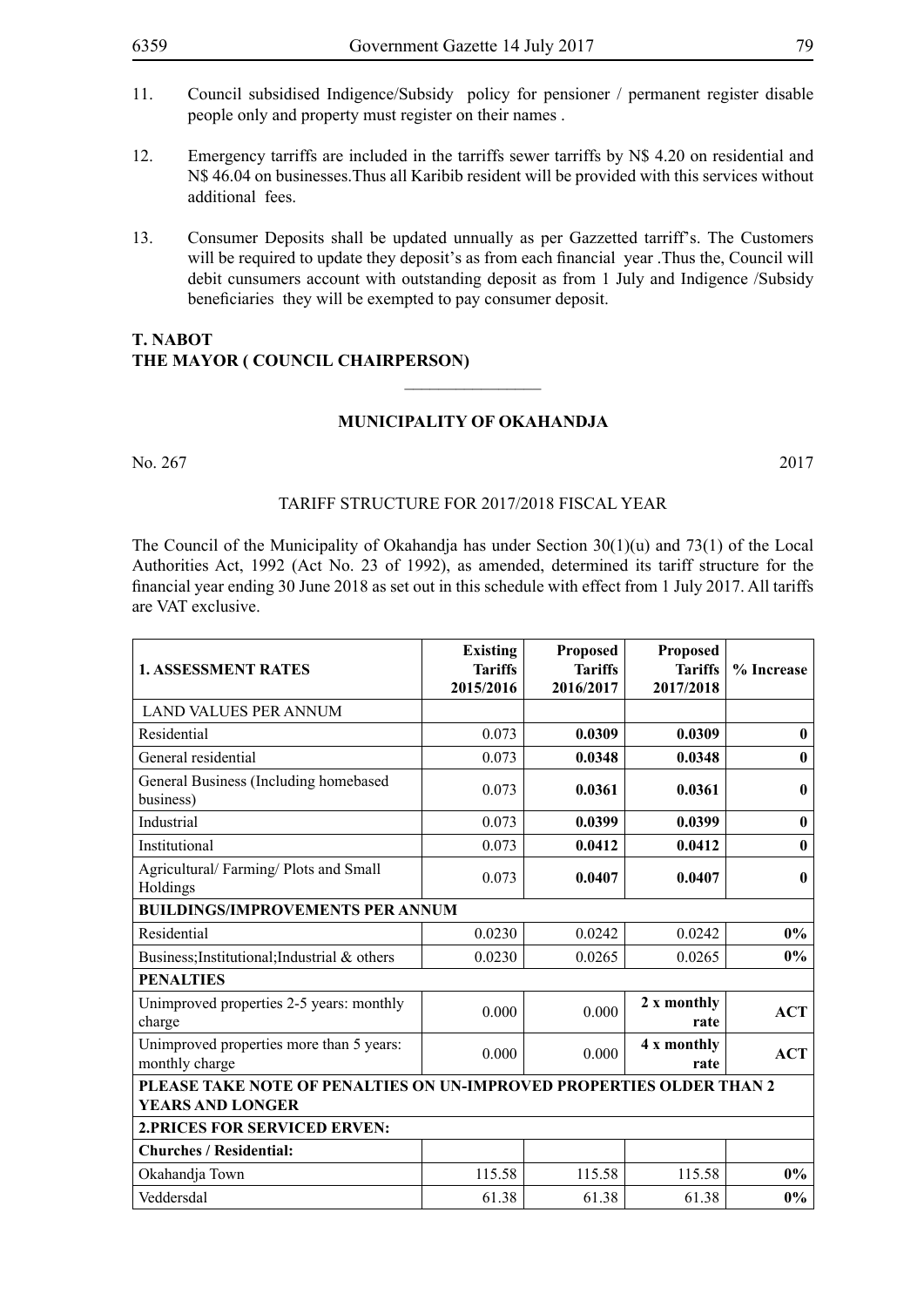| 5 Rand<br>51.35<br>$0\%$<br>51.35<br>51.35<br>Oshetu and Informal Area<br>$0\%$<br>29.00<br>29.00<br>29.00<br>$0\%$<br><b>General Residential</b><br>100.00<br>110.00<br>110.00<br><b>Institutional:</b><br>$0\%$<br>80.53<br>80.53<br>Town<br>80.53<br>Veddersdal<br>$0\%$<br>41.00<br>41.00<br>41.00<br>Nau-Aib and 5 Rand<br>$0\%$<br>26.36<br>26.36<br>26.36<br><b>Businesses:</b><br>Commercial<br>327.82<br>$0\%$<br>Okahandja Town<br>327.82<br>327.82<br>Veddersdal, Nau-Aib, 5 Rand<br>137.70<br>$0\%$<br>137.70<br>137.70<br><b>Informal Settlement</b><br>39.73<br>39.73<br>$0\%$<br>39.73<br>Industrial / Manufacturing /<br>Conglomerates<br>Okahandja Town<br>161.72<br>161.72<br>161.72<br>$0\%$<br>Okahandja Ext 16<br>190.94<br>190.94<br>190.94<br>$0\%$<br>Veddersdal<br>177.03<br>177.03<br>$0\%$<br>177.03<br>Nau - Aib<br>0.00<br>0.00<br>0.00<br>$0\%$<br><b>Informal Settlement</b><br>76.67<br>$0\%$<br>76.67<br>76.67<br>3. SAND<br>Sand Sales P/1m <sup>3</sup> : Ordinary Buyers<br>91.22<br>91.22<br>$0\%$<br>Sand Sales P/1m <sup>3</sup> : Business<br>182.44<br>182.44<br>$0\%$<br>Gravel sand: $G-5 = N$200/1m3 x 5m3$<br>$0\%$<br>200.00<br>200.00<br>$=N$1000.$<br>** Please take note, 5m <sup>3</sup> load of sand costs N\$ 456.12 vat exclusive.<br>Sand Mining Tariffs: p/1m <sup>3</sup><br>85.23<br>85.23<br>$0\%$<br>* Please take note: Sand mining tariff applies only to those with valid sand mining certificates.<br><b>Illegal Sand Minning</b><br>Less than 1m <sup>3</sup><br>$2000\,$<br>$0\%$<br>2000<br>2000<br>Penalty Per each cubic<br>1500<br>1500<br>1500<br>$0\%$<br><b>4.TENDER DOCUMENTS</b><br><b>CONTRACT VALUE</b><br>$0 - NS 200 000$<br>150.00<br>150.00<br>150.00<br>N\$ 200 001 - N\$ 500 000<br>300.00<br>300.00<br>300.00<br>500 001 to million<br>1,000.00<br>1,000.00<br>1,000.00<br><b>Million and above</b><br>2,000.00<br>2,000.00<br>2,000.00<br><b>Administration Charges</b><br><b>Reconnection after disconnected services</b><br>$0\%$<br>180.00<br>198.00<br>198.00<br>due to non-payment<br>$0\%$<br><b>Refer to Drawer Cheques</b><br>161.72<br>177.89<br>177.89<br><b>Administration Levy</b><br>$0\%$<br>2,5%<br>2.50<br>2.50<br><b>Photocopies Admin:</b><br><b>Size A4 Copy</b><br>5.00<br>5.00<br>5.00<br>$0\%$<br>10.00<br>10.00<br>$0\%$<br>Size A3 Copy<br>10.00<br><b>Refuse Bags material sales</b><br>20.00<br>20.00<br>20.00<br>$0\%$<br><b>5.LEASE OF MUNICIPAL PROPERTY</b><br>Per Month<br>Per Month<br>Per Month<br><b>Leasehold: Golf Club</b><br>2,000.00<br>2,200.00<br>2,420.00<br><b>Leasehold: Bowls Club</b><br>2,000.00<br>2,200.00<br>2,420.00 |             |       |       |       |       |
|-------------------------------------------------------------------------------------------------------------------------------------------------------------------------------------------------------------------------------------------------------------------------------------------------------------------------------------------------------------------------------------------------------------------------------------------------------------------------------------------------------------------------------------------------------------------------------------------------------------------------------------------------------------------------------------------------------------------------------------------------------------------------------------------------------------------------------------------------------------------------------------------------------------------------------------------------------------------------------------------------------------------------------------------------------------------------------------------------------------------------------------------------------------------------------------------------------------------------------------------------------------------------------------------------------------------------------------------------------------------------------------------------------------------------------------------------------------------------------------------------------------------------------------------------------------------------------------------------------------------------------------------------------------------------------------------------------------------------------------------------------------------------------------------------------------------------------------------------------------------------------------------------------------------------------------------------------------------------------------------------------------------------------------------------------------------------------------------------------------------------------------------------------------------------------------------------------------------------------------------------------------------------------------------------------------------------------------------------------------------------------------------------------------------------------------------------------------------------------------------------------------------------------------------------------------------------------------------------------------------------------------------------------------|-------------|-------|-------|-------|-------|
|                                                                                                                                                                                                                                                                                                                                                                                                                                                                                                                                                                                                                                                                                                                                                                                                                                                                                                                                                                                                                                                                                                                                                                                                                                                                                                                                                                                                                                                                                                                                                                                                                                                                                                                                                                                                                                                                                                                                                                                                                                                                                                                                                                                                                                                                                                                                                                                                                                                                                                                                                                                                                                                             | $Nau - Aib$ | 51.35 | 51.35 | 51.35 | $0\%$ |
|                                                                                                                                                                                                                                                                                                                                                                                                                                                                                                                                                                                                                                                                                                                                                                                                                                                                                                                                                                                                                                                                                                                                                                                                                                                                                                                                                                                                                                                                                                                                                                                                                                                                                                                                                                                                                                                                                                                                                                                                                                                                                                                                                                                                                                                                                                                                                                                                                                                                                                                                                                                                                                                             |             |       |       |       |       |
|                                                                                                                                                                                                                                                                                                                                                                                                                                                                                                                                                                                                                                                                                                                                                                                                                                                                                                                                                                                                                                                                                                                                                                                                                                                                                                                                                                                                                                                                                                                                                                                                                                                                                                                                                                                                                                                                                                                                                                                                                                                                                                                                                                                                                                                                                                                                                                                                                                                                                                                                                                                                                                                             |             |       |       |       |       |
|                                                                                                                                                                                                                                                                                                                                                                                                                                                                                                                                                                                                                                                                                                                                                                                                                                                                                                                                                                                                                                                                                                                                                                                                                                                                                                                                                                                                                                                                                                                                                                                                                                                                                                                                                                                                                                                                                                                                                                                                                                                                                                                                                                                                                                                                                                                                                                                                                                                                                                                                                                                                                                                             |             |       |       |       |       |
|                                                                                                                                                                                                                                                                                                                                                                                                                                                                                                                                                                                                                                                                                                                                                                                                                                                                                                                                                                                                                                                                                                                                                                                                                                                                                                                                                                                                                                                                                                                                                                                                                                                                                                                                                                                                                                                                                                                                                                                                                                                                                                                                                                                                                                                                                                                                                                                                                                                                                                                                                                                                                                                             |             |       |       |       |       |
|                                                                                                                                                                                                                                                                                                                                                                                                                                                                                                                                                                                                                                                                                                                                                                                                                                                                                                                                                                                                                                                                                                                                                                                                                                                                                                                                                                                                                                                                                                                                                                                                                                                                                                                                                                                                                                                                                                                                                                                                                                                                                                                                                                                                                                                                                                                                                                                                                                                                                                                                                                                                                                                             |             |       |       |       |       |
|                                                                                                                                                                                                                                                                                                                                                                                                                                                                                                                                                                                                                                                                                                                                                                                                                                                                                                                                                                                                                                                                                                                                                                                                                                                                                                                                                                                                                                                                                                                                                                                                                                                                                                                                                                                                                                                                                                                                                                                                                                                                                                                                                                                                                                                                                                                                                                                                                                                                                                                                                                                                                                                             |             |       |       |       |       |
|                                                                                                                                                                                                                                                                                                                                                                                                                                                                                                                                                                                                                                                                                                                                                                                                                                                                                                                                                                                                                                                                                                                                                                                                                                                                                                                                                                                                                                                                                                                                                                                                                                                                                                                                                                                                                                                                                                                                                                                                                                                                                                                                                                                                                                                                                                                                                                                                                                                                                                                                                                                                                                                             |             |       |       |       |       |
|                                                                                                                                                                                                                                                                                                                                                                                                                                                                                                                                                                                                                                                                                                                                                                                                                                                                                                                                                                                                                                                                                                                                                                                                                                                                                                                                                                                                                                                                                                                                                                                                                                                                                                                                                                                                                                                                                                                                                                                                                                                                                                                                                                                                                                                                                                                                                                                                                                                                                                                                                                                                                                                             |             |       |       |       |       |
|                                                                                                                                                                                                                                                                                                                                                                                                                                                                                                                                                                                                                                                                                                                                                                                                                                                                                                                                                                                                                                                                                                                                                                                                                                                                                                                                                                                                                                                                                                                                                                                                                                                                                                                                                                                                                                                                                                                                                                                                                                                                                                                                                                                                                                                                                                                                                                                                                                                                                                                                                                                                                                                             |             |       |       |       |       |
|                                                                                                                                                                                                                                                                                                                                                                                                                                                                                                                                                                                                                                                                                                                                                                                                                                                                                                                                                                                                                                                                                                                                                                                                                                                                                                                                                                                                                                                                                                                                                                                                                                                                                                                                                                                                                                                                                                                                                                                                                                                                                                                                                                                                                                                                                                                                                                                                                                                                                                                                                                                                                                                             |             |       |       |       |       |
|                                                                                                                                                                                                                                                                                                                                                                                                                                                                                                                                                                                                                                                                                                                                                                                                                                                                                                                                                                                                                                                                                                                                                                                                                                                                                                                                                                                                                                                                                                                                                                                                                                                                                                                                                                                                                                                                                                                                                                                                                                                                                                                                                                                                                                                                                                                                                                                                                                                                                                                                                                                                                                                             |             |       |       |       |       |
|                                                                                                                                                                                                                                                                                                                                                                                                                                                                                                                                                                                                                                                                                                                                                                                                                                                                                                                                                                                                                                                                                                                                                                                                                                                                                                                                                                                                                                                                                                                                                                                                                                                                                                                                                                                                                                                                                                                                                                                                                                                                                                                                                                                                                                                                                                                                                                                                                                                                                                                                                                                                                                                             |             |       |       |       |       |
|                                                                                                                                                                                                                                                                                                                                                                                                                                                                                                                                                                                                                                                                                                                                                                                                                                                                                                                                                                                                                                                                                                                                                                                                                                                                                                                                                                                                                                                                                                                                                                                                                                                                                                                                                                                                                                                                                                                                                                                                                                                                                                                                                                                                                                                                                                                                                                                                                                                                                                                                                                                                                                                             |             |       |       |       |       |
|                                                                                                                                                                                                                                                                                                                                                                                                                                                                                                                                                                                                                                                                                                                                                                                                                                                                                                                                                                                                                                                                                                                                                                                                                                                                                                                                                                                                                                                                                                                                                                                                                                                                                                                                                                                                                                                                                                                                                                                                                                                                                                                                                                                                                                                                                                                                                                                                                                                                                                                                                                                                                                                             |             |       |       |       |       |
|                                                                                                                                                                                                                                                                                                                                                                                                                                                                                                                                                                                                                                                                                                                                                                                                                                                                                                                                                                                                                                                                                                                                                                                                                                                                                                                                                                                                                                                                                                                                                                                                                                                                                                                                                                                                                                                                                                                                                                                                                                                                                                                                                                                                                                                                                                                                                                                                                                                                                                                                                                                                                                                             |             |       |       |       |       |
|                                                                                                                                                                                                                                                                                                                                                                                                                                                                                                                                                                                                                                                                                                                                                                                                                                                                                                                                                                                                                                                                                                                                                                                                                                                                                                                                                                                                                                                                                                                                                                                                                                                                                                                                                                                                                                                                                                                                                                                                                                                                                                                                                                                                                                                                                                                                                                                                                                                                                                                                                                                                                                                             |             |       |       |       |       |
|                                                                                                                                                                                                                                                                                                                                                                                                                                                                                                                                                                                                                                                                                                                                                                                                                                                                                                                                                                                                                                                                                                                                                                                                                                                                                                                                                                                                                                                                                                                                                                                                                                                                                                                                                                                                                                                                                                                                                                                                                                                                                                                                                                                                                                                                                                                                                                                                                                                                                                                                                                                                                                                             |             |       |       |       |       |
|                                                                                                                                                                                                                                                                                                                                                                                                                                                                                                                                                                                                                                                                                                                                                                                                                                                                                                                                                                                                                                                                                                                                                                                                                                                                                                                                                                                                                                                                                                                                                                                                                                                                                                                                                                                                                                                                                                                                                                                                                                                                                                                                                                                                                                                                                                                                                                                                                                                                                                                                                                                                                                                             |             |       |       |       |       |
|                                                                                                                                                                                                                                                                                                                                                                                                                                                                                                                                                                                                                                                                                                                                                                                                                                                                                                                                                                                                                                                                                                                                                                                                                                                                                                                                                                                                                                                                                                                                                                                                                                                                                                                                                                                                                                                                                                                                                                                                                                                                                                                                                                                                                                                                                                                                                                                                                                                                                                                                                                                                                                                             |             |       |       |       |       |
|                                                                                                                                                                                                                                                                                                                                                                                                                                                                                                                                                                                                                                                                                                                                                                                                                                                                                                                                                                                                                                                                                                                                                                                                                                                                                                                                                                                                                                                                                                                                                                                                                                                                                                                                                                                                                                                                                                                                                                                                                                                                                                                                                                                                                                                                                                                                                                                                                                                                                                                                                                                                                                                             |             |       |       |       |       |
|                                                                                                                                                                                                                                                                                                                                                                                                                                                                                                                                                                                                                                                                                                                                                                                                                                                                                                                                                                                                                                                                                                                                                                                                                                                                                                                                                                                                                                                                                                                                                                                                                                                                                                                                                                                                                                                                                                                                                                                                                                                                                                                                                                                                                                                                                                                                                                                                                                                                                                                                                                                                                                                             |             |       |       |       |       |
|                                                                                                                                                                                                                                                                                                                                                                                                                                                                                                                                                                                                                                                                                                                                                                                                                                                                                                                                                                                                                                                                                                                                                                                                                                                                                                                                                                                                                                                                                                                                                                                                                                                                                                                                                                                                                                                                                                                                                                                                                                                                                                                                                                                                                                                                                                                                                                                                                                                                                                                                                                                                                                                             |             |       |       |       |       |
|                                                                                                                                                                                                                                                                                                                                                                                                                                                                                                                                                                                                                                                                                                                                                                                                                                                                                                                                                                                                                                                                                                                                                                                                                                                                                                                                                                                                                                                                                                                                                                                                                                                                                                                                                                                                                                                                                                                                                                                                                                                                                                                                                                                                                                                                                                                                                                                                                                                                                                                                                                                                                                                             |             |       |       |       |       |
|                                                                                                                                                                                                                                                                                                                                                                                                                                                                                                                                                                                                                                                                                                                                                                                                                                                                                                                                                                                                                                                                                                                                                                                                                                                                                                                                                                                                                                                                                                                                                                                                                                                                                                                                                                                                                                                                                                                                                                                                                                                                                                                                                                                                                                                                                                                                                                                                                                                                                                                                                                                                                                                             |             |       |       |       |       |
|                                                                                                                                                                                                                                                                                                                                                                                                                                                                                                                                                                                                                                                                                                                                                                                                                                                                                                                                                                                                                                                                                                                                                                                                                                                                                                                                                                                                                                                                                                                                                                                                                                                                                                                                                                                                                                                                                                                                                                                                                                                                                                                                                                                                                                                                                                                                                                                                                                                                                                                                                                                                                                                             |             |       |       |       |       |
|                                                                                                                                                                                                                                                                                                                                                                                                                                                                                                                                                                                                                                                                                                                                                                                                                                                                                                                                                                                                                                                                                                                                                                                                                                                                                                                                                                                                                                                                                                                                                                                                                                                                                                                                                                                                                                                                                                                                                                                                                                                                                                                                                                                                                                                                                                                                                                                                                                                                                                                                                                                                                                                             |             |       |       |       |       |
|                                                                                                                                                                                                                                                                                                                                                                                                                                                                                                                                                                                                                                                                                                                                                                                                                                                                                                                                                                                                                                                                                                                                                                                                                                                                                                                                                                                                                                                                                                                                                                                                                                                                                                                                                                                                                                                                                                                                                                                                                                                                                                                                                                                                                                                                                                                                                                                                                                                                                                                                                                                                                                                             |             |       |       |       |       |
|                                                                                                                                                                                                                                                                                                                                                                                                                                                                                                                                                                                                                                                                                                                                                                                                                                                                                                                                                                                                                                                                                                                                                                                                                                                                                                                                                                                                                                                                                                                                                                                                                                                                                                                                                                                                                                                                                                                                                                                                                                                                                                                                                                                                                                                                                                                                                                                                                                                                                                                                                                                                                                                             |             |       |       |       |       |
|                                                                                                                                                                                                                                                                                                                                                                                                                                                                                                                                                                                                                                                                                                                                                                                                                                                                                                                                                                                                                                                                                                                                                                                                                                                                                                                                                                                                                                                                                                                                                                                                                                                                                                                                                                                                                                                                                                                                                                                                                                                                                                                                                                                                                                                                                                                                                                                                                                                                                                                                                                                                                                                             |             |       |       |       |       |
|                                                                                                                                                                                                                                                                                                                                                                                                                                                                                                                                                                                                                                                                                                                                                                                                                                                                                                                                                                                                                                                                                                                                                                                                                                                                                                                                                                                                                                                                                                                                                                                                                                                                                                                                                                                                                                                                                                                                                                                                                                                                                                                                                                                                                                                                                                                                                                                                                                                                                                                                                                                                                                                             |             |       |       |       |       |
|                                                                                                                                                                                                                                                                                                                                                                                                                                                                                                                                                                                                                                                                                                                                                                                                                                                                                                                                                                                                                                                                                                                                                                                                                                                                                                                                                                                                                                                                                                                                                                                                                                                                                                                                                                                                                                                                                                                                                                                                                                                                                                                                                                                                                                                                                                                                                                                                                                                                                                                                                                                                                                                             |             |       |       |       |       |
|                                                                                                                                                                                                                                                                                                                                                                                                                                                                                                                                                                                                                                                                                                                                                                                                                                                                                                                                                                                                                                                                                                                                                                                                                                                                                                                                                                                                                                                                                                                                                                                                                                                                                                                                                                                                                                                                                                                                                                                                                                                                                                                                                                                                                                                                                                                                                                                                                                                                                                                                                                                                                                                             |             |       |       |       |       |
|                                                                                                                                                                                                                                                                                                                                                                                                                                                                                                                                                                                                                                                                                                                                                                                                                                                                                                                                                                                                                                                                                                                                                                                                                                                                                                                                                                                                                                                                                                                                                                                                                                                                                                                                                                                                                                                                                                                                                                                                                                                                                                                                                                                                                                                                                                                                                                                                                                                                                                                                                                                                                                                             |             |       |       |       |       |
|                                                                                                                                                                                                                                                                                                                                                                                                                                                                                                                                                                                                                                                                                                                                                                                                                                                                                                                                                                                                                                                                                                                                                                                                                                                                                                                                                                                                                                                                                                                                                                                                                                                                                                                                                                                                                                                                                                                                                                                                                                                                                                                                                                                                                                                                                                                                                                                                                                                                                                                                                                                                                                                             |             |       |       |       |       |
|                                                                                                                                                                                                                                                                                                                                                                                                                                                                                                                                                                                                                                                                                                                                                                                                                                                                                                                                                                                                                                                                                                                                                                                                                                                                                                                                                                                                                                                                                                                                                                                                                                                                                                                                                                                                                                                                                                                                                                                                                                                                                                                                                                                                                                                                                                                                                                                                                                                                                                                                                                                                                                                             |             |       |       |       |       |
|                                                                                                                                                                                                                                                                                                                                                                                                                                                                                                                                                                                                                                                                                                                                                                                                                                                                                                                                                                                                                                                                                                                                                                                                                                                                                                                                                                                                                                                                                                                                                                                                                                                                                                                                                                                                                                                                                                                                                                                                                                                                                                                                                                                                                                                                                                                                                                                                                                                                                                                                                                                                                                                             |             |       |       |       |       |
|                                                                                                                                                                                                                                                                                                                                                                                                                                                                                                                                                                                                                                                                                                                                                                                                                                                                                                                                                                                                                                                                                                                                                                                                                                                                                                                                                                                                                                                                                                                                                                                                                                                                                                                                                                                                                                                                                                                                                                                                                                                                                                                                                                                                                                                                                                                                                                                                                                                                                                                                                                                                                                                             |             |       |       |       |       |
|                                                                                                                                                                                                                                                                                                                                                                                                                                                                                                                                                                                                                                                                                                                                                                                                                                                                                                                                                                                                                                                                                                                                                                                                                                                                                                                                                                                                                                                                                                                                                                                                                                                                                                                                                                                                                                                                                                                                                                                                                                                                                                                                                                                                                                                                                                                                                                                                                                                                                                                                                                                                                                                             |             |       |       |       |       |
|                                                                                                                                                                                                                                                                                                                                                                                                                                                                                                                                                                                                                                                                                                                                                                                                                                                                                                                                                                                                                                                                                                                                                                                                                                                                                                                                                                                                                                                                                                                                                                                                                                                                                                                                                                                                                                                                                                                                                                                                                                                                                                                                                                                                                                                                                                                                                                                                                                                                                                                                                                                                                                                             |             |       |       |       |       |
|                                                                                                                                                                                                                                                                                                                                                                                                                                                                                                                                                                                                                                                                                                                                                                                                                                                                                                                                                                                                                                                                                                                                                                                                                                                                                                                                                                                                                                                                                                                                                                                                                                                                                                                                                                                                                                                                                                                                                                                                                                                                                                                                                                                                                                                                                                                                                                                                                                                                                                                                                                                                                                                             |             |       |       |       |       |
|                                                                                                                                                                                                                                                                                                                                                                                                                                                                                                                                                                                                                                                                                                                                                                                                                                                                                                                                                                                                                                                                                                                                                                                                                                                                                                                                                                                                                                                                                                                                                                                                                                                                                                                                                                                                                                                                                                                                                                                                                                                                                                                                                                                                                                                                                                                                                                                                                                                                                                                                                                                                                                                             |             |       |       |       |       |
|                                                                                                                                                                                                                                                                                                                                                                                                                                                                                                                                                                                                                                                                                                                                                                                                                                                                                                                                                                                                                                                                                                                                                                                                                                                                                                                                                                                                                                                                                                                                                                                                                                                                                                                                                                                                                                                                                                                                                                                                                                                                                                                                                                                                                                                                                                                                                                                                                                                                                                                                                                                                                                                             |             |       |       |       |       |
|                                                                                                                                                                                                                                                                                                                                                                                                                                                                                                                                                                                                                                                                                                                                                                                                                                                                                                                                                                                                                                                                                                                                                                                                                                                                                                                                                                                                                                                                                                                                                                                                                                                                                                                                                                                                                                                                                                                                                                                                                                                                                                                                                                                                                                                                                                                                                                                                                                                                                                                                                                                                                                                             |             |       |       |       |       |
|                                                                                                                                                                                                                                                                                                                                                                                                                                                                                                                                                                                                                                                                                                                                                                                                                                                                                                                                                                                                                                                                                                                                                                                                                                                                                                                                                                                                                                                                                                                                                                                                                                                                                                                                                                                                                                                                                                                                                                                                                                                                                                                                                                                                                                                                                                                                                                                                                                                                                                                                                                                                                                                             |             |       |       |       |       |
|                                                                                                                                                                                                                                                                                                                                                                                                                                                                                                                                                                                                                                                                                                                                                                                                                                                                                                                                                                                                                                                                                                                                                                                                                                                                                                                                                                                                                                                                                                                                                                                                                                                                                                                                                                                                                                                                                                                                                                                                                                                                                                                                                                                                                                                                                                                                                                                                                                                                                                                                                                                                                                                             |             |       |       |       |       |
|                                                                                                                                                                                                                                                                                                                                                                                                                                                                                                                                                                                                                                                                                                                                                                                                                                                                                                                                                                                                                                                                                                                                                                                                                                                                                                                                                                                                                                                                                                                                                                                                                                                                                                                                                                                                                                                                                                                                                                                                                                                                                                                                                                                                                                                                                                                                                                                                                                                                                                                                                                                                                                                             |             |       |       |       |       |
|                                                                                                                                                                                                                                                                                                                                                                                                                                                                                                                                                                                                                                                                                                                                                                                                                                                                                                                                                                                                                                                                                                                                                                                                                                                                                                                                                                                                                                                                                                                                                                                                                                                                                                                                                                                                                                                                                                                                                                                                                                                                                                                                                                                                                                                                                                                                                                                                                                                                                                                                                                                                                                                             |             |       |       |       |       |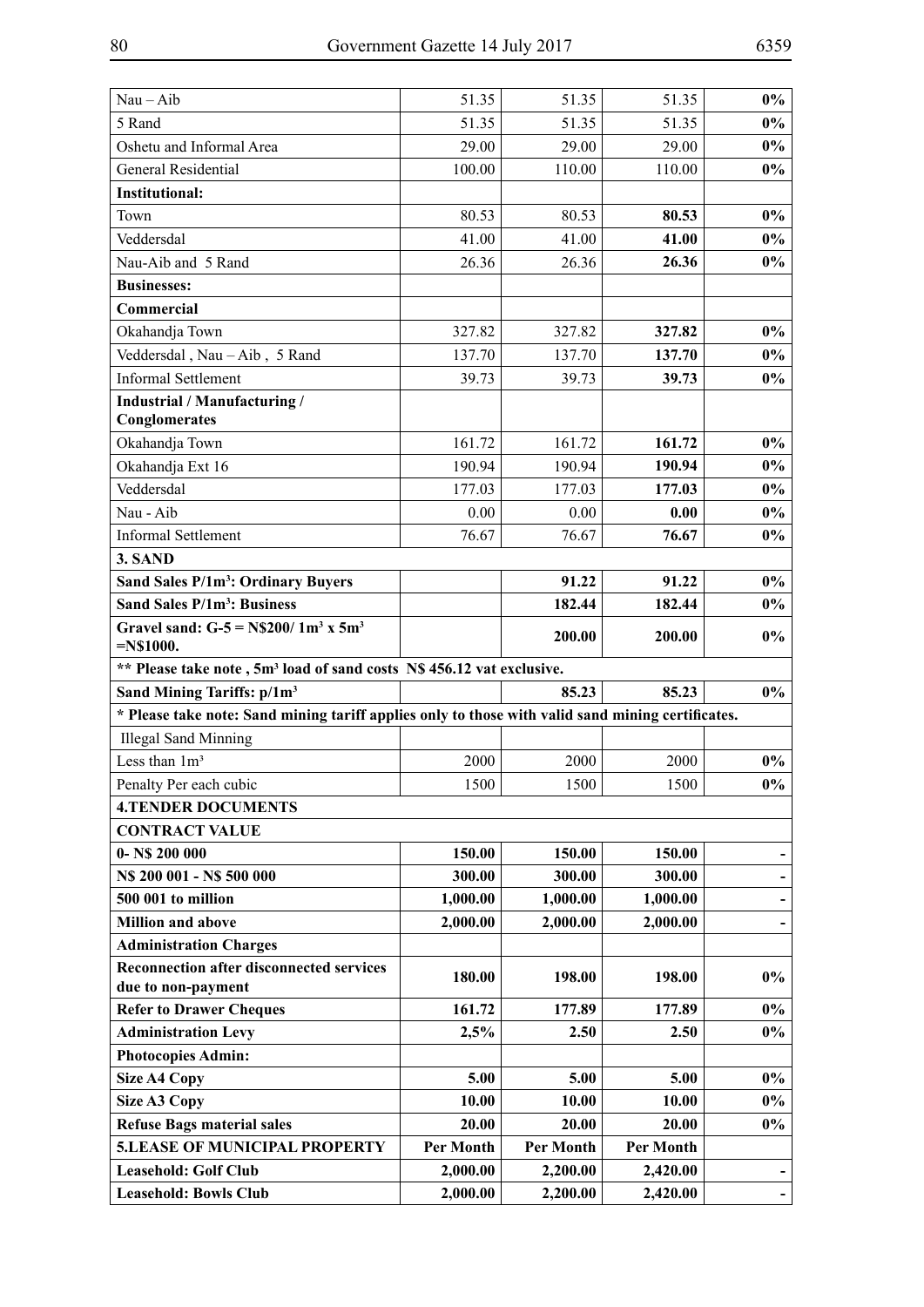| Leasehold: Reit Club grazing area                                     | 4,400.00                                                                                                                                                                                                | 4,400.00                                                                                                                                                                                           | 4,840.00                                                                                                                                                                                                                                        |       |
|-----------------------------------------------------------------------|---------------------------------------------------------------------------------------------------------------------------------------------------------------------------------------------------------|----------------------------------------------------------------------------------------------------------------------------------------------------------------------------------------------------|-------------------------------------------------------------------------------------------------------------------------------------------------------------------------------------------------------------------------------------------------|-------|
| <b>Leasehold: Tennis Club</b>                                         | 2,000.00                                                                                                                                                                                                | 2,200.00                                                                                                                                                                                           | 2,420.00                                                                                                                                                                                                                                        |       |
| <b>Leasehold: Tobbaco Building</b>                                    | 6,600.00                                                                                                                                                                                                | 7,260.00                                                                                                                                                                                           | 7,986.00                                                                                                                                                                                                                                        | -     |
| <b>Leasehold: Voortrekkers Building</b>                               | 6,600.00                                                                                                                                                                                                | 7,260.00                                                                                                                                                                                           | 7,986.00                                                                                                                                                                                                                                        |       |
| <b>Meatco: Dumping Site rent</b>                                      | 2,000.00                                                                                                                                                                                                | 2,200.00                                                                                                                                                                                           | 2,420.00                                                                                                                                                                                                                                        |       |
| <b>Cattle Posts/Camps: Rent</b>                                       | 330.00                                                                                                                                                                                                  | 363.00                                                                                                                                                                                             | 399.30                                                                                                                                                                                                                                          |       |
| Elim court flats: single room                                         | 1,430.00                                                                                                                                                                                                | 1,573.00                                                                                                                                                                                           | 1,730.30                                                                                                                                                                                                                                        |       |
| <b>Elim court flats: Double</b>                                       | 2,000.00                                                                                                                                                                                                | 2,420.00                                                                                                                                                                                           | 2,662.00                                                                                                                                                                                                                                        |       |
| <b>Leasehold: Municipal Building</b><br>Veddersdal                    | 3.00                                                                                                                                                                                                    | 3.00                                                                                                                                                                                               | 3.30                                                                                                                                                                                                                                            |       |
| Leasehold: Municipal house at Nau Aib<br><b>Clinic</b>                | 2,041.75                                                                                                                                                                                                | 2,041.75                                                                                                                                                                                           | 2,245.93                                                                                                                                                                                                                                        | $0\%$ |
| <b>Leasehold: Municipal CEO house</b>                                 | 13,310.00                                                                                                                                                                                               | 13,310.00                                                                                                                                                                                          | 14,641.00                                                                                                                                                                                                                                       | $0\%$ |
| House type OK 1.1 -<br>11 municipality<br>houses                      | 336.74                                                                                                                                                                                                  | 336.74                                                                                                                                                                                             | 370.41                                                                                                                                                                                                                                          | $0\%$ |
| House type OK 1.2-<br>4 municipality<br>houses                        | 380.67                                                                                                                                                                                                  | 380.67                                                                                                                                                                                             | 418.74                                                                                                                                                                                                                                          | $0\%$ |
| House type OK 5.2 -<br>4 municipality<br>houses                       | 409.95                                                                                                                                                                                                  | 409.95                                                                                                                                                                                             | 450.95                                                                                                                                                                                                                                          | $0\%$ |
| House type OK 18.1 -<br>municipality<br>houses                        | 346.06                                                                                                                                                                                                  | 480.67                                                                                                                                                                                             | 528.74                                                                                                                                                                                                                                          | $0\%$ |
| <b>Leasehold: 5 Rand Camp Building:</b><br>Crèche                     | 2,041.75                                                                                                                                                                                                | 2,245.93                                                                                                                                                                                           | 2,470.52                                                                                                                                                                                                                                        | $0\%$ |
| <b>Business stands: Elim Court per /month</b>                         | 393                                                                                                                                                                                                     | 432                                                                                                                                                                                                | 475                                                                                                                                                                                                                                             | $0\%$ |
| <b>Wood Carvers/ Street Vendors per/</b><br>month                     | 67                                                                                                                                                                                                      | 73                                                                                                                                                                                                 | 81                                                                                                                                                                                                                                              | $0\%$ |
| Seasonal car racing per/event                                         | 550                                                                                                                                                                                                     | 600                                                                                                                                                                                                | 660                                                                                                                                                                                                                                             | $0\%$ |
| <b>6.EMERGENCY SERVICES</b>                                           |                                                                                                                                                                                                         |                                                                                                                                                                                                    |                                                                                                                                                                                                                                                 |       |
| Use of Vehicle/Equipment (within MUN<br>area) per hour                | 338.07                                                                                                                                                                                                  | 371.88                                                                                                                                                                                             | 409.06                                                                                                                                                                                                                                          |       |
| <b>Use of Vehicle/Equipment (outside MUN</b><br>area) plus N\$15 p/km | 432.58                                                                                                                                                                                                  | 475.84                                                                                                                                                                                             | 475.84                                                                                                                                                                                                                                          |       |
| Fire/Emergency services                                               | 307.34.00 Per<br>call-out per<br>hour or part<br>of an hour.<br>325.00 Per<br>call-out per<br>hour from<br>Monday until<br>Saturday<br>and 2 x time<br>Sundays<br>and Public<br>Holidays.<br>N\$ 241.50 | 338.07 Per<br>call-out per<br>hour or part<br>of an hour<br>392.70 Per<br>call-out per<br>hour from<br>Monday until<br>Saturday<br>and 2 x time<br>Sundays<br>and Public<br>Holidays.<br>N\$265.65 | N\$ 371.88<br>fixed per<br>call-out, plus<br>N\$431.97<br>per call-<br>out per<br>hour from<br>Monday<br>until<br><b>Saturday. N\$</b><br>371.88 fixed/<br>call-out plus<br>2 x N\$431.91<br>on Sundays<br>and Public<br>Holidays.<br>N\$292.22 | $0\%$ |
| Call outs on pests and insect control                                 | plus N\$ 15.00                                                                                                                                                                                          | plus N\$ 15.00                                                                                                                                                                                     | plus N\$15.00                                                                                                                                                                                                                                   | $0\%$ |
| services :                                                            | for each hour<br>spend.                                                                                                                                                                                 | for each hour<br>spend.                                                                                                                                                                            | for each hour<br>spend                                                                                                                                                                                                                          |       |
| <b>Basic:Fire/Emergency Services Levies</b>                           | Per Month                                                                                                                                                                                               | Per Month                                                                                                                                                                                          |                                                                                                                                                                                                                                                 |       |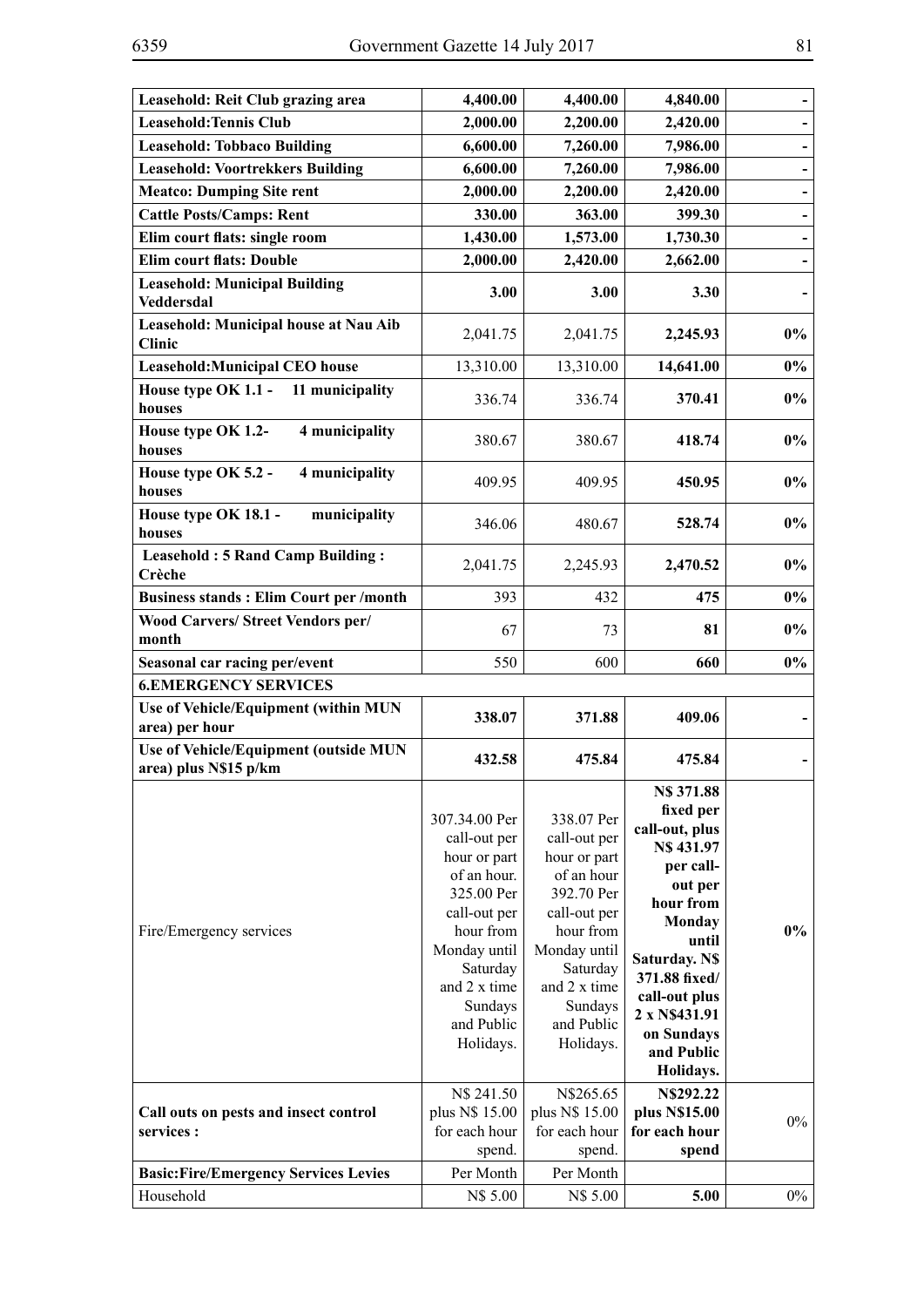| Institutional/Public                                                                                      | N\$ 10.00                           | N\$ 10.00                     | 20.00                | $0\%$                                      |
|-----------------------------------------------------------------------------------------------------------|-------------------------------------|-------------------------------|----------------------|--------------------------------------------|
| Commercial/Industrial                                                                                     | N\$ 10.00                           | N\$ 10.00                     | 50.00                | $0\%$                                      |
| Inspections: Gas Installations                                                                            |                                     |                               |                      |                                            |
| Household                                                                                                 | $\boldsymbol{0}$                    | $\overline{0}$                | 150.00               | new                                        |
| <b>Business</b>                                                                                           | $\boldsymbol{0}$                    | $\boldsymbol{0}$              | 250.00               | new                                        |
| Factories                                                                                                 | $\boldsymbol{0}$                    | $\boldsymbol{0}$              | 350.00               | new                                        |
| 7.HEALTH                                                                                                  |                                     |                               |                      |                                            |
| <b>REGISTRATION OF BUSINESS</b>                                                                           |                                     |                               |                      |                                            |
| Formal Trading License: Industrial/<br>Manufacturing                                                      | 1,320.00                            | 1,452.00                      | 1,452.00             | $0\%$                                      |
| <b>General Dealers</b>                                                                                    | 814.00                              | 895.40                        | 895.40               | $0\%$                                      |
| Food Outlets                                                                                              | 814.00                              | 895.40                        | 895.40               | $0\%$                                      |
| Guesthouses                                                                                               | 814.00                              | 895.40                        | 895.40               | $0\%$                                      |
| Gril & Pubs                                                                                               | 814.00                              | 895.40                        | 895.40               | $0\%$                                      |
| <b>SME</b>                                                                                                | 528.00                              | 580.80                        | 580.80               | $0\%$                                      |
| <b>SMME</b>                                                                                               | 528.00                              | 580.80                        | 225.00               | $\bf{0}$                                   |
| Day by stand marketers / sellers (daily fee)                                                              | 66.00                               | 72.60                         | 72.60                | $0\%$                                      |
| <b>Informal Trading: Street Vendors</b>                                                                   | 286.00                              | 314.60                        | 314.60               | $0\%$                                      |
| DOG TAGS per dog                                                                                          | 38.50                               | 42.35                         | 42.35                | $0\%$                                      |
| Penalty for Livestock impounded in a municipal area                                                       |                                     |                               |                      |                                            |
| Cattle, horses and donkeys per animal per                                                                 |                                     |                               |                      |                                            |
| day                                                                                                       | 150                                 | 150                           | 150                  | $\boldsymbol{0}$                           |
| Goats and Sheep, per animal                                                                               | 55                                  | 60.5                          | 60.5                 | $\boldsymbol{0}$                           |
| Pigs, per animal                                                                                          | 77                                  | 84.7                          | 84.7                 | $\mathbf{0}$                               |
| <b>Stray Animals</b>                                                                                      |                                     |                               |                      |                                            |
| Dogs p/day                                                                                                | 20                                  | 20                            | 20                   | $\boldsymbol{0}$                           |
| Cats p/day                                                                                                | 15                                  | 15                            | 15                   | $\boldsymbol{0}$                           |
| Meat Inspection Levy:                                                                                     |                                     |                               |                      |                                            |
| Inspection per carcass: small stock unit                                                                  | 50                                  | 10                            | 10                   | $\boldsymbol{0}$                           |
| Inspection per carcass: large stock unit                                                                  | 100                                 | 30                            | 30                   | $\boldsymbol{0}$                           |
| <b>Inspection Call Out Fees</b>                                                                           | $\bf{0}$                            | 100                           | 100                  | $\theta$                                   |
| Penalties for late Business Registration:                                                                 |                                     |                               |                      |                                            |
| A penalty of 10% per month calculated on the annual fees of a particular type of business shall be levied |                                     |                               |                      |                                            |
| for late registrations.                                                                                   |                                     |                               |                      |                                            |
| <b>Illegal Business Operations:</b>                                                                       |                                     |                               |                      |                                            |
| <b>Street Vendors</b>                                                                                     | 200                                 | 200                           | 200                  | $\boldsymbol{0}$                           |
| Small and Medium                                                                                          | 1000                                | 1000                          | 1000                 | $\boldsymbol{0}$                           |
| <b>General Dealers</b>                                                                                    | 2000                                | 2000                          | 2000                 | $\boldsymbol{0}$                           |
| Industrial                                                                                                | 3000                                | 2000                          | 2000                 | $\boldsymbol{0}$                           |
| <b>8.PUBLIC BUILDINGS</b>                                                                                 |                                     |                               |                      |                                            |
| <b>BUILDING PLANS:2017/2018</b>                                                                           |                                     |                               |                      |                                            |
| Area Size                                                                                                 | <b>Single</b><br><b>Residential</b> | General<br><b>Residential</b> | <b>Institutional</b> | <b>Business &amp;</b><br><b>Industrial</b> |
| $0 - 40$                                                                                                  | 295.00                              | 425.00                        | 310.00               | 650.00                                     |
| $41 - 70$                                                                                                 | 340.00                              | 598.00                        | 360.00               | 865.00                                     |
| 71-90                                                                                                     | 380.00                              | 735.00                        | 400.00               | 1,200.00                                   |
| 91-120                                                                                                    | 425.00                              | 925.00                        | 440.00               | 1,510.00                                   |
| 121-160                                                                                                   | 475.00                              | 1,149.00                      | 495.00               | 1,780.00                                   |
| 161-190                                                                                                   | 520.00                              |                               | 530.00               | 1,950.00                                   |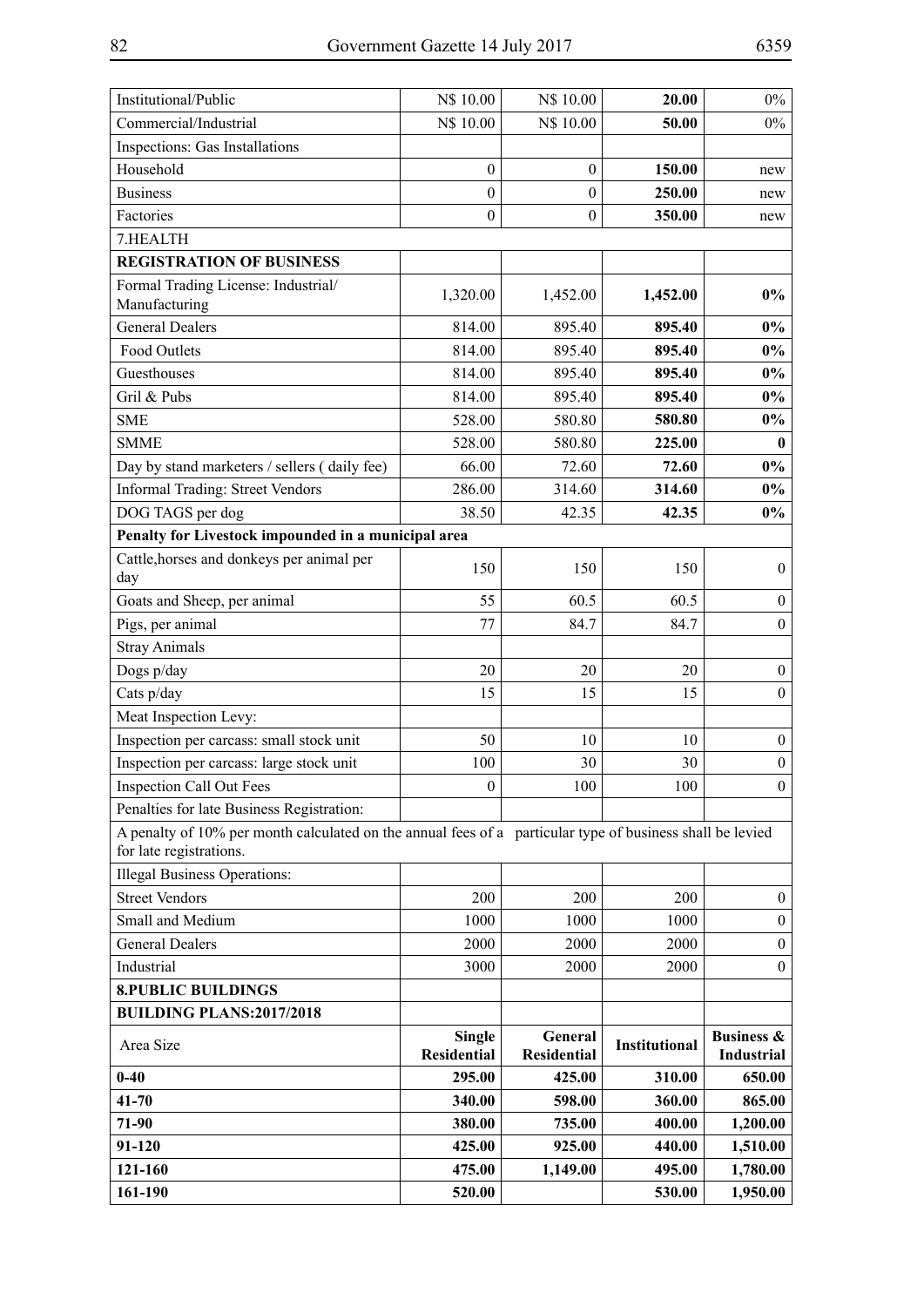| 191-230                                                                                                                                                                                                                                 | 560.00           |                  | 590.00   |                      |
|-----------------------------------------------------------------------------------------------------------------------------------------------------------------------------------------------------------------------------------------|------------------|------------------|----------|----------------------|
| 231-300                                                                                                                                                                                                                                 | 610.00           |                  | 650.00   | 2,295.98<br>2,600.00 |
| 301-400                                                                                                                                                                                                                                 | 700.00           |                  | 730.00   | 2,950.00             |
| 401-500                                                                                                                                                                                                                                 | 810.00           |                  | 810.00   | 3,300.00             |
|                                                                                                                                                                                                                                         |                  |                  |          |                      |
| 501-700                                                                                                                                                                                                                                 | 895.00           |                  | 895.00   | 3,750.00             |
| 701-1000                                                                                                                                                                                                                                | 930.00           |                  | 950.00   | 4,100.00             |
| 1001-1200                                                                                                                                                                                                                               |                  |                  | 1,180.00 | 4,650.00             |
| 1201-1500                                                                                                                                                                                                                               |                  |                  | 1,495.00 | 5,100.00             |
| 1501 & more                                                                                                                                                                                                                             |                  |                  | 2,210.00 | 6,225.00             |
| <b>Boundary Wall</b>                                                                                                                                                                                                                    | 275.00           | 345.00           | 275.00   | 415.00               |
| <b>Swimming Pool</b>                                                                                                                                                                                                                    |                  |                  | 370.00   |                      |
| <b>Braai Areas</b>                                                                                                                                                                                                                      |                  |                  | 355.00   |                      |
| <b>Re-Submission/Re-Inspection Plans</b>                                                                                                                                                                                                |                  |                  | 180.00   |                      |
| <b>Expiry: Building Permit</b>                                                                                                                                                                                                          |                  |                  | 210.00   |                      |
| <b>Site Inspection</b>                                                                                                                                                                                                                  |                  |                  | 175.00   |                      |
| <b>BUILDING DEFAULTS PENALTIES</b>                                                                                                                                                                                                      |                  |                  |          |                      |
| <b>Building without approved building Plan</b>                                                                                                                                                                                          |                  |                  |          |                      |
| Residential                                                                                                                                                                                                                             | 2,000.00         | 2,000.00         |          | $0\%$                |
| <b>Business</b>                                                                                                                                                                                                                         | 2,000.00         | 2,000.00         |          | $0\%$                |
| Building with approved building Plan, but no inspection                                                                                                                                                                                 |                  |                  |          |                      |
| Residential                                                                                                                                                                                                                             | 2,000.00         | 2,000.00         |          | $0\%$                |
| <b>Business</b>                                                                                                                                                                                                                         | 2,000.00         | 2,000.00         |          | $0\%$                |
| Residential per each stage omitted                                                                                                                                                                                                      | 1,300.00         | 1,300.00         |          | $0\%$                |
| Business per each stage omitted                                                                                                                                                                                                         | 1,300.00         | 1,300.00         |          | $0\%$                |
| Ø Building not meeting the standard shall be dealt with as per directives of the Local Authority Act.<br>Ø Failure to pay a specified penalty within a given timeframe would result in an action, as per Local<br><b>Authority Act.</b> |                  |                  |          |                      |
| <b>COPIES FOR BUILDING PLANS</b>                                                                                                                                                                                                        |                  |                  |          |                      |
| A1 - SIZE copy per page                                                                                                                                                                                                                 | 60.00            | 60.00            |          | $0\%$                |
| A3 - SIZE copy per page                                                                                                                                                                                                                 | 25.00            | 25.00            |          | $0\%$                |
| A4 - SIZE copy per page /and any other<br>smaller size                                                                                                                                                                                  | 15.00            | 15.00            |          | $0\%$                |
| Town Map Hard Copy                                                                                                                                                                                                                      | 100.00           | 100.00           |          |                      |
| Town Map Soft Copy                                                                                                                                                                                                                      |                  |                  |          |                      |
| Erf Diagram                                                                                                                                                                                                                             |                  |                  |          | $0\%$                |
|                                                                                                                                                                                                                                         | 120.00           | 120.00           |          | $0\%$                |
|                                                                                                                                                                                                                                         | 20.00            | 20.00            |          | $0\%$                |
| <b>ENDOWMENT FEES</b>                                                                                                                                                                                                                   | 0.00             | 10,000.00        |          |                      |
| 9.STREETS, ROADS AND BRIDGES                                                                                                                                                                                                            | Per Hour         | Per Hour         |          |                      |
| <b>LEASE OF MACHINERY</b>                                                                                                                                                                                                               |                  |                  |          |                      |
| <b>Galion Graders</b>                                                                                                                                                                                                                   | 1,597.00         | 1,756.70         |          | $0\%$                |
| Compactor Small: Bomag                                                                                                                                                                                                                  | 266.00           | 292.60           |          | $0\%$                |
| Water Tanker booked out                                                                                                                                                                                                                 | 1,065.00         | 1,171.50         |          | $0\%$                |
| Water Tanker content per load                                                                                                                                                                                                           | 399.00           | 438.90           |          | $0\%$                |
| Chainsaw Machine                                                                                                                                                                                                                        | 93.00            | 102.30           |          | $0\%$                |
| D7G Bull Dozer                                                                                                                                                                                                                          | 2,396.00         | 2,635.60         |          | $0\%$                |
| Front End Loader Cat 910                                                                                                                                                                                                                | 1,198.00         | 1,317.80         |          | $0\%$                |
| Tip Lorry 5m <sup>3</sup>                                                                                                                                                                                                               | 932.00           | 1,025.20         |          | $0\%$                |
| <b>JCB</b> Back Actor<br>Compressor with Jack Hammer                                                                                                                                                                                    | 666.00<br>699.00 | 732.60<br>768.90 |          | $0\%$<br>$0\%$       |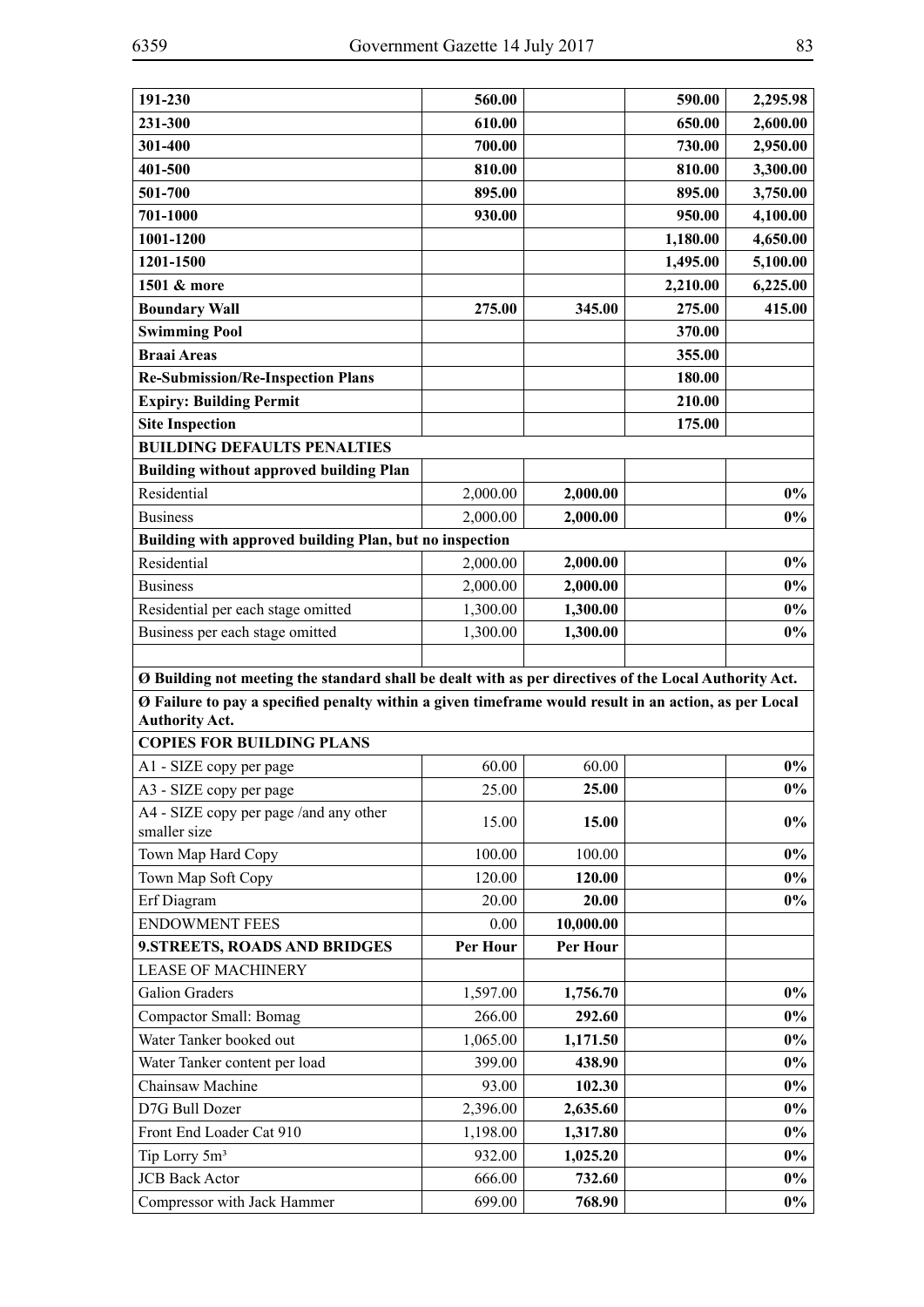| Concrete Mixer 150lt                                                                                    | 699.00   | 768.90   | $0\%$           |
|---------------------------------------------------------------------------------------------------------|----------|----------|-----------------|
| VOS Soil Compactor                                                                                      | 699.00   | 768.90   | $0\%$           |
| Platform Trucks with HAIB (crane)                                                                       | 536.00   | 589.60   | $0\%$           |
| <b>10. CEMETERIES</b>                                                                                   |          |          |                 |
| <b>CEMETERY TOWN/VEDDERSDAL</b>                                                                         |          |          |                 |
| Reservation of Grave Sites: Single                                                                      | 1,819.97 | 1,819.97 | $0\%$           |
| Reservation of Grave Sites: Double                                                                      | 2,262.04 | 2,262.04 | $0\%$           |
| Re-open Grave                                                                                           | 695.45   | 695.45   | $0\%$           |
| <b>PURCHASE OF GRAVE SITES</b>                                                                          |          |          |                 |
| Adults - Town                                                                                           | 1,591.88 | 1,591.88 | $0\%$           |
| Children - Town(under age 14)                                                                           | 794.52   | 794.52   | $0\%$           |
| Adults - Veddersdal                                                                                     | 685.73   | 685.73   | $0\%$           |
| Children - Veddersdal                                                                                   | 627.56   | 627.56   | $0\%$           |
| Adults - Nau-Aib/R5                                                                                     | 433.18   | 433.18   | $0\%$           |
| Children - Nau-Aib/R5                                                                                   | 217.35   | 217.35   | $0\%$           |
| <b>Extention of Grave</b>                                                                               | 620.00   | 620.00   | $0\%$           |
| <b>EXHUMATION COSTS</b>                                                                                 |          |          |                 |
| Adults & Children                                                                                       | 546.11   | 546.11   | $0\%$           |
| <b>OTHER CEMETRY COSTS</b>                                                                              |          |          |                 |
| Cost for exhumed grave site                                                                             | 1,092.22 | 1,092.22 | $0\%$           |
| Maintenance Fees Per Grave Per Year (on<br>request)                                                     | 874.07   | 874.07   | $0\%$           |
| 11. ADVERTSMENTS: BILL BOARDS                                                                           |          |          |                 |
| Signs such as estate agents boards, posters,<br>signs less than 2m <sup>2</sup> per day                 | 35.00    | 38.50    | $0\%$           |
| Banners per event                                                                                       | 150.00   | 165.00   | $0\%$           |
| Banners across the road p.m.                                                                            | 200.00   | 220.00   | $0\%$           |
| Street pole advertisement p.m.                                                                          | 350.00   | 385.00   | $0\%$           |
| Sports Ground Advertisement p.m.                                                                        | 500.00   | 550.00   | $0\%$           |
| Auctioneer's Notice display on show board<br>per day                                                    | 100.00   | 110.00   | $0\%$           |
| Gantry p.m.                                                                                             | 4,658.00 | 5,123.80 | $0\%$           |
| Billboard more than $(\ge)2 - 9m^2$                                                                     | 600.00   | 660.00   | $0\%$           |
| Billboard more than $(\geq)9 - 18m^2$                                                                   | 1,600.00 | 1,760.00 | $0\%$           |
| Billboard more than $(\ge)$ 18m <sup>2</sup>                                                            | 1,800.00 | 1,980.00 | $0\%$           |
| Confiscation and seizing of signboards                                                                  | 1,000.00 | 1,100.00 | $0\%$           |
| Advertisement fee in the Council newsletter<br>per advert.                                              | 10.00    | 10.00    | $0\%$           |
| <b>12. PUBLIC VENUES</b>                                                                                |          |          |                 |
| <b>LargeTown Hall Rentals</b>                                                                           |          |          |                 |
| <b>Weddings Dances, Receptions &amp; Seminar</b><br><b>Functions</b>                                    |          |          |                 |
| Rental Per Event/ day, hour, minute or<br>second                                                        | 1,760.00 | 1,760.00 | $\bf{0}$        |
| Deposit                                                                                                 | 700.00   | 1,000.00 | <b>Adjusted</b> |
| Religious gatherings, conferences,<br>workshops & lectures, Educational and<br><b>Charity Functions</b> |          |          |                 |
| Rent for 24 Hours.                                                                                      |          | 900.00   |                 |
| Deposit                                                                                                 | 825.00   | 825.00   | $0\%$           |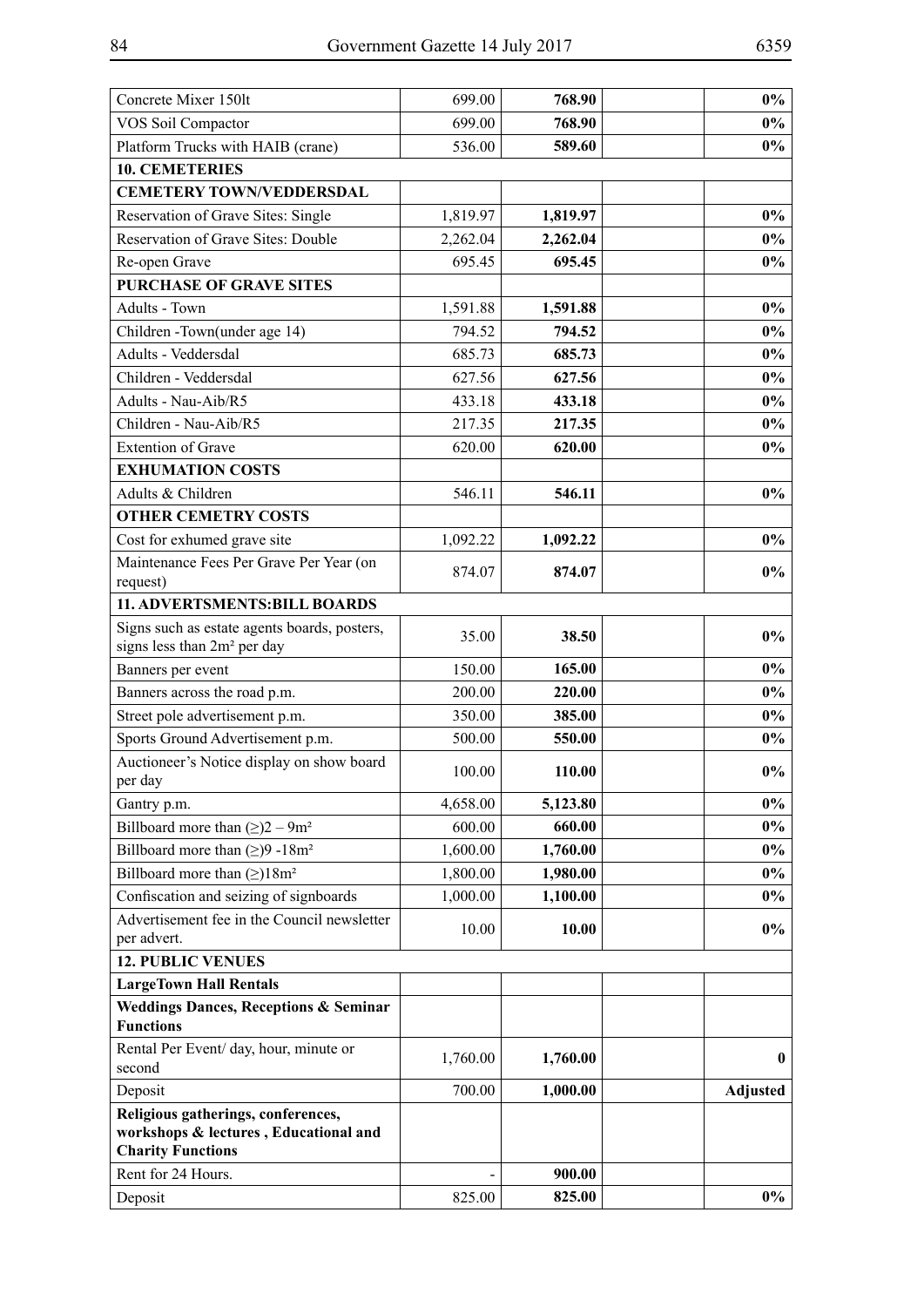| <b>Public gatherings\Political Meetings</b>                          |          |                        |                        |                 |
|----------------------------------------------------------------------|----------|------------------------|------------------------|-----------------|
| Rent for 24 Hours.                                                   | 1,521.20 | 1,521.20               |                        | 0               |
| Deposit:                                                             | 700.00   | 1,000.00               |                        | <b>Adjusted</b> |
| <b>Small Town Hall</b>                                               |          |                        |                        |                 |
| Rental Per Event/ day, hour, minute or                               | 550.00   | 550.00                 |                        | $\bf{0}$        |
| second                                                               |          |                        |                        |                 |
| Tables                                                               |          |                        |                        |                 |
| Per table per day                                                    | 10.00    | <b>10.00</b>           |                        | $\bf{0}$        |
| Chairs                                                               |          |                        |                        |                 |
| Per chair per day                                                    | 5.00     | 5.00                   |                        | $\bf{0}$        |
| <b>13. SPORT AND RECREATION</b>                                      |          |                        |                        |                 |
| SOCCERFIELD: TOWN - Rental per activity per day/hour/ minute/ second |          |                        |                        |                 |
| Deposit for town Soccerfield                                         |          | 360.00                 | 500.00                 | $0\%$           |
| Rent: Game Practice per day:Non-                                     |          | 300.00                 | 300.00                 | $0\%$           |
| <b>Tournament</b>                                                    |          |                        |                        |                 |
| Rent: Game Play- per day Non-                                        |          | 564.94                 | 564.94                 | $0\%$           |
| <b>Tournament</b>                                                    |          |                        |                        |                 |
| School Sport Activities per day                                      |          |                        | 200.00                 | $0\%$           |
| Sport Tournaments Host/Liga i.e Rugby,<br>Soccer etc.                |          |                        | 621.43                 | $0\%$           |
| Sport Tournaments: Practice i.e Rugby,<br>Soccer etc.                |          |                        | 300.00                 | $0\%$           |
| Premier League Teams: Tournament per                                 |          |                        |                        |                 |
| day                                                                  |          |                        | 400.00                 | $0\%$           |
| <b>Premier League Teams: Practice</b>                                |          |                        | 250.00                 | $0\%$           |
| Weddings Functions, Political, Church                                |          | 502.87                 | 700.00                 | $0\%$           |
| activities per day                                                   |          |                        |                        |                 |
| SOCCERFIELD NAU-AIB - Per activity, per day/ hour/ minute/ second    |          |                        |                        |                 |
| Deposit for Nau Aib Soccer field per day                             |          | 0                      | 260.00                 | $0\%$           |
| Rent: Game Play-per day Non-Tournament                               |          | 439.23                 | 160.00                 | $0\%$           |
| School & youth Sport Activities per day                              |          |                        | 104.00                 | $0\%$           |
| Sport Tournaments Host/Liga i.e Rugby,<br>Soccer etc.                |          |                        | 323.00                 | $0\%$           |
| Sport Tournaments: Practice i.e Rugby,<br>Soccer etc.                |          | 180.00                 | 156.00                 | $0\%$           |
| Premier League Teams: Tournament per                                 |          |                        |                        |                 |
| day                                                                  |          |                        | 208.00                 | $0\%$           |
| <b>Premier League Teams: Practice</b>                                |          |                        | 130.00                 | $0\%$           |
| Weddings Functions , Political, Church                               |          | 354.31                 | 500.00                 | $0\%$           |
| activities per day                                                   |          |                        |                        |                 |
| <b>LANDING STRIP</b>                                                 |          |                        |                        |                 |
| Landings                                                             |          | 321.20 per<br>landing  | 321.20 per<br>landing  | $0\%$           |
|                                                                      |          | <b>N\$713.90</b>       | <b>N\$713.90</b>       |                 |
| Rent/leasehold                                                       |          | per rent/<br>leasehold | per rent/<br>leasehold | $\bf{0}$        |
| <b>RECREATIONAL SITES</b>                                            |          |                        |                        |                 |
|                                                                      |          | 850.00 per             | 850.00 per             |                 |
| Leasehold: Nursery                                                   |          | month                  | month                  | $0\%$           |
| Leasehold: Swimming Pool                                             |          | 850.00 per<br>month    | 850.00 per<br>month    | $\bf{0}$        |
| Tennis Court per day                                                 |          | $\bf{0}$               | 45                     | <b>NEW</b>      |
|                                                                      |          |                        |                        |                 |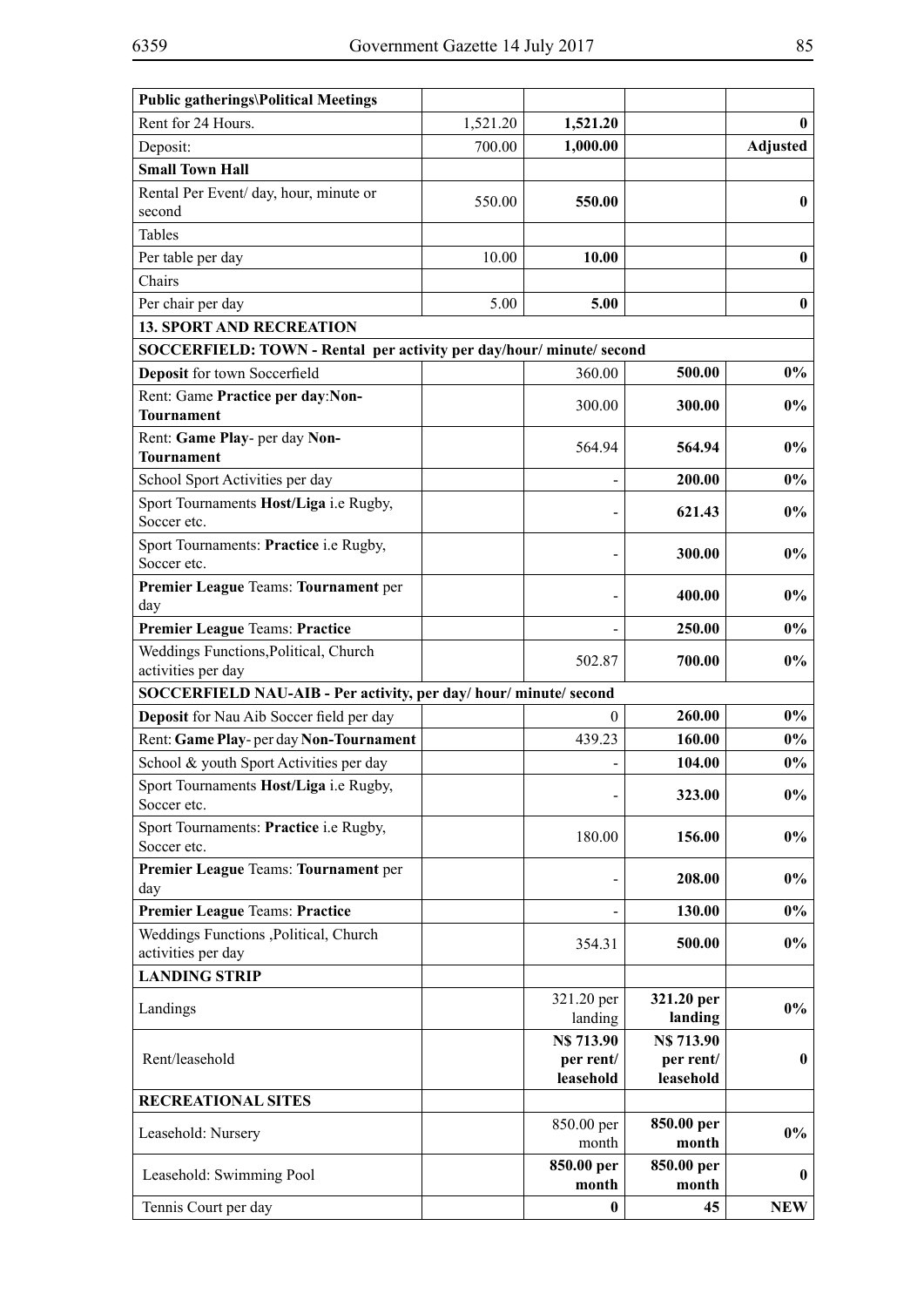| <b>PENALTIES</b>                                                                                                                                                                                                      |              |             |            |
|-----------------------------------------------------------------------------------------------------------------------------------------------------------------------------------------------------------------------|--------------|-------------|------------|
| Illegal Harvesting of Trees:                                                                                                                                                                                          |              |             |            |
| Dead Tree:                                                                                                                                                                                                            |              | <b>1000</b> | <b>NEW</b> |
| Live Tree:                                                                                                                                                                                                            |              | 2000        | <b>NEW</b> |
| <b>14. SEWERAGE</b>                                                                                                                                                                                                   |              |             |            |
| <b>BASIC CHARGES</b><br>A)                                                                                                                                                                                            |              |             |            |
| The owner of any erf, stand or lot with or without improvements shall, where such erf, stand or lot or<br>agricultural land is connected with the Council's sewerage system or in case where such supply is available |              |             |            |
| but not made use of, pay to Council, monthly in advance, the following charges in respect of each such erf,                                                                                                           |              |             |            |
| stand or lot or agricultural land: provided that the charges thus determined shall be the minimum charge:                                                                                                             |              |             |            |
| <b>Domestic Charges: Basic</b>                                                                                                                                                                                        | 125.31       | 125.31      | $0\%$      |
| <b>Basic Charges for businesses: Monthly Charge</b>                                                                                                                                                                   |              |             |            |
| Business operation out of Genaral<br><b>Residential Properties</b>                                                                                                                                                    | $\mathbf{0}$ | 137.84      | $0\%$      |
| Small business properties / SME and<br>Churches: monthly                                                                                                                                                              | 0            | 137.84      | $0\%$      |
| Commercial and trading business properties<br>/ month                                                                                                                                                                 | 0            | 275.68      | $0\%$      |
| Intitutions, Old age homes and hospitals                                                                                                                                                                              | 0            | 206.76      | $0\%$      |
| Medium Industrial and Manufacturing<br><b>Businesses</b>                                                                                                                                                              | $\mathbf{0}$ | 344.60      | $0\%$      |
| Large Industrial, Manufacturing Businesses<br>and Conglomerates                                                                                                                                                       | 0            | 689.21      | $0\%$      |
| Body Corporates/Complex, Hotels etc, Per<br>unit per month                                                                                                                                                            | $\bf{0}$     | 38.00       | $0\%$      |
| Hostels, Youth Centres, Charitable and                                                                                                                                                                                | 0            | 18.00       | $0\%$      |
| Orphanage homes per room per month                                                                                                                                                                                    |              |             |            |
| <b>B) VARIABLE CHARGES: MONTHLY</b>                                                                                                                                                                                   |              |             |            |
| For the first 1500 m2 land area or portion<br>thereof                                                                                                                                                                 | 86.05        | 94.66       | $0\%$      |
| For every additional 1000m <sup>2</sup> or part thereof                                                                                                                                                               | 53.04        | 58.34       | $0\%$      |
| Maximum charges                                                                                                                                                                                                       | 218.55       | 240.41      | $0\%$      |
| <b>Additional Variable charges : Unit Levy</b><br>$\mathbf{C}$                                                                                                                                                        |              |             |            |
| a) Private Houses & Flats per closet                                                                                                                                                                                  | 65.56        | 72.12       | $0\%$      |
| b) Church & Halls per closet                                                                                                                                                                                          | 106.24       | 116.86      | $0\%$      |
| c) Schools, Colleges, Hostels for Every 10<br>Students or part thereof                                                                                                                                                | 98.36        | 108.20      | $0\%$      |
| d) Hotel: for every 4 rooms                                                                                                                                                                                           | 240.41       | 264.45      | $0\%$      |
| e) Business, Offices & Hospitals: for every<br>water closet or basin                                                                                                                                                  | 65.56        | 72.12       | $0\%$      |
| f) Abattoir                                                                                                                                                                                                           | 3,077.14     | 3,384.85    | $0\%$      |
| g) Jail & Police Stations for every water<br>closet                                                                                                                                                                   | 54.64        | 60.10       | $0\%$      |
| i) Meat Processing Factory                                                                                                                                                                                            | 5,026.56     | 5,529.22    | $0\%$      |
| j) Bone & Creamery Factory                                                                                                                                                                                            | 1,857.65     | 2,043.42    | $0\%$      |
| Industries, Workshops for every water<br>k)<br>closet                                                                                                                                                                 | 109.27       | 120.20      | $0\%$      |
| Sport & Show grounds for every water<br>$\left( \right)$<br>closet                                                                                                                                                    | 37.16        | 40.88       | $0\%$      |
| All other sites per water closet<br>m)                                                                                                                                                                                | 50.12        | 55.13       | $0\%$      |
| D) Factories & Industrial Effluent                                                                                                                                                                                    |              |             |            |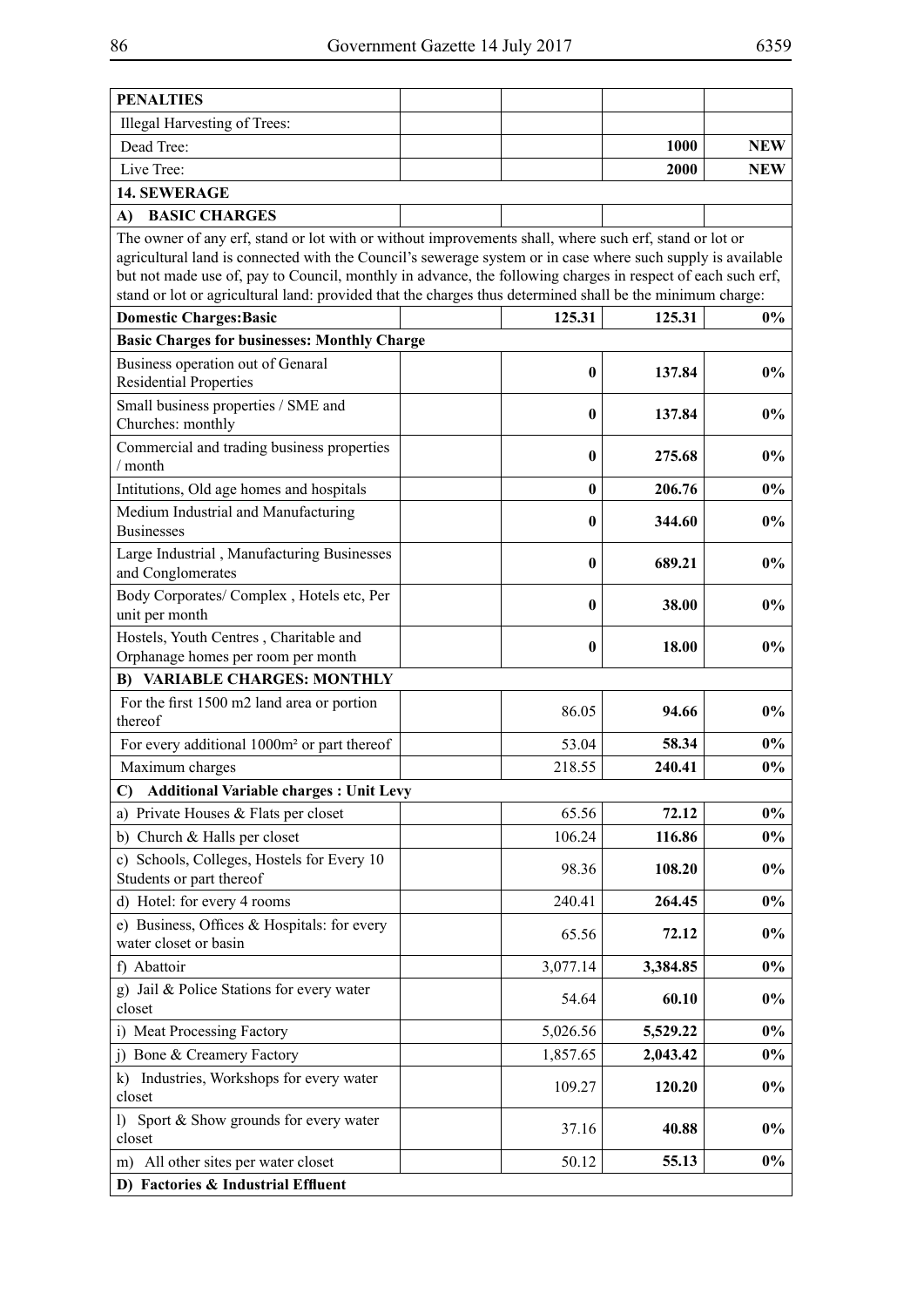| The Levy in cent per cubic meter must be calculated as follows:                                                                                               |                                                          |                                                     |                 |
|---------------------------------------------------------------------------------------------------------------------------------------------------------------|----------------------------------------------------------|-----------------------------------------------------|-----------------|
| A) P.W. less than 250mg/1 effluent levy                                                                                                                       |                                                          | PW x .21 per<br>m3                                  | $0\%$           |
| B) P.W. above 250mg/1 effluent levy                                                                                                                           | PW x 0.28<br>per m <sup>3</sup>                          | <b>PW x 0.33</b><br>per m <sup>3</sup>              | $0\%$           |
| A) Kjeldal N equivalent or less than<br>150mg/1 effluent levy                                                                                                 | $0.26 + 1.05$<br>per m <sup>3</sup>                      | $0.31 + 1.24$<br>per m <sup>3</sup>                 | $0\%$           |
| B) Kjeldal N above 150mg/1 effluent levy                                                                                                                      | N x 31.9 per<br>m <sup>3</sup>                           | N x 37.6 per<br>m <sup>3</sup>                      | $0\%$           |
| The above formula is as follows: PW<br>permanganate and nitrogen. In each case<br>the appropriate levy is the highest value<br>calculated in respect thereof. | $(N-150) \times 0$<br>$.35 + 0.53$ per<br>m <sup>3</sup> | $(N-150)$ x 0<br>$.41 + 0.63$<br>per m <sup>3</sup> | $0\%$           |
| <b>SEWERAGE BLOCKING</b>                                                                                                                                      |                                                          |                                                     |                 |
| For the disconnection and sealing off of a<br>private sewerage from a public sewerage                                                                         | 894.06                                                   | 1,054.99                                            | $0\%$           |
| At the request of a consumer to open a<br>blocked drain                                                                                                       | 495.00                                                   | 584.10                                              | $0\%$           |
| Connection fees: private lots/small holdings                                                                                                                  | 1,579.50                                                 | 1,863.81                                            | $0\%$           |
| Pumping                                                                                                                                                       | 423.50                                                   | 499.73                                              | $0\%$           |
| <b>15.CLEANSING SERVICES</b>                                                                                                                                  |                                                          |                                                     |                 |
| <b>REFUSE REMOVAL MATERIAL</b>                                                                                                                                |                                                          |                                                     |                 |
| Weekly removal of refuse: Monthly charge<br>: Domestic                                                                                                        | 121.00                                                   | 65.44                                               | <b>Adjusted</b> |
| Removal of refuse at business premises: Monthly Charge                                                                                                        |                                                          |                                                     |                 |
| Business operation out of Genaral<br><b>Residential Properties</b>                                                                                            |                                                          | 126.45                                              | $0\%$           |
| Small business properties / SME and<br>Churches: monthly                                                                                                      |                                                          | 139.10                                              | $0\%$           |
| Commercial and trading business properties<br>/ month                                                                                                         |                                                          | 316.13                                              | $0\%$           |
| Intitutions, Old age homes and hospitals                                                                                                                      |                                                          | 252.90                                              | $0\%$           |
| Medium Industrial and Manufacturing<br><b>Businesses</b>                                                                                                      |                                                          | 379.35                                              | $0\%$           |
| Large Industrial, Manufacturing Businesses<br>and Conglomerates                                                                                               |                                                          | 758.70                                              | $0\%$           |
| Body Corporates/Complex, Hotels etc, Per<br>unit per month                                                                                                    |                                                          | 44/month/<br>unit                                   | $0\%$           |
| Youth Centres, Charitable and Orphanage<br>homes per room per month, Social Housing                                                                           |                                                          | 25/<br>month,unit                                   | $0\%$           |
| Public and private Hostels per room /month                                                                                                                    |                                                          | 50.00                                               | $0\%$           |
| <b>Open space and Street Cleaning (</b><br>Charged against the host street tennants):<br><b>Build in Per household</b>                                        |                                                          | 50.00                                               | $0\%$           |
| TRADE & INDUSTRY: REFUSE REMOVAL PER REQUEST/ AGREEMENT                                                                                                       |                                                          |                                                     |                 |
| Removal of Refuse per 0.85m <sup>3</sup> per refuse<br>site                                                                                                   | 146.41                                                   | 146.41                                              | $0\%$           |
| Removal of Garden Refuse on request                                                                                                                           | 242.24                                                   | 242.24                                              | $0\%$           |
| Removal of Construction Material Refuse                                                                                                                       | 744.15                                                   | 744.15                                              | $0\%$           |
| Removal of Refuse per 0.085m <sup>3</sup> containers<br>once per week                                                                                         | 153.07                                                   | 153.07                                              | $0\%$           |
| Twice per week                                                                                                                                                | 292.82                                                   | 292.82                                              | $0\%$           |
| Daily                                                                                                                                                         | 578.99                                                   | 578.99                                              | $0\%$           |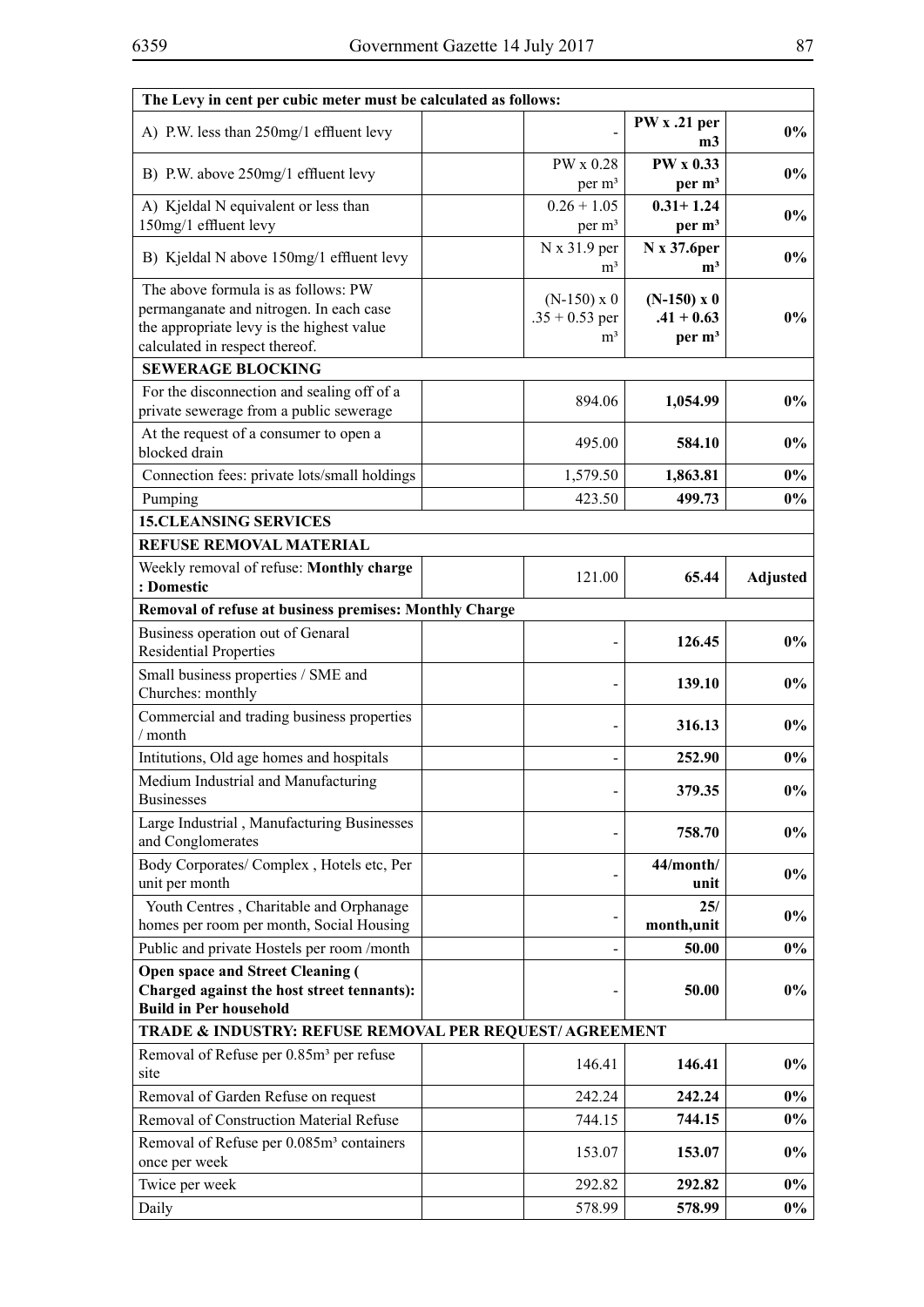| Removal of Refuse in Bulk per or portion of<br>a load light waste       |                                          |                  |  |                          |  | 110.47           |  | 110.47           | $0\%$           |
|-------------------------------------------------------------------------|------------------------------------------|------------------|--|--------------------------|--|------------------|--|------------------|-----------------|
| Removal of Refuse in Bulk per week for<br>light waste                   |                                          |                  |  |                          |  | 439.23           |  | 439.23           | $0\%$           |
| Removal of Refuse in Bulk per load or<br>portion of a load: heavy waste |                                          |                  |  |                          |  | 818.57           |  | 818.57           | $0\%$           |
| per month                                                               | Disposal Levy: Refuse Bins per household |                  |  |                          |  | 15.00            |  | 16.50            | $0\%$           |
| <b>DISPOSAL LEVY</b>                                                    |                                          |                  |  |                          |  |                  |  |                  |                 |
| Monies payable in respect of the dumping site                           |                                          |                  |  |                          |  |                  |  |                  |                 |
| Trade Daily site 1                                                      |                                          |                  |  |                          |  | 26.62            |  | 26.62            | $0\%$           |
| Trade Daily site 2                                                      |                                          |                  |  |                          |  | 73.21            |  | 73.21            | $0\%$           |
| Trade Daily site 3                                                      |                                          |                  |  |                          |  | 157.06           |  | 157.06           | $0\%$           |
| Trade Daily site 4                                                      |                                          |                  |  |                          |  | 312.79           |  | 312.79           | $0\%$           |
| Trade Daily site 5                                                      |                                          |                  |  |                          |  | 618.92           |  | 618.92           | $0\%$           |
| Trade Daily site 6                                                      |                                          |                  |  |                          |  | 1,119.25         |  | 1,119.25         | $0\%$           |
| Illegal Waste Dumping: Penalties                                        |                                          |                  |  |                          |  |                  |  |                  |                 |
| Household Waste                                                         |                                          |                  |  |                          |  | 2,000.00         |  | 2,000.00         | $0\%$           |
| Garden Waste                                                            |                                          |                  |  |                          |  | 2,000.00         |  | 2,000.00         | $0\%$           |
| <b>Building Waste</b>                                                   |                                          |                  |  |                          |  | 2,000.00         |  | 2,000.00         | $0\%$           |
| Infectious/Clinical Waste                                               |                                          |                  |  |                          |  | 2,000.00         |  | 2,000.00         | $0\%$           |
| <b>Industrial Waste</b>                                                 |                                          |                  |  |                          |  | 2,000.00         |  | 2,000.00         | $0\%$           |
| <b>16. WATER SUPPLY</b>                                                 |                                          |                  |  |                          |  |                  |  |                  |                 |
|                                                                         | <b>Proposed</b>                          | <b>Proposed</b>  |  | <b>LEVY PER</b>          |  | <b>Proposed</b>  |  | <b>Proposed</b>  |                 |
| <b>Basic Tariffs: Water</b>                                             | <b>Tariffs</b>                           | <b>Tariffs</b>   |  | <b>CUBIC</b>             |  | <b>Tariffs</b>   |  | <b>Tariffs</b>   | $\frac{0}{0}$   |
|                                                                         | 2016/2017<br>N\$                         | 2017/2018<br>N\$ |  | <b>METER</b><br>N\$      |  | 2016/2017<br>N\$ |  | 2017/2018<br>N\$ | <b>Increase</b> |
| <b>Basic Minimum</b>                                                    |                                          |                  |  |                          |  |                  |  |                  |                 |
| Levy: Domestic                                                          | 67.94                                    | 76.09            |  | $(0 - 20m^3)$            |  | 19.82            |  | 22.20            | $0\%$           |
|                                                                         |                                          |                  |  | $(21 - 40m^3)$           |  | 21.54            |  | 24.12            | $0\%$           |
|                                                                         |                                          |                  |  | $(41 - 80m^3)$           |  | 25.59            |  | 28.66            | 0%              |
|                                                                         |                                          |                  |  | $(81$ and<br>more)       |  | 30.66            |  | 34.34            | $0\%$           |
| Businesses & Office<br>Purposes                                         | 84.94                                    | 95.13            |  | $(0 - 40m^3)$            |  | 23.18            |  | 25.96            | $0\%$           |
|                                                                         |                                          |                  |  |                          |  |                  |  |                  |                 |
|                                                                         |                                          |                  |  | $(40 - 80m^3)$           |  | 27.31            |  | 30.59            | $0\%$           |
|                                                                         |                                          |                  |  | $(81$ and<br>more)       |  | 30.66            |  | 34.34            | $0\%$           |
| <b>Bulk Consumers</b>                                                   | 133.27                                   | 149.26           |  | $(0 -4500m^3)$           |  | 25.59            |  | 28.66            | $0\%$           |
|                                                                         |                                          |                  |  | $(4501 -$<br>$9000m^3$ ) |  | 28.38            |  | 31.79            | $0\%$           |
|                                                                         |                                          |                  |  | $(9001$ and<br>more)     |  | 30.67            |  | 34.35            | $0\%$           |
| (Schools, Old Age<br>Homes, Hospitals)                                  | 84.02                                    | 94.10            |  | $(0 - 350m^3)$           |  | 27.30            |  | 30.58            | $0\%$           |
|                                                                         |                                          |                  |  | $(0 - 450m^3)$           |  | 23.66            |  | 26.50            | $0\%$           |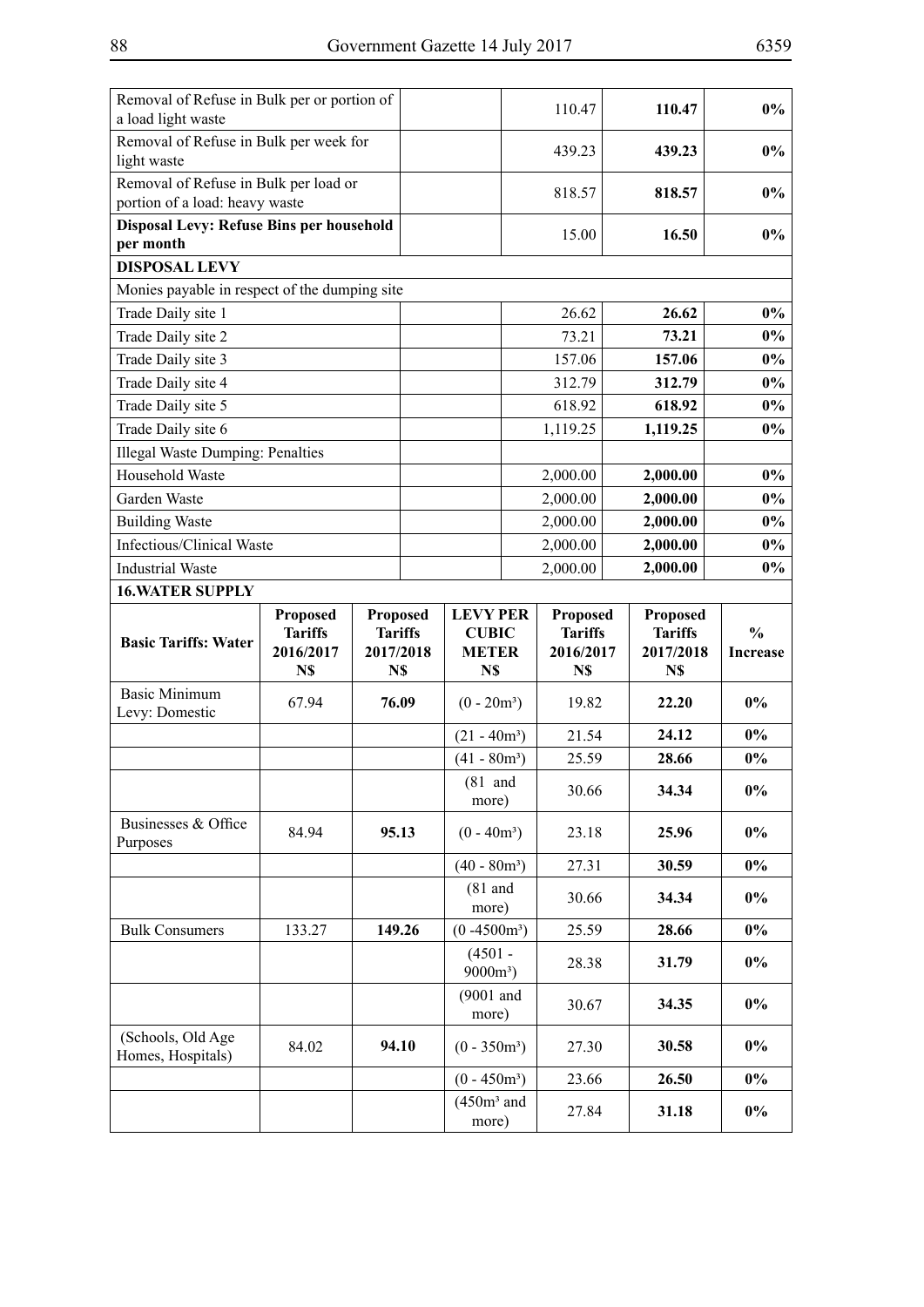| PENSIONERS TARIFFS: PROPERTY MUST BE REGISTERED IN PENSIONER'S NAME (A<br><b>PROOF THEREOF MUST BE SUPPLIED.)</b>                                             |                                                                                                                              |       |  |                |          |                                                |                                                |            |
|---------------------------------------------------------------------------------------------------------------------------------------------------------------|------------------------------------------------------------------------------------------------------------------------------|-------|--|----------------|----------|------------------------------------------------|------------------------------------------------|------------|
| <b>Basic Tariffs</b>                                                                                                                                          |                                                                                                                              |       |  |                |          |                                                |                                                |            |
|                                                                                                                                                               | N\$                                                                                                                          | N\$   |  | N\$            |          | N\$                                            | N\$                                            |            |
| <b>Basic Minimum</b><br>Levy: Domestic                                                                                                                        | 67.94                                                                                                                        | 33.97 |  | $(0 - 20m^3)$  |          | 19.82                                          | 12.50                                          | $0\%$      |
|                                                                                                                                                               |                                                                                                                              |       |  | $(21 - 40m^3)$ |          | 21.54                                          | 13.57                                          | $0\%$      |
|                                                                                                                                                               |                                                                                                                              |       |  | $(41 - 80m^3)$ |          | 25.59                                          | 16.12                                          | $0\%$      |
|                                                                                                                                                               |                                                                                                                              |       |  | $(81$ and      |          | 30.66                                          | 19.32                                          | $0\%$      |
|                                                                                                                                                               |                                                                                                                              |       |  | more)          |          |                                                |                                                |            |
| PLEASE TAKE NOTE: PROPERTY REVIEWS ON PENSIONERS' PROPERTIES WILL<br>BE CONDUCTED ANNUALLY IN ORDER TO ADJUST FOR ANY POSSIBLE CHANGE IN<br><b>OWNERSHIP.</b> |                                                                                                                              |       |  |                |          |                                                |                                                |            |
| <b>SUNDRY LEVIES: WATER</b>                                                                                                                                   |                                                                                                                              |       |  |                |          |                                                |                                                |            |
| <b>Deposit – for Water Services</b><br><b>Connections:</b>                                                                                                    |                                                                                                                              |       |  |                |          | <b>Proposed</b><br><b>Tariffs</b><br>2016/2017 | <b>Proposed</b><br><b>Tariffs</b><br>2017/2018 | % Increase |
| Deposit by Owners (Residential)                                                                                                                               |                                                                                                                              |       |  |                |          | 715.00                                         | 715.00                                         | $0\%$      |
| Deposit by Consumers (Residential) = $2 x$<br>owner's rate                                                                                                    |                                                                                                                              |       |  |                |          |                                                | 1430.00                                        | $0\%$      |
| Small business. , SME, Churches: Owner                                                                                                                        |                                                                                                                              |       |  |                |          | 917.40                                         | 917.40                                         | $0\%$      |
| Deposit by Consumers (Small business;<br>SME; churches $= 2$ x owner's rate                                                                                   |                                                                                                                              |       |  |                |          |                                                | 1834.80                                        | $0\%$      |
| similar set-ups                                                                                                                                               | Medium business, Institutional, Service<br>providers, Public Institutions, Gardens and                                       |       |  |                | 1,836.78 |                                                | 1836.78                                        | $0\%$      |
| $ups) = 2$ x owner's rate                                                                                                                                     | Deposit by Consumers (Medium<br>business; Institutional; Service providers;<br>public Institutions; Gardens and similar set- |       |  |                |          |                                                | 3,673.56                                       | $0\%$      |
| Large Businesses, Retail, Commercial:<br>Owner                                                                                                                |                                                                                                                              |       |  |                |          | 3,673.56                                       | 3673.56                                        | $0\%$      |
| Deposit by Consumers (Large<br>business; Retail; Commercial and similar set-<br>$ups) = 2$ x owner's rate                                                     |                                                                                                                              |       |  |                |          |                                                | 7347.12                                        | $0\%$      |
| Industries, Manufacturing                                                                                                                                     |                                                                                                                              |       |  |                |          | 7,347.12                                       | 7347.12                                        | $0\%$      |
| Deposit by Consumers (Industries,                                                                                                                             |                                                                                                                              |       |  |                |          |                                                | 14694.24                                       | $0\%$      |
| Manufacturing) = $2 \times$ owner's rate                                                                                                                      |                                                                                                                              |       |  |                |          |                                                |                                                |            |
| PREPAID CHARGES: WATER                                                                                                                                        |                                                                                                                              |       |  |                |          |                                                |                                                |            |
| Domestic:Pre - Paid Water per litre                                                                                                                           |                                                                                                                              |       |  |                |          | 18.15                                          | 20.33                                          | $0\%$      |
| Business: Pre-Paid Water per litre<br><b>PENALTIES: WATER</b>                                                                                                 |                                                                                                                              |       |  |                |          |                                                | 119.87                                         | $0\%$      |
|                                                                                                                                                               |                                                                                                                              |       |  |                |          |                                                |                                                | $0\%$      |
| <b>Breaching: Water Meters</b>                                                                                                                                |                                                                                                                              |       |  |                |          | 4,950.00                                       | 2,000.00                                       |            |
| <b>Illegal water connections</b>                                                                                                                              |                                                                                                                              |       |  |                |          |                                                |                                                | $0\%$      |
| Residential - per offence<br>All types of Businesses - per offence                                                                                            |                                                                                                                              |       |  |                |          | 2,420.00<br>3,630.00                           | 2,000.00<br>2,000.00                           | <b>ACT</b> |
| <b>Illegal Boreholes</b>                                                                                                                                      |                                                                                                                              |       |  |                |          |                                                |                                                |            |
| Per Borehole                                                                                                                                                  |                                                                                                                              |       |  |                |          | 10,000.00                                      | 10,000.00                                      | $0\%$      |
| PREPAID WATER CHARGES                                                                                                                                         |                                                                                                                              |       |  |                |          |                                                |                                                |            |
| Basic Minimum Maintenance Levy: All                                                                                                                           |                                                                                                                              |       |  |                |          | 76.09                                          |                                                |            |
| Ervens monthly                                                                                                                                                |                                                                                                                              |       |  |                |          |                                                |                                                |            |
| Domestic:Pre - Paid Water per litre                                                                                                                           |                                                                                                                              |       |  |                |          | 25.31                                          |                                                |            |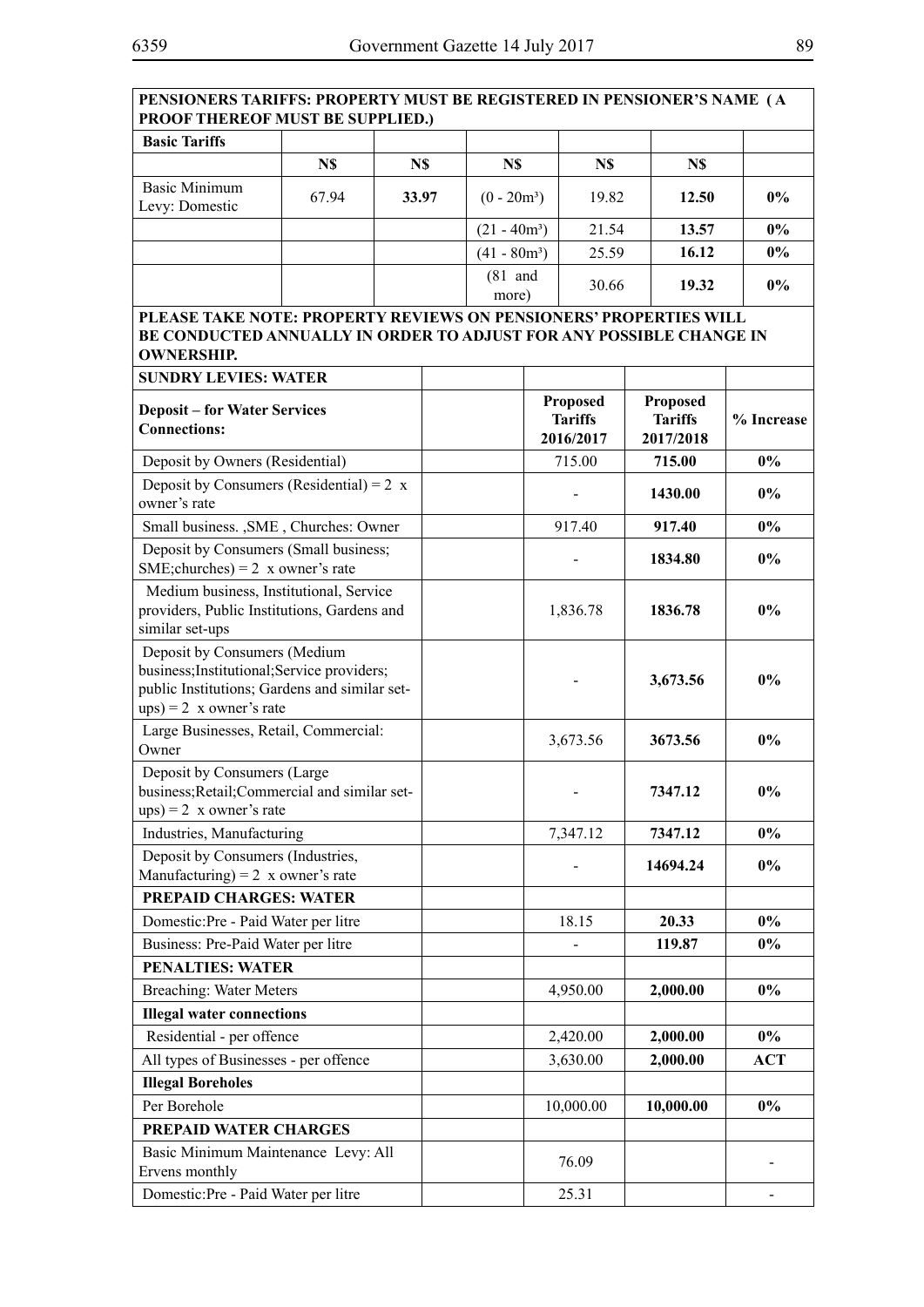| Businesses & Office Purposes per litre            | 34 34 |  |
|---------------------------------------------------|-------|--|
| Bulk Consumers (Including Car Washes per<br>litre | 39.16 |  |
| (Schools, Old Age Homes, Hospitals) per<br>litre  | 27 30 |  |

## **BY ORDER OF THE COUNCIL**

# **J. HINDJOU CHAIRPERSON OF THE COUNCIL OKAHANDJA MUNICIPALITY**

## **MUNICIPAL COUNCIL OF WINDHOEK**

 $\overline{\phantom{a}}$  , where  $\overline{\phantom{a}}$ 

No. 268 2017

## **GENERAL AMENDMENT OF TARIFFS**

The Council of the Municipality of Windhoek, under Section 30(1)(u) of the Local Authorities Act, 1992 (Act No. 23 of 1992), read with Regulation 3 of the Waste Management Regulations No. 16 of 2011, further amends the tariffs with effect from 1 July 2017, as set out in the Schedule.

|                       | 1. REFUSE REMOVAL-DOMESTIC |                                                                               |                                                                              |            |                                                                              |  |  |  |
|-----------------------|----------------------------|-------------------------------------------------------------------------------|------------------------------------------------------------------------------|------------|------------------------------------------------------------------------------|--|--|--|
| <b>Tariff</b><br>Code |                            | <b>Description</b>                                                            | <b>Tariff</b>                                                                | <b>VAT</b> | <b>Total</b>                                                                 |  |  |  |
| RF01                  | (i)                        | Domestic Refuse Removal once per<br>week per 240 Litre refuse container       | 118.00<br>per refuse container<br>provided per month<br>or part of a month   | $0\%$      | 118.00<br>per refuse container<br>provided per month<br>or part of a month   |  |  |  |
| RF <sub>04</sub>      | (ii)                       | Domestic refuse removal once per<br>week per 130 Litre refuse contain-<br>er  | 92.61<br>per refuse container<br>provided per month<br>or part of a month    | $0\%$      | 92.61<br>per refuse container<br>provided per month<br>or part of a month    |  |  |  |
| <b>RF20</b>           | (iii)                      | Informal Settlement Refuse Re-<br>moval once per week per refuse<br>container | 31.22<br>per refuse container<br>provided per month<br>or part of a month    | $0\%$      | 31.22<br>per refuse container<br>provided per month<br>or part of a month    |  |  |  |
|                       |                            | 2. REFUSE REMOVAL-BUSINESSES & INDUSTRIES                                     |                                                                              |            |                                                                              |  |  |  |
| <b>RF05</b>           | (i)                        | Removal once per week per 240<br>Litre refuse container                       | 353.94<br>per refuse container<br>provided per month<br>or part of a month   | 53.09      | 407.03<br>per refuse container<br>provided per month<br>or part of a month   |  |  |  |
| <b>RF06</b>           | (ii)                       | Removal once per week per 660<br>Litre refuse container                       | 773.05<br>per refuse container<br>provided per month<br>or part of a month   | 115.96     | 889.01<br>per refuse container<br>provided per month<br>or part of a month   |  |  |  |
| <b>RF02</b>           | (iii)                      | Removal twice per week per 240<br>Litre refuse container                      | 707.87<br>per refuse container<br>provided per month<br>or part of a month   | 106.18     | 814.05<br>per refuse container<br>provided per month<br>or part of a month   |  |  |  |
| <b>RF03</b>           | (iv)                       | Removal three times per week per<br>240 Litre refuse container                | 1 061.82<br>per refuse container<br>provided per month<br>or part of a month | 159.27     | 1 221.09<br>per refuse container<br>provided per month<br>or part of a month |  |  |  |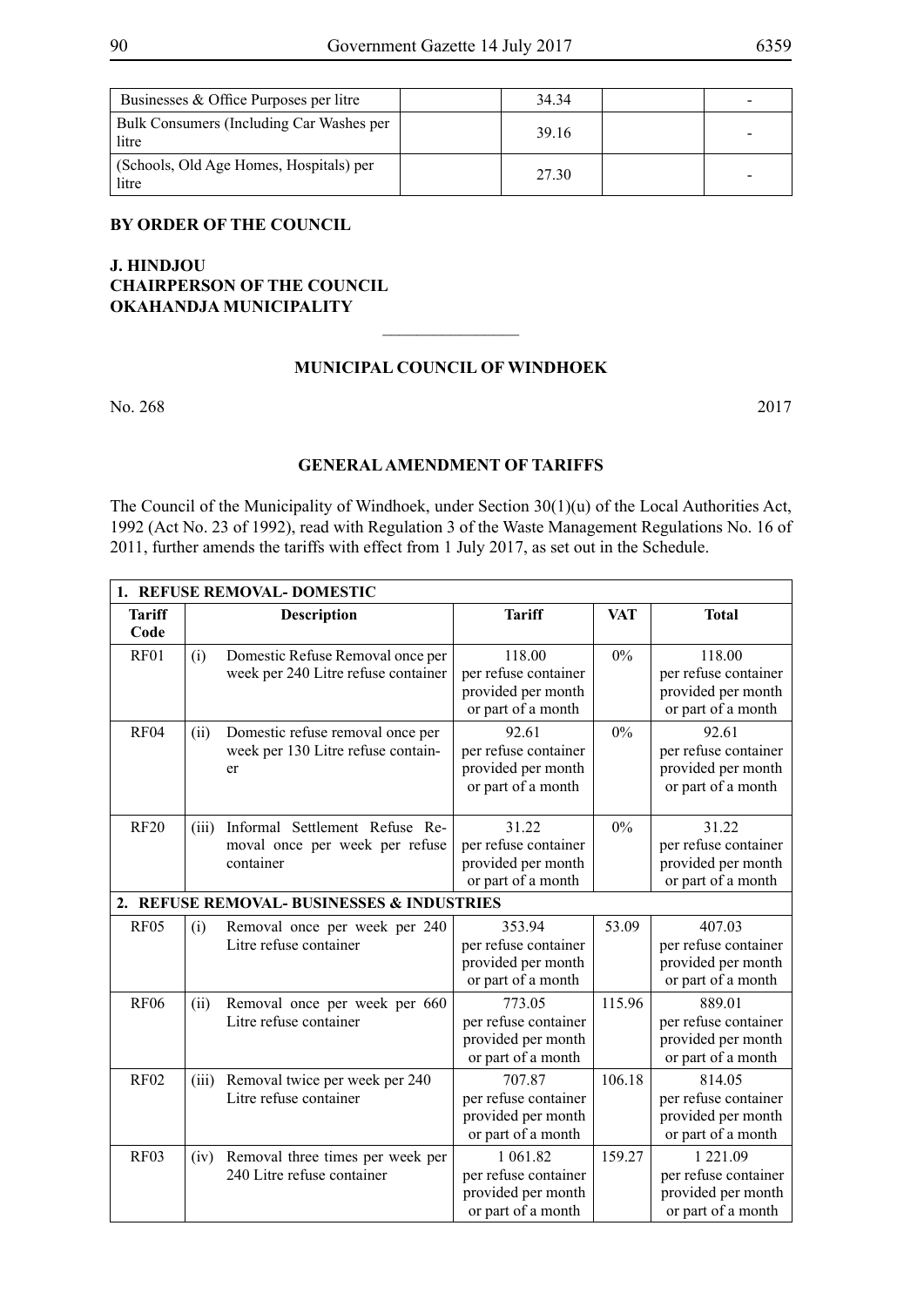| <b>RF08</b>                   | (v)   | Minimum charge for the availability                                                                                                                                                                                                                                    | 68.36                                                                      | 10.25         | 78.61                                                                      |
|-------------------------------|-------|------------------------------------------------------------------------------------------------------------------------------------------------------------------------------------------------------------------------------------------------------------------------|----------------------------------------------------------------------------|---------------|----------------------------------------------------------------------------|
|                               |       | of service provision                                                                                                                                                                                                                                                   | per month or part of<br>a month                                            |               | per month or part of<br>a month                                            |
| 3.                            |       | <b>REFUSE REMOVAL- INSTITUTIONS NOT FOR GAIN</b>                                                                                                                                                                                                                       |                                                                            |               |                                                                            |
| <b>RF09</b>                   | (i)   | Refuse<br>removal<br>once<br>per<br>week per refuse container for:<br>Educational Institutions, Public<br>Hospitals,<br>Churches,<br>Welfare,<br>Sporting Organizations,<br>Youth<br>Government Ministries, Regional<br>& Local Government, Embassies,<br>Departmental | 134.84<br>per refuse container<br>provided per month<br>or part of a month | $0\%$         | 134.84<br>per refuse container<br>provided per month<br>or part of a month |
| 4.                            |       | AD HOC REFUSE REMOVAL                                                                                                                                                                                                                                                  |                                                                            |               |                                                                            |
| ADH01                         | (i)   | Domestic Ad Hoc Refuse removal<br>per refuse container per day                                                                                                                                                                                                         | 118.00<br>per refuse container<br>provided per day or<br>part of a day     | $0\%$         | 118.00<br>per refuse container<br>provided per day or<br>part of a day     |
| ADH02                         | (ii)  | Non- Domestic Ad Hoc Refuse<br>removal per refuse container per<br>day                                                                                                                                                                                                 | 353.94<br>per refuse container<br>provided per day or<br>part of a day     | 53.09         | 407.03<br>per refuse container<br>provided per day or<br>part of a day     |
|                               |       | 5. RENTAL OF 240L WHEELIE BINS (DELIVERED & COLLECTED BY COUNCIL)                                                                                                                                                                                                      |                                                                            |               |                                                                            |
| RDC01                         | (i)   | Rental per 240 Litre refuse<br>container per day including<br>Sundays and Public holidays                                                                                                                                                                              | 66.33<br>per container<br>per day                                          | 9.95          | 76.28<br>per container<br>per day                                          |
| 6.                            |       | <b>REMOVAL OF CARCASSES</b>                                                                                                                                                                                                                                            |                                                                            |               |                                                                            |
| <b>CARCL</b>                  | (i)   | Removal of any carcass of large<br>stock from any premises or place<br>within the township area<br>Schedule C $1(f)$                                                                                                                                                   | 587.09<br>per carcass                                                      | 88.06         | 675.15<br>per carcass                                                      |
| <b>CARCS</b>                  | (ii)  | Removal of any carcass of small<br>stock including the carcasses of<br>pets                                                                                                                                                                                            | 315.89<br>per carcass                                                      | 47.38         | 363.27<br>per carcass                                                      |
|                               |       | Schedule C $1(g)$                                                                                                                                                                                                                                                      |                                                                            |               |                                                                            |
| 7.                            |       | <b>REMOVAL OF REFUSE IN BULK</b>                                                                                                                                                                                                                                       |                                                                            |               |                                                                            |
| BRR01                         | (i)   | Removal of Bulky waste including<br>iron, building rubble, garden refuse<br>and metal                                                                                                                                                                                  | 1 000.07<br>per load or portion<br>of a load                               | 150.01        | 1 1 5 0 . 0 8<br>per load or portion<br>of a load                          |
|                               | (ii)  | Removal of a larger quantity or,<br>any type of bulky waste<br>Schedule C 1(b)                                                                                                                                                                                         | On application                                                             | 15%           | On application                                                             |
| 8.                            |       | DISPOSAL OF GENERAL REFUSE AT KUPFERBERG WASTE DISPOSAL SITE                                                                                                                                                                                                           |                                                                            |               |                                                                            |
|                               | (i)   | by means of sedan motor vehicles<br>(including a sedan motor vehicle<br>with a trailer)                                                                                                                                                                                | 0.00                                                                       | $0\%$         | 0.00                                                                       |
|                               | (ii)  | by means of light delivery<br>vehicles with a payload mass of<br>1500 kg and less on Saturdays<br>and Sundays                                                                                                                                                          | 0.00                                                                       | $0\%$         | 0.00                                                                       |
| <b>RFKUPF</b><br><b>WBRIN</b> | (iii) | by means of vehicles in (ii) on<br>weekdays and all other trucks<br>and commercial vehicles every<br>day of the week per ton or part<br>thereof<br><b>BUT</b> by means of vehicles in (iii)                                                                            | 270.93<br>41.82                                                            | 40.64<br>6.27 | 311.57<br>48.09                                                            |
|                               |       | where the weighbridge at Kupfer-<br>berg is inoperative                                                                                                                                                                                                                | per cubic<br>meter or part<br>thereof                                      |               | per cubic<br>meter or part thereof                                         |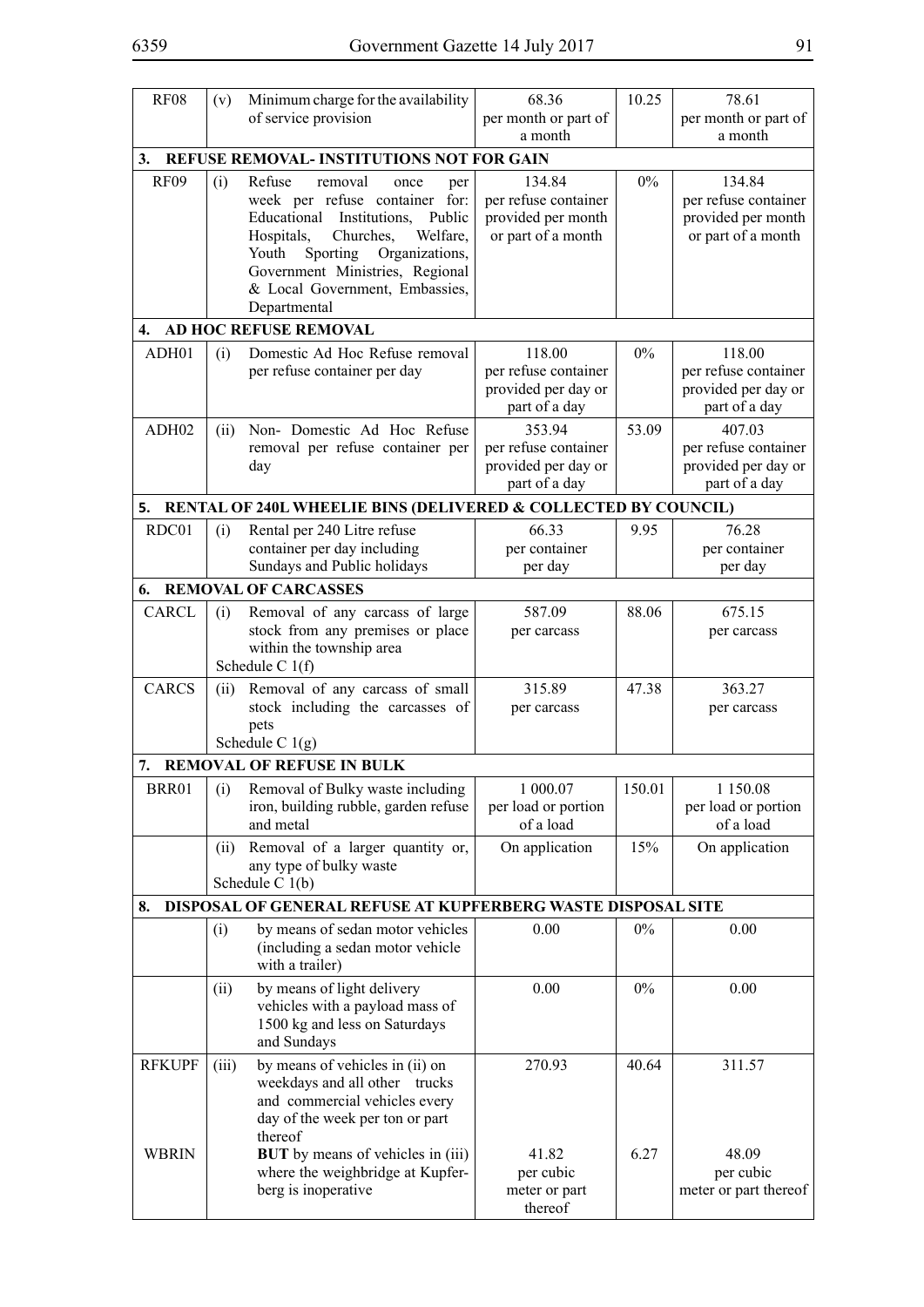|                          | (iv)                  | per tyre of tyres up to 40 cm rim<br>size                                                                                                                                                                                                 | 0.00              | $0\%$  | 0.00               |
|--------------------------|-----------------------|-------------------------------------------------------------------------------------------------------------------------------------------------------------------------------------------------------------------------------------------|-------------------|--------|--------------------|
|                          | (v)                   | per tyre of tyres larger than 40cm<br>rim size                                                                                                                                                                                            | 0.00              | $0\%$  | 0.00               |
|                          | (vi)                  | on site of clean and recyclable<br>paper, cardboard, plastic , glass,<br>metal or cans at the recycling<br>yard                                                                                                                           | 0.00              | $0\%$  | 0.00               |
| <b>AFHDIS</b>            | (vii)                 | after hours disposal of any refuse<br>or waste, an additional amount<br>per load disposed off                                                                                                                                             | 2 3 9 6 . 5 9     | 359.49 | 2 756.08           |
| <b>WAOUT</b>             | (viii)<br>ii), (viii) | by persons residing outside the<br>borders of Windhoek, and for<br>which authorization has been<br>granted by Council, an additional<br>amount per cubic meter or ton or<br>part thereof<br>Schedule C (j)(i),(ii),(iii),(iv),(v),(vi),(v | 2 756.61          | 413.49 | 3 170.10           |
|                          |                       | 9. DISPOSAL OF HAZARDOUS WASTE AT KUPFERBERG WASTE DISPOSAL SITE PER CU-<br><b>BIC METER OR TON OR PART THEREOF</b>                                                                                                                       |                   |        |                    |
| <b>EXCPR</b>             | (i)                   | Any material excluding pre-treat-<br>ment                                                                                                                                                                                                 | 492.24            | 73.84  | 566.08             |
| <b>RQPRA</b>             | (ii)                  | Any material requiring pre-treat-<br>ment by ash blending (fly-ash)                                                                                                                                                                       | 1027.11           | 154.07 | 1181.18            |
| <b>RQPRL</b>             | (iii)                 | Any material requiring pre-treat-<br>ment with lime                                                                                                                                                                                       | 1 329.82          | 199.47 | 1 529.29           |
| <b>MEDKG</b>             | (iv)                  | Medical waste per kg                                                                                                                                                                                                                      | 36.77             | 5.52   | 42.29              |
| <b>ABSCM</b>             | (v)                   | Asbestos contaminated material<br>per cubic meter                                                                                                                                                                                         | 114.14            | 17.12  | 131.26             |
| <b>CAGRT</b>             | (vi)                  | Animal carcasses $>$ 50kg to be<br>trenched per unit                                                                                                                                                                                      | 96.75<br>per unit | 14.51  | 111.26<br>per unit |
| <b>CAGRT</b>             | (vii)                 | Animal carcasses $<$ 50 kg to be<br>trenched per unit                                                                                                                                                                                     | 28.51<br>per unit | 4.28   | 32.79              |
| <b>WAOUT</b>             | (viii)                | Waste from Outside Windhoek by<br>persons residing outside the bor-<br>ders of Windhoek, and for which<br>authorization has been granted by<br>Council, an additional amount per<br>cubic meter or ton or part thereof                    | 3 549.46          | 532.42 | 4 081.88           |
|                          |                       | <b>10. LICENSING AND REGISTRATION FEES</b>                                                                                                                                                                                                |                   |        |                    |
| <b>REGISTRATION FEES</b> |                       |                                                                                                                                                                                                                                           |                   |        |                    |
| <b>REG</b>               | (i)                   | Registration fees payable every<br>two (2) years by all generators<br>of waste required to register with<br>the City for waste management<br>purposes                                                                                     | 1 669.78          | 250.47 | 1920.25            |
| <b>LICENSING FEES</b>    |                       |                                                                                                                                                                                                                                           |                   |        |                    |
| LIC                      | (i)                   | Licensing fees payable annu-<br>ally by all waste contractors<br>(transporters of waste) for gain<br>are required to be licensed with<br>the City for Waste management<br>purposes                                                        | 927.66            | 139.15 | 1 066.81           |
|                          |                       | <b>WASTE MANIFEST DOCUMENT</b>                                                                                                                                                                                                            |                   |        |                    |
| <b>WMD</b>               | (i)                   | Purchasable at the City of Wind-<br>hoek Cash hall                                                                                                                                                                                        | 48.35             | 7.25   | 55.60              |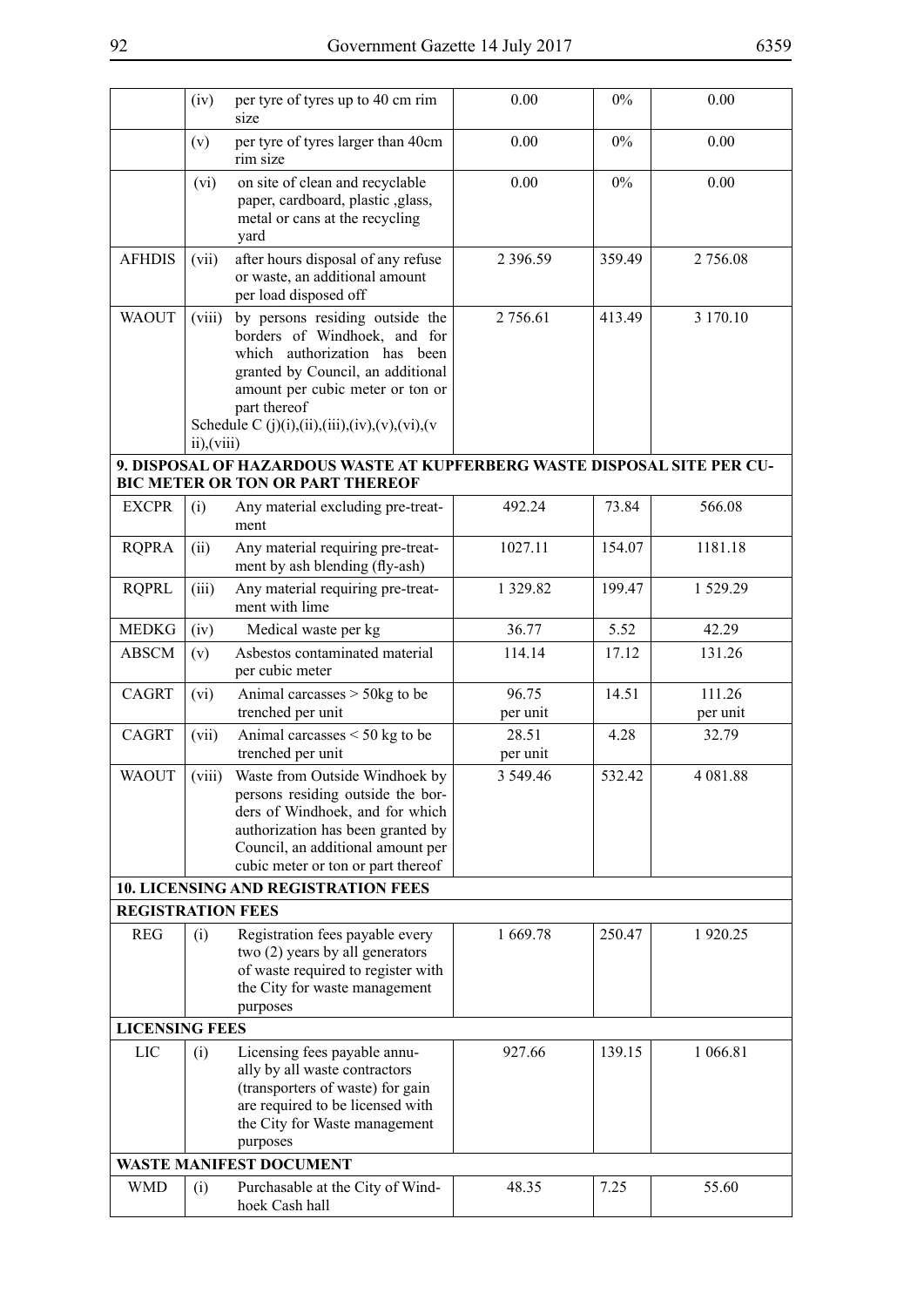| 11. GENERAL REFUSE REMOVAL CHARGE (SOLID WASTE MANAGEMENT CHARGE)                                          |                      |     |             |
|------------------------------------------------------------------------------------------------------------|----------------------|-----|-------------|
| A monthly Solid Waste Management charge payable<br>in respect of every erf is levied according to the for- |                      |     |             |
| mula:                                                                                                      |                      |     |             |
| <b>SWM</b> Charge                                                                                          | Tariff per N\$ value |     |             |
| $=$ (LV+IV) of Erf charged                                                                                 |                      |     |             |
| (LV+IV) Total of all erven in Windhoek X                                                                   |                      |     |             |
| 12 737 697.98                                                                                              |                      |     |             |
| where                                                                                                      |                      |     |             |
| $LV =$ Land Value as determined by the Valuation Court                                                     |                      |     |             |
| $IV =$ Improvement Value of buildings as determined                                                        |                      |     |             |
| by the Valuation Court in terms of the Part XIV of the                                                     |                      |     |             |
| Local Authorities Act, 1992 (Act 23 of 1992)                                                               |                      |     |             |
| Residential                                                                                                | N\$0.000249          | 15% | N\$0.000286 |
|                                                                                                            | Effective as from    |     |             |
|                                                                                                            | 15 July 2017         |     |             |
| Non-Residential                                                                                            | N\$0.000249          | 15% | N\$0.000286 |

- 1. The supply of refuse removal service to all **residential account holders** is zero –rated for VAT purposes.
- 2. The supply of refuse removal service to all **non- residential account holders** is rated at 15% for VAT purposes.
- 3. The supply of all other refuse related services (residential included) are rated at 15 % for VAT purposes.
- 4. The monthly availability charge for all vacant land (residential included) is not regarded as an incidental supply to the supply of land, and is therefore rated at 15% VAT.

### **BY ORDER OF THE COUNCIL**

**M KAZAPUA**

**CHAIRPERSON** Windhoek, 1 July 2017

## **MUNICIPAL COUNCIL OF WINDHOEK**

 $\overline{\phantom{a}}$  , where  $\overline{\phantom{a}}$ 

No. 269 2017

## GENERAL AMENDMENT OF TARIFFS

The Council of the Municipality of Windhoek, under Section 30(1)(u) of the Local Authorities Act, 1992 (Act No. 23 of 1992) further amends the Water Basic Tariffs, Water Consumption Tariffs and Water Miscellaneous Tariffs under Annexure "A" attached to Water Supply Regulations (the Regulations) promulgated under General Notice No. 367 of 1996 as set out in the Schedule with effect from 1 July 2017.

|                                                                                                                                                                                                                                                                  |                            | <b>Annexure A</b> |                     |                 |                     |  |  |
|------------------------------------------------------------------------------------------------------------------------------------------------------------------------------------------------------------------------------------------------------------------|----------------------------|-------------------|---------------------|-----------------|---------------------|--|--|
| Each consumer shall pay, in addition to any other tariff payable in terms of any other paragraph of<br>this Annexure, the following basic charge to the Council whether water was consumed or not, deter-<br>mined according to the diameter of the meter inlet: |                            |                   |                     |                 |                     |  |  |
|                                                                                                                                                                                                                                                                  | <b>WATER BASIC TARIFFS</b> |                   |                     |                 |                     |  |  |
| <b>BASIC</b><br><b>CHARGE</b>                                                                                                                                                                                                                                    | <b>TARIFF</b>              | VAT               |                     | <b>TOTAL</b>    |                     |  |  |
| Diameter of me-<br>ter inlet                                                                                                                                                                                                                                     |                            | <b>Domestic</b>   | <b>Non-Domestic</b> | <b>Domestic</b> | <b>Non-Domestic</b> |  |  |
| $15 \text{ mm}$                                                                                                                                                                                                                                                  | 40.23                      | $0\%$             | 6.03                | 40.23           | 46 76               |  |  |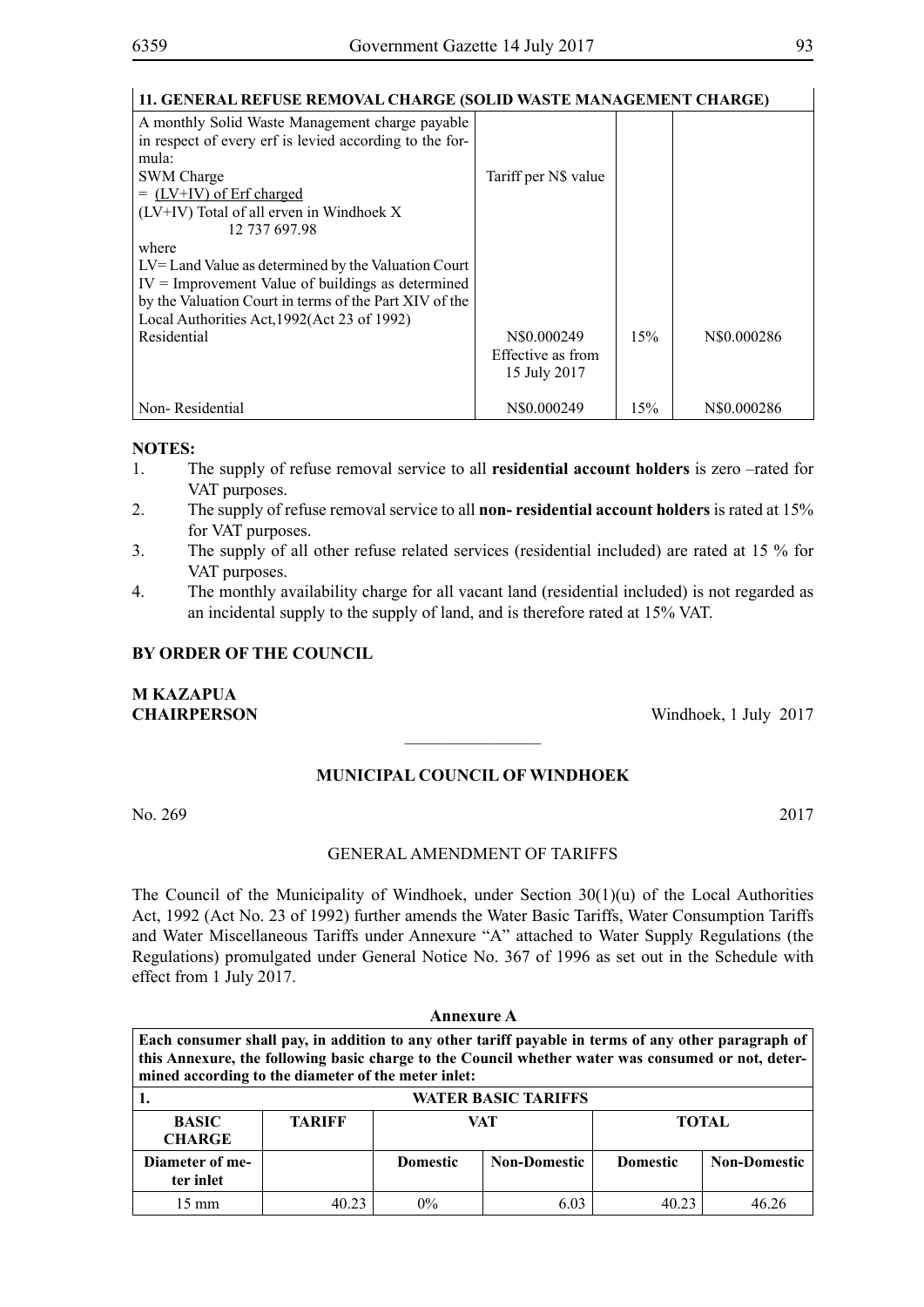| $20 \text{ mm}$  | 96.36     | $0\%$ | 14.45    | 96.36      | 110.81        |
|------------------|-----------|-------|----------|------------|---------------|
| $25 \text{ mm}$  | 156.87    | $0\%$ | 23.53    | 156.87     | 180.40        |
| 40 mm            | 1 028.24  | 0%    | 154.24   | 1 028.24   | 1 1 8 2 4 8   |
| $50 \text{ mm}$  | 1 810.53  | $0\%$ | 271.58   | 1 810.53   | 2 0 8 2 . 1 1 |
| 80 mm            | 5932.87   | $0\%$ | 889.93   | 5932.87    | 6 822.80      |
| $>80$ mm         | 14 484 49 | $0\%$ | 2 172.67 | 14 4 84.49 | 16 657.16     |
| Fire connections | 644.92    | $0\%$ | 246.74   | 1 644.92   | 1 891.66      |

|                                                                                                                                                                                                                                                                                                                                                                                                                           | 2.<br><b>WATER CONSUMPTION TARIFFS- POTABLE</b>                                                                               |                                       |            |              |
|---------------------------------------------------------------------------------------------------------------------------------------------------------------------------------------------------------------------------------------------------------------------------------------------------------------------------------------------------------------------------------------------------------------------------|-------------------------------------------------------------------------------------------------------------------------------|---------------------------------------|------------|--------------|
|                                                                                                                                                                                                                                                                                                                                                                                                                           | For water supplied in addition to the basic charge referred to in paragraph 1:                                                |                                       |            |              |
|                                                                                                                                                                                                                                                                                                                                                                                                                           | <b>2.1 CONSUMER</b>                                                                                                           |                                       |            |              |
| <b>Tariff</b><br>Code                                                                                                                                                                                                                                                                                                                                                                                                     | <b>Description</b>                                                                                                            | <b>Tariff per</b><br><b>Kiloliter</b> | <b>VAT</b> | <b>Total</b> |
| <b>WA10</b>                                                                                                                                                                                                                                                                                                                                                                                                               | <b>Domestic</b>                                                                                                               |                                       |            |              |
|                                                                                                                                                                                                                                                                                                                                                                                                                           | $\bullet$<br>$0 - 0.200$ k $\ell$ per day $(0 - 6k\ell p.m.)$                                                                 | 19.25                                 | $0\%$      | 19.25        |
|                                                                                                                                                                                                                                                                                                                                                                                                                           | 0.201 - 1.00 kl per day (6 - 30 kl p.m.)<br>$\bullet$                                                                         | 29.91                                 | $0\%$      | 29.91        |
|                                                                                                                                                                                                                                                                                                                                                                                                                           | 1.001 kl - 1.50 kl per day (30 - 45 kl p.m.)<br>$\bullet$                                                                     | 55.17                                 | $0\%$      | 55.17        |
|                                                                                                                                                                                                                                                                                                                                                                                                                           | more than 1.50 kl per day ( $> 45$ kl p.m.)<br>$\bullet$                                                                      | 127.13                                | $0\%$      | 127.13       |
| <b>WA10</b>                                                                                                                                                                                                                                                                                                                                                                                                               | Domestic - times of limited water availability                                                                                |                                       |            |              |
|                                                                                                                                                                                                                                                                                                                                                                                                                           | $0 - 0.200$ k $\ell$ per day $(0 - 6k\ell p.m.)$<br>$\bullet$                                                                 | 19.25                                 | $0\%$      | 19.25        |
|                                                                                                                                                                                                                                                                                                                                                                                                                           | $0.201 - 0.73$ k $\ell$ per day (6 - 22 k $\ell$ p.m.)<br>$\bullet$                                                           | 29.91                                 | $0\%$      | 29.91        |
|                                                                                                                                                                                                                                                                                                                                                                                                                           | 0.731 kl - 1.00 kl per day (22 - 30 kl p.m.)<br>$\bullet$                                                                     | 55.17                                 | $0\%$      | 55.17        |
|                                                                                                                                                                                                                                                                                                                                                                                                                           | more than 1.00 kl per day ( $>$ 30 kl p.m.)                                                                                   | 127.13                                | $0\%$      | 127.13       |
| <b>WA12</b>                                                                                                                                                                                                                                                                                                                                                                                                               | <b>Consent</b>                                                                                                                | 35.32                                 | 5.30       | 40.62        |
|                                                                                                                                                                                                                                                                                                                                                                                                                           | <b>Domestic with Flat (Special Arrangement)</b>                                                                               |                                       |            |              |
|                                                                                                                                                                                                                                                                                                                                                                                                                           | $0 - 0.200$ k $\ell$ per day $(0 - 6k\ell p.m.)$<br>$\bullet$                                                                 | 20.08                                 | $0\%$      | 20.08        |
|                                                                                                                                                                                                                                                                                                                                                                                                                           | $0.201 - 1.200$ k $\ell$ per day (6 - 36 k $\ell$ p.m.)<br>$\bullet$                                                          | 29.91                                 | $0\%$      | 29.91        |
|                                                                                                                                                                                                                                                                                                                                                                                                                           | $1.201 \text{ k} \ell - 1.700 \text{ k} \ell \text{ per day} (36 - 51 \text{ k} \ell \text{ p.m.})$<br>$\bullet$              | 55.17                                 | $0\%$      | 55.17        |
|                                                                                                                                                                                                                                                                                                                                                                                                                           | more than 1.700 kl per day ( $> 51$ kl p.m.)<br>$\bullet$                                                                     | 127.13                                | $0\%$      | 127.13       |
| <b>WA13</b>                                                                                                                                                                                                                                                                                                                                                                                                               | Or during times with limited water available for                                                                              |                                       |            |              |
|                                                                                                                                                                                                                                                                                                                                                                                                                           | supply<br>$\bullet$                                                                                                           |                                       | $0\%$      | 20.08        |
|                                                                                                                                                                                                                                                                                                                                                                                                                           | $0 - 0.200$ k $\ell$ /day (0 - 6 k $\ell$ p.m.)                                                                               | 20.08<br>29.91                        | $0\%$      | 29.91        |
|                                                                                                                                                                                                                                                                                                                                                                                                                           | $0.201 - 0.93$ kl/day (6 - 28 kl p.m.)<br>$\bullet$<br>$\bullet$                                                              | 55.17                                 | $0\%$      | 55.17        |
|                                                                                                                                                                                                                                                                                                                                                                                                                           | $0.93k\ell - 1.20k\ell$ /day (28 - 36 k $\ell$ p.m.)<br>more than $1.20 \text{ k}\ell$ /day (> 36 k $\ell$ p.m.)<br>$\bullet$ | 127.13                                | $0\%$      | 127.13       |
| <b>WA 20</b>                                                                                                                                                                                                                                                                                                                                                                                                              | Non-Domestic                                                                                                                  | 35.32                                 | 5.30       | 40.62        |
|                                                                                                                                                                                                                                                                                                                                                                                                                           |                                                                                                                               |                                       |            |              |
| <b>WA22</b>                                                                                                                                                                                                                                                                                                                                                                                                               | Flats/Legal entities 5 or more Units with Communal<br>meter/s                                                                 | 33.26                                 | $0\%$      | 33.26        |
| <b>WA 50</b>                                                                                                                                                                                                                                                                                                                                                                                                              | Communal Water Points (Special Agreements)                                                                                    | 24.39                                 | $0\%$      | 24.39        |
| <b>WA 66</b>                                                                                                                                                                                                                                                                                                                                                                                                              | EPZ Enterprises                                                                                                               | 33.26                                 | $0\%$      | 33.26        |
| <b>WA 70</b>                                                                                                                                                                                                                                                                                                                                                                                                              | <b>Brakwater Consumers</b>                                                                                                    | 23.10                                 | 3.46       | 26.56        |
|                                                                                                                                                                                                                                                                                                                                                                                                                           | <b>2.2 SEMI-PURIFIED WATER</b>                                                                                                |                                       |            |              |
| 60                                                                                                                                                                                                                                                                                                                                                                                                                        | Country Club                                                                                                                  | 5.99                                  | 0.90       | 6.89         |
| 61                                                                                                                                                                                                                                                                                                                                                                                                                        | Consumers with small pressure pumps                                                                                           | 5.99                                  | 0.90       | 6.89         |
| 62                                                                                                                                                                                                                                                                                                                                                                                                                        | Consumers without pressure pumps                                                                                              | 5.99                                  | 0.90       | 6.89         |
| 63                                                                                                                                                                                                                                                                                                                                                                                                                        | <b>Municipal Consumers</b>                                                                                                    | 5.99                                  | 0.90       | 6.89         |
| 64                                                                                                                                                                                                                                                                                                                                                                                                                        | <b>Commercial Consumers</b>                                                                                                   | 13.80                                 | 2.07       | 15.87        |
| 1. Where for any interim period between meter readings an estimation is made by the Council of the                                                                                                                                                                                                                                                                                                                        |                                                                                                                               |                                       |            |              |
| volume of water supplied to a domestic consumer referred to in subparagraph 2.1 for the purpose of<br>rendering an account, the charge for the volume so estimated may, at the discretion of the Council,<br>be calculated either at the appropriate tariff applying to such volume of water or the tariff specified<br>in subparagraph 2.1 relating to 0-0.200kl per day (0-6kl p.m.) and any adjustment to an amount so |                                                                                                                               |                                       |            |              |

**charge shall be reflected on the first account rendered after the first ensuing reading of the meter.**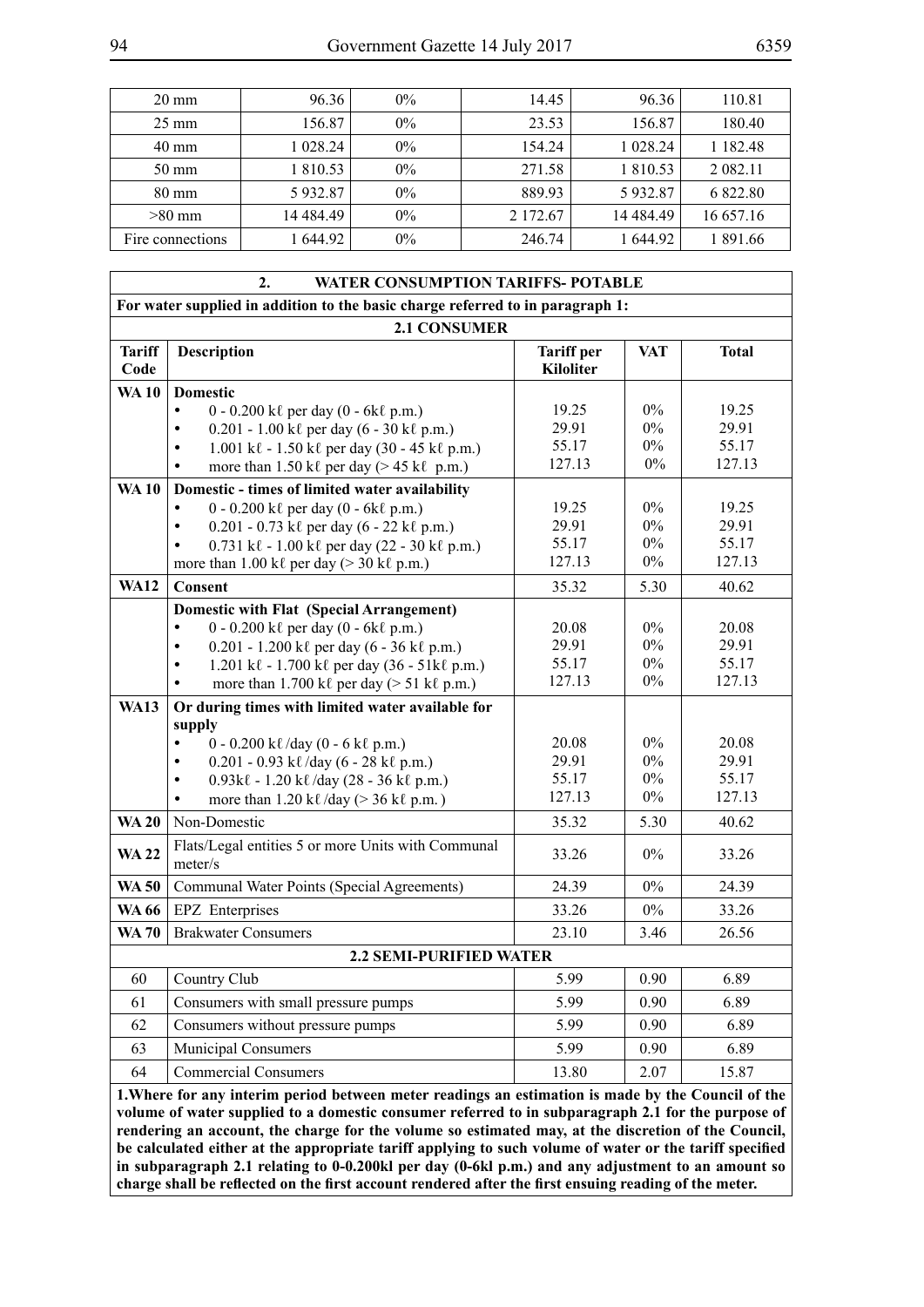- 1. The supply of water to all **residential account holders** is zero –rated for VAT purposes.<br>2. The supply of water to all **non-** residential account holders is rated at 15% for VAT pur
- 2. The supply of water to all **non- residential account** holders is rated at 15% for VAT purposes.
- 3. The supply of all other water related services is rated at 15% for VAT purposes.

| <b>3. WATER MISCELLANEOUS SERVICES</b>                |                                                          |                                                                                 |       |              |
|-------------------------------------------------------|----------------------------------------------------------|---------------------------------------------------------------------------------|-------|--------------|
| <b>WATER</b><br><b>REGULATIONS</b>                    | <b>DESCRIPTION</b>                                       | <b>TARIFF</b>                                                                   | VAT   | <b>TOTAL</b> |
|                                                       | 3.1 REPAIR OR SUBSTITUTION OF WATER METER                |                                                                                 |       |              |
| Paragraph 3 Annex A<br>Regulations 12(3) $&$<br>25(9) | Repair & substitution of water<br>meter up to 20mm       | 600.00                                                                          | 90.00 | 690.00       |
| Paragraph 3 Annex A<br>Regulations 12(3) $&$<br>25(9) | Repair & substitution of water<br>meter larger than 20mm | Actual Cost plus<br>15% admin fee<br>to a minimum of<br>N\$ 600.00              | 15%   |              |
|                                                       | <b>3.2 WATER SERVICE CONNECTIONS</b>                     |                                                                                 |       |              |
|                                                       | Prepaid water meter                                      | Actual $cost +$<br>15% admin fee to<br>a minimum<br>of 4,000.00                 | 15%   |              |
| Paragraph 4 Annex A                                   | 15mm connection                                          | Actual cost $+$<br>15% admin fee to<br>a minimum<br>of 2,040.00                 | 15%   |              |
|                                                       | 20mm connection                                          | Actual $cost +$<br>15% admin fee to<br>a minimum<br>of 2,200.00                 | 15%   |              |
|                                                       | 25mm connection                                          | Actual $cost +$<br>15% admin fee to<br>a minimum<br>of 2,760.00                 | 15%   |              |
|                                                       | 40mm connection                                          | Actual $cost +$<br>15% admin fee to<br>a minimum<br>of 3,850.00                 | 15%   |              |
|                                                       | 50mm connection                                          | Actual $cost +$<br>15% admin fee to<br>a minimum<br>of 5,670.00                 | 15%   |              |
|                                                       | 80mm connection                                          | Actual $cost +$<br>15% admin<br>fee to a mini-<br>mum deposit of<br>24,110.00   | 15%   |              |
|                                                       | 100mm connection                                         | Actual $cost +$<br>15% admin<br>fee to a mini-<br>mum deposit of<br>27,110.00   | 15%   |              |
|                                                       | 150mm connection                                         | Actual $cost +$<br>15% admin fee<br>to a minimum<br>deposit fee of<br>43,890.00 | 15%   |              |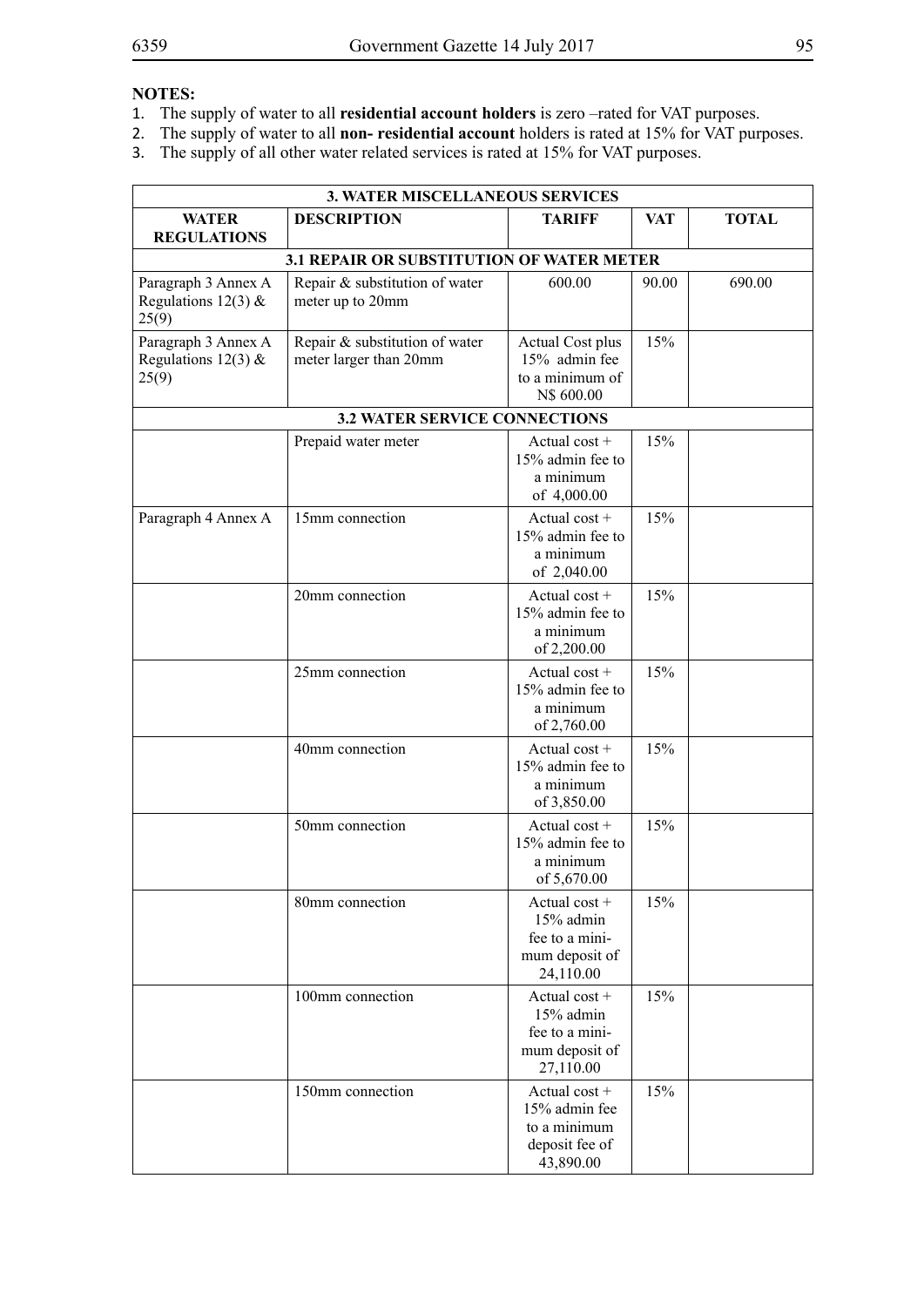| <b>3.3 FIRE CONNECTION</b>                                          |                                                                                                              |                                                                                                                                                                                                                                                                                                                                                                                                                                                        |       |                                                                 |
|---------------------------------------------------------------------|--------------------------------------------------------------------------------------------------------------|--------------------------------------------------------------------------------------------------------------------------------------------------------------------------------------------------------------------------------------------------------------------------------------------------------------------------------------------------------------------------------------------------------------------------------------------------------|-------|-----------------------------------------------------------------|
| Paragraph 5 Annex A                                                 | Supply, laying and connection<br>of fire connection for:                                                     | Actual cost +<br>15%<br>admin fee to<br>a minimum<br>deposit fee as per<br>corresponding<br>diameter under<br>item 4                                                                                                                                                                                                                                                                                                                                   | 15%   |                                                                 |
|                                                                     | <b>3.4 WATER CONNECTIONS &amp; DISCONNECTIONS</b>                                                            |                                                                                                                                                                                                                                                                                                                                                                                                                                                        |       |                                                                 |
| Paragraph $6(ii)(a)$<br>Regulations 5(3),<br>21(3), 22(4), 41(5)    | Reconnection after a disconnec-<br>tion by way of a hood                                                     | 478.26                                                                                                                                                                                                                                                                                                                                                                                                                                                 | 71.74 | 550.00<br>payable in<br>advance                                 |
| Paragraph 6(ii)(b)<br>Regulations 5(3),<br>21(3), 22(4), 41(5)      | Reconnection after disconnection<br>at the water meter                                                       | 478.26                                                                                                                                                                                                                                                                                                                                                                                                                                                 | 71.74 | 550.00<br>payable in<br>advance                                 |
| Paragraph $6(ii)(c)$<br>Regulations $5(3)$ ,<br>21(3), 22(4), 41(5) | Reconnection after disconnection<br>at the main supply                                                       | Actual $cost +$<br>15% admin fee                                                                                                                                                                                                                                                                                                                                                                                                                       | 15%   | Actual $cost +$<br>15% admin fee +<br>VAT payable in<br>advance |
|                                                                     | <b>3.5 TESTING OF METERS</b>                                                                                 |                                                                                                                                                                                                                                                                                                                                                                                                                                                        |       |                                                                 |
| Paragraph 7 Annex A<br>Regulation 17                                | Testing of water meter<br>$<$ 40mm                                                                           | 434.78                                                                                                                                                                                                                                                                                                                                                                                                                                                 | 65.22 | 500.00<br>payable in<br>advance                                 |
|                                                                     | 40mm and larger                                                                                              | Actual cost as<br>levied by manu-<br>facturer + $15%$<br>admin fee                                                                                                                                                                                                                                                                                                                                                                                     | 15%   | Full deposit<br>+VAT payable in<br>advance of test              |
|                                                                     | <b>3.6 MISCELLANEOUS</b>                                                                                     |                                                                                                                                                                                                                                                                                                                                                                                                                                                        |       |                                                                 |
| Paragraph $8(1)$ of<br>Annex A                                      | Work not separately specified                                                                                | Actual cost +<br>15%<br>admin fee                                                                                                                                                                                                                                                                                                                                                                                                                      | 15%   |                                                                 |
| Paragraph 8 (2) of<br>Annex A                                       | Late fees<br>The Council may exempt any<br>consumer or class of consumer<br>from paying late fees.           | 20% per annum per installation or interest at<br>a rate not exceeding the rate prescribed under<br>the provisions of the Prescribed Rate of<br>Interest Act, 1975 (Act No. 55 of 1975), which<br>may be charged in respect of a judgement debt<br>of a magistrate's court, shall be payable where<br>accounts are outstanding after the 15 <sup>th</sup> of the<br>month following that during which services<br>were supplied.<br><b>VAT Exempted</b> |       |                                                                 |
| Paragraph 8(3)<br>Regulation 70 (5)                                 | Installation of water meter to<br>measure production from bore-<br>hole                                      | <b>Actual Cost plus</b><br>15% admin fee                                                                                                                                                                                                                                                                                                                                                                                                               | 15%   | Payable in<br>advance                                           |
| Paragraph 8(4)<br>Regulation 4(4)                                   | Connection on entering into<br>agreement of supply with Coun-<br>cil (no electricity connection<br>involved) | 53.05                                                                                                                                                                                                                                                                                                                                                                                                                                                  | 7.95  | 61.00                                                           |
| Paragraph 8(6)<br>Regulations $6(4)(b)$ ,<br>$10(4)$ , $11(2)(b)$   | Alteration/Relocation of water<br>meter at the request of the con-<br>sumer on same water pipe               | <b>Actual Cost plus</b><br>15% admin fee<br>to a minimum of<br>N\$ 600.00                                                                                                                                                                                                                                                                                                                                                                              | 15%   | Payable in<br>advance                                           |
| Paragraph 8(7)<br>Regulations $6(4)(b)$ ,<br>$10(4)$ , $11(2)(b)$   | Alteration /Relocation of water<br>meter at request of consumer on<br>new connection pipe                    | Actual Cost plus<br>15% admin fee<br>to a minimum of<br>N\$600.00                                                                                                                                                                                                                                                                                                                                                                                      | 15%   | Payable in<br>advance - full<br>deposit                         |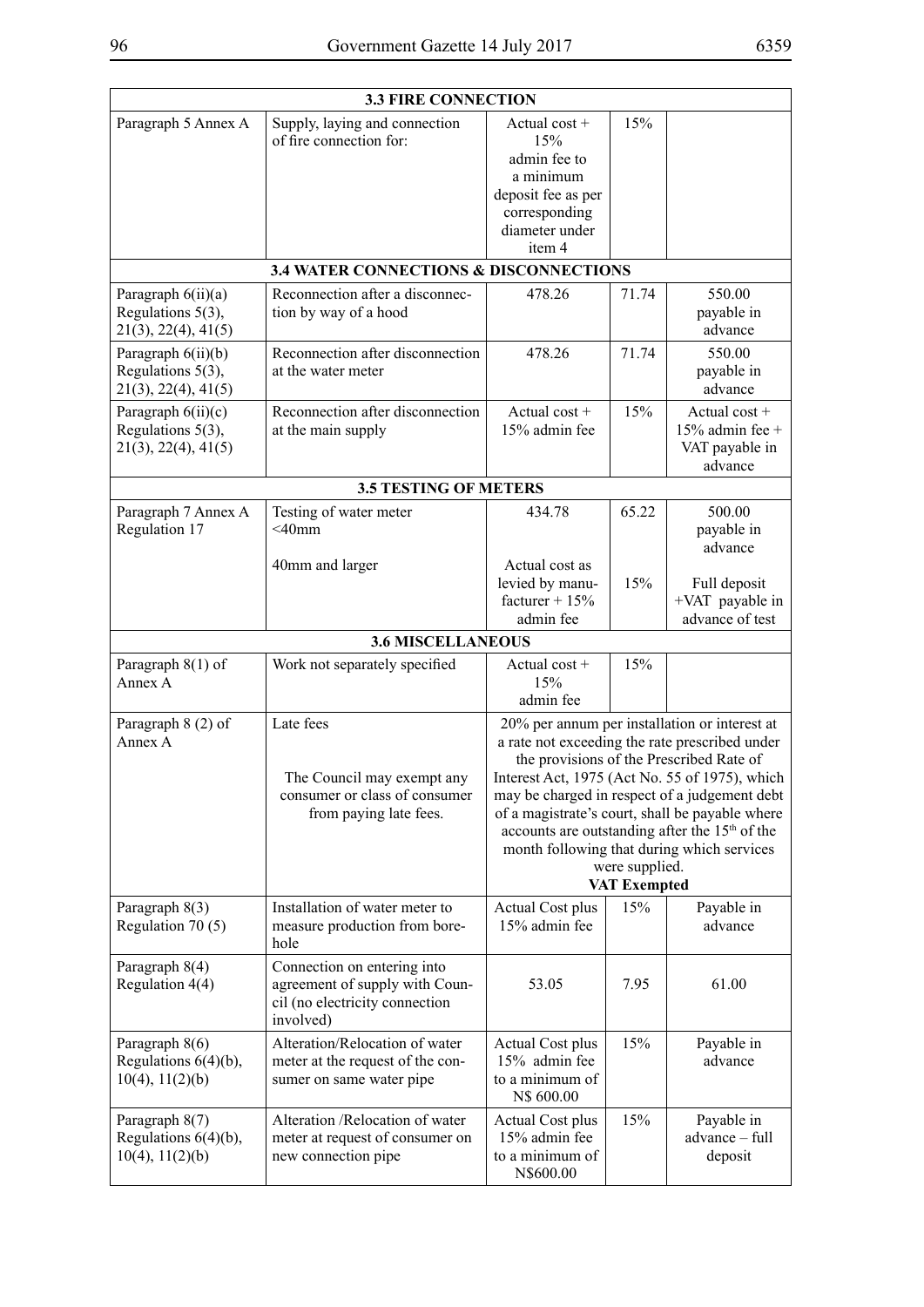| Paragraph 8                           | General Surcharge on prescribed<br>charges with special water<br>restrictions in accordance with   | 2000.00<br>(First)<br>transgression)                                                                       |                        | 2 300.00<br>First<br>transgression)                                                                         |
|---------------------------------------|----------------------------------------------------------------------------------------------------|------------------------------------------------------------------------------------------------------------|------------------------|-------------------------------------------------------------------------------------------------------------|
|                                       | Regulation $22(1((c)(iii))$                                                                        | 5 000.00<br>(Second<br>transgression)<br>10 000 00<br>(Third transgres-<br>sion and every<br>transgression | 15%                    | 5 750.00<br>(Second)<br>transgression)<br>11 500.00<br>(Third transgres-<br>sion and every<br>transgression |
| Paragraph 8 (9)<br>Regulation $13(5)$ | Special Reading                                                                                    | thereafter)<br>185.00                                                                                      | 27.75                  | thereafter)<br>212.75                                                                                       |
| Paragraph 8 (10)                      | Artisan called to locate $\&$ rectify<br>private faults                                            | 550.00                                                                                                     | 82.50                  | 632.50                                                                                                      |
| Paragraph $8(11)$                     | Registration as plumbing con-<br>tractor<br>Renewal of registration<br>Duplicate registration card | 300.00<br>100.00<br>50.00                                                                                  | 45.00<br>15.00<br>7.50 | 345.00<br>115.00<br>57.50                                                                                   |

1. The supply of water to all **residential account holders** is zero –rated for VAT purposes.

2. The supply of water to all **non- residential account** holders is rated at 15% for VAT purposes.

3. The supply of all other water related services is rated at 15% for VAT purposes.

#### **BY ORDER OF THE COUNCIL**

**M. KAZAPUA**

**CHAIRPERSON** Windhoek, 1 July 2017

#### **MUNICIPAL COUNCIL OF WINDHOEK**

 $\overline{\phantom{a}}$  , where  $\overline{\phantom{a}}$ 

No. 270 2017

GENERAL AMENDMENT OF TARIFFS

The Council of the Municipality of Windhoek, under Section 30(1)(u) of the Local Authorities Act, 1992 (Act No. 23 of 1992), has determined its sewerage tariffs and further amends the tariffs with effect from 1 July 2017 as follows:

|                  | <b>SEWERAGE TARIFFS</b>                                                                                                                                                                                                                                  |                                     |                                  |                                     |
|------------------|----------------------------------------------------------------------------------------------------------------------------------------------------------------------------------------------------------------------------------------------------------|-------------------------------------|----------------------------------|-------------------------------------|
| SE <sub>01</sub> | Residential Houses<br>Erf Size $\leq 400$ m <sup>2</sup> 12.5m <sup>3</sup><br>$(a)$ 13.29<br>Erf Size > 400 m <sup>2</sup> $\leq$ 900m <sup>2</sup> 15m <sup>3</sup> @ 13.29<br>Erf Size $> 900m^2 18m^3$<br>$(a)$ 13.29<br>With swimming bath + 1 $m3$ | 166.01<br>199.19<br>239.06<br>13.29 | $0\%$<br>$0\%$<br>$0\%$<br>$0\%$ | 166.01<br>199.19<br>239.06<br>13.29 |
| SE <sub>01</sub> | Vacant Residential Erven<br>Erf Size $\leq 400$ m <sup>2</sup> 12.5m <sup>3</sup><br>$(a)$ 13.29<br>Erf Size > 400 m <sup>2</sup> $\leq$ 900m <sup>2</sup> 15m <sup>3</sup> (a) 13.29<br>$(a)$ 13.29<br>Erf Size $> 900m^2 18m^3$                        | 166.01<br>199.19<br>239.06          | 24.90<br>29.88<br>35.86          | 190.91<br>229.07<br>274.92          |
| <b>SE 02</b>     | Flats (Including Sectional Titles)<br>$12m3$ per flat @ $13.29/m3$                                                                                                                                                                                       | 159.37                              | $0\%$                            | 159.37                              |
| <b>SE 03</b>     | <b>Hostels</b><br>85% of water consumption with a Minimum 18 m <sup>3</sup> $\omega$<br>13.29/m <sup>3</sup>                                                                                                                                             | 13.29                               | 1.99                             | 15.28                               |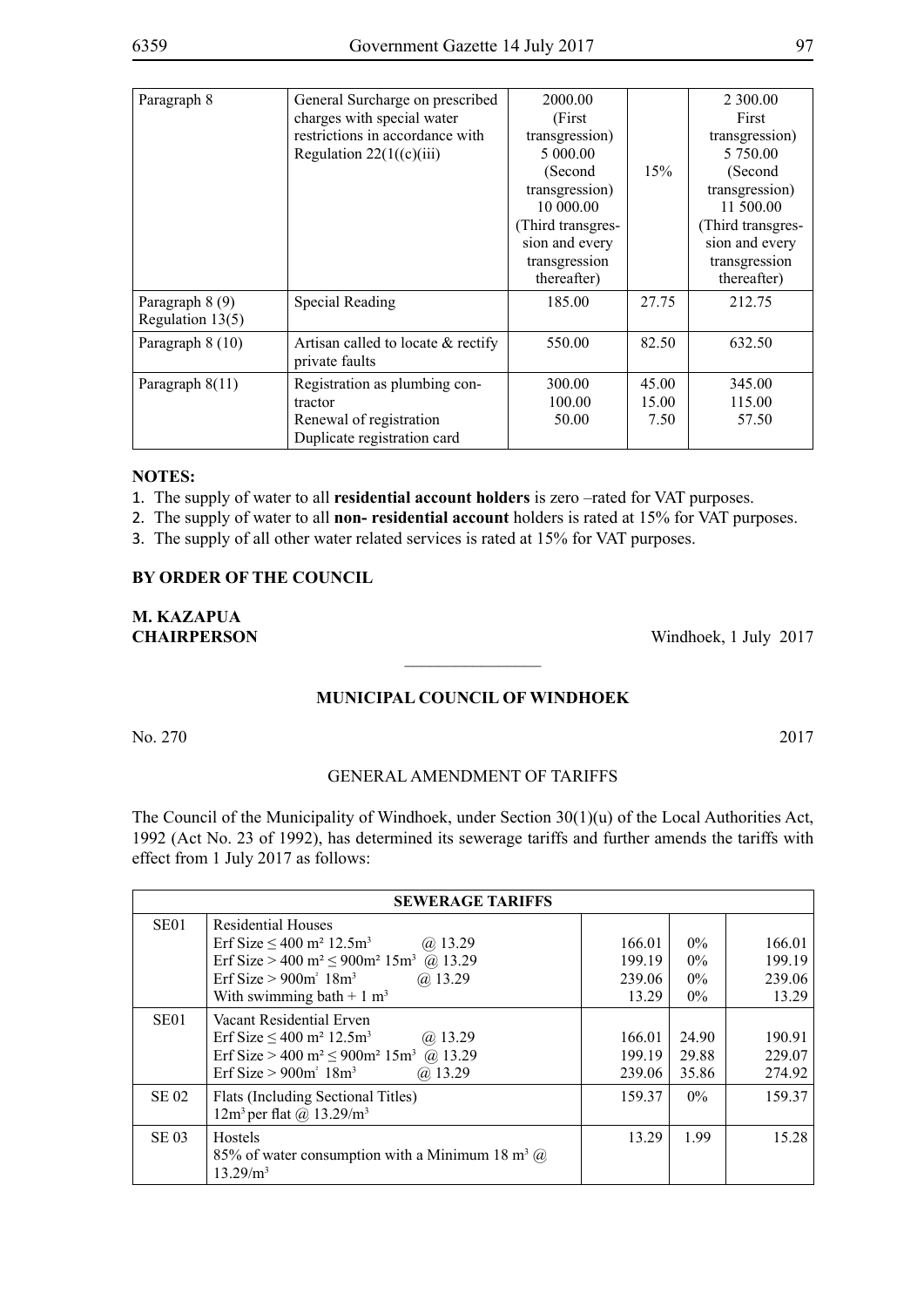| <b>SE 04</b>                                                                                                                                                                                 | Hospitals, Nursing Homes<br>Old Age Homes<br>85% of water consumption with a Minimum 18 m <sup>3</sup> $\omega$<br>13.29/m <sup>3</sup>                                                                                                               | 13.29<br>13.29   | 1.99<br>$0\%$   | 15.28<br>13.29   |
|----------------------------------------------------------------------------------------------------------------------------------------------------------------------------------------------|-------------------------------------------------------------------------------------------------------------------------------------------------------------------------------------------------------------------------------------------------------|------------------|-----------------|------------------|
| <b>SE 05</b>                                                                                                                                                                                 | Schools, Colleges & Universities<br>85% of water consumption with a Minimum 18 m <sup>3</sup> $\omega$<br>13.29/m <sup>3</sup>                                                                                                                        | 13.29            | 1.99            | 15.28            |
| <b>SE 06</b>                                                                                                                                                                                 | Churches & Church Halls<br>85% of water consumption with a Minimum 18 m <sup>3</sup> $\omega$<br>13.29/m <sup>3</sup>                                                                                                                                 | 13.29            | 1.99            | 15.28            |
| <b>SE 07</b>                                                                                                                                                                                 | All other categories (Pensions, Businesses)<br>% from water consumption (% determined by Chief Engi-<br>neer: Bulk & Waste Water)<br>Standard at 85% of water consumption with a Minimum<br>$18 \text{ m}^3$ (a) $13.29 \text{/m}^3$                  | 13.29            | 1.99            | 15.28            |
| <b>SE 08</b>                                                                                                                                                                                 | Vacant Erf Non-Residential<br>$18m3$ x area/1000 x Tariff                                                                                                                                                                                             | 13.29            | 1.99            | 15.28            |
| <b>SE 20</b>                                                                                                                                                                                 | Katutura (As per Special Agreement for households in<br>Informal Settlements)                                                                                                                                                                         | 24.57            | $0\%$           | 24.57            |
| <b>NSR</b>                                                                                                                                                                                   | Night Soil Removal (2 x Per Week)<br>Residential<br>Non-Residential                                                                                                                                                                                   | 772.66<br>772.66 | $0\%$<br>115.90 | 772.66<br>888.56 |
|                                                                                                                                                                                              | Renting of Chemical Toilets (Per Day)                                                                                                                                                                                                                 | 1 172.26         | 175.84          | 1 348.10         |
| $IET = L_1 + L_2 + L_3$<br>Where                                                                                                                                                             | Industrial Effluent Tariff in terms of Sewerage and Drainage Regula-<br>tions No 312 gazetted 11 November 2010<br>$L_1$ = Conveyance Tariff<br>$= Ai/(12*At)*Rn + Qi/Qt*(Rm+Rrs)$                                                                     |                  | 15%             |                  |
|                                                                                                                                                                                              | $Ai = Area of specific industrial premises$<br>At=Total area served by sewerage network<br>$\mathrm{Rn} = \mathrm{N\$} 1,889,582.00$<br>$Rm = N$3,192,082.00$<br>$Rrs = N$$ 1 627,878.00<br>$Qi = Industrial$ effluent generated on specific premises |                  |                 |                  |
|                                                                                                                                                                                              |                                                                                                                                                                                                                                                       |                  |                 |                  |
| $Qt = Total effuent treated at Ujams WWTP$<br>$L2$ = Treatment Cost<br>$= 6, 142, 764 * Qi/Qt*(0.6 (CODi/3314) + 0.15(Ni/96) + 0.15)$<br>$(Pi/25) + 0.1(Ssi/1132))$                          |                                                                                                                                                                                                                                                       |                  |                 |                  |
| $L3$ = Penalty for Exceeding Limits on some Pollutants<br>$=$ Qi(Unit Cost)(Pt-Limit)/Base Unit                                                                                              |                                                                                                                                                                                                                                                       |                  |                 |                  |
| For the emptying of septic tanks from Industrial sites not linked to the<br>municipal sewer the conveyance tariff will be based on the actual cost<br>to collect the effluent from the site. |                                                                                                                                                                                                                                                       |                  |                 |                  |
| Effective 15 July 2017                                                                                                                                                                       |                                                                                                                                                                                                                                                       |                  |                 |                  |
| $L_3 = Qi$ (Unit Cost)(Pt-Limit)/Base Unit                                                                                                                                                   |                                                                                                                                                                                                                                                       |                  |                 |                  |
|                                                                                                                                                                                              | Effective 15 July 2017                                                                                                                                                                                                                                |                  |                 |                  |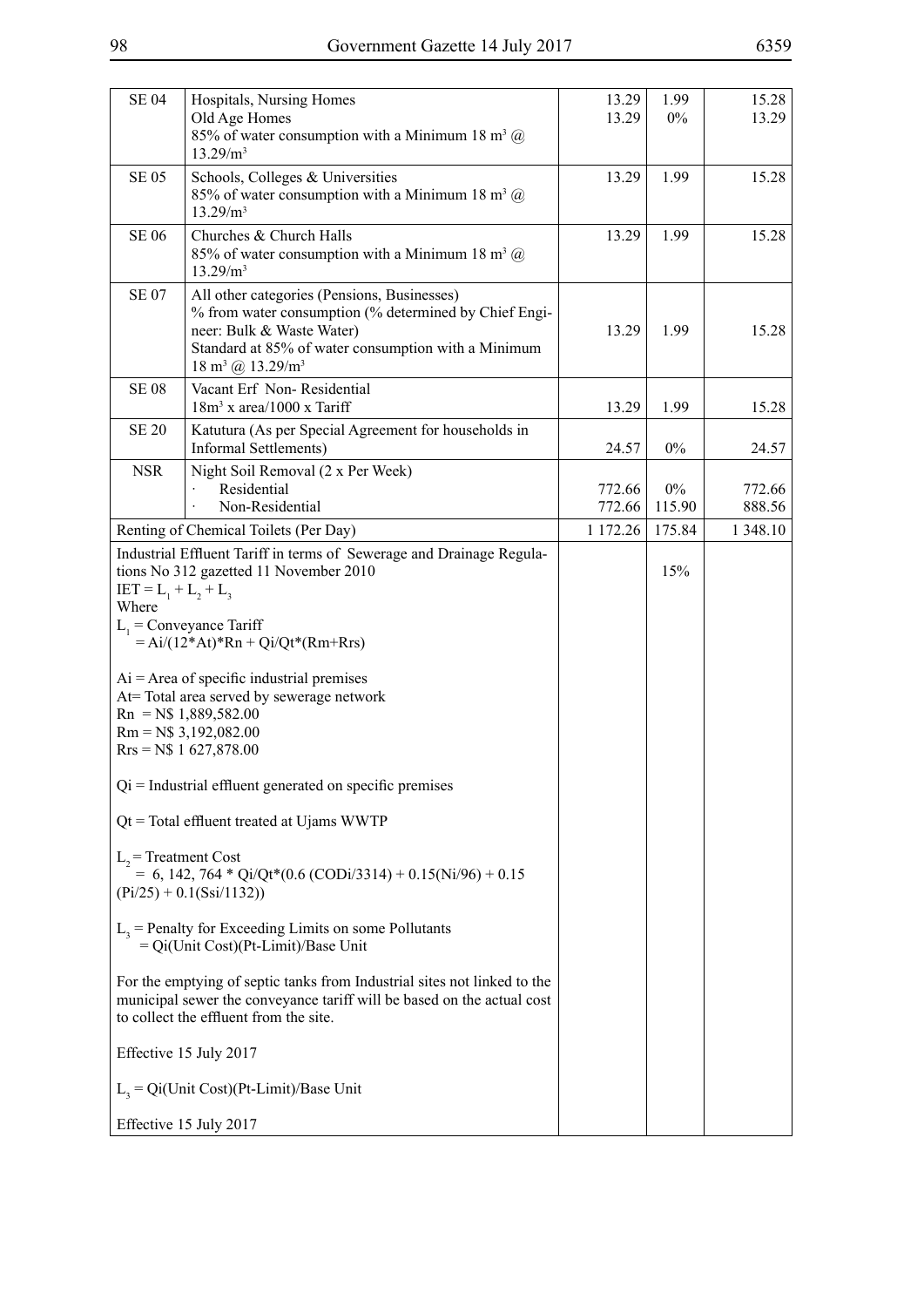- 1. The supply of sewerage service to all **residential account holders** is zero –rated for VAT purposes.
- 2. The supply of sewerage services to all **non- residential account holders** is rated at 15% for VAT purposes.
- 3. The monthly availability charge for all vacant land (residential included) is not regarded as an incidental supply to the supply of land, and is therefore rated at 15% VAT.

#### **BY ORDER OF THE COUNCIL**

## **M. KAZAPUA CHAIRPERSON** Windhoek, 1 July 2017

#### **MUNICIPAL COUNCIL OF WINDHOEK**

 $\frac{1}{2}$ 

No. 271 2017

#### GENERAL AMENDMENT OF TARIFFS

The Council of the Municipality of Windhoek, under Section 30(1)(u) of the Local Authorities Act, 1992 (Act No. 23 of 1992), has determined the bus service tariffs and further amends the tariffs with effect from 1 July 2017, as set out in the Schedule:

| <b>BUS FARE</b>          |               |            |       |  |
|--------------------------|---------------|------------|-------|--|
| <b>Description</b>       | <b>Tariff</b> | <b>VAT</b> | Total |  |
| Smart card fare per trip | 6.00          | Exempt     | 6.00  |  |
| Cash fare per trip       | 7.00          | Exempt     | 7.00  |  |

#### **BY ORDER OF THE COUNCIL**

**M KAZAPUA**

**CHAIRPERSON** Windhoek, 1 July 2017

### **MUNICIPAL COUNCIL OF WINDHOEK**

 $\frac{1}{2}$ 

### No. 272 2017

## AMENDMENT OF RATE FORMULA 2017/2018

The Council of the Municipality of Windhoek, under Section 73(1) read with Section 76 of the Local Authorities Act, 1992 (Act No. 23 of 1992), hereby gives notice that for the year 2017/2018 financial year these shall be levied in monthly instalments against owners of any rateable property, on the basis of the valuation, as shown on the main valuation roll, the rate calculated and expressed in cent per dollar of such valuation per annum, as set out in the Table with effect from 1 July 2017.